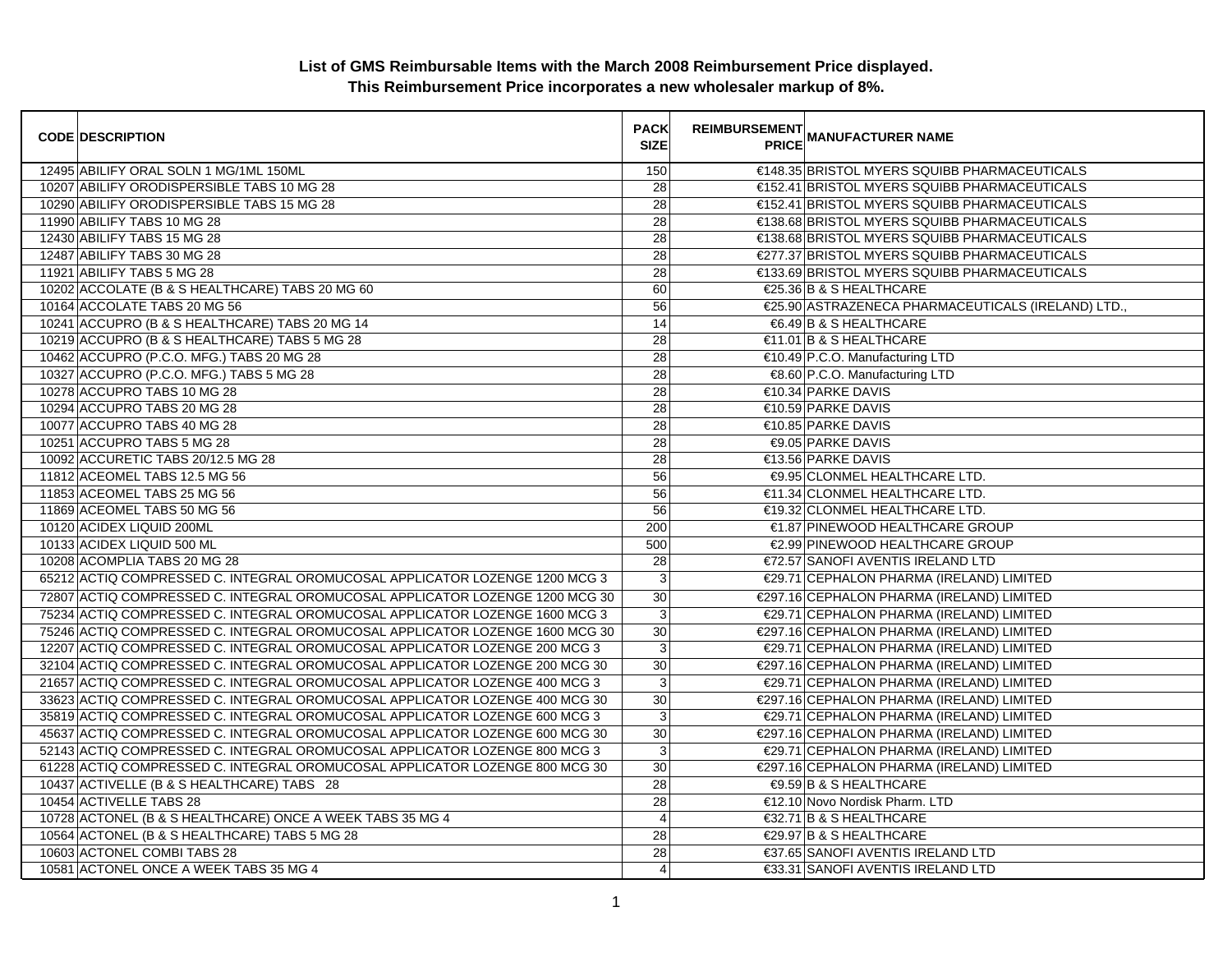| <b>CODE DESCRIPTION</b>                             | <b>PACK</b><br><b>SIZE</b> | <b>REIMBURSEMENT</b> | <b>---------</b><br>PRICE MANUFACTURER NAME |
|-----------------------------------------------------|----------------------------|----------------------|---------------------------------------------|
| 10716 ACTONEL ONE A WEEK (P.C.O. MFG.) TABS 35 MG 4 | 4                          |                      | €32.97 P.C.O. Manufacturing LTD             |
| 10305 ACTONEL PLUS CA & D TREATMENT PACK 1          | 1                          |                      | €34.61 SANOFI AVENTIS IRELAND LTD           |
| 10325 ACTONEL TABS 5 MG 28                          | 28                         |                      | €30.61 SANOFI AVENTIS IRELAND LTD           |
| 10378 ACTOS TABS 15 MG 28                           | 28                         |                      | €36.27 TAKEDA UK LTD.,                      |
| 10594 ACTOS TABS 30 MG 28                           | 28                         |                      | €53.94 TAKEDA UK LTD.,                      |
| 10330 ACTOS TABS 45 MG 28                           | $\overline{28}$            |                      | €52.76 TAKEDA UK LTD.,                      |
| 62006 ACTRAPID VIAL 100 IU/ML 1 X 10ML              | $\overline{1}$             |                      | €11.91 Novo Nordisk Pharm. LTD              |
| 10336 ACULAR EYE DROPS 5ML                          | 5                          |                      | €8.73 ALLERGAN LIMITED                      |
| 10573 ACUPAN TABS 30 MG 90                          | 90                         |                      | €14.77 MEDA HEALTH SALES IRELAND LTD        |
| 56185 ADALAT (P.C.O. MFG.) RETARD TABS 20 MG 60     | 60                         |                      | €13.51 P.C.O. Manufacturing LTD             |
| 10752 ADALAT (P.C.O.MFG) RETARD TABS 20 MG 56       | 56                         |                      | €12.61 P.C.O. Manufacturing LTD             |
| 10647 ADALAT CAPS 10 MG 90                          | 90                         |                      | €8.66 Bayer (Ireland) LTD                   |
| 10629 ADALAT CAPS 5 MG 90                           | 90                         |                      | €6.83 Bayer (Ireland) LTD                   |
| 10601 ADALAT LA (B & S HEALTHCARE) TABS 20 MG 14    | 14                         |                      | €4.84 B & S HEALTHCARE                      |
| 10657 ADALAT LA (B & S HEALTHCARE) TABS 20 MG 28    | 28                         |                      | €9.67 B & S HEALTHCARE                      |
| 10310 ADALAT LA (B & S HEALTHCARE) TABS 30 MG 28    | 28                         |                      | $€12.19$ B & S HEALTHCARE                   |
| 10362 ADALAT LA (B & S HEALTHCARE) TABS 60 MG 28    | 28                         |                      | €18.22 B & S HEALTHCARE                     |
| 10356 ADALAT LA (P.C.O. MFG.) TABS 20 MG 28         | 28                         |                      | €9.85 P.C.O. Manufacturing LTD              |
| 56031 ADALAT LA (P.C.O. MFG.) TABS 30 MG 28         | 28                         |                      | €12.41 P.C.O. Manufacturing LTD             |
| 56372 ADALAT LA (P.C.O. MFG.) TABS 60 MG 28         | 28                         |                      | €18.47 P.C.O. Manufacturing LTD             |
| 10347 ADALAT LA TABS 20 MG 28                       | $\overline{28}$            |                      | €9.95 Bayer (Ireland) LTD                   |
| 10433 ADALAT LA TABS 30 MG 28                       | 28                         |                      | €12.80 Bayer (Ireland) LTD                  |
| 10467 ADALAT LA TABS 60 MG 28                       | 28                         |                      | €19.02 Bayer (Ireland) LTD                  |
| 10391 ADALAT RETARD TABS 10 MG 56                   | 56                         |                      | €10.50 Bayer (Ireland) LTD                  |
| 10644 ADALAT RETARD TABS 20 MG 56                   | 56                         |                      | €12.82 Bayer (Ireland) LTD                  |
| 10411 ADARTREL TABS 0.25 MG 12                      | 12                         |                      | €3.12 GLAXO WELLCOME LIMITED                |
| 10427 ADARTREL TABS 0.5 MG 28                       | 28                         |                      | €13.24 GLAXO WELLCOME LIMITED               |
| 10484 ADARTREL TABS 2 MG 28                         | 28                         |                      | €36.58 GLAXO WELLCOME LIMITED               |
| 10618 ADCORTYL IN ORABASE 10G                       | 10                         |                      | €1.60 BRISTOL MYERS SQUIBB PHARMACEUTICALS  |
| 60054 ADCORTYL INJ 10 MG/ML 1ML 5                   | 5                          |                      | €6.40 BRISTOL MYERS SQUIBB PHARMACEUTICALS  |
| 30066 ADCORTYL INJ 10 MG/ML 5ML                     | $\overline{1}$             |                      | €5.19 BRISTOL MYERS SQUIBB PHARMACEUTICALS  |
| 56847 ADIZEM SR CAPS 120 MG 56                      | 56                         |                      | €15.35 MUNDIPHARMA PHARMACEUTICALS LTD      |
| 56855 ADIZEM SR CAPS 180 MG 56                      | 56                         |                      | €23.03 MUNDIPHARMA PHARMACEUTICALS LTD      |
| 56839 ADIZEM SR CAPS 90 MG 56                       | 56                         |                      | €13.82 MUNDIPHARMA PHARMACEUTICALS LTD      |
| 60402 ADIZEM XL CAPS 120 MG 28                      | $\overline{28}$            |                      | €9.07 MUNDIPHARMA PHARMACEUTICALS LTD       |
| 60424 ADIZEM XL CAPS 180 MG 28                      | 28                         |                      | €13.45 MUNDIPHARMA PHARMACEUTICALS LTD      |
| 60436 ADIZEM XL CAPS 240 MG 28                      | 28                         |                      | €17.33 MUNDIPHARMA PHARMACEUTICALS LTD      |
| 60487 ADIZEM XL CAPS 300 MG 28                      | 28                         |                      | €13.41 MUNDIPHARMA PHARMACEUTICALS LTD      |
| 56251 ADRENALINE 1 IN 1000 (ANTIGEN) INJ 1ML 10     | 10                         |                      | €2.91 Antigen Pharmaceuticals               |
| 12904 AEROBEC AUTOHALER 100 MCG 200 DOSE AEROSOL    | $\mathbf{1}$               |                      | €16.77 MEDA HEALTH SALES IRELAND LTD        |
| 13005 AEROBEC AUTOHALER 250 MCG 200 DOSE AEROSOL    | $\mathbf{1}$               |                      | €31.06 MEDA HEALTH SALES IRELAND LTD        |
| 12874 AEROBEC AUTOHALER 50 MCG 200 DOSE AEROSOL     | $\mathbf{1}$               |                      | €13.07 MEDA HEALTH SALES IRELAND LTD        |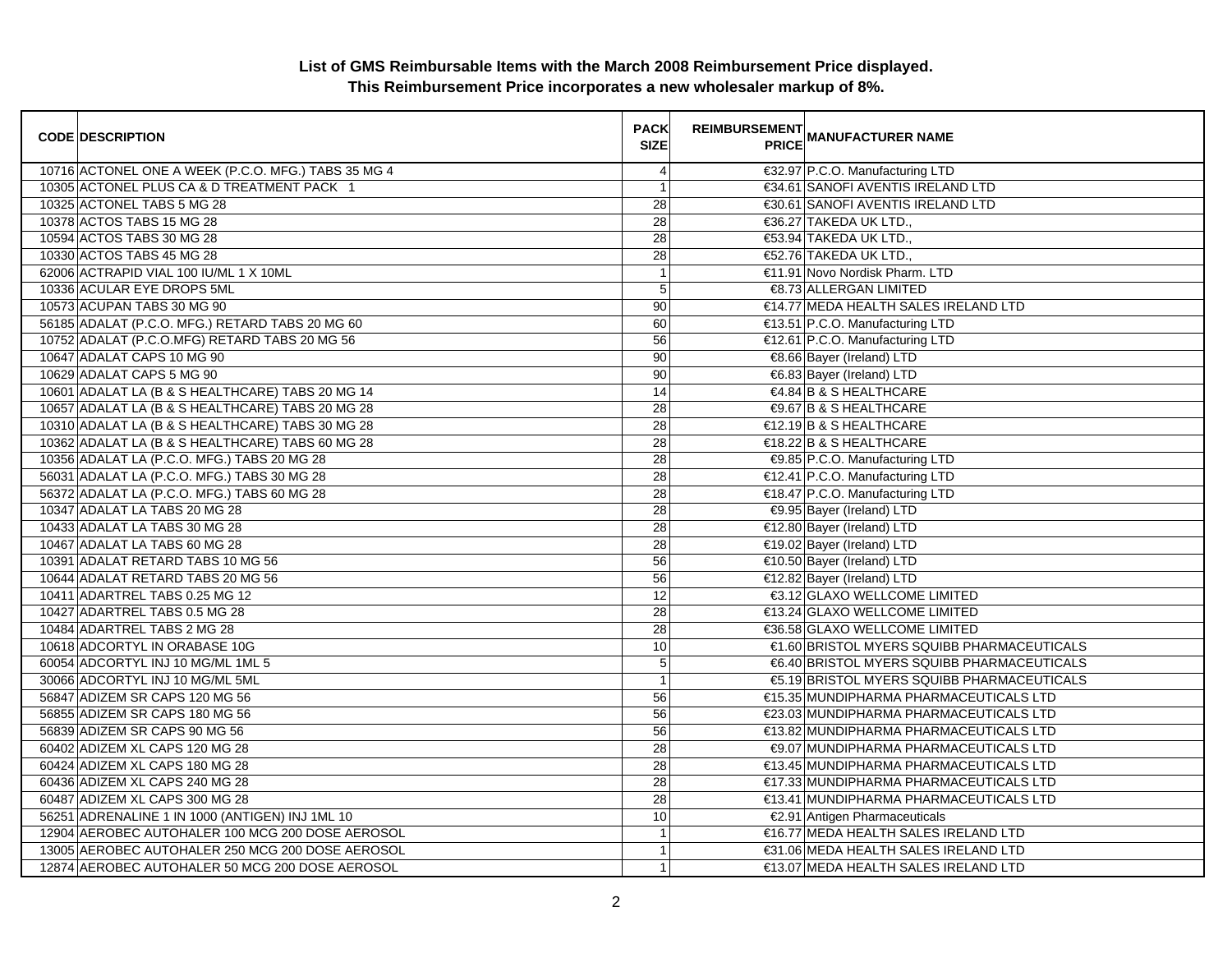| <b>CODE DESCRIPTION</b>                                          | <b>PACK</b><br><b>SIZE</b> | <b>REIMBURSEMENT</b> | <b>PRICE MANUFACTURER NAME</b>                      |
|------------------------------------------------------------------|----------------------------|----------------------|-----------------------------------------------------|
| 12888 AERODIOL NASAL SOLN. SPRAY 150 MCG 1 X 60 METERED DOSE     | $\mathbf 1$                |                      | €10.55 SERVIER LABORATORIES IRELAND LTD             |
| 10537 AERODIOL NASAL SOLN. SPRAY 150 MCG 3X60 METERED DOSE BTLS. | 3                          |                      | €31.64 SERVIER LABORATORIES IRELAND LTD             |
| 10239 AEROLIN AUTOHALER CFC-FREE AEROSOL 100 MCG 1 X 200 DOSE    | $\mathbf{1}$               |                      | €8.15 IVAX PHARMACEUTICALS IRELAND                  |
| 10744 AFFEX CAPS 20 MG 30                                        | 30                         |                      | €19.96 ASTELLAS PHARMA CO LTD.                      |
| 10286 AGELAN TABS 2.5 MG 28                                      | 28                         |                      | €5.43 Antigen Pharmaceuticals                       |
| 12235 AIROMIR INHALER AEROSOL 1 X 200 DOSE                       | $\mathbf{1}$               |                      | €2.68 IVAX PHARMACEUTICALS IRELAND                  |
| 10834 AKINETON RETARD TABS 4 MG 100                              | 100                        |                      | €11.10 LABORATORIO FARMACEUTICO S.I.T.              |
| 10783 AKINETON TABS 2 MG 100                                     | 100                        |                      | €5.92 LABORATORIO FARMACEUTICO S.I.T.               |
| 11029 ALDACTIDE TABS 25 MG 100                                   | 100                        |                      | €19.44 PHARMACIA IRELAND LIMITED                    |
| 72818 ALDACTIDE TABS 50 MG 100                                   | 100                        |                      | €36.74 PHARMACIA IRELAND LIMITED                    |
| 79774 ALDACTIDE TABS 50 MG 28                                    | $\overline{28}$            |                      | €10.29 PHARMACIA IRELAND LIMITED                    |
| 79596 ALDACTONE TABS 100 MG 100                                  | 100                        |                      | €45.57 PHARMACIA IRELAND LIMITED                    |
| 79782 ALDACTONE TABS 100 MG 28                                   | 28                         |                      | €12.77 PHARMACIA IRELAND LIMITED                    |
| 11053 ALDACTONE TABS 25 MG 100                                   | 100                        |                      | €11.40 PHARMACIA IRELAND LIMITED                    |
| 10510 ALDACTONE TABS 50 MG 100                                   | 100                        |                      | €22.79 PHARMACIA IRELAND LIMITED                    |
| 11619 ALDARA CREAM SACHET 5 % 12                                 | $\overline{12}$            |                      | €76.67 MEDA HEALTH SALES IRELAND LTD                |
| 56677 ALDOMET (P.C.O. MFG) TABS 250 MG 100                       | 100                        |                      | €5.54 P.C.O. Manufacturing LTD                      |
| 56685 ALDOMET (P.C.O. MFG) TABS 500 MG 100                       | 100                        |                      | €10.67 P.C.O. Manufacturing LTD                     |
| 52817 ALDOMET TABS 250 MG 60                                     | 60                         |                      | €3.41 MERCK, SHARP AND DOHME IRL (HUMAN HEALTH) LTD |
| 52019 ALDOMET TABS 500 MG 30                                     | 30                         |                      | €3.28 MERCK, SHARP AND DOHME IRL (HUMAN HEALTH) LTD |
| 10557 ALENDRONIC ACID ONCE WEEKLY (BENTLEY) TABS 70 MG 4         | $\overline{4}$             |                      | €18.63 JOHNSON BROTHERS LTD                         |
| 11665 ALEXAN INJ 20 MG/ML 2ML 10                                 | 10                         |                      | €15.03 PFIZER EFSS                                  |
| 11673 ALEXAN INJ 20 MG/ML 5ML 10                                 | 10                         |                      | €37.56 PFIZER EFSS                                  |
| 10017 ALFU TABS 10 MG 30                                         | 30                         |                      | €22.99 ROWEX LIMITED,                               |
| 11193 ALKERAN TABS 2 MG 25                                       | 25                         |                      | €13.29 GLAXO WELLCOME LIMITED                       |
| 78857 ALL-FLEX ARCING SPRING DIAPHRAGM SIZES 55MM-95MM 1         | $\mathbf{1}$               |                      | €7.31 JANSSEN-CILAG LTD                             |
| 10059 ALLOPURINOL (COX) TABS 100 MG 28                           | 28                         |                      | €2.60 Arthur Cox and Co. LTD                        |
| 10344 ALLOPURINOL (COX) TABS 300 MG 28                           | 28                         |                      | €2.76 Arthur Cox and Co. LTD                        |
| 10023 ALLOPURINOL (GERARD LABS) TABS 100 MG 100                  | 100                        |                      | €6.18 GERARD LABORATORIES LTD                       |
| 10048 ALLOPURINOL (GERARD LABS) TABS 300 MG 100                  | 100                        |                      | €20.23 GERARD LABORATORIES LTD                      |
| 10300 ALMOGRAN TABS 12.5 MG 3                                    | 3                          |                      | €16.04 Organon LABS. LTD                            |
| 10352 ALMOGRAN TABS 12.5 MG 6                                    | 6                          |                      | €32.10 Organon LABS. LTD                            |
| 10369 ALMOGRAN TABS 12.5 MG 9                                    | 9                          |                      | €48.14 Organon LABS. LTD                            |
| 10871 ALOMIDE OPHTH SOLN 10ML                                    | 10                         |                      | €6.25 ALCON LABORATORIES (UK) LIMITED,              |
| 63967 ALPHADERM CREAM 100G                                       | 100                        |                      | €9.64 ALLIANCE PHARMACEUTICALS LTD                  |
| 63959 ALPHADERM CREAM 30G                                        | 30                         |                      | €3.11 ALLIANCE PHARMACEUTICALS LTD                  |
| 11298 ALPHAGAN EYE DROPS 0.2 % 5 ML.                             | 5                          |                      | €14.22 ALLERGAN LIMITED                             |
| 11462 ALPROX TABS 0.5 MG 100                                     | 100                        |                      | €8.99 ORION PHARMA (IRELAND) LIMITED                |
| 11140 ALTARGO OINT 1 % 5 G.                                      | 5                          |                      | €10.91 GLAXO WELLCOME LIMITED                       |
| 11312 ALUDROX GEL 500ML                                          | 500                        |                      | €2.37 PFIZER HEALTHCARE IRELAND                     |
| 11533 ALUPENT EXPECT MIXTURE 300ML                               | 300                        |                      | €4.67 BOEHRINGER INGELHEIM IRELAND LTD.,            |
| 11606 ALUPENT SYR 10 MG/5ML 2 LITRE                              | 2000                       |                      | €19.13 BOEHRINGER INGELHEIM IRELAND LTD.            |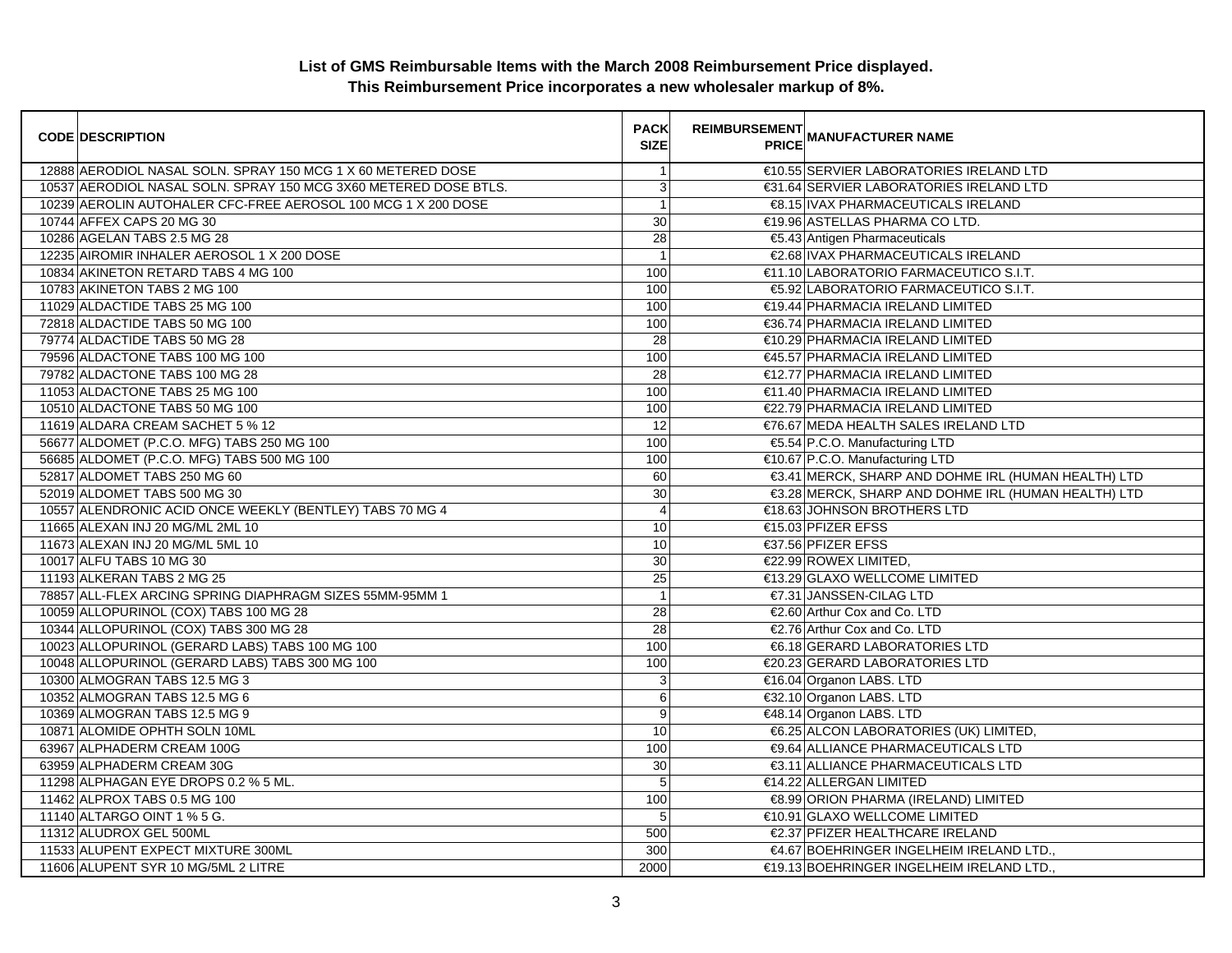| <b>CODE DESCRIPTION</b>                            | <b>PACK</b><br><b>SIZE</b> | <b>REIMBURSEMENT</b><br><b>PRICE</b> | <b>MANUFACTURER NAME</b>                    |
|----------------------------------------------------|----------------------------|--------------------------------------|---------------------------------------------|
| 11622 ALUPENT SYR 10 MG/5ML 300ML                  | 300                        |                                      | €3.19 BOEHRINGER INGELHEIM IRELAND LTD.,    |
| 11951 ALVESCO INHALER 160 MCG 60 DOSE AEROSOL      | $\overline{1}$             |                                      | €22.90 NYCOMED PRODUCTS LTD                 |
| 11807 ALVESCO INHALER 80 MCG 60 DOSE AEROSOL       | $\overline{1}$             |                                      | €19.43 NYCOMED PRODUCTS LTD                 |
| 12707 AMARYL (B & S HEALTHCARE) TABS 2 MG 30       | 30                         |                                      | $\epsilon$ 7.73 B & S HEALTHCARE            |
| 12723 AMARYL (B & S HEALTHCARE) TABS 4 MG 30       | 30                         |                                      | €12.33 B & S HEALTHCARE                     |
| 12803 AMARYL (P.C.O. MFG.) TABS 1 MG 60            | 60                         |                                      | €7.07 P.C.O. Manufacturing LTD              |
| 12827 AMARYL (P.C.O. MFG.) TABS 2 MG 30            | 30                         |                                      | €6.13 P.C.O. Manufacturing LTD              |
| 12749 AMARYL (P.C.O. MFG.) TABS 4 MG 30            | 30                         |                                      | €10.02 P.C.O. Manufacturing LTD             |
| 12891 AMARYL (P.C.O. MFG.) TABS. 3 MG. 60          | 60                         |                                      | €24.82 P.C.O. Manufacturing LTD             |
| 12706 AMARYL TABS 1 MG 30                          | 30                         |                                      | €3.64 Hoechst (Ireland) LTD                 |
| 12711 AMARYL TABS 2 MG 30                          | 30                         |                                      | €6.33 Hoechst (Ireland) LTD                 |
| 12576 AMARYL TABS 3 MG 30                          | 30                         |                                      | €12.80 SANOFI AVENTIS IRELAND LTD           |
| 12728 AMARYL TABS 4 MG 30                          | 30                         |                                      | €10.23 Hoechst (Ireland) LTD                |
| 83496 AMIKIN INJ 250 MG/ML 2ML 5                   | 5                          |                                      | €63.74 BRISTOL MYERS SQUIBB PHARMACEUTICALS |
| 11789 AMIKIN INJ 50 MG/ML 2ML 5                    | 5                          |                                      | €14.85 BRISTOL MYERS SQUIBB PHARMACEUTICALS |
| 10545 AMILCO TABS 100                              | 100                        |                                      | €8.63 IVAX PHARMACEUTICALS IRELAND          |
| 56278 AMINOPHYLLINE (ANTIGEN) INJ 25 MG/ML 10ML 10 | 10                         |                                      | €5.30 Antigen Pharmaceuticals               |
| 77895 AMITRIPTYLINE (CLONMEL) TABS 25 MG 500       | 500                        |                                      | €8.22 CLONMEL HEALTHCARE LTD.               |
| 11725 AMLID TABS 5 MG 28                           | 28                         |                                      | €11.79 PINEWOOD HEALTHCARE GROUP            |
| 11762 AMLID TABS. 10 MG 28                         | 28                         |                                      | €17.40 PINEWOOD HEALTHCARE GROUP            |
| 10543 AMLIST TABS 10 MG 28                         | 28                         |                                      | €17.44 GERARD LABORATORIES LTD              |
| 10501 AMLIST TABS 5 MG 28                          | 28                         |                                      | €11.85 GERARD LABORATORIES LTD              |
| 10389 AMLODE TABS 10 MG 28                         | 28                         |                                      | €16.37 ROWEX LIMITED,                       |
| 10281 AMLODE TABS 10 MG 30                         | 30                         |                                      | $€17.15$ ROWEX LIMITED,                     |
| 10372 AMLODE TABS 5 MG 28                          | 28                         |                                      | €10.95 ROWEX LIMITED,                       |
| 10267 AMLODE TABS 5 MG 30                          | 30                         |                                      | €11.48 ROWEX LIMITED,                       |
| 10273 AMLOTAN TABS 10 MG 28                        | 28                         |                                      | €12.16 CLONMEL HEALTHCARE LTD.              |
| 10255 AMLOTAN TABS 5 MG 28                         | 28                         |                                      | €8.14 CLONMEL HEALTHCARE LTD.               |
| 13875 AMOCLAV TABS 250/125 MG 104                  | 104                        |                                      | €37.15 ROWEX LIMITED,                       |
| 13892 AMOCLAV TABS 500/125 MG 14                   | 14                         |                                      | €7.43 ROWEX LIMITED,                        |
| 33758 AMOLIN NEW FORMULA TABS 100 MG 30            | 30                         |                                      | €6.35 ERGHA HEALTHCARE LTD                  |
| 33634 AMOLIN NEW FORMULA TABS 25 MG 30             | 30                         |                                      | €2.88 ERGHA HEALTHCARE LTD                  |
| 33685 AMOLIN NEW FORMULA TABS 50 MG 30             | 30                         |                                      | €4.36 ERGHA HEALTHCARE LTD                  |
| 12088 AMOXIL (P.C.O.MFG) CAPS 500 MG 12            | 12                         |                                      | €3.77 P.C.O. Manufacturing LTD              |
| 58319 AMOXIL CAPS 250 MG 100                       | 100                        |                                      | €16.34 GLAXO WELLCOME LIMITED               |
| 11959 AMOXIL CAPS 500 MG 100                       | 100                        |                                      | €32.66 GLAXO WELLCOME LIMITED               |
| 91065 AMOXIL FORTE SYR 250 MG/5ML 100ML            | 100                        |                                      | €4.10 GLAXO WELLCOME LIMITED                |
| 70440 AMOXIL INJ 500 MG 10                         | 10                         |                                      | €8.39 GLAXO WELLCOME LIMITED                |
| 91073 AMOXIL PAED SUSP 125 MG/1.25ML 20ML          | 20                         |                                      | €3.84 GLAXO WELLCOME LIMITED                |
| 11932 AMOXIL SACHETS 3 G 2                         | $\overline{2}$             |                                      | €5.53 GLAXO WELLCOME LIMITED                |
| 90522 AMOXIL SYR 125 MG/5ML 100ML                  | 100                        |                                      | €2.05 GLAXO WELLCOME LIMITED                |
| 90735 AMOXIL SYR 125 MG/5ML 60ML                   | 60                         |                                      | €1.23 GLAXO WELLCOME LIMITED                |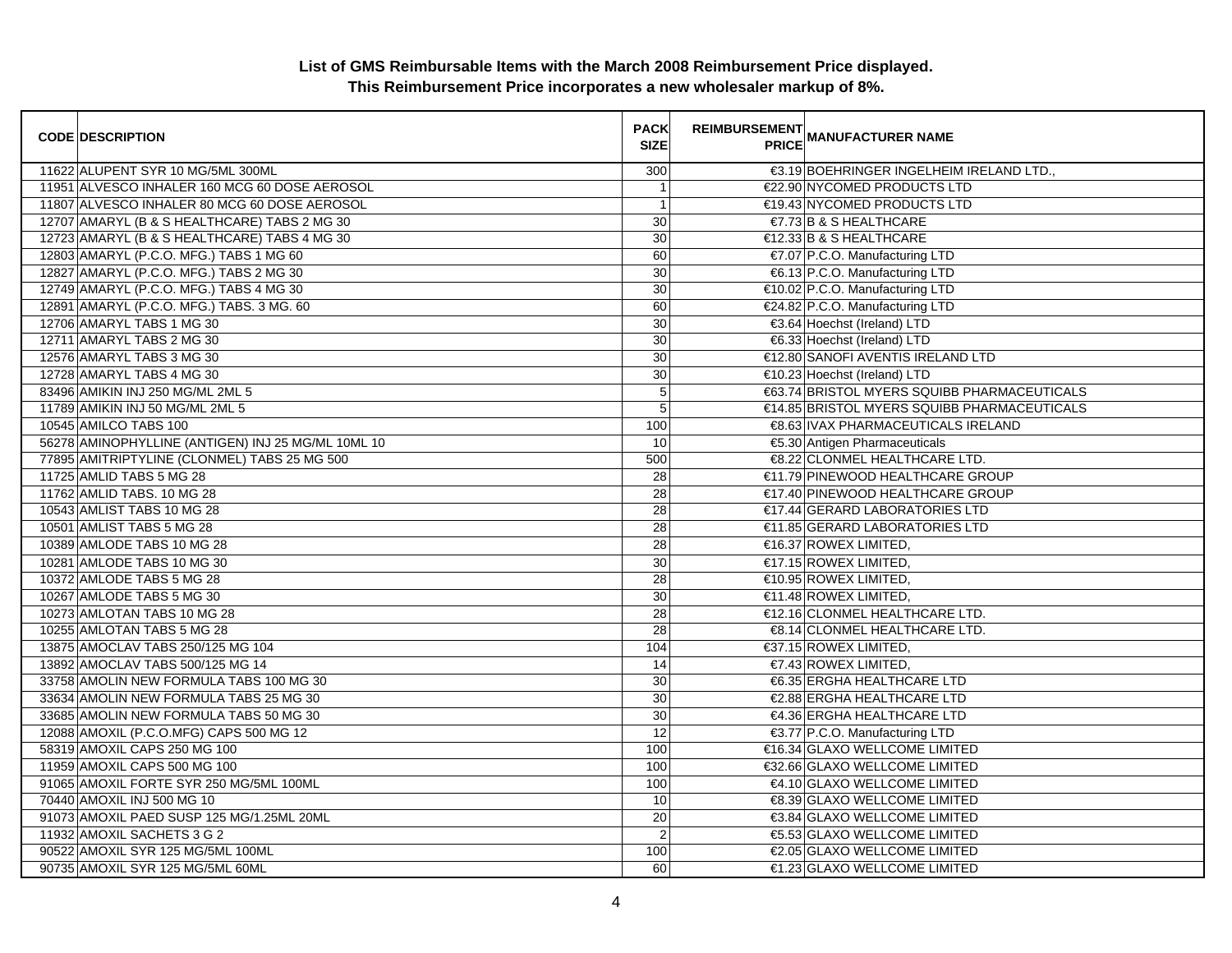| <b>CODE DESCRIPTION</b>                                | <b>PACK</b><br><b>SIZE</b> | <b>REIMBURSEMENT</b> | <b>PRICE MANUFACTURER NAME</b>    |
|--------------------------------------------------------|----------------------------|----------------------|-----------------------------------|
| 52647 AMPICILLIN (ATHLONE LABS) CAPS 250 MG 100        | 100                        |                      | €6.21 Athlone Laboratories LTD    |
| 52663 AMPICILLIN (ATHLONE LABS) CAPS 250 MG 1000       | 1000                       |                      | €55.40 Athlone Laboratories LTD   |
| 52655 AMPICILLIN (ATHLONE LABS) CAPS 250 MG 500        | 500                        |                      | €28.26 Athlone Laboratories LTD   |
| 52671 AMPICILLIN (ATHLONE LABS) CAPS 500 MG 100        | 100                        |                      | €11.07 Athlone Laboratories LTD   |
| 52701 AMPICILLIN (ATHLONE LABS) CAPS 500 MG 500        | 500                        |                      | €54.27 Athlone Laboratories LTD   |
| 91898 AMPICILLIN (ATHLONE LABS) SYR 125 MG/5ML 100 ML  | 100                        |                      | €1.11 Athlone Laboratories LTD    |
| 91863 AMPICILLIN (ATHLONE LABS) SYR 250 MG/5ML 100 ML  | 100                        |                      | €2.35 Athlone Laboratories LTD    |
| 14354 ANAFRANIL CAPS 10 MG 84                          | 84                         |                      | €3.75 NOVARTIS IRELAND LIMITED    |
| 14362 ANAFRANIL CAPS 25 MG 84                          | 84                         |                      | €7.47 NOVARTIS IRELAND LIMITED    |
| 14370 ANAFRANIL CAPS 50 MG 56                          | 56                         |                      | €9.33 NOVARTIS IRELAND LIMITED    |
| 14389 ANAFRANIL SR TABS 75 MG 28                       | $\overline{28}$            |                      | €8.68 NOVARTIS IRELAND LIMITED    |
| 10863 ANAPEN INJ 300 MCG/0.3 ML 1 X 0.3 ML.            | $\overline{1}$             |                      | €35.41 LINCOLN MEDICAL LTD        |
| 10849 ANAPEN JUNIOR INJ 150 MCG/0.3 ML 1 X 0.3 ML.     | $\mathbf{1}$               |                      | €35.41 LINCOLN MEDICAL LTD        |
| 14194 ANDROCUR 100 TABS 100 MG 60                      | 60                         |                      | €88.71 HE CLISSMANN (SCHERING AG) |
| 64432 ANDROCUR TABS 50 MG 50                           | 50                         |                      | €36.05 HE CLISSMANN (SCHERING AG) |
| 12684 ANDROPATCH PATCHES 60                            | 60                         |                      | €57.55 GLAXO WELLCOME LIMITED     |
| 12463 ANGELIQ TABS 3 X 28                              | 84                         |                      | €42.12 HE CLISSMANN (SCHERING AG) |
| 12521 ANTABUSE TABS 400 MG 50                          | 50                         |                      | €24.69 DUMEX LTD                  |
| 12742 ANTEPSIN SUSP 250 ML                             | 250                        |                      | €7.73 CHUGAI PHARMA UK LTD        |
| 12676 ANTEPSIN TABS 1 G 50                             | 50                         |                      | €7.73 CHUGAI PHARMA UK LTD        |
| 12289 ANTIMET SYR 5 MG/5ML 100ML                       | 100                        |                      | €1.72 Antigen Pharmaceuticals     |
| 12211 ANTIMET SYR 5 MG/5ML 200ML                       | 200                        |                      | €3.45 Antigen Pharmaceuticals     |
| 12300 ANTIMET TABS 10 MG 100                           | 100                        |                      | €9.39 Antigen Pharmaceuticals     |
| 12505 ANTIMET TABS 10 MG 500                           | 500                        |                      | €38.05 Antigen Pharmaceuticals    |
| 12653 ANUGESIC HC CREAM 30G                            | 30                         |                      | €7.74 PARKE DAVIS                 |
| 12750 ANUGESIC HC SUPPOS 12                            | 12                         |                      | €3.29 PARKE DAVIS                 |
| 71021 ANXICALM TABS 10 MG 500                          | 500                        |                      | €8.50 CLONMEL HEALTHCARE LTD.     |
| 71098 ANXICALM TABS 10 MG 90                           | 90                         |                      | €4.22 CLONMEL HEALTHCARE LTD.     |
| 21067 ANXICALM TABS 2 MG 1000                          | 1000                       |                      | €6.33 CLONMEL HEALTHCARE LTD.     |
| 70971 ANXICALM TABS 2 MG 500                           | 500                        |                      | €3.27 CLONMEL HEALTHCARE LTD.     |
| 71034 ANXICALM TABS 2 MG 90                            | 90                         |                      | €1.14 CLONMEL HEALTHCARE LTD.     |
| 21075 ANXICALM TABS 5 MG 1000                          | 1000                       |                      | €8.18 CLONMEL HEALTHCARE LTD.     |
| 71005 ANXICALM TABS 5 MG 500                           | 500                        |                      | €4.32 CLONMEL HEALTHCARE LTD.     |
| 71067 ANXICALM TABS 5 MG 90                            | 90                         |                      | €1.75 CLONMEL HEALTHCARE LTD.     |
| 69335 APIDRA CARTRIDGE 100 IU/ML 5 X 3 ML              | 5                          |                      | €42.12 SANOFI AVENTIS IRELAND LTD |
| 69347 APIDRA OPTISET PRE-FILLED PEN 100 IU/ML 3 ML X 5 | $\overline{5}$             |                      | €42.12 SANOFI AVENTIS IRELAND LTD |
| 69398 APIDRA SOLOSTAR SOLN FOR INJ 100 IU/ML 5 X 3 ML  | 5                          |                      | €34.61 SANOFI AVENTIS IRELAND LTD |
| 69376 APIDRA VIAL 100 IU/ML 1 X 10 ML                  | $\mathbf{1}$               |                      | €28.07 SANOFI AVENTIS IRELAND LTD |
| 12831 APRESOLINE INJ 20 MG 5                           | 5                          |                      | €2.02 NOVARTIS IRELAND LIMITED    |
| 12064 APROVEL TABS 150 MG 28                           | 28                         |                      | €19.80 SANOFI SYNTHELABO          |
| 12077 APROVEL TABS 300 MG 28                           | 28                         |                      | €26.72 SANOFI SYNTHELABO          |
| 12053 APROVEL TABS 75 MG 28                            | 28                         |                      | €17.81 SANOFI SYNTHELABO          |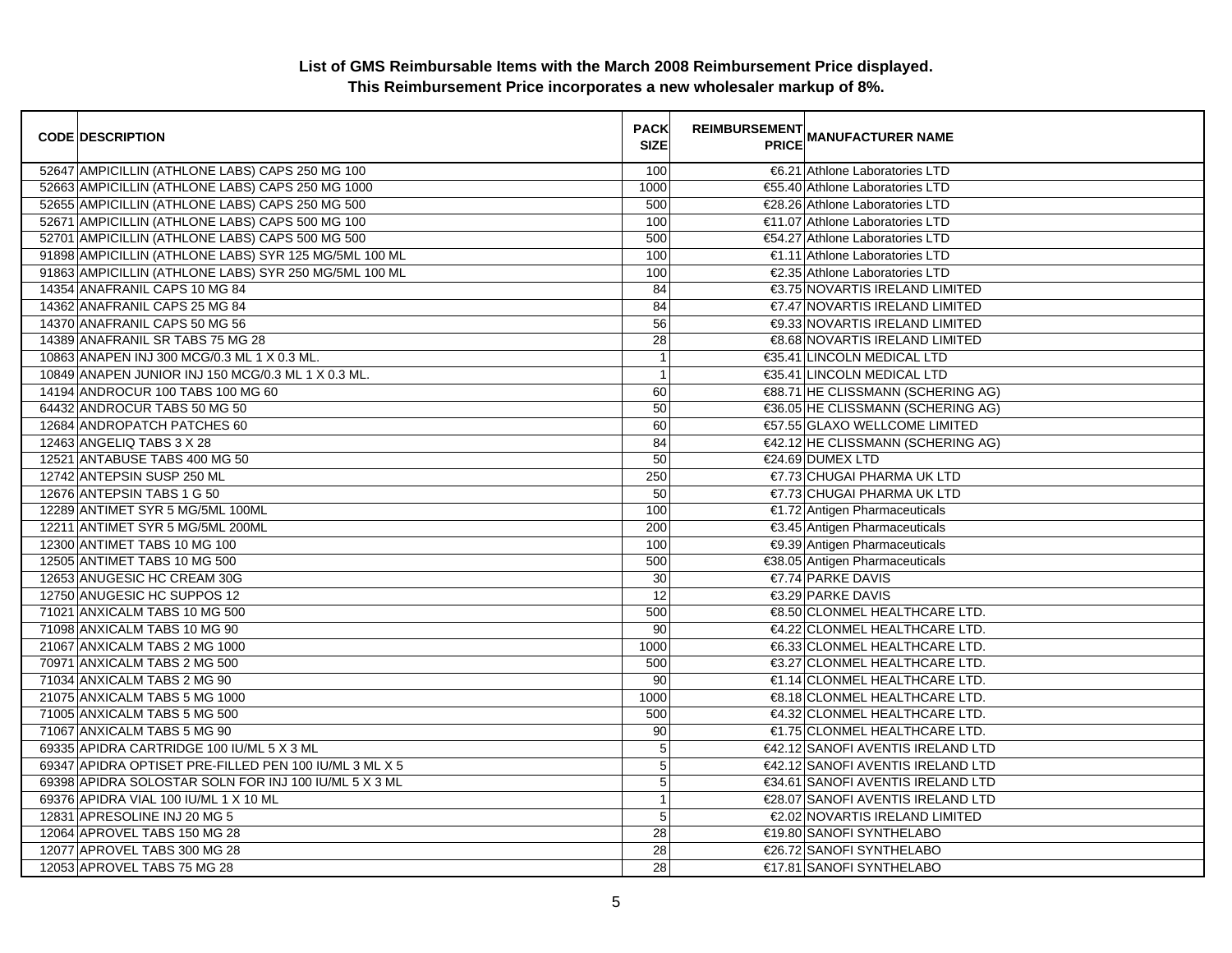| <b>CODE DESCRIPTION</b>                                | <b>PACK</b><br><b>SIZE</b> | REIMBURSEMENT<br>ANANUFACTURER NAME                  |
|--------------------------------------------------------|----------------------------|------------------------------------------------------|
| 12311 ARAVA TABS 10 MG 30                              | 30                         | €68.55 SANOFI AVENTIS IRELAND LTD                    |
| 12369 ARAVA TABS 100 MG 3                              | 3                          | €34.27 SANOFI AVENTIS IRELAND LTD                    |
| 12352 ARAVA TABS 20 MG 30                              | 30                         | €68.55 SANOFI AVENTIS IRELAND LTD                    |
| 14157 ARCOXIA TABS 120 MG 28                           | 28                         | €34.01 MERCK, SHARP AND DOHME IRL (HUMAN HEALTH) LTD |
| 14180 ARCOXIA TABS 120 MG 7                            | $\overline{7}$             | €8.50 MERCK, SHARP AND DOHME IRL (HUMAN HEALTH) LTD  |
| 14005 ARCOXIA TABS 60 MG 28                            | 28                         | €34.01 MERCK, SHARP AND DOHME IRL (HUMAN HEALTH) LTD |
| 14130 ARCOXIA TABS 90 MG 28                            | 28                         | €34.01 MERCK, SHARP AND DOHME IRL (HUMAN HEALTH) LTD |
| 65770 ARELIX TABS 6 MG 20                              | 20                         | €4.67 Hoechst (Ireland) LTD                          |
| 12927 ARELOGER TABS 15 MG 30                           | 30                         | €12.39 GERARD LABORATORIES LTD                       |
| 12901 ARELOGER TABS 7.5 MG 30                          | 30                         | €8.72 GERARD LABORATORIES LTD                        |
| 13094 ARICEPT (P.C.O. MFG.) TABS 10 MG 28              | 28                         | €117.44 P.C.O. Manufacturing LTD                     |
| 13052 ARICEPT (P.C.O. MFG.) TABS 5 MG 28               | 28                         | €86.41 P.C.O. Manufacturing LTD                      |
| 13080 ARICEPT TABS 10 MG 28                            | 28                         | €122.33 PFIZER EFSS                                  |
| 13013 ARICEPT TABS 5 MG 28                             | 28                         | €87.29 PFIZER EFSS                                   |
| 12976 ARIMIDEX TABS 1 MG 28                            | 28                         | €96.21 ASTRAZENECA PHARMACEUTICALS (IRELAND) LTD.,   |
| 14218 ARIXTRA PRE-FILLED SYRINGE 2.5 MG/0.5ML 10X0.5ML | 10                         | €110.93 GLAXO WELLCOME LIMITED                       |
| 13702 AROMASIN TABS 25 MG 15                           | 15                         | €72.90 PHARMACIA IRELAND LIMITED                     |
| 13726 AROMASIN TABS 25 MG 30                           | 30                         | €145.80 PHARMACIA IRELAND LIMITED                    |
| 77120 ARPICOLIN SYR 2.5 MG/5 ML 150 ML                 | 150                        | €4.21 ROSEMONT PHARMACEUTICALS LIMITED               |
| 77145 ARPICOLIN SYR 2.5 MG/5ML 200ML                   | 200                        | €5.62 ROSEMONT PHARMACEUTICALS LIMITED               |
| 77166 ARPICOLIN SYR 5 MG/5ML 200ML                     | 200                        | €9.99 ROSEMONT PHARMACEUTICALS LIMITED               |
| 77194 ARPICOLIN SYR SYR 5 MG/5 ML 150 ML               | 150                        | €7.50 ROSEMONT PHARMACEUTICALS LIMITED               |
| 14277 ARTELAC EYE DROPS 10ML                           | 10                         | €2.30 Pharma Global LTD                              |
| 14283 ARTELAC SINGLE DOSE UNIT 0.5ML 30                | 30                         | €5.59 Pharma Global LTD                              |
| 14296 ARTELAC SINGLE DOSE UNIT 0.5ML 60                | 60                         | €9.59 Pharma Global LTD                              |
| 12866 ARTEXAL TABS 5 MG 30                             | 30                         | €11.01 SERVIER LABORATORIES IRELAND LTD              |
| 13109 ARTHRIMEL TABS 500 MG 90                         | 90                         | €29.38 CLONMEL HEALTHCARE LTD.                       |
| 14604 ARTHROTEC (P.C.O. MFG.) TABS 50 MG 40            | 40                         | €12.10 P.C.O. Manufacturing LTD                      |
| 14661 ARTHROTEC (P.C.O. MFG.) TABS 75 MG 30            | 30                         | €10.68 P.C.O. Manufacturing LTD                      |
| 13102 ARTHROTEC 50 TABS 60                             | 60                         | €18.52 PHARMACIA IRELAND LIMITED                     |
| 14426 ARTHROTEC 75 TABS 60                             | 60                         | €21.58 PHARMACIA IRELAND LIMITED                     |
| 12769 ARYTHMOL TABS 150 MG 90                          | 90                         | €25.03 Abbott Laboratories LTD                       |
| 12777 ARYTHMOL TABS 300 MG 60                          | 60                         | €25.03 Abbott Laboratories LTD                       |
| 13174 ASACOLON SUPPOS 500 MG 20                        | 20                         | €15.57 TILLOTS PHARMA LIMITED                        |
| 13072 ASACOLON TABS 100                                | 100                        | €29.47 TILLOTS PHARMA LIMITED                        |
| 14325 ASACOLON TABS 800 MG 90                          | 90                         | €68.08 TILLOTS PHARMA LIMITED                        |
| 13301 ASASANTIN RETARD CAPS 25 MG 60                   | 60                         | €13.34 BOEHRINGER INGELHEIM IRELAND LTD.,            |
| 13340 ASMABEC CLICKHALER INHALER 100 MCG 1 X 200 DOSE  | $\mathbf{1}$               | €14.99 UCB (PHARMA) IRELAND LIMITED                  |
| 13633 ASMABEC CLICKHALER INHALER 250 MCG 1 X 100 DOSE  | $\mathbf{1}$               | €18.81 UCB (PHARMA) IRELAND LIMITED                  |
| 13299 ASMABEC CLICKHALER INHALER 50 MCG 1 X 200 DOSE   | $\overline{1}$             | €10.21 UCB (PHARMA) IRELAND LIMITED                  |
| 11610 ASMANEX TWISTHALER 200 MCG 30 DOSE PACK          | $\mathbf{1}$               | €23.74 SCHERING PLOUGH LIMITED                       |
| 11630 ASMANEX TWISTHALER 200 MCG 60 DOSE PACK          | $\mathbf{1}$               | €35.61 SCHERING PLOUGH LIMITED                       |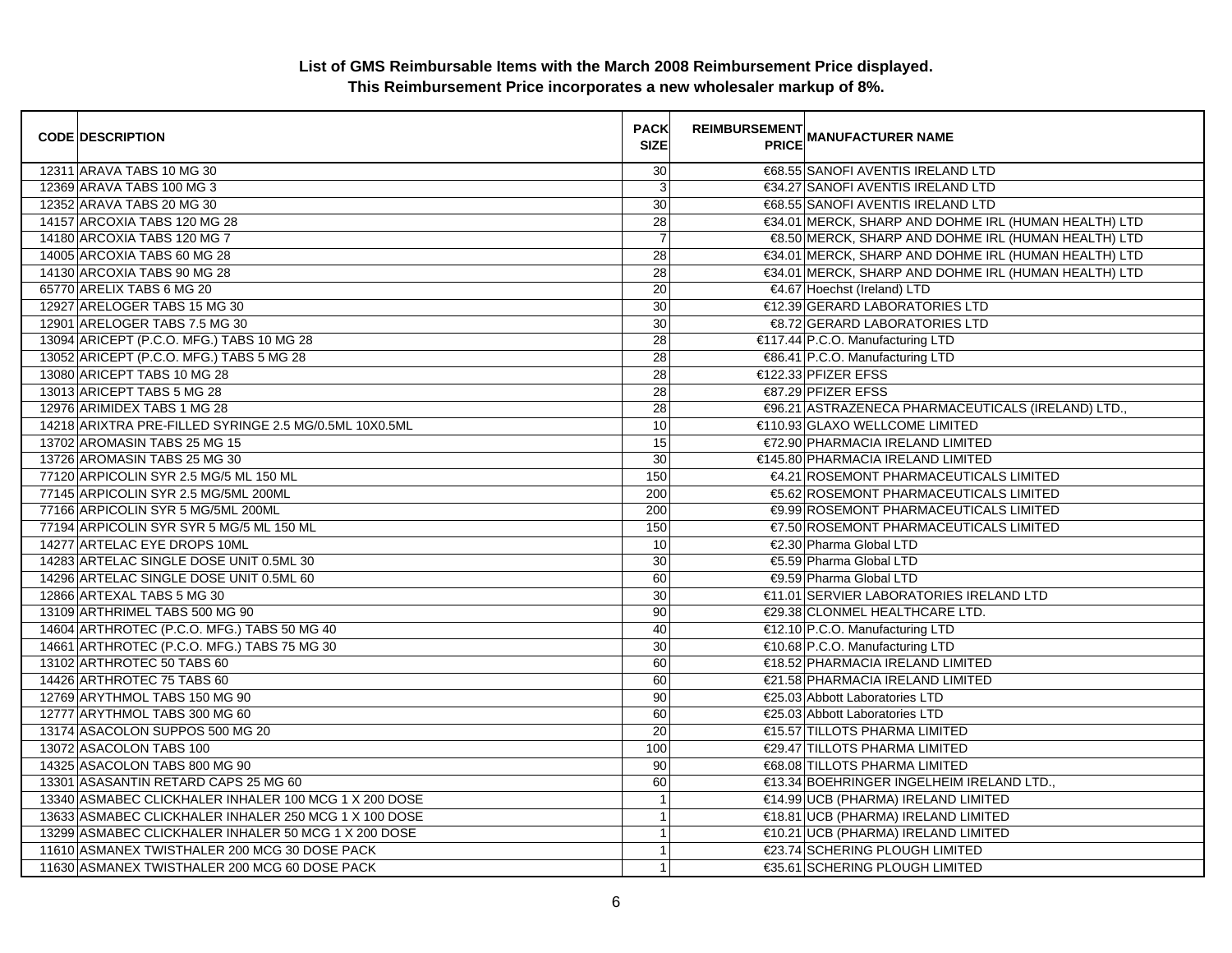| <b>CODE DESCRIPTION</b>                                        | <b>PACK</b><br><b>SIZE</b> | <b>REIMBURSEMENT</b> | <b>PRICE MANUFACTURER NAME</b>                     |
|----------------------------------------------------------------|----------------------------|----------------------|----------------------------------------------------|
| 11656 ASMANEX TWISTHALER 400 MCG 30 DOSE PACK                  | $\overline{1}$             |                      | €32.94 SCHERING PLOUGH LIMITED                     |
| 11690 ASMANEX TWISTHALER 400 MCG 60 DOSE PACK                  | $\overline{1}$             |                      | €54.53 SCHERING PLOUGH LIMITED                     |
| 13159 ASMASAL CLICKHALER INHALER 1 X 200 DOSE                  | $\overline{1}$             |                      | €8.16 UCB (PHARMA) IRELAND LIMITED                 |
| 11647 ASPIRIN DISPERSIBLE (COX) TABS 75 MG 1000                | 1000                       |                      | €11.66 Arthur Cox and Co. LTD                      |
| 13050 ATACAND (B & S HEALTHCARE) TABS 16 MG 14                 | 14                         |                      | €13.09 B & S HEALTHCARE                            |
| 13068 ATACAND (B & S HEALTHCARE) TABS 4 MG 14                  | 14                         |                      | $\in$ 7.61 B & S HEALTHCARE                        |
| 13084 ATACAND (B & S HEALTHCARE) TABS 8 MG 28                  | $\overline{28}$            |                      | €19.20 B & S HEALTHCARE                            |
| 13737 ATACAND (P.C.O. MFG.) TABS 16 MG 28                      | 28                         |                      | €26.18 P.C.O. Manufacturing LTD                    |
| 13219 ATACAND (P.C.O. MFG.) TABS 4 MG 15                       | 15                         |                      | €8.18 P.C.O. Manufacturing LTD                     |
| 13705 ATACAND (P.C.O. MFG.) TABS 8 MG 28                       | 28                         |                      | €19.40 P.C.O. Manufacturing LTD                    |
| 13479 ATACAND PLUS (B & S HEALTHCARE) TABS 16/12.5 MG 14       | 14                         |                      | €12.87 B & S HEALTHCARE                            |
| 13818 ATACAND PLUS (P.C.O. MFG.) TABS 16/12.5 MG 30            | 30                         |                      | €28.06 P.C.O. Manufacturing LTD                    |
| 14013 ATACAND PLUS TABS 16/12.5 MG 28                          | 28                         |                      | €26.72 ASTRAZENECA PHARMACEUTICALS (IRELAND) LTD., |
| 13439 ATACAND TABS 16 MG 28                                    | 28                         |                      | €26.72 ASTRAZENECA PHARMACEUTICALS (IRELAND) LTD., |
| 13041 ATACAND TABS 2 MG 14                                     | 14                         |                      | €8.52 ASTRAZENECA PHARMACEUTICALS (IRELAND) LTD.,  |
| 13037 ATACAND TABS 2 MG 7                                      | $\overline{7}$             |                      | €4.27 ASTRAZENECA PHARMACEUTICALS (IRELAND) LTD.,  |
| 13048 ATACAND TABS 4 MG 28                                     | 28                         |                      | €15.57 ASTRAZENECA PHARMACEUTICALS (IRELAND) LTD., |
| 13123 ATACAND TABS 8 MG 28                                     | 28                         |                      | €19.80 ASTRAZENECA PHARMACEUTICALS (IRELAND) LTD., |
| 13688 ATECOR CT TABS 100/25 MG 30                              | 30                         |                      | €7.57 ROWEX LIMITED,                               |
| 13664 ATECOR CT TABS 50/12.5 MG 30                             | 30                         |                      | €5.24 ROWEX LIMITED,                               |
| 10731 ATECOR TABS 100 MG 100                                   | 100                        |                      | €20.16 ROWEX LIMITED,                              |
| 10723 ATECOR TABS 100 MG 30                                    | 30                         |                      | €6.35 ROWEX LIMITED,                               |
| 11436 ATECOR TABS 25 MG 30                                     | 30                         |                      | €2.88 ROWEX LIMITED,                               |
| 10715 ATECOR TABS 50 MG 100                                    | 100                        |                      | €13.87 ROWEX LIMITED,                              |
| 10707 ATECOR TABS 50 MG 30                                     | $\overline{30}$            |                      | €4.36 ROWEX LIMITED,                               |
| 16454 ATENETIC TABS 100/25 MG 28                               | 28                         |                      | €7.92 GERARD LABORATORIES LTD                      |
| 16446 ATENETIC TABS 50/12.5 MG 28                              | 28                         |                      | €5.56 GERARD LABORATORIES LTD                      |
| 12645 ATENI TABS 100 MG 28                                     | 28                         |                      | €6.81 GERARD LABORATORIES LTD                      |
| 12637 ATENI TABS 50 MG 28                                      | 28                         |                      | €4.50 GERARD LABORATORIES LTD                      |
| 13455 ATENOGEN TABS 100 MG 28                                  | 28                         |                      | €5.93 Antigen Pharmaceuticals                      |
| 13471 ATENOGEN TABS 25 MG 28                                   | 28                         |                      | €2.69 Antigen Pharmaceuticals                      |
| 13358 ATENOGEN TABS 50 MG 28                                   | 28                         |                      | €4.07 Antigen Pharmaceuticals                      |
| 11961 ATENOMEL TABS 100 MG 30                                  | 30                         |                      | €6.22 CLONMEL HEALTHCARE LTD.                      |
| 11235 ATENOMEL TABS 25 MG 30                                   | 30                         |                      | €2.88 CLONMEL HEALTHCARE LTD.                      |
| 11947 ATENOMEL TABS 50 MG 30                                   | 30                         |                      | €4.53 CLONMEL HEALTHCARE LTD.                      |
| 84689 ATIVAN INJ 4 MG/ML 1ML 10                                | 10                         |                      | €4.89 WYETH PHARMACEUTICALS                        |
| 64106 ATIVAN TABS 1 MG 100                                     | 100                        |                      | €3.27 WYETH PHARMACEUTICALS                        |
| 56340 ATROPINE SULPH (ANTIGEN) INJ 600 MCG/ML 1ML 10           | 10                         |                      | €2.80 Antigen Pharmaceuticals                      |
| 71220 ATROVENT CFC-FREE INHALER 200 DOSE AEROSOL               | $\overline{1}$             |                      | €5.35 BOEHRINGER INGELHEIM IRELAND LTD.,           |
| 67618 ATROVENT NEBULISER SOLN UNIT DOSE VIAL 250 MCG/ML 1ML 20 | 20                         |                      | €6.34 BOEHRINGER INGELHEIM IRELAND LTD.,           |
| 67623 ATROVENT NEBULISER SOLN UNIT DOSE VIAL 250 MCG/ML 1ML 60 | 60                         |                      | €23.90 BOEHRINGER INGELHEIM IRELAND LTD.,          |
| 14397 ATROVENT NEBULISER SOLN UNIT DOSE VIAL 250 MCG/ML 2ML 20 | 20                         |                      | €7.54 BOEHRINGER INGELHEIM IRELAND LTD.,           |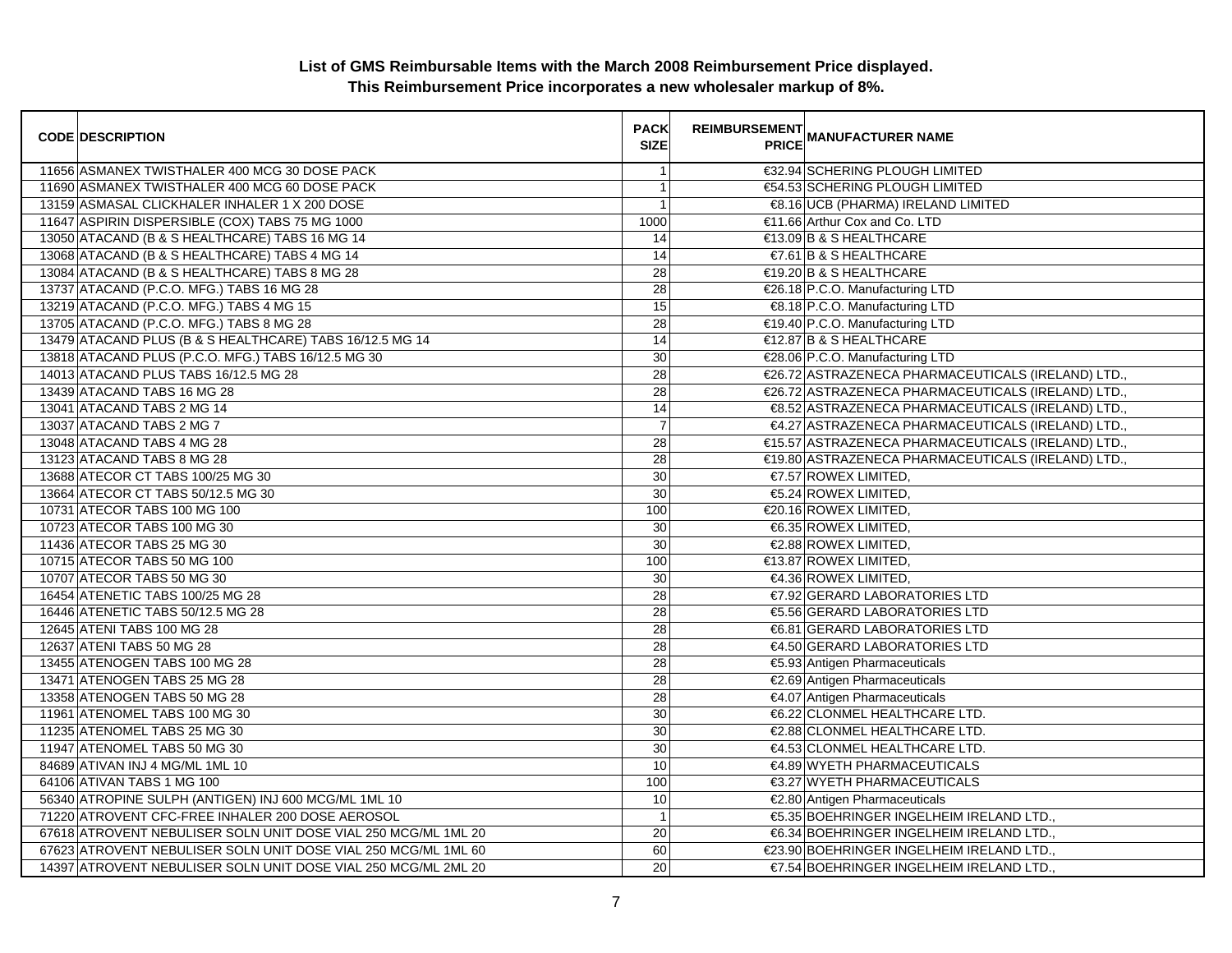| <b>CODE DESCRIPTION</b>                                        | <b>PACK</b><br><b>SIZE</b> | <b>REIMBURSEMENT</b><br>--------   MANUFACTURER NAME<br>  PRICE |  |
|----------------------------------------------------------------|----------------------------|-----------------------------------------------------------------|--|
| 14400 ATROVENT NEBULISER SOLN UNIT DOSE VIAL 250 MCG/ML 2ML 60 | 60                         | €28.25 BOEHRINGER INGELHEIM IRELAND LTD.,                       |  |
| 13381 AUDAX DROPS 10 ML                                        | 10                         | €1.75 SETON HEALTHCARE,                                         |  |
| 13591 AUGMENTIN (P.C.O. MFG.) TABS 250/125 MG 100              | 100                        | €37.64 P.C.O. Manufacturing LTD                                 |  |
| 11770 AUGMENTIN DISP TABS 250/125 MG 21                        | 21                         | €11.32 GLAXO WELLCOME LIMITED                                   |  |
| 14222 AUGMENTIN DUO (P.C.O. MFG.) TABS 500/125 MG 12           | 12                         | €8.27 P.C.O. Manufacturing LTD                                  |  |
| 91146 AUGMENTIN JUNIOR SUSP 125/62 MG/5ML 100ML                | 100                        | €5.80 GLAXO WELLCOME LIMITED                                    |  |
| 91154 AUGMENTIN PAED SUSP 125/31 MG/5ML 100ML                  | 100                        | €4.61 GLAXO WELLCOME LIMITED                                    |  |
| 13420 AUGMENTIN TABS 250/125 MG 100                            | 100                        | €38.79 GLAXO WELLCOME LIMITED                                   |  |
| 13534 AUGMENTIN TABS 250/125 MG 21                             | 21                         | €8.15 GLAXO WELLCOME LIMITED                                    |  |
| 13428 AUGMENTIN TABS 875/125 MG 14                             | 14                         | €30.19 GLAXO WELLCOME LIMITED                                   |  |
| 91103 AUGMENTIN-DUO SUSP 400/57 MG/5ML 35ML                    | 35                         | €5.53 GLAXO WELLCOME LIMITED                                    |  |
| 91125 AUGMENTIN-DUO SUSP 400/57 MG/5ML 70ML                    | $\overline{70}$            | €8.91 GLAXO WELLCOME LIMITED                                    |  |
| 13549 AUGMENTIN-DUO TABS 500/125 MG 14                         | 14                         | €10.15 GLAXO WELLCOME LIMITED                                   |  |
| 13570 AUGMENTIN-DUO TABS 500/125 MG 50                         | 50                         | €36.27 GLAXO WELLCOME LIMITED                                   |  |
| 13825 AULIN GEL 3 % 50G                                        | 50                         | €3.26 HELSINN BIREX PHARMACEUTICALS LTD                         |  |
| 53545 AVAGLIM TABS 4 MG/4 MG 56                                | 56                         | €89.04 GLAXO WELLCOME LIMITED                                   |  |
| 53591 AVAGLIM TABS 8 MG/4 MG 56                                | 56                         | €145.76 GLAXO WELLCOME LIMITED                                  |  |
| 53503 AVANDAMET TABS 1/500 MG 112                              | 112                        | €34.67 GLAXO WELLCOME LIMITED                                   |  |
| 53542 AVANDAMET TABS 2/1000 MG 56                              | 56                         | €38.56 GLAXO WELLCOME LIMITED                                   |  |
| 53575 AVANDAMET TABS 2/500 MG 112                              | 112                        | €71.24 GLAXO WELLCOME LIMITED                                   |  |
| 53520 AVANDAMET TABS 2/500 MG 56                               | 56                         | €35.63 GLAXO WELLCOME LIMITED                                   |  |
| 53589 AVANDAMET TABS 4/1000 MG 56                              | 56                         | €70.69 GLAXO WELLCOME LIMITED                                   |  |
| 54510 AVANDIA (ATHLONE LABS.) TABS 4 MG 28                     | 28                         | €37.42 Athlone Laboratories LTD                                 |  |
| 54530 AVANDIA (ATHLONE LABS.) TABS 8 MG 28                     | 28                         | €67.49 Athlone Laboratories LTD                                 |  |
| 54014 AVANDIA (P.C.O. MFG) TABS 4 MG 28                        | 28                         | €37.04 P.C.O. Manufacturing LTD                                 |  |
| 54091 AVANDIA (P.C.O. MFG) TABS 8 MG 28                        | 28                         | €66.81 P.C.O. Manufacturing LTD                                 |  |
| 53519 AVANDIA TABS 4 MG 28                                     | 28                         | €38.19 GLAXO WELLCOME LIMITED                                   |  |
| 53547 AVANDIA TABS 4 MG 56                                     | 56                         | €76.37 GLAXO WELLCOME LIMITED                                   |  |
| 53554 AVANDIA TABS 8 MG 28                                     | 28                         | €68.88 GLAXO WELLCOME LIMITED                                   |  |
| 53501 AVELOX TABS 400 MG 5                                     | 5                          | €17.36 Bayer (Ireland) LTD                                      |  |
| 53538 AVLOCLOR TABS 250 MG 100                                 | 100                        | €3.96 ASTRAZENECA PHARMACEUTICALS (IRELAND) LTD.,               |  |
| 53539 AVLOCLOR TABS 250 MG 20                                  | 20                         | €0.79 ASTRAZENECA PHARMACEUTICALS (IRELAND) LTD.                |  |
| 53641 AVODART CAPS 0.5 MG 30                                   | 30                         | €32.07 GLAXO WELLCOME LIMITED                                   |  |
| 13253 AXID (B & S HEALTHCARE) CAPS 150 MG 30                   | 30                         | €13.71 B & S HEALTHCARE                                         |  |
| 13512 AXID PULVULES 150 MG 30                                  | 30                         | €13.99 FLYNN PHARMA LTD                                         |  |
| 13528 AXID PULVULES 300 MG 30                                  | 30                         | €26.90 FLYNN PHARMA LTD                                         |  |
| 50905 AXSAIN CREAM 0.075 % 45G                                 | 45                         | €17.52 CEPHALON PHARMA (IRELAND) LIMITED                        |  |
| 13115 AZILECT TABS 1 MG 28                                     | 28                         | €100.40 LUNDBECK (IRELAND) LIMITED                              |  |
| 50724 AZOPT EYE DROPS SUSP 10 MG/ML 5 ML                       | 5                          | €10.85 ALCON LABORATORIES (UK) LIMITED,                         |  |
| 13807 AZROMAX TABS 250 MG 4                                    | $\overline{4}$             | €7.85 GERARD LABORATORIES LTD                                   |  |
| 13822 AZROMAX TABS 250 MG 6                                    | 6                          | €11.77 GERARD LABORATORIES LTD                                  |  |
| 13508 BABYHALER-PAEDIATRIC SPACER DEVICE 1                     | $\mathbf{1}$               | €15.62 GLAXO WELLCOME LIMITED                                   |  |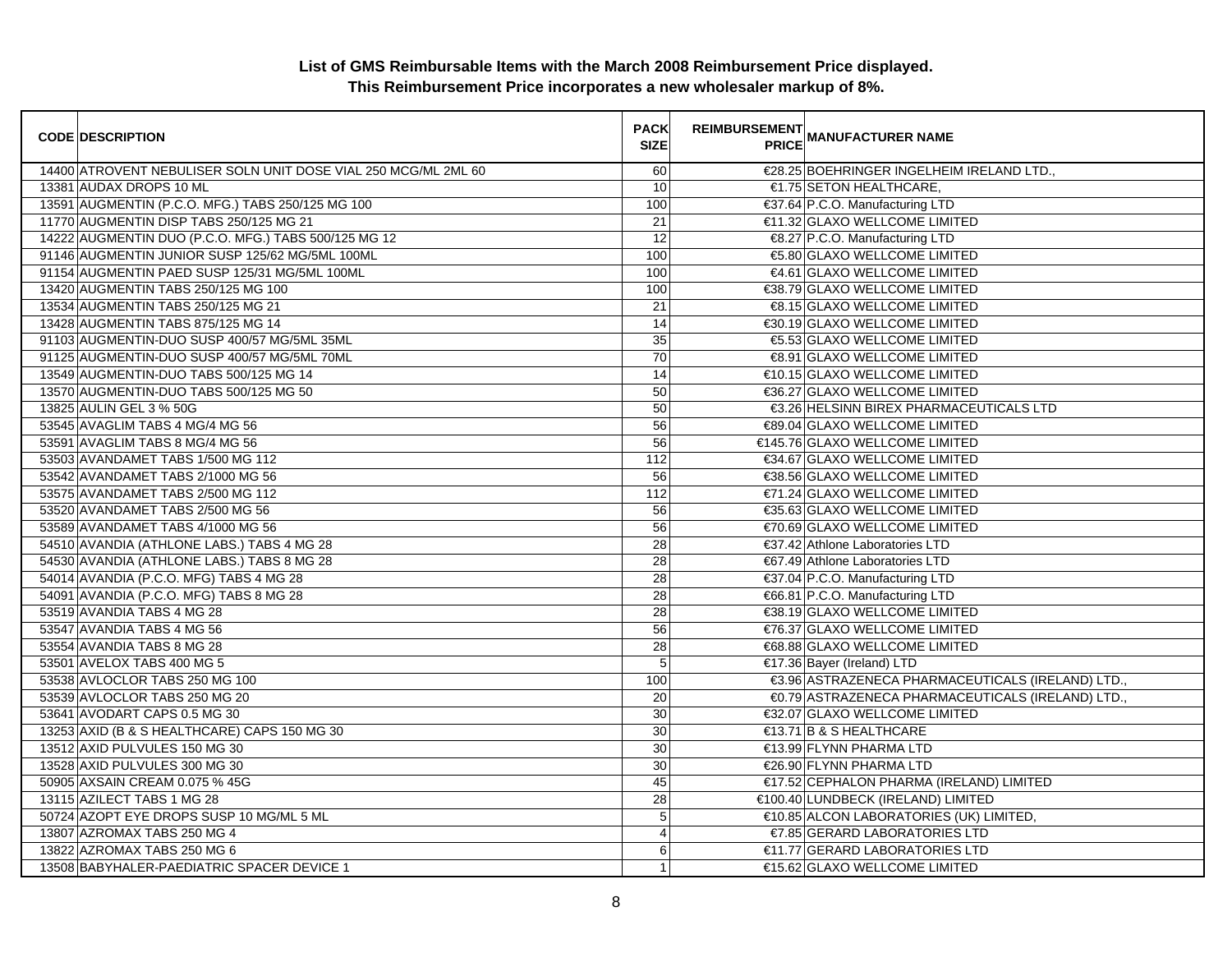| <b>CODE DESCRIPTION</b>                                                    | <b>PACK</b><br><b>SIZE</b> | <b>REIMBURSEMENT</b> | <b>PRICE MANUFACTURER NAME</b>            |
|----------------------------------------------------------------------------|----------------------------|----------------------|-------------------------------------------|
| 13595 BACLOFEN (GENERICS UK) TABS 10 MG 100                                | 100                        |                      | €11.42 GERARD LABORATORIES LTD            |
| 13773 BACTROBAN NASAL OINT 3G                                              | 3                          |                      | €6.60 GLAXO WELLCOME LIMITED              |
| 13765 BACTROBAN OINT 2 % 15G                                               | 15                         |                      | €4.83 GLAXO WELLCOME LIMITED              |
| 79723 BARATOL TABS 50 MG 100                                               | 100                        |                      | €23.53 MONMOUTH PHARMACEUTICALS C/O SHIRE |
| 13952 BECLAZONE 100 CFC-FREE AEROSOL 100 MCG 1 X 200 DOSE                  | $\mathbf{1}$               |                      | €10.75 IVAX PHARMACEUTICALS IRELAND       |
| 14091 BECLAZONE 100 EASI-BREATHE CFC-FREE INHALER AEROSOL 1X200 DOSE       | $\mathbf{1}$               |                      | €11.17 IVAX PHARMACEUTICALS IRELAND       |
| 13967 BECLAZONE 200 CFC-FREE INHALER AEROSOL 200 MCG 1 X 200 DOSE          | $\mathbf{1}$               |                      | €21.65 IVAX PHARMACEUTICALS IRELAND       |
| 14111 BECLAZONE 200 EASI-BREATHE CFC-FREE INHALER AEROSOL 1 X 200 DOSE     | $\mathbf{1}$               |                      | €21.65 IVAX PHARMACEUTICALS IRELAND       |
| 13978 BECLAZONE 250 CFC-FREE INHALER AEROSOL 250 MCG 1 X 200 DOSE          | $\mathbf{1}$               |                      | €22.94 IVAX PHARMACEUTICALS IRELAND       |
| 14122 BECLAZONE 250 EASI-BREATHE CFC FREE INHALER AEROSOL 1 X 200 DOSE     | $\overline{1}$             |                      | €23.86 IVAX PHARMACEUTICALS IRELAND       |
| 13926 BECLAZONE 50 CFC-FREE INHALER AEROSOL 50 MCG 1 X 200 DOSE            | $\mathbf{1}$               |                      | €5.50 IVAX PHARMACEUTICALS IRELAND        |
| 14280 BECLAZONE 50 EASI-BREATHE CFC-FREE INHALER AEROSOL 1 X 200 DOSE L    | $\mathbf{1}$               |                      | €5.73 IVAX PHARMACEUTICALS IRELAND        |
| 13838 BECLO-RHINO AQUEOUS NASAL SPRAY SUSP. 50 MCG 200 DOSE                | $\mathbf{1}$               |                      | €4.84 GOLDSHIELD PHARMACEUTICALS LIMITED, |
| 67225 BECONASE (B & S HEALTHCARE) AQUEOUS NASAL SPRAY 50 MCG 200 DOSE PACK | $\mathbf{1}$               |                      | €5.81 B & S HEALTHCARE                    |
| 67214 BECONASE (P.C.O. MFG.) AQUEOUS NASAL SPRAY AEROSOL 50 MCG 200 DOSE   | $\mathbf{1}$               |                      | €4.89 P.C.O. Manufacturing LTD            |
| 67231 BECONASE (PRIMECROWN) AQUEOUS NASAL SPRAY PACK 50 MCG 200 DOSE       | $\overline{1}$             |                      | €5.17 PRIMECROWN LTD.                     |
| 13501 BECONASE AQUEOUS NASAL SPRAY 200 DOSE PACK                           | $\overline{1}$             |                      | €5.15 GLAXO WELLCOME LIMITED              |
| 54885 BECOTIDE (P.C.O. MFG) INHALER AEROSOL 100 MCG 1 X 200 DOSE           | $\mathbf{1}$               |                      | €10.51 P.C.O. Manufacturing LTD           |
| 54873 BECOTIDE (P.C.O. MFG) INHALER AEROSOL 50 MCG 1 X 200 DOSE            | $\overline{1}$             |                      | €5.39 P.C.O. Manufacturing LTD            |
| 14693 BECOTIDE (P.C.O. MFG.) INHALER AEROSOL 250 MCG 1 X 200 DOSE          | $\mathbf 1$                |                      | €21.98 P.C.O. Manufacturing LTD           |
| 67295 BECOTIDE (PRIMECROWN) 100 INHALER AEROSOL 1 X 200 DOSE               | $\mathbf{1}$               |                      | €10.76 PRIMECROWN LTD.                    |
| 67270 BECOTIDE (PRIMECROWN) 50 INHALER AEROSOL 1 X 200 DOSE                | $\overline{1}$             |                      | €5.11 PRIMECROWN LTD.                     |
| 58281 BECOTIDE EVOHALER 100 MCG 1 X 200 DOSE AEROSOL                       | $\mathbf{1}$               |                      | €13.53 GLAXO WELLCOME LIMITED             |
| 58297 BECOTIDE EVOHALER 250 MCG 1 X 200 DOSE                               | $\mathbf{1}$               |                      | €28.92 GLAXO WELLCOME LIMITED             |
| 58250 BECOTIDE EVOHALER 50 MCG 1 X 200 DOSE                                | $\overline{1}$             |                      | €6.94 GLAXO WELLCOME LIMITED              |
| 14104 BELLCITAL TABS 10 MG 28                                              | 28                         |                      | €12.71 BELLPHARMA LTD                     |
| 14127 BELLCITAL TABS 20 MG 28                                              | 28                         |                      | €17.69 BELLPHARMA LTD                     |
| 25270 BELLISIN TABS 10 MG 28                                               | 28                         |                      | €10.00 BELLPHARMA LTD                     |
| 25287 BELLISIN TABS 20 MG 28                                               | 28                         |                      | €11.84 BELLPHARMA LTD                     |
| 14342 BELLMENTIN TABS 250/125 MG 21                                        | 21                         |                      | €8.07 BELLPHARMA LTD                      |
| 14360 BELLMENTIN TABS 500/125 MG 14                                        | 14                         |                      | €7.37 BELLPHARMA LTD                      |
| 25137 BELLSERT TABS 100 MG 28                                              | 28                         |                      | €38.98 BELLPHARMA LTD                     |
| 25101 BELLSERT TABS 50 MG 28                                               | $\overline{28}$            |                      | €26.14 BELLPHARMA LTD                     |
| 25219 BELLVIRAX TABS 200 MG 25                                             | 25                         |                      | €27.98 BELLPHARMA LTD                     |
| 25222 BELLVIRAX TABS 800 MG 25                                             | $\overline{25}$            |                      | €83.14 BELLPHARMA LTD                     |
| 25768 BELLZAC CAPS 20 MG 30                                                | 30                         |                      | €18.39 BELLPHARMA LTD                     |
| 14408 BENETOR FILM COATED TABS 10 MG 28                                    | 28                         |                      | €15.92 SANKYO PHARMA UK LTD               |
| 14412 BENETOR FILM COATED TABS 20 MG 28                                    | 28                         |                      | €19.12 SANKYO PHARMA UK LTD               |
| 14483 BENETOR FILM COATED TABS 40 MG 28                                    | $\overline{28}$            |                      | €24.07 SANKYO PHARMA UK LTD               |
| 14425 BENETOR PLUS TABS 20/12.5 MG 28                                      | 28                         |                      | €19.25 SANKYO PHARMA UK LTD               |
| 14436 BENETOR PLUS TABS 20/25 MG 28                                        | 28                         |                      | €19.25 SANKYO PHARMA UK LTD               |
| 57533 BENORAL SUSP 40 % 300ML                                              | 300                        |                      | €14.90 SANOFI SYNTHELABO                  |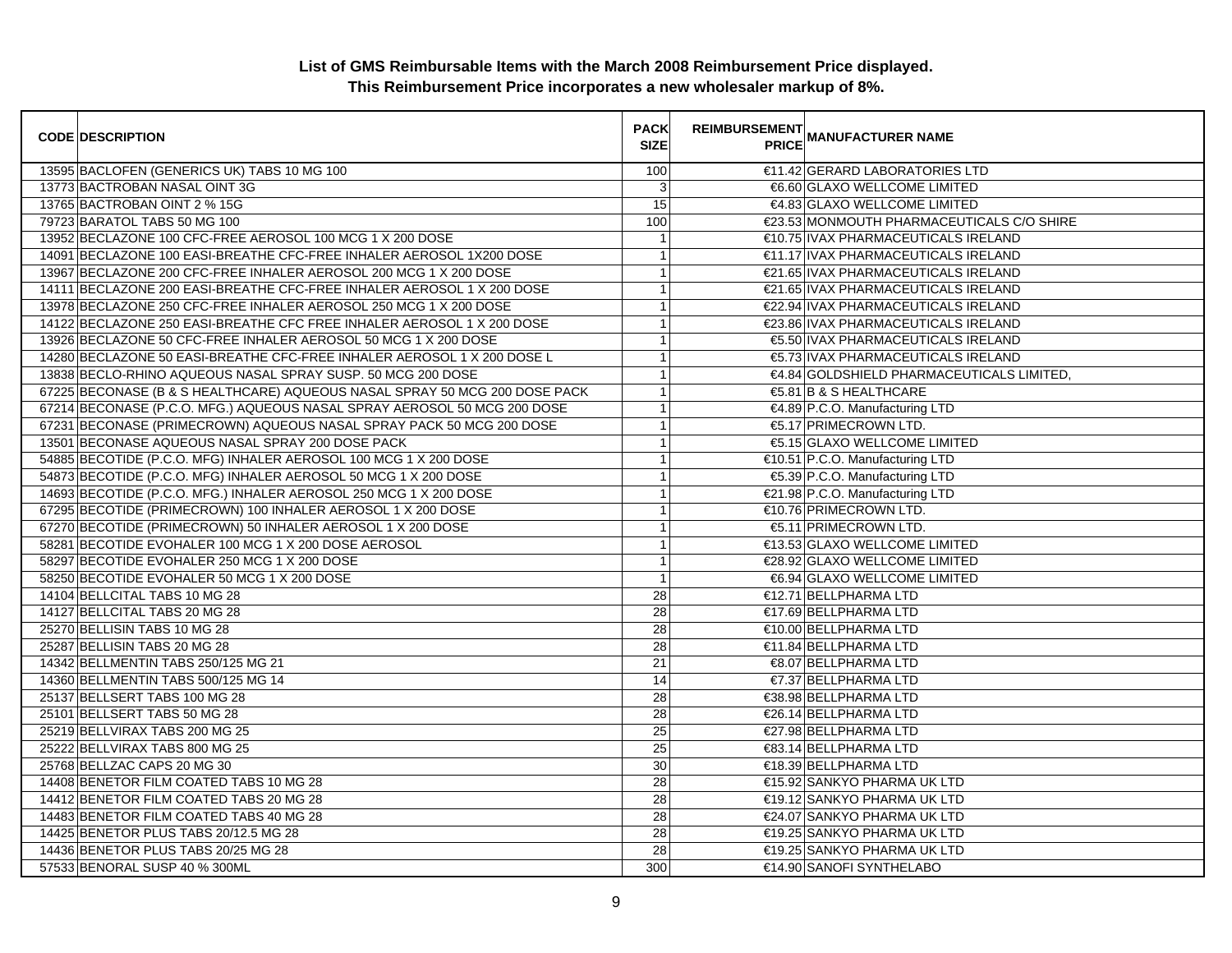| <b>CODE DESCRIPTION</b>                                        | <b>PACK</b><br><b>SIZE</b> | <b>REIMBURSEMENT</b> | <b>---------</b><br>PRICE MANUFACTURER NAME        |
|----------------------------------------------------------------|----------------------------|----------------------|----------------------------------------------------|
| 14208 BENPROTAN TABS 10 MG 30                                  | 30                         |                      | €17.87 CLONMEL HEALTHCARE LTD.                     |
| 14788 BETA-ADALAT CAPS 28                                      | $\overline{28}$            |                      | €12.82 Bayer (Ireland) LTD                         |
| 14774 BETACAP SCALP APPLIC 100ML                               | 100                        |                      | €5.17 Dermal Laboratories LTD                      |
| 62960 BETADINE VAG GEL 80G                                     | 80                         |                      | €2.91 INTRA PHARMA LIMITED.                        |
| 62952 BETADINE VAG PESS 28                                     | 28                         |                      | €6.40 INTRA PHARMA LIMITED,                        |
| 14837 BETAGAN OPHTH SOLN 0.5 % (3X5ML) 15ML                    | 15                         |                      | €14.99 ALLERGAN LIMITED                            |
| 14796 BETAGAN OPHTH SOLN 0.5 % 5ML                             | 5                          |                      | €6.25 ALLERGAN LIMITED                             |
| 14800 BETAGAN OPHTH SOLN UNIT DOSE VIAL 0.4ML 30               | 30                         |                      | €11.52 ALLERGAN LIMITED                            |
| 43047 BETALOC (B & S HEALTHCARE) TABS 100 MG 100               | 100                        |                      | €9.44 B & S HEALTHCARE                             |
| 67309 BETALOC (B & S HEALTHCARE) TABS 50 MG 100                | 100                        |                      | €5.67 B & S HEALTHCARE                             |
| 14761 BETALOC SA TABS 200 MG 28                                | 28                         |                      | €8.07 ASTRAZENECA PHARMACEUTICALS (IRELAND) LTD.,  |
| 74969 BETALOC SA TABS 200 MG 300                               | 300                        |                      | €78.92 ASTRAZENECA PHARMACEUTICALS (IRELAND) LTD., |
| 67342 BETALOC TABS 100 MG 100                                  | 100                        |                      | €8.66 ASTRAZENECA PHARMACEUTICALS (IRELAND) LTD.,  |
| 67334 BETALOC TABS 50 MG 100                                   | 100                        |                      | €4.68 ASTRAZENECA PHARMACEUTICALS (IRELAND) LTD.,  |
| 67320 BETA-PROGRANE CAPS 160 MG 28                             | 28                         |                      | €8.78 TILLOMED LABS LTD                            |
| 14818 BETNELAN TABS 0.5 MG 100                                 | 100                        |                      | €4.56 UCB (PHARMA) IRELAND LIMITED                 |
| 14842 BETNESOL EYE OINT 3G                                     | 3                          |                      | €0.70 UCB (PHARMA) IRELAND LIMITED                 |
| 15113 BETNESOL EYE/EAR DROPS 10ML                              | 10                         |                      | €1.65 UCB (PHARMA) IRELAND LIMITED                 |
| 14869 BETNESOL TABS 0.5 MG 100                                 | 100                        |                      | €4.01 UCB (PHARMA) IRELAND LIMITED                 |
| 14850 BETNESOL-N EYE OINT 3G                                   | 3                          |                      | €0.81 UCB (PHARMA) IRELAND LIMITED                 |
| 15121 BETNESOL-N EYE/EAR DROPS 10ML                            | 10                         |                      | €1.68 UCB (PHARMA) IRELAND LIMITED                 |
| 14821 BETNOVATE (P.C.O. MFG.) SCALP APPLIC. 50 ML              | 50                         |                      | €3.14 P.C.O. Manufacturing LTD                     |
| 14907 BETNOVATE CREAM 100G                                     | 100                        |                      | €4.94 GLAXO WELLCOME LIMITED                       |
| 14893 BETNOVATE CREAM 30G                                      | 30                         |                      | €1.77 GLAXO WELLCOME LIMITED                       |
| 62146 BETNOVATE OINT 100G                                      | 100                        |                      | €4.94 GLAXO WELLCOME LIMITED                       |
| 62138 BETNOVATE OINT 30G                                       | 30                         |                      | €1.77 GLAXO WELLCOME LIMITED                       |
| 14966 BETNOVATE RD CREAM 100G                                  | 100                        |                      | €4.11 GLAXO WELLCOME LIMITED                       |
| 14974 BETNOVATE RD OINT 100G                                   | 100                        |                      | €4.11 GLAXO WELLCOME LIMITED                       |
| 53910 BETNOVATE SCALP APPLIC 100ML                             | 100                        |                      | €6.47 GLAXO WELLCOME LIMITED                       |
| 15008 BETNOVATE-C CREAM 30G                                    | 30                         |                      | €2.16 GLAXO WELLCOME LIMITED                       |
| 14923 BETNOVATE-N CREAM 30G                                    | 30                         |                      | €2.16 GLAXO WELLCOME LIMITED                       |
| 14476 BETOPTIC (P.C.O. MFG.) EYE DROPS 0.5 % 5ML               | 5                          |                      | €6.39 P.C.O. Manufacturing LTD                     |
| 14437 BETOPTIC EYE DROPS SINGLE DOSE SUSP 0.25 % 50            | 50                         |                      | €12.54 ALCON LABORATORIES (UK) LIMITED,            |
| 14494 BETOPTIC OPHTH SOLN 5ML                                  | $\mathbf 5$                |                      | €6.74 ALCON LABORATORIES (UK) LIMITED,             |
| 15352 BETTAMOUSSE (B & S HEALTHCARE) SCALP APPLIC 100 G PACK 1 | 1                          |                      | <b>€9.86 B &amp; S HEALTHCARE</b>                  |
| 14707 BETTAMOUSSE SCALP APPLIC 100G PACK 1                     | $\overline{1}$             |                      | €10.11 UCB (PHARMA) IRELAND LIMITED                |
| 85049 BICNU INJ 100 MG                                         | $\mathbf{1}$               |                      | €15.71 BRISTOL MYERS SQUIBB PHARMACEUTICALS        |
| 15578 BIOCARD TABS 12.5 MG 28                                  | 28                         |                      | <b>€9.64 NICHE GENERICS LIMITED</b>                |
| 15597 BIOCARD TABS 25 MG 28                                    | $\overline{28}$            |                      | €11.75 NICHE GENERICS LIMITED                      |
| 15501 BIOCARD TABS 3.125 MG 28                                 | 28                         |                      | €7.16 NICHE GENERICS LIMITED                       |
| 15536 BIOCARD TABS 6.25 MG 28                                  | 28                         |                      | <b>€8.73 NICHE GENERICS LIMITED</b>                |
| 15462 BIODOL CAPS 50 MG 100                                    | 100                        |                      | €14.58 NICHE GENERICS LIMITED                      |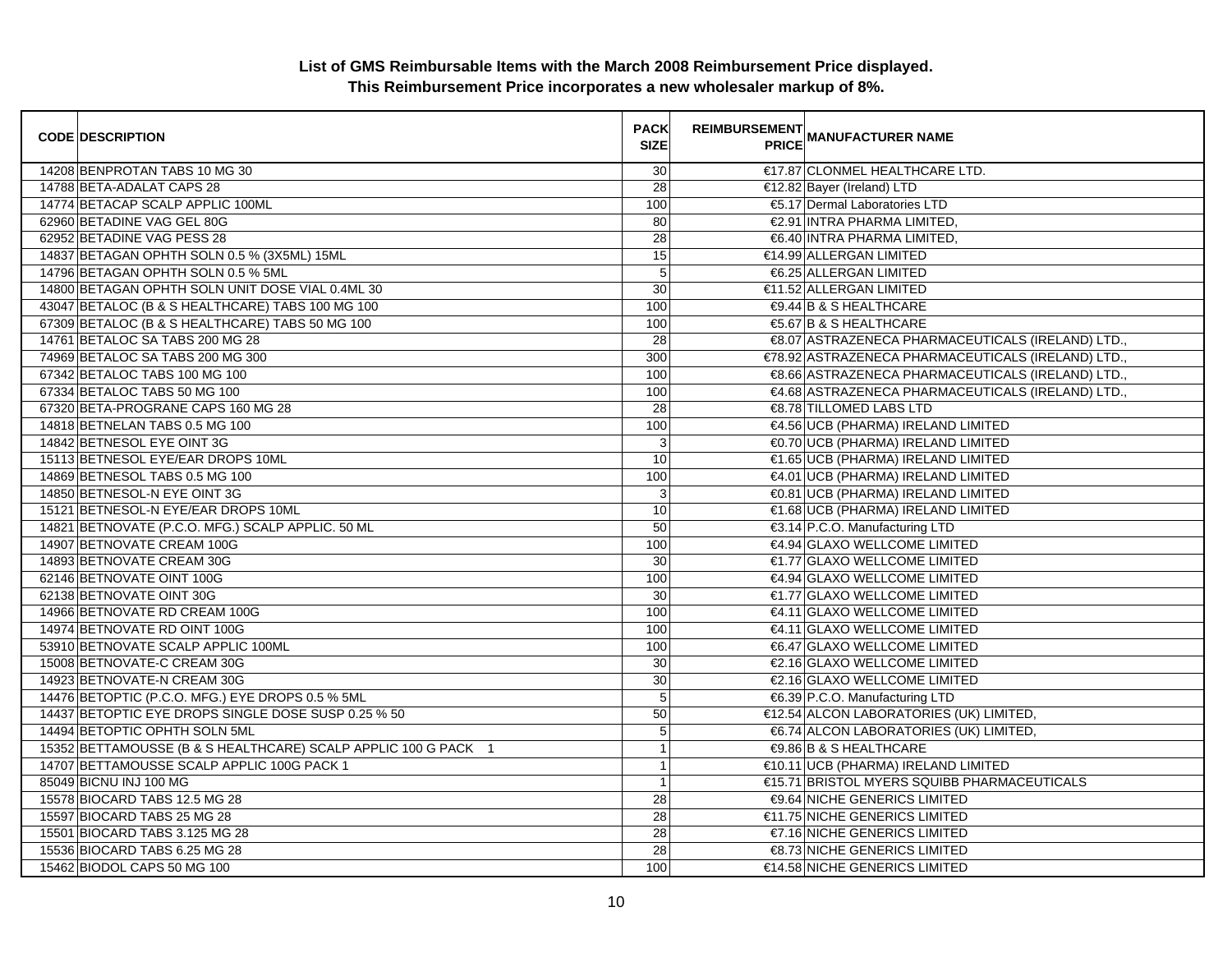| <b>CODE DESCRIPTION</b>                                          | <b>PACK</b><br><b>SIZE</b> | <b>REIMBURSEMENT</b><br><b>--------   MANUFACTURER NAME</b><br>PRICE |
|------------------------------------------------------------------|----------------------------|----------------------------------------------------------------------|
| 15011 BIOFLOXCIN TABS 250 MG 10                                  | 10                         | <b>€6.84 NICHE GENERICS LIMITED</b>                                  |
| 15028 BIOFLOXCIN TABS 250 MG 20                                  | 20                         | €13.73 NICHE GENERICS LIMITED                                        |
| 15043 BIOFLOXCIN TABS 500 MG 10                                  | 10                         | €12.81 NICHE GENERICS LIMITED                                        |
| 15097 BIOFLOXCIN TABS 500 MG 20                                  | 20                         | €25.66 NICHE GENERICS LIMITED                                        |
| 15446 BIOZAC CAPS 20 MG 30                                       | $30\,$                     | €18.09 NICHE GENERICS LIMITED                                        |
| 15077 BIPRETERAX TABS 30                                         | 30                         | €21.24 SERVIER LABORATORIES IRELAND LTD                              |
| 15479 BIRAVID TABS 200 MG 20                                     | 20                         | €14.81 ERGHA HEALTHCARE LTD                                          |
| 15415 BISOCOR TABS 10 MG 28                                      | $\overline{28}$            | <b>€8.28 NICHE GENERICS LIMITED</b>                                  |
| 15366 BISOCOR TABS 5 MG 28                                       | 28                         | €7.23 NICHE GENERICS LIMITED                                         |
| 15328 BISOLVON ORAL SOLN 4 MG/5 ML 250ML                         | 250                        | €3.25 BOEHRINGER INGELHEIM IRELAND LTD.,                             |
| 15334 BISOPINE TABS 10 MG 28                                     | 28                         | €8.81 PINEWOOD HEALTHCARE GROUP                                      |
| 15311 BISOPINE TABS 5 MG 28                                      | $\overline{28}$            | €7.85 PINEWOOD HEALTHCARE GROUP                                      |
| 13985 BONVIVA TABS 150 MG 1                                      | $\overline{1}$             | €29.95 ROCHE PRODUCTS IRELAND LTD                                    |
| 69604 BREVINOR TABS 21                                           | 21                         | €0.72 PHARMACIA IRELAND LIMITED                                      |
| 65017 BRICANYL (B & S HEALTHCARE) TURBOHALER 100 DOSE INHALER    | $\mathbf{1}$               | $\in$ 1.23 B & S HEALTHCARE                                          |
| 65023 BRICANYL (B & S HEALTHCARE) TURBOHALER 200 DOSE INHALER    | $\mathbf{1}$               | €22.18 B & S HEALTHCARE                                              |
| 28151 BRICANYL (P.C.O. MFG.) TURBOHALER INHALER 100 DOSE INHALER | $\mathbf{1}$               | €11.23 P.C.O. Manufacturing LTD                                      |
| 65005 BRICANYL EXPECT 300ML                                      | 300                        | €3.60 ASTRAZENECA PHARMACEUTICALS (IRELAND) LTD.,                    |
| 63827 BRICANYL INJ 0.5 MG/ML 1ML 5                               | 5                          | €1.74 ASTRAZENECA PHARMACEUTICALS (IRELAND) LTD.,                    |
| 76072 BRICANYL RESP SOLN 20ML                                    | 20                         | €3.40 ASTRAZENECA PHARMACEUTICALS (IRELAND) LTD.,                    |
| 15067 BRICANYL RESPULES 2.5 MG/ML 20 X 2 ML                      | $\overline{20}$            | €4.71 ASTRAZENECA PHARMACEUTICALS (IRELAND) LTD.,                    |
| 28274 BRICANYL SYR 300ML                                         | 300                        | €3.03 ASTRAZENECA PHARMACEUTICALS (IRELAND) LTD.,                    |
| 15458 BRICANYL TURBOHALER 100 DOSE INHALER                       | $\overline{1}$             | €11.47 ASTRAZENECA PHARMACEUTICALS (IRELAND) LTD.,                   |
| 14478 BRUFEN RETARD TABS 800 MG 56                               | 56                         | €15.00 Abbott Laboratories LTD                                       |
| 15644 BRUFEN SYR 100 MG/5ML 200ML                                | 200                        | €2.06 Abbott Laboratories LTD                                        |
| 67563 BRUFEN TABS 400 MG 250                                     | 250                        | €15.22 Abbott Laboratories LTD                                       |
| 15636 BRUFEN TABS 600 MG 100                                     | 100                        | €9.68 Abbott Laboratories LTD                                        |
| 14451 BRUFEN TABS 600 MG 250                                     | 250                        | €24.19 Abbott Laboratories LTD                                       |
| 15885 BUCCASTEM TABS 3 MG 50                                     | 50                         | €7.27 RECKITTS IRELAND LTD                                           |
| 16072 BUDENOFALK CAPS 3 MG 100                                   | 100                        | €100.98 DR FALK PHARMA UK LTD                                        |
| 15059 BURAM TABS 28                                              | 28                         | €4.01 LEO PHARMA                                                     |
| 61033 BURINEX TABS 1 MG 28                                       | 28                         | €2.13 LEO PHARMA                                                     |
| 61045 BURINEX TABS 5 MG 28                                       | 28                         | €9.76 LEO PHARMA                                                     |
| 15717 BUSCOPAN INJ 20 MG/ML 1ML 10                               | 10                         | €2.56 BOEHRINGER INGELHEIM IRELAND LTD.,                             |
| 15709 BUSCOPAN TABS 10 MG 56                                     | 56                         | €3.27 BOEHRINGER INGELHEIM IRELAND LTD.,                             |
| 14576 BUSPAR TABS 10 MG 90                                       | 90                         | €56.40 BRISTOL MYERS SQUIBB PHARMACEUTICALS                          |
| 14555 BUSPAR TABS 5 MG 90                                        | 90                         | €36.20 BRISTOL MYERS SQUIBB PHARMACEUTICALS                          |
| 14628 BUTRANS TRANSDERMAL PATCH 10 MCG/HOUR 4                    | $\overline{4}$             | €51.24 MUNDIPHARMA PHARMACEUTICALS LTD                               |
| 14685 BUTRANS TRANSDERMAL PATCH 20 MCG/HOUR 4                    | $\overline{4}$             | €93.31 MUNDIPHARMA PHARMACEUTICALS LTD                               |
| 14603 BUTRANS TRANSDERMAL PATCH 5 MCG/HOUR 2                     | $\overline{\mathbf{c}}$    | €14.09 MUNDIPHARMA PHARMACEUTICALS LTD                               |
| 47515 BYETTA SOLN FOR INJ PRE-FILLED PEN 10 MCG 1 X 60 DOSE      | $\mathbf{1}$               | €97.63 Ely Lilly and Co. LTD                                         |
| 47510 BYETTA SOLN FOR INJ PRE-FILLED PEN 5 MCG 1 X 60 DOSE       | 1                          | €97.63 Ely Lilly and Co. LTD                                         |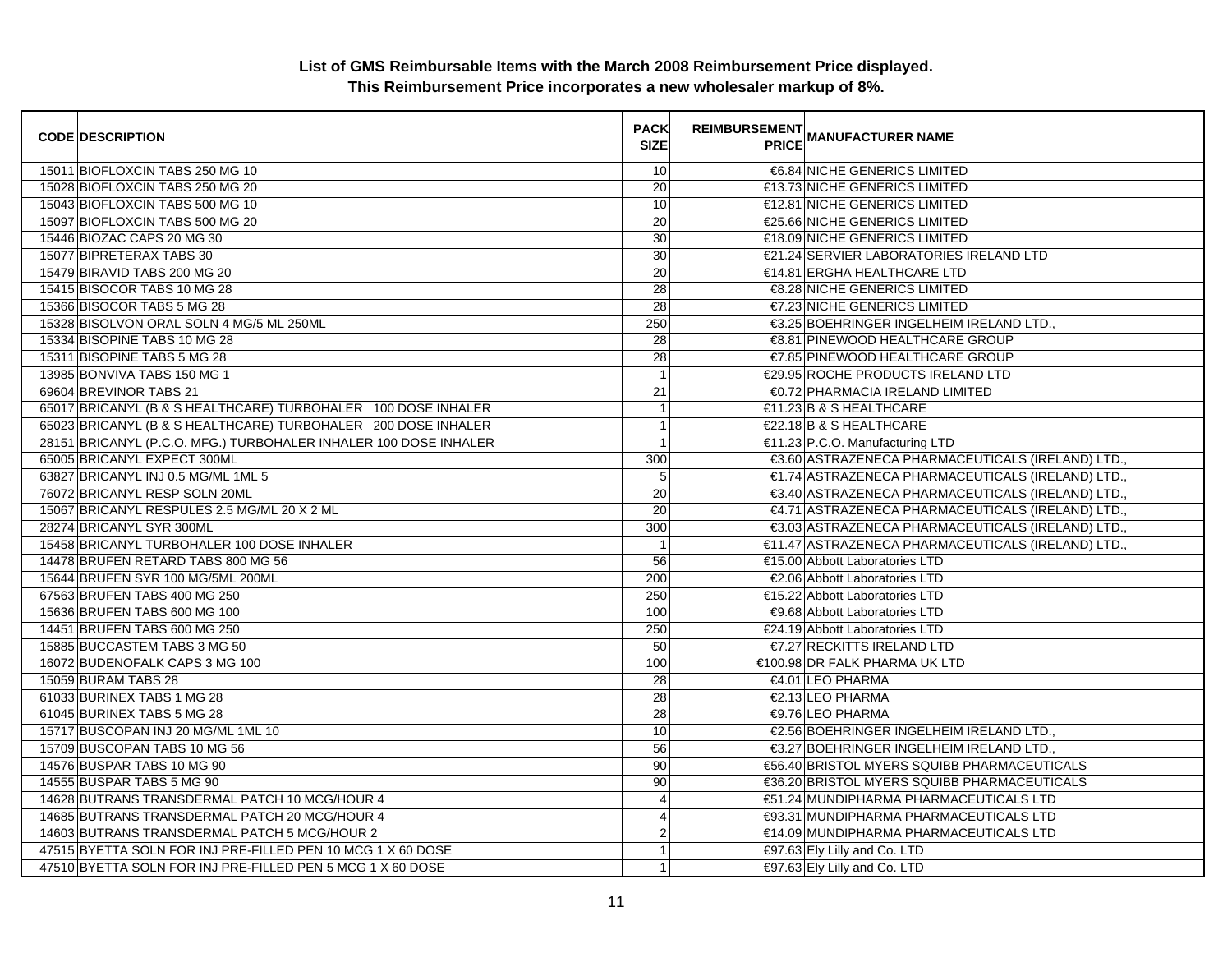| <b>CODE DESCRIPTION</b>                                        | <b>PACK</b><br><b>SIZE</b> | <b>REIMBURSEMENT</b> | <b>PRICE MANUFACTURER NAME</b>    |
|----------------------------------------------------------------|----------------------------|----------------------|-----------------------------------|
| 14729 BYFLUC CAPS 150 MG 1                                     | $\overline{1}$             |                      | €6.74 ERGHA HEALTHCARE LTD        |
| 14764 BYFLUC CAPS 200 MG 7                                     | $\boldsymbol{7}$           |                      | €64.26 ERGHA HEALTHCARE LTD       |
| 14717 BYFLUC CAPS 50 MG 7                                      | $\overline{7}$             |                      | €16.02 ERGHA HEALTHCARE LTD       |
| 47520 BYLANS CAPS 15 MG 28                                     | 28                         |                      | €12.85 ERGHA HEALTHCARE LTD       |
| 47525 BYLANS CAPS 30 MG 28                                     | 28                         |                      | €25.56 ERGHA HEALTHCARE LTD       |
| 15906 BY-MADOL CAPS 50 MG 100                                  | 100                        |                      | €15.03 ERGHA HEALTHCARE LTD       |
| 15918 BY-MADOL SR CAPS 100 MG 60                               | 60                         |                      | €18.22 ERGHA HEALTHCARE LTD       |
| 15926 BY-MADOL SR CAPS 150 MG 60                               | 60                         |                      | €27.24 ERGHA HEALTHCARE LTD       |
| 15942 BY-MADOL SR CAPS 200 MG 60                               | 60                         |                      | €36.41 ERGHA HEALTHCARE LTD       |
| 15687 BY-MYCIN CAPS 100 MG 8                                   | 8                          |                      | €4.31 ERGHA HEALTHCARE LTD        |
| 15615 BY-MYCIN CAPS 50 MG 28                                   | 28                         |                      | €7.98 ERGHA HEALTHCARE LTD        |
| 14502 BYSEC CAPS 10 MG 28                                      | 28                         |                      | €15.61 ERGHA HEALTHCARE LTD       |
| 14571 BYSEC CAPS 20 MG 28                                      | 28                         |                      | €24.79 ERGHA HEALTHCARE LTD       |
| 14910 BYSTAT TABS 10 MG 30                                     | 30                         |                      | €17.72 ERGHA HEALTHCARE LTD       |
| 14942 BYSTAT TABS 20 MG 30                                     | 30                         |                      | €34.17 ERGHA HEALTHCARE LTD       |
| 14985 BYSTAT TABS 40 MG 30                                     | 30                         |                      | €42.71 ERGHA HEALTHCARE LTD       |
| 15107 BYTRITE CAPS 1.25 MG 28                                  | 28                         |                      | €5.69 ERGHA HEALTHCARE LTD        |
| 15190 BYTRITE CAPS 10 MG 28                                    | $\overline{28}$            |                      | €15.34 ERGHA HEALTHCARE LTD       |
| 15148 BYTRITE CAPS 2.5 MG 28                                   | 28                         |                      | €8.02 ERGHA HEALTHCARE LTD        |
| 15165 BYTRITE CAPS 5 MG 28                                     | 28                         |                      | €11.19 ERGHA HEALTHCARE LTD       |
| 14599 BY-VERTIN TABS 16 MG 84                                  | 84                         |                      | €18.01 ERGHA HEALTHCARE LTD       |
| 14582 BY-VERTIN TABS 8 MG 120                                  | 120                        |                      | €12.82 ERGHA HEALTHCARE LTD       |
| 14757 BYZESTRA TABS 10 MG 28                                   | 28                         |                      | €10.65 ERGHA HEALTHCARE LTD       |
| 14710 BYZESTRA TABS 2.5 MG 28                                  | 28                         |                      | €6.06 ERGHA HEALTHCARE LTD        |
| 14781 BYZESTRA TABS 20 MG 28                                   | 28                         |                      | €12.48 ERGHA HEALTHCARE LTD       |
| 14732 BYZESTRA TABS 5 MG 28                                    | 28                         |                      | €8.59 ERGHA HEALTHCARE LTD        |
| 15902 CABASER TABS 1 MG 20                                     | 20                         |                      | €86.18 PHARMACIA IRELAND LIMITED  |
| 15939 CABASER TABS 2 MG 20                                     | 20                         |                      | €100.30 PHARMACIA IRELAND LIMITED |
| 15977 CABASER TABS 4 MG 16                                     | 16                         |                      | €93.60 PHARMACIA IRELAND LIMITED  |
| 15852 CALCICHEW TABS 500 MG 100                                | 100                        |                      | €14.57 SHIRE PHARMACEUTICALS LTD  |
| 15866 CALCICHEW-D3 FORTE TABS 100                              | 100                        |                      | €13.29 SHIRE PHARMACEUTICALS LTD  |
| 15839 CALCIL OINT 50 MCG./G. 120G                              | 120                        |                      | €32.30 ROWEX LIMITED,             |
| 15807 CALCIL OINT 50 MCG./G. 30G                               | 30                         |                      | €9.37 ROWEX LIMITED,              |
| 73601 CALCIPARINE SYRINGE 0.2ML 10                             | 10                         |                      | €8.69 SANOFI SYNTHELABO           |
| 16091 CALCIUM ACETATE (PINEWOOD) TABS 500 MG 100               | 100                        |                      | €17.44 PINEWOOD HEALTHCARE GROUP  |
| 16055 CALCIUM LEUCOVORIN (DAVID BULL LABS) INJ 7.5 MG/ML 2ML 5 | 5                          |                      | €17.22 MAYNE PHARMA (IRELAND) LTD |
| 16063 CALCIUM LEUCOVORIN (DAVID BULL LABS) TABS 15 MG 10       | 10                         |                      | €44.32 MAYNE PHARMA (IRELAND) LTD |
| 75345 CALCIUM LEUCOVORIN (LEDERLE) INJ 3 MG/ML 1ML 10          | 10                         |                      | €13.44 WYETH PHARMACEUTICALS      |
| 75353 CALCIUM LEUCOVORIN (LEDERLE) TABS 15 MG 10               | 10                         |                      | €45.23 WYETH PHARMACEUTICALS      |
| 19550 CALCIUM RESONIUM 300G                                    | 300                        |                      | €55.97 SANOFI SYNTHELABO          |
| 16128 CALCIUM SANDOZ INJ 10 % 10ML 5                           | 5                          |                      | €1.75 NOVARTIS IRELAND LIMITED    |
| 16250 CALCORT TABS 1 MG 100                                    | 100                        |                      | €14.29 SHIRE PHARMACEUTICALS LTD  |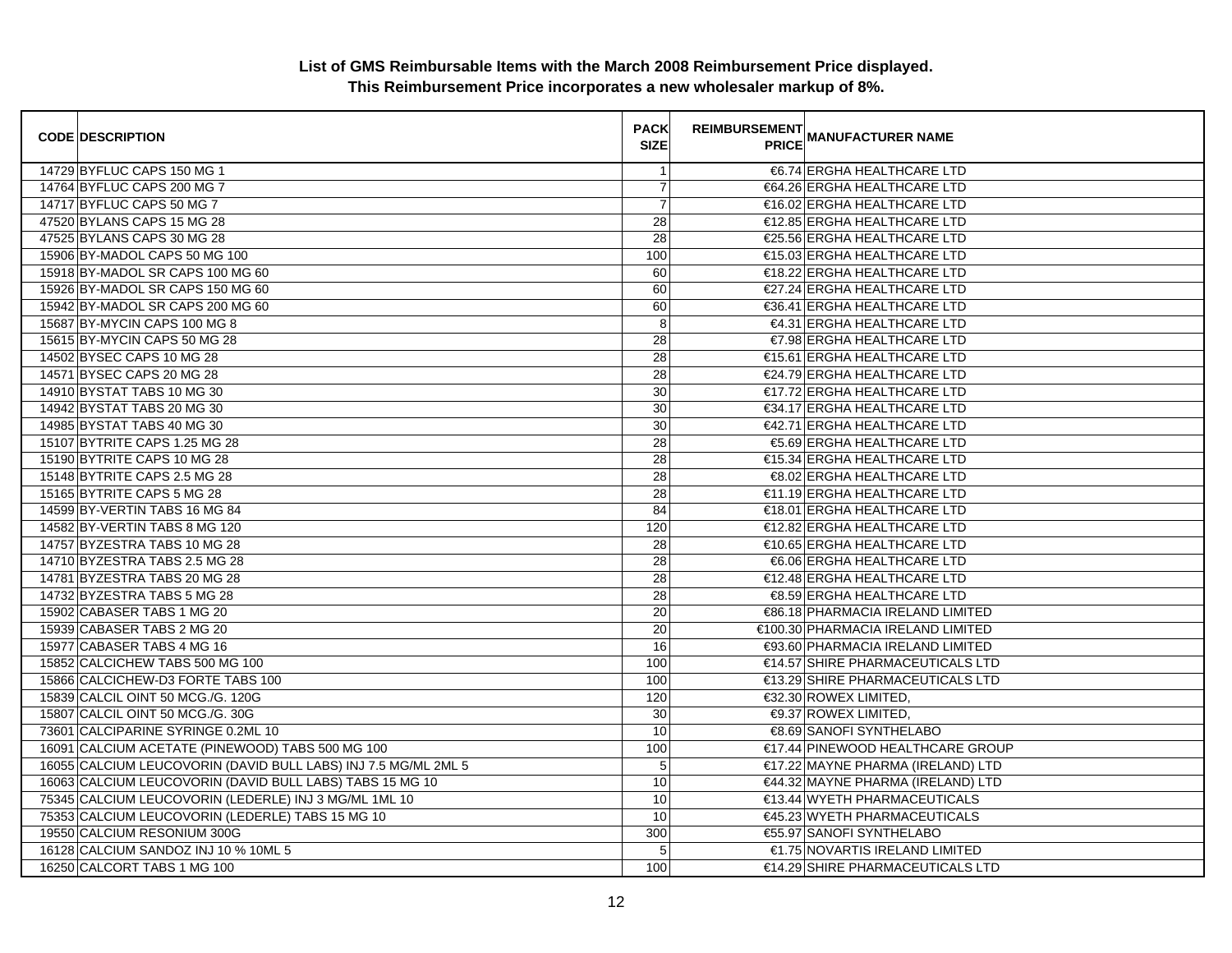| <b>CODE DESCRIPTION</b>                            | <b>PACK</b><br><b>SIZE</b> | <b>REIMBURSEMENT</b> | PRICE MANUFACTURER NAME                     |
|----------------------------------------------------|----------------------------|----------------------|---------------------------------------------|
| 16293 CALCORT TABS 30 MG 30                        | 30                         |                      | €40.72 SHIRE PHARMACEUTICALS LTD            |
| 16231 CALCORT TABS 6 MG 60                         | 60                         |                      | €21.46 SHIRE PHARMACEUTICALS LTD            |
| 15968 CALMAX TABS 1 MG 100                         | 100                        |                      | €18.76 ERGHA HEALTHCARE LTD                 |
| 15915 CALMAX TABS 250 MCG 100                      | 100                        |                      | €4.68 ERGHA HEALTHCARE LTD                  |
| 15946 CALMAX TABS 500 MCG 100                      | 100                        |                      | €8.99 ERGHA HEALTHCARE LTD                  |
| 16217 CALMURID HC CREAM 100G                       | 100                        |                      | €8.47 GALDERMA (UK) LTD.,                   |
| 53740 CALMURID HC CREAM 30G                        | 30                         |                      | €2.91 GALDERMA (UK) LTD.,                   |
| 91421 CALVEPEN 250 SUSP 100ML                      | 100                        |                      | €3.15 CLONMEL HEALTHCARE LTD.               |
| 16330 CALVEPEN 333 TABS 100                        | 100                        |                      | €8.65 CLONMEL HEALTHCARE LTD.               |
| 16397 CALVEPEN 666 TABS 100                        | 100                        |                      | €14.83 CLONMEL HEALTHCARE LTD.              |
| 12583 CALVIDIN CHEWABLE TABS 1500 MG 60            | 60                         |                      | €9.44 ERGHA HEALTHCARE LTD                  |
| 16470 CAMCOLIT TABS 250 MG 100                     | 100                        |                      | €3.68 Norgine LTD                           |
| 16462 CAMCOLIT TABS 250 MG 1000                    | 1000                       |                      | €33.11 Norgine LTD                          |
| 72281 CAMCOLIT TABS 400 MG 100                     | 100                        |                      | €4.96 Norgine LTD                           |
| 72303 CAMCOLIT TABS 400 MG 500                     | 500                        |                      | €20.23 Norgine LTD                          |
| 15959 CAMPRAL EC (B & S HEALTHCARE) TABS 333 MG 84 | 84                         |                      | €29.26 B & S HEALTHCARE                     |
| 15931 CAMPRAL EC TABS 84                           | 84                         |                      | €29.78 MERCK PHARMACEUTICALS                |
| 70203 CANESTEN CREAM 50G                           | 50                         |                      | €5.36 Bayer (Ireland) LTD                   |
| 69655 CANESTEN DUOPAK                              | $\overline{1}$             |                      | €5.45 Bayer (Ireland) LTD                   |
| 16438 CANESTEN HC CREAM 30G                        | 30                         |                      | €3.97 Bayer (Ireland) LTD                   |
| 75310 CANESTEN PDR 30G                             | 30                         |                      | €1.98 Bayer (Ireland) LTD                   |
| 16411 CANESTEN VAG CREAM 10 % 5 G                  | $\overline{5}$             |                      | €4.31 Bayer (Ireland) LTD                   |
| 58718 CANESTEN VAG TABS 100 MG 6                   | 6                          |                      | €3.29 Bayer (Ireland) LTD                   |
| 77038 CANESTEN VAG TABS 200 MG 3                   | 3                          |                      | €3.22 Bayer (Ireland) LTD                   |
| 16707 CAPOTEN (B & S HEALTHCARE) TABS 12.5 MG 20   | 20                         |                      | €4.49 B & S HEALTHCARE                      |
| 16725 CAPOTEN (B & S HEALTHCARE) TABS 25 MG 60     | 60                         |                      | €15.88 B & S HEALTHCARE                     |
| 16793 CAPOTEN (B & S HEALTHCARE) TABS 50 MG 14     | 14                         |                      | €6.16 B & S HEALTHCARE                      |
| 16686 CAPOTEN (P.C.O MFG) TABS 12.5 MG 60          | 60                         |                      | €11.04 P.C.O. Manufacturing LTD             |
| 16841 CAPOTEN (P.C.O. MFG) TABS 25 MG 30           | 30                         |                      | €6.22 P.C.O. Manufacturing LTD              |
| 16897 CAPOTEN (P.C.O. MFG) TABS 50 MG 30           | 30                         |                      | €10.62 P.C.O. Manufacturing LTD             |
| 16562 CAPOTEN TABS 12.5 MG 56                      | 56                         |                      | €10.62 BRISTOL MYERS SQUIBB PHARMACEUTICALS |
| 16748 CAPOTEN TABS 25 MG 56                        | 56                         |                      | €12.10 BRISTOL MYERS SQUIBB PHARMACEUTICALS |
| 16764 CAPOTEN TABS 50 MG 56                        | 56                         |                      | €20.63 BRISTOL MYERS SQUIBB PHARMACEUTICALS |
| 17283 CAPOZIDE (P.C.O. MFG) TABS 50/25 MG 30       | 30                         |                      | €16.97 P.C.O. Manufacturing LTD             |
| 16535 CAPOZIDE TABS 28                             | $\overline{28}$            |                      | €16.16 BRISTOL MYERS SQUIBB PHARMACEUTICALS |
| 68572 CAPRILL TABS 12.5 MG 56                      | 56                         |                      | €8.63 PINEWOOD HEALTHCARE GROUP             |
| 68584 CAPRILL TABS 25 MG 56                        | 56                         |                      | €9.84 PINEWOOD HEALTHCARE GROUP             |
| 68593 CAPRILL TABS 50 MG 56                        | 56                         |                      | €16.76 PINEWOOD HEALTHCARE GROUP            |
| 10855 CAPRIN ENTERIC COATED TABS 75 MG 100         | 100                        |                      | €5.83 PINEWOOD HEALTHCARE GROUP             |
| 16772 CAPRIN TABS 300 MG 100                       | 100                        |                      | €4.02 PINEWOOD HEALTHCARE GROUP             |
| 68641 CAPTOR TABS 12.5 MG 100                      | 100                        |                      | €17.78 ROWEX LIMITED,                       |
| 68556 CAPTOR TABS 12.5 MG 60                       | 60                         |                      | €10.67 ROWEX LIMITED                        |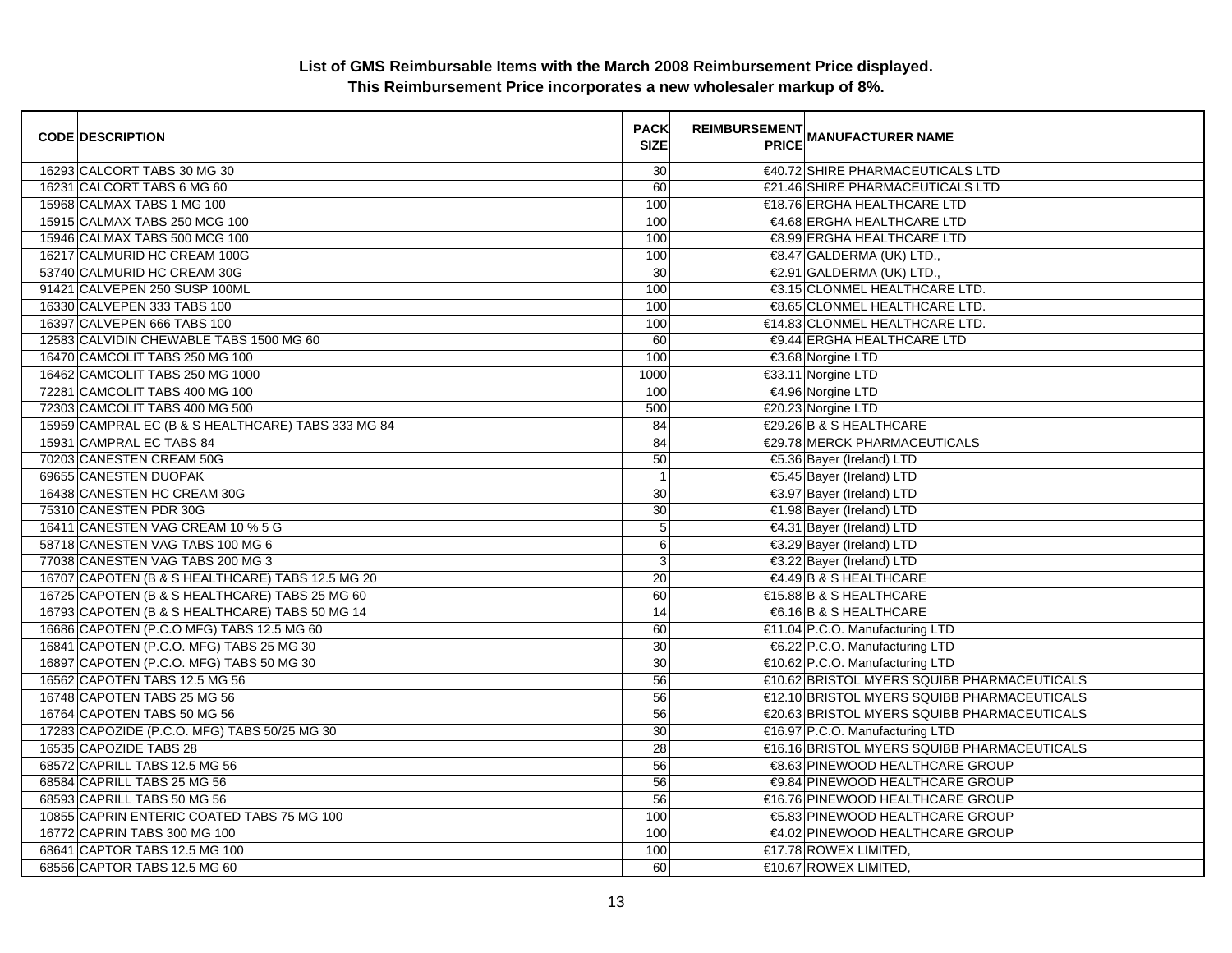| <b>CODE DESCRIPTION</b>                          | <b>PACK</b><br><b>SIZE</b> | <b>REIMBURSEMENT</b> | <b>PRICE MANUFACTURER NAME</b>              |
|--------------------------------------------------|----------------------------|----------------------|---------------------------------------------|
| 68665 CAPTOR TABS 25 MG 100                      | 100                        |                      | €20.27 ROWEX LIMITED,                       |
| 68653 CAPTOR TABS 25 MG 60                       | 60                         |                      | €12.15 ROWEX LIMITED,                       |
| 68689 CAPTOR TABS 50 MG 100                      | 100                        |                      | €34.53 ROWEX LIMITED.                       |
| 68677 CAPTOR TABS 50 MG 60                       | 60                         |                      | €20.71 ROWEX LIMITED.                       |
| 68511 CAPTOR TABS 6.25 MG 30                     | 30                         |                      | €3.15 ROWEX LIMITED,                        |
| 68624 CAPTOR-HCT TABS 25/12.5 MG 30              | 30                         |                      | €11.47 ROWEX LIMITED.                       |
| 68690 CAPTOR-HCT TABS 50/25 MG 30                | 30                         |                      | €16.24 ROWEX LIMITED,                       |
| 70526 CARACE 10 PLUS TABS 28                     | 28                         |                      | €11.38 BRISTOL MYERS SQUIBB PHARMACEUTICALS |
| 70535 CARACE 20 PLUS TABS 28                     | 28                         |                      | €12.85 BRISTOL MYERS SQUIBB PHARMACEUTICALS |
| 16268 CARACE TABS 10 MG 28                       | 28                         |                      | €12.16 BRISTOL MYERS SQUIBB PHARMACEUTICALS |
| 16314 CARACE TABS 20 MG 28                       | $\overline{28}$            |                      | €14.30 BRISTOL MYERS SQUIBB PHARMACEUTICALS |
| 16225 CARACE TABS 5 MG 28                        | 28                         |                      | €10.10 BRISTOL MYERS SQUIBB PHARMACEUTICALS |
| 16188 CARDICOR (B & S HEALTHCARE) TABS 10 MG 28  | 28                         |                      | $\in$ 1.74 B & S HEALTHCARE                 |
| 16107 CARDICOR (B & S HEALTHCARE) TABS 5 MG 28   | 28                         |                      | €9.08 B & S HEALTHCARE                      |
| 16132 CARDICOR (B & S HEALTHCARE) TABS 7.5 MG 28 | 28                         |                      | €10.91 B & S HEALTHCARE                     |
| 16907 CARDICOR TABS 1.25 MG 28                   | $\overline{28}$            |                      | €8.05 MERCK PHARMACEUTICALS                 |
| 16999 CARDICOR TABS 10 MG 28                     | $\overline{28}$            |                      | €12.33 MERCK PHARMACEUTICALS                |
| 16912 CARDICOR TABS 2.5 MG 28                    | 28                         |                      | €7.44 MERCK PHARMACEUTICALS                 |
| 16934 CARDICOR TABS 3.75 MG 28                   | 28                         |                      | €9.19 MERCK PHARMACEUTICALS                 |
| 16941 CARDICOR TABS 5 MG 28                      | 28                         |                      | €9.64 MERCK PHARMACEUTICALS                 |
| 16978 CARDICOR TABS 7.5 MG 28                    | 28                         |                      | €11.13 MERCK PHARMACEUTICALS                |
| 17210 CARDOX SR 20 CAPS 28                       | 28                         |                      | €3.84 Antigen Pharmaceuticals               |
| 17231 CARDOX SR 40 CAPS 28                       | 28                         |                      | €7.64 Antigen Pharmaceuticals               |
| 17273 CARDOX SR 60 CAPS 28                       | $\overline{28}$            |                      | €10.96 Antigen Pharmaceuticals              |
| 16174 CARDURA (P.C.O. MFG) TABS 4 MG 14          | 14                         |                      | €8.82 P.C.O. Manufacturing LTD              |
| 16168 CARDURA (P.C.O.MFG) TABS 2 MG 14           | 14                         |                      | €7.06 P.C.O. Manufacturing LTD              |
| 16160 CARDURA TABS 1 MG 28                       | 28                         |                      | €10.92 PFIZER EFSS                          |
| 16179 CARDURA TABS 2 MG 28                       | 28                         |                      | €14.55 PFIZER EFSS                          |
| 16236 CARDURA XL (P.C.O. MFG.) TABS 4 MG 28      | 28                         |                      | €19.98 P.C.O. Manufacturing LTD             |
| 16350 CARDURA XL (P.C.O. MFG.) TABS 4 MG 30      | 30                         |                      | €21.39 P.C.O. Manufacturing LTD             |
| 16392 CARDURA XL (P.C.O. MFG.) TABS 8 MG 30      | 30                         |                      | €42.13 P.C.O. Manufacturing LTD             |
| 16101 CARDURA XL TABS 4 MG 28                    | 28                         |                      | €20.38 PFIZER EFSS                          |
| 16122 CARDURA XL TABS 8 MG 28                    | 28                         |                      | €40.54 PFIZER EFSS                          |
| 78312 CATAFLAM (P.C.O. MFG.) TABS 50 MG 20       | 20                         |                      | €3.43 P.C.O. Manufacturing LTD              |
| 16274 CATAFLAM TABS 25 MG 30                     | 30                         |                      | €2.52 NOVARTIS IRELAND LIMITED              |
| 16286 CATAFLAM TABS 50 MG 30                     | 30                         |                      | €4.90 NOVARTIS IRELAND LIMITED              |
| 82872 CATAPRES INJ 0.15 MG/ML 1ML 5              | 5                          |                      | €1.83 BOEHRINGER INGELHEIM IRELAND LTD.,    |
| 16690 CATAPRES TABS 0.1 MG 100                   | 100                        |                      | €8.52 BOEHRINGER INGELHEIM IRELAND LTD.,    |
| 16733 CATAPRES TABS 0.3 MG 100                   | 100                        |                      | €19.85 BOEHRINGER INGELHEIM IRELAND LTD.,   |
| 16886 CAVERJECT INJ 10 MCG PACK                  | $\overline{1}$             |                      | €8.91 PHARMACIA IRELAND LIMITED             |
| 76760 CAVERJECT INJ 20 MCG PACK                  | $\mathbf{1}$               |                      | €11.60 PHARMACIA IRELAND LIMITED            |
| 16873 CAVERJECT INJ 5 MCG PACK                   | $\mathbf{1}$               |                      | €7.44 PHARMACIA IRELAND LIMITED             |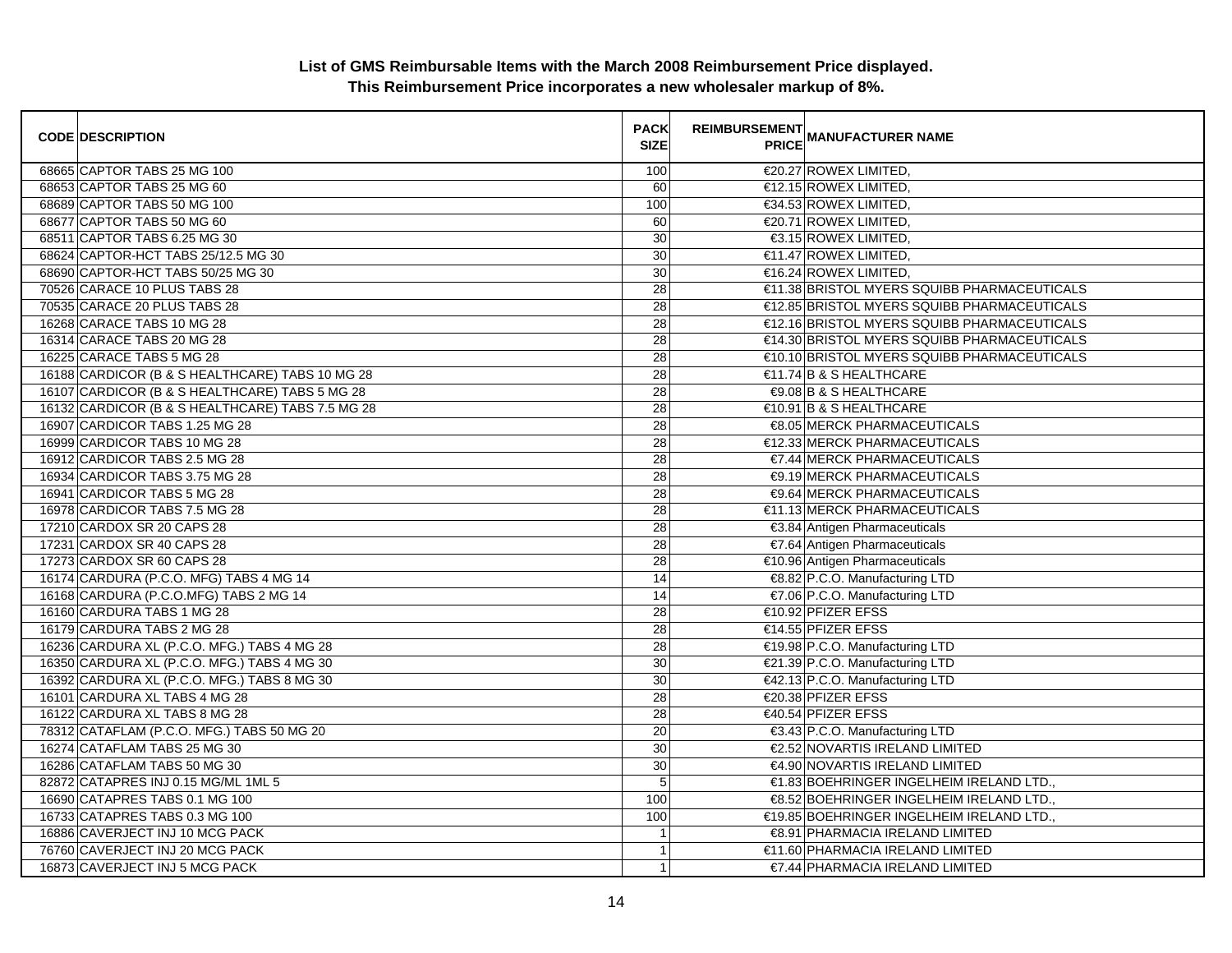| <b>CODE DESCRIPTION</b>                                  | <b>PACK</b><br><b>SIZE</b> | REIMBURSEMENT<br>ANANUFACTURER NAME |
|----------------------------------------------------------|----------------------------|-------------------------------------|
| 84050 CCNU CAPS 10 MG 20                                 | 20                         | €11.79 LUNDBECK (IRELAND) LIMITED   |
| 70548 CCNU CAPS 40 MG 20                                 | 20                         | €29.66 LUNDBECK (IRELAND) LIMITED   |
| 16373 CEDINE TABS 400 MG 60                              | 60                         | €11.66 ROWEX LIMITED,               |
| 91227 CEFAGER ORAL SUSP 125 MG/5ML 100                   | 100                        | €4.92 GERARD LABORATORIES LTD       |
| 91268 CEFAGER ORAL SUSP 250 MG/5ML 100                   | 100                        | €8.76 GERARD LABORATORIES LTD       |
| 92134 CEFODOX PAED SUSP 40 MG/5ML 100ML                  | 100                        | €12.51 SANOFI AVENTIS IRELAND LTD   |
| 16756 CEFODOX TABS 10                                    | 10                         | €10.28 SANOFI AVENTIS IRELAND LTD   |
| 17350 CEFTAL TABS 125 MG 14                              | 14                         | €5.80 ROWEX LIMITED,                |
| 17339 CEFTAL TABS 250 MG 14                              | 14                         | €11.66 ROWEX LIMITED,               |
| 17372 CEFTAL TABS 500 MG 14                              | 14                         | €22.16 ROWEX LIMITED,               |
| 16900 CELANCE TABS 1000 MCG 100                          | 100                        | €183.39 Ely Lilly and Co. LTD       |
| 16858 CELANCE TABS 250 MCG 100                           | 100                        | €53.78 Ely Lilly and Co. LTD        |
| 17050 CELANCE TABS 50 MCG 100                            | 100                        | €44.80 Ely Lilly and Co. LTD        |
| 16863 CELEBREX (P.C.O. MFG.) CAPS 100 MG 20              | 20                         | €9.57 P.C.O. Manufacturing LTD      |
| 16963 CELEBREX (P.C.O. MFG.) CAPS 200 MG 30              | 30                         | €28.71 P.C.O. Manufacturing LTD     |
| 17030 CELEBREX CAPS 100 MG 100                           | 100                        | €48.32 PHARMACIA IRELAND LIMITED    |
| 17019 CELEBREX CAPS 100 MG 60                            | 60                         | €29.00 PHARMACIA IRELAND LIMITED    |
| 17094 CELEBREX CAPS 200 MG 100                           | 100                        | €96.67 PHARMACIA IRELAND LIMITED    |
| 17066 CELEBREX CAPS 200 MG 30                            | 30                         | €29.00 PHARMACIA IRELAND LIMITED    |
| 17070 CELLUVISC EYE DROP SOLN 0.5 % 0.4 ML X 30          | $\overline{30}$            | €8.12 ALLERGAN LIMITED              |
| 17061 CELLUVISC EYE DROP SOLN 1 % 0.4 ML X 60            | 60                         | €14.70 ALLERGAN LIMITED             |
| 17124 CENTRAX TABS 10 MG 60                              | 60                         | €4.07 PARKE DAVIS                   |
| 17140 CENTYL K TABS 100                                  | 100                        | €6.53 LEO PHARMA                    |
| 17162 CENTYL K TABS 250                                  | 250                        | €16.32 LEO PHARMA                   |
| 17043 CENTYL TABS 2.5 MG 100                             | 100                        | €4.59 LEO PHARMA                    |
| 17035 CENTYL TABS 2.5 MG 500                             | 500                        | €22.95 LEO PHARMA                   |
| 17086 CENTYL TABS 5 MG 100                               | 100                        | €6.89 LEO PHARMA                    |
| 17078 CENTYL TABS 5 MG 500                               | 500                        | €34.43 LEO PHARMA                   |
| 16927 CETRINE TABS 10 MG 30                              | 30                         | $€7.16$ ROWEX LIMITED,              |
| 34538 CHAMPIX 2 WEEK STARTER PACK TABS 1                 | $\mathbf{1}$               | €38.10 PFIZER HEALTHCARE IRELAND    |
| 34565 CHAMPIX TABS 0.5 MG 56                             | 56                         | €76.20 PFIZER HEALTHCARE IRELAND    |
| 34543 CHAMPIX TABS 1 MG 28                               | 28                         | €38.10 PFIZER HEALTHCARE IRELAND    |
| 17125 CHAMPIX TABS 1 MG 56                               | 56                         | €76.20 PFIZER HEALTHCARE IRELAND    |
| 76678 CHENOFALK CAPS 250 MG 100                          | 100                        | €36.98 Antigen Pharmaceuticals      |
| 17361 CHLOROMYCETIN EYE OINT 1 % 4G                      | $\overline{4}$             | €2.34 FORLEY LIMITED,               |
| 67318 CHLOROMYCETIN REDIDROPS 0.5 % 10ML                 | 10                         | €2.34 FORLEY LIMITED,               |
| 59587 CHLORPROMAZINE (PINEWOOD) ELIXIR 25 MG/5ML 1 LITRE | 1000                       | €3.08 PINEWOOD HEALTHCARE GROUP     |
| 56361 CHLORPROMAZINE (PINEWOOD) ELIXIR 25 MG/5ML 200     | 200                        | €2.04 PINEWOOD HEALTHCARE GROUP     |
| 17365 CHOLSTAT TABS 10 MG 28                             | 28                         | €14.49 IVAX PHARMACEUTICALS IRELAND |
| 17392 CHOLSTAT TABS 20 MG 28                             | 28                         | €27.85 IVAX PHARMACEUTICALS IRELAND |
| 17408 CHOLSTAT TABS 40 MG 28                             | 28                         | €34.85 IVAX PHARMACEUTICALS IRELAND |
| 17510 CIALIS TABS 10 MG 4                                | 4                          | €27.85 Ely Lilly and Co. LTD        |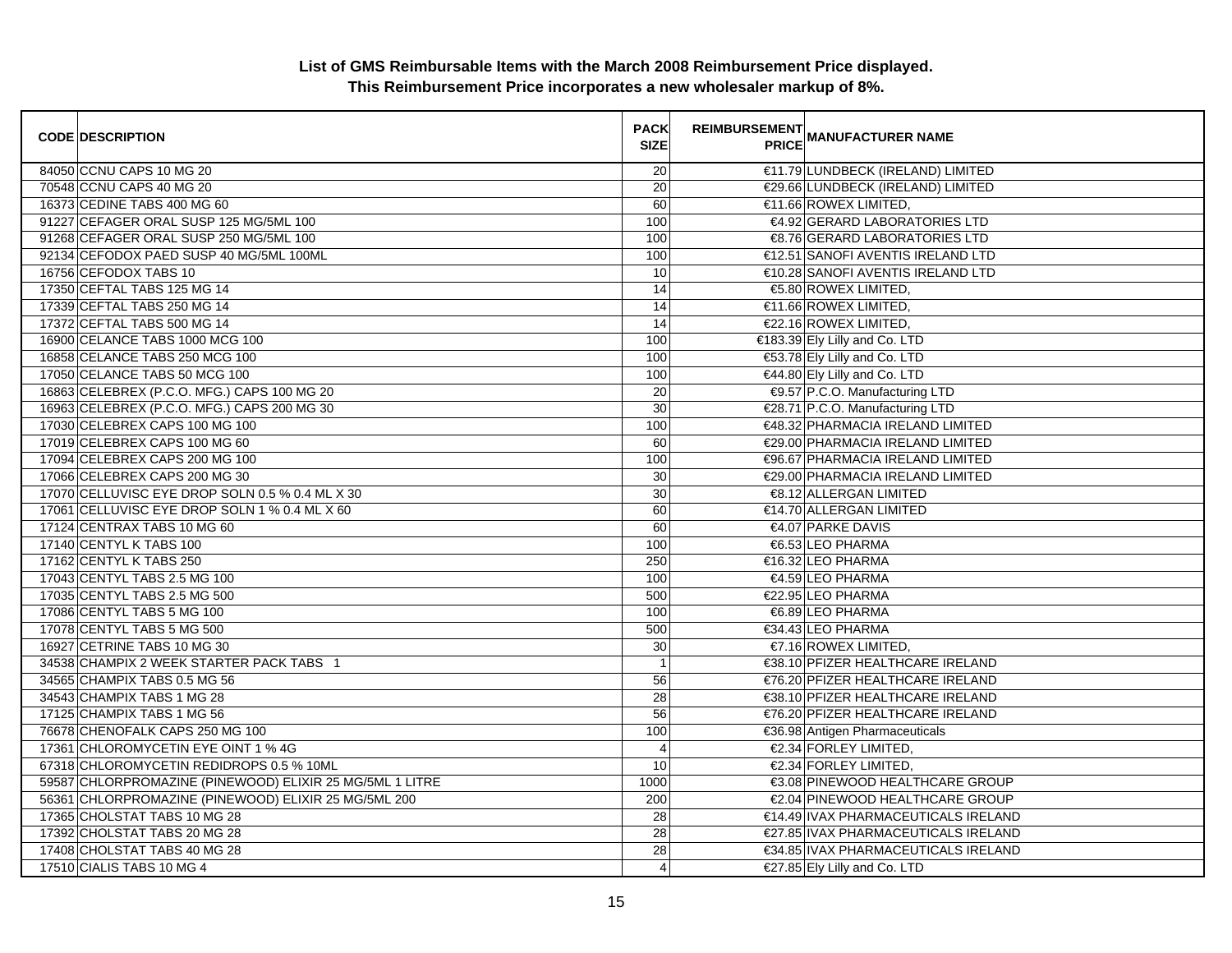| <b>CODE DESCRIPTION</b>                    | <b>PACK</b><br><b>SIZE</b> | <b>REIMBURSEMENT</b> | <b>PRICE MANUFACTURER NAME</b>       |
|--------------------------------------------|----------------------------|----------------------|--------------------------------------|
| 17545 CIALIS TABS 20 MG 4                  | 4                          |                      | €27.85 Ely Lilly and Co. LTD         |
| 17530 CIBACEN TABS 10 MG 28                | $\overline{28}$            |                      | €13.44 MEDA HEALTH SALES IRELAND LTD |
| 17526 CIBACEN TABS 5 MG 28                 | 28                         |                      | €10.08 MEDA HEALTH SALES IRELAND LTD |
| 17620 CICATRIN AEROSOL 3G                  | $\mathbf{1}$               |                      | €14.90 GLAXO WELLCOME LIMITED        |
| 17639 CICATRIN CREAM 15G                   | 15                         |                      | €4.67 GLAXO WELLCOME LIMITED         |
| 17655 CICATRIN PDR 15G                     | 15                         |                      | €6.03 GLAXO WELLCOME LIMITED         |
| 18023 CIDOMYCIN INJ PAED 10 MG/ML 2ML 5    | 5                          |                      | €4.31 SANOFI AVENTIS IRELAND LTD     |
| 16782 CIFLOXAGER TABS 250 MG 10            | 10                         |                      | €7.04 GERARD LABORATORIES LTD        |
| 16786 CIFLOXAGER TABS 250 MG 20            | 20                         |                      | €14.09 GERARD LABORATORIES LTD       |
| 16784 CIFLOXAGER TABS 500 MG 10            | 10                         |                      | €13.12 GERARD LABORATORIES LTD       |
| 16788 CIFLOXAGER TABS 500 MG 20            | 20                         |                      | €26.22 GERARD LABORATORIES LTD       |
| 17614 CIFOX TABS 250 MG 10                 | 10                         |                      | €6.15 ROWEX LIMITED,                 |
| 17623 CIFOX TABS 250 MG 20                 | 20                         |                      | €12.30 ROWEX LIMITED,                |
| 17631 CIFOX TABS 500 MG 10                 | 10                         |                      | €11.45 ROWEX LIMITED,                |
| 17662 CIFOX TABS 500 MG 20                 | 20                         |                      | €22.90 ROWEX LIMITED,                |
| 17687 CIFOX TABS 750 MG 10                 | 10                         |                      | €19.77 ROWEX LIMITED,                |
| 17612 CILEST TABS 21                       | 21                         |                      | €2.35 JANSSEN-CILAG LTD              |
| 16616 CIMELDENE TABS 200 MG 120            | 120                        |                      | €12.24 CLONMEL HEALTHCARE LTD.       |
| 16624 CIMELDENE TABS 400 MG 60             | 60                         |                      | €11.66 CLONMEL HEALTHCARE LTD.       |
| 16632 CIMELDENE TABS 800 MG 30             | 30                         |                      | €12.24 CLONMEL HEALTHCARE LTD.       |
| 18503 CIPRAGER TABS 10 MG 28               | 28                         |                      | €12.77 GERARD LABORATORIES LTD       |
| 18519 CIPRAGER TABS 20 MG 28               | 28                         |                      | €20.01 GERARD LABORATORIES LTD       |
| 18345 CIPRAGER TABS 40 MG 28               | 28                         |                      | €33.56 GERARD LABORATORIES LTD       |
| 18320 CIPRAMIL (P.C.O. MFG.) TABS 10 MG 28 | 28                         |                      | €12.65 P.C.O. Manufacturing LTD      |
| 18395 CIPRAMIL (P.C.O. MFG.) TABS 20 MG 28 | $\overline{28}$            |                      | €19.22 P.C.O. Manufacturing LTD      |
| 18304 CIPRAMIL DROPS 40 MG/ML 15ML         | 15                         |                      | €32.10 LUNDBECK (IRELAND) LIMITED    |
| 18382 CIPRAMIL TABS 10 MG 28               | 28                         |                      | €12.78 LUNDBECK (IRELAND) LIMITED    |
| 18359 CIPRAMIL TABS 20 MG 28               | 28                         |                      | €20.02 LUNDBECK (IRELAND) LIMITED    |
| 18409 CIPRAPINE TABS 10 MG 28              | 28                         |                      | €12.71 PINEWOOD HEALTHCARE GROUP     |
| 18473 CIPRAPINE TABS 20 MG 28              | 28                         |                      | €17.70 PINEWOOD HEALTHCARE GROUP     |
| 17601 CIPROTAN TABS 10 MG 28               | 28                         |                      | €10.75 CLONMEL HEALTHCARE LTD.       |
| 17659 CIPROTAN TABS 20 MG 28               | 28                         |                      | €15.94 CLONMEL HEALTHCARE LTD.       |
| 18496 CIPROXIN (P.C.O. MFG) TABS 250 MG 20 | 20                         |                      | €14.43 P.C.O. Manufacturing LTD      |
| 18341 CIPROXIN TABS 250 MG 10              | 10                         |                      | €7.51 Bayer (Ireland) LTD            |
| 18376 CIPROXIN TABS 250 MG 100             | 100                        |                      | €75.15 Bayer (Ireland) LTD           |
| 18368 CIPROXIN TABS 250 MG 20              | $\overline{20}$            |                      | €15.03 Bayer (Ireland) LTD           |
| 18953 CIPROXIN TABS 500 MG 10              | 10                         |                      | €13.99 Bayer (Ireland) LTD           |
| 18988 CIPROXIN TABS 500 MG 100             | 100                        |                      | €139.87 Bayer (Ireland) LTD          |
| 18961 CIPROXIN TABS 500 MG 20              | $\overline{20}$            |                      | €27.97 Bayer (Ireland) LTD           |
| 57738 CIPROXIN TABS 750 MG 10              | 10                         |                      | €24.76 Bayer (Ireland) LTD           |
| 17707 CITALOPRAM (IVAX) TABS 10 MG 28      | 28                         |                      | €11.17 IVAX PHARMACEUTICALS IRELAND  |
| 17790 CITALOPRAM (IVAX) TABS 20 MG 28      | 28                         |                      | €17.42 IVAX PHARMACEUTICALS IRELAND  |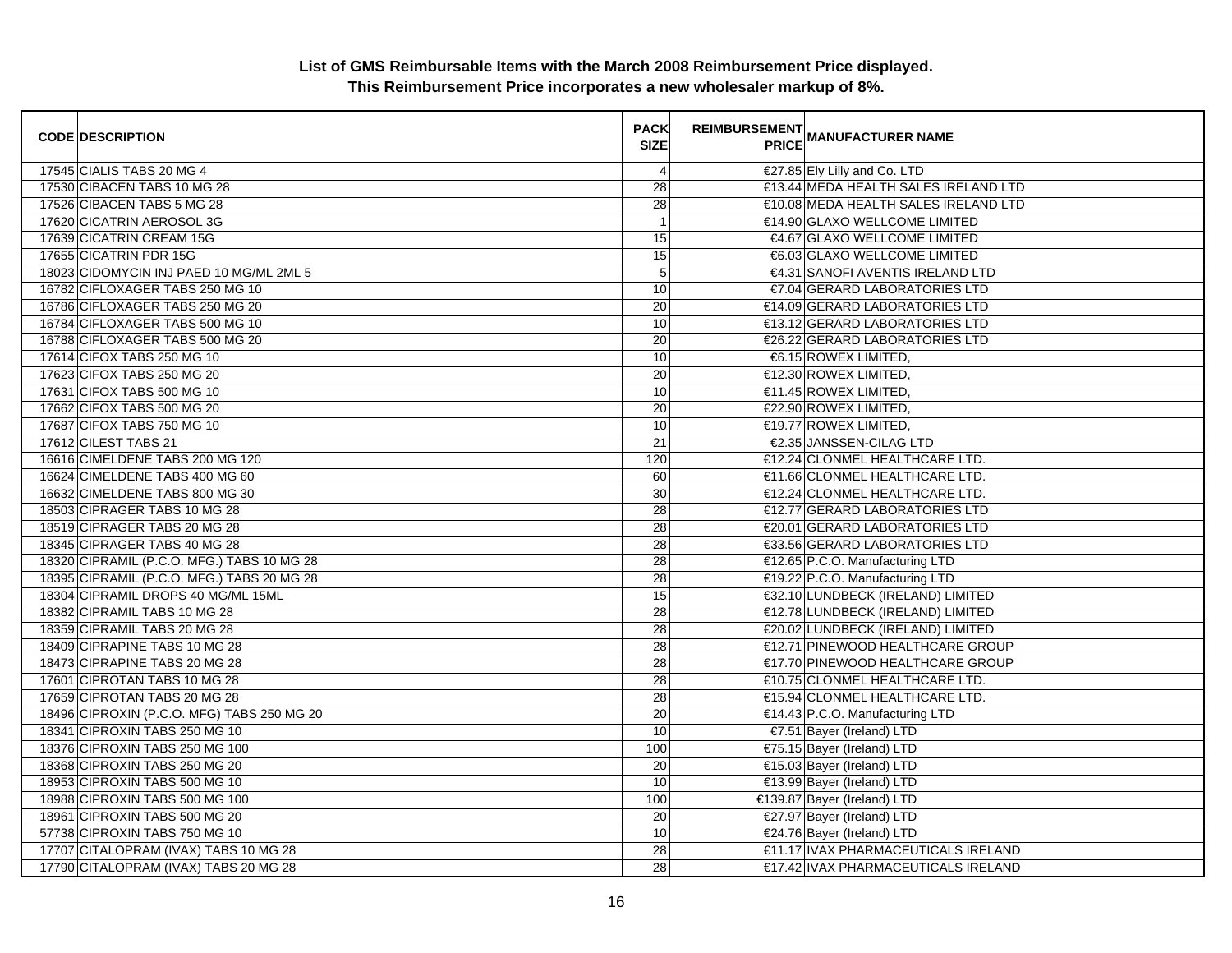| <b>CODE DESCRIPTION</b>                                             | <b>PACK</b><br><b>SIZE</b> | <b>REIMBURSEMENT</b><br><b>---------</b><br>PRICE MANUFACTURER NAME |
|---------------------------------------------------------------------|----------------------------|---------------------------------------------------------------------|
| 17902 CITALOPRAM (NICHE GENERICS) TABS 10 MG 28                     | 28                         | €11.11 NICHE GENERICS LIMITED                                       |
| 17943 CITALOPRAM (NICHE GENERICS) TABS 20 MG 28                     | $\overline{28}$            | €17.26 NICHE GENERICS LIMITED                                       |
| 17798 CITROL TABS 10 MG 28                                          | 28                         | €11.16 ROWEX LIMITED,                                               |
| 17783 CITROL TABS 10 MG 30                                          | 30                         | €11.97 ROWEX LIMITED,                                               |
| 17767 CITROL TABS 20 MG 28                                          | 28                         | €17.71 ROWEX LIMITED,                                               |
| 17897 CITROL TABS 30 MG 28                                          | 28                         | €30.24 ROWEX LIMITED,                                               |
| 17852 CITROL TABS 30 MG 30                                          | 30                         | €31.68 ROWEX LIMITED,                                               |
| 17535 CLARELUX CUTANEOUS FOAM 500 MCG./G. 1 X 100G. PACK            | $\overline{1}$             | €14.83 MEDA HEALTH SALES IRELAND LTD                                |
| 17501 CLAROSIP GRANS FOR ORAL SUSP 125 MG 14 STRAWS                 | 14                         | €10.04 GRUNENTHAL PHARMA LTD                                        |
| 17527 CLAROSIP GRANS FOR ORAL SUSP 187.5 MG 14 STRAWS               | 14                         | €15.07 GRUNENTHAL PHARMA LTD                                        |
| 17566 CLAROSIP GRANS FOR ORAL SUSP 250 MG 14                        | 14                         | €20.09 GRUNENTHAL PHARMA LTD                                        |
| 17536 CLARYL TABS 250 MG 14                                         | 14                         | €11.78 PINEWOOD HEALTHCARE GROUP                                    |
| 17550 CLARYL TABS 500 MG 14                                         | 14                         | €20.06 PINEWOOD HEALTHCARE GROUP                                    |
| 32518 CLAVAMEL FORTE TABS. 500/125 MG 14                            | 14                         | €8.08 CLONMEL HEALTHCARE LTD.                                       |
| 91041 CLAVAMEL JUNIOR SUSP 125/62 MG/5ML 100ML                      | 100                        | €4.92 CLONMEL HEALTHCARE LTD.                                       |
| 91030 CLAVAMEL PAED SUSP 125/31 MG/5ML 100ML                        | 100                        | €3.92 CLONMEL HEALTHCARE LTD.                                       |
| 17561 CLAVAMEL TABS 250/125 MG 100                                  | 100                        | €37.10 CLONMEL HEALTHCARE LTD.                                      |
| 17540 CLAVAMEL TABS 250/125 MG 21                                   | 21                         | €7.79 CLONMEL HEALTHCARE LTD.                                       |
| 17422 CLEXANE (B & S HEALTHCARE) SOLN FOR INJ 100 MG/ML 10 X 0.2 ML | 10                         | €31.26 B & S HEALTHCARE                                             |
| 17439 CLEXANE (B & S HEALTHCARE) SOLN FOR INJ 100 MG/ML 10 X 0.4 ML | 10                         | €53.20 B & S HEALTHCARE                                             |
| 17503 CLEXANE FORTE SYRINGE 120 MG 10                               | 10                         | €117.10 SANOFI AVENTIS IRELAND LTD                                  |
| 17751 CLEXANE FORTE SYRINGE 150 MG 10                               | 10                         | €150.64 SANOFI AVENTIS IRELAND LTD                                  |
| 17485 CLEXANE SYRINGE 100 MG 10                                     | 10                         | €80.62 SANOFI AVENTIS IRELAND LTD                                   |
| 17401 CLEXANE SYRINGE 20 MG 10                                      | 10                         | €32.23 SANOFI AVENTIS IRELAND LTD                                   |
| 17418 CLEXANE SYRINGE 40 MG 10                                      | 10                         | €55.05 SANOFI AVENTIS IRELAND LTD                                   |
| 17337 CLEXANE SYRINGE 60 MG 10                                      | 10                         | €54.84 SANOFI AVENTIS IRELAND LTD                                   |
| 17388 CLEXANE SYRINGE 80 MG 10                                      | 10                         | €66.38 SANOFI AVENTIS IRELAND LTD                                   |
| 69592 CLIMARA FORTE PATCHES 7.8 MG. 4                               | 4                          | €9.89 HE CLISSMANN (SCHERING AG)                                    |
| 69588 CLIMARA PATCHES 3.9 MG 4                                      | 4                          | €7.65 HE CLISSMANN (SCHERING AG)                                    |
| 69383 CLINORIL TABS 100 MG 60                                       | 60                         | €8.41 MERCK, SHARP AND DOHME IRL (HUMAN HEALTH) LTD                 |
| 69357 CLINORIL TABS 200 MG 60                                       | 60                         | €16.24 MERCK, SHARP AND DOHME IRL (HUMAN HEALTH) LTD                |
| 17833 CLOMID TABS 50 MG 30                                          | 30                         | €14.47 SANOFI AVENTIS IRELAND LTD                                   |
| 17949 CLONACTIL TABS 100 MG 250                                     | 250                        | €16.77 CLONMEL HEALTHCARE LTD.                                      |
| 17876 CLONACTIL TABS 25 MG 250                                      | 250                        | €6.86 CLONMEL HEALTHCARE LTD.                                       |
| 17884 CLONACTIL TABS 50 MG 250                                      | 250                        | €10.01 CLONMEL HEALTHCARE LTD.                                      |
| 17981 CLONAMOX CAPS 250 MG 100                                      | 100                        | €16.03 CLONMEL HEALTHCARE LTD.                                      |
| 17957 CLONAMOX CAPS 250 MG 1000                                     | 1000                       | €160.56 CLONMEL HEALTHCARE LTD.                                     |
| 18007 CLONAMOX CAPS 250 MG 500                                      | 500                        | €80.50 CLONMEL HEALTHCARE LTD.                                      |
| 18015 CLONAMOX CAPS 500 MG 100                                      | 100                        | €31.73 CLONMEL HEALTHCARE LTD.                                      |
| 17973 CLONAMOX CAPS 500 MG 500                                      | 500                        | €160.56 CLONMEL HEALTHCARE LTD.                                     |
| 91111 CLONAMOX SUSP 125 MG/5ML 100ML                                | 100                        | €1.95 CLONMEL HEALTHCARE LTD.                                       |
| 91243 CLONAMOX SUSP 250 MG/5ML 100ML                                | 100                        | €4.03 CLONMEL HEALTHCARE LTD.                                       |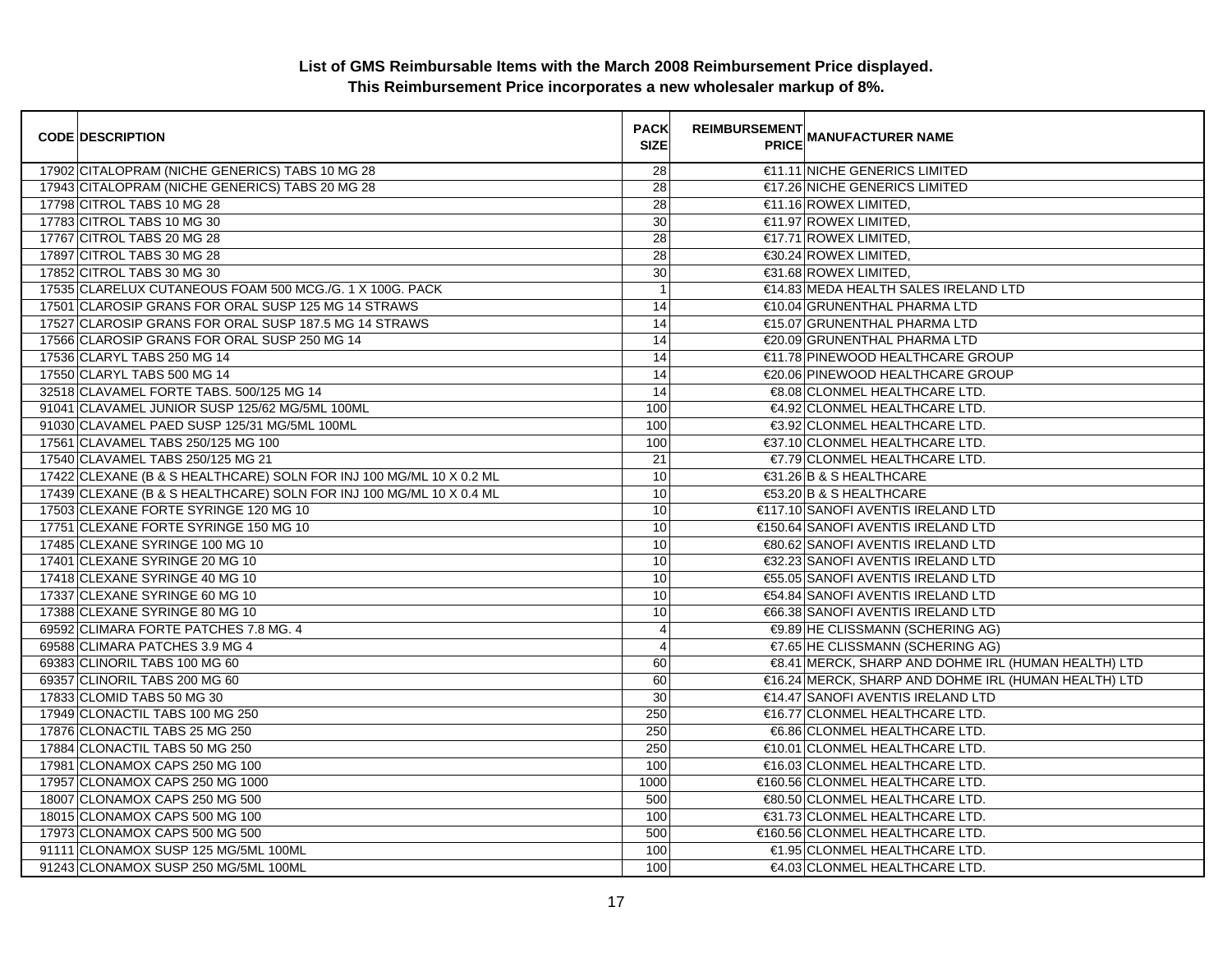| <b>CODE DESCRIPTION</b>                                | <b>PACK</b><br><b>SIZE</b> | <b>REIMBURSEMENT</b> | <b>PRICE MANUFACTURER NAME</b>         |
|--------------------------------------------------------|----------------------------|----------------------|----------------------------------------|
| 11797 CLONAMP CAPS 250 MG 100                          | 100                        |                      | €6.78 CLONMEL HEALTHCARE LTD.          |
| 73954 CLONAMP CAPS 250 MG 500                          | 500                        |                      | €31.10 CLONMEL HEALTHCARE LTD.         |
| 76376 CLONAMP CAPS 500 MG 100                          | 100                        |                      | €12.38 CLONMEL HEALTHCARE LTD.         |
| 76384 CLONAMP CAPS 500 MG 500                          | 500                        |                      | €60.93 CLONMEL HEALTHCARE LTD.         |
| 90921 CLONAMP SYR 125 MG/5ML 100ML                     | 100                        |                      | €0.89 CLONMEL HEALTHCARE LTD.          |
| 90948 CLONAMP SYR 250 MG/5ML 100ML                     | 100                        |                      | €1.62 CLONMEL HEALTHCARE LTD.          |
| 18181 CLONFOLIC TABS 0.4 MG 28                         | 28                         |                      | €1.56 CLONMEL HEALTHCARE LTD.          |
| 18176 CLONFOLIC TABS 0.4 MG 98                         | 98                         |                      | €3.89 CLONMEL HEALTHCARE LTD.          |
| 90120 CLONOCID SUSP 125 MG/5 ML 70 ML                  | 70                         |                      | €5.24 CLONMEL HEALTHCARE LTD.          |
| 90236 CLONOCID SUSP 250 MG/5 ML 70 ML                  | 70                         |                      | €10.54 CLONMEL HEALTHCARE LTD.         |
| 18127 CLONOCID TABS 250 MG 14                          | 14                         |                      | €11.57 CLONMEL HEALTHCARE LTD.         |
| 18143 CLONOCID TABS 500 MG 14                          | 14                         |                      | €21.11 CLONMEL HEALTHCARE LTD.         |
| 18449 CLOPIXOL ACUPHASE INJ 50 MG/ML 1ML 5             | $\mathbf 5$                |                      | €28.14 LUNDBECK (IRELAND) LIMITED      |
| 18465 CLOPIXOL ACUPHASE INJ 50 MG/ML 2ML 5             | $\overline{5}$             |                      | €56.32 LUNDBECK (IRELAND) LIMITED      |
| 17841 CLOPIXOL INJ 200 MG/ML 1ML 10                    | 10                         |                      | €37.76 LUNDBECK (IRELAND) LIMITED      |
| 18139 CLOPIXOL INJ CONC 500 MG/ML 1ML 5                | $\sqrt{5}$                 |                      | €45.38 LUNDBECK (IRELAND) LIMITED      |
| 17914 CLOPIXOL TABS 10 MG 100                          | 100                        |                      | €9.40 LUNDBECK (IRELAND) LIMITED       |
| 18104 CLOPIXOL TABS 2 MG 100                           | 100                        |                      | €3.82 LUNDBECK (IRELAND) LIMITED       |
| 17965 CLOPIXOL TABS 25 MG 100                          | 100                        |                      | €18.79 LUNDBECK (IRELAND) LIMITED      |
| 91047 CLOROM GRANULES FOR ORAL SUSP 125 MG./5ML 70 ML  | 70                         |                      | €5.65 ROWEX LIMITED,                   |
| 91048 CLOROM GRANULES FOR ORAL SUSP 250 MG./5 ML. 70ML | $\overline{70}$            |                      | €11.48 ROWEX LIMITED,                  |
| 17934 CLOROM TABS 250 MG 14                            | 14                         |                      | €11.61 ROWEX LIMITED,                  |
| 17998 CLOROM TABS 500 MG 14                            | 14                         |                      | €19.66 ROWEX LIMITED,                  |
| 17953 CO-AMOXICLAV TABS 250/125 MG 100                 | 100                        |                      | €37.10 CLONMEL HEALTHCARE LTD.         |
| 54321 COAPROVEL TABS 150/12.5 MG 28                    | 28                         |                      | €19.80 SANOFI SYNTHELABO               |
| 54356 COAPROVEL TABS 300/12.5 MG 28                    | 28                         |                      | €26.72 SANOFI SYNTHELABO               |
| 50160 COAPROVEL TABS 300/25 MG 28                      | 28                         |                      | €32.46 SANOFI AVENTIS IRELAND LTD      |
| 18769 COCOIS OINT 100G                                 | 100                        |                      | €10.20 UCB (PHARMA) IRELAND LIMITED    |
| 18757 COCOIS OINT 40G                                  | 40                         |                      | €5.32 UCB (PHARMA) IRELAND LIMITED     |
| 17705 CODALAX CAPS 60                                  | 60                         |                      | €14.40 MUNDIPHARMA PHARMACEUTICALS LTD |
| 17713 CODALAX FORTE CAPS 60                            | 60                         |                      | €15.65 MUNDIPHARMA PHARMACEUTICALS LTD |
| 17860 CODALAX FORTE SUSP 300ML                         | 300                        |                      | €26.10 MUNDIPHARMA PHARMACEUTICALS LTD |
| 17858 CODALAX SUSP 300ML                               | 300                        |                      | €9.60 MUNDIPHARMA PHARMACEUTICALS LTD  |
| 16403 CODANT TABS 30 MG 100                            | 100                        |                      | €10.51 Antigen Pharmaceuticals         |
| 18705 CO-DIOVAN FILM COATED TABS 160/12.5 MG 28        | 28                         |                      | €25.78 NOVARTIS IRELAND LIMITED        |
| 17985 CO-DIOVAN TABS 160/25 MG 28                      | $\overline{28}$            |                      | €26.28 NOVARTIS IRELAND LIMITED        |
| 17442 CO-DIOVAN TABS 80/12.5 MG 28                     | 28                         |                      | €19.22 NOVARTIS IRELAND LIMITED        |
| 77453 COLIFOAM 20G AEROSOL                             | $\overline{1}$             |                      | €9.12 MEDA HEALTH SALES IRELAND LTD    |
| 17787 COLOFAC LIQ 50 MG/5ML 300ML                      | 300                        |                      | €4.37 SOLVAY HEALTHCARE LIMITED        |
| 76139 COLOFAC TABS 135 MG 100                          | 100                        |                      | €10.45 SOLVAY HEALTHCARE LIMITED       |
| 66028 COLOMYCIN INJ 0.5 MU 10                          | 10                         |                      | €15.64 FOREST LABORATORIES LTD.,       |
| 66036 COLOMYCIN INJ 1 MU 10                            | 10                         |                      | €22.98 FOREST LABORATORIES LTD.,       |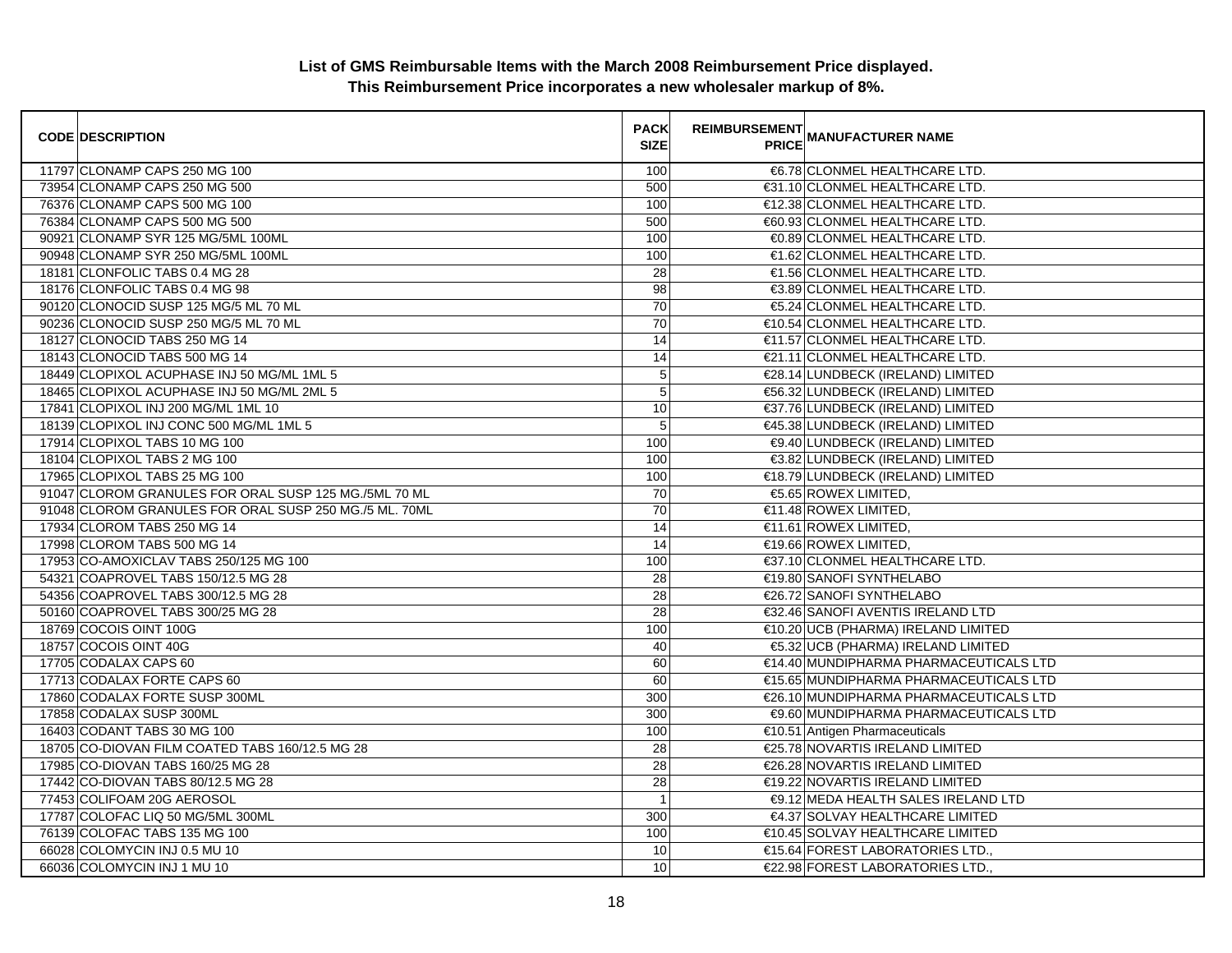| <b>CODE DESCRIPTION</b>                                              | <b>PACK</b><br><b>SIZE</b> | <b>REIMBURSEMENT</b><br><b>PRICE</b> | <b>MANUFACTURER NAME</b>                             |
|----------------------------------------------------------------------|----------------------------|--------------------------------------|------------------------------------------------------|
| 90298 COLOMYCIN SYR 80ML                                             | 80                         |                                      | €4.75 FOREST LABORATORIES LTD                        |
| 66001 COLOMYCIN TABS 1.5 MU 50                                       | 50                         |                                      | €79.87 FOREST LABORATORIES LTD                       |
| 17329 COLPERMIN CAPS 100                                             | 100                        |                                      | €14.86 PHARMACIA IRELAND LIMITED                     |
| 14312 COMBIGAN OPHTH SOLN 5 ML 5ML                                   | $\mathbf 5$                |                                      | €15.71 ALLERGAN LIMITED                              |
| 18437 COMBIVENT (P.C.O. MFG.) METERED INHALER AEROSOL 1 X 200 DOSE   | $\overline{1}$             |                                      | €7.33 P.C.O. Manufacturing LTD                       |
| 18459 COMBIVENT (P.C.O. MFG.) SOLN. UNIT DOSE VIAL 2.5 ML 20         | 20                         |                                      | €12.38 P.C.O. Manufacturing LTD                      |
| 18218 COMBIVENT METERED INHALER AEROSOL 1 X 200 DOSE                 | $\overline{1}$             |                                      | €7.42 BOEHRINGER INGELHEIM IRELAND LTD.,             |
| 18404 COMBIVENT SOLN UNIT DOSE VIAL 2.5ML 20                         | 20                         |                                      | €12.51 BOEHRINGER INGELHEIM IRELAND LTD.,            |
| 18413 COMBIVENT SOLN UNIT DOSE VIAL 2.5ML 60                         | 60                         |                                      | €37.52 BOEHRINGER INGELHEIM IRELAND LTD.,            |
| 18301 COMPETACT TABS 15 MG/850 MG 56                                 | 56                         |                                      | €43.39 TAKEDA UK LTD.,                               |
| 18221 COMTESS TABS 200 MG 100                                        | 100                        |                                      | €82.05 ORION PHARMA (IRELAND) LIMITED                |
| 16901 CONCERTA XL TABS 18 MG 30                                      | 30                         |                                      | €40.42 JANSSEN-CILAG LTD                             |
| 16988 CONCERTA XL TABS 36 MG 30                                      | 30                         |                                      | €55.02 JANSSEN-CILAG LTD                             |
| 13209 CONDYLINE SOLN 0.5 % 3.5ML PACK                                | $\overline{1}$             |                                      | €16.52 NEWPORT SYNTHESIS (IRELAND) LIMITED           |
| 18472 CORDARONE X (B & S HEALTHCARE) TABS 200 MG 30                  | 30                         |                                      | $\in$ 10.44 B & S HEALTHCARE                         |
| 18713 CORDARONE X (P.C.O. MFG.) TABS 200 MG 30                       | $\overline{30}$            |                                      | €11.08 P.C.O. Manufacturing LTD                      |
| 18422 CORDARONE X TABS 100 MG 28                                     | 28                         |                                      | €6.51 SANOFI SYNTHELABO                              |
| 18430 CORDARONE X TABS 200 MG 28                                     | 28                         |                                      | €10.66 SANOFI SYNTHELABO                             |
| 76775 CORLAN PELLETS 20                                              | 20                         |                                      | €1.75 UCB (PHARMA) IRELAND LIMITED                   |
| 18699 COSMOFER SOLN. FOR INJ. 50 MG/ML 5                             | $\overline{5}$             |                                      | €59.34 VITALINE PHARMACEUTICALS LTD.,                |
| 18525 COSOPT OPHTH SOLN 5 ML                                         | $\overline{5}$             |                                      | €18.15 MERCK, SHARP AND DOHME IRL (HUMAN HEALTH) LTD |
| 73764 COSOPT PRESERVATIVE-FREE SINGLE DOSE EYE DROPS SOLN 0.2ML X 60 | 60                         |                                      | €39.86 MERCK, SHARP AND DOHME IRL (HUMAN HEALTH) LTD |
| 17173 COTRON CO-DANTHRAMER 25/200 SUSP 300ML                         | 300                        |                                      | <b>€9.14 PINEWOOD HEALTHCARE GROUP</b>               |
| 18552 COVERSYL (B & S HEALTHCARE) TABS 8 MG 30                       | 30                         |                                      | €26.23 B & S HEALTHCARE                              |
| 18451 COVERSYL (P.C.O. MFG.) TABS 4 MG 30                            | 30                         |                                      | €16.31 P.C.O. Manufacturing LTD                      |
| 18774 COVERSYL (P.C.O. MFG.) TABS 8 MG 30                            | $\overline{30}$            |                                      | €26.03 P.C.O. Manufacturing LTD                      |
| 18934 COVERSYL (PRIMECROWN) TABS 4 MG 30                             | 30                         |                                      | €16.44 PRIMECROWN LTD.                               |
| 19415 COVERSYL ARGININE PLUS TABS 5/1.25 MG 30                       | 30                         |                                      | €21.24 SERVIER LABORATORIES IRELAND LTD              |
| 19492 COVERSYL ARGININE TABS 10 MG 30                                | 30                         |                                      | €27.11 SERVIER LABORATORIES IRELAND LTD              |
| 19407 COVERSYL ARGININE TABS 5 MG 30                                 | 30                         |                                      | €16.95 SERVIER LABORATORIES IRELAND LTD              |
| 18417 COVERSYL PLUS TABS 4 MG/1.25 MG 30                             | 30                         |                                      | €21.24 SERVIER LABORATORIES IRELAND LTD              |
| 19065 COZAAR (IMBAT LTD) TABS 50 MG 28                               | 28                         |                                      | €19.40 IMBAT LTD.                                    |
| 19252 COZAAR (P.C.O. MFG.) TABS 50 MG 30                             | 30                         |                                      | €20.78 P.C.O. Manufacturing LTD                      |
| 19054 COZAAR 28 DAY INITIATION PACK 1                                | $\overline{1}$             |                                      | €19.80 MERCK, SHARP AND DOHME IRL (HUMAN HEALTH) LTD |
| 19025 COZAAR COMP TABS 100/25 MG 28                                  | 28                         |                                      | €34.31 MERCK, SHARP AND DOHME IRL (HUMAN HEALTH) LTD |
| 19032 COZAAR COMP TABS 50/12.5 MG 28                                 | 28                         |                                      | €19.80 MERCK, SHARP AND DOHME IRL (HUMAN HEALTH) LTD |
| 76529 COZAAR TABS 100 MG 28                                          | 28                         |                                      | €33.26 MERCK, SHARP AND DOHME IRL (HUMAN HEALTH) LTD |
| 19020 COZAAR TABS 50 MG 28                                           | 28                         |                                      | €19.80 MERCK, SHARP AND DOHME IRL (HUMAN HEALTH) LTD |
| 19108 COZAAR-COMP (P.C.O. MFG.) TABS 50/12.5 MG 28                   | 28                         |                                      | €19.59 P.C.O. Manufacturing LTD                      |
| 19154 CREON (B & S HEALTHCARE) 10,000 CAPS 100                       | 100                        |                                      | €20.46 B & S HEALTHCARE                              |
| 19136 CREON (B & S HEALTHCARE) 10,000 CAPS 50                        | 50                         |                                      | €9.90 B & S HEALTHCARE                               |
| 19177 CREON (B & S HEALTHCARE) 25,000 CAPS 50                        | 50                         |                                      | €23.71 B & S HEALTHCARE                              |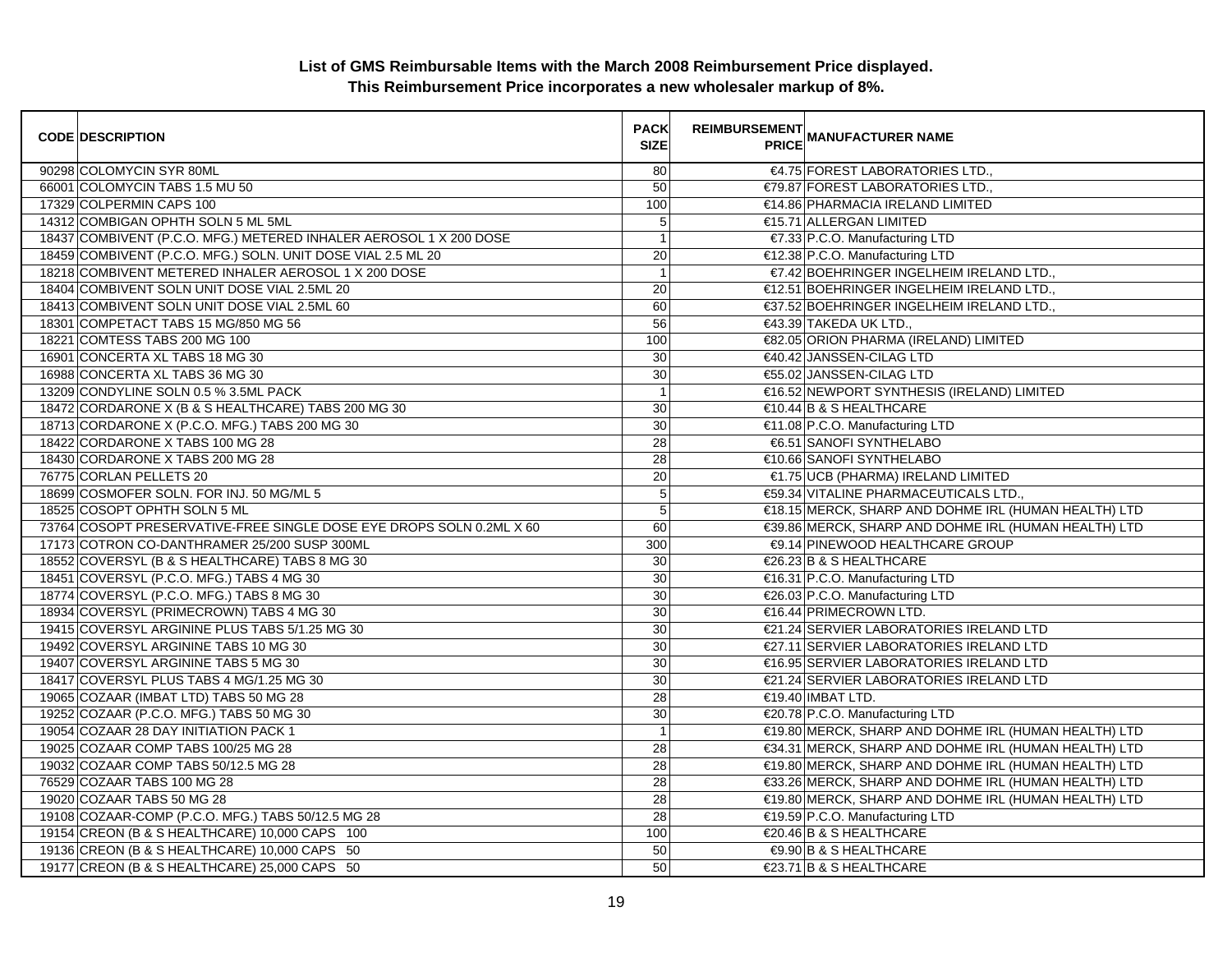| <b>CODE DESCRIPTION</b>                        | <b>PACK</b><br><b>SIZE</b> | REIMBURSEMENT<br>PRIOR MANUFACTURER NAME           |
|------------------------------------------------|----------------------------|----------------------------------------------------|
| 18907 CREON (P.C.O. MFG.) 10,000 CAPS 50       | 50                         | €10.13 P.C.O. Manufacturing LTD                    |
| 18941 CREON (P.C.O. MFG.) 25,000 CAPS 50       | 50                         | €24.35 P.C.O. Manufacturing LTD                    |
| 18992 CREON 10,000 CAPS 100                    | 100                        | €20.88 SOLVAY HEALTHCARE LIMITED                   |
| 19089 CREON 25,000 CAPS 50                     | 50                         | €24.94 SOLVAY HEALTHCARE LIMITED                   |
| 19159 CREON FOR CHILDREN 5,000 GRANS 20 G      | 20                         | €29.78 SOLVAY HEALTHCARE LIMITED                   |
| 19078 CRESTOR (B & S HEALTHCARE) TABS 20 MG 28 | 28                         | €38.43 B & S HEALTHCARE                            |
| 19164 CRESTOR TABS 10 MG 28                    | 28                         | €24.20 ASTRAZENECA PHARMACEUTICALS (IRELAND) LTD., |
| 19207 CRESTOR TABS 20 MG 28                    | 28                         | €39.48 ASTRAZENECA PHARMACEUTICALS (IRELAND) LTD., |
| 19238 CRESTOR TABS 40 MG 28                    | 28                         | €40.56 ASTRAZENECA PHARMACEUTICALS (IRELAND) LTD., |
| 18905 CRESTOR TABS 5 MG 28                     | 28                         | €19.68 ASTRAZENECA PHARMACEUTICALS (IRELAND) LTD.  |
| 18927 CRINONE VAG GEL APPLICATOR 8 % 15        | 15                         | €55.50 Serono Laboratories (UK) LTD                |
| 70001 CRYSTAPEN INJ 1 MEGA UNIT 1              | $\mathbf{1}$               | €0.55 CLONMEL HEALTHCARE LTD.                      |
| 19305 CYCLIMORPH 10 INJ 1 ML 5                 | 5                          | €7.25 CENES PHARMACUETICALS PLC.                   |
| 19313 CYCLIMORPH 15 INJ 1 ML 5                 | 5                          | €7.52 CENES PHARMACUETICALS PLC.                   |
| 19194 CYKLOKAPRON INJ 100 MG/ML 5ML 10         | 10                         | €16.92 PHARMACIA IRELAND LIMITED                   |
| 19151 CYKLOKAPRON SYR 500 MG/5ML 300ML         | 300                        | €19.55 PHARMACIA IRELAND LIMITED                   |
| 19186 CYKLOKAPRON TABS 500 MG 60               | 60                         | €16.24 MEDA HEALTH SALES IRELAND LTD               |
| 19961 CYMBALTA CAPS 30 MG 28                   | 28                         | €22.14 Ely Lilly and Co. LTD                       |
| 19975 CYMBALTA CAPS 60 MG 28                   | 28                         | €36.88 Ely Lilly and Co. LTD                       |
| 19073 CYSTRIN TABS 3 MG 100                    | 100                        | €20.53 SANOFI SYNTHELABO                           |
| 19046 CYSTRIN TABS 5 MG 100                    | 100                        | €36.48 SANOFI SYNTHELABO                           |
| 19496 CYTAMEN INJ 1000 MCG 1ML 5               | 5                          | €2.11 UCB (PHARMA) IRELAND LIMITED                 |
| 19445 CYTOTEC TABS 200 MCG 112                 | 112                        | €32.16 PHARMACIA IRELAND LIMITED                   |
| 19951 CYTOTEC TABS 200 MCG 60                  | 60                         | €17.24 PHARMACIA IRELAND LIMITED                   |
| 19682 DAKTACORT CREAM 30G                      | 30                         | €2.81 JANSSEN-CILAG LTD                            |
| 59803 DAKTARIN CREAM 2 % 30G                   | 30                         | €2.60 JANSSEN-CILAG LTD                            |
| 77623 DAKTARIN GEL 40G                         | 40                         | €3.14 JANSSEN-CILAG LTD                            |
| 59811 DAKTARIN PDR 2 % 20G                     | 20                         | €1.85 JANSSEN-CILAG LTD                            |
| 19534 DALACIN C CAPS 150 MG 100                | 100                        | €56.80 PHARMACIA IRELAND LIMITED                   |
| 19567 DALACIN C CAPS 150 MG 24                 | 24                         | €14.15 PHARMACIA IRELAND LIMITED                   |
| 84786 DALACIN C PHOSPHATE INJ 150 MG/ML 2ML 5  | $\mathbf 5$                | €31.98 PHARMACIA IRELAND LIMITED                   |
| 19402 DALACIN C PHOSPHATE INJ 150 MG/ML 4ML 5  | $\overline{5}$             | €63.68 PHARMACIA IRELAND LIMITED                   |
| 19674 DALACIN T TOP LOT 30ML                   | 30                         | €8.52 PHARMACIA IRELAND LIMITED                    |
| 19478 DALACIN T TOP LOT 50ML                   | 50                         | €14.20 PHARMACIA IRELAND LIMITED                   |
| 19666 DALACIN T TOP SOLN 30ML                  | 30                         | €7.48 PHARMACIA IRELAND LIMITED                    |
| 19484 DALACIN T TOP SOLN 50ML                  | 50                         | €12.47 PHARMACIA IRELAND LIMITED                   |
| 19712 DALMANE CAPS 15 MG 30                    | 30                         | €4.63 VALEANT PHARMACEUTICALS LTD.                 |
| 19720 DALMANE CAPS 30 MG 30                    | 30                         | €6.13 VALEANT PHARMACEUTICALS LTD.                 |
| 19791 DALMAPAM CAPS 15 MG 30                   | 30                         | €4.62 PINEWOOD HEALTHCARE GROUP                    |
| 19796 DALMAPAM CAPS 30 MG 30                   | 30                         | €6.12 PINEWOOD HEALTHCARE GROUP                    |
| 66451 DANTRIUM CAPS 100 MG 100                 | 100                        | €69.83 PROCTER & GAMBLE PHARMACEUTICALS UK LTD     |
| 66443 DANTRIUM CAPS 25 MG 100                  | 100                        | €19.98 PROCTER & GAMBLE PHARMACEUTICALS UK LTD     |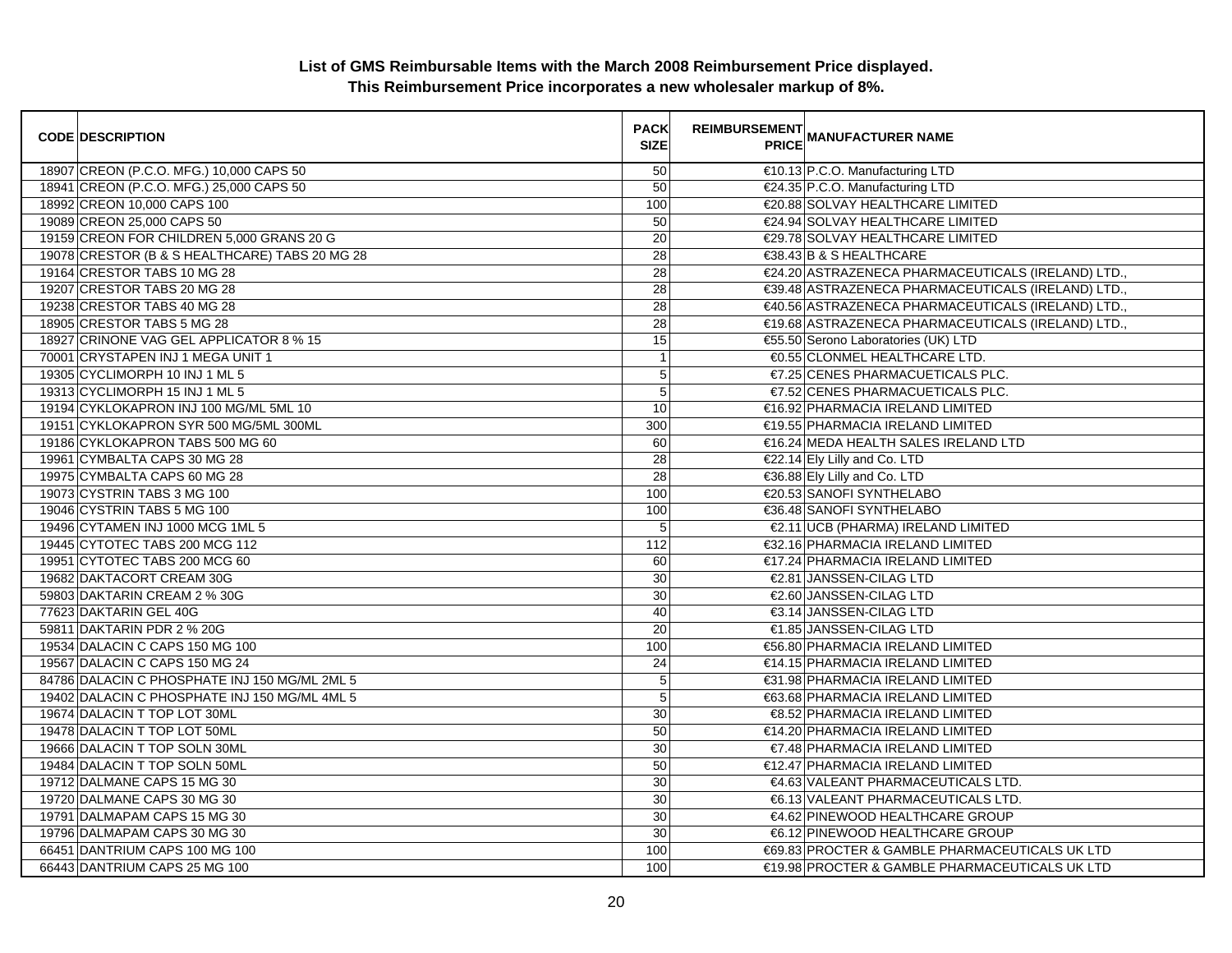| <b>CODE DESCRIPTION</b>                            | <b>PACK</b><br><b>SIZE</b> | <b>REIMBURSEMENT</b><br><b>PRICE</b> | <b>MANUFACTURER NAME</b>                            |
|----------------------------------------------------|----------------------------|--------------------------------------|-----------------------------------------------------|
| 19615 DAONIL (B & S HEALTHCARE) TABS 5 MG 100      | 100                        |                                      | $\in$ 1.77 B & S HEALTHCARE                         |
| 19623 DAONIL TABS 5 MG 100                         | 100                        |                                      | €12.07 Hoechst (Ireland) LTD                        |
| 73180 DDAVP DESMOPRESSIN NASAL DROPS 2.5ML         | $\overline{1}$             |                                      | €11.72 FERRING PHARMACEUTICALS IRELAND LTD          |
| 19844 DECADRON TABS 0.5 MG 30                      | 30                         |                                      | €1.22 MERCK, SHARP AND DOHME IRL (HUMAN HEALTH) LTD |
| 78689 DECA-DURABOLIN INJ 100 MG/ML 1ML 3           | 3                          |                                      | €25.08 Organon LABS. LTD                            |
| 20133 DELTACORTRIL ENTERIC TABS 2.5 MG 100         | 100                        |                                      | €5.83 PHOENIX LABORATORIES LIMITED                  |
| 20108 DELTACORTRIL ENTERIC TABS 2.5 MG 30          | 30                         |                                      | €2.17 PHOENIX LABORATORIES LIMITED                  |
| 69724 DELTACORTRIL ENTERIC TABS 5 MG 100           | 100                        |                                      | €10.69 PHOENIX LABORATORIES LIMITED                 |
| 69718 DELTACORTRIL ENTERIC TABS 5 MG 30            | $\overline{30}$            |                                      | €3.82 PHOENIX LABORATORIES LIMITED                  |
| 84069 DEPIXOL CONC INJ 100 MG/ML 1ML 10            | 10                         |                                      | €80.15 LUNDBECK (IRELAND) LIMITED                   |
| 14109 DEPIXOL CONC INJ 50 MG/0.5ML 0.5ML 10        | 10                         |                                      | €43.76 LUNDBECK (IRELAND) LIMITED                   |
| 61816 DEPIXOL INJ 20 MG/ML 1ML 10                  | 10                         |                                      | €19.45 LUNDBECK (IRELAND) LIMITED                   |
| 61824 DEPIXOL INJ 20 MG/ML 2ML 10                  | 10                         |                                      | €32.55 LUNDBECK (IRELAND) LIMITED                   |
| 20214 DEPO-MEDRONE C LIDOCAINE INJ 40 MG/ML 2ML    | $\overline{1}$             |                                      | €5.76 PHARMACIA IRELAND LIMITED                     |
| 20255 DEPO-MEDRONE C LIDOCAINE INJ 40 MG\ML 1ML 10 | 10                         |                                      | €31.71 PHARMACIA IRELAND LIMITED                    |
| 20273 DEPO-MEDRONE INJ 40 MG/ML 1ML                | $\overline{1}$             |                                      | €3.21 PHARMACIA IRELAND LIMITED                     |
| 20281 DEPO-MEDRONE INJ 40 MG/ML 2ML                | $\overline{1}$             |                                      | €5.76 PHARMACIA IRELAND LIMITED                     |
| 20362 DEPO-MEDRONE INJ 40 MG/ML 3ML 1              | $\overline{1}$             |                                      | €8.35 PHARMACIA IRELAND LIMITED                     |
| 20746 DEPONIT 10 PATCHES 28 PATCHES                | 28                         |                                      | €24.76 SCHWARZ PHARM LIMITED                        |
| 20731 DEPONIT 5 PATCHES 28 PATCHES                 | $\overline{28}$            |                                      | €22.51 SCHWARZ PHARM LIMITED                        |
| 60088 DEPO-PROVERA INJ 150 MG/ML 1 ML              | $\overline{1}$             |                                      | €6.18 PHARMACIA IRELAND LIMITED                     |
| 55581 DEPO-PROVERA VIAL 150 MG/ML 1                | $\overline{1}$             |                                      | €6.18 PHARMACIA IRELAND LIMITED                     |
| 20784 DEPREGER TABS 100 MG 28                      | 28                         |                                      | €36.27 GERARD LABORATORIES LTD                      |
| 20713 DEPREGER TABS 50 MG 28                       | 28                         |                                      | €19.74 GERARD LABORATORIES LTD                      |
| 53957 DERBAC-M LIQ 200ML                           | 200                        |                                      | €5.45 SETON HEALTHCARE,                             |
| 53944 DERBAC-M LIQ 50ML                            | 50                         |                                      | €2.17 SETON HEALTHCARE,                             |
| 60399 DERMOVATE CREAM 100G                         | 100                        |                                      | €9.41 GLAXO WELLCOME LIMITED                        |
| 20346 DERMOVATE CREAM 30G                          | 30                         |                                      | €3.21 GLAXO WELLCOME LIMITED                        |
| 60410 DERMOVATE OINT 100G                          | 100                        |                                      | €9.41 GLAXO WELLCOME LIMITED                        |
| 20354 DERMOVATE OINT 30G                           | 30                         |                                      | €3.21 GLAXO WELLCOME LIMITED                        |
| 64874 DERMOVATE SCALP APPLIC 100ML                 | 100                        |                                      | €12.40 GLAXO WELLCOME LIMITED                       |
| 20478 DESFERAL INJ 500 MG 10                       | 10                         |                                      | €39.40 NOVARTIS IRELAND LIMITED                     |
| 21114 DESMOSPRAY NASAL SPRAY 6ML PACK              | $\overline{1}$             |                                      | €33.57 FERRING PHARMACEUTICALS IRELAND LTD          |
| 20853 DESMOTABS MELT TABS 120 MCG 30               | 30                         |                                      | €42.26 FERRING PHARMACEUTICALS IRELAND LTD          |
| 20496 DESMOTABS TABS 0.2 MG 30                     | 30                         |                                      | €38.29 FERRING PHARMACEUTICALS IRELAND LTD          |
| 20440 DETRUNORM XL MODIFIED RELEASE CAPS 30 MG 28  | 28                         |                                      | €37.74 AMDIPHARM PLC                                |
| 20458 DETRUSITOL (B & S HEALTHCARE) TABS 1 MG 56   | 56                         |                                      | €39.07 B & S HEALTHCARE                             |
| 20463 DETRUSITOL (B & S HEALTHCARE) TABS 2 MG 56   | 56                         |                                      | €42.28 B & S HEALTHCARE                             |
| 20434 DETRUSITOL (P.C.O. MFG.) TABS 1 MG 56        | 56                         |                                      | €37.68 P.C.O. Manufacturing LTD                     |
| 20452 DETRUSITOL (P.C.O. MFG.) TABS 2 MG 56        | 56                         |                                      | €41.88 P.C.O. Manufacturing LTD                     |
| 53651 DETRUSITOL SR CAPS 2 MG 28                   | 28                         |                                      | €41.39 PHARMACIA IRELAND LIMITED                    |
| 53662 DETRUSITOL SR CAPS 4 MG 28                   | 28                         |                                      | €43.17 PHARMACIA IRELAND LIMITED                    |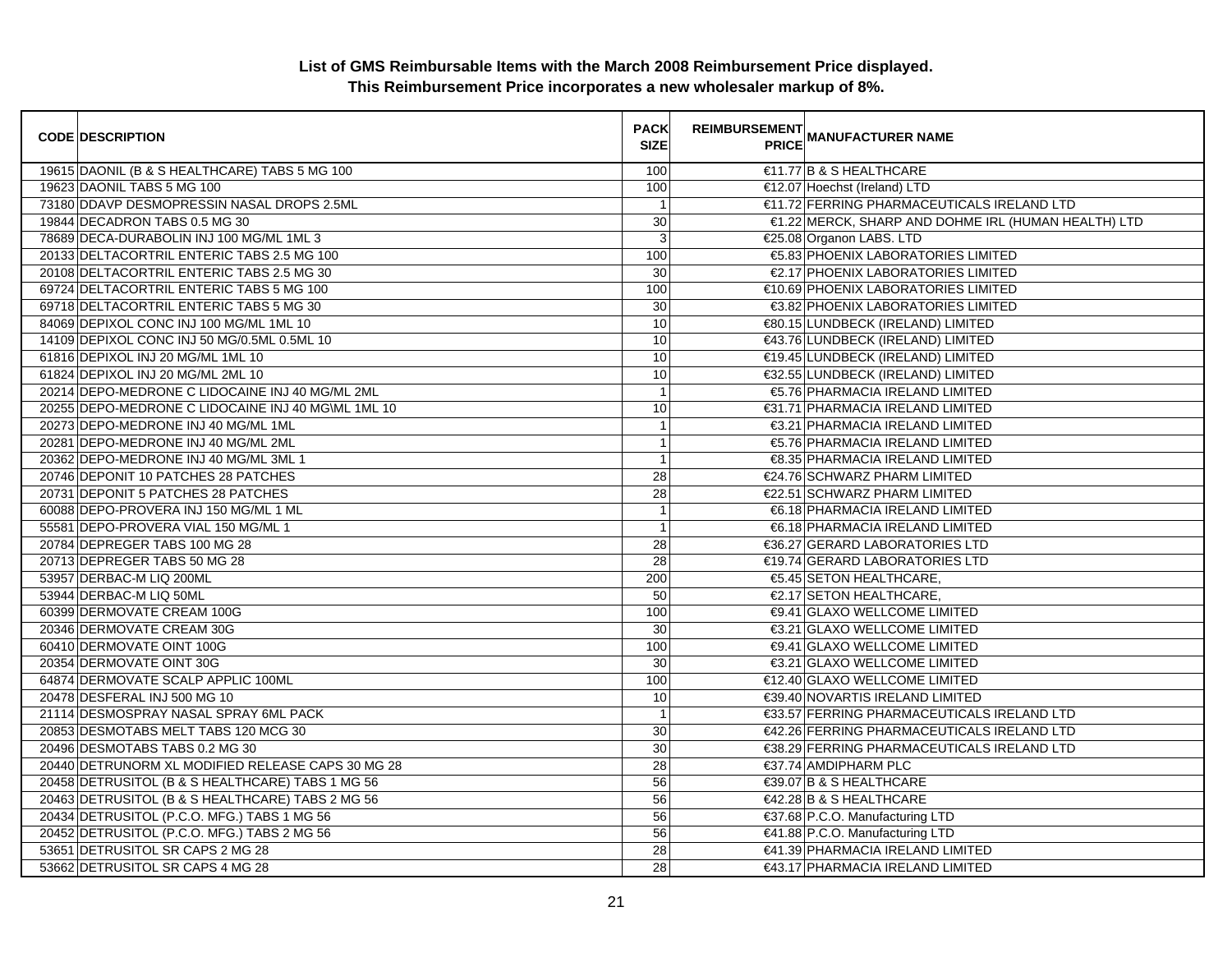| <b>CODE DESCRIPTION</b>                     | <b>PACK</b><br><b>SIZE</b> | <b>REIMBURSEMENT</b><br><b>PRICE MANUFACTURER NAME</b> |
|---------------------------------------------|----------------------------|--------------------------------------------------------|
| 53615 DETRUSITOL TABS 1 MG 56               | 56                         | €38.85 PHARMACIA IRELAND LIMITED                       |
| 53627 DETRUSITOL TABS 2 MG 56               | 56                         | €43.18 PHARMACIA IRELAND LIMITED                       |
| 70238 DEXAMETHASONE (ORGANON) TABS 2 MG 100 | 100                        | €13.74 Organon LABS. LTD                               |
| 20524 DEXA-RHINASPRAY DUO AEROSOL 110 DOSE  | $\overline{1}$             | €2.85 BOEHRINGER INGELHEIM IRELAND LTD.,               |
| 20639 DEXSOL ORAL SOLN 2 MG/5 ML 150 ML     | 150                        | €57.47 ROSEMONT PHARMACEUTICALS LIMITED                |
| 82392 DEXTROSE (ANTIGEN) INJ 50ML           | $\overline{1}$             | €2.03 Antigen Pharmaceuticals                          |
| 20621 DF-118 TABS 30 MG 100                 | 100                        | €4.89 Galen LTD                                        |
| 20613 DF-118 TABS 30 MG 500                 | 500                        | €22.43 Galen LTD                                       |
| 21210 DHC CONTINUS TABS 60 MG 56            | 56                         | €8.47 MUNDIPHARMA PHARMACEUTICALS LTD                  |
| 21123 DIABREZIDE TABS 80 MG 60              | 60                         | €6.71 HELSINN BIREX PHARMACEUTICALS LTD                |
| 14081 DIACLIDE TABS 80 MG 60                | 60                         | €6.63 GERARD LABORATORIES LTD                          |
| 69523 DIAMICRON (P.C.O. MFG.) TABS 80 MG 60 | 60                         | €6.64 P.C.O. Manufacturing LTD                         |
| 69515 DIAMICRON MR TABS 30 MG 60            | 60                         | <b>€9.57 SERVIER LABORATORIES IRELAND LTD</b>          |
| 69507 DIAMICRON TABS 80 MG 60               | 60                         | €6.71 SERVIER LABORATORIES IRELAND LTD                 |
| 84085 DIAMOX INJ 500 MG                     | $\mathbf{1}$               | €18.73 GOLDSHIELD PHARMACEUTICALS LIMITED,             |
| 21164 DIAMOX SR CAPS 250 MG 28              | $\overline{28}$            | €15.56 GOLDSHIELD PHARMACEUTICALS LIMITED,             |
| 23469 DIAMOX TABS 250 MG 112                | 112                        | €16.80 GOLDSHIELD PHARMACEUTICALS LIMITED,             |
| 20702 DIANETTE TABS 21                      | 21                         | €6.03 HE CLISSMANN (SCHERING AG)                       |
| 20974 DIAZEMULS INJ 5 MG/ML 2ML 10          | 10                         | €7.78 DUMEX LTD                                        |
| 21059 DIAZEPAM (PINEWOOD) TABS 5 MG 1000    | 1000                       | €8.18 PINEWOOD HEALTHCARE GROUP                        |
| 22274 DICLAC GEL 1 % 50G                    | 50                         | €3.25 ROWEX LIMITED,                                   |
| 20117 DICLAC INJ 25 MG/ML 3ML 10            | $10$                       | €7.07 ROWEX LIMITED,                                   |
| 22241 DICLAC RETARD TABS 100 MG 30          | 30                         | €11.61 ROWEX LIMITED,                                  |
| 22259 DICLAC RETARD TABS 75 MG 60           | 60                         | €16.58 ROWEX LIMITED,                                  |
| 22217 DICLAC SUPPOS 100 MG 10               | 10                         | €2.72 ROWEX LIMITED,                                   |
| 22225 DICLAC TABS 25 MG 100                 | 100                        | €8.43 ROWEX LIMITED,                                   |
| 22233 DICLAC TABS 50 MG 100                 | 100                        | €16.36 ROWEX LIMITED,                                  |
| 20206 DICLO PROLONGED RELEASE TABS 75 MG 60 | 60                         | €16.48 PINEWOOD HEALTHCARE GROUP                       |
| 20164 DICLO TABS 50 MG 100                  | 100                        | €15.56 PINEWOOD HEALTHCARE GROUP                       |
| 22284 DICLOMAX RETARD CAPS 100 MG 28        | 28                         | €11.66 KOGEN LTD,                                      |
| 22296 DICLOMAX RETARD CAPS 75 MG 56         | 56                         | €16.84 KOGEN LTD,                                      |
| 21453 DICLOMEL SR TABS 100 MG 30            | 30                         | €11.66 CLONMEL HEALTHCARE LTD.                         |
| 21490 DICLOMEL TABS 50 MG 84                | 84                         | €14.69 CLONMEL HEALTHCARE LTD.                         |
| 65595 DICYNENE INJ 125 MG/ML 2ML 10         | 10                         | <b>€9.32 SANOFI SYNTHELABO</b>                         |
| 65617 DICYNENE TABS 500 MG 100              | 100                        | €25.20 SANOFI SYNTHELABO                               |
| 23296 DIDRONEL PMO PACK 1                   | $\overline{1}$             | €59.34 PROCTER & GAMBLE PHARMACEUTICALS UK LTD         |
| 21008 DIDRONEL TABS 200 MG 60               | 60                         | €60.94 PROCTER & GAMBLE PHARMACEUTICALS UK LTD         |
| 19704 DIFENE CAPS 25 MG 56                  | 56                         | €4.97 ASTELLAS PHARMA CO LTD.                          |
| 19801 DIFENE CAPS 50 MG 56                  | 56                         | €9.62 ASTELLAS PHARMA CO LTD.                          |
| 21873 DIFENE DUAL RELEASE CAPS 100 MG 28    | 28                         | €12.88 ASTELLAS PHARMA CO LTD.                         |
| 19863 DIFENE DUAL RELEASE CAPS 75 MG 56     | 56                         | €19.33 ASTELLAS PHARMA CO LTD.                         |
| 21086 DIFENE GEL 50G                        | 50                         | €3.47 ASTELLAS PHARMA CO LTD.                          |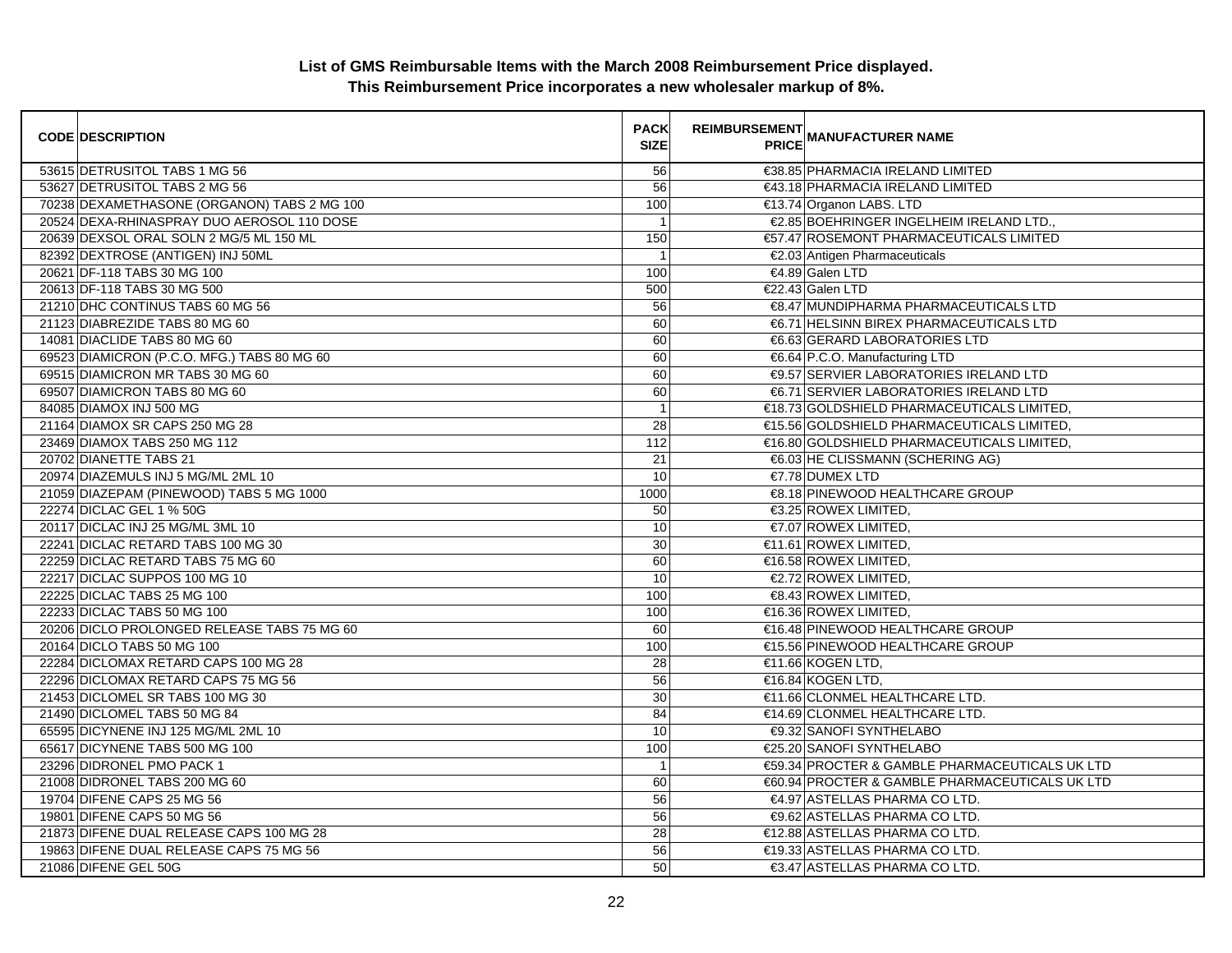| <b>CODE DESCRIPTION</b>                                    | <b>PACK</b><br><b>SIZE</b> | <b>REIMBURSEMENT</b> | <b>---------</b><br>PRICE MANUFACTURER NAME |
|------------------------------------------------------------|----------------------------|----------------------|---------------------------------------------|
| 19690 DIFENE INJ 25 MG/ML 3ML X 10                         | 10                         |                      | €7.44 ASTELLAS PHARMA CO LTD.               |
| 19948 DIFENE SPRAY GEL 4 % 1 X 25 G.                       | $\overline{25}$            |                      | €8.70 ASTELLAS PHARMA CO LTD.               |
| 19852 DIFENE SUPPOS 100 MG 10                              | 10                         |                      | €3.06 ASTELLAS PHARMA CO LTD.               |
| 20762 DIFFERIN CREAM 0.1 % 30 G                            | 30                         |                      | €7.39 GALDERMA (UK) LTD.,                   |
| 20778 DIFFERIN GEL 30G                                     | 30                         |                      | €7.39 GALDERMA (UK) LTD.,                   |
| 21032 DIFFLAM CREAM 50G                                    | 50                         |                      | €5.75 MEDA HEALTH SALES IRELAND LTD         |
| 21135 DIFLAZOLE CAPS 150 MG 1                              | $\overline{1}$             |                      | €6.75 PINEWOOD HEALTHCARE GROUP             |
| 21181 DIFLAZOLE CAPS 200 MG 7                              | $\overline{7}$             |                      | €64.30 PINEWOOD HEALTHCARE GROUP            |
| 21103 DIFLAZOLE CAPS 50 MG 7                               | $\overline{7}$             |                      | €16.07 PINEWOOD HEALTHCARE GROUP            |
| 21303 DIFLUCAN (P.C.O. MFG.) CAPS 150 MG 1                 | $\mathbf{1}$               |                      | €7.20 P.C.O. Manufacturing LTD              |
| 21180 DIFLUCAN CAPS 150 MG 1                               | 1                          |                      | €7.35 PFIZER EFSS                           |
| 21296 DIFLUCAN CAPS 200 MG 7                               | $\overline{7}$             |                      | €68.62 PFIZER EFSS                          |
| 21172 DIFLUCAN CAPS 50 MG 7                                | $\overline{7}$             |                      | €17.16 PFIZER EFSS                          |
| 21326 DIFLUCAN IV INFUSION 2 MG/ML 100ML PACK              | $\overline{1}$             |                      | €37.84 PFIZER EFSS                          |
| 21318 DIFLUCAN IV INFUSION 2 MG/ML 25ML PACK               | $\overline{1}$             |                      | <b>€9.46 PFIZER EFSS</b>                    |
| 90336 DIFLUCAN SUSP 200 MG/5ML 35ML                        | 35                         |                      | €85.75 PFIZER EFSS                          |
| 90328 DIFLUCAN SUSP 50 MG/5ML 35ML                         | 35                         |                      | €21.44 PFIZER EFSS                          |
| 71234 DIFTAVAX VACCINE PRE-FILLED SYRINGE 0.5 ML 1         | $\overline{1}$             |                      | €5.76 AVENTIS PASTUER MSD                   |
| 20024 DILTAM 90 RETARD TABS 90 MG 60                       | 60                         |                      | €13.37 ROWEX LIMITED,                       |
| 21234 DILTIAZEM HYDROCHLORIDE (GENERICS UK) TABS 60 MG 100 | 100                        |                      | €14.57 GERARD LABORATORIES LTD              |
| 22138 DILZEM SR TWICE DAILY CAPS 120 MG 56                 | 56                         |                      | €15.01 CEPHALON PHARMA (IRELAND) LIMITED    |
| 22113 DILZEM SR TWICE DAILY CAPS 60 MG 56                  | 56                         |                      | €8.77 CEPHALON PHARMA (IRELAND) LIMITED     |
| 22126 DILZEM SR TWICE DAILY CAPS 90 MG 56                  | 56                         |                      | €13.13 CEPHALON PHARMA (IRELAND) LIMITED    |
| 21615 DILZEM XL ONCE DAILY CAPS 120 MG 28                  | 28                         |                      | €9.06 CEPHALON PHARMA (IRELAND) LIMITED     |
| 21744 DILZEM XL ONCE DAILY CAPS 180 MG 28                  | 28                         |                      | €13.44 CEPHALON PHARMA (IRELAND) LIMITED    |
| 21756 DILZEM XL ONCE DAILY CAPS 240 MG 28                  | 28                         |                      | €17.34 CEPHALON PHARMA (IRELAND) LIMITED    |
| 83453 DIMERCAPROL BAL INJ 2ML 12                           | 12                         |                      | €25.37 Abbott Laboratories LTD              |
| 76252 DIODERM CREAM 0.1 % 30G                              | 30                         |                      | €3.41 Dermal Laboratories LTD               |
| 21586 DIORALYTE SACHETS 20                                 | 20                         |                      | €5.05 SANOFI AVENTIS IRELAND LTD            |
| 73755 DIOVAN TABS 160 MG 28                                | 28                         |                      | €24.87 NOVARTIS IRELAND LIMITED             |
| 73728 DIOVAN TABS 40 MG 28                                 | 28                         |                      | €16.96 NOVARTIS IRELAND LIMITED             |
| 73702 DIOVAN TABS 80 MG 28                                 | 28                         |                      | €19.22 NOVARTIS IRELAND LIMITED             |
| 21782 DIPENTUM CAPS 250 MG 112                             | 112                        |                      | €33.52 UCB (PHARMA) IRELAND LIMITED         |
| 21828 DIPENTUM TABS 500 MG 60                              | 60                         |                      | €35.91 UCB (PHARMA) IRELAND LIMITED         |
| 21448 DIPROSALIC (B & S HEALTHCARE) OINT 0.05 % 30G        | 30                         |                      | $64.01$ B & S HEALTHCARE                    |
| 21431 DIPROSALIC OINT 100G                                 | 100                        |                      | €11.71 SCHERING PLOUGH LIMITED              |
| 21423 DIPROSALIC OINT 30G                                  | 30                         |                      | €4.02 SCHERING PLOUGH LIMITED               |
| 21474 DIPROSALIC SCALP APPLIC 100ML                        | 100                        |                      | €13.00 SCHERING PLOUGH LIMITED              |
| 21601 DIPROSONE CREAM 0.05 % 100G                          | 100                        |                      | <b>€9.20 SCHERING PLOUGH LIMITED</b>        |
| 21598 DIPROSONE CREAM 0.05 % 30G                           | 30                         |                      | €3.23 SCHERING PLOUGH LIMITED               |
| 21636 DIPROSONE OINT 0.05 % 100G                           | 100                        |                      | <b>€9.20 SCHERING PLOUGH LIMITED</b>        |
| 21628 DIPROSONE OINT 0.05 % 30G                            | 30                         |                      | €3.23 SCHERING PLOUGH LIMITED               |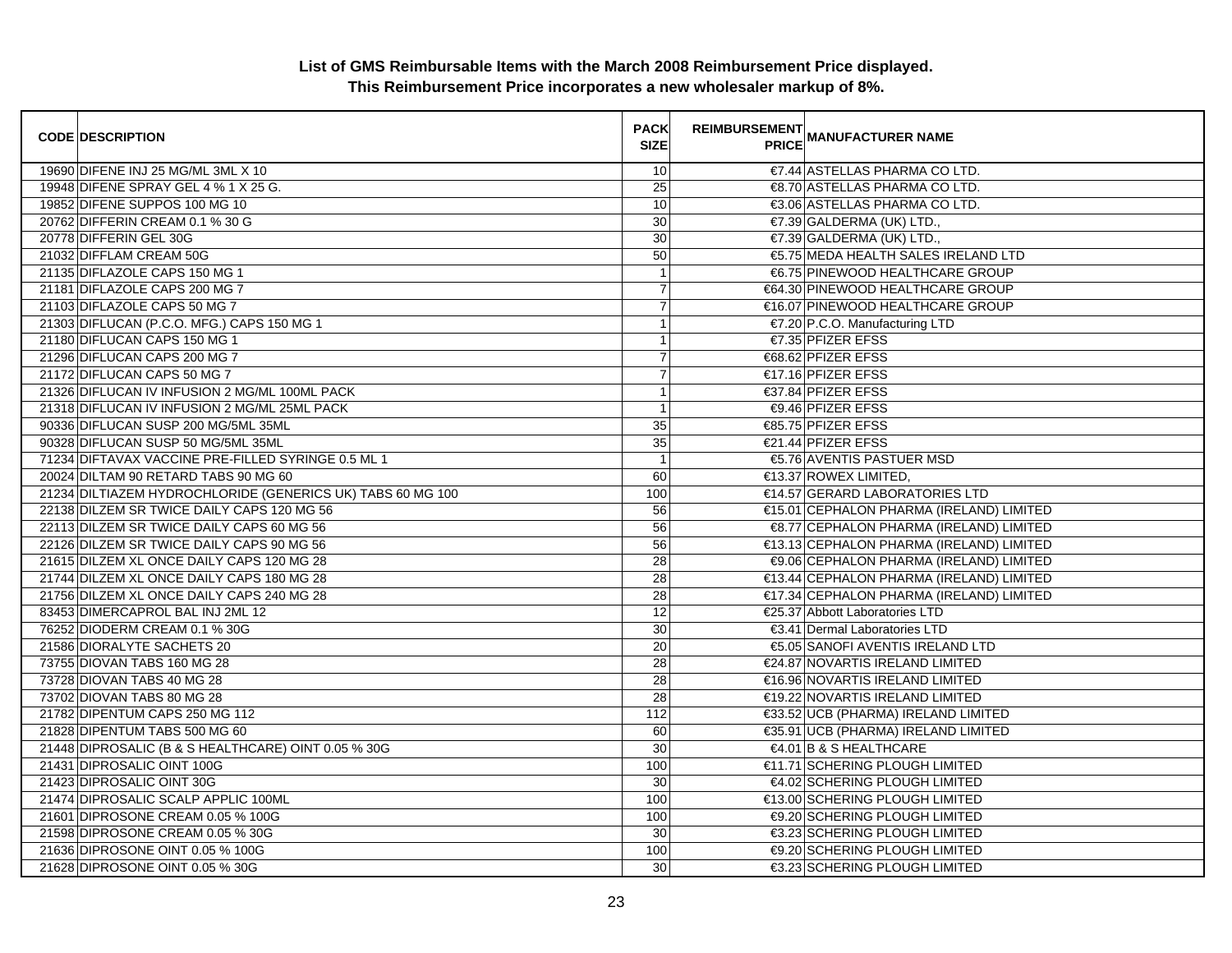| <b>CODE DESCRIPTION</b>                      | <b>PACK</b><br><b>SIZE</b> | <b>REIMBURSEMENT</b><br><b>PRICE</b> | <b>MANUFACTURER NAME</b>                           |
|----------------------------------------------|----------------------------|--------------------------------------|----------------------------------------------------|
| 21679 DIPROSONE SCALP APPLIC 0.05 % 100ML    | 100                        |                                      | €11.71 SCHERING PLOUGH LIMITED                     |
| 21660 DIPROSONE SCALP APPLIC 0.05 % 30ML     | 30                         |                                      | €4.09 SCHERING PLOUGH LIMITED                      |
| 79634 DIRYTHMIN SA TABS 150 MG 100           | 100                        |                                      | €15.88 ASTRAZENECA PHARMACEUTICALS (IRELAND) LTD., |
| 21692 DISTACLOR LA FORTE TABS 500 MG 14      | 14                         |                                      | €11.71 FLYNN PHARMA LTD                            |
| 21699 DISTACLOR LA TABS 375 MG 14            | 14                         |                                      | €8.08 FLYNN PHARMA LTD                             |
| 91324 DISTACLOR SUSP 125 MG/5ML 100ML        | 100                        |                                      | €4.94 FLYNN PHARMA LTD                             |
| 91332 DISTACLOR SUSP 250 MG/5ML 100ML        | 100                        |                                      | €8.77 FLYNN PHARMA LTD                             |
| 63460 DISTAMINE TABS 125 MG 100              | 100                        |                                      | €13.44 ALLIANCE PHARMACEUTICALS LTD                |
| 63452 DISTAMINE TABS 250 MG 100              | 100                        |                                      | €23.17 ALLIANCE PHARMACEUTICALS LTD                |
| 76260 DITHROCREAM 0.1 % 50G                  | 50                         |                                      | €5.09 Dermal Laboratories LTD                      |
| 76279 DITHROCREAM 0.25 % 50G                 | 50                         |                                      | €5.45 Dermal Laboratories LTD                      |
| 21733 DITHROCREAM 1% HP 50G                  | 50                         |                                      | €7.31 Dermal Laboratories LTD                      |
| 20834 DITHROCREAM 2 % 50G                    | 50                         |                                      | €9.15 Dermal Laboratories LTD                      |
| 76287 DITHROCREAM FORTE 0.5 % 50G            | 50                         |                                      | €6.27 Dermal Laboratories LTD                      |
| 76295 DITHROLAN OINT 90G                     | 90                         |                                      | €7.03 Dermal Laboratories LTD                      |
| 21570 DITROPAN ELIXIR 150ML                  | 150                        |                                      | €6.86 SANOFI SYNTHELABO                            |
| 21555 DITROPAN TABS 2.5 MG 84                | 84                         |                                      | €15.28 SANOFI SYNTHELABO                           |
| 21563 DITROPAN TABS 5 MG 84                  | 84                         |                                      | €29.98 SANOFI SYNTHELABO                           |
| 77666 DIUREXAN TABS 20 MG 140                | 140                        |                                      | €22.64 ASTA MEDICA LIMITED                         |
| 21272 DIVIGEL 0.1% SACHET 1 MG 28 SACHETS    | 28                         |                                      | €9.33 ORION PHARMA (IRELAND) LIMITED               |
| 21709 DIXARIT TABS 0.025 MG 112              | $\frac{1}{112}$            |                                      | €8.48 BOEHRINGER INGELHEIM IRELAND LTD.,           |
| 20990 DOLMATIL TABS 200 MG 100               | 100                        |                                      | €26.41 SANOFI SYNTHELABO                           |
| 21013 DOLMATIL TABS 400 MG 100               | 100                        |                                      | €45.91 SANOFI SYNTHELABO                           |
| 73861 DOMERID TABS 10 MG 100                 | 100                        |                                      | €7.62 ROWEX LIMITED,                               |
| 73806 DONA SACHETS 1500 MG 30                | 30                         |                                      | €29.55 HELSINN BIREX PHARMACEUTICALS LTD           |
| 22322 DORALESE TABS 20 MG 60                 | 60                         |                                      | €10.77 GLAXO WELLCOME LIMITED                      |
| 22406 DOSTINEX TABS 0.5 MG 8                 | 8                          |                                      | €36.73 PHARMACIA IRELAND LIMITED                   |
| 22310 DOTHEP CAPS 25 MG 100                  | 100                        |                                      | €4.87 GERARD LABORATORIES LTD                      |
| 22334 DOTHEP CAPS 25 MG 500                  | 500                        |                                      | €24.36 GERARD LABORATORIES LTD                     |
| 22396 DOTHEP TABS 75 MG 100                  | 100                        |                                      | €13.64 GERARD LABORATORIES LTD                     |
| 22365 DOTHEP TABS 75 MG 28                   | 28                         |                                      | €3.82 GERARD LABORATORIES LTD                      |
| 22190 DOVOBET (B & S HEALTHCARE) OINT 60 G   | 60                         |                                      | €51.11 B & S HEALTHCARE                            |
| 44572 DOVOBET OINT 120G                      | 120                        |                                      | €104.62 LEO PHARMA                                 |
| 38726 DOVOBET OINT 60G                       | 60                         |                                      | €52.32 LEO PHARMA                                  |
| 22440 DOVONEX (B & S HEALTHCARE) CREAM 120 G | 120                        |                                      | €38.64 B & S HEALTHCARE                            |
| 22432 DOVONEX (B & S HEALTHCARE) CREAM 60 G  | 60                         |                                      | €22.44 B & S HEALTHCARE                            |
| 22306 DOVONEX (B & S HEALTHCARE) OINT 30G    | 30                         |                                      | €11.17 B & S HEALTHCARE                            |
| 22301 DOVONEX (P.C.O. MFG.) CREAM 30 G       | 30                         |                                      | €11.11 P.C.O. Manufacturing LTD                    |
| 22337 DOVONEX (P.C.O. MFG.) OINT 30 G.       | 30                         |                                      | €11.22 P.C.O. Manufacturing LTD                    |
| 22386 DOVONEX (P.C.O. MFG.) SCALP SOLN 30 ML | 30                         |                                      | €13.11 P.C.O. Manufacturing LTD                    |
| 29123 DOVONEX CREAM 120G                     | 120                        |                                      | €39.46 LEO PHARMA                                  |
| 68936 DOVONEX CREAM 60G                      | 60                         |                                      | €22.90 LEO PHARMA                                  |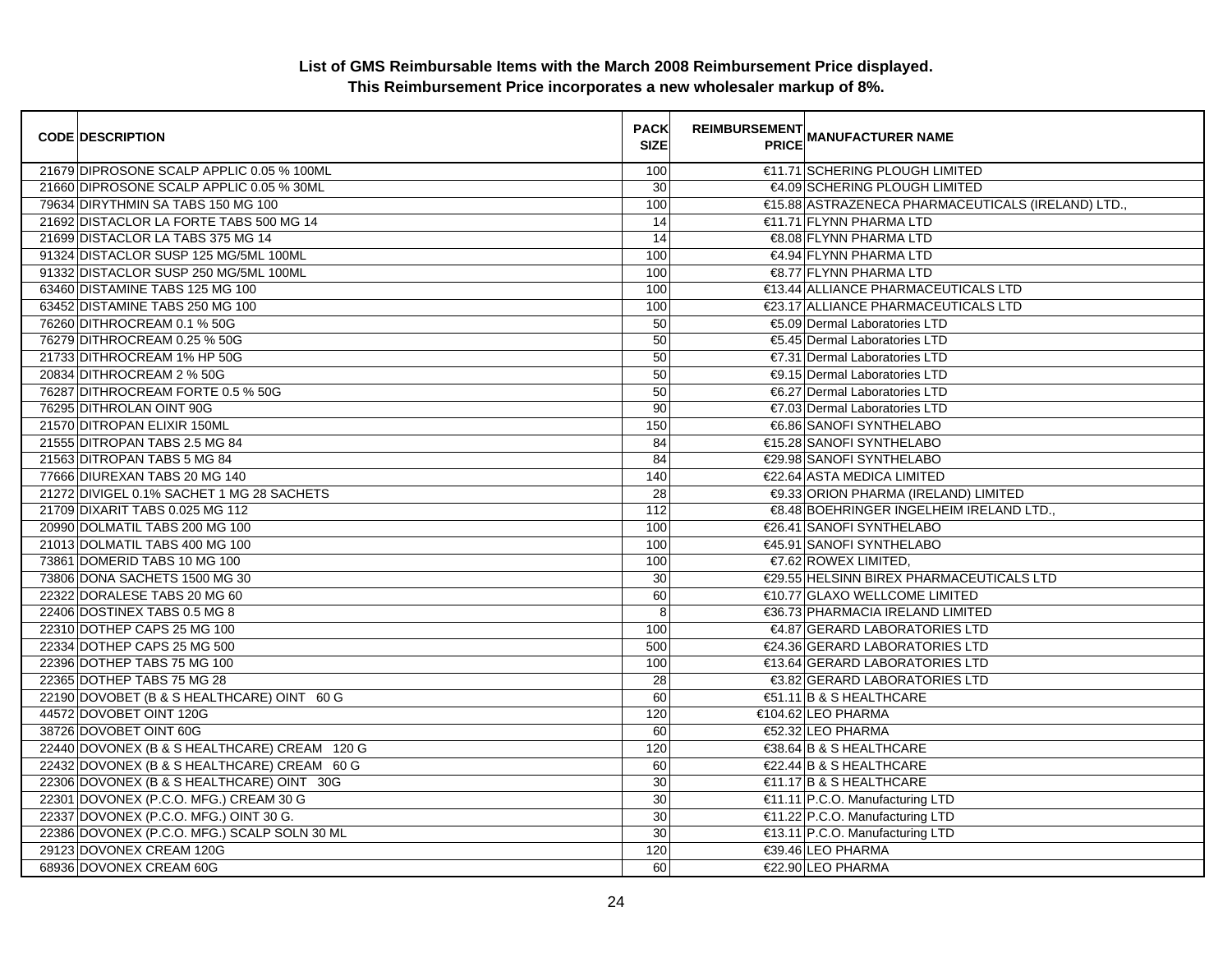| <b>CODE DESCRIPTION</b>                        |                                                           | <b>PACK</b><br><b>SIZE</b> | <b>REIMBURSEMENT</b> | <b>PRICE MANUFACTURER NAME</b>             |
|------------------------------------------------|-----------------------------------------------------------|----------------------------|----------------------|--------------------------------------------|
| 51638 DOVONEX OINT 120G                        |                                                           | 120                        |                      | €39.46 LEO PHARMA                          |
| 74527 DOVONEX OINT 60G                         |                                                           | 60                         |                      | €22.90 LEO PHARMA                          |
| 22070 DOVONEX SCALP SOLN 60ML                  |                                                           | 60                         |                      | €27.02 LEO PHARMA                          |
| 68420 DOXACAR PROLONGED RELEASE TABS 4 MG 28   |                                                           | 28                         |                      | €15.15 GERARD LABORATORIES LTD             |
| 68942 DOXANE TABS 1 MG 30                      |                                                           | 30                         |                      | €9.86 ROWEX LIMITED,                       |
| 68971 DOXANE TABS 2 MG 30                      |                                                           | 30                         |                      | €13.14 ROWEX LIMITED,                      |
| 68903 DOXANE XL PROLONGED RELEASE TABS 4 MG 28 |                                                           | 28                         |                      | €13.67 ROWEX LIMITED,                      |
| 22072 DOXATAN PROLONGED RELEASE TABS 4 MG 28   |                                                           | 28                         |                      | €15.28 CLONMEL HEALTHCARE LTD.             |
| 37622 DOXATAN TABS 1 MG 28                     |                                                           | 28                         |                      | €9.83 CLONMEL HEALTHCARE LTD.              |
| 19823 DOXATAN TABS 2 MG 28                     |                                                           | 28                         |                      | €13.09 CLONMEL HEALTHCARE LTD.             |
| 68414 DOXATAN TABS 4 MG 28                     |                                                           | $\overline{28}$            |                      | €14.67 CLONMEL HEALTHCARE LTD.             |
| 68982 DOXEL PROLONGED RELEASE TABS 4 MG 28     |                                                           | 28                         |                      | €14.76 PINEWOOD HEALTHCARE GROUP           |
| 22163 DUAC ONCE DAILY GEL 25 G                 |                                                           | 25                         |                      | €13.95 STIEFEL LABORATORIES (IRELAND) LTD  |
| 22195 DULAX 1 LITRE                            |                                                           | 1000                       |                      | €7.61 Antigen Pharmaceuticals              |
| 22179 DULAX 300ML                              |                                                           | 300                        |                      | €2.53 Antigen Pharmaceuticals              |
| 22187 DULAX 500ML                              |                                                           | 500                        |                      | €4.22 Antigen Pharmaceuticals              |
| 22560 DUOTRAV EYE DROP SOLN. 1 X 2.5ML         |                                                           | $\overline{1}$             |                      | €18.05 ALCON LABORATORIES (UK) LIMITED,    |
| 22614 DUOVENT UNIT DOSE VIAL 4ML 20            |                                                           | 20                         |                      | €11.66 BOEHRINGER INGELHEIM IRELAND LTD.,  |
| 22551 DUPHALAC 1 LITRE                         |                                                           | 1000                       |                      | €7.62 SOLVAY HEALTHCARE LIMITED            |
| 22594 DUPHALAC 300ML                           |                                                           | 300                        |                      | €2.54 SOLVAY HEALTHCARE LIMITED            |
| 22818 DUPHASTON TABS 10 MG 42                  |                                                           | 42                         |                      | €8.81 SOLVAY HEALTHCARE LIMITED            |
| 22624 DURABOLIN INJ 25 MG/ML 1ML 3             |                                                           | 3                          |                      | €3.21 Organon LABS. LTD                    |
|                                                | 73276 DUROGESIC DTRANS TRANSDERMAL PATCHES 100 MCG/HOUR 5 | 5                          |                      | €123.74 JANSSEN-CILAG LTD                  |
|                                                | 73228 DUROGESIC DTRANS TRANSDERMAL PATCHES 12 MCG/HOUR 5  | $\mathbf 5$                |                      | €26.65 JANSSEN-CILAG LTD                   |
|                                                | 73202 DUROGESIC DTRANS TRANSDERMAL PATCHES 25 MCG/HOUR 5  | 5                          |                      | €38.56 JANSSEN-CILAG LTD                   |
|                                                | 73219 DUROGESIC DTRANS TRANSDERMAL PATCHES 50 MCG/HOUR 5  | $\overline{5}$             |                      | €72.01 JANSSEN-CILAG LTD                   |
|                                                | 73234 DUROGESIC DTRANS TRANSDERMAL PATCHES 75 MCG/HOUR 5  | 5                          |                      | €100.40 JANSSEN-CILAG LTD                  |
| 22524 DYAZIDE (P.C.O. MFG.) TABS 30            |                                                           | 30                         |                      | €3.02 P.C.O. Manufacturing LTD             |
| 22381 DYAZIDE TABS 30                          |                                                           | 30                         |                      | €3.09 GOLDSHIELD PHARMACEUTICALS LIMITED.  |
| 21334 DYNESE SUSP 500ML                        |                                                           | 500                        |                      | €2.67 Galen LTD                            |
| 22691 DYSPAMET SUSP 600ML                      |                                                           | 600                        |                      | €28.07 GOLDSHIELD PHARMACEUTICALS LIMITED, |
| 22960 EBIXA ORAL DROPS 10 MG/G 50G             |                                                           | 50                         |                      | €97.20 LUNDBECK (IRELAND) LIMITED          |
| 22979 EBIXA ORAL DROPS 100 MG/G 100G           |                                                           | 100                        |                      | €194.40 LUNDBECK (IRELAND) LIMITED         |
| 23084 EBIXA TABS 10 MG 28                      |                                                           | 28                         |                      | €54.43 LUNDBECK (IRELAND) LIMITED          |
| 23783 EBIXA TABS 10 MG 56                      |                                                           | 56                         |                      | €108.86 LUNDBECK (IRELAND) LIMITED         |
| 74632 ECOSTATIN CREAM 15G                      |                                                           | 15                         |                      | €1.87 BRISTOL MYERS SQUIBB PHARMACEUTICALS |
| 74640 ECOSTATIN PESS 150 MG 3                  |                                                           | 3                          |                      | €4.98 BRISTOL MYERS SQUIBB PHARMACEUTICALS |
| 22861 EDRONAX TABS 4 MG 60                     |                                                           | 60                         |                      | €27.39 PHARMACIA IRELAND LIMITED           |
| 22970 EFEXOR (P.C.O. MFG.) TABS 37.5 MG 28     |                                                           | 28                         |                      | €15.63 P.C.O. Manufacturing LTD            |
| 22812 EFEXOR (P.C.O. MFG.) TABS 37.5 MG 60     |                                                           | 60                         |                      | €33.48 P.C.O. Manufacturing LTD            |
| 23785 EFEXOR (P.C.O. MFG.) TABS 75 MG 28       |                                                           | 28                         |                      | €26.06 P.C.O. Manufacturing LTD            |
| 22847 EFEXOR (P.C.O. MFG.) TABS 75 MG 56       |                                                           | 56                         |                      | €52.12 P.C.O. Manufacturing LTD            |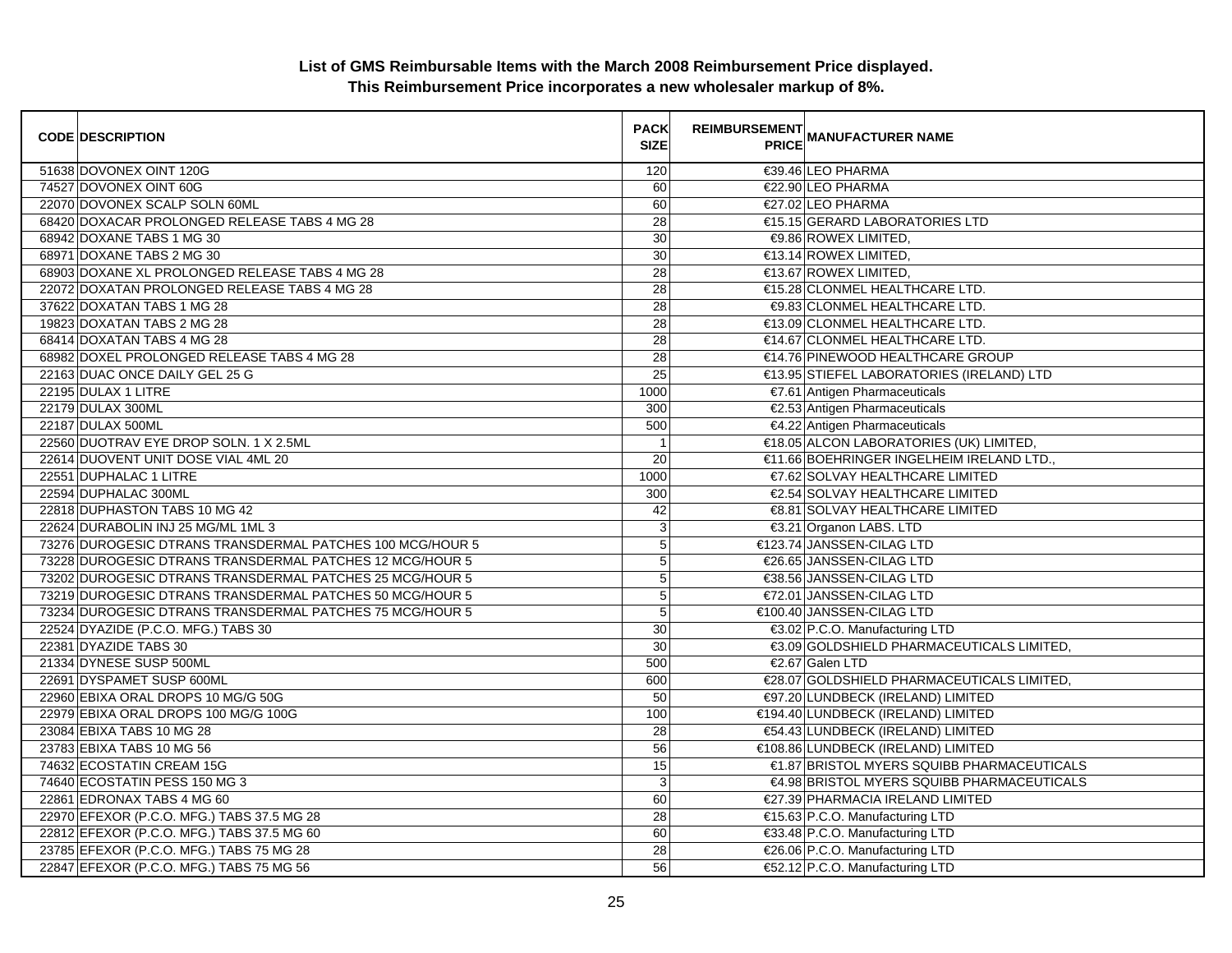| <b>CODE DESCRIPTION</b>                                             | <b>PACK</b><br><b>SIZE</b> | REIMBURSEMENT<br>PRICE MANUFACTURER NAME              |
|---------------------------------------------------------------------|----------------------------|-------------------------------------------------------|
| 22870 EFEXOR TABS 37.5 MG 56                                        | 56                         | €31.88 WYETH PHARMACEUTICALS                          |
| 22894 EFEXOR TABS 75 MG 56                                          | 56                         | €53.18 WYETH PHARMACEUTICALS                          |
| 22896 EFEXOR XL (P.C.O. MFG.) TABS 150 MG 30                        | 30                         | €55.13 P.C.O. Manufacturing LTD                       |
| 22807 EFEXOR XL (P.C.O. MFG.) TABS 75 MG 30                         | 30                         | €32.37 P.C.O. Manufacturing LTD                       |
| 64373 EFEXOR XL CAPS 150 MG 28                                      | 28                         | €51.98 WYETH PHARMACEUTICALS                          |
| 64302 EFEXOR XL CAPS 75 MG 28                                       | $\overline{28}$            | €30.82 WYETH PHARMACEUTICALS                          |
| 22850 EFEXOR XL PROLONGED RELEASE CAPS 37.5 MG 7                    | $\overline{7}$             | €5.38 WYETH PHARMACEUTICALS                           |
| 64351 EFUDIX CREAM 20G                                              | 20                         | €20.80 VALEANT PHARMACEUTICALS LTD.                   |
| 64360 EFUDIX CREAM 5 % 40 G.                                        | 40                         | €41.60 VALEANT PHARMACEUTICALS LTD.                   |
| 23247 ELANTAN 10 TABS 10 MG 56                                      | 56                         | €4.78 SCHWARZ PHARM LIMITED                           |
| 23258 ELANTAN 10 TABS 10 MG 84                                      | 84                         | €7.17 SCHWARZ PHARM LIMITED                           |
| 28233 ELANTAN 20 TABS 20 MG 56                                      | 56                         | €6.09 SCHWARZ PHARM LIMITED                           |
| 28248 ELANTAN 20 TABS 20 MG 84                                      | 84                         | €8.64 SCHWARZ PHARM LIMITED                           |
| 22081 ELANTAN 40 TABS 40 MG 56                                      | 56                         | €9.94 Bayer (Ireland) LTD                             |
| 22095 ELANTAN 40 TABS 40 MG 84                                      | 84                         | €14.87 SCHWARZ PHARM LIMITED                          |
| 22208 ELANTAN LA 25 CAPS 25 MG 28                                   | 28                         | €8.24 SCHWARZ PHARM LIMITED                           |
| 22144 ELANTAN LA 50 CAPS 50 MG 28                                   | 28                         | €14.17 SCHWARZ PHARM LIMITED                          |
| 22853 ELDEPRYL TABS 5 MG 100                                        | 100                        | €73.49 ORION PHARMA (IRELAND) LIMITED                 |
| 18684 ELECTROLADE SACHETS 20                                        | $\overline{20}$            | €4.78 EASTERN PHARMACEUTICALS                         |
| 18662 ELECTROLADE SACHETS 6                                         | 6                          | €1.50 EASTERN PHARMACEUTICALS                         |
| 23444 ELOCON CREAM 100G                                             | 100                        | €16.20 SCHERING PLOUGH LIMITED                        |
| 22882 ELOCON CREAM 30G                                              | $\overline{30}$            | €6.24 SCHERING PLOUGH LIMITED                         |
| 22916 ELOCON LOT 30ML                                               | 30                         | €6.24 SCHERING PLOUGH LIMITED                         |
| 23457 ELOCON OINT 100G                                              | 100                        | €16.20 SCHERING PLOUGH LIMITED                        |
| 22907 ELOCON OINT 30G                                               | 30                         | €6.24 SCHERING PLOUGH LIMITED                         |
| 23168 ELTROXIN (P.C.O. MFG.) TABS 100 MCG 28                        | 28                         | €1.76 P.C.O. Manufacturing LTD                        |
| 23143 ELTROXIN (P.C.O. MFG.) TABS 50 MCG 28                         | $\overline{28}$            | €1.61 P.C.O. Manufacturing LTD                        |
| 23016 ELTROXIN TABS 100 MCG 28                                      | 28                         | €1.80 GOLDSHIELD PHARMACEUTICALS LIMITED,             |
| 23430 ELTROXIN TABS 25 MCG 28                                       | 28                         | €1.21 Antigen Pharmaceuticals                         |
| 23008 ELTROXIN TABS 50 MCG 28                                       | $\overline{28}$            | €1.64 GOLDSHIELD PHARMACEUTICALS LIMITED,             |
| 22457 EMADINE EYE DROPS 0.05 % 5ML                                  | $\overline{5}$             | €10.50 ALCON LABORATORIES (UK) LIMITED,               |
| 22421 EMCOLOL TABS 10 MG 28                                         | 28                         | €8.85 GERARD LABORATORIES LTD                         |
| 22415 EMCOLOL TABS 5 MG 28                                          | 28                         | €7.71 GERARD LABORATORIES LTD                         |
| 22545 EMCOR (P.C.O. MFG.) TABS 10 MG 30                             | 30                         | €9.14 P.C.O. Manufacturing LTD                        |
| 22536 EMCOR (P.C.O. MFG.) TABS 5 MG 30                              | 30                         | €8.12 P.C.O. Manufacturing LTD                        |
| 22489 EMCOR TABS 10 MG 28                                           | $\overline{28}$            | €8.88 MERCK PHARMACEUTICALS                           |
| 22470 EMCOR TABS 5 MG 28                                            | $\overline{28}$            | €7.89 MERCK PHARMACEUTICALS                           |
| 22472 EMEND 2 DAY TREATMENT PACK HARD CAPS 80 MG 2 X 80 MG          | $\mathbf{1}$               | €43.86 MERCK, SHARP AND DOHME IRL (HUMAN HEALTH) LTD  |
| 22443 EMEND 3 DAY TREATMENT PACK HARD CAPS (1 X 125 MG & 2 X 80 MG) | $\mathbf{1}$               | €65.79 MERCK, SHARP AND DOHME IRL (HUMAN HEALTH) LTD  |
| 22508 EMEND HARD CAPS 125 MG 5                                      | 5                          | €109.65 MERCK, SHARP AND DOHME IRL (HUMAN HEALTH) LTD |
| 22453 EMITAL TABS 4 MG 30                                           | 30                         | €183.58 IVAX PHARMACEUTICALS IRELAND                  |
| 22411 EMITAL TABS 8 MG 10                                           | 10                         | €90.87 IVAX PHARMACEUTICALS IRELAND                   |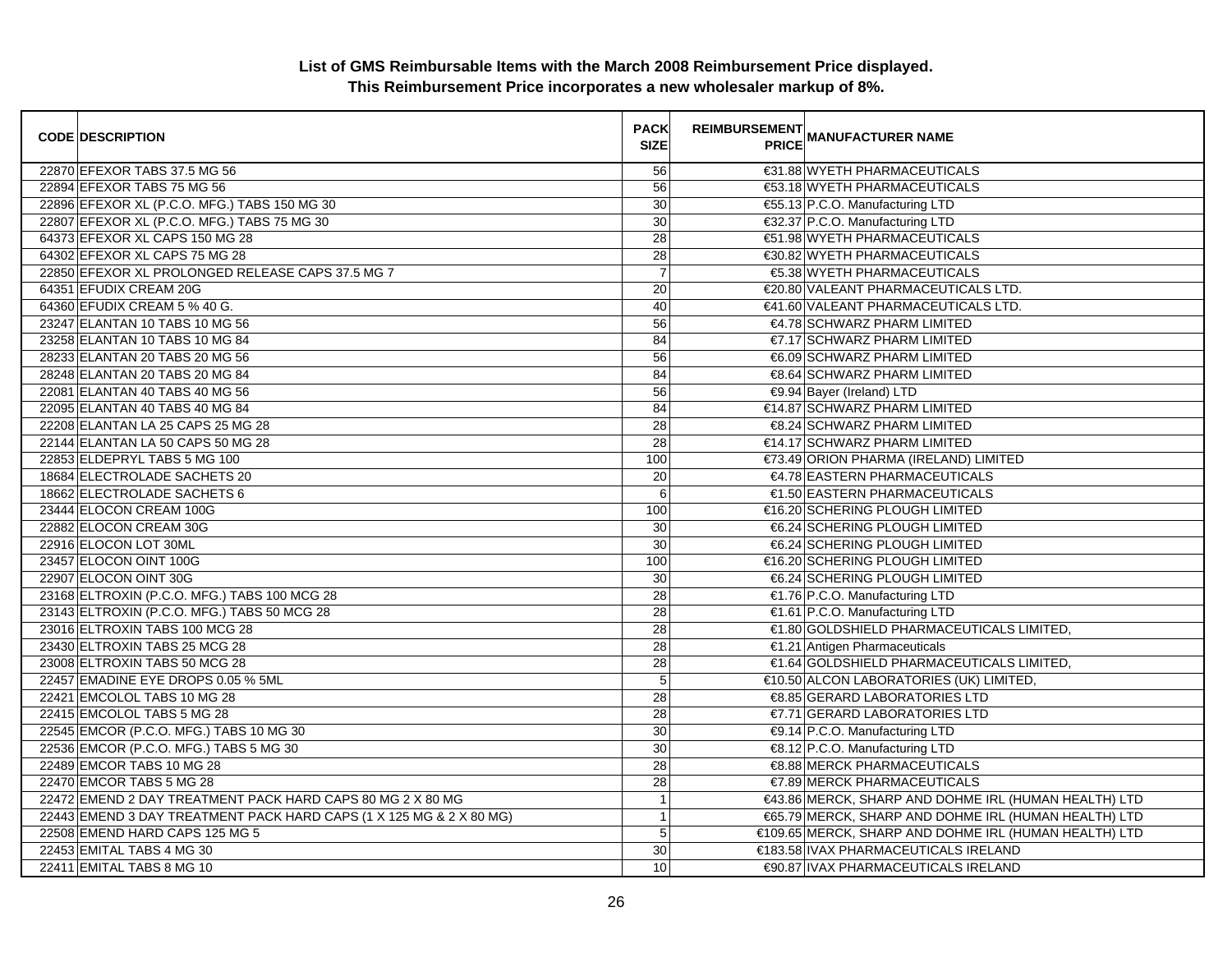| <b>CODE DESCRIPTION</b>                |                                                | <b>PACK</b><br><b>SIZE</b> | <b>REIMBURSEMENT</b> | <b>PRICE MANUFACTURER NAME</b>                      |
|----------------------------------------|------------------------------------------------|----------------------------|----------------------|-----------------------------------------------------|
| 22510 EMITAL TABS 8 MG 30              |                                                | 30                         |                      | €272.61 IVAX PHARMACEUTICALS IRELAND                |
| 22401 EMIZOF TABS 4 MG 30              |                                                | $\overline{30}$            |                      | €192.79 GERARD LABORATORIES LTD                     |
| 22483 EMIZOF TABS 8 MG 10              |                                                | 10                         |                      | €94.55 GERARD LABORATORIES LTD                      |
| 24052 ENAP TABS 10 MG 30               |                                                | 30                         |                      | €11.43 ROWEX LIMITED,                               |
| 24073 ENAP TABS 20 MG 30               |                                                | 30                         |                      | €13.58 ROWEX LIMITED,                               |
| 24041 ENAP TABS 5 MG 30                |                                                | 30                         |                      | €8.15 ROWEX LIMITED,                                |
| 67520 ENDOXANA INJ 1 G                 |                                                | $\overline{1}$             |                      | €5.36 Baxter Healthcare LTD                         |
| 67504 ENDOXANA INJ 200 MG 10           |                                                | 10                         |                      | €17.59 Baxter Healthcare LTD                        |
| 67512 ENDOXANA INJ 500 MG              |                                                | $\mathbf{1}$               |                      | €3.09 Baxter Healthcare LTD                         |
| 23175 ENDOXANA TABS 50 MG 100          |                                                | 100                        |                      | €9.95 Baxter Healthcare LTD                         |
| 24028 ENTOCORT CR CAPS 3 MG 100        |                                                | 100                        |                      | €104.41 ASTRAZENECA PHARMACEUTICALS (IRELAND) LTD., |
| 24034 ENTOCORT ENEMA 7 X 115ML         |                                                | $\overline{7}$             |                      | €40.49 ASTRAZENECA PHARMACEUTICALS (IRELAND) LTD.,  |
| 23078 ENTRYDIL CR TABS 120 MG 100      |                                                | 100                        |                      | €38.45 ORION PHARMA (IRELAND) LIMITED               |
| 23993 ENTRYDIL CR TABS 90 MG 100       |                                                | 100                        |                      | €23.25 ORION PHARMA (IRELAND) LIMITED               |
| 16551 ENTRYDIL TABS 60 MG 100          |                                                | 100                        |                      | €18.53 ORION PHARMA (IRELAND) LIMITED               |
| 67067 EPANUTIN CAPS 100 MG 500         |                                                | 500                        |                      | €16.38 PARKE DAVIS                                  |
| 23092 EPANUTIN CAPS 100 MG 84          |                                                | 84                         |                      | $€7.51$ PFIZER EFSS                                 |
| 23066 EPANUTIN CAPS 25 MG 28           |                                                | 28                         |                      | €1.19 PFIZER EFSS                                   |
| 23493 EPANUTIN CAPS 25 MG 500          |                                                | 500                        |                      | €12.30 PARKE DAVIS                                  |
| 23353 EPANUTIN CAPS 300 MG 100         |                                                | 100                        |                      | €10.80 PARKE DAVIS                                  |
| 23107 EPANUTIN CAPS 300 MG 28          |                                                | 28                         |                      | €7.51 PFIZER EFSS                                   |
| 23198 EPANUTIN CAPS 50 MG 28           |                                                | 28                         |                      | €1.20 PFIZER EFSS                                   |
| 67059 EPANUTIN CAPS 50 MG 500          |                                                | 500                        |                      | €12.56 PARKE DAVIS                                  |
| 23515 EPANUTIN INFATABS 50 MG 100      |                                                | 100                        |                      | €6.88 PARKE DAVIS                                   |
| 23113 EPANUTIN INFATABS 50 MG 112      |                                                | 112                        |                      | €13.10 PFIZER EFSS                                  |
| 23523 EPANUTIN INJ 50 MG/ML 5ML 10     |                                                | 10                         |                      | €52.16 PARKE DAVIS                                  |
| 23566 EPANUTIN SUSP 30 MG/5ML 500ML    |                                                | 500                        |                      | €7.91 PARKE DAVIS                                   |
| 23574 EPIFOAM 12G AEROSOL              |                                                | $\mathbf{1}$               |                      | €3.53 Stafford Miller LTD                           |
|                                        | 23531 EPILIM (SUGAR FREE) LIQ 200 MG/5ML 300ML | 300                        |                      | €7.56 SANOFI SYNTHELABO                             |
| 60573 EPILIM CHRONO CR TABS 200 MG 100 |                                                | 100                        |                      | €8.91 SANOFI SYNTHELABO                             |
| 60586 EPILIM CHRONO CR TABS 300 MG 100 |                                                | 100                        |                      | €13.37 SANOFI SYNTHELABO                            |
| 60598 EPILIM CHRONO CR TABS 500 MG 100 |                                                | 100                        |                      | €22.29 SANOFI SYNTHELABO                            |
| 23485 EPILIM CRUSHABLE TABS 100 MG 100 |                                                | 100                        |                      | €4.99 SANOFI SYNTHELABO                             |
|                                        | 23663 EPILIM ENTERIC COATED TABS 200 MG 100    | 100                        |                      | €8.26 SANOFI SYNTHELABO                             |
|                                        | 75205 EPILIM ENTERIC COATED TABS 500 MG 100    | 100                        |                      | €20.60 SANOFI SYNTHELABO                            |
| 23736 EPILIM SYR 200 MG/5ML 300ML      |                                                | 300                        |                      | €7.56 SANOFI SYNTHELABO                             |
| 56945 EQUASYM TABS 10 MG 30            |                                                | 30                         |                      | €6.90 UCB (PHARMA) IRELAND LIMITED                  |
| 56974 EQUASYM TABS 20 MG 30            |                                                | 30                         |                      | €13.79 UCB (PHARMA) IRELAND LIMITED                 |
| 56903 EQUASYM TABS 5 MG 30             |                                                | 30                         |                      | €3.78 UCB (PHARMA) IRELAND LIMITED                  |
| 56983 EQUASYM XL CAPS 10 MG 30         |                                                | 30                         |                      | €34.47 UCB (PHARMA) IRELAND LIMITED                 |
| 56990 EQUASYM XL CAPS 20 MG 30         |                                                | 30                         |                      | €41.34 UCB (PHARMA) IRELAND LIMITED                 |
| 56996 EQUASYM XL CAPS 30 MG 30         |                                                | 30                         |                      | €48.24 UCB (PHARMA) IRELAND LIMITED                 |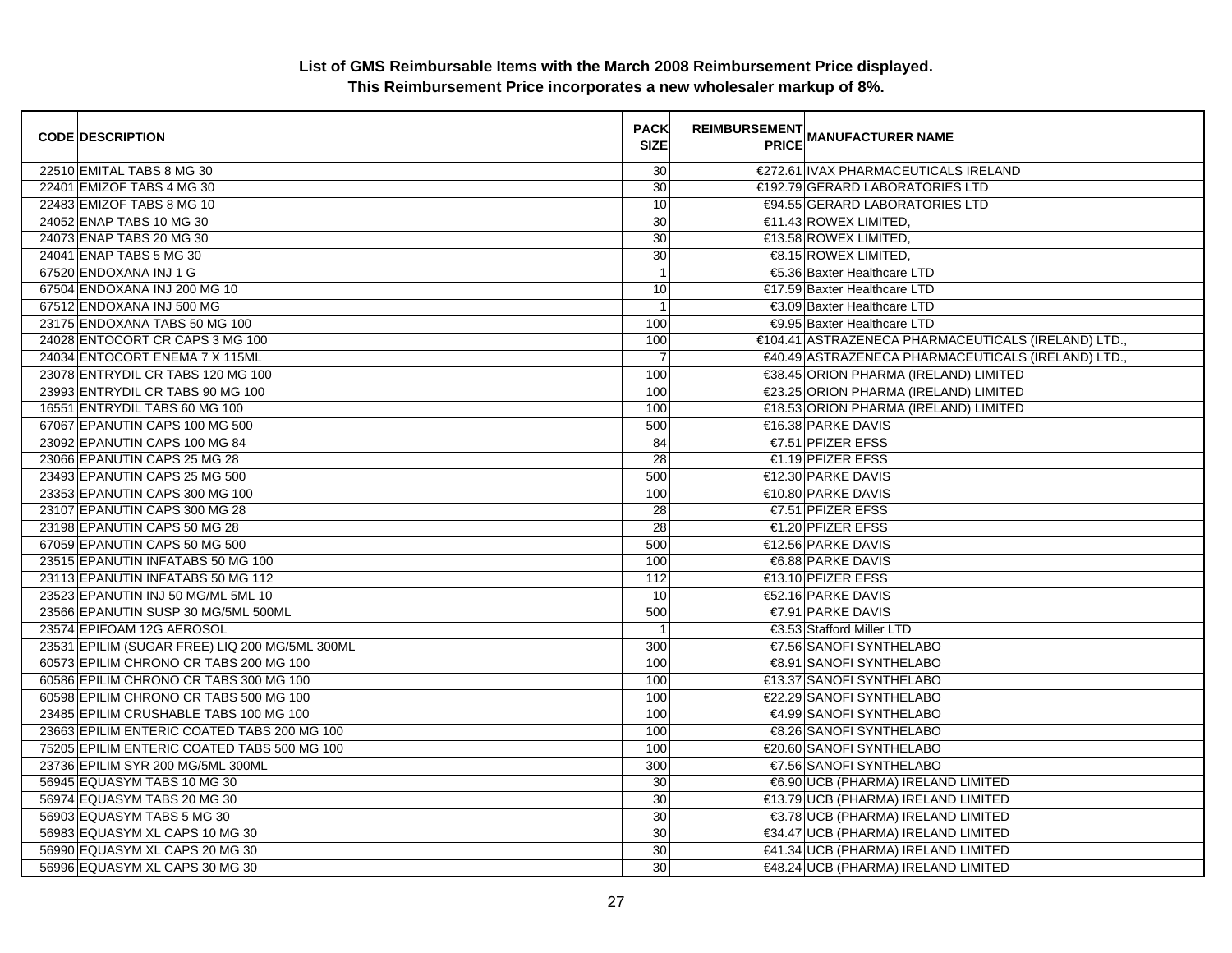| <b>CODE DESCRIPTION</b>                           | <b>PACK</b><br><b>SIZE</b> | <b>REIMBURSEMENT</b> | <b>---------</b><br>PRICE MANUFACTURER NAME |
|---------------------------------------------------|----------------------------|----------------------|---------------------------------------------|
| 64315 ERDOTIN CAPS 300 MG 20                      | 20                         |                      | €8.26 Galen LTD                             |
| 56448 ERGOMETRINE (ANTIGEN) INJ 500 MCG/ML 1ML 10 | 10                         |                      | €3.34 Antigen Pharmaceuticals               |
| 23161 ERYMAX CAPS 250 MG 112                      | 112                        |                      | €31.94 MAYNE PHARMA (IRELAND) LTD           |
| 82627 ERYTHROCIN INJ 1 G                          | $\overline{1}$             |                      | €10.64 AMDIPHARM PLC                        |
| 23892 ERYTHROCIN TABS 250 MG 100                  | 100                        |                      | €15.12 AMDIPHARM PLC                        |
| 23884 ERYTHROCIN TABS 250 MG 500                  | 500                        |                      | €73.66 AMDIPHARM PLC                        |
| 64076 ERYTHROCIN TABS 500 MG 100                  | 100                        |                      | €30.37 AMDIPHARM PLC                        |
| 23841 ERYTHROMYCIN (ABBOTT) TABS 250 MG 100       | 100                        |                      | €5.83 AMDIPHARM PLC                         |
| 23809 ERYTHROMYCIN (DAVID BULL LABS) INJ 1 G 1    | $\overline{1}$             |                      | €10.12 MAYNE PHARMA (IRELAND) LTD           |
| 23752 ERYTHROPED ADULT TABS 500 MG 100            | 100                        |                      | €29.42 AMDIPHARM PLC                        |
| 91747 ERYTHROPED FORTE SF SUSP 500 MG/5ML 140ML   | 140                        |                      | €14.01 AMDIPHARM PLC                        |
| 91709 ERYTHROPED PI SF SUSP 125 MG/5ML 140ML      | 140                        |                      | €4.06 AMDIPHARM PLC                         |
| 91718 ERYTHROPED SF SUSP 250 MG/5ML 140 ML.       | 140                        |                      | €7.91 AMDIPHARM PLC                         |
| 23518 ESTELLE TABS 30/75 MCG 63                   | 63                         |                      | €7.14 CLONMEL HEALTHCARE LTD.               |
| 23587 ESTRACOMBI TTS PATCHES 8                    | 8                          |                      | €12.13 NOVARTIS IRELAND LIMITED             |
| 23760 ESTRADERM TTS (P.C.O. MFG) PATCHES 100 8    | 8                          |                      | €8.77 P.C.O. Manufacturing LTD              |
| 23698 ESTRADERM TTS (P.C.O. MFG) PATCHES 50 8     | 8                          |                      | €7.33 P.C.O. Manufacturing LTD              |
| 23686 ESTRADERM TTS (P.C.O. MFG.) PATCHES 25 8    | 8                          |                      | €6.48 P.C.O. Manufacturing LTD              |
| 23620 ESTRADERM TTS 100 PATCHES 8                 | 8                          |                      | €9.04 NOVARTIS IRELAND LIMITED              |
| 23604 ESTRADERM TTS 25 PATCHES 8                  | 8                          |                      | €6.69 NOVARTIS IRELAND LIMITED              |
| 23612 ESTRADERM TTS 50 PATCHES 8                  | 8                          |                      | €7.56 NOVARTIS IRELAND LIMITED              |
| 47415 ESTRADOT TRANSDERMAL PATCHES 100 MCG 8      | 8                          |                      | €9.04 NOVARTIS IRELAND LIMITED              |
| 68314 ESTRADOT TRANSDERMAL PATCHES 37.5 MCG 8     | 8                          |                      | €6.77 NOVARTIS IRELAND LIMITED              |
| 57226 ESTRADOT TRANSDERMAL PATCHES 50 MCG 8       | 8                          |                      | €7.56 NOVARTIS IRELAND LIMITED              |
| 48323 ESTRADOT TRANSDERMAL PATCHES 75 MCG 8       | 8                          |                      | <b>€9.04 NOVARTIS IRELAND LIMITED</b>       |
| 23655 ESTROFEM TABS 2 MG 28                       | 28                         |                      | €4.98 Novo Nordisk Pharm, LTD               |
| 33843 ETOFLAM GEL 5 % 100G                        | 100                        |                      | €9.14 PHOENIX LABORATORIES LIMITED          |
| 34880 ETRIVEX SHAMPOO 500 MCG./G. 125ML           | 125                        |                      | €17.77 GALDERMA (UK) LTD.,                  |
| 24256 EUCARDIC TABS 12.5 MG 28                    | 28                         |                      | €10.57 ROCHE PRODUCTS IRELAND LTD           |
| 24279 EUCARDIC TABS 25 MG 28                      | 28                         |                      | €12.68 ROCHE PRODUCTS IRELAND LTD           |
| 23406 EUCARDIC TABS 3.125 MG 28                   | 28                         |                      | €8.12 ROCHE PRODUCTS IRELAND LTD            |
| 24233 EUCARDIC TABS 6.25 MG 28                    | 28                         |                      | €9.64 ROCHE PRODUCTS IRELAND LTD            |
| 24429 EUFLEXXA PREFILLED SYR 1 % 3 X 2 ML.        | 3                          |                      | €168.06 FERRING PHARMACEUTICALS IRELAND LTD |
| 23116 EUMOVATE CREAM 30G                          | 30                         |                      | €2.19 GLAXO WELLCOME LIMITED                |
| 23124 EUMOVATE OINT 30G                           | 30                         |                      | €2.19 GLAXO WELLCOME LIMITED                |
| 24325 EURAX-HYDROCORTISONE CREAM 30G              | 30                         |                      | €1.18 NOVARTIS CONSUMER HEALTHCARE          |
| 24432 EVISTA TABS 60 MG 28                        | 28                         |                      | €27.44 Ely Lilly and Co. LTD                |
| 24498 EVISTA TABS 60 MG 84                        | 84                         |                      | €82.32 Ely Lilly and Co. LTD                |
| 24425 EVOREL 50 PATCHES 8                         | 8                          |                      | €9.04 JANSSEN-CILAG LTD                     |
| 24560 EVOREL CONTI PATCHES 8                      | 8                          |                      | €18.36 JANSSEN-CILAG LTD                    |
| 24408 EVRA TRANSDERMAL PATCHES 3                  | 3                          |                      | €11.77 JANSSEN-CILAG LTD                    |
| 24437 EVRA TRANSDERMAL PATCHES 9                  | 9                          |                      | €32.16 JANSSEN-CILAG LTD                    |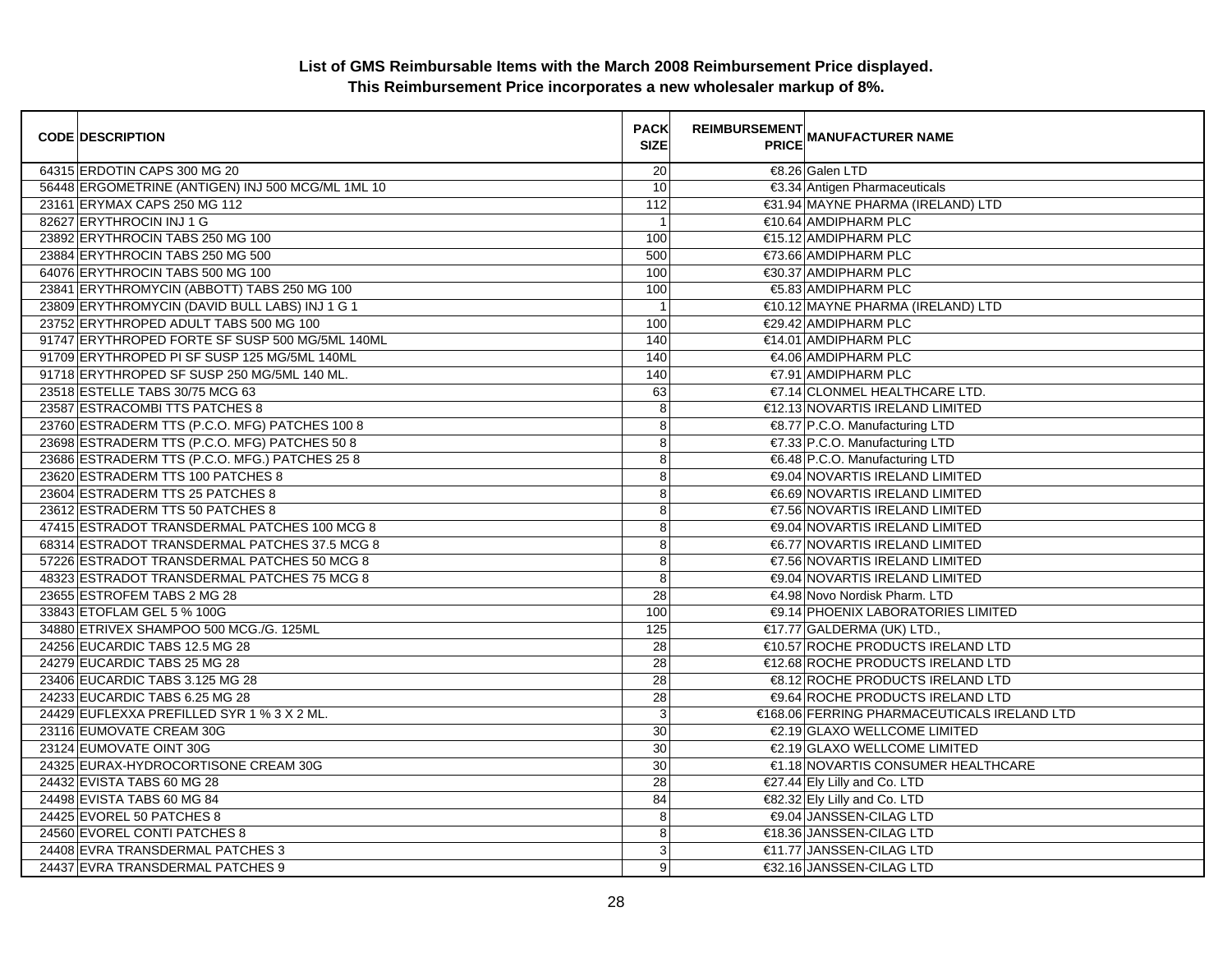| <b>CODE DESCRIPTION</b>                                                            | <b>PACK</b><br><b>SIZE</b> | <b>REIMBURSEMENT</b> | <b>PRICE MANUFACTURER NAME</b>                       |
|------------------------------------------------------------------------------------|----------------------------|----------------------|------------------------------------------------------|
| 23234 EXELON CAPS 1.5 MG 28                                                        | 28                         |                      | €39.24 NOVARTIS IRELAND LIMITED                      |
| 23269 EXELON CAPS 1.5 MG 56                                                        | 56                         |                      | €78.46 NOVARTIS IRELAND LIMITED                      |
| 23301 EXELON CAPS 3 MG 28                                                          | 28                         |                      | €40.32 NOVARTIS IRELAND LIMITED                      |
| 23332 EXELON CAPS 3 MG 56                                                          | 56                         |                      | €80.63 NOVARTIS IRELAND LIMITED                      |
| 23344 EXELON CAPS 4.5 MG 28                                                        | 28                         |                      | €40.32 NOVARTIS IRELAND LIMITED                      |
| 23365 EXELON CAPS 4.5 MG 56                                                        | 56                         |                      | €80.63 NOVARTIS IRELAND LIMITED                      |
| 23376 EXELON CAPS 6 MG 28                                                          | 28                         |                      | €40.32 NOVARTIS IRELAND LIMITED                      |
| 23397 EXELON CAPS 6 MG 56                                                          | 56                         |                      | €80.63 NOVARTIS IRELAND LIMITED                      |
| 23471 EXELON ORAL SOLN 2 MG/ML 120ML                                               | 120                        |                      | €161.82 NOVARTIS IRELAND LIMITED                     |
| 24417 EXELON TRANSDERMAL PATCH 4.6 MG/24 HOUR 30                                   | 30                         |                      | €110.82 NOVARTIS IRELAND LIMITED                     |
| 24441 EXELON TRANSDERMAL PATCH 9.5 MG/24 HOUR 30                                   | 30                         |                      | €110.82 NOVARTIS IRELAND LIMITED                     |
| 23423 EXFORGE TABS 10/160 MG 28                                                    | 28                         |                      | €33.97 NOVARTIS IRELAND LIMITED                      |
| 23419 EXFORGE TABS 5/160 MG 28                                                     | 28                         |                      | €29.38 NOVARTIS IRELAND LIMITED                      |
| 23410 EXFORGE TABS 5/80 MG 28                                                      | 28                         |                      | €24.79 NOVARTIS IRELAND LIMITED                      |
| 24365 EXOCIN OPHTH SOLN 0.3 % 5ML                                                  | 5                          |                      | €2.79 ALLERGAN LIMITED                               |
| 24309 EXOREX LOTION 100 ML                                                         | 100                        |                      | €12.53 FOREST LABORATORIES LTD.,                     |
| 24347 EXOREX LOTION 250 ML                                                         | 250                        |                      | €25.07 FOREST LABORATORIES LTD.,                     |
| 21830 EXPUTEX SYR 250 MG/5ML 100ML                                                 | 100                        |                      | €1.66 MONMOUTH PHARMACEUTICALS C/O SHIRE             |
| 23221 EXPUTEX SYR 250 MG/5ML 300ML                                                 | 300                        |                      | €4.15 MONMOUTH PHARMACEUTICALS C/O SHIRE             |
| 61573 EXUBERA (INSULIN INHALER PLUS 6 SPARTE INSULIN RELEASE UNITS & 1 SPARE CHAME | $\overline{1}$             |                      | €73.17 PFIZER HEALTHCARE IRELAND                     |
| 61550 EXUBERA INHALATION PRE-DISPENSED POWDER 1 MG 90                              | 90                         |                      | €34.02 PFIZER HEALTHCARE IRELAND                     |
| 61562 EXUBERA INHALATION PRE-DISPENSED POWDER 3 MG 90                              | 90                         |                      | €85.05 PFIZER HEALTHCARE IRELAND                     |
| 61590 EXUBERA INSULIN INHALER 1                                                    | $\overline{1}$             |                      | €60.53 PFIZER HEALTHCARE IRELAND                     |
| 61587 EXUBERA INSULIN RELEASE UNIT 6                                               | 6                          |                      | €12.64 PFIZER HEALTHCARE IRELAND                     |
| 23263 EZETROL TABS 10 MG 28                                                        | 28                         |                      | €36.29 MERCK, SHARP AND DOHME IRL (HUMAN HEALTH) LTD |
| 66276 FAMVIR TABS 125 MG 10                                                        | 10                         |                      | €28.50 NOVARTIS IRELAND LIMITED                      |
| 24477 FAMVIR TABS 250 MG 15                                                        | 15                         |                      | €85.51 NOVARTIS IRELAND LIMITED                      |
| 75152 FAMVIR TABS 750 MG 7                                                         | $\overline{7}$             |                      | €119.71 NOVARTIS IRELAND LIMITED                     |
| 25472 FARESTON TABS 60 MG 30                                                       | 30                         |                      | €37.05 ORION PHARMA (IRELAND) LIMITED                |
| 23542 FASTUM GEL 100G                                                              | 100                        |                      | €7.21 A. MENARINI PHAR. IRELAND LTD.                 |
| 22748 FAVERIN TABS 100 MG 30                                                       | 30                         |                      | €31.31 SOLVAY HEALTHCARE LIMITED                     |
| 23183 FAVERIN TABS 50 MG 60                                                        | 60                         |                      | €31.31 SOLVAY HEALTHCARE LIMITED                     |
| 24112 FELDENE CAPS 10 MG 56                                                        | 56                         |                      | €8.02 PFIZER EFSS                                    |
| 24120 FELDENE CAPS 20 MG 28                                                        | 28                         |                      | €8.02 PFIZER EFSS                                    |
| 24066 FELDENE GEL 60G                                                              | 60                         |                      | €6.43 PFIZER EFSS                                    |
| 24572 FEMARA TABS 2.5 MG 30                                                        | 30                         |                      | €100.71 NOVARTIS IRELAND LIMITED                     |
| 24547 FEMATAB TABS 1 MG 28                                                         | 28                         |                      | €2.75 SOLVAY HEALTHCARE LIMITED                      |
| 24536 FEMATAB TABS 2 MG 28                                                         | 28                         |                      | €2.80 SOLVAY HEALTHCARE LIMITED                      |
| 24143 FEMOSTON TABS 2/10 MG 28                                                     | 28                         |                      | €5.82 SOLVAY HEALTHCARE LIMITED                      |
| 24164 FEMOSTON-CONTI TABS 28                                                       | 28                         |                      | €9.93 SOLVAY HEALTHCARE LIMITED                      |
| 24538 FEMPLAN-MA TABS 28                                                           | 28                         |                      | €6.76 Antigen Pharmaceuticals                        |
| 79197 FENOPINE TABS 200 MG 100                                                     | 100                        |                      | €3.73 PINEWOOD HEALTHCARE GROUP                      |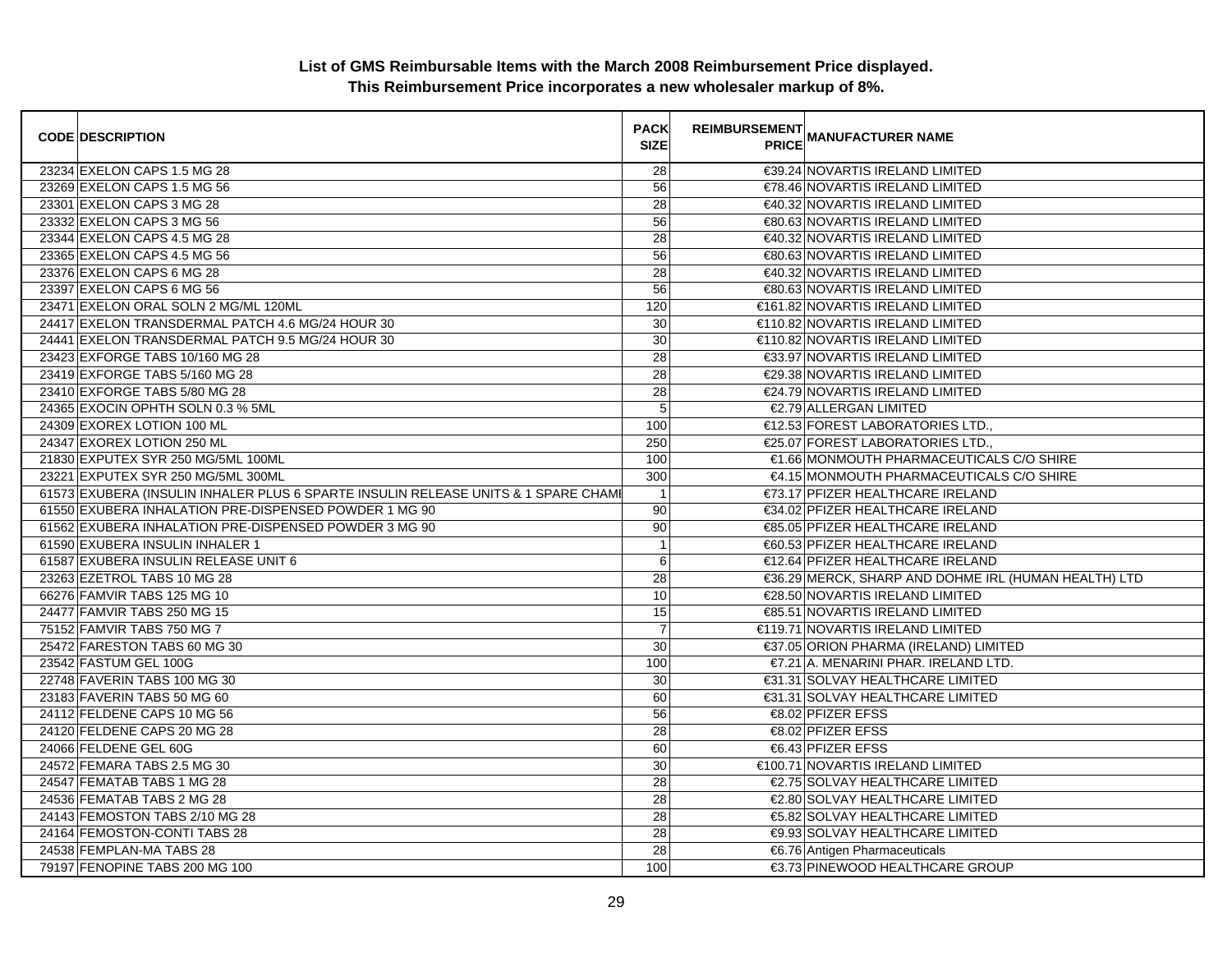| <b>CODE DESCRIPTION</b>                                     | <b>PACK</b><br><b>SIZE</b> | <b>REIMBURSEMENT</b> | <b>PRICE MANUFACTURER NAME</b>             |
|-------------------------------------------------------------|----------------------------|----------------------|--------------------------------------------|
| 79200 FENOPINE TABS 200 MG 500                              | 500                        |                      | €18.65 PINEWOOD HEALTHCARE GROUP           |
| 66212 FENOPINE TABS 400 MG 100                              | 100                        |                      | €6.07 PINEWOOD HEALTHCARE GROUP            |
| 66298 FENOPINE TABS 400 MG 500                              | 500                        |                      | €30.39 PINEWOOD HEALTHCARE GROUP           |
| 66263 FENOPINE TABS 600 MG 100                              | 100                        |                      | €9.66 PINEWOOD HEALTHCARE GROUP            |
| 66292 FENTAL TRANSDERMAL PATCH 100 MCG/HOUR 5               | 5                          |                      | €86.64 ROWEX LIMITED,                      |
| 66201 FENTAL TRANSDERMAL PATCH 25 MCG/HOUR 5                | 5                          |                      | €27.00 ROWEX LIMITED,                      |
| 66237 FENTAL TRANSDERMAL PATCH 50 MCG/HOUR 5                | 5                          |                      | €50.43 ROWEX LIMITED.                      |
| 66264 FENTAL TRANSDERMAL PATCH 75 MCG/HOUR 5                | 5                          |                      | €70.29 ROWEX LIMITED,                      |
| 25038 FERGON TABS 100                                       | 100                        |                      | €2.73 SANOFI SYNTHELABO                    |
| 25160 FER-IN-SOL ORAL DROPS 25 MG/ML 30 ML                  | 30                         |                      | €3.69 BRISTOL MYERS SQUIBB PHARMACEUTICALS |
| 25275 FERROGRAD FOLIC TABS 150                              | 150                        |                      | $\epsilon$ 7.85 TEOFARMA S.R.L.            |
| 76597 FERROGRAD TABS 325 MG 150                             | 150                        |                      | €7.62 TEOFARMA S.R.L.                      |
| 25356 FERROMYN ELIXIR 100ML                                 | 100                        |                      | €3.34 GLAXO WELLCOME LIMITED               |
| 25259 FERROTAB TABS 28                                      | 28                         |                      | €1.03 Antigen Pharmaceuticals              |
| 58874 FERROUS GLUCONATE (CLONMEL) TABS 300 MG 100           | 100                        |                      | €2.61 CLONMEL HEALTHCARE LTD.              |
| 55355 FINTRID TABS 5 MG 28                                  | 28                         |                      | €20.14 ROWEX LIMITED,                      |
| 25666 FLAGYL S SUSP 200 MG/5ML 100ML                        | 100                        |                      | €5.66 SANOFI AVENTIS IRELAND LTD           |
| 71536 FLAGYL SUPPOS 500 MG 10                               | 10                         |                      | €8.48 SANOFI AVENTIS IRELAND LTD           |
| 25577 FLAGYL TABS 200 MG 21                                 | 21                         |                      | €2.20 SANOFI AVENTIS IRELAND LTD           |
| 25569 FLAGYL TABS 200 MG 250                                | 250                        |                      | €26.13 SANOFI AVENTIS IRELAND LTD          |
| 41947 FLAGYL TABS 400 MG 100                                | 100                        |                      | €22.26 SANOFI AVENTIS IRELAND LTD          |
| 25267 FLAGYL TABS 400 MG 14                                 | $\overline{14}$            |                      | €3.12 SANOFI AVENTIS IRELAND LTD           |
| 79545 FLAMAZINE CREAM 250G                                  | 250                        |                      | €15.00 Smith and Nephew LTD                |
| 79553 FLAMAZINE CREAM 500G                                  | 500                        |                      | €26.57 Smith and Nephew LTD                |
| 79537 FLAMAZINE CREAM 50G                                   | 50                         |                      | €5.59 Smith and Nephew LTD                 |
| 26080 FLECAINIDE (GERARD LABS) TABS 100 MG 60               | 60                         |                      | €21.90 GERARD LABORATORIES LTD             |
| 26072 FLECAINIDE (GERARD LABS) TABS 50 MG 60                | 60                         |                      | €19.92 GERARD LABORATORIES LTD             |
| 23132 FLIXONASE AQUEOUS NASAL SPRAY 120 DOSE 1              | $\overline{1}$             |                      | €11.62 GLAXO WELLCOME LIMITED              |
| 26142 FLIXOTIDE (P.C.O. MFG.) EVOHALER 125 MCG 1 X 120 DOSE | $\overline{1}$             |                      | €25.78 P.C.O. Manufacturing LTD            |
| 26153 FLIXOTIDE (P.C.O. MFG.) EVOHALER 250 MCG 1 X 120 DOSE | $\mathbf{1}$               |                      | €43.82 P.C.O. Manufacturing LTD            |
| 24922 FLIXOTIDE 125 INHALER AEROSOL 1 X 120 DOSE            | $\mathbf{1}$               |                      | €26.85 GLAXO WELLCOME LIMITED              |
| 24900 FLIXOTIDE 125 INHALER AEROSOL 1 X 60 DOSE             | 1                          |                      | €13.44 GLAXO WELLCOME LIMITED              |
| 24950 FLIXOTIDE 250 INHALER AEROSOL 1 X 120 DOSE            | $\mathbf{1}$               |                      | €45.64 GLAXO WELLCOME LIMITED              |
| 24933 FLIXOTIDE 250 INHALER AEROSOL 1 X 60 DOSE             | $\mathbf{1}$               |                      | €22.82 GLAXO WELLCOME LIMITED              |
| 26024 FLIXOTIDE DISKUS 100MCG 60 BLISTERS COMPLETE PACK     | 1                          |                      | €13.17 GLAXO WELLCOME LIMITED              |
| 26036 FLIXOTIDE DISKUS 250MCG 60 BLISTERS COMPLETE PACK     | $\overline{1}$             |                      | €27.36 GLAXO WELLCOME LIMITED              |
| 26048 FLIXOTIDE DISKUS 500MCG 60 BLISTERS COMPLETE PACK     | $\mathbf{1}$               |                      | €46.40 GLAXO WELLCOME LIMITED              |
| 26012 FLIXOTIDE DISKUS 50MCG 60 BLISTERS COMPLETE PACK      | 1                          |                      | €7.53 GLAXO WELLCOME LIMITED               |
| 25671 FLIXOTIDE EVOHALER 125 MCG 120 DOSE AEROSOL           | $\overline{1}$             |                      | €26.85 GLAXO WELLCOME LIMITED              |
| 25640 FLIXOTIDE EVOHALER 125 MCG 60 DOSE AEROSOL            | $\mathbf{1}$               |                      | €13.44 GLAXO WELLCOME LIMITED              |
| 25694 FLIXOTIDE EVOHALER 250 MCG 120 DOSE AEROSOL           | 1                          |                      | €45.64 GLAXO WELLCOME LIMITED              |
| 25682 FLIXOTIDE EVOHALER 250 MCG 60 DOSE AEROSOL            | $\mathbf{1}$               |                      | €22.82 GLAXO WELLCOME LIMITED              |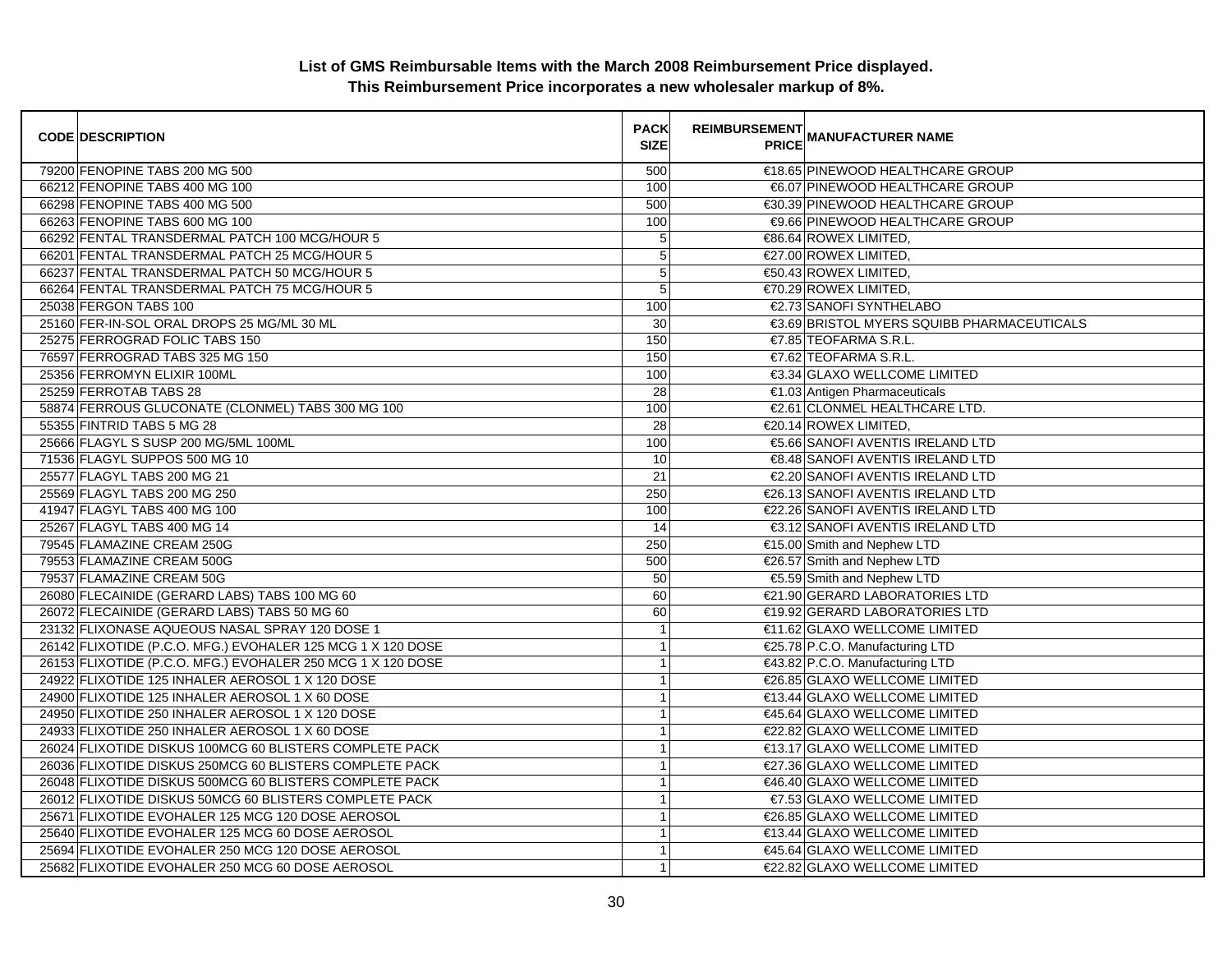| <b>CODE DESCRIPTION</b>                                     | <b>PACK</b><br><b>SIZE</b> | <b>REIMBURSEMENT</b> | <b>PRICE MANUFACTURER NAME</b>              |
|-------------------------------------------------------------|----------------------------|----------------------|---------------------------------------------|
| 24809 FLIXOTIDE EVOHALER 50 MCG 120 DOSE AEROSOL            | $\overline{1}$             |                      | €8.85 GLAXO WELLCOME LIMITED                |
| 24867 FLIXOTIDE NEBULES 0.5 MG/2ML 10                       | 10                         |                      | €10.55 GLAXO WELLCOME LIMITED               |
| 26001 FLIXOTIDE NEBULES 2 MG/2ML 10                         | 10                         |                      | €42.20 GLAXO WELLCOME LIMITED               |
| 25623 FLORINEF TABS 0.1 MG 100                              | 100                        |                      | €11.66 BRISTOL MYERS SQUIBB PHARMACEUTICALS |
| 25983 FLORINEF TABS 0.1 MG 56                               | 56                         |                      | €3.38 BRISTOL MYERS SQUIBB PHARMACEUTICALS  |
| 78476 FLOXAPEN CAPS 250 MG 100                              | 100                        |                      | €20.63 GLAXO WELLCOME LIMITED               |
| 24015 FLOXAPEN CAPS 500 MG 100                              | 100                        |                      | €41.25 GLAXO WELLCOME LIMITED               |
| 91464 FLOXAPEN FORTE SYR 250 MG/5ML 100ML                   | 100                        |                      | €8.51 GLAXO WELLCOME LIMITED                |
| 78484 FLOXAPEN INJ 250 MG 10                                | 10                         |                      | €11.90 GLAXO WELLCOME LIMITED               |
| 78492 FLOXAPEN INJ 500 MG 10                                | 10                         |                      | €23.81 GLAXO WELLCOME LIMITED               |
| 90255 FLOXAPEN SYR 125 MG/5ML 100ML                         | 100                        |                      | €3.40 GLAXO WELLCOME LIMITED                |
| 25415 FLUANXOL TABS 0.5 MG 60                               | 60                         |                      | €4.42 LUNDBECK (IRELAND) LIMITED            |
| 25348 FLUANXOL TABS 1 MG 60                                 | 60                         |                      | €8.97 LUNDBECK (IRELAND) LIMITED            |
| 31255 FLUCANDID CAPS 150 MG 1                               | $\overline{1}$             |                      | €7.30 IVAX PHARMACEUTICALS IRELAND          |
| 31301 FLUCANDID CAPS 50 MG 7                                | $\overline{7}$             |                      | €16.99 IVAX PHARMACEUTICALS IRELAND         |
| 25194 FLUCILLIN CAPS 250 MG 100                             | 100                        |                      | €20.58 PINEWOOD HEALTHCARE GROUP            |
| 24821 FLUCILLIN CAPS 250 MG 500                             | 500                        |                      | €102.77 PINEWOOD HEALTHCARE GROUP           |
| 25240 FLUCILLIN CAPS 500 MG 100                             | 100                        |                      | €40.36 PINEWOOD HEALTHCARE GROUP            |
| 24848 FLUCILLIN CAPS 500 MG 500                             | 500                        |                      | €198.99 PINEWOOD HEALTHCARE GROUP           |
| 90222 FLUCILLIN ELIXIR 125 MG/5ML 100ML                     | 100                        |                      | €3.39 PINEWOOD HEALTHCARE GROUP             |
| 32152 FLUCLON CAPS 250 MG 250                               | 250                        |                      | €46.04 CLONMEL HEALTHCARE LTD.              |
| 55245 FLUCLON CAPS 500 MG 250                               | 250                        |                      | €92.08 CLONMEL HEALTHCARE LTD.              |
| 24826 FLUCOL CAPS 150 MG 1                                  | $\mathbf{1}$               |                      | €6.70 ROWEX LIMITED,                        |
| 24840 FLUCOL CAPS 200 MG 7                                  | $\boldsymbol{7}$           |                      | €63.47 ROWEX LIMITED,                       |
| 24817 FLUCOL CAPS 50 MG 7                                   | $\overline{7}$             |                      | €15.88 ROWEX LIMITED,                       |
| 25158 FLUCONAZOLE (NICHE GENERICS) CAPS 150 MG 1            | $\mathbf{1}$               |                      | <b>€6.71 NICHE GENERICS LIMITED</b>         |
| 25191 FLUCONAZOLE (NICHE GENERICS) CAPS 200 MG 7            | $\overline{7}$             |                      | €64.26 NICHE GENERICS LIMITED               |
| 25146 FLUCONAZOLE (NICHE GENERICS) CAPS 50 MG 7             | $\overline{7}$             |                      | €15.97 NICHE GENERICS LIMITED               |
| 26351 FLUZAC CAPS 20 MG 30                                  | 30                         |                      | €15.31 ROWEX LIMITED,                       |
| 64580 FML LIQUIFILM 5ML                                     | 5                          |                      | €2.20 ALLERGAN LIMITED                      |
| 25816 FOLIC ACID (CLONMEL) TABS 5 MG 100                    | 100                        |                      | €2.89 CLONMEL HEALTHCARE LTD.               |
| 25873 FORADIL 12 MCG I.E. (1 INHALER/60 CAPS) COMPLETE PACK | $\overline{\mathbf{1}}$    |                      | €28.18 NOVARTIS IRELAND LIMITED             |
| 67253 FORTAGESIC TABS 100                                   | 100                        |                      | €8.66 SANOFI SYNTHELABO                     |
| 53643 FORTRAL CAPS 50 MG 100                                | 100                        |                      | €21.56 SANOFI SYNTHELABO                    |
| 25887 FORTRAL INJ 30 MG/ML 1ML 10                           | 10                         |                      | €7.52 SANOFI SYNTHELABO                     |
| 25895 FORTRAL INJ 30 MG/ML 2ML 10                           | 10                         |                      | €14.43 SANOFI SYNTHELABO                    |
| 25917 FORTRAL TABS 25 MG 100                                | 100                        |                      | €10.17 SANOFI SYNTHELABO                    |
| 39225 FORTUM INJ 1 G 1                                      | $\mathbf{1}$               |                      | €12.38 GLAXO WELLCOME LIMITED               |
| 39233 FORTUM INJ 2 G 1                                      | $\mathbf{1}$               |                      | €24.78 GLAXO WELLCOME LIMITED               |
| 39217 FORTUM INJ 500 MG 1                                   | $\mathbf{1}$               |                      | €6.21 GLAXO WELLCOME LIMITED                |
| 25953 FORTUM MONOVIAL INJ 2 G 1                             | $\mathbf{1}$               |                      | €24.78 GLAXO WELLCOME LIMITED               |
| 75292 FOSALEN ONCE WEEKLY TABS 70 MG 4                      | 4                          |                      | €25.32 PINEWOOD HEALTHCARE GROUP            |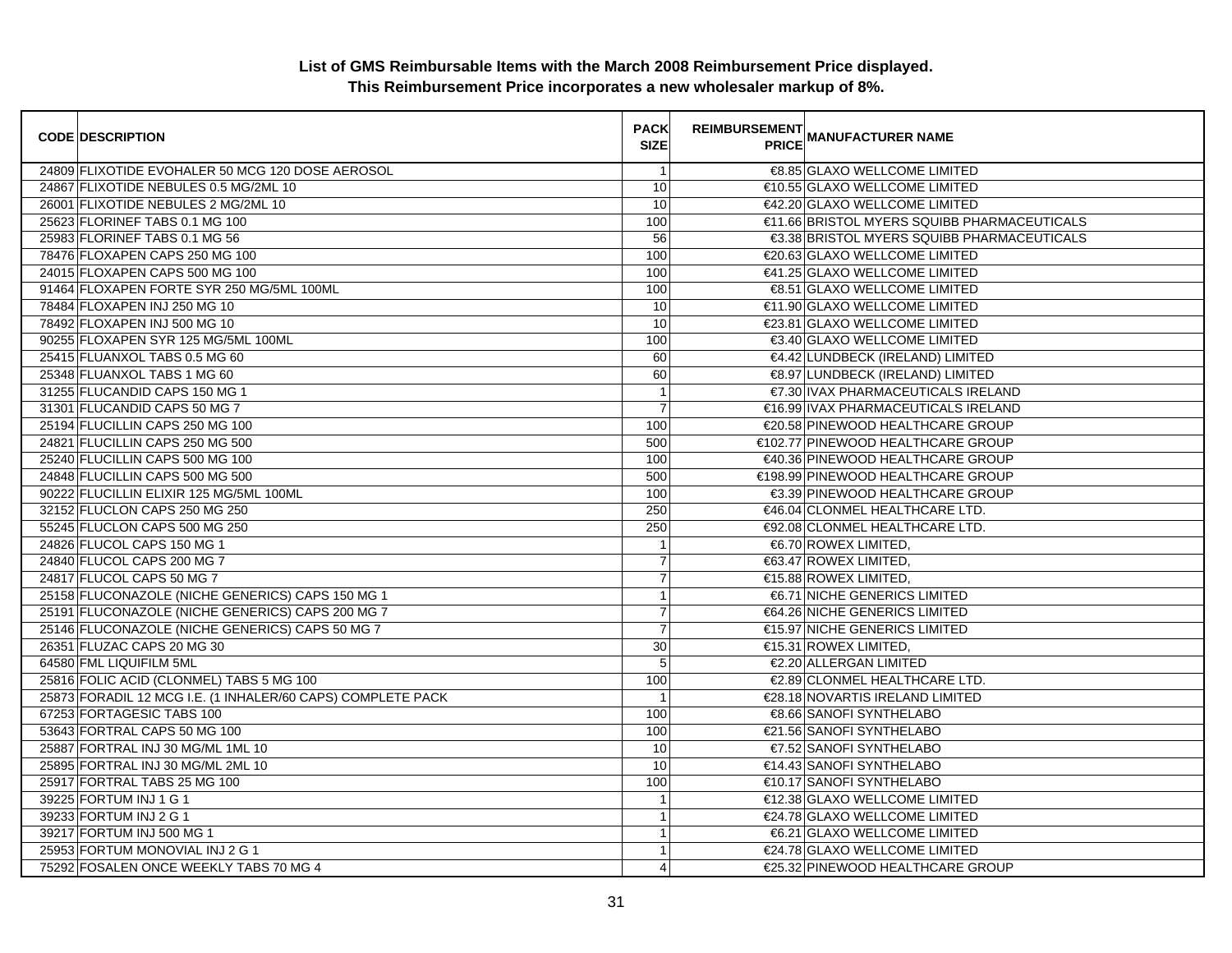| <b>CODE DESCRIPTION</b>                  | <b>PACK</b><br><b>SIZE</b> | <b>REIMBURSEMENT</b> | <b>PRICE MANUFACTURER NAME</b>                       |
|------------------------------------------|----------------------------|----------------------|------------------------------------------------------|
| 25828 FOSAMAX ONCE WEEKLY TABS 70 MG 4   | $\overline{4}$             |                      | €32.37 MERCK, SHARP AND DOHME IRL (HUMAN HEALTH) LTD |
| 75287 FOSAMAX TABS 10 MG 28              | 28                         |                      | €29.96 MERCK, SHARP AND DOHME IRL (HUMAN HEALTH) LTD |
| 75251 FOSAVANCE 70 MG./2800 IU TABS 4    | $\overline{4}$             |                      | €31.80 MERCK, SHARP AND DOHME IRL (HUMAN HEALTH) LTD |
| 75382 FOSAVANCE 70 MG./5600 IU TABS 4    | 4                          |                      | €32.01 MERCK, SHARP AND DOHME IRL (HUMAN HEALTH) LTD |
| 75263 FOSTEPOR ONCE WEEKLY TABS 70 MG 4  | 4                          |                      | €25.34 GERARD LABORATORIES LTD                       |
| 39260 FOZNOL TABS 1000 MG 90             | 90                         |                      | €245.75 SHIRE PHARMACEUTICALS LTD                    |
| 39201 FOZNOL TABS 250 MG 90              | 90                         |                      | €130.41 SHIRE PHARMACEUTICALS LTD                    |
| 39227 FOZNOL TABS 500 MG 90              | 90                         |                      | €173.89 SHIRE PHARMACEUTICALS LTD                    |
| 39252 FOZNOL TABS 750 MG 90              | 90                         |                      | €231.85 SHIRE PHARMACEUTICALS LTD                    |
| 26042 FRANOL EXPECT 1 LITRE              | 1000                       |                      | €23.11 SANOFI SYNTHELABO                             |
| 26094 FRISIUM TABS 10 MG 100             | 100                        |                      | €10.20 Hoechst (Ireland) LTD                         |
| 25704 FROBEN SR CAPS 200 MG 30           | 30                         |                      | €16.03 Abbott Laboratories LTD                       |
| 71528 FROBEN TABS 100 MG 100             | 100                        |                      | €22.49 Abbott Laboratories LTD                       |
| 71498 FROBEN TABS 50 MG 100              | 100                        |                      | €11.85 Abbott Laboratories LTD                       |
| 71551 FROVEX TABS 2.5 MG 2               | $\overline{2}$             |                      | €10.62 A. MENARINI PHAR. IRELAND LTD.                |
| 71563 FROVEX TABS 2.5 MG 6               | 6                          |                      | €31.86 A. MENARINI PHAR. IRELAND LTD.                |
| 25844 FRUCO TABS 5/40 MG 28              | 28                         |                      | €3.25 IVAX PHARMACEUTICALS IRELAND                   |
| 25852 FRUCO TABS 5/40 MG 56              | 56                         |                      | €6.83 IVAX PHARMACEUTICALS IRELAND                   |
| 25518 FRUMIL LOW STRENGTH TABS 28        | 28                         |                      | €4.19 SANOFI AVENTIS IRELAND LTD                     |
| 25429 FRUMIL TABS 28                     | 28                         |                      | €4.10 SANOFI AVENTIS IRELAND LTD                     |
| 25534 FRUMIL TABS 56                     | 56                         |                      | €8.02 SANOFI AVENTIS IRELAND LTD                     |
| 74543 FRUSEMIDE (CLONMEL) TABS 20 MG 100 | 100                        |                      | €3.38 CLONMEL HEALTHCARE LTD.                        |
| 74551 FRUSEMIDE (CLONMEL) TABS 40 MG 500 | 500                        |                      | €13.00 CLONMEL HEALTHCARE LTD.                       |
| 76617 FRUSIDE TABS 40 MG 100             | 100                        |                      | €3.39 PINEWOOD HEALTHCARE GROUP                      |
| 66284 FRUSIDE TABS 40 MG 500             | 500                        |                      | €13.00 PINEWOOD HEALTHCARE GROUP                     |
| 25232 FUCIBET CREAM 15G                  | 15                         |                      | €4.87 LEO PHARMA                                     |
| 59234 FUCIBET CREAM 30G                  | 30                         |                      | €8.18 LEO PHARMA                                     |
| 25237 FUCIBET LIPID CREAM 15 G           | 15                         |                      | €4.99 LEO PHARMA                                     |
| 25245 FUCIBET LIPID CREAM 30G            | 30                         |                      | €8.36 LEO PHARMA                                     |
| 59250 FUCIDIN CREAM 2 % 15G              | 15                         |                      | €3.70 LEO PHARMA                                     |
| 59315 FUCIDIN CREAM 2 % 30G              | 30                         |                      | €6.26 LEO PHARMA                                     |
| 59447 FUCIDIN H CREAM 15G                | 15                         |                      | €4.16 LEO PHARMA                                     |
| 59498 FUCIDIN H CREAM 30G                | 30                         |                      | $\epsilon$ 7.18 LEO PHARMA                           |
| 59684 FUCIDIN H OINT 15G                 | 15                         |                      | €3.40 LEO PHARMA                                     |
| 59714 FUCIDIN HOINT 30G                  | 30                         |                      | €5.91 LEO PHARMA                                     |
| 59749 FUCIDIN OINT 2 % 15G               | 15                         |                      | €3.03 LEO PHARMA                                     |
| 59854 FUCIDIN OINT 2 % 30G               | 30                         |                      | €5.13 LEO PHARMA                                     |
| 26190 FUCIDIN SUSP 250 MG/5ML 50ML       | 50                         |                      | €9.80 LEO PHARMA                                     |
| 26808 FUCIDIN TABS 250 MG 100            | 100                        |                      | €87.56 LEO PHARMA                                    |
| 26107 FUCITHALMIC UNIT DOSE 12           | 12                         |                      | €4.35 LEO PHARMA                                     |
| 26441 FUCITHALMIC VISCOUS EYE DROPS 5G   | $5\phantom{.0}$            |                      | €2.85 LEO PHARMA                                     |
| 26125 FUNGAFINE TABS 250 MG 14           | 14                         |                      | €22.02 IVAX PHARMACEUTICALS IRELAND                  |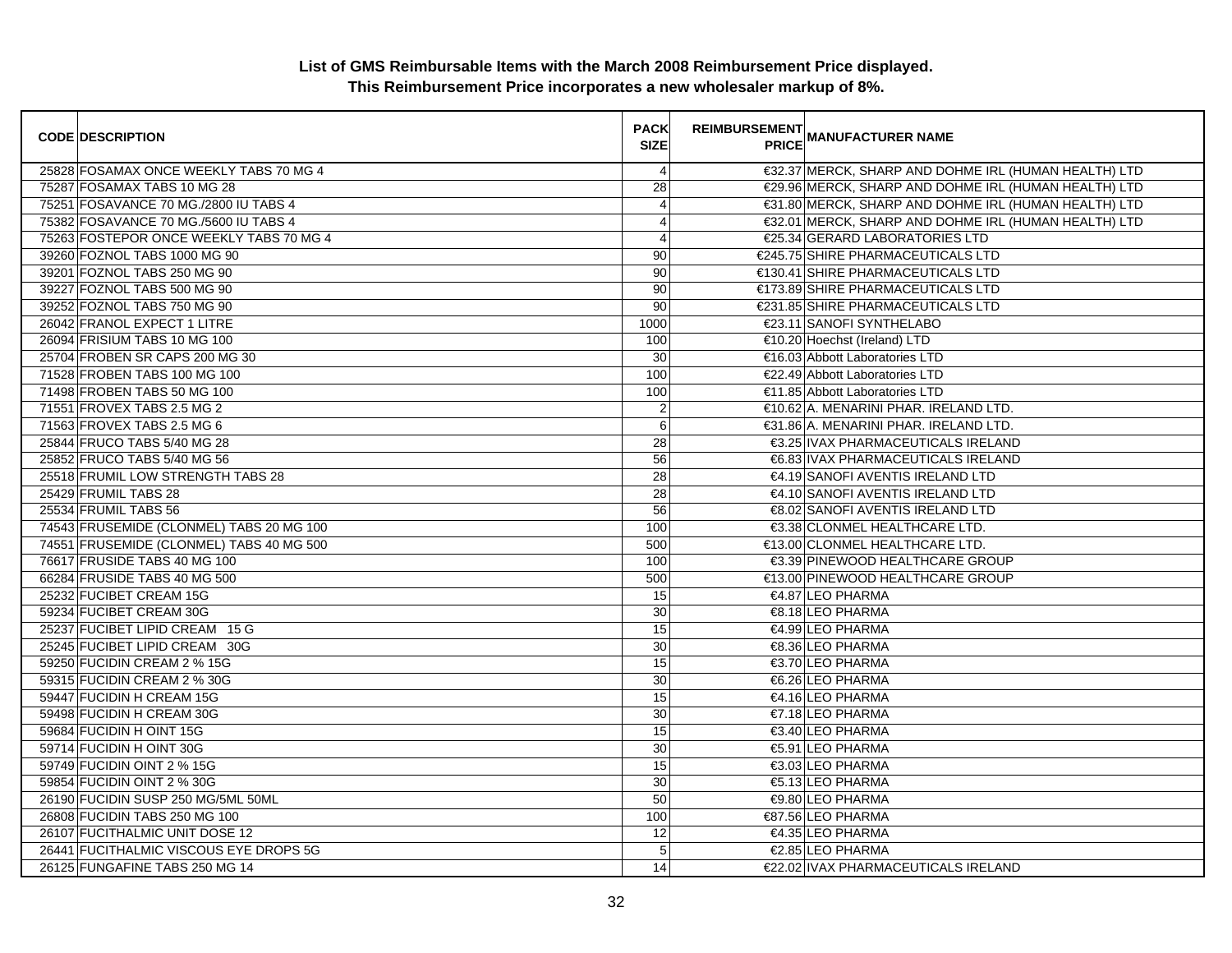| <b>CODE DESCRIPTION</b>                             | <b>PACK</b><br><b>SIZE</b> | <b>REIMBURSEMENT</b> | <b>---------</b><br>PRICE MANUFACTURER NAME |
|-----------------------------------------------------|----------------------------|----------------------|---------------------------------------------|
| 26176 FUNGAFINE TABS 250 MG 28                      | 28                         |                      | €32.96 IVAX PHARMACEUTICALS IRELAND         |
| 26266 FUNGASIL CREAM 10 MG/G 1 X 7.5 G              |                            |                      | €2.29 CLONMEL HEALTHCARE LTD.               |
| 26256 FUNGASIL TABS 250 MG 28                       | 28                         |                      | €33.05 CLONMEL HEALTHCARE LTD.              |
| 26352 FURADANTIN TABS 100 MG 100                    | 100                        |                      | €20.63 GOLDSHIELD PHARMACEUTICALS LIMITED,  |
| 26336 FURADANTIN TABS 50 MG 100                     | 100                        |                      | €12.24 GOLDSHIELD PHARMACEUTICALS LIMITED,  |
| 66205 FYBOGEL CITRUS SACHETS 30                     | 30                         |                      | €2.68 RECKITTS IRELAND LTD                  |
| 66230 FYBOGEL CITRUS SACHETS 60                     | 60                         |                      | €5.36 RECKITTS IRELAND LTD                  |
| 26300 FYBOGEL MEBEVERINE SACHETS 10                 | 10                         |                      | <b>€3.15 RECKITTS IRELAND LTD</b>           |
| 26316 FYBOGEL MEBEVERINE SACHETS 60                 | 60                         |                      | €18.94 RECKITTS IRELAND LTD                 |
| 58619 GABAPENTIN (GERARD LABS.) CAPS 100 MG 100     | 100                        |                      | €20.13 GERARD LABORATORIES LTD              |
| 58625 GABAPENTIN (GERARD LABS.) CAPS 300 MG 100     | 100                        |                      | €46.68 GERARD LABORATORIES LTD              |
| 28670 GABAPENTIN (GERARD LABS.) CAPS 400 MG 100     | 100                        |                      | €54.02 GERARD LABORATORIES LTD              |
| 76704 GABIN CAPS 100 MG 100                         | 100                        |                      | €18.69 ROWEX LIMITED,                       |
| 76720 GABIN CAPS 300 MG 100                         | 100                        |                      | €43.32 ROWEX LIMITED,                       |
| 76732 GABIN CAPS 400 MG 100                         | 100                        |                      | €50.11 ROWEX LIMITED,                       |
| 58547 GABITRIL TABS 10 MG 100                       | 100                        |                      | €112.49 CEPHALON PHARMA (IRELAND) LIMITED   |
| 58568 GABITRIL TABS 15 MG 100                       | 100                        |                      | €168.74 CEPHALON PHARMA (IRELAND) LIMITED   |
| 58523 GABITRIL TABS 5 MG 100                        | 100                        |                      | €78.04 CEPHALON PHARMA (IRELAND) LIMITED    |
| 71722 GALFER CAPS 28                                | 28                         |                      | €1.32 THORNTON & ROSS                       |
| 71781 GALFER FA CAPS 28                             | 28                         |                      | €1.37 THORNTON & ROSS                       |
| 27774 GALFER SYR 100ML                              | 100                        |                      | €2.86 THORNTON & ROSS                       |
| 25151 GAMANIL TABS 70 MG 250                        | 250                        |                      | €56.13 MERCK PHARMACEUTICALS                |
| 25143 GAMANIL TABS 70 MG 56                         | 56                         |                      | €12.57 MERCK PHARMACEUTICALS                |
| 27506 GANFORT EYE DROPS SOLN 300 MCG/ML 3 ML BOTTLE | $\mathsf 3$                |                      | €22.99 ALLERGAN LIMITED                     |
| 26921 GASTROBID CONTINUS TABS 15 MG 56              | 56                         |                      | €10.11 MUNDIPHARMA PHARMACEUTICALS LTD      |
| 26523 GAVISCON ADVANCE 500 ML                       | 500                        |                      | €7.68 RECKITTS IRELAND LTD                  |
| 26572 GAVISCON ADVANCE CHEWABLE TABS 60             | 60                         |                      | €4.37 RECKITTS IRELAND LTD                  |
| 26782 GAVISCON INFANT SACHETS 30                    | 30                         |                      | €3.27 RECKITTS IRELAND LTD                  |
| 26514 GAVISCON SUSP 500ML                           | 500                        |                      | €3.53 RECKITTS IRELAND LTD                  |
| 28401 GELCOTAR 500G                                 | 500                        |                      | €19.38 Quinoderm LTD                        |
| 28398 GELCOTAR 50G                                  | 50                         |                      | €3.75 Quinoderm LTD                         |
| 26641 GELTEARS 10G                                  | 10                         |                      | €2.89 CHAUVIN PHARMACEUTICALS LIMITED       |
| 26751 GENTICIN EYE/EAR DROPS 10ML                   | 10                         |                      | €2.43 ROCHE PRODUCTS IRELAND LTD            |
| 71803 GENTICIN INJ 40 MG/ML 2ML 10                  | 10                         |                      | €16.52 ROCHE PRODUCTS IRELAND LTD           |
| 26786 GENTISONE HC EAR DROPS 10ML                   | 10                         |                      | €5.00 ROCHE PRODUCTS IRELAND LTD            |
| 39567 GEODON CAPS 20 MG 56                          | 56                         |                      | €112.33 PFIZER EFSS                         |
| 73336 GEODON CAPS 40 MG 56                          | 56                         |                      | €118.24 PFIZER EFSS                         |
| 63555 GEODON CAPS 60 MG 56                          | 56                         |                      | €130.06 PFIZER EFSS                         |
| 56729 GEODON CAPS 80 MG 56                          | 56                         |                      | €171.45 PFIZER EFSS                         |
| 17728 GERAMET TABS 200 MG 120                       | 120                        |                      | €10.20 GERARD LABORATORIES LTD              |
| 17744 GERAMET TABS 400 MG 60                        | 60                         |                      | €10.43 GERARD LABORATORIES LTD              |
| 17647 GERAMET TABS 800 MG 30                        | 30                         |                      | €10.20 GERARD LABORATORIES LTD              |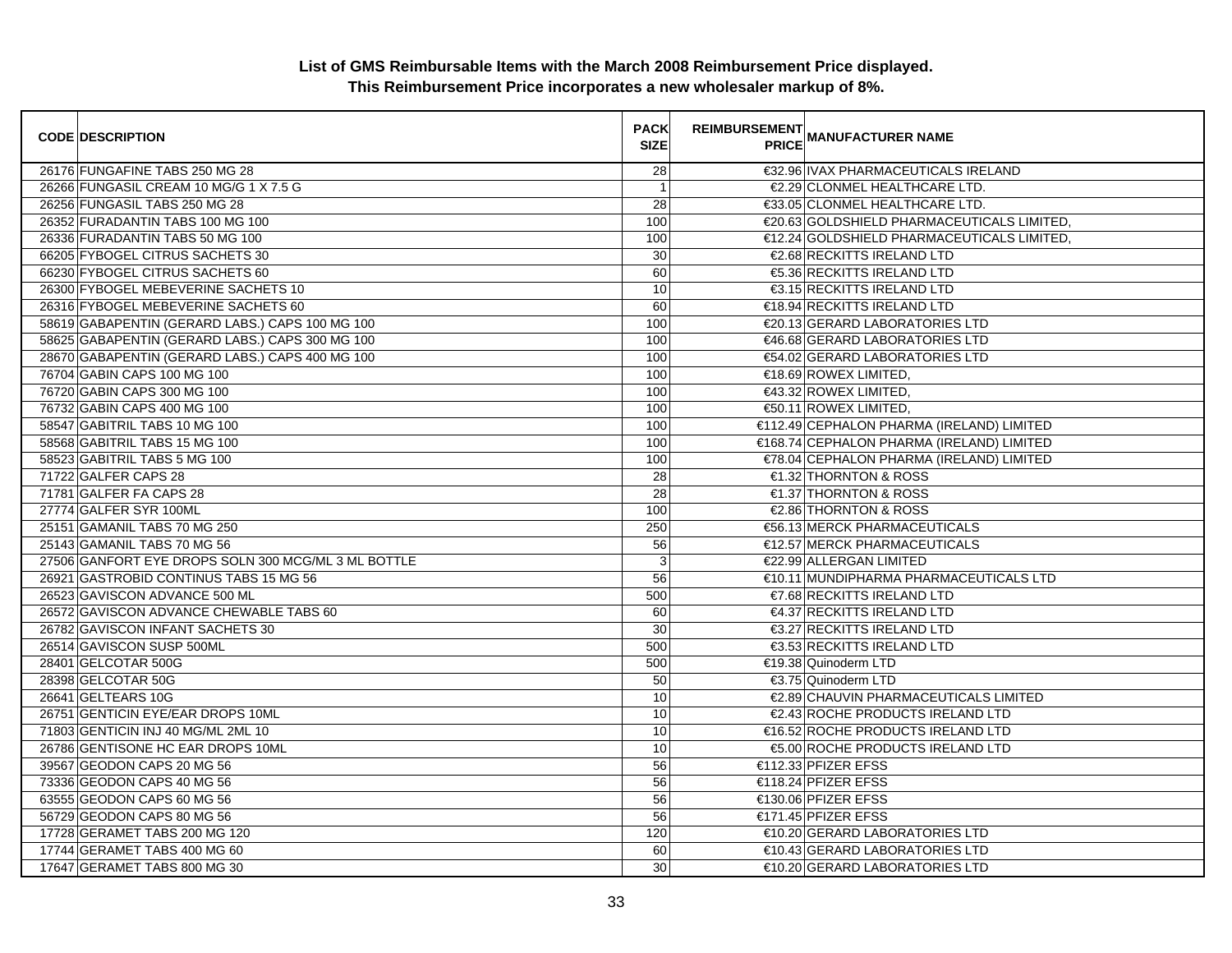| <b>CODE DESCRIPTION</b>                                               | <b>PACK</b><br><b>SIZE</b> | <b>REIMBURSEMENT</b> | <b>-</b> """" MANUFACTURER NAME<br>PRICE |
|-----------------------------------------------------------------------|----------------------------|----------------------|------------------------------------------|
| 12138 GERAMOX CAPS 250 MG 15                                          | 15                         |                      | €2.35 GERARD LABORATORIES LTD            |
| 11983 GERAMOX CAPS 250 MG 50                                          | 50                         |                      | €8.13 GERARD LABORATORIES LTD            |
| 12106 GERAMOX CAPS 250 MG 500                                         | 500                        |                      | €78.59 GERARD LABORATORIES LTD           |
| 12122 GERAMOX CAPS 500 MG 100                                         | 100                        |                      | €32.23 GERARD LABORATORIES LTD           |
| 12181 GERAMOX CAPS 500 MG 15                                          | 15                         |                      | €4.70 GERARD LABORATORIES LTD            |
| 12173 GERAMOX CAPS 500 MG 500                                         | 500                        |                      | €156.60 GERARD LABORATORIES LTD          |
| 91936 GERAMOX MIXT 125 MG/5ML 100ML                                   | 100                        |                      | €2.04 GERARD LABORATORIES LTD            |
| 91944 GERAMOX MIXT 250 MG/5ML 100ML                                   | 100                        |                      | €4.09 GERARD LABORATORIES LTD            |
| 26566 GERAX TABS 1 MG 100                                             | 100                        |                      | €18.76 GERARD LABORATORIES LTD           |
| 26540 GERAX TABS 250 MCG 100                                          | 100                        |                      | €4.68 GERARD LABORATORIES LTD            |
| 26559 GERAX TABS 500 MCG 100                                          | 100                        |                      | €8.99 GERARD LABORATORIES LTD            |
| 27111 GERICARB SR TABS 200 MG 56                                      | 56                         |                      | €4.84 GERARD LABORATORIES LTD            |
| 27149 GERICARB SR TABS 400 MG 56                                      | 56                         |                      | €9.56 GERARD LABORATORIES LTD            |
| 26767 GERICARB TABS 100 MG 100                                        | 100                        |                      | €3.73 GERARD LABORATORIES LTD            |
| 26891 GERICARB TABS 200 MG 100                                        | 100                        |                      | €6.06 GERARD LABORATORIES LTD            |
| 26077 GERIFLOX CAPS 250 MG 100                                        | 100                        |                      | €15.62 GERARD LABORATORIES LTD           |
| 26085 GERIFLOX CAPS 500 MG 100                                        | 100                        |                      | €31.24 GERARD LABORATORIES LTD           |
| 91054 GERIFLOX ELIXIR 125 MG/5 ML 100 ML                              | 100                        |                      | €3.39 GERARD LABORATORIES LTD            |
| 12190 GERINAP EC TABS 250 MG 100                                      | 100                        |                      | €12.34 GERARD LABORATORIES LTD           |
| 12226 GERINAP EC TABS 500 MG 100                                      | 100                        |                      | €23.51 GERARD LABORATORIES LTD           |
| 26999 GERIVENT 100 MCG 200 METERED DOSE AEROSOL                       | $\mathbf{1}$               |                      | €2.56 GERARD LABORATORIES LTD            |
| 12099 GERIVENT CFC-FREE INHALER 100 MCG 200 DOSE AEROSOL              | $\mathbf{1}$               |                      | €3.02 GERARD LABORATORIES LTD            |
| 26424 GERMENTIN FILM COATED TABS 250/125 MG 21                        | 21                         |                      | €8.14 GERARD LABORATORIES LTD            |
| 91303 GERMENTIN POWDER FOR ORAL SUSP. POWDER 125/31.25 MG/5 ML 100 ML | 100                        |                      | €3.66 GERARD LABORATORIES LTD            |
| 26218 GERMENTIN TABS 500/125 MG 16                                    | 16                         |                      | <b>€9.23 GERARD LABORATORIES LTD</b>     |
| 26261 GEROTEN TABS 12.5 MG 100                                        | 100                        |                      | €17.78 GERARD LABORATORIES LTD           |
| 26273 GEROTEN TABS 25 MG 100                                          | 100                        |                      | €20.27 GERARD LABORATORIES LTD           |
| 26285 GEROTEN TABS 50 MG 100                                          | 100                        |                      | €34.53 GERARD LABORATORIES LTD           |
| 26232 GEROZAC CAPS 20 MG 30                                           | 30                         |                      | €19.96 GERARD LABORATORIES LTD           |
| 26299 GEROZAC CAPS 60 MG 30                                           | 30                         |                      | €70.69 GERARD LABORATORIES LTD           |
| 27939 GERTAC TABS 150 MG 60                                           | 60                         |                      | €24.25 GERARD LABORATORIES LTD           |
| 27946 GERTAC TABS 300 MG 30                                           | 30                         |                      | €22.83 GERARD LABORATORIES LTD           |
| 26664 GLIBENCLAMIDE (GERARD LABS) TABS 5 MG 100                       | 100                        |                      | €7.23 GERARD LABORATORIES LTD            |
| 26670 GLIBENESE TABS 5 MG 56                                          | 56                         |                      | €4.70 PFIZER EFSS                        |
| 26602 GLICLAZIDE (CLONMEL) TABS 80 MG 60                              | 60                         |                      | €6.71 CLONMEL HEALTHCARE LTD.            |
| 27027 GLUCAGEN HYPOKIT 1 MG PACK                                      | $\mathbf{1}$               |                      | €20.73 Novo Nordisk Pharm. LTD           |
| 27780 GLUCOBAY TABS 100 MG 90                                         | 90                         |                      | €20.80 Bayer (Ireland) LTD               |
| 27745 GLUCOBAY TABS 50 MG 90                                          | 90                         |                      | €16.56 Bayer (Ireland) LTD               |
| 27742 GLUCOPHAGE TABS 1000 MG 60                                      | 60                         |                      | €6.23 MERCK PHARMACEUTICALS              |
| 27723 GLUCOPHAGE TABS 500 MG 84                                       | 84                         |                      | €2.65 MERCK PHARMACEUTICALS              |
| 27731 GLUCOPHAGE TABS 850 MG 56                                       | 56                         |                      | €2.93 MERCK PHARMACEUTICALS              |
| 27782 GLUCOSAMINE (PHARMA NORD) CAPS 400 MG 90                        | 90                         |                      | €11.23 PHARMA NORD (UK) LTD              |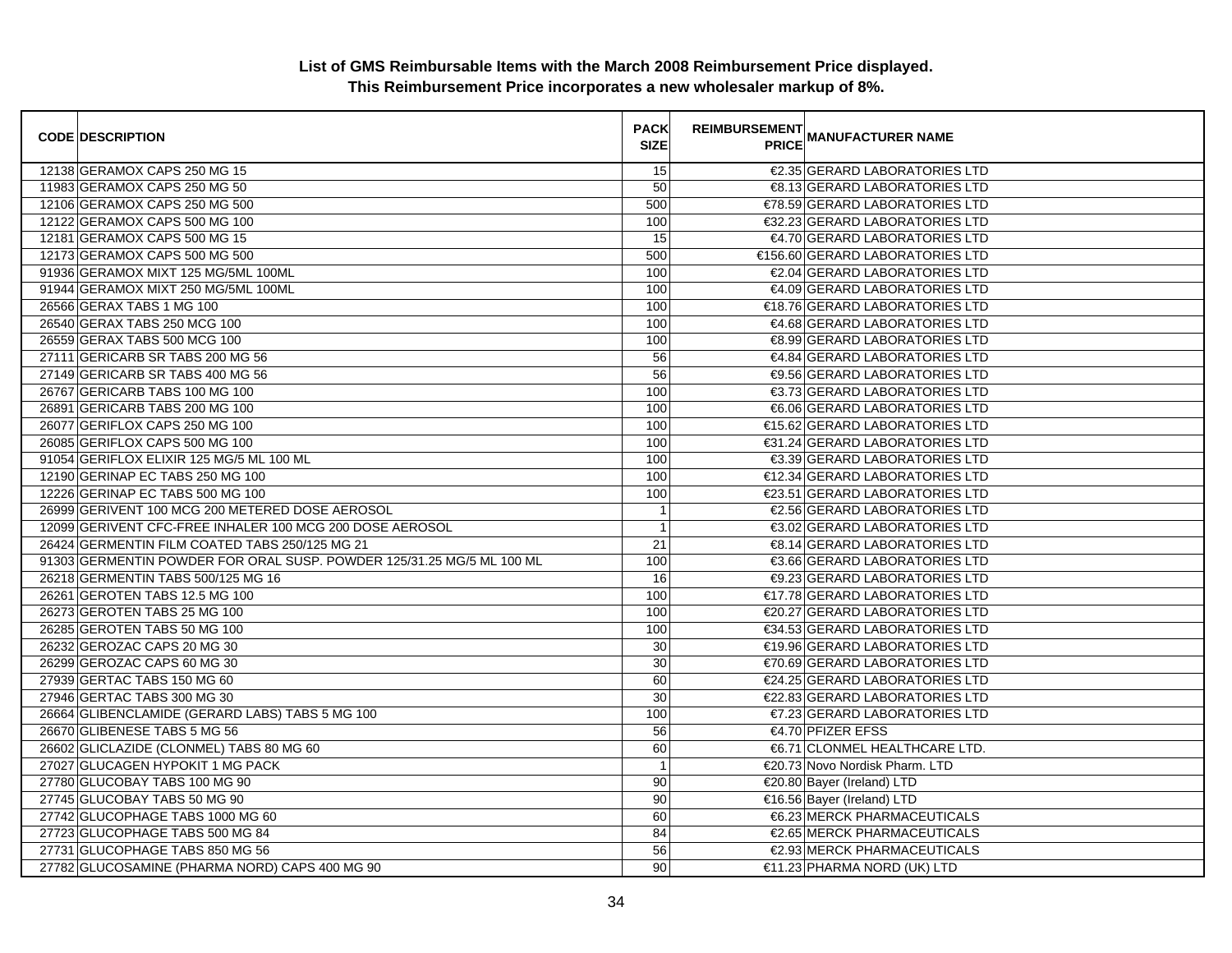| <b>CODE DESCRIPTION</b>                                  | <b>PACK</b><br><b>SIZE</b> | <b>REIMBURSEMENT</b> | --------   MANUFACTURER NAME<br>  PRICE           |
|----------------------------------------------------------|----------------------------|----------------------|---------------------------------------------------|
| 29443 GLYCEMAGER TABS 1 MG 30                            | 30                         |                      | €3.64 GERARD LABORATORIES LTD                     |
| 29450 GLYCEMAGER TABS 2 MG 30                            | 30                         |                      | €6.12 GERARD LABORATORIES LTD                     |
| 29462 GLYCEMAGER TABS 4 MG 30                            | 30                         |                      | €10.01 GERARD LABORATORIES LTD                    |
| 26700 GLYTRIN SPRAY 400 MCG 200 DOSE AEROSOL             | $\overline{1}$             |                      | €4.20 PHARMASOL LIMITED                           |
| 84301 GONADOTRAPHON LH INJ 500 IU 5                      | $\mathbf 5$                |                      | €4.53 PAINES & BYRNE LTD                          |
| 26719 GOPTEN CAPS 0.5 MG 14                              | 14                         |                      | €4.06 Abbott Laboratories LTD                     |
| 26727 GOPTEN CAPS 1 MG 28                                | 28                         |                      | €9.95 Abbott Laboratories LTD                     |
| 26735 GOPTEN CAPS 2 MG 28                                | 28                         |                      | €11.75 Abbott Laboratories LTD                    |
| 27125 GRANEODIN OINT 25G                                 | $\overline{25}$            |                      | €1.85 BRISTOL MYERS SQUIBB PHARMACEUTICALS        |
| 59838 GYNO-DAKTARIN CREAM C APPLICATOR PACK              | $\mathbf{1}$               |                      | €6.21 JANSSEN-CILAG LTD                           |
| 68969 GYNO-DAKTARIN PESS 100 MG 14                       | 14                         |                      | €4.74 JANSSEN-CILAG LTD                           |
| 26948 GYNO-DAKTARIN VAG. CAPS 1200 MG C APPLICATOR       | $\mathbf{1}$               |                      | €4.94 JANSSEN-CILAG LTD                           |
| 78885 GYNOL 11 CONTRACEPTIVE JELLY 81G                   | 81                         |                      | €3.03 JANSSEN-CILAG LTD                           |
| 27170 GYNO-PEVARYL 1 VAG PESS 150 MG 1                   | $\mathbf{1}$               |                      | €5.50 JANSSEN-CILAG LTD                           |
| 73482 GYNO-PEVARYL PESS 150 MG 3                         | 3                          |                      | €3.96 JANSSEN-CILAG LTD                           |
| 27995 GYNO-TRAVOGEN OVULE C APPLICATOR PACK              | $\mathbf{1}$               |                      | €6.18 HE CLISSMANN (SCHERING AG)                  |
| 27340 HALCION TABS 0.125 MG 30                           | 30                         |                      | €2.12 PHARMACIA IRELAND LIMITED                   |
| 39551 HALCION TABS 0.25 MG 250                           | 250                        |                      | €19.15 PHARMACIA IRELAND LIMITED                  |
| 27529 HALCION TABS 0.25 MG 30                            | $\overline{30}$            |                      | €2.30 PHARMACIA IRELAND LIMITED                   |
| 27987 HALDOL DECANOAS INJ 100 MG/ML 1ML 5                | 5                          |                      | €37.04 JANSSEN-CILAG LTD                          |
| 27332 HALDOL DECANOAS INJ 50 MG/ML 1ML 5                 | 5                          |                      | €27.95 JANSSEN-CILAG LTD                          |
| 27050 HALDOL INJ. 5 MG/ML 5X1ML.                         | 5                          |                      | €2.34 IVAX PHARMACEUTICALS IRELAND                |
| 67340 HALF BETA-PROGRANE CAPS 80 MG 28                   | 28                         |                      | €6.77 TILLOMED LABS LTD                           |
| 27103 HALF CAPOZIDE TABS 28                              | 28                         |                      | €11.42 BRISTOL MYERS SQUIBB PHARMACEUTICALS       |
| 27304 HALF SINEMET CR TABS 60                            | 60                         |                      | €24.15 BRISTOL MYERS SQUIBB PHARMACEUTICALS       |
| 28975 HALF-INDERAL LA CAPS 80 MG 28                      | 28                         |                      | €6.62 ASTRAZENECA PHARMACEUTICALS (IRELAND) LTD., |
| 27820 HALOPERIDOL (CLONMEL) TABS 10 MG 100               | 100                        |                      | €13.00 CLONMEL HEALTHCARE LTD.                    |
| 27839 HALOPERIDOL (CLONMEL) TABS 10 MG 250               | 250                        |                      | €29.96 CLONMEL HEALTHCARE LTD.                    |
| 27871 HALOPERIDOL (CLONMEL) TABS 20 MG 100               | 100                        |                      | €22.62 CLONMEL HEALTHCARE LTD.                    |
| 27448 HALOPERIDOL (CLONMEL) TABS 5 MG 100                | 100                        |                      | €6.78 CLONMEL HEALTHCARE LTD.                     |
| 27766 HALOPERIDOL (CLONMEL) TABS 5 MG 1000               | 1000                       |                      | €56.53 CLONMEL HEALTHCARE LTD.                    |
| 27482 HALOPERIDOL (ROSEMONT) ORAL SOLN 10 MG/5 ML 100 ML | 100                        |                      | €12.27 ROSEMONT PHARMACEUTICALS LIMITED           |
| 27497 HALOPERIDOL (ROSEMONT) ORAL SOLN 10 MG/5 ML 500 ML | 500                        |                      | €61.32 ROSEMONT PHARMACEUTICALS LIMITED           |
| 27421 HALOPERIDOL (ROSEMONT) ORAL SOLN 5 MG/5 ML 100 ML  | 100                        |                      | €9.59 ROSEMONT PHARMACEUTICALS LIMITED            |
| 27437 HALOPERIDOL (ROSEMONT) ORAL SOLN 5 MG/5 ML 500 ML  | 500                        |                      | €45.84 ROSEMONT PHARMACEUTICALS LIMITED           |
| 27577 HAY-CROM AQUEOUS EYE DROPS 13.5ML PACK             | $\overline{1}$             |                      | €5.13 IVAX PHARMACEUTICALS IRELAND                |
| 27456 HEMINEVRIN CAPS 60                                 | 60                         |                      | €5.57 ASTRAZENECA PHARMACEUTICALS (IRELAND) LTD., |
| 57320 HEMINEVRIN SYR 250 MG/5ML 300ML                    | 300                        |                      | €4.67 ASTRAZENECA PHARMACEUTICALS (IRELAND) LTD.  |
| 28019 HEPARIN (LEO) VIAL 1000 IU/ML 10                   | 10                         |                      | €4.81 LEO PHARMA                                  |
| 28027 HEPARIN (LEO) VIAL 5000 IU/ML 10                   | 10                         |                      | €16.90 LEO PHARMA                                 |
| 31267 HEPLOK AMP 10 IU/ML 5ML 10                         | 10                         |                      | €3.34 LEO PHARMA                                  |
| 25062 HEXOGEN TABS 500 MG 500                            | 500                        |                      | €91.25 Antigen Pharmaceuticals                    |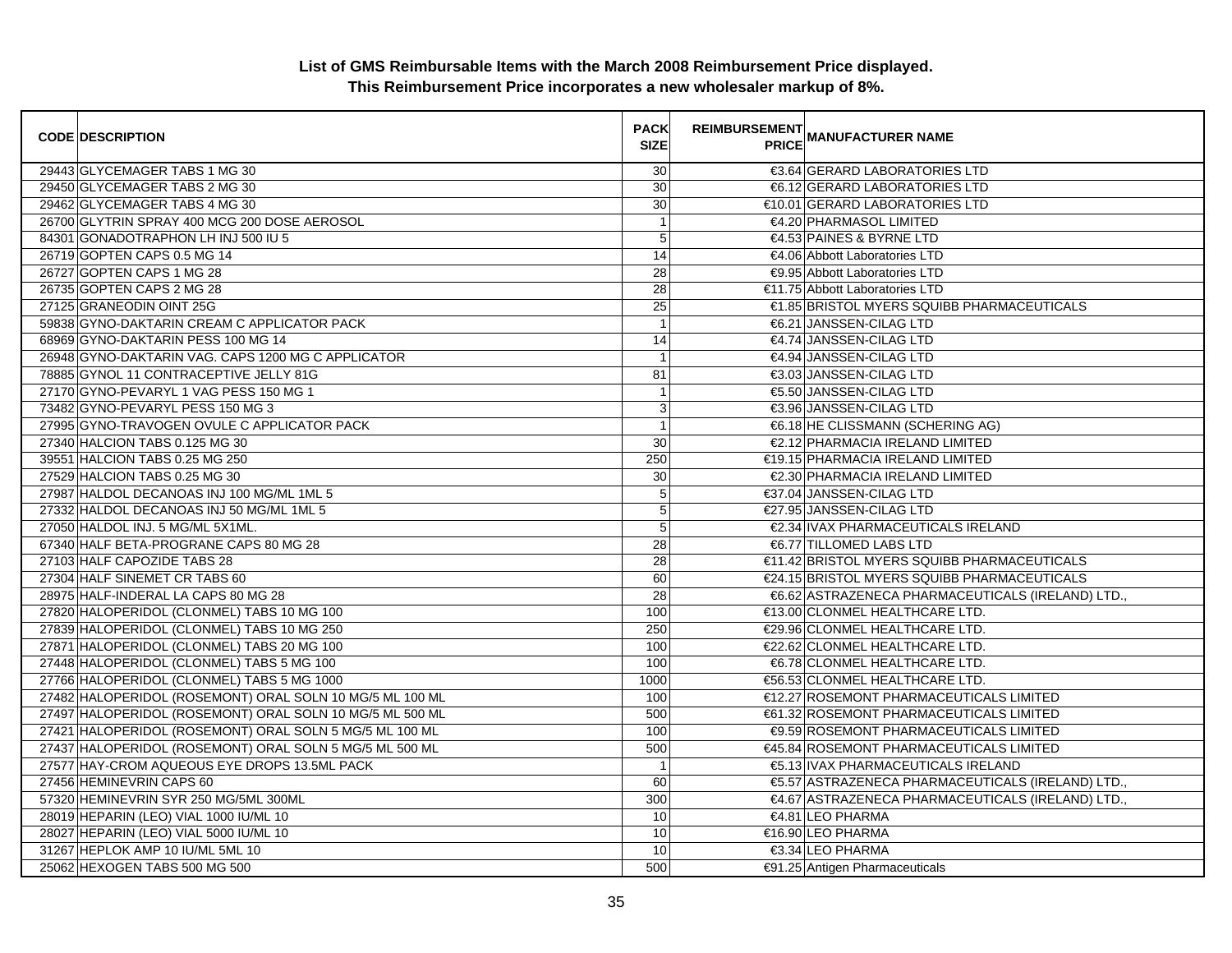| <b>CODE DESCRIPTION</b>                                    | <b>PACK</b><br><b>SIZE</b> | <b>REIMBURSEMENT</b> | <b>PRICE MANUFACTURER NAME</b>                       |
|------------------------------------------------------------|----------------------------|----------------------|------------------------------------------------------|
| 29351 HEXOPAL FORTE TABS 750 MG 112                        | 112                        |                      | €39.11 CLONMEL HEALTHCARE LTD.                       |
| 27553 HEXOPAL TABS 500 MG 100                              | 100                        |                      | €22.49 CLONMEL HEALTHCARE LTD.                       |
| 30430 HISMANAL TABS 10 MG 30                               | 30                         |                      | €7.14 JANSSEN-CILAG LTD                              |
| 27256 HISTACLAR TABS 10 MG 30                              | 30                         |                      | <b>€9.17 GERARD LABORATORIES LTD</b>                 |
| 27601 HISTEK TABS 10 MG 30                                 | 30                         |                      | €7.53 HELSINN BIREX PHARMACEUTICALS LTD              |
| 69091 HUMALOG CARTRIDGE 100 IU/ML 5 X 3 ML                 | $\sqrt{5}$                 |                      | €37.72 Ely Lilly and Co. LTD                         |
| 69001 HUMALOG MIX 25 CARTRIDGE 100 IU/ML 5 X 3 ML          | 5                          |                      | €35.95 Ely Lilly and Co. LTD                         |
| 69142 HUMALOG MIX 25 PEN PRE-FILLED PEN 100 IU/ML 5 X 3 ML | $\overline{5}$             |                      | €39.75 Ely Lilly and Co. LTD                         |
| 63522 HUMALOG MIX 50 PEN PRE-FILLED PEN 100 IU/ML 5 X 3 ML | 5                          |                      | €41.01 Ely Lilly and Co. LTD                         |
| 63500 HUMALOG PEN PRE-FILLED PEN 100 IU/ML 5 X 3 ML        | 5                          |                      | €42.60 Ely Lilly and Co. LTD                         |
| 69050 HUMALOG VIAL 100 IU/ML 1 X 10 ML                     | 1                          |                      | €20.07 Ely Lilly and Co. LTD                         |
| 69100 HUMULIN I CARTRIDGE 100 IU/ML 5 X 3 ML               | 5                          |                      | €30.00 Ely Lilly and Co. LTD                         |
| 63533 HUMULIN I PRE-FILLED PEN 100 IU/ML 5 X 3 ML          | $\mathbf 5$                |                      | €34.91 Ely Lilly and Co. LTD                         |
| 69069 HUMULIN I VIAL 100 IU/ML 1 X 10 ML                   | $\overline{1}$             |                      | €12.75 Ely Lilly and Co. LTD                         |
| 69137 HUMULIN M3 CARTRIDGE 100 IU/ML 5 X 3 ML              | 5                          |                      | €30.00 Ely Lilly and Co. LTD                         |
| 69183 HUMULIN M3 VIAL 100 IU/ML 1 X 10ML                   | $\overline{1}$             |                      | €12.75 Ely Lilly and Co. LTD                         |
| 69169 HUMULIN S CARTRIDGE 100 IU/ML 5 X 3 ML               | $\mathbf 5$                |                      | €30.00 Ely Lilly and Co. LTD                         |
| 69077 HUMULIN S VIAL 100 IU/ML 1 X 10 ML                   | $\mathbf{1}$               |                      | €14.02 Ely Lilly and Co. LTD                         |
| 58644 HYALGAN PRE-FILLED SYRINGE 20 MG/2ML 1 X 2 ML        | 1                          |                      | €41.06 SHIRE PHARMACEUTICALS LTD                     |
| 61832 HYDREA CAPS 500 MG 100                               | 100                        |                      | €15.02 BRISTOL MYERS SQUIBB PHARMACEUTICALS          |
| 78603 HYDROCORTISYL CREAM 1 % 15g                          | 15                         |                      | €0.38 SANOFI AVENTIS IRELAND LTD                     |
| 28142 HYDROCORTISYL OINT 1 % 15 G.                         | 15                         |                      | €0.38 SANOFI AVENTIS IRELAND LTD                     |
| 28046 HYDROCORTONE TABS 10 MG 30                           | 30                         |                      | €0.87 MERCK, SHARP AND DOHME IRL (HUMAN HEALTH) LTD  |
| 28073 HYDROCORTONE TABS 20 MG 30                           | 30                         |                      | €1.34 MERCK, SHARP AND DOHME IRL (HUMAN HEALTH) LTD  |
| 28320 HYDROMET TABS 500                                    | 500                        |                      | €47.61 MERCK, SHARP AND DOHME IRL (HUMAN HEALTH) LTD |
| 28825 HYPNOVEL INJ 10 MG/2ML 10X2ML.                       | 10                         |                      | <b>€9.68 ROCHE PRODUCTS IRELAND LTD</b>              |
| 28648 HYPNOVEL INJ 10 MG/5ML 10X5ML.                       | 10                         |                      | €11.49 ROCHE PRODUCTS IRELAND LTD                    |
| 28568 HYPOVASE TABS 0.5 MG 56                              | 56                         |                      | €3.42 PFIZER EFSS                                    |
| 28570 HYPOVASE TABS 0.5 MG 60                              | 60                         |                      | €3.67 PFIZER HEALTHCARE IRELAND                      |
| 28576 HYPOVASE TABS 1 MG 56                                | 56                         |                      | €4.40 PFIZER EFSS                                    |
| 28580 HYPOVASE TABS 1 MG 60                                | 60                         |                      | €4.71 PFIZER HEALTHCARE IRELAND                      |
| 28584 HYPOVASE TABS 2 MG 56                                | 56                         |                      | €5.97 PFIZER EFSS                                    |
| 28614 HYPROMELLOSE (RICHARD DANIEL) EYE DROPS 10ML         | 10                         |                      | €1.09 Richard Daniel and Son LTD                     |
| 27841 HYTRIN (P.C.O. MFG.) TABS 10 MG 28                   | 28                         |                      | €30.87 P.C.O. Manufacturing LTD                      |
| 27825 HYTRIN (P.C.O. MFG.) TABS 2 MG 28                    | 28                         |                      | €16.25 P.C.O. Manufacturing LTD                      |
| 27837 HYTRIN (P.C.O. MFG.) TABS 5 MG 28                    | 28                         |                      | €21.95 P.C.O. Manufacturing LTD                      |
| 27596 HYTRIN STARTER PACK 1                                | $\mathbf{1}$               |                      | <b>€9.13 AMDIPHARM PLC</b>                           |
| 27707 HYTRIN TABS 10 MG 28                                 | 28                         |                      | €31.49 AMDIPHARM PLC                                 |
| 27650 HYTRIN TABS 2 MG 28                                  | $\overline{28}$            |                      | €16.58 AMDIPHARM PLC                                 |
| 27669 HYTRIN TABS 5 MG 28                                  | 28                         |                      | €22.39 AMDIPHARM PLC                                 |
| 28862 IBUGEL 100G                                          | 100                        |                      | €7.61 Dermal Laboratories LTD                        |
| 28932 IDEOS CHEWABLE TABS 60                               | 60                         |                      | €9.55 HELSINN BIREX PHARMACEUTICALS LTD              |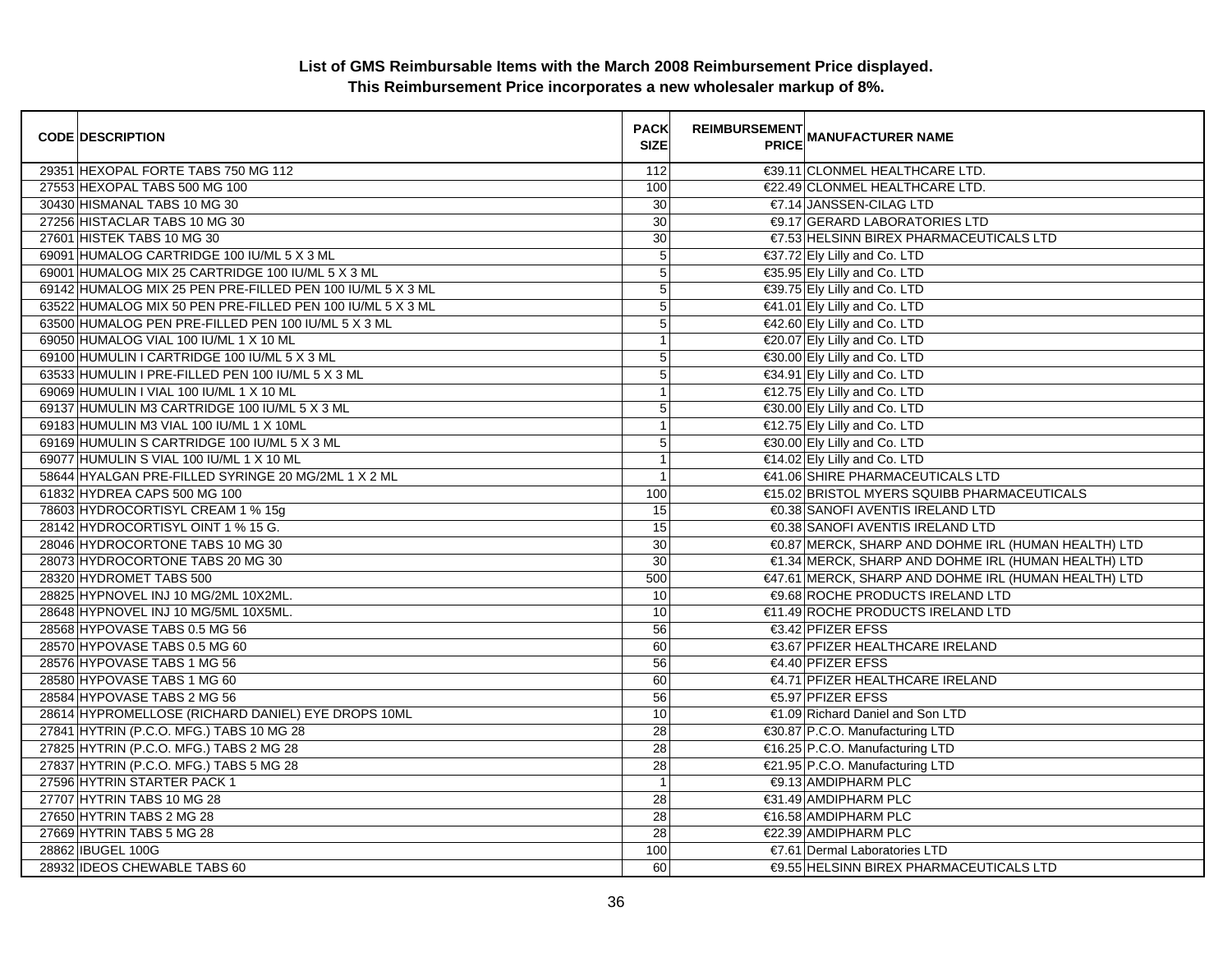| <b>CODE DESCRIPTION</b>                                  | <b>PACK</b><br><b>SIZE</b> | <b>REIMBURSEMENT</b> | <b>PRICE MANUFACTURER NAME</b>                       |
|----------------------------------------------------------|----------------------------|----------------------|------------------------------------------------------|
| 28704 IKOREL (B & S HEALTHCARE) TABS 10 MG 30            | 30                         |                      | €6.73 B & S HEALTHCARE                               |
| 22704 IKOREL (P.C.O. MFG.) TABS 10 MG 30                 | 30                         |                      | €6.72 P.C.O. Manufacturing LTD                       |
| 22793 IKOREL (P.C.O. MFG.) TABS 20 MG 30                 | 30                         |                      | €12.15 P.C.O. Manufacturing LTD                      |
| 28713 IKOREL TABS 10 MG 60                               | 60                         |                      | €13.87 SANOFI AVENTIS IRELAND LTD                    |
| 28725 IKOREL TABS 20 MG 60                               | 60                         |                      | €24.55 SANOFI AVENTIS IRELAND LTD                    |
| 62124 ILUBE EYE DROPS 10ML                               | 10                         |                      | €5.31 ALCON LABORATORIES (UK) LIMITED,               |
| 31463 IMDUR (B & S HEALTHCARE) TABS 60 MG 60             | 60                         |                      | €29.75 B & S HEALTHCARE                              |
| 28659 IMDUR (P.C.O. MFG) TABS 60 MG 28                   | 28                         |                      | €13.90 P.C.O. Manufacturing LTD                      |
| 31497 IMDUR (PRIMECROWN) PROLONGED RELEASE TABS 60 MG 28 | 28                         |                      | €13.88 PRIMECROWN LTD.                               |
| 31410 IMDUR TABS 60 MG 28                                | 28                         |                      | €14.31 ASTRAZENECA PHARMACEUTICALS (IRELAND) LTD.,   |
| 32056 IMIGRAN (P.C.O. MFG.) TABS 100 MG 4                | $\overline{4}$             |                      | €29.17 P.C.O. Manufacturing LTD                      |
| 30698 IMIGRAN (P.C.O. MFG.) TABS 50 MG 4                 | $\overline{4}$             |                      | €16.37 P.C.O. Manufacturing LTD                      |
| 29118 IMIGRAN FTAB TABS 100 MG 2                         | $\overline{c}$             |                      | €18.61 GLAXO WELLCOME LIMITED                        |
| 29136 IMIGRAN FTAB TABS 100 MG 6                         | 6                          |                      | €55.81 GLAXO WELLCOME LIMITED                        |
| 29002 IMIGRAN FTAB TABS 50 MG 2                          | $\overline{c}$             |                      | €10.55 GLAXO WELLCOME LIMITED                        |
| 29059 IMIGRAN FTAB TABS 50 MG 6                          | 6                          |                      | €31.63 GLAXO WELLCOME LIMITED                        |
| 29220 IMIGRAN NASAL SPRAY VIAL 2                         | $\overline{2}$             |                      | €13.93 GLAXO WELLCOME LIMITED                        |
| 30633 IMIGRAN NASAL SPRAY VIAL 20 MG 2                   | $\overline{c}$             |                      | €16.62 GLAXO WELLCOME LIMITED                        |
| 30644 IMIGRAN NASAL SPRAY VIAL 20 MG 6                   | 6                          |                      | €49.86 GLAXO WELLCOME LIMITED                        |
| 29253 IMIGRAN NASAL SPRAY VIALS 6                        | 6                          |                      | €41.56 GLAXO WELLCOME LIMITED                        |
| 29083 IMIGRAN TABS 100 MG 6                              | 6                          |                      | €55.81 GLAXO WELLCOME LIMITED                        |
| 29183 IMITAG TABS 100 MG 6                               | 6                          |                      | €44.57 PINEWOOD HEALTHCARE GROUP                     |
| 29106 IMITAG TABS 50 MG 6                                | 6                          |                      | €25.20 PINEWOOD HEALTHCARE GROUP                     |
| 28681 IMODIUM CAPS 2 MG 60                               | 60                         |                      | €5.52 JANSSEN-CILAG LTD                              |
| 69450 IMODIUM SYR 0.2 MG/ML 100ML                        | 100                        |                      | €2.39 JANSSEN-CILAG LTD                              |
| 28837 IMPLANON IMPLANT 68 MG 1                           | $\overline{\phantom{a}}$   |                      | €130.11 Organon LABS. LTD                            |
| 59303 IMUGER TABS 25 MG 100                              | 100                        |                      | €34.73 GERARD LABORATORIES LTD                       |
| 59327 IMUGER TABS 50 MG 100                              | 100                        |                      | €46.40 GERARD LABORATORIES LTD                       |
| 27964 IMUNOVIR TABS 500 MG 100                           | 100                        |                      | €46.09 NEWPORT SYNTHESIS (IRELAND) LIMITED           |
| 84612 IMURAN (P.C.O. MFG.) TABS 25 MG 50                 | 50                         |                      | €18.82 P.C.O. Manufacturing LTD                      |
| 84625 IMURAN (P.C.O. MFG.) TABS 50 MG 50                 | 50                         |                      | €28.66 P.C.O. Manufacturing LTD                      |
| 84638 IMURAN INJ 50 MG                                   | $\overline{1}$             |                      | €20.61 GLAXO WELLCOME LIMITED                        |
| 28762 IMURAN TABS 25 MG 100                              | 100                        |                      | €39.24 GLAXO WELLCOME LIMITED                        |
| 28894 IMURAN TABS 50 MG 100                              | 100                        |                      | €59.70 GLAXO WELLCOME LIMITED                        |
| 27814 INAMIDE TABS 2.5 MG 30                             | 30                         |                      | €4.63 GERARD LABORATORIES LTD                        |
| 73660 INDERAL LA CAPS 160 MG 28                          | 28                         |                      | €9.08 ASTRAZENECA PHARMACEUTICALS (IRELAND) LTD.,    |
| 29068 INDERAL TABS 10 MG 100                             | 100                        |                      | €1.30 ASTRAZENECA PHARMACEUTICALS (IRELAND) LTD.,    |
| 29020 INDIVINA TABS 1/2.5 MG 28                          | 28                         |                      | €9.50 ORION PHARMA (IRELAND) LIMITED                 |
| 29032 INDIVINA TABS 1/2.5 MG 84                          | 84                         |                      | €28.50 ORION PHARMA (IRELAND) LIMITED                |
| 29054 INDIVINA TABS 1/5 MG 84                            | 84                         |                      | €28.50 ORION PHARMA (IRELAND) LIMITED                |
| 29096 INDIVINA TABS 2/5 MG 84                            | 84                         |                      | €28.50 ORION PHARMA (IRELAND) LIMITED                |
| 29845 INEGY TABS 10/20 MG 28                             | $\overline{28}$            |                      | €45.36 MERCK, SHARP AND DOHME IRL (HUMAN HEALTH) LTD |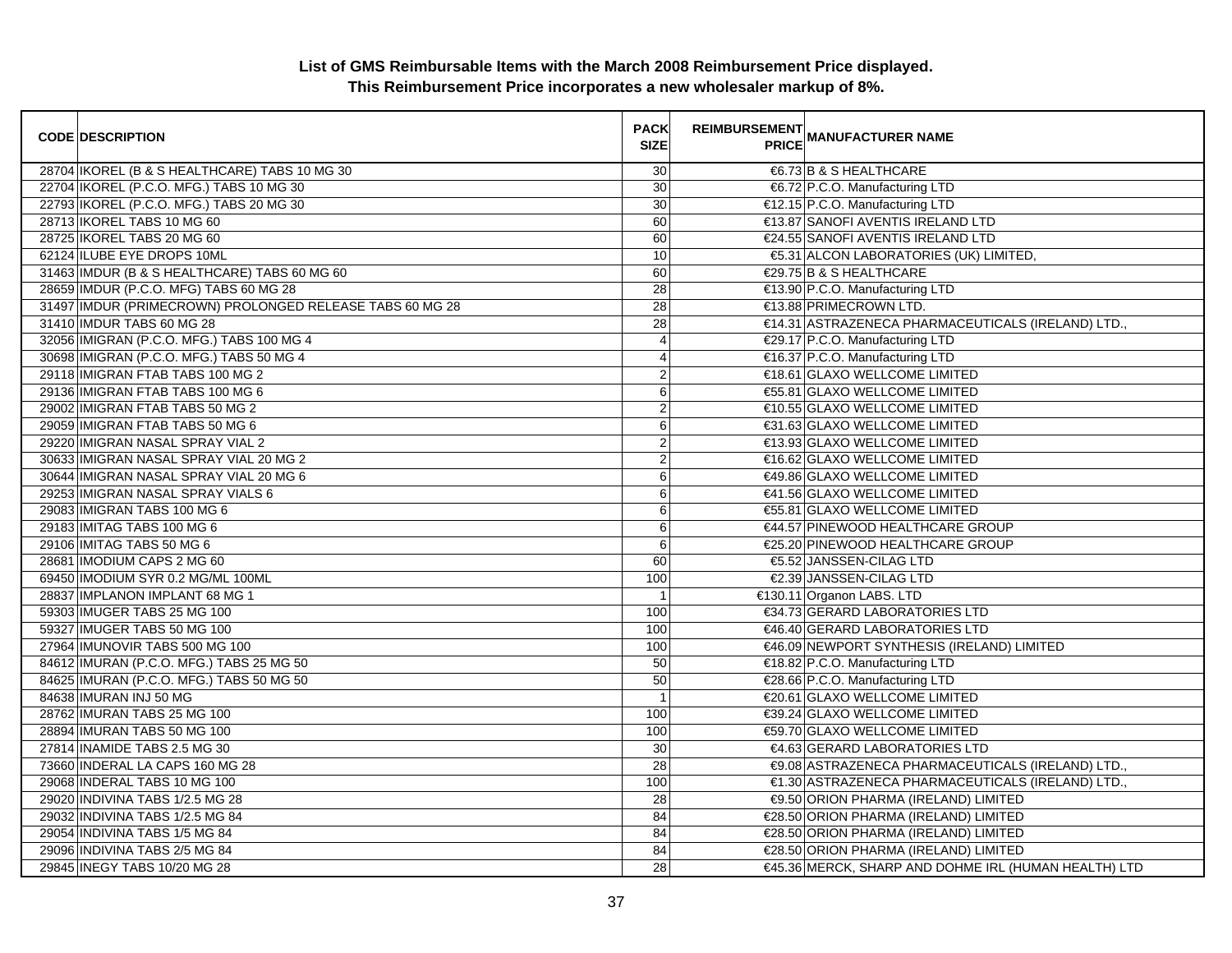| <b>CODE DESCRIPTION</b>                                         | <b>PACK</b><br><b>SIZE</b> | <b>REIMBURSEMENT</b> | <b>__</b><br>PRICE MANUFACTURER NAME                 |
|-----------------------------------------------------------------|----------------------------|----------------------|------------------------------------------------------|
| 29869 INEGY TABS 10/40 MG 28                                    | 28                         |                      | €52.92 MERCK, SHARP AND DOHME IRL (HUMAN HEALTH) LTD |
| 29876 INEGY TABS 10/80 MG 28                                    | 28                         |                      | €55.94 MERCK, SHARP AND DOHME IRL (HUMAN HEALTH) LTD |
| 26840 INNOHEP MULTIDOSE VIAL 10000 IU/ML 2ML 10                 | 10                         |                      | €155.89 LEO PHARMA                                   |
| 27882 INNOHEP MULTIDOSE VIAL 20000 IU/ML 2ML                    | $\mathbf{1}$               |                      | €31.17 LEO PHARMA                                    |
| 61258 INNOHEP SOLN. FOR INJ. SYRINGE 10000 IU/0.5ML 0.5ML 2     | 2                          |                      | €16.72 LEO PHARMA                                    |
| 61266 INNOHEP SOLN. FOR INJ. SYRINGE 10000 IU/0.5ML. 0.5ML 6    | 6                          |                      | €50.21 LEO PHARMA                                    |
| 61274 INNOHEP SOLN. FOR INJ. SYRINGE 14000 IU/0.7ML 0.7ML 2     | $\overline{2}$             |                      | €23.28 LEO PHARMA                                    |
| 61285 INNOHEP SOLN. FOR INJ. SYRINGE 14000 IU/0.7ML 0.7ML 6     | 6                          |                      | €70.28 LEO PHARMA                                    |
| 61290 INNOHEP SOLN. FOR INJ. SYRINGE 18000 IU/0.9ML 0.9ML 2     | $\mathbf{2}$               |                      | €30.11 LEO PHARMA                                    |
| 61307 INNOHEP SOLN. FOR INJ. SYRINGE 18000 IU/0.9ML 0.9ML. 6    | $\,6$                      |                      | €90.39 LEO PHARMA                                    |
| 28948 INNOHEP SOLN. FOR INJ. SYRINGE 2500 IU/0.25ML 10 X 0.25ML | 10                         |                      | €27.13 LEO PHARMA                                    |
| 27073 INNOHEP SOLN. FOR INJ. SYRINGE 3500 IU/0.35ML 10 X 0.35ML | 10                         |                      | €37.97 LEO PHARMA                                    |
| 27042 INNOHEP SOLN. FOR INJ. SYRINGE 4500 IU/0.45ML 0.45ML 10   | 10                         |                      | €48.82 LEO PHARMA                                    |
| 29793 INNOVACE TABS 10 MG 28                                    | 28                         |                      | €11.05 MERCK, SHARP AND DOHME IRL (HUMAN HEALTH) LTD |
| 29722 INNOVACE TABS 2.5 MG 28                                   | 28                         |                      | €7.01 MERCK, SHARP AND DOHME IRL (HUMAN HEALTH) LTD  |
| 29807 INNOVACE TABS 20 MG 28                                    | 28                         |                      | €13.13 MERCK, SHARP AND DOHME IRL (HUMAN HEALTH) LTD |
| 29696 INNOVACE TABS 5 MG 28                                     | 28                         |                      | €7.88 MERCK, SHARP AND DOHME IRL (HUMAN HEALTH) LTD  |
| 29939 INNOZIDE TABS 28                                          | 28                         |                      | €18.06 MERCK, SHARP AND DOHME IRL (HUMAN HEALTH) LTD |
| 29701 INOVELON TABS 100 MG 10                                   | 10                         |                      | €11.91 EISAI LTD.                                    |
| 29730 INOVELON TABS 200 MG 60                                   | 60                         |                      | $€71.52$ EISAI LTD.                                  |
| 29785 INOVELON TABS 400 MG 60                                   | 60                         |                      | €119.19 EISAI LTD.                                   |
| 30519 INSOMNIGER TABS 10 MG 100                                 | 100                        |                      | €4.03 GERARD LABORATORIES LTD                        |
| 30552 INSOMNIGER TABS 20 MG 100                                 | 100                        |                      | €6.20 GERARD LABORATORIES LTD                        |
| 30507 INSPRA TABS 25 MG 28                                      | 28                         |                      | €60.48 PFIZER EFSS                                   |
| 30542 INSPRA TABS 50 MG 28                                      | 28                         |                      | €60.48 PFIZER EFSS                                   |
| 30589 INSTILLAGEL 11ML                                          | 11                         |                      | €1.33 Farco Pharma                                   |
| 83720 INSTILLAGEL 6ML                                           | 6                          |                      | €1.06 Farco Pharma                                   |
| 71512 INSULATARD INNOLET PRE-FILLED SYRINGE 100 IU/ML 5 X 3 ML  | 5                          |                      | €38.59 Novo LTD                                      |
| 71580 INSULATARD PENFILL CARTRIDGE 100 IU/ML 5 X 3 ML           | $5\phantom{.0}$            |                      | €32.92 Novo Nordisk Pharm. LTD                       |
| 61786 INSULATARD VIAL 100 IU/ML 1 X 10 ML                       | $\mathbf{1}$               |                      | €11.91 Novo Nordisk Pharm. LTD                       |
| 68063 INSUMAN BASAL CARTRIDGE 100 IU/ML 5 X 3 ML                | 5                          |                      | €30.76 Hoechst (Ireland) LTD                         |
| 68016 INSUMAN BASAL OPTISET PRE-FILLED PEN 100 IU/ML 5 X 3 ML   | $\sqrt{5}$                 |                      | €36.87 SANOFI AVENTIS IRELAND LTD                    |
| 68233 INSUMAN BASAL VIAL 100 IU/ML 1 X 5 ML                     | $\mathbf{1}$               |                      | €7.23 SANOFI AVENTIS IRELAND LTD                     |
| 68026 INSUMAN COMB 15 OPTISET PRE-FILLED PEN 100 IU/ML 5 X 3 ML | $\sqrt{5}$                 |                      | €36.87 SANOFI AVENTIS IRELAND LTD                    |
| 68047 INSUMAN COMB 25 CARTRIDGE 100 IU/ML 5 X 3 ML              | 5                          |                      | €30.76 Hoechst (Ireland) LTD                         |
| 68098 INSUMAN COMB 25 OPTISET PRE-FILLED PEN 100 IU/ML 5 X 3 ML | 5                          |                      | €36.87 SANOFI AVENTIS IRELAND LTD                    |
| 68241 INSUMAN COMB 25 VIAL 100 IU/ML 1 X 5 ML                   | $\mathbf{1}$               |                      | €7.23 SANOFI AVENTIS IRELAND LTD                     |
| 68032 INSUMAN COMB 50 CARTRIDGE 100 IU/ML 5 X 3 ML              | $\sqrt{5}$                 |                      | €30.76 SANOFI AVENTIS IRELAND LTD                    |
| 68113 INSUMAN COMB 50 OPTISET PRE-FILLED PEN 100 IU/ML 5 X 3 ML | 5                          |                      | €36.87 SANOFI AVENTIS IRELAND LTD                    |
| 68187 INSUMAN RAPID CARTRIDGE 100 IU/ML 5 X 3 ML                | 5                          |                      | €30.76 Hoechst (Ireland) LTD                         |
| 68299 INSUMAN RAPID OPTISET PRE-FILLED PEN 100 IU/ML 5 X 3 ML   | $5\phantom{.0}$            |                      | €36.87 SANOFI AVENTIS IRELAND LTD                    |
| 27790 INTAL 5 INHALER AEROSOL 1 X 112 DOSE                      | $\mathbf{1}$               |                      | €18.20 SANOFI AVENTIS IRELAND LTD                    |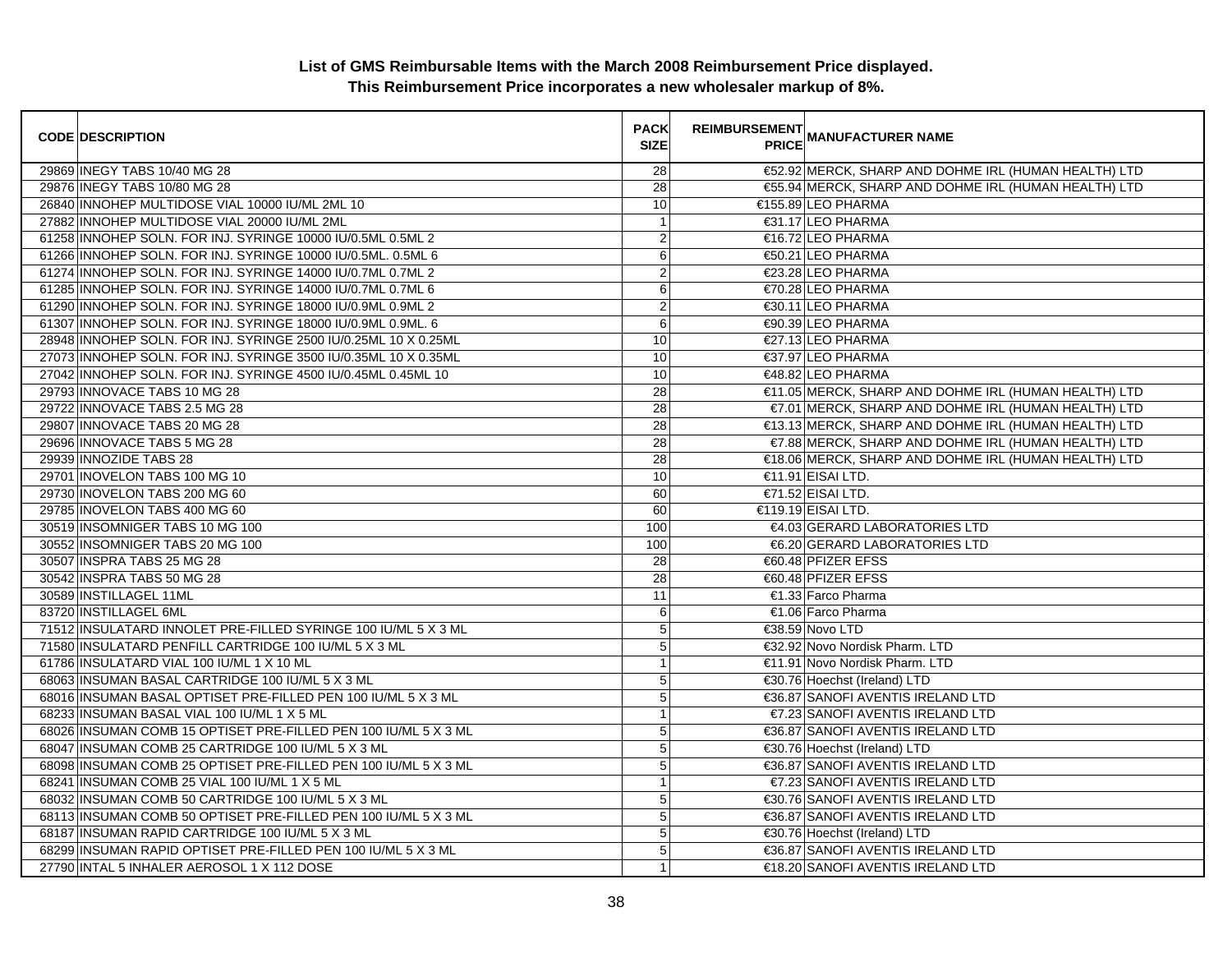| <b>CODE DESCRIPTION</b>                                | <b>PACK</b><br><b>SIZE</b> | <b>REIMBURSEMENT</b> | __ MANUFACTURER NAME<br> PRICE                 |
|--------------------------------------------------------|----------------------------|----------------------|------------------------------------------------|
| 29212 INTAL 5 INHALER C FISONAIR PACK 1 X 112 DOSE     | $\mathbf{1}$               |                      | €20.93 SANOFI AVENTIS IRELAND LTD              |
| 29266 INTAL 5 INHALER C SYNCRONER AEROSOL 1 X 112 DOSE | $\mathbf{1}$               |                      | €18.20 SANOFI AVENTIS IRELAND LTD              |
| 18643 INTAL SPINCAPS 112                               | 112                        |                      | €14.52 SANOFI AVENTIS IRELAND LTD              |
| 29289 INTAL SPINHALER C CASE PACK 1                    | $\mathbf{1}$               |                      | €2.25 SANOFI AVENTIS IRELAND LTD               |
| 29262 INTRINSA TRANSDERMAL PATCH 300 MCG/24HOUR 8      | 8                          |                      | €35.40 PROCTER & GAMBLE PHARMACEUTICALS UK LTD |
| 29224 INVEGA PROLONGED RELEASE TABS 3 MG 28            | $\overline{28}$            |                      | €136.00 JANSSEN-CILAG LTD                      |
| 29249 INVEGA PROLONGED RELEASE TABS 6 MG 28            | $\overline{28}$            |                      | €142.95 JANSSEN-CILAG LTD                      |
| 29273 INVEGA PROLONGED RELEASE TABS 9 MG 28            | $\overline{28}$            |                      | €184.11 JANSSEN-CILAG LTD                      |
| 63844   IOPIDINE OPHTH SOLN 0.5 % 5ML                  | $\sqrt{5}$                 |                      | €13.27 ALCON LABORATORIES (UK) LIMITED,        |
| 77502 IPRAMOL STERI-NEB NEBULES 0.5/2.5 MG 2.5ML. X 20 | 20                         |                      | €10.63 IVAX PHARMACEUTICALS IRELAND            |
| 77561 IPRAMOL STERI-NEB NEBULES 0.5/2.5 MG 2.5ML.X60   | 60                         |                      | €31.89 IVAX PHARMACEUTICALS IRELAND            |
| 29297 IRUXOL MONO OINT 20G                             | 20                         |                      | €11.87 Smith and Nephew LTD                    |
| 29513 ISOGEL 200G                                      | 200                        |                      | €1.48 PFIZER HEALTHCARE IRELAND                |
| 31519 ISOKET RETARD TABS 20 MG 56                      | 56                         |                      | €4.56 SCHWARZ PHARM LIMITED                    |
| 29814 ISOKET RETARD TABS 40 MG 56                      | 56                         |                      | €11.20 SCHWARZ PHARM LIMITED                   |
| 31672 ISOMEL SR TABS 60 MG 28                          | $\overline{28}$            |                      | €11.42 CLONMEL HEALTHCARE LTD.                 |
| 31688 ISOMONIT RETARD TABS 60 MG 30                    | 30                         |                      | €11.65 ROWEX LIMITED,                          |
| 29741 ISOPRINOSINE SYR 50 MG/ML 120ML                  | 120                        |                      | €6.76 NEWPORT SYNTHESIS (IRELAND) LIMITED      |
| 29756 ISOPRINOSINE TABS 500 MG 24                      | 24                         |                      | €11.10 NEWPORT SYNTHESIS (IRELAND) LIMITED     |
| 29521 ISOPTIN INJ 5 MG 2.2ML 5                         | 5                          |                      | €6.96 Abbott Laboratories LTD                  |
| 29556 ISOPTIN SR TABS 240 MG 100                       | 100                        |                      | €48.87 Abbott Laboratories LTD                 |
| 39470 ISOPTIN SR TABS 240 MG 28                        | 28                         |                      | €13.68 Abbott Laboratories LTD                 |
| 29424 ISOPTIN TABS 120 MG 100                          | 100                        |                      | €14.09 Abbott Laboratories LTD                 |
| 29548 ISOPTIN TABS 40 MG 100                           | 100                        |                      | €4.70 Abbott Laboratories LTD                  |
| 38933 ISOPTIN TABS 80 MG 100                           | 100                        |                      | €9.40 Abbott Laboratories LTD                  |
| 29580 ISOPTO CARPINE EYE DROPS 0.5 % 10ML              | 10                         |                      | €0.94 ALCON LABORATORIES (UK) LIMITED,         |
| 29599 ISOPTO CARPINE EYE DROPS 1 % 10ML                | 10                         |                      | €1.03 ALCON LABORATORIES (UK) LIMITED,         |
| 29602 ISOPTO CARPINE EYE DROPS 2 % 10ML                | 10                         |                      | €1.13 ALCON LABORATORIES (UK) LIMITED,         |
| 29610 ISOPTO CARPINE EYE DROPS 3 % 10ML                | 10                         |                      | €1.22 ALCON LABORATORIES (UK) LIMITED,         |
| 29645 ISOPTO CARPINE EYE DROPS 4 % 10ML                | 10                         |                      | €1.32 ALCON LABORATORIES (UK) LIMITED,         |
| 29491 ISOPTO PLAIN EYE DROPS 0.5 % 10ML                | 10                         |                      | €1.08 ALCON LABORATORIES (UK) LIMITED,         |
| 67652 ISORDIL TABS 10 MG 100                           | 100                        |                      | €1.43 MONMOUTH PHARMACEUTICALS C/O SHIRE       |
| 39594 ISORDIL TABS 10 MG 500                           | 500                        |                      | €7.06 MONMOUTH PHARMACEUTICALS C/O SHIRE       |
| 75221 ISORDIL TABS 30 MG 100                           | 100                        |                      | €3.37 MONMOUTH PHARMACEUTICALS C/O SHIRE       |
| 29537 ISOTREXIN GEL 30G                                | $\overline{30}$            |                      | €11.66 STIEFEL LABORATORIES (IRELAND) LTD      |
| 29679 ISOVORIN SOLN FOR INJ VIAL 10 MG/ML 1 X 17.5ML   | $\overline{1}$             |                      | €124.37 WYETH PHARMACEUTICALS                  |
| 29654 ISOVORIN SOLN FOR INJ VIAL 10 MG/ML 1 X 5ML      | $\overline{1}$             |                      | €35.53 WYETH PHARMACEUTICALS                   |
| 29623 ISOVORIN SOLN FOR VIAL 10 MG/ML 1 X 2.5ML        | $\mathbf{1}$               |                      | €17.77 WYETH PHARMACEUTICALS                   |
| 29058 ISTIN (P.C.O. MFG.) TABS 10 MG 28                | $\overline{28}$            |                      | €17.92 P.C.O. Manufacturing LTD                |
| 29081 ISTIN (P.C.O. MFG.) TABS 10 MG 30                | 30                         |                      | €19.20 P.C.O. Manufacturing LTD                |
| 29047 ISTIN (P.C.O. MFG.) TABS 5 MG 28                 | 28                         |                      | €12.00 P.C.O. Manufacturing LTD                |
| 29025 ISTIN (P.C.O. MFG.) TABS 5 MG 30                 | 30                         |                      | €12.85 P.C.O. Manufacturing LTD                |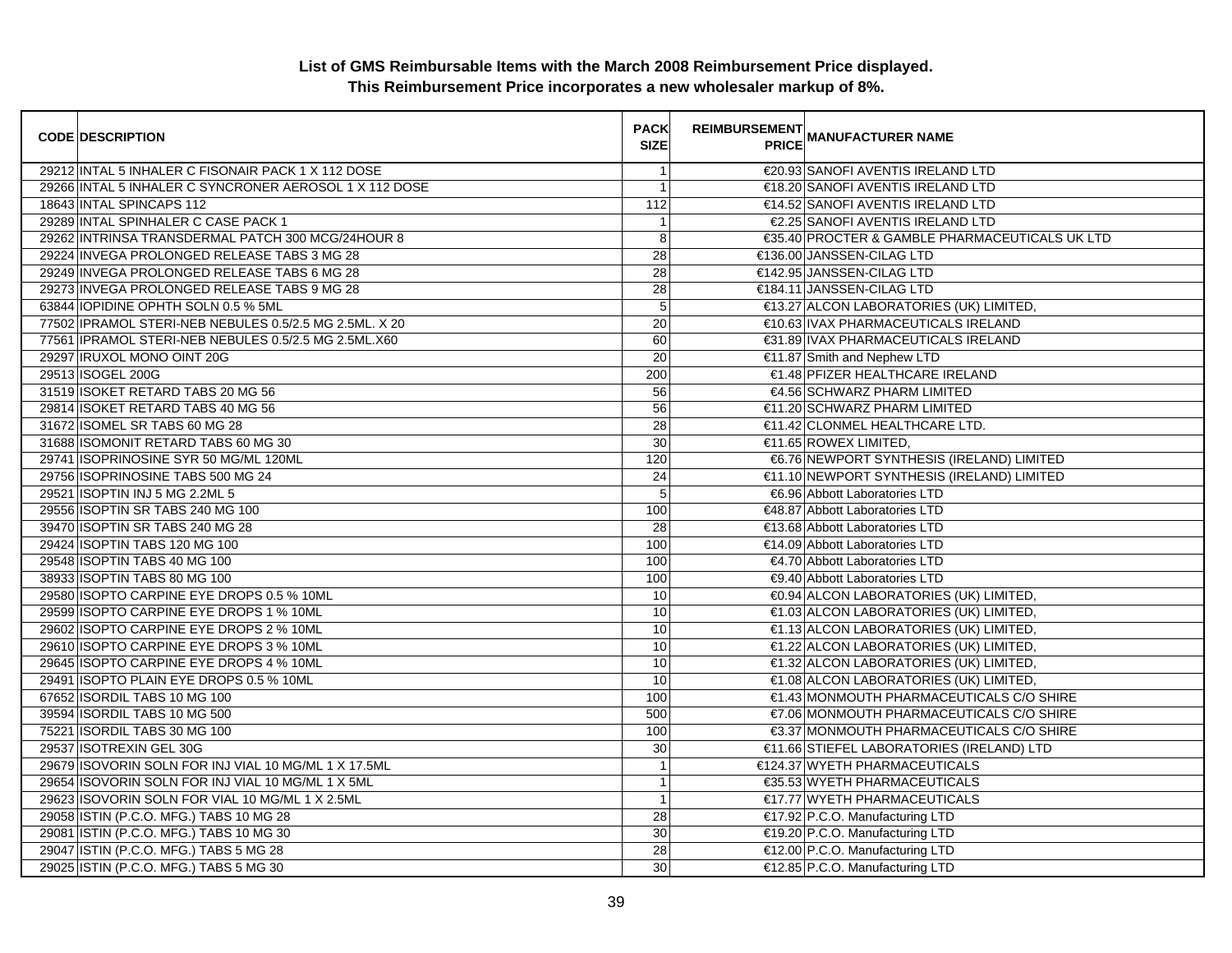| <b>CODE DESCRIPTION</b>                         | <b>PACK</b><br><b>SIZE</b> | <b>REIMBURSEMENT</b> | <b>PRICE MANUFACTURER NAME</b>                       |
|-------------------------------------------------|----------------------------|----------------------|------------------------------------------------------|
| 28967 ISTIN TABS 10 MG 28                       | 28                         |                      | €18.28 PFIZER EFSS                                   |
| 28959 ISTIN TABS 5 MG 28                        | 28                         |                      | €12.25 PFIZER EFSS                                   |
| 29714 JANUVIA TABS 100 MG 28                    | 28                         |                      | €46.56 MERCK, SHARP AND DOHME IRL (HUMAN HEALTH) LTD |
| 14585 KAMIREN TABS 4 MG 28                      | 28                         |                      | €14.46 NICHE GENERICS LIMITED                        |
| 29882 KAOPECTATE SUSP 500ML                     | 500                        |                      | €5.84 PHARMACIA IRELAND LIMITED                      |
| 29992 KAPAKE TABS 100                           | 100                        |                      | €8.76 Galen LTD                                      |
| 29769 KAY-CEE-L SYR 500ML                       | 500                        |                      | €3.28 Geistlich LTD                                  |
| 38598 KEFEXIN TABS 250 MG 100                   | 100                        |                      | €14.57 ORION PHARMA (IRELAND) LIMITED                |
| 38652 KEFEXIN TABS 500 MG 100                   | 100                        |                      | €28.56 ORION PHARMA (IRELAND) LIMITED                |
| 29955 KEFLEX PULVULES 250 MG 100                | 100                        |                      | €15.12 FLYNN PHARMA LTD                              |
| 30228 KEFLEX PULVULES 250 MG 28                 | 28                         |                      | €4.44 FLYNN PHARMA LTD                               |
| 90379 KEFLEX SUSP 125 MG/5ML 100ML              | 100                        |                      | €1.57 FLYNN PHARMA LTD                               |
| 90387 KEFLEX SUSP 250 MG/5ML 100ML              | 100                        |                      | €3.16 FLYNN PHARMA LTD                               |
| 58432 KEFLEX TABS 500 MG 100                    | 100                        |                      | €29.59 FLYNN PHARMA LTD                              |
| 30233 KEFLEX TABS 500 MG 21                     | 21                         |                      | €6.47 FLYNN PHARMA LTD                               |
| 30219 KEFTID CAPS 250 MG 21                     | 21                         |                      | €7.27 Galen LTD                                      |
| 30015 KEMADRIN TABS 5 MG 100                    | 100                        |                      | €7.29 GLAXO WELLCOME LIMITED                         |
| 30023 KENACOMB CREAM 15G                        | 15                         |                      | €2.07 BRISTOL MYERS SQUIBB PHARMACEUTICALS           |
| 64629 KENACOMB OINT 15G                         | 15                         |                      | €2.07 BRISTOL MYERS SQUIBB PHARMACEUTICALS           |
| 74713 KENACOMB OTIC OINT 10G                    | 10                         |                      | €1.99 BRISTOL MYERS SQUIBB PHARMACEUTICALS           |
| 30155 KENALOG SYRINGE 40 MG/ML 1ML              | $\mathbf{1}$               |                      | €2.67 BRISTOL MYERS SQUIBB PHARMACEUTICALS           |
| 30163 KENALOG SYRINGE 40 MG/ML 2ML              | $\overline{1}$             |                      | €4.61 BRISTOL MYERS SQUIBB PHARMACEUTICALS           |
| 30274 KENTERA TRANSDERMAL PATCH 3.9 MG/24HR 8   | 8                          |                      | €40.07 UCB (PHARMA) IRELAND LIMITED                  |
| 30128 KEPPRA (P.C.O. MFG.) TABS 500 MG 60       | 60                         |                      | €73.97 P.C.O. Manufacturing LTD                      |
| 30389 KEPPRA ORAL SOLN 100 MG/ML 300 ML         | 300                        |                      | €104.06 UCB (PHARMA) IRELAND LIMITED                 |
| 30295 KEPPRA TABS 1000 MG 60                    | 60                         |                      | €145.72 UCB (PHARMA) IRELAND LIMITED                 |
| 30186 KEPPRA TABS 250 MG 60                     | 60                         |                      | €42.60 UCB (PHARMA) IRELAND LIMITED                  |
| 30100 KEPPRA TABS 500 MG 60                     | 60                         |                      | €74.71 UCB (PHARMA) IRELAND LIMITED                  |
| 30124 KERAL TABS 25 MG 50                       | 50                         |                      | €13.62 A. MENARINI PHAR. IRELAND LTD.                |
| 29986 KETEK TABS 400 MG 10                      | 10                         |                      | €30.09 SANOFI AVENTIS IRELAND LTD                    |
| 76328 KETOZOL SHAMPOO 2 % 120 ML                | 120                        |                      | €7.89 ROWEX LIMITED,                                 |
| 30287 KINIDIN DURULES 250 MG 100                | 100                        |                      | €14.18 ASTRAZENECA PHARMACEUTICALS (IRELAND) LTD.,   |
| 32000 KLACID (P.C.O. MFG.) FORTE TABS 500 MG 14 | 14                         |                      | €26.21 P.C.O. Manufacturing LTD                      |
| 30085 KLACID (P.C.O. MFG.) TABS 250 MG 12       | 12                         |                      | €10.74 P.C.O. Manufacturing LTD                      |
| 30079 KLACID FORTE TABS 500 MG 14               | 14                         |                      | €27.30 Abbott Laboratories LTD                       |
| 30009 KLACID LA (P.C.O. MFG.) TABS 500 MG 6     | 6                          |                      | €12.98 P.C.O. Manufacturing LTD                      |
| 30091 KLACID LA TABS 500 MG 14                  | 14                         |                      | €30.59 Abbott Laboratories LTD                       |
| 31603 KLACID LA TABS 500 MG 7                   | $\overline{7}$             |                      | €15.29 Abbott Laboratories LTD                       |
| 92037 KLACID PAED SUSP 125 MG/5ML 100ML         | 100                        |                      | €11.04 Abbott Laboratories LTD                       |
| 92029 KLACID PAED SUSP 125 MG/5ML 70ML          | 70                         |                      | €5.84 Abbott Laboratories LTD                        |
| 92207 KLACID SUSP 250 MG/5ML 70 ML.             | 70                         |                      | €11.67 Abbott Laboratories LTD                       |
| 16675 KLACID TABS 250 MG 14                     | 14                         |                      | €12.91 Abbott Laboratories LTD                       |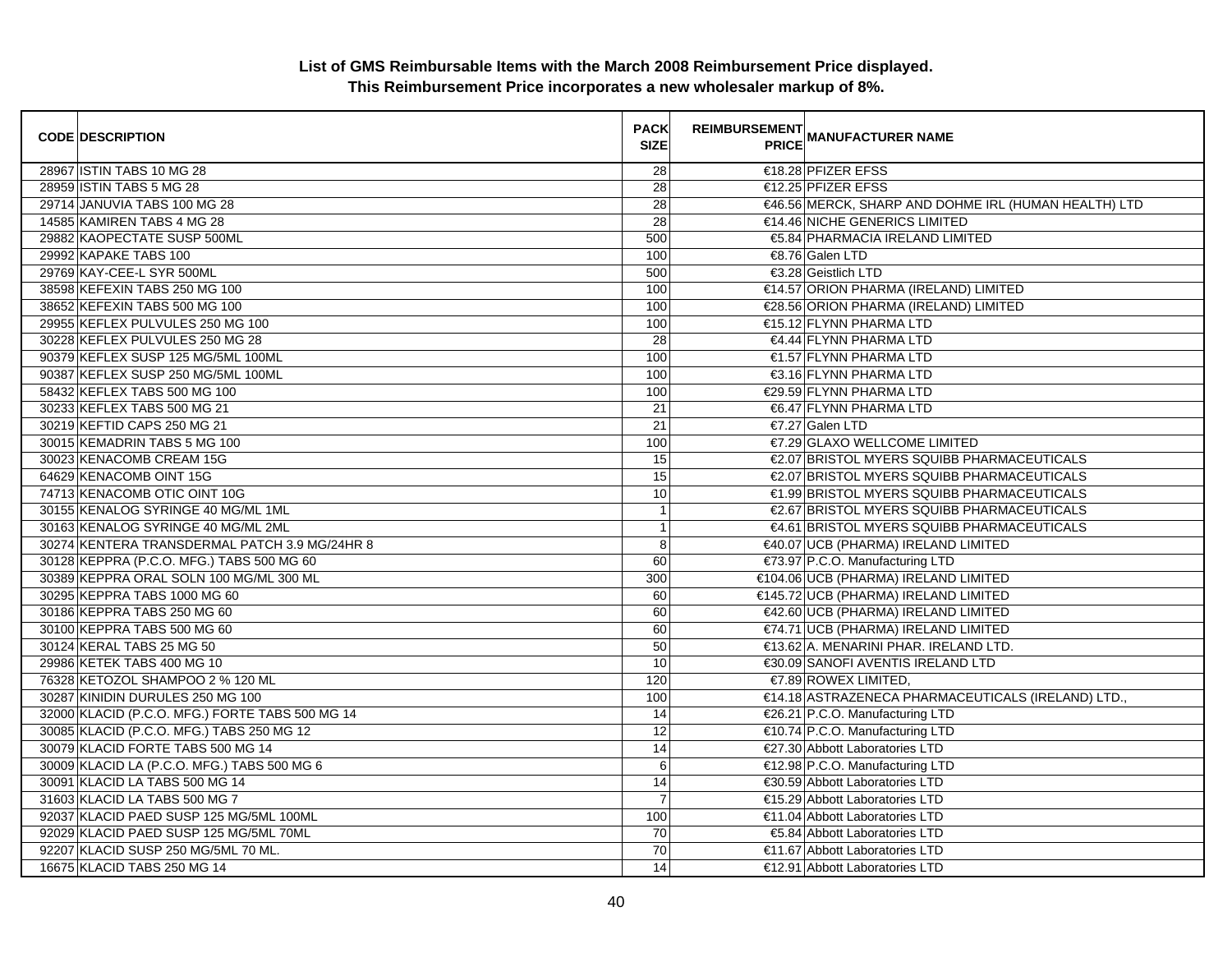| <b>CODE DESCRIPTION</b>                            | <b>PACK</b><br><b>SIZE</b> | <b>REIMBURSEMENT</b> | <b>PRICE MANUFACTURER NAME</b>      |
|----------------------------------------------------|----------------------------|----------------------|-------------------------------------|
| 30052 KLARIGER TABS 250 MG 14                      | 14                         |                      | €12.21 GERARD LABORATORIES LTD      |
| 30074 KLARIGER TABS 500 MG 14                      | $\overline{14}$            |                      | €20.20 GERARD LABORATORIES LTD      |
| 30063 KLARIGER TABS 500 MG 7                       | $\overline{7}$             |                      | €10.09 GERARD LABORATORIES LTD      |
| 31283 KLIOGEST TABS 28                             | 28                         |                      | €6.21 Novo Nordisk Pharm. LTD       |
| 30457 KONAKION MM INJ 10 MG/ML 1ML 10              | 10                         |                      | €5.14 ROCHE PRODUCTS IRELAND LTD    |
| 30493 KONAKION MM PAED INJ. 2 MG/0.2ML 5 X 0.2ML   | 5                          |                      | €5.84 ROCHE PRODUCTS IRELAND LTD    |
| 30270 KONAKION TABS 10 MG 10                       | 10                         |                      | €2.11 ROCHE PRODUCTS IRELAND LTD    |
| 92045 KOPEN ELIXIR 125 MG/5ML 100ML                | 100                        |                      | €1.57 Athlone Laboratories LTD      |
| 92053 KOPEN ELIXIR 250 MG/5ML 100ML                | 100                        |                      | €2.51 Athlone Laboratories LTD      |
| 38512 KOPEN TABS 250 MG 100                        | 100                        |                      | €4.37 Athlone Laboratories LTD      |
| 38539 KOPEN TABS 250 MG 1000                       | 1000                       |                      | €39.63 Athlone Laboratories LTD     |
| 38520 KOPEN TABS 250 MG 500                        | 500                        |                      | €20.40 Athlone Laboratories LTD     |
| 31122 KREDEX TABS 12.5 MG 28                       | 28                         |                      | €13.27 ROCHE PRODUCTS IRELAND LTD   |
| 31305 KREDEX TABS 25 MG 56                         | 56                         |                      | €28.31 ROCHE PRODUCTS IRELAND LTD   |
| 31095 KREDEX TABS 6.25 MG 28                       | $\overline{28}$            |                      | €11.42 ROCHE PRODUCTS IRELAND LTD   |
| 30471 KYTRIL TABS 1 MG 10                          | 10                         |                      | €96.79 ROCHE PRODUCTS IRELAND LTD   |
| 30505 KYTRIL TABS 2 MG 5                           | 5                          |                      | €96.79 ROCHE PRODUCTS IRELAND LTD   |
| 30921 LACRI-LUBE OINT 3.5G PACK                    | $\overline{1}$             |                      | €2.43 ALLERGAN LIMITED              |
| 30996 LACRI-LUBE OINT 5G                           | 5                          |                      | <b>€3.07 ALLERGAN LIMITED</b>       |
| 30112 LACTULOSE SANDOZ SYR 1 LITRE                 | 1000                       |                      | €6.63 NOVARTIS CONSUMER HEALTHCARE  |
| 30058 LACTULOSE SANDOZ SYR 300ML                   | 300                        |                      | €2.15 NOVARTIS CONSUMER HEALTHCARE  |
| 30736 LAMICTAL (P.C.O. MFG.) DISP TABS 25 MG 30    | 30                         |                      | €14.15 P.C.O. Manufacturing LTD     |
| 30702 LAMICTAL (P.C.O. MFG.) DISP TABS 5 MG 30     | 30                         |                      | €10.04 P.C.O. Manufacturing LTD     |
| 31074 LAMICTAL (P.C.O. MFG.) DISP. TABS. 100 MG 30 | 30                         |                      | €39.10 P.C.O. Manufacturing LTD     |
| 31037 LAMICTAL (P.C.O. MFG.) TABS 100 MG 30        | 30                         |                      | €39.10 P.C.O. Manufacturing LTD     |
| 31091 LAMICTAL (P.C.O. MFG.) TABS 200 MG 30        | 30                         |                      | €68.25 P.C.O. Manufacturing LTD     |
| 30903 LAMICTAL (P.C.O. MFG.) TABS 25 MG 30         | 30                         |                      | €14.00 P.C.O. Manufacturing LTD     |
| 30925 LAMICTAL (P.C.O. MFG.) TABS 50 MG 30         | 30                         |                      | €22.20 P.C.O. Manufacturing LTD     |
| 30569 LAMICTAL DISP TABS 100 MG 56                 | 56                         |                      | €73.72 GLAXO WELLCOME LIMITED       |
| 21345 LAMICTAL DISP TABS 2 MG 30                   | 30                         |                      | €7.01 GLAXO WELLCOME LIMITED        |
| 32124 LAMICTAL DISP TABS 200 MG 56                 | 56                         |                      | €133.82 GLAXO WELLCOME LIMITED      |
| 30554 LAMICTAL DISP TABS 25 MG 56                  | 56                         |                      | €27.23 GLAXO WELLCOME LIMITED       |
| 30523 LAMICTAL DISP TABS 5 MG 28                   | 28                         |                      | €9.67 GLAXO WELLCOME LIMITED        |
| 32116 LAMICTAL DISP TABS 50 MG 56                  | 56                         |                      | €42.53 GLAXO WELLCOME LIMITED       |
| 30953 LAMICTAL TABS 100 MG 56                      | 56                         |                      | €73.72 GLAXO WELLCOME LIMITED       |
| 30759 LAMICTAL TABS 200 MG 56                      | 56                         |                      | €132.71 GLAXO WELLCOME LIMITED      |
| 30929 LAMICTAL TABS 25 MG 56                       | 56                         |                      | €27.23 GLAXO WELLCOME LIMITED       |
| 30945 LAMICTAL TABS 50 MG 56                       | 56                         |                      | €42.74 GLAXO WELLCOME LIMITED       |
| 30835 LAMISIL CREAM 15G                            | $\overline{15}$            |                      | €5.72 NOVARTIS CONSUMER HEALTHCARE  |
| 30973 LAMISIL CREAM 30G                            | 30                         |                      | €10.93 NOVARTIS CONSUMER HEALTHCARE |
| 30771 LAMISIL TABS 250 MG 14                       | 14                         |                      | €22.58 NOVARTIS IRELAND LIMITED     |
| 31073 LAMISIL TABS 250 MG 28                       | $\overline{28}$            |                      | €43.57 NOVARTIS IRELAND LIMITED     |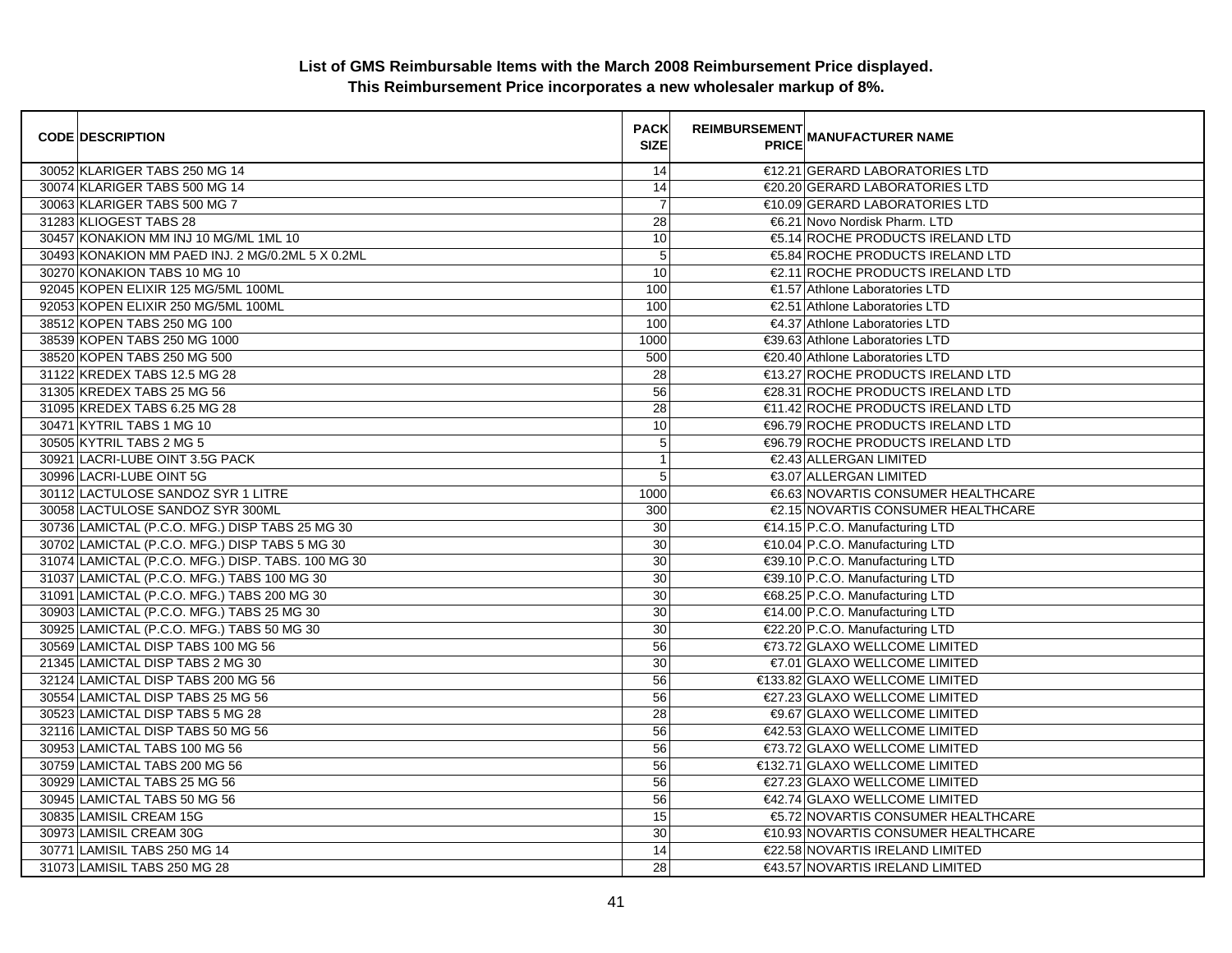| <b>CODE DESCRIPTION</b>                                | <b>PACK</b><br><b>SIZE</b> | <b>REIMBURSEMENT</b><br>--------   MANUFACTURER NAME<br>  PRICE |  |
|--------------------------------------------------------|----------------------------|-----------------------------------------------------------------|--|
| 32184 LAMORO DISP TABS 100 MG 60                       | 60                         | €58.48 PINEWOOD HEALTHCARE GROUP                                |  |
| 32195 LAMORO DISP TABS 200 MG 60                       | 60                         | €106.20 PINEWOOD HEALTHCARE GROUP                               |  |
| 32167 LAMORO DISP TABS 25 MG 60                        | 60                         | €21.58 PINEWOOD HEALTHCARE GROUP                                |  |
| 32176 LAMORO DISP TABS 50 MG 60                        | 60                         | €33.71 PINEWOOD HEALTHCARE GROUP                                |  |
| 30534 LANAFINE AFR CREAM CREAM 1 % 1 X 7.5G            | $\overline{1}$             | €2.30 NICHE GENERICS LIMITED                                    |  |
| 30548 LANAFINE CREAM 1% CREAM 1 % 15 G                 | 15                         | €3.67 NICHE GENERICS LIMITED                                    |  |
| 30563 LANAFINE CREAM 1% CREAM 1 % 30 G                 | 30                         | €7.71 NICHE GENERICS LIMITED                                    |  |
| 30527 LANAFINE TABS 250 MG 28                          | 28                         | €39.66 NICHE GENERICS LIMITED                                   |  |
| 30570 LANOXIN INJ 0.25 MG/ML 2ML 5                     | 5                          | €4.02 GLAXO WELLCOME LIMITED                                    |  |
| 30627 LANOXIN TABS 0.25 MG 500                         | 500                        | €9.04 GLAXO WELLCOME LIMITED                                    |  |
| 30597 LANOXIN-PG ELIXIR 60ML                           | 60                         | €5.79 GLAXO WELLCOME LIMITED                                    |  |
| 63649 LANOXIN-PG TABS 62.5 MCG 500                     | 500                        | €8.48 GLAXO WELLCOME LIMITED                                    |  |
| 69158 LANTUS CARTRIDGE 100 IU/ML 5 X 3 ML              | 5                          | €57.10 SANOFI AVENTIS IRELAND LTD                               |  |
| 69213 LANTUS OPTISET PRE-FILLED PEN 100 IU/ML 5 X 3 ML | 5                          | €58.78 SANOFI AVENTIS IRELAND LTD                               |  |
| 69252 LANTUS SOLOSTAR SOLN FOR INJ 100 IU/ML 5 X 3 ML  | 5                          | €57.41 SANOFI AVENTIS IRELAND LTD                               |  |
| 69277 LANTUS VIAL 100 IU/ML 1 X 10 ML                  | $\mathbf{1}$               | €37.80 SANOFI AVENTIS IRELAND LTD                               |  |
| 84654 LANVIS TABS 40 MG 25                             | 25                         | €46.70 GLAXO WELLCOME LIMITED                                   |  |
| 63602 LANZIOP CAPS 15 MG 28                            | 28                         | €14.69 IVAX PHARMACEUTICALS IRELAND                             |  |
| 63670 LANZIOP CAPS 30 MG 28                            | 28                         | €29.29 IVAX PHARMACEUTICALS IRELAND                             |  |
| 84641 LANZOL CAPS 15 MG 28                             | 28                         | $€13.41$ ROWEX LIMITED.                                         |  |
| 84693 LANZOL CAPS 30 MG 28                             | 28                         | €26.65 ROWEX LIMITED,                                           |  |
| 14698 LANZOL CAPS 30 MG 7                              | $\overline{7}$             | €6.66 ROWEX LIMITED,                                            |  |
| 31194 LARIAM TABS 250 MG 8                             | 8                          | €17.42 ROCHE PRODUCTS IRELAND LTD                               |  |
| 30664 LARIG DISP TABS 100 MG 56                        | 56                         | €57.21 ROWEX LIMITED,                                           |  |
| 30692 LARIG DISP TABS 200 MG 56                        | 56                         | €103.84 ROWEX LIMITED,                                          |  |
| 30622 LARIG DISP TABS 25 MG 56                         | 56                         | €21.14 ROWEX LIMITED,                                           |  |
| 30605 LARIG DISP TABS 5 MG 28                          | 28                         | €7.50 ROWEX LIMITED,                                            |  |
| 30641 LARIG DISP TABS 50 MG 56                         | 56                         | €33.00 ROWEX LIMITED,                                           |  |
| 30856 LASIX INJ 10 MG/ML 2ML 5                         | 5                          | €1.61 Hoechst (Ireland) LTD                                     |  |
| 64467 LASIX TABS 20 MG 60                              | 60                         | €1.81 Hoechst (Ireland) LTD                                     |  |
| 30712 LASIX TABS 40 MG 100                             | 100                        | €4.38 SANOFI AVENTIS IRELAND LTD                                |  |
| 30823 LASIX TABS 500 MG 100                            | 100                        | €74.89 Hoechst (Ireland) LTD                                    |  |
| 31034 LAXOSE SOLN 1 LITRE                              | 1000                       | €7.57 PINEWOOD HEALTHCARE GROUP                                 |  |
| 31021 LAXOSE SOLN 300ML                                | 300                        | €2.48 PINEWOOD HEALTHCARE GROUP                                 |  |
| 31545 LAXOSE SOLN 500ML                                | 500                        | €4.18 PINEWOOD HEALTHCARE GROUP                                 |  |
| 31240 LEDERFEN CP TABS 300 MG 84                       | 84                         | €21.87 GOLDSHIELD PHARMACEUTICALS LIMITED,                      |  |
| 18554 LEDERFEN TABS 450 MG 56                          | 56                         | €21.86 GOLDSHIELD PHARMACEUTICALS LIMITED,                      |  |
| 31372 LEO K TABS 600 MG 100                            | 100                        | €1.44 LEO PHARMA                                                |  |
| 77151 LESCOL (P.C.O. MFG.) CAPS 20 MG 28               | 28                         | €15.25 P.C.O. Manufacturing LTD                                 |  |
| 77007 LESCOL (P.C.O. MFG.) CAPS 40 MG 28               | 28                         | €18.34 P.C.O. Manufacturing LTD                                 |  |
| 77055 LESCOL CAPS 20 MG 28                             | $\overline{28}$            | €15.71 NOVARTIS IRELAND LIMITED                                 |  |
| 77063 LESCOL CAPS 40 MG 28                             | 28                         | €18.52 NOVARTIS IRELAND LIMITED                                 |  |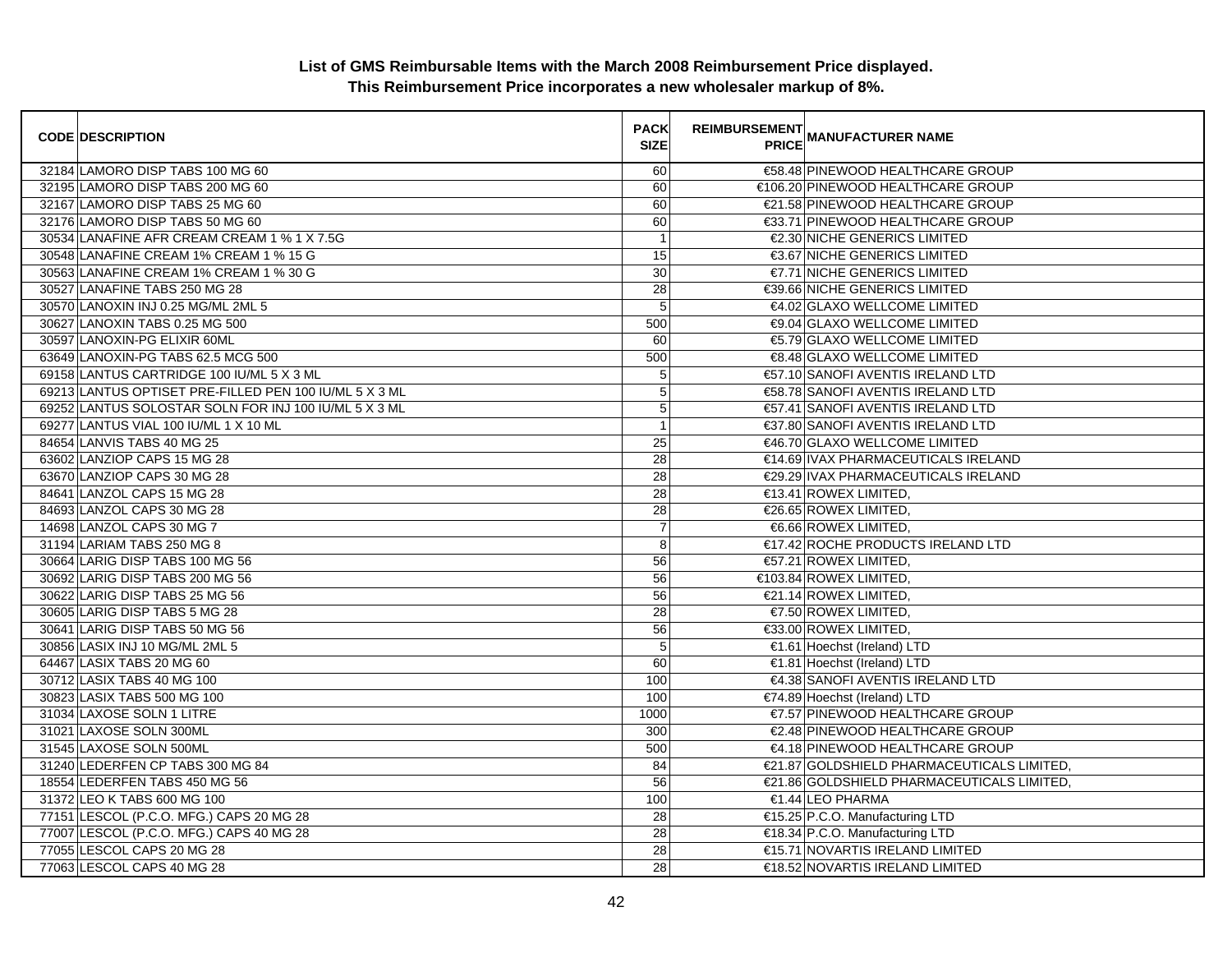| <b>CODE DESCRIPTION</b>                                              | <b>PACK</b><br><b>SIZE</b> | <b>REIMBURSEMENT</b> | <b>---------</b><br>PRICE MANUFACTURER NAME |
|----------------------------------------------------------------------|----------------------------|----------------------|---------------------------------------------|
| 77071 LESCOL CAPS 40 MG 56                                           | 56                         |                      | €34.73 NOVARTIS IRELAND LIMITED             |
| 39256 LESCOL XL TABS 80 MG 28                                        | 28                         |                      | €24.54 NOVARTIS IRELAND LIMITED             |
| 31461 LEUKERAN TABS 2 MG 25                                          | 25                         |                      | €8.60 GLAXO WELLCOME LIMITED                |
| 63003 LEVEMIR FLEXPEN PRE-FILLED PEN 100 IU/ML 5 X 3 ML              | $\overline{5}$             |                      | €58.78 Novo Nordisk Pharm. LTD              |
| 63109 LEVEMIR INNOLET PREFILLED PENS 100 UNITS/ML 5 X 3 ML           | 5                          |                      | €62.91 Novo Nordisk Pharm. LTD              |
| 63082 LEVEMIR PENFILL CARTRIDGE 100 IU/ML 5 X 3 ML.                  | $\sqrt{5}$                 |                      | €57.10 Novo Nordisk Pharm. LTD              |
| 77025 LEVITRA TABS 10 MG 4                                           | $\overline{4}$             |                      | €26.35 GLAXO WELLCOME LIMITED               |
| 77089 LEVITRA TABS 20 MG 4                                           | $\overline{4}$             |                      | €32.01 GLAXO WELLCOME LIMITED               |
| 77010 LEVITRA TABS 5 MG 4                                            | $\overline{4}$             |                      | €22.60 GLAXO WELLCOME LIMITED               |
| 45961 LEVONELLE TAB 1500 MCG 1                                       | $\mathbf{1}$               |                      | €6.83 HE CLISSMANN (SCHERING AG)            |
| 45956 LEVONELLE TABS 750 MCG 2                                       | $\overline{2}$             |                      | €6.83 HE CLISSMANN (SCHERING AG)            |
| 45870 LEXAPRO (P.C.O. MFG.) TABS 10 MG 28                            | 28                         |                      | €23.98 P.C.O. Manufacturing LTD             |
| 45891 LEXAPRO (P.C.O. MFG.) TABS 20 MG 28                            | 28                         |                      | €46.94 P.C.O. Manufacturing LTD             |
| 31317 LEXAPRO TABS 10 MG 28                                          | $\overline{28}$            |                      | €24.19 LUNDBECK (IRELAND) LIMITED           |
| 38752 LEXAPRO TABS 15 MG 28                                          | 28                         |                      | €36.61 LUNDBECK (IRELAND) LIMITED           |
| 32348 LEXAPRO TABS 20 MG 28                                          | 28                         |                      | €48.38 LUNDBECK (IRELAND) LIMITED           |
| 31216 LEXAPRO TABS 5 MG 28                                           | $\overline{28}$            |                      | €15.12 LUNDBECK (IRELAND) LIMITED           |
| 31115 LEXOTAN TABS 1.5 MG 30                                         | 30                         |                      | €2.93 ROCHE PRODUCTS IRELAND LTD            |
| 31129 LEXOTAN TABS 3 MG 30                                           | $\overline{30}$            |                      | €3.70 ROCHE PRODUCTS IRELAND LTD            |
| 31550 LIBRIUM CAPS 10 MG 100                                         | 100                        |                      | €8.07 VALEANT PHARMACEUTICALS LTD.          |
| 72099 LIBRIUM CAPS 5 MG 100                                          | 100                        |                      | €5.80 VALEANT PHARMACEUTICALS LTD.          |
| 31989 LI-LIQUID LITHIUM CITRATE (ROSEMONT) SYR 10.8 MMOL/5 ML 150 ML | 150                        |                      | €14.66 ROSEMONT PHARMACEUTICALS LIMITED     |
| 31179 LI-LIQUID LITHIUM CITRATE (ROSEMONT) SYR 10.8 MMOL/5ML 100ML   | 100                        |                      | €9.76 ROSEMONT PHARMACEUTICALS LIMITED      |
| 31957 LI-LIQUID LITHIUM CITRATE (ROSEMONT) SYR 5.4 MMOL/5 ML 150 ML  | 150                        |                      | €7.32 ROSEMONT PHARMACEUTICALS LIMITED      |
| 31166 LI-LIQUID LITHIUM CITRATE (ROSEMONT) SYR 5.4 MMOL/5ML 100ML    | 100                        |                      | €4.88 ROSEMONT PHARMACEUTICALS LIMITED      |
| 39570 LIORESAL (P.C.O. MFG.) TABS 10 MG 30                           | 30                         |                      | €4.31 P.C.O. Manufacturing LTD              |
| 39535 LIORESAL ORAL SOLN 5 MG/5ML 300ML                              | 300                        |                      | €7.80 NOVARTIS IRELAND LIMITED              |
| 59765 LIORESAL TABS 10 MG 100                                        | 100                        |                      | €11.84 NOVARTIS IRELAND LIMITED             |
| 31657 LIPANTIL MICRO 200 CAPS 30                                     | 30                         |                      | €19.80 SOLVAY HEALTHCARE LIMITED            |
| 31620 LIPANTIL MICRO 67 CAPS 90                                      | 90                         |                      | €20.36 SOLVAY HEALTHCARE LIMITED            |
| 31669 LIPANTIL SUPRA TABS 145 MG 30                                  | 30                         |                      | €21.06 SOLVAY HEALTHCARE LIMITED            |
| 31863 LIPAPRAV TABS 10 MG 28                                         | 28                         |                      | €15.12 GERARD LABORATORIES LTD              |
| 31660 LIPAPRAV TABS 20 MG 28                                         | 28                         |                      | €28.08 GERARD LABORATORIES LTD              |
| 31680 LIPAPRAV TABS 40 MG 28                                         | $\overline{28}$            |                      | €35.64 GERARD LABORATORIES LTD              |
| 32038 LIPITOR (P.C.O. MFG.) TABS 20 MG 28                            | 28                         |                      | €36.07 P.C.O. Manufacturing LTD             |
| 31318 LIPITOR (P.C.O. MFG.) TABS 20 MG 84                            | 84                         |                      | €108.22 P.C.O. Manufacturing LTD            |
| 32359 LIPITOR (P.C.O. MFG.) TABS 40 MG 28                            | 28                         |                      | €58.50 P.C.O. Manufacturing LTD             |
| 32363 LIPITOR (P.C.O. MFG.) TABS 80 MG 28                            | 28                         |                      | €68.89 P.C.O. Manufacturing LTD             |
| 31892 LIPITOR TABS 10 MG 28                                          | $\overline{28}$            |                      | €23.10 PARKE DAVIS                          |
| 31798 LIPITOR TABS 20 MG 28                                          | 28                         |                      | €36.44 PARKE DAVIS                          |
| 31819 LIPITOR TABS 40 MG 28                                          | 28                         |                      | €60.94 PARKE DAVIS                          |
| 32001 LIPITOR TABS 80 MG 28                                          | 28                         |                      | €70.30 PFIZER EFSS                          |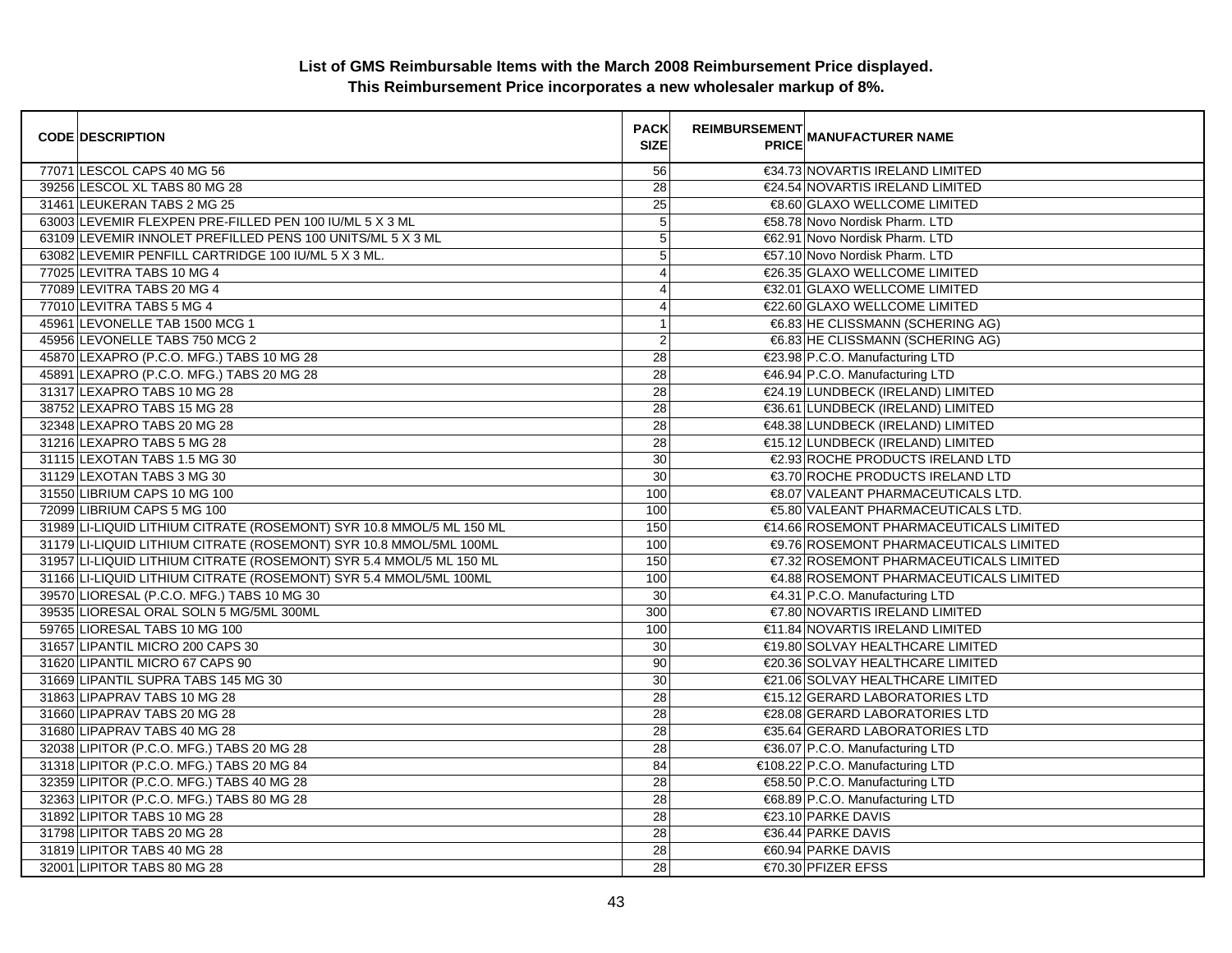| <b>CODE DESCRIPTION</b>                                 | <b>PACK</b><br><b>SIZE</b> | REIMBURSEMENT<br>ANANUFACTURER NAME         |
|---------------------------------------------------------|----------------------------|---------------------------------------------|
| 31219 LIPOSIC EYE GEL 10 G                              | 10                         | €3.65 Pharma Global LTD                     |
| 31504 LIPOSTAT (IMBAT LTD) TABS 10 MG 28                | 28                         | €16.26 IMBAT LTD.                           |
| 31549 LIPOSTAT (IMBAT LTD) TABS 20 MG 28                | 28                         | €31.27 IMBAT LTD.                           |
| 31725 LIPOSTAT (P.C.O. MFG.) TABS 10 MG 28              | $\overline{28}$            | €15.94 P.C.O. Manufacturing LTD             |
| 31734 LIPOSTAT (P.C.O. MFG.) TABS 20 MG 28              | 28                         | €30.63 P.C.O. Manufacturing LTD             |
| 31841 LIPOSTAT (P.C.O. MFG.) TABS 40 MG 28              | 28                         | €39.07 P.C.O. Manufacturing LTD             |
| 31704 LIPOSTAT TABS 10 MG 28                            | 28                         | €16.60 BRISTOL MYERS SQUIBB PHARMACEUTICALS |
| 31712 LIPOSTAT TABS 20 MG 28                            | 28                         | €31.90 BRISTOL MYERS SQUIBB PHARMACEUTICALS |
| 31786 LIPOSTAT TABS 40 MG 28                            | 28                         | €39.87 BRISTOL MYERS SQUIBB PHARMACEUTICALS |
| 31763 LIQUIFILM TEARS 15ML                              | 15                         | €2.15 ALLERGAN LIMITED                      |
| 31792 LIQUIVISC EYE GEL 0.25 % 10 G                     | 10                         | €5.66 ALLERGAN LIMITED                      |
| 79677 LISOPRESS TABS 10 MG 28                           | $\overline{28}$            | €10.92 NICHE GENERICS LIMITED               |
| 39817 LISOPRESS TABS 2.5 MG 28                          | $\overline{28}$            | <b>€6.33 NICHE GENERICS LIMITED</b>         |
| 54756 LISOPRESS TABS 20 MG 28                           | 28                         | €12.75 NICHE GENERICS LIMITED               |
| 47975 LISOPRESS TABS 5 MG 28                            | $\overline{28}$            | <b>€9.08 NICHE GENERICS LIMITED</b>         |
| 31735 LISPRIL TABS 10 MG 30                             | 30                         | €11.70 ROWEX LIMITED,                       |
| 31781 LISPRIL TABS 20 MG 30                             | 30                         | €13.40 ROWEX LIMITED,                       |
| 31702 LISPRIL TABS 5 MG 30                              | 30                         | €9.46 ROWEX LIMITED,                        |
| 31918 LISPRIL-HYDROCHLOROTHIAZIDE TABS 10/12.5 MG 30    | 30                         | €12.70 ROWEX LIMITED,                       |
| 31857 LISPRIL-HYDROCHLOROTHIAZIDE TABS 20 MG/12.5 MG 30 | 30                         | $€14.56$ ROWEX LIMITED.                     |
| 31962 LIVIAL (B & S HEALTHCARE) TABS 2.5 MG 28          | 28                         | €16.02 B & S HEALTHCARE                     |
| 31997 LIVIAL (P.C.O. MFG.) TABS 2.5 MG 30               | 30                         | €17.34 P.C.O. Manufacturing LTD             |
| 31801 LIVIAL TABS 2.5 MG 28                             | 28                         | €16.35 Organon LABS. LTD                    |
| 31404 LOAVEL TABS 1.25 MG 28                            | 28                         | €5.71 SANOFI AVENTIS IRELAND LTD            |
| 31434 LOAVEL TABS 10 MG 28                              | 28                         | €15.26 SANOFI AVENTIS IRELAND LTD           |
| 31418 LOAVEL TABS 2.5 MG 28                             | $\overline{28}$            | €8.08 SANOFI AVENTIS IRELAND LTD            |
| 31423 LOAVEL TABS 5 MG 28                               | 28                         | €11.24 SANOFI AVENTIS IRELAND LTD           |
| 32281 LOCABIOTAL 50 DOSE AEROSOL                        | $\overline{1}$             | €2.03 SERVIER LABORATORIES IRELAND LTD      |
| 31429 LOCERYL CREAM 20G                                 | 20                         | €5.40 GALDERMA (UK) LTD.,                   |
| 31437 LOCERYL NAIL LACQUER 5ML                          | $\sqrt{5}$                 | €32.27 GALDERMA (UK) LTD.,                  |
| 73032 LOCOID C CREAM 30G                                | 30                         | €3.64 ASTELLAS PHARMA CO LTD.               |
| 73024 LOCOID C OINT 30G                                 | 30                         | €3.64 ASTELLAS PHARMA CO LTD.               |
| 65943 LOCOID CREAM 100G                                 | 100                        | €8.52 ASTELLAS PHARMA CO LTD.               |
| 63932 LOCOID CREAM 30G                                  | 30                         | €2.79 ASTELLAS PHARMA CO LTD.               |
| 19933 LOCOID LIPOCREAM 100G                             | 100                        | €10.37 ASTELLAS PHARMA CO LTD.              |
| 32239 LOCOID LIPOCREAM 30G                              | 30                         | €3.37 ASTELLAS PHARMA CO LTD.               |
| 65935 LOCOID OINT 100G                                  | 100                        | €8.52 ASTELLAS PHARMA CO LTD.               |
| 65927 LOCOID OINT 30G                                   | 30                         | €2.79 ASTELLAS PHARMA CO LTD.               |
| 69205 LOCOID SCALP LOT 100ML                            | 100                        | €12.03 ASTELLAS PHARMA CO LTD.              |
| 77577 LOGYNON TABS 21                                   | 21                         | €1.59 HE CLISSMANN (SCHERING AG)            |
| 31496 LOMOTIL LIQ 100ML                                 | 100                        | €4.72 PHARMACIA IRELAND LIMITED             |
| 31976 LOMOTIL TABS 100                                  | 100                        | €12.44 GOLDSHIELD PHARMACEUTICALS LIMITED,  |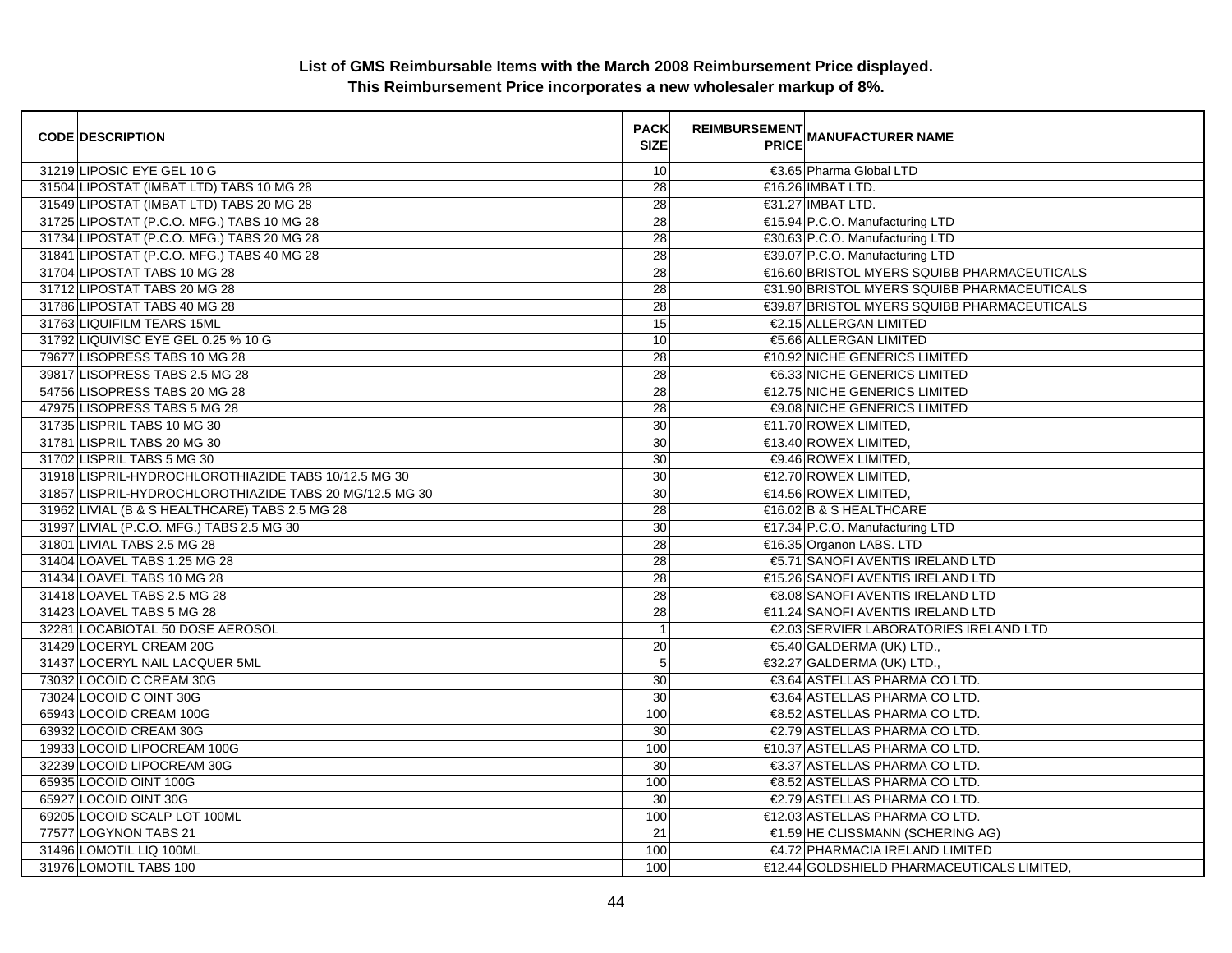| <b>CODE DESCRIPTION</b>                          | <b>PACK</b><br><b>SIZE</b> | <b>REIMBURSEMENT</b> | <b>PRICE MANUFACTURER NAME</b>                     |
|--------------------------------------------------|----------------------------|----------------------|----------------------------------------------------|
| 31887 LOMOTIL TABS 1000                          | 1000                       |                      | €124.30 PHARMACIA IRELAND LIMITED                  |
| 31968 LOMOTIL TABS 500                           | 500                        |                      | €62.16 PHARMACIA IRELAND LIMITED                   |
| 77213 LONITEN TABS 5 MG 60                       | 60                         |                      | €16.32 PHARMACIA IRELAND LIMITED                   |
| 32156 LOPID CAPS 300 MG 112                      | 112                        |                      | €34.48 PARKE DAVIS                                 |
| 31941 LOPID TABS 600 MG 56                       | 56                         |                      | €34.48 PARKE DAVIS                                 |
| 31931 LOPRAZ CAPS 10 MG 28                       | 28                         |                      | €17.40 IVAX PHARMACEUTICALS IRELAND                |
| 31873 LOPRAZ CAPS 20 MG 28                       | 28                         |                      | €26.58 IVAX PHARMACEUTICALS IRELAND                |
| 31948 LOPRAZ CAPS 40 MG 14                       | 14                         |                      | €32.59 IVAX PHARMACEUTICALS IRELAND                |
| 79928 LOPRESOR SR TABS 200 MG 28                 | 28                         |                      | <b>€9.51 NOVARTIS IRELAND LIMITED</b>              |
| 73245 LOPRESOR TABS 100 MG 56                    | 56                         |                      | €6.22 NOVARTIS IRELAND LIMITED                     |
| 31852 LOPRESOR TABS 50 MG 56                     | 56                         |                      | €3.35 NOVARTIS IRELAND LIMITED                     |
| 32012 LORAT TABS 10 MG 30                        | 30                         |                      | €8.72 ROWEX LIMITED,                               |
| 42136 LOSAMEL GASTRO-RESISTANT TABS 20 MG 30     | 30                         |                      | €38.06 CLONMEL HEALTHCARE LTD.                     |
| 32135 LOSEC (P.C.O. MFG.) CAPS 20 MG 14          | 14                         |                      | €17.78 P.C.O. Manufacturing LTD                    |
| 32155 LOSEC MUPS (P.C.O. MFG.) TABS 10 MG 30     | 30                         |                      | €20.33 P.C.O. Manufacturing LTD                    |
| 65331 LOSEC MUPS (P.C.O. MFG.) TABS 20 MG 28     | 28                         |                      | €36.07 P.C.O. Manufacturing LTD                    |
| 65344 LOSEC MUPS (P.C.O. MFG.) TABS 20 MG 30     | 30                         |                      | €38.65 P.C.O. Manufacturing LTD                    |
| 65356 LOSEC MUPS (P.C.O. MFG.) TABS 40 MG 15     | 15                         |                      | €38.61 P.C.O. Manufacturing LTD                    |
| 32130 LOSEC MUPS 10 MG 28                        | 28                         |                      | €19.35 ASTRAZENECA PHARMACEUTICALS (IRELAND) LTD., |
| 32162 LOSEC MUPS 20 MG 28                        | 28                         |                      | €36.44 ASTRAZENECA PHARMACEUTICALS (IRELAND) LTD., |
| 32141 LOSEC MUPS 20 MG 7                         | $\overline{7}$             |                      | €9.12 ASTRAZENECA PHARMACEUTICALS (IRELAND) LTD.,  |
| 32173 LOSEC MUPS 40 MG 14                        | 14                         |                      | €36.41 ASTRAZENECA PHARMACEUTICALS (IRELAND) LTD., |
| 32231 LOSEPINE GASTRO-RESISTANT TABS 10 MG 28    | 28                         |                      | €17.44 PINEWOOD HEALTHCARE GROUP                   |
| 32259 LOSEPINE GASTRO-RESISTANT TABS 20 MG 28    | 28                         |                      | €34.86 PINEWOOD HEALTHCARE GROUP                   |
| 25206 LOTRIDERM CREAM 30 G                       | 30                         |                      | <b>€9.75 SCHERING PLOUGH LIMITED</b>               |
| 31923 LOW CENTYL K TABS 100                      | 100                        |                      | €6.48 LEO PHARMA                                   |
| 31950 LOW CENTYL K TABS 250                      | 250                        |                      | €15.95 LEO PHARMA                                  |
| 32723 LUMIGAN EYE DROPS SOLN 0.3 MG/ML 3 ML. X 3 | 9                          |                      | €41.41 ALLERGAN LIMITED                            |
| 46357 LUMIGAN EYE DROPS SOLN 0.3 MG/ML 3ML       | 3                          |                      | €17.54 ALLERGAN LIMITED                            |
| 31382 LUSERT TABS 100 MG 28                      | $\overline{28}$            |                      | €39.34 PINEWOOD HEALTHCARE GROUP                   |
| 31348 LUSERT TABS 50 MG 28                       | 28                         |                      | €26.22 PINEWOOD HEALTHCARE GROUP                   |
| 31582 LUSTRAL (IMBAT LTD.) TABS 100 MG 30        | 30                         |                      | €44.06 IMBAT LTD.                                  |
| 31561 LUSTRAL (IMBAT LTD.) TABS 50 MG 30         | 30                         |                      | €29.38 IMBAT LTD.                                  |
| 32343 LUSTRAL (P.C.O. MFG.) TABS 100 MG 28       | 28                         |                      | €40.72 P.C.O. Manufacturing LTD                    |
| 31345 LUSTRAL (P.C.O. MFG.) TABS 50 MG 28        | $\overline{28}$            |                      | €26.86 P.C.O. Manufacturing LTD                    |
| 32312 LUSTRAL (P.C.O. MFG.) TABS 50 MG 30        | 30                         |                      | €28.78 P.C.O. Manufacturing LTD                    |
| 31399 LUSTRAL TABS 100 MG 28                     | 28                         |                      | €41.97 PFIZER EFSS                                 |
| 31380 LUSTRAL TABS 50 MG 28                      | 28                         |                      | €27.98 PFIZER EFSS                                 |
| 32292 LYCLEAR DERMAL CREAM 30G                   | 30                         |                      | €6.39 GLAXO WELLCOME LIMITED                       |
| 32272 LYRICA CAPS 100 MG 84                      | 84                         |                      | €132.35 PFIZER EFSS                                |
| 32289 LYRICA CAPS 150 MG 56                      | 56                         |                      | €88.24 PFIZER EFSS                                 |
| 32290 LYRICA CAPS 200 MG 84                      | 84                         |                      | €132.35 PFIZER EFSS                                |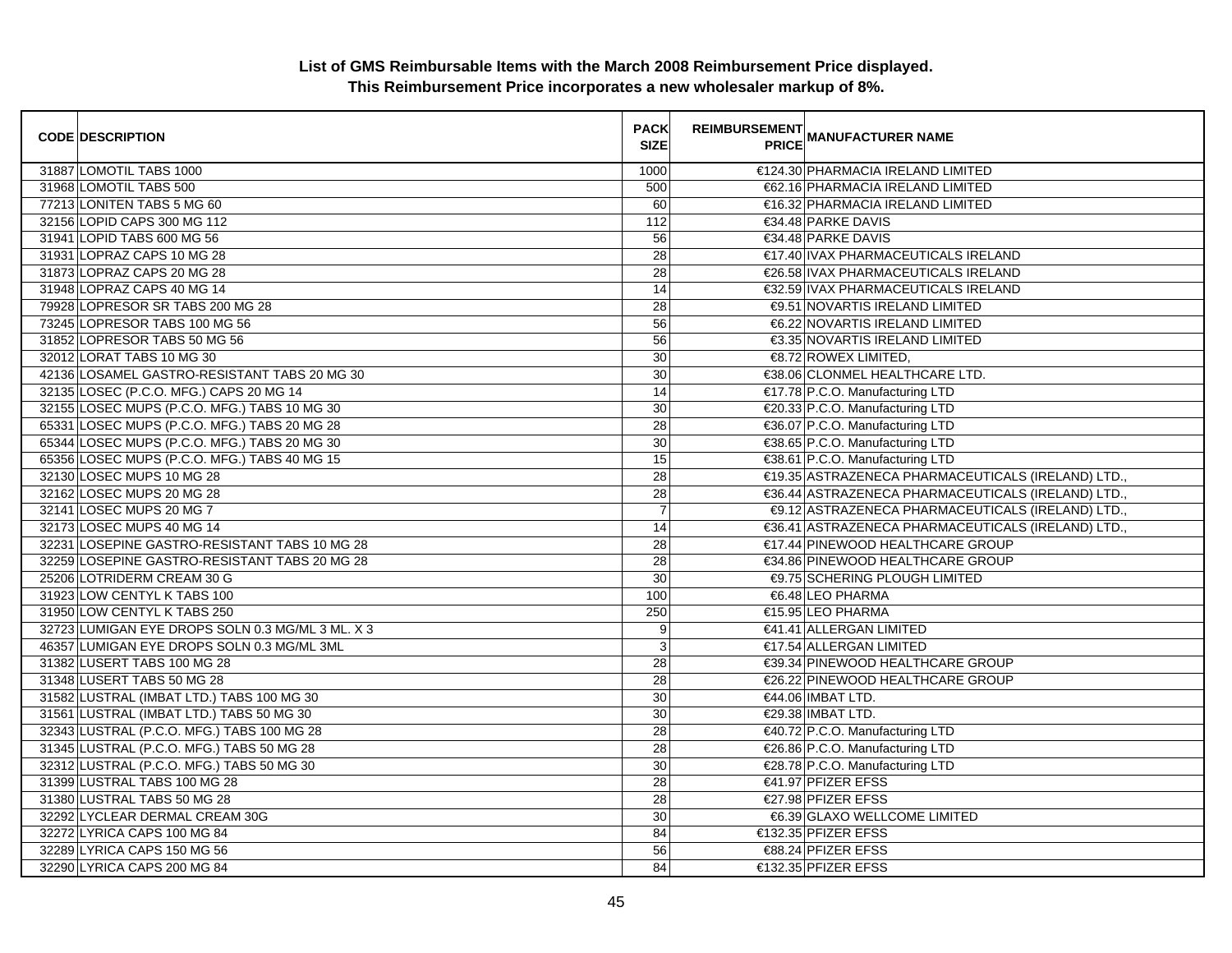| <b>CODE DESCRIPTION</b>                           | <b>PACK</b><br><b>SIZE</b> | <b>REIMBURSEMENT</b> | <b>PRICE MANUFACTURER NAME</b>               |
|---------------------------------------------------|----------------------------|----------------------|----------------------------------------------|
| 32201 LYRICA CAPS 25 MG 56                        | 56                         |                      | €88.24 PFIZER EFSS                           |
| 32236 LYRICA CAPS 25 MG 84                        | 84                         |                      | €132.35 PFIZER EFSS                          |
| 32298 LYRICA CAPS 300 MG 56                       | 56                         |                      | €88.24 PFIZER EFSS                           |
| 32241 LYRICA CAPS 50 MG 84                        | 84                         |                      | €132.35 PFIZER EFSS                          |
| 32257 LYRICA CAPS 75 MG 56                        | 56                         |                      | €88.24 PFIZER EFSS                           |
| 32309 LYRINEL XL TABS 10 MG 30                    | 30                         |                      | €39.79 JANSSEN-CILAG LTD                     |
| 32300 LYRINEL XL TABS 5 MG 30                     | 30                         |                      | €19.89 JANSSEN-CILAG LTD                     |
| 32069 MAALOX SUSP 500ML                           | 500                        |                      | €2.49 SANOFI AVENTIS IRELAND LTD             |
| 32457 MACROBID CAPS 100 MG 14                     | 14                         |                      | €4.89 GOLDSHIELD PHARMACEUTICALS LIMITED,    |
| 59672 MACRODANTIN CAPS 50 MG 30                   | 30                         |                      | €3.92 GOLDSHIELD PHARMACEUTICALS LIMITED,    |
| 59641 MACRODANTIN TABS 100 MG 30                  | 30                         |                      | €6.73 GOLDSHIELD PHARMACEUTICALS LIMITED,    |
| 61638 MADOPAR 125 CAPS 100                        | 100                        |                      | €16.92 ROCHE PRODUCTS IRELAND LTD            |
| 39756 MADOPAR 125 DISP TABS 100                   | 100                        |                      | €18.41 ROCHE PRODUCTS IRELAND LTD            |
| 61646 MADOPAR 250 CAPS 100                        | 100                        |                      | €28.12 ROCHE PRODUCTS IRELAND LTD            |
| 32476 MADOPAR 62.5 CAPS 100                       | 100                        |                      | <b>€9.72 ROCHE PRODUCTS IRELAND LTD</b>      |
| 39748 MADOPAR 62.5 DISP TABS 100                  | 100                        |                      | €10.38 ROCHE PRODUCTS IRELAND LTD            |
| 32468 MADOPAR CR 125 CAPS 100                     | 100                        |                      | €22.51 ROCHE PRODUCTS IRELAND LTD            |
| 32590 MALARONE TABS 250 MG 12                     | 12                         |                      | €31.56 GLAXO WELLCOME LIMITED                |
| 34312 MANERIX TABS 150 MG 30                      | 30                         |                      | €12.07 ROCHE PRODUCTS IRELAND LTD            |
| 63384 MANERIX TABS 300 MG 30                      | 30                         |                      | €19.36 ROCHE PRODUCTS IRELAND LTD            |
| 32425 MARVIOL TABS 63                             | 63                         |                      | €8.93 Organon LABS. LTD                      |
| 57283 MATRIFEN TRANSDERMAL PATCHES 100 MCG/HOUR 5 | 5                          |                      | €110.71 NYCOMED PRODUCTS LTD                 |
| 57240 MATRIFEN TRANSDERMAL PATCHES 12 MCG/HOUR 5  | 5                          |                      | €22.02 NYCOMED PRODUCTS LTD                  |
| 57245 MATRIFEN TRANSDERMAL PATCHES 25 MCG/HOUR 5  | $\mathbf 5$                |                      | €31.83 NYCOMED PRODUCTS LTD                  |
| 57252 MATRIFEN TRANSDERMAL PATCHES 50 MCG/HOUR 5  | 5                          |                      | €61.56 NYCOMED PRODUCTS LTD                  |
| 57279 MATRIFEN TRANSDERMAL PATCHES 75 MCG/HOUR 5  | $\mathbf 5$                |                      | €87.53 NYCOMED PRODUCTS LTD                  |
| 63398 MAXIDEX EYE DROPS 5ML                       | $\overline{5}$             |                      | €1.98 ALCON LABORATORIES (UK) LIMITED,       |
| 77208 MAXIDEX EYE OINT 3G                         | $\mathsf 3$                |                      | €2.47 ALCON LABORATORIES (UK) LIMITED,       |
| 63315 MAXILIEF EFF TABS 24                        | 24                         |                      | €3.23 CLONMEL HEALTHCARE LTD.                |
| 73105 MAXITROL EYE DROPS 5ML                      | $\mathbf 5$                |                      | €2.32 ALCON LABORATORIES (UK) LIMITED,       |
| 73156 MAXITROL EYE OINT 3.5G PACK                 | $\overline{1}$             |                      | €1.93 ALCON LABORATORIES (UK) LIMITED,       |
| 32387 MAXOLON INJ 5 MG/ML 2ML 12                  | 12                         |                      | €2.99 MONMOUTH PHARMACEUTICALS C/O SHIRE     |
| 32921 MAXOLON SYR 5 MG/5ML 100ML                  | 100                        |                      | €1.73 MONMOUTH PHARMACEUTICALS C/O SHIRE     |
| 70246 MAXOLON SYR 5 MG/5ML 200ML                  | 200                        |                      | €3.46 MONMOUTH PHARMACEUTICALS C/O SHIRE     |
| 32948 MAXOLON TABS 10 MG 500                      | 500                        |                      | €50.23 MONMOUTH PHARMACEUTICALS C/O SHIRE    |
| 32374 MAXOLON TABS 10 MG 84                       | 84                         |                      | €8.45 SHIRE PHARMACEUTICALS,                 |
| 32905 MEFAC CAPS 250 MG 100                       | 100                        |                      | €5.63 ROWEX LIMITED,                         |
| 32913 MEFAC CAPS 250 MG 500                       | 500                        |                      | €27.45 ROWEX LIMITED,                        |
| 32999 MEFAC TABS 500 MG 100                       | 100                        |                      | €9.97 ROWEX LIMITED.                         |
| 33453 MEGACE ORAL SUSP 40 MG/ML 240ML             | 240                        |                      | €130.27 BRISTOL MYERS SQUIBB PHARMACEUTICALS |
| 33472 MEGACE TABS 160 MG 30                       | 30                         |                      | €36.83 BRISTOL MYERS SQUIBB PHARMACEUTICALS  |
| 33537 MEGACE TABS 40 MG 120                       | 120                        |                      | €38.32 BRISTOL MYERS SQUIBB PHARMACEUTICALS  |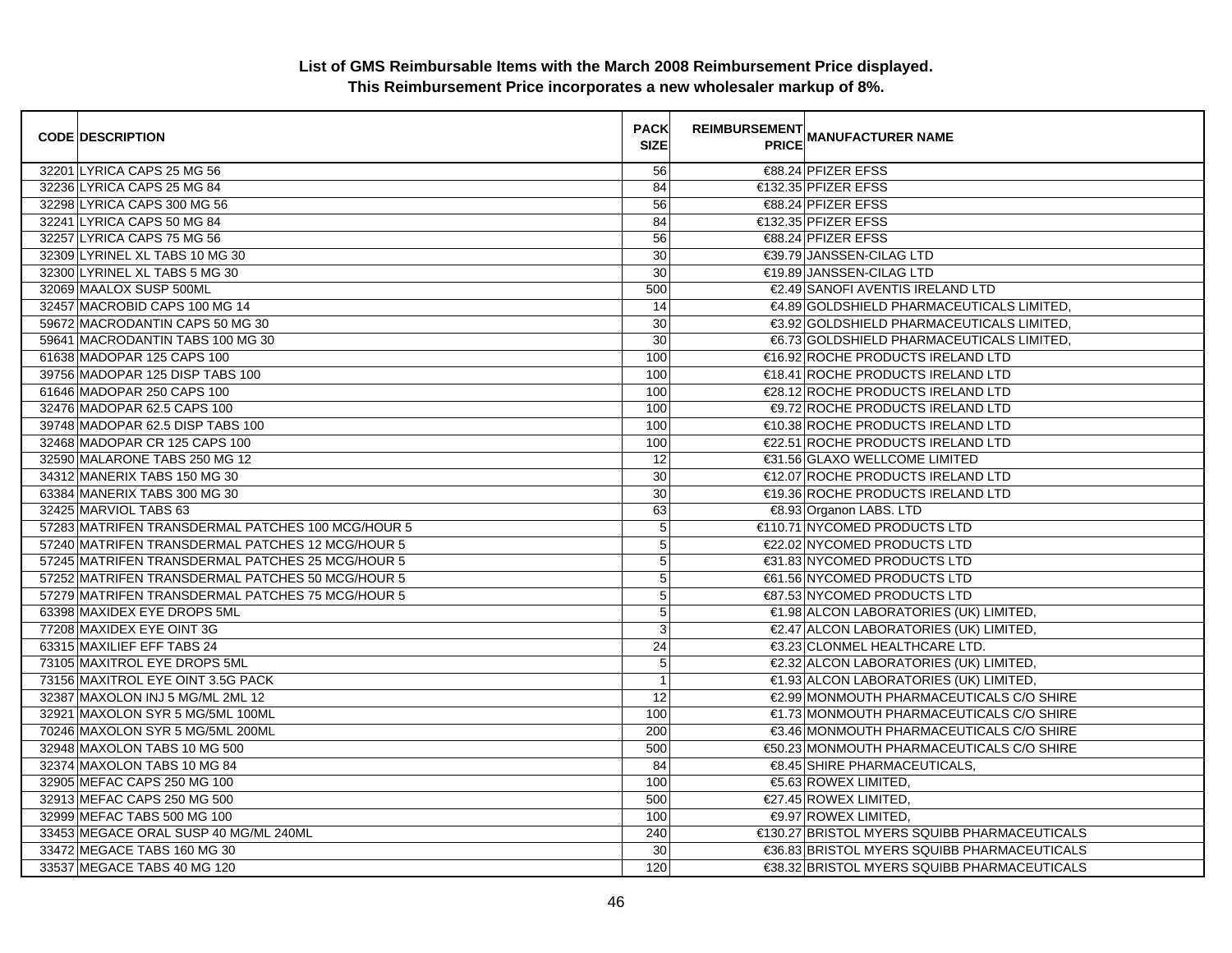| <b>CODE DESCRIPTION</b>                                          | <b>PACK</b><br><b>SIZE</b> | <b>REIMBURSEMENT</b><br><b>PRICE MANUFACTURER NAME</b> |
|------------------------------------------------------------------|----------------------------|--------------------------------------------------------|
| 32485 MELCAM TABS 15 MG 30                                       | 30                         | €11.75 ROWEX LIMITED,                                  |
| 32440 MELCAM TABS 7.5 MG 30                                      | 30                         | €8.39 ROWEX LIMITED,                                   |
| 77348 MELFEN TABS 200 MG 100                                     | 100                        | €3.09 CLONMEL HEALTHCARE LTD.                          |
| 77364 MELFEN TABS 400 MG 100                                     | 100                        | €5.95 CLONMEL HEALTHCARE LTD.                          |
| 77372 MELFEN TABS 400 MG 250                                     | 250                        | €13.95 CLONMEL HEALTHCARE LTD.                         |
| 28630 MELFEN TABS 400 MG 500                                     | 500                        | €27.39 CLONMEL HEALTHCARE LTD.                         |
| 18823 MELOXAT TABS 20 MG 30                                      | 30                         | €21.21 CLONMEL HEALTHCARE LTD.                         |
| 42083 MELOXICAM (CLONMEL) TABS 15 MG 30                          | 30                         | €12.25 CLONMEL HEALTHCARE LTD.                         |
| 42034 MELOXICAM (CLONMEL) TABS 7.5 MG 30                         | 30                         | €8.75 CLONMEL HEALTHCARE LTD.                          |
| 69566 MENOPHASE TABS 28                                          | $\overline{28}$            | €4.23 PHARMACIA IRELAND LIMITED                        |
| 33133 MENOREST TTS 37.5 PATCHES 8                                | 8                          | €6.77 NOVARTIS IRELAND LIMITED                         |
| 51624 MEPTID INJ 100 MG/ML 1ML 10                                | 10                         | €22.83 MONMOUTH PHARMACEUTICALS C/O SHIRE              |
| 51675 MEPTID TABS 200 MG 100                                     | 100                        | €26.09 MONMOUTH PHARMACEUTICALS C/O SHIRE              |
| 51721 MEPTID TABS 200 MG 112                                     | 112                        | €29.22 MONMOUTH PHARMACEUTICALS C/O SHIRE              |
| 31917 MERBENTYL 20 TABS 20 MG 84                                 | 84                         | €6.10 SANOFI AVENTIS IRELAND LTD                       |
| 31402 MERCILON TABS 63                                           | 63                         | €10.71 Organon LABS. LTD                               |
| 33855 MESTINON TABS 60 MG 200                                    | 200                        | €58.16 VALEANT PHARMACEUTICALS LTD.                    |
| 33861 MESULID GEL 3 % 50G                                        | 50                         | €3.25 ERGHA HEALTHCARE LTD                             |
| 36703 METFORMIN (GERARD LABS) TABS 500 MG. 84                    | 84                         | €2.43 GERARD LABORATORIES LTD                          |
| 36792 METFORMIN (GERARD LABS) TABS 850 MG 56                     | 56                         | €2.70 GERARD LABORATORIES LTD                          |
| 32751 METHOTREXATE (DAVID BULL LABS) INJ 2.5 MG/ML 2ML 5         | 5                          | €27.54 MAYNE PHARMA (IRELAND) LTD                      |
| 32786 METHOTREXATE (DAVID BULL LABS) INJ 25 MG/ML 2ML 5          | 5                          | €32.94 MAYNE PHARMA (IRELAND) LTD                      |
| 18600 METHOTREXATE (DAVID BULL LABS) TABS 10 MG 100              | 100                        | €44.67 MAYNE PHARMA (IRELAND) LTD                      |
| 32565 METHOTREXATE (DAVID BULL LABS) TABS 2.5 MG 100             | 100                        | €13.11 MAYNE PHARMA (IRELAND) LTD                      |
| 35050 METHOTREXATE (LEDERLE) TABS 2.5 MG 28                      | 28                         | €3.77 GOLDSHIELD PHARMACEUTICALS LIMITED,              |
| 33642 METOCLOPRAMIDE (ANTIGEN) INJ 5 MG/ML 2ML 10                | 10                         | €2.54 Antigen Pharmaceuticals                          |
| 61544 METOCOR TABS 100 MG 100                                    | 100                        | €8.36 ROWEX LIMITED,                                   |
| 61525 METOCOR TABS 50 MG 100                                     | 100                        | €4.50 ROWEX LIMITED,                                   |
| 32522 METOCYL TABS 10 MG 100                                     | 100                        | €5.78 ROWA PHARMACEUTICALS LTD                         |
| 32514 METOCYL TABS 10 MG 20                                      | 20                         | €1.25 ROWA PHARMACEUTICALS LTD                         |
| 32594 METOJECT SOLN FOR INJ PRE-FILLED SYR 10 MG./ML. 1.5ML. X 1 | $\mathbf{1}$               | €22.70 TECHNOPHARM LTD                                 |
| 32598 METOJECT SOLN FOR INJ PRE-FILLED SYR 10 MG./ML. 2ML. X 1   | $\mathbf{1}$               | €24.66 TECHNOPHARM LTD                                 |
| 32619 METOJECT SOLN FOR INJ PRE-FILLED SYR 10 MG/ML 1ML X 1      | $\mathbf{1}$               | €19.59 TECHNOPHARM LTD                                 |
| 32685 METOJECT SOLN FOR INJ PRE-FILLED SYR 10 MG/ML 2.5ML X 1    | $\mathbf{1}$               | €26.69 TECHNOPHARM LTD                                 |
| 30368 METOP TABS 100 MG 100                                      | 100                        | €8.66 GERARD LABORATORIES LTD                          |
| 30333 METOP TABS 50 MG 100                                       | 100                        | €4.67 GERARD LABORATORIES LTD                          |
| 33630 METRONIDE TABS 200 MG 21                                   | 21                         | €1.90 CLONMEL HEALTHCARE LTD.                          |
| 33605 METRONIDE TABS 400 MG 14                                   | 14                         | €3.01 CLONMEL HEALTHCARE LTD.                          |
| 34762 METROTOP GEL 30G                                           | 30                         | <b>€8.87 SSL INTERNATIONAL</b>                         |
| 70173 MEXITIL CAPS 200 MG 100                                    | 100                        | €15.08 BOEHRINGER INGELHEIM IRELAND LTD.,              |
| 70165 MEXITIL CAPS 50 MG 100                                     | 100                        | €6.27 BOEHRINGER INGELHEIM IRELAND LTD.,               |
| 70181 MEXITIL INJ 25 MG/ML 10ML 5                                | 5                          | €9.43 BOEHRINGER INGELHEIM IRELAND LTD.,               |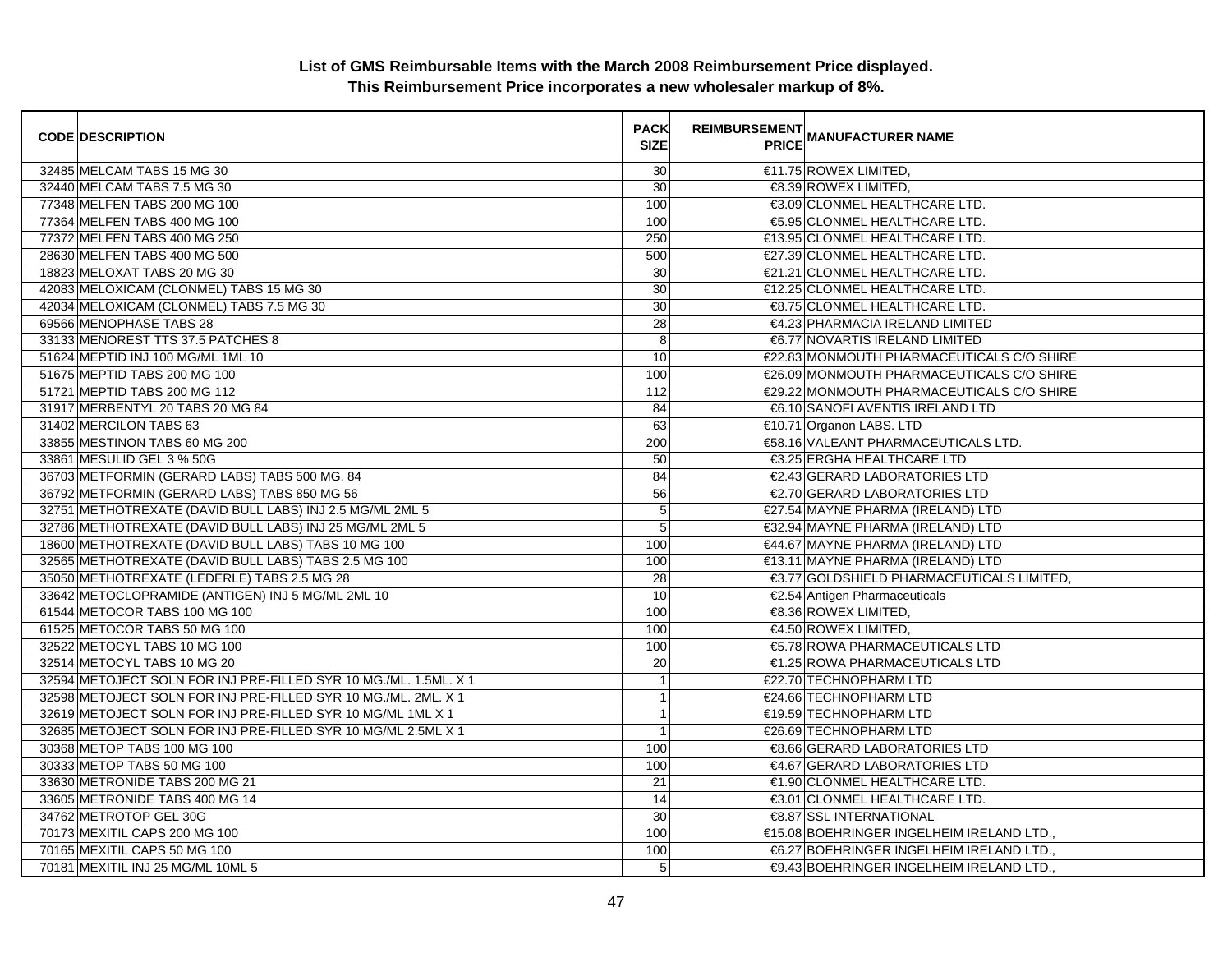| <b>CODE DESCRIPTION</b>                           | <b>PACK</b><br><b>SIZE</b> | <b>REIMBURSEMENT</b> | <b>---------</b><br>PRICE MANUFACTURER NAME |
|---------------------------------------------------|----------------------------|----------------------|---------------------------------------------|
| 30475 MIACALCIC NASAL SPRAY 200 IU 1 X 2 ML. PACK | $\overline{1}$             |                      | €28.68 NOVARTIS IRELAND LIMITED             |
| 30392 MIANSERIN HCL (GENERICS UK) TABS 10 MG 100  | 100                        |                      | €5.78 GERARD LABORATORIES LTD               |
| 30406 MIANSERIN HCL (GENERICS UK) TABS 10 MG 500  | 500                        |                      | €28.05 GERARD LABORATORIES LTD              |
| 30414 MIANSERIN HCL (GENERICS UK) TABS 30 MG 100  | 100                        |                      | €17.52 GERARD LABORATORIES LTD              |
| 30422 MIANSERIN HCL (GENERICS UK) TABS 30 MG 500  | 500                        |                      | €85.94 GERARD LABORATORIES LTD              |
| 64444 MICARDIS PLUS TABS 40 MG 28                 | 28                         |                      | €20.69 BOEHRINGER INGELHEIM IRELAND LTD.,   |
| 64450 MICARDIS PLUS TABS 80 MG 28                 | $\overline{28}$            |                      | €24.99 BOEHRINGER INGELHEIM IRELAND LTD.,   |
| 64413 MICARDIS TABS 20 MG 28                      | 28                         |                      | €20.69 BOEHRINGER INGELHEIM IRELAND LTD.,   |
| 34412 MICARDIS TABS 40 MG 28                      | 28                         |                      | €20.69 BOEHRINGER INGELHEIM IRELAND LTD.,   |
| 34487 MICARDIS TABS 80 MG 28                      | 28                         |                      | €24.99 BOEHRINGER INGELHEIM IRELAND LTD.,   |
| 34249 MICROLITE TABS 3 X 21                       | 63                         |                      | €12.15 HE CLISSMANN (SCHERING AG)           |
| 34444 MIDON TABS 2.5 MG 100                       | 100                        |                      | €63.27 MONMOUTH PHARMACEUTICALS C/O SHIRE   |
| 34436 MIDON TABS 5 MG 100                         | 100                        |                      | €126.53 MONMOUTH PHARMACEUTICALS C/O SHIRE  |
| 33650 MIGRANAT TABS 12                            | 12                         |                      | €2.24 ROWA PHARMACEUTICALS LTD              |
| 34339 MIGRASTAT TABS 100 MG 2                     | $\boldsymbol{2}$           |                      | €14.88 GERARD LABORATORIES LTD              |
| 34342 MIGRASTAT TABS 100 MG 6                     | 6                          |                      | €43.75 GERARD LABORATORIES LTD              |
| 34315 MIGRASTAT TABS 50 MG 2                      | $\overline{2}$             |                      | €8.19 GERARD LABORATORIES LTD               |
| 34326 MIGRASTAT TABS 50 MG 6                      | $\,6\,$                    |                      | €24.55 GERARD LABORATORIES LTD              |
| 33990 MINIMS AMETHOCAINE 0.5 % 20                 | 20                         |                      | €7.07 CHAUVIN PHARMACEUTICALS LIMITED       |
| 34074 MINIMS AMETHOCAINE 1 % 20                   | 20                         |                      | €7.07 CHAUVIN PHARMACEUTICALS LIMITED       |
| 33985 MINIMS ARTIFICIAL TEARS 20                  | 20                         |                      | €7.07 CHAUVIN PHARMACEUTICALS LIMITED       |
| 34002 MINIMS BENOXINATE HCL 0.4% 20 20            | 20                         |                      | €6.40 CHAUVIN PHARMACEUTICALS LIMITED       |
| 34045 MINIMS CHLORAMPHENICOL 0.5% 20 20           | 20                         |                      | €6.40 CHAUVIN PHARMACEUTICALS LIMITED       |
| 34061 MINIMS CYCLOPENTOLATE HCL 1% 20 20          | 20                         |                      | €6.40 CHAUVIN PHARMACEUTICALS LIMITED       |
| 34088 MINIMS FLUORESCEIN SODIUM 2% 20 20          | 20                         |                      | €6.40 CHAUVIN PHARMACEUTICALS LIMITED       |
| 34096 MINIMS GENTAMICIN SULFATE 0.3% 20           | 20                         |                      | €7.48 CHAUVIN PHARMACEUTICALS LIMITED       |
| 34126 MINIMS PHENYLEPHRINE HCL 10% 20 20          | 20                         |                      | €7.48 CHAUVIN PHARMACEUTICALS LIMITED       |
| 34134 MINIMS PILOCARPINE 1% 20 20                 | 20                         |                      | €6.40 CHAUVIN PHARMACEUTICALS LIMITED       |
| 34142 MINIMS PILOCARPINE 2% 20                    | 20                         |                      | €6.40 CHAUVIN PHARMACEUTICALS LIMITED       |
| 34150 MINIMS PILOCARPINE 4% 20 20                 | 20                         |                      | €6.40 CHAUVIN PHARMACEUTICALS LIMITED       |
| 34177 MINIMS PREDNISOLONE SOD PHOS 0.5% 20        | 20                         |                      | €7.48 CHAUVIN PHARMACEUTICALS LIMITED       |
| 34510 MINOCIN SA CAPS 100 MG 56                   | 56                         |                      | €35.65 MEDA HEALTH SALES IRELAND LTD        |
| 73921 MINOCIN TABS 100 MG 50                      | 50                         |                      | €38.32 WYETH PHARMACEUTICALS                |
| 34507 MINOSIL MODIFIED RELEASE CAPS 100 MG 56     | 56                         |                      | €33.47 PINEWOOD HEALTHCARE GROUP            |
| 34421 MINOX TABS 50 MG 100                        | 100                        |                      | €33.22 ROWEX LIMITED,                       |
| 33111 MINULET TABS 21                             | 21                         |                      | €2.35 WYETH PHARMACEUTICALS                 |
| 33316 MINULET TABS 63                             | 63                         |                      | €7.06 WYETH PHARMACEUTICALS                 |
| 33549 MIRAP DISTAB ORODISPERSIBLE TABS 15 MG 30   | 30                         |                      | €12.81 ROWEX LIMITED,                       |
| 33590 MIRAP DISTAB ORODISPERSIBLE TABS 30 MG 30   | 30                         |                      | €25.59 ROWEX LIMITED,                       |
| 33558 MIRAP DISTAB ORODISPERSIBLE TABS 45 MG 30   | 30                         |                      | €38.37 ROWEX LIMITED,                       |
| 33509 MIRAP TABS 15 MG 30                         | 30                         |                      | $€13.40$ ROWEX LIMITED,                     |
| 33523 MIRAP TABS 30 MG 30                         | $\overline{30}$            |                      | €24.75 ROWEX LIMITED.                       |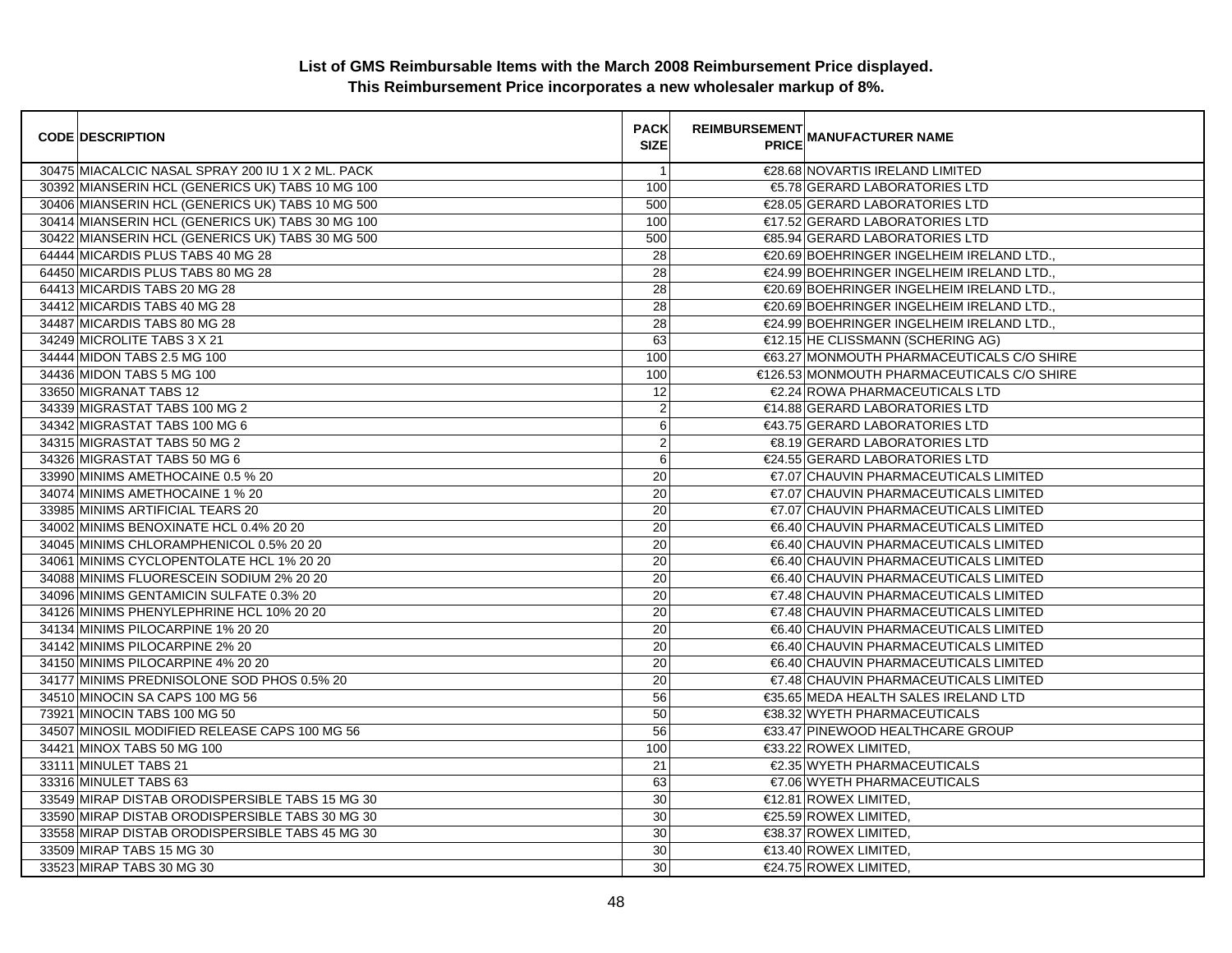| <b>CODE DESCRIPTION</b>                                        | <b>PACK</b><br><b>SIZE</b> | <b>REIMBURSEMENT</b><br><b>PRICE MANUFACTURER NAME</b> |
|----------------------------------------------------------------|----------------------------|--------------------------------------------------------|
| 33572 MIRAP TABS 45 MG 30                                      | 30                         | €40.18 ROWEX LIMITED,                                  |
| 33544 MIRAPEXIN TABS 0.088 MG 30                               | $\overline{30}$            | €9.89 BOEHRINGER INGELHEIM IRELAND LTD.,               |
| 33585 MIRAPEXIN TABS 0.18 MG 100                               | 100                        | €65.73 BOEHRINGER INGELHEIM IRELAND LTD.,              |
| 33601 MIRAPEXIN TABS 0.7 MG 100                                | 100                        | €263.50 BOEHRINGER INGELHEIM IRELAND LTD.,             |
| 33578 MIRENA INTRAUTERINE SYSTEM PACK 1                        | $\overline{1}$             | €116.51 HE CLISSMANN (SCHERING AG)                     |
| 33430 MIRTAZ ORODISPERSIBLE TABS 30 MG 30                      | 30                         | €24.88 PINEWOOD HEALTHCARE GROUP                       |
| 33596 MISTAMINE TABS 10 MG 30                                  | 30                         | €11.92 GALDERMA (UK) LTD.,                             |
| 34398 MITOXANA INJ 1G                                          | $\mathbf{1}$               | €22.64 Baxter Healthcare LTD                           |
| 34479 MITOXANA INJ 2G                                          | $\mathbf{1}$               | €41.83 Baxter Healthcare LTD                           |
| 84573 MITOXANA INJ 500 MG                                      | $\mathbf{1}$               | €6.92 Baxter Healthcare LTD                            |
| 71607 MIXTARD 10 PENFILL CARTRIDGE 100 IU/ML 5 X 3 ML          | 5                          | €32.92 Novo Nordisk Pharm. LTD                         |
| 71615 MIXTARD 20 PENFILL CARTRIDGE 100 IU/ML 5 X 3 ML          | $\overline{5}$             | €32.92 Novo Nordisk Pharm. LTD                         |
| 71650 MIXTARD 30 INNOLET PRE-FILLED SYRINGE 100 IU/ML 5 X 3 ML | $\mathbf 5$                | €38.59 Novo Nordisk Pharm. LTD                         |
| 71623 MIXTARD 30 PENFILL CARTRIDGE 100 IU/ML 5 X 3 ML          | 5                          | €32.92 Novo Nordisk Pharm. LTD                         |
| 63401 MIXTARD 30 VIAL 100 IU/ML 1 X 10 ML                      | $\mathbf{1}$               | €11.91 Novo Nordisk Pharm. LTD                         |
| 71631 MIXTARD 40 PENFILL CARTRIDGE 100 IU/ML 5 X 3 ML          | $\overline{5}$             | €32.92 Novo Nordisk Pharm. LTD                         |
| 71648 MIXTARD 50 PENFILL CARTRIDGE 100 IU/ML 5 X 3 ML          | 5                          | €32.92 Novo Nordisk Pharm. LTD                         |
| 33427 MOBIC (P.C.O. MFG.) TABS 15 MG 30                        | 30                         | €12.80 P.C.O. Manufacturing LTD                        |
| 33416 MOBIC (P.C.O. MFG.) TABS 7.5 MG 20                       | $\overline{20}$            | €6.09 P.C.O. Manufacturing LTD                         |
| 33393 MOBIC SUPPOS 15 MG 12                                    | 12                         | €7.00 BOEHRINGER INGELHEIM IRELAND LTD.,               |
| 33385 MOBIC TABS 15 MG 30                                      | 30                         | €13.06 BOEHRINGER INGELHEIM IRELAND LTD.,              |
| 33372 MOBIC TABS 7.5 MG 30                                     | 30                         | €9.33 BOEHRINGER INGELHEIM IRELAND LTD.,               |
| 53069 MOBIGLAN TABS 15 MG 30                                   | $30\,$                     | €11.66 NICHE GENERICS LIMITED                          |
| 53045 MOBIGLAN TABS 7.5 MG 30                                  | 30                         | €7.99 NICHE GENERICS LIMITED                           |
| 74705 MODECATE CONC INJ 100 MG/ML 1ML 5                        | 5                          | €61.44 BRISTOL MYERS SQUIBB PHARMACEUTICALS            |
| 34355 MODECATE INJ CONC 50 MG/0.5ML 0.5ML 10                   | 10                         | €62.87 BRISTOL MYERS SQUIBB PHARMACEUTICALS            |
| 74691 MODECATE MULTIDOSE INJ 25 MG/ML 10ML                     | $\mathbf{1}$               | €30.24 BRISTOL MYERS SQUIBB PHARMACEUTICALS            |
| 32794 MODRASONE CREAM 0.05 % 15G                               | 15                         | €2.13 SCHERING PLOUGH LIMITED                          |
| 32808 MODRASONE CREAM 0.05 % 50G                               | 50                         | €6.04 SCHERING PLOUGH LIMITED                          |
| 32816 MODRASONE OINT 0.05 % 15G                                | 15                         | €2.13 SCHERING PLOUGH LIMITED                          |
| 32824 MODRASONE OINT 0.05 % 50G                                | 50                         | €6.04 SCHERING PLOUGH LIMITED                          |
| 77968 MODUCREN TABS 28                                         | 28                         | €10.01 MERCK, SHARP AND DOHME IRL (HUMAN HEALTH) LTD   |
| 54946 MODURET 25 TABS 28                                       | 28                         | €2.34 BRISTOL MYERS SQUIBB PHARMACEUTICALS             |
| 71455 MOGADON TABS 5 MG 30                                     | 30                         | €1.49 VALEANT PHARMACEUTICALS LTD.                     |
| 33251 MOLIPAXIN CAPS 100 MG 56                                 | 56                         | €22.52 SANOFI AVENTIS IRELAND LTD                      |
| 33197 MOLIPAXIN CAPS 50 MG 84                                  | 84                         | €19.13 SANOFI AVENTIS IRELAND LTD                      |
| 33294 MOLIPAXIN TABS 150 MG 28                                 | $\overline{28}$            | €12.83 SANOFI AVENTIS IRELAND LTD                      |
| 64734 MONISTAT CREAM 2 % 78G C APPLICATOR                      | $\overline{1}$             | €3.96 JANSSEN-CILAG LTD                                |
| 34948 MONOTRIM SUSP 10 MG./ML. 100ML                           | 100                        | €27.33 CHEMIDEX PHARMA LIMITED                         |
| 34797 MONOTRIM TABS 100 MG 100                                 | 100                        | €4.96 CHEMIDEX PHARMA LIMITED                          |
| 34274 MONOTRIM TABS 200 MG 100                                 | 100                        | €10.67 CHEMIDEX PHARMA LIMITED                         |
| 56456 MORPH SULPH (ANTIGEN) INJ 10 MG/ML 1ML 10                | 10 <sup>1</sup>            | €4.19 Antigen Pharmaceuticals                          |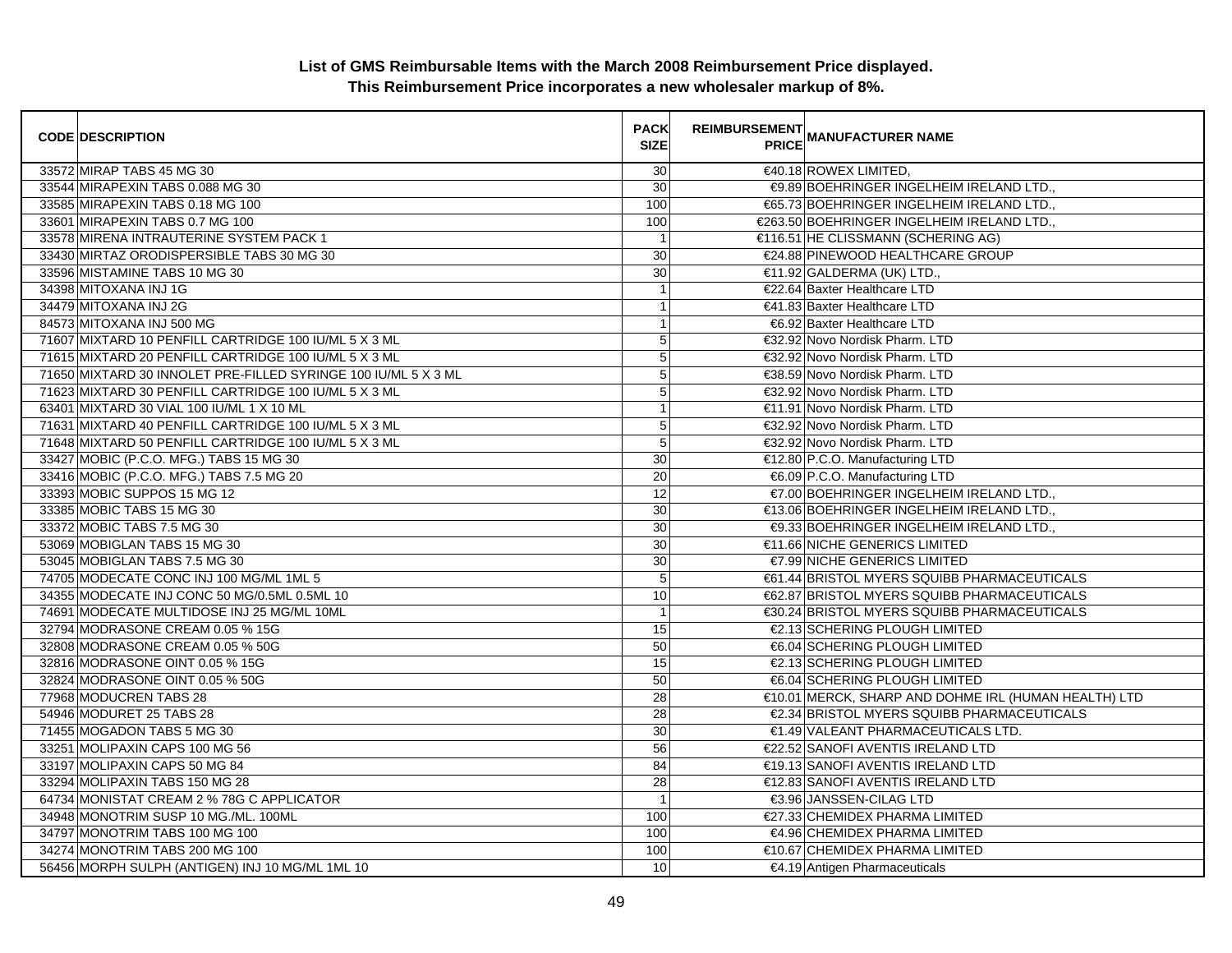| <b>CODE DESCRIPTION</b>                         | <b>PACK</b><br><b>SIZE</b> | <b>REIMBURSEMENT</b> | <b>PRICE MANUFACTURER NAME</b>             |
|-------------------------------------------------|----------------------------|----------------------|--------------------------------------------|
| 34827 MORPH SULPH (ANTIGEN) INJ 30 MG/ML 1ML 10 | 10                         |                      | €14.68 Antigen Pharmaceuticals             |
| 34871 MORPH SULPH (ANTIGEN) INJ 60 MG/ML 1ML 10 | 10                         |                      | €28.67 Antigen Pharmaceuticals             |
| 74314 MOTILIUM ORAL SUSP 1 MG/ML 200ML          | 200                        |                      | €2.25 JANSSEN-CILAG LTD                    |
| 34568 MOTILIUM SUPPOS 10 MG 6                   | 6                          |                      | €1.94 JANSSEN-CILAG LTD                    |
| 34576 MOTILIUM SUPPOS 30 MG 6                   | 6                          |                      | €1.95 JANSSEN-CILAG LTD                    |
| 34584 MOTILIUM SUPPOS 60 MG 6                   | 6                          |                      | €7.89 JANSSEN-CILAG LTD                    |
| 74284 MOTILIUM TABS 10 MG 100                   | 100                        |                      | €8.02 JANSSEN-CILAG LTD                    |
| 53767 MOTIVAL TABS 100                          | 100                        |                      | €4.50 BRISTOL MYERS SQUIBB PHARMACEUTICALS |
| 34528 MOVICOL PAED. PDR. SACHETS 6.9 G 30       | 30                         |                      | €7.71 Norgine LTD                          |
| 34521 MOVICOL PDR SACHET 13 G 20                | 20                         |                      | €8.24 Norgine LTD                          |
| 34514 MOVICOL PDR SACHETS 13 G 30               | $\overline{30}$            |                      | €11.49 Norgine LTD                         |
| 53652 MOVOX TABS 15 MG 30                       | 30                         |                      | €12.81 IVAX PHARMACEUTICALS IRELAND        |
| 53607 MOVOX TABS 7.5 MG 30                      | 30                         |                      | €9.14 IVAX PHARMACEUTICALS IRELAND         |
| 54370 MST CONTINUS SUSP SACHET 100 MG 30        | 30                         |                      | €118.66 MUNDIPHARMA PHARMACEUTICALS LTD    |
| 53066 MST CONTINUS SUSP SACHET 20 MG 30         | 30                         |                      | €32.58 MUNDIPHARMA PHARMACEUTICALS LTD     |
| 54384 MST CONTINUS SUSP SACHET 200 MG 30        | 30                         |                      | €237.32 MUNDIPHARMA PHARMACEUTICALS LTD    |
| 53058 MST CONTINUS SUSP SACHET 30 MG 30         | 30                         |                      | €34.44 MUNDIPHARMA PHARMACEUTICALS LTD     |
| 54362 MST CONTINUS SUSP SACHET 60 MG 30         | 30                         |                      | €71.20 MUNDIPHARMA PHARMACEUTICALS LTD     |
| 35130 MST CONTINUS TABS 10 MG 60                | 60                         |                      | €9.64 MUNDIPHARMA PHARMACEUTICALS LTD      |
| 35165 MST CONTINUS TABS 100 MG 60               | 60                         |                      | €71.53 MUNDIPHARMA PHARMACEUTICALS LTD     |
| 53368 MST CONTINUS TABS 15 MG 60                | 60                         |                      | €14.99 MUNDIPHARMA PHARMACEUTICALS LTD     |
| 35246 MST CONTINUS TABS 200 MG 60               | 60                         |                      | €135.91 MUNDIPHARMA PHARMACEUTICALS LTD    |
| 35149 MST CONTINUS TABS 30 MG 60                | 60                         |                      | €23.17 MUNDIPHARMA PHARMACEUTICALS LTD     |
| 53341 MST CONTINUS TABS 5 MG 60                 | 60                         |                      | €5.13 MUNDIPHARMA PHARMACEUTICALS LTD      |
| 35157 MST CONTINUS TABS 60 MG 60                | 60                         |                      | €45.19 MUNDIPHARMA PHARMACEUTICALS LTD     |
| 39218 MUCODYNE CAPS 375 MG 120                  | 120                        |                      | €16.01 SANOFI AVENTIS IRELAND LTD          |
| 39195 MUCODYNE CAPS 375 MG 30                   | 30                         |                      | €4.01 SANOFI AVENTIS IRELAND LTD           |
| 34592 MUCODYNE PAED SYR 125 MG/5ML 300ML        | 300                        |                      | €4.37 SANOFI AVENTIS IRELAND LTD           |
| 79588 MUCODYNE SYR 250 MG/5ML 300ML             | 300                        |                      | €4.51 SANOFI AVENTIS IRELAND LTD           |
| 32603 MUCOGEN SYR 250 MG/5ML 100ML              | 100                        |                      | €1.50 Antigen Pharmaceuticals              |
| 35645 MUCOGEN SYR 250 MG/5ML 250ML              | 250                        |                      | €3.76 Antigen Pharmaceuticals              |
| 34711 MULTIFUNGIN H CREAM 15G                   | 15                         |                      | €4.48 Abbott Laboratories LTD              |
| 71916 MUSE URETHRAL STICK 1000 MCG 1            | $\mathbf{1}$               |                      | €13.98 MEDA HEALTH SALES IRELAND LTD       |
| 71939 MUSE URETHRAL STICK 1000 MCG 6            | 6                          |                      | €83.80 MEDA HEALTH SALES IRELAND LTD       |
| 31453 MUSE URETHRAL STICK 125 MCG 1             | $\mathbf{1}$               |                      | €11.21 MEDA HEALTH SALES IRELAND LTD       |
| 31474 MUSE URETHRAL STICK 125 MCG 6             | 6                          |                      | €67.28 MEDA HEALTH SALES IRELAND LTD       |
| 32411 MUSE URETHRAL STICK 250 MCG 1             | $\mathbf{1}$               |                      | €11.97 MEDA HEALTH SALES IRELAND LTD       |
| 32480 MUSE URETHRAL STICK 250 MCG 6             | 6                          |                      | €71.82 MEDA HEALTH SALES IRELAND LTD       |
| 32492 MUSE URETHRAL STICK 500 MCG 1             | $\mathbf{1}$               |                      | €12.95 MEDA HEALTH SALES IRELAND LTD       |
| 71901 MUSE URETHRAL STICK 500 MCG 6             | 6                          |                      | €77.70 MEDA HEALTH SALES IRELAND LTD       |
| 83445 MUSTINE HYD INJ 10 MG 10                  | 10                         |                      | €54.58 Abbott Laboratories LTD             |
| 71975 MXL CAPS 120 MG 28                        | 28                         |                      | €40.58 MUNDIPHARMA PHARMACEUTICALS LTD     |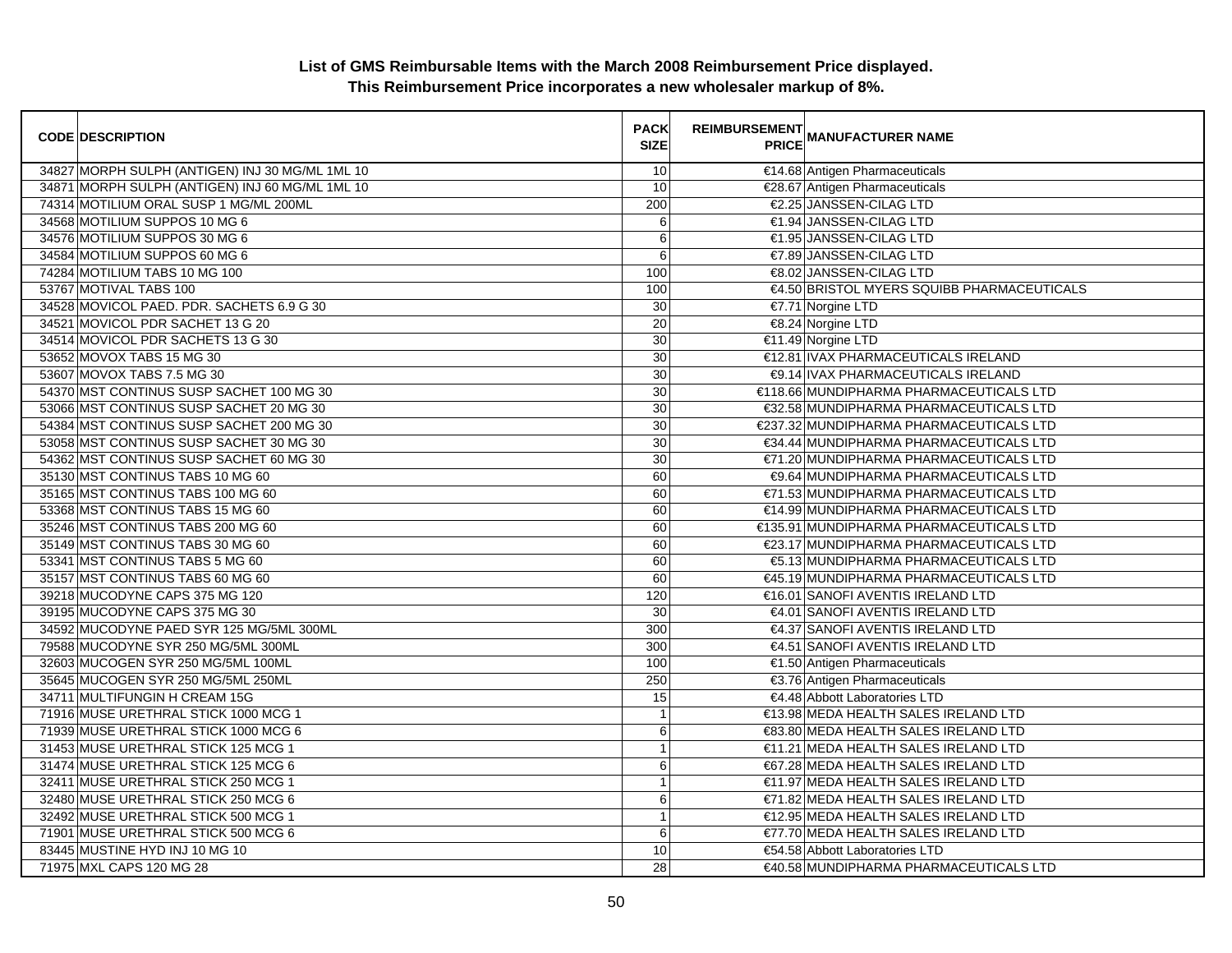| <b>CODE DESCRIPTION</b>                                                    | <b>PACK</b><br><b>SIZE</b> | <b>REIMBURSEMENT</b> | --------<br>PRICE MANUFACTURER NAME                |
|----------------------------------------------------------------------------|----------------------------|----------------------|----------------------------------------------------|
| 71984 MXL CAPS 150 MG 28                                                   | 28                         |                      | €50.72 MUNDIPHARMA PHARMACEUTICALS LTD             |
| 71998 MXL CAPS 200 MG 28                                                   | $\overline{28}$            |                      | €64.24 MUNDIPHARMA PHARMACEUTICALS LTD             |
| 71940 MXL CAPS 30 MG 28                                                    | 28                         |                      | €15.18 MUNDIPHARMA PHARMACEUTICALS LTD             |
| 71952 MXL CAPS 60 MG 28                                                    | 28                         |                      | €20.80 MUNDIPHARMA PHARMACEUTICALS LTD             |
| 71963 MXL CAPS 90 MG 28                                                    | 28                         |                      | €30.68 MUNDIPHARMA PHARMACEUTICALS LTD             |
| 64723 MYCOBUTIN CAPS 150 MG 30                                             | 30                         |                      | €93.31 PFIZER HEALTHCARE IRELAND                   |
| 63185 MYCOSTATIN CREAM 15G                                                 | 15                         |                      | €1.70 BRISTOL MYERS SQUIBB PHARMACEUTICALS         |
| 35696 MYCOSTATIN PASTILLES 28                                              | 28                         |                      | €4.97 BRISTOL MYERS SQUIBB PHARMACEUTICALS         |
| 57843 MYCOSTATIN SUSP 30ML                                                 | 30                         |                      | €3.15 BRISTOL MYERS SQUIBB PHARMACEUTICALS         |
| 64718 MYCOSTATIN VAG CREAM 60G C APPLICATOR                                | $\mathbf{1}$               |                      | €4.10 BRISTOL MYERS SQUIBB PHARMACEUTICALS         |
| 35025 MYDRIACYL EYE DROPS 0.5 % 5ML                                        | 5                          |                      | €1.72 ALCON LABORATORIES (UK) LIMITED,             |
| 35084 MYDRIACYL EYE DROPS 1 % 5ML                                          | $\overline{5}$             |                      | €2.12 ALCON LABORATORIES (UK) LIMITED,             |
| 35041 MYDRILATE SOLN 0.5 % 5ML                                             | $\mathbf 5$                |                      | €1.57 BOEHRINGER INGELHEIM IRELAND LTD.,           |
| 35068 MYDRILATE SOLN 1 % 5ML                                               | 5                          |                      | €1.80 BOEHRINGER INGELHEIM IRELAND LTD.,           |
| 35203 MYOCRISIN INJ 50 MG 10                                               | 10                         |                      | €49.74 SANOFI AVENTIS IRELAND LTD                  |
| 35392 MYOSTIN TABS 10 MG 28                                                | 28                         |                      | €17.40 IVAX PHARMACEUTICALS IRELAND                |
| 35324 MYOSTIN TABS 5 MG 28                                                 | 28                         |                      | €11.79 IVAX PHARMACEUTICALS IRELAND                |
| 35300 MYSOLINE TABS 250 MG 100                                             | 100                        |                      | €17.28 ASTRAZENECA PHARMACEUTICALS (IRELAND) LTD., |
| 35297 MYSOLINE TABS 250 MG 1000                                            | 1000                       |                      | €20.29 ASTRAZENECA PHARMACEUTICALS (IRELAND) LTD., |
| 76603 NAILDERM TABS 250 MG 14                                              | 14                         |                      | €22.02 GERARD LABORATORIES LTD                     |
| 76671 NAILDERM TABS. 250 MG 28                                             | 28                         |                      | €39.47 GERARD LABORATORIES LTD                     |
| 76635 NALCROM CAPS 100 MG 100                                              | 100                        |                      | €17.19 SANOFI AVENTIS IRELAND LTD                  |
| 35127 NALOREX TABS 50 MG 28                                                | 28                         |                      | €68.53 BRISTOL MYERS SQUIBB PHARMACEUTICALS        |
| 37173 NAPAMIDE PR TABS 1.5 MG 30                                           | $30\,$                     |                      | €4.69 NICHE GENERICS LIMITED                       |
| 36652 NAPROSYN EC (P.C.O. MFG) TABS 250 MG 56                              | 56                         |                      | €6.59 P.C.O. Manufacturing LTD                     |
| 36694 NAPROSYN EC (P.C.O. MFG) TABS 500 MG 56                              | 56                         |                      | €13.18 P.C.O. Manufacturing LTD                    |
| 37157 NAPROSYN EC TABS 250 MG 56                                           | 56                         |                      | €6.92 ROCHE PRODUCTS IRELAND LTD                   |
| 37169 NAPROSYN EC TABS 500 MG 56                                           | 56                         |                      | €13.83 ROCHE PRODUCTS IRELAND LTD                  |
| 36633 NAPROSYN GEL 10 % 60G                                                | 60                         |                      | €5.43 ROCHE PRODUCTS IRELAND LTD                   |
| 37131 NAPROSYN TABS 250 MG 56                                              | 56                         |                      | €8.65 ROCHE PRODUCTS IRELAND LTD                   |
| 37145 NAPROSYN TABS 500 MG 56                                              | 56                         |                      | €17.29 ROCHE PRODUCTS IRELAND LTD                  |
| 35378 NAPROXEN (GENERICS UK) TABS 250 MG 250                               | 250                        |                      | €35.62 GERARD LABORATORIES LTD                     |
| 35505 NAPROXEN (GENERICS UK) TABS 500 MG 100                               | 100                        |                      | €28.05 GERARD LABORATORIES LTD                     |
| 34278 NASACORT (P.C.O. MFG.) NASAL SPRAY 120 DOSE PACK                     | $\mathbf{1}$               |                      | €12.33 P.C.O. Manufacturing LTD                    |
| 34201 NASACORT NASAL SPRAY 120 DOSE PACK                                   | $\mathbf{1}$               |                      | €12.58 SANOFI AVENTIS IRELAND LTD                  |
| 35211 NASEPTIN NASAL CREAM 15G                                             | 15                         |                      | €2.64 ALLIANCE PHARMACEUTICALS LTD                 |
| 34237 NASOBEC AQUEOUS NASAL SPRAY 50 MCG 1 X 200 DOSE PACK                 | $\mathbf{1}$               |                      | €4.97 IVAX PHARMACEUTICALS IRELAND                 |
| 35229 NASOFAN AQUEOUS NASAL SPRAY 50 MCG 1 X 120 DOSE PACK                 | $\mathbf{1}$               |                      | €11.01   IVAX PHARMACEUTICALS IRELAND              |
| 67130 NASONEX (B & S HEALTHCARE) NASAL SPRAY 50 MCG 1 X 140 DOSE           | $\mathbf{1}$               |                      | €14.67 B & S HEALTHCARE                            |
| 67120 NASONEX (P.C.O. MFG.) AQUEOUS NASAL SPRAY 50 MCG 140 DOSE (18G) PACK | $\mathbf{1}$               |                      | €15.52 P.C.O. Manufacturing LTD                    |
| 35235 NASONEX AQUEOUS NASAL SPRAY 0.05 % 140 DOSE (18G) PACK               | $\mathbf{1}$               |                      | €15.82 SCHERING PLOUGH LIMITED                     |
| 67363 NATRILIX SR TABS 30                                                  | 30                         |                      | €7.31 SERVIER LABORATORIES IRELAND LTD             |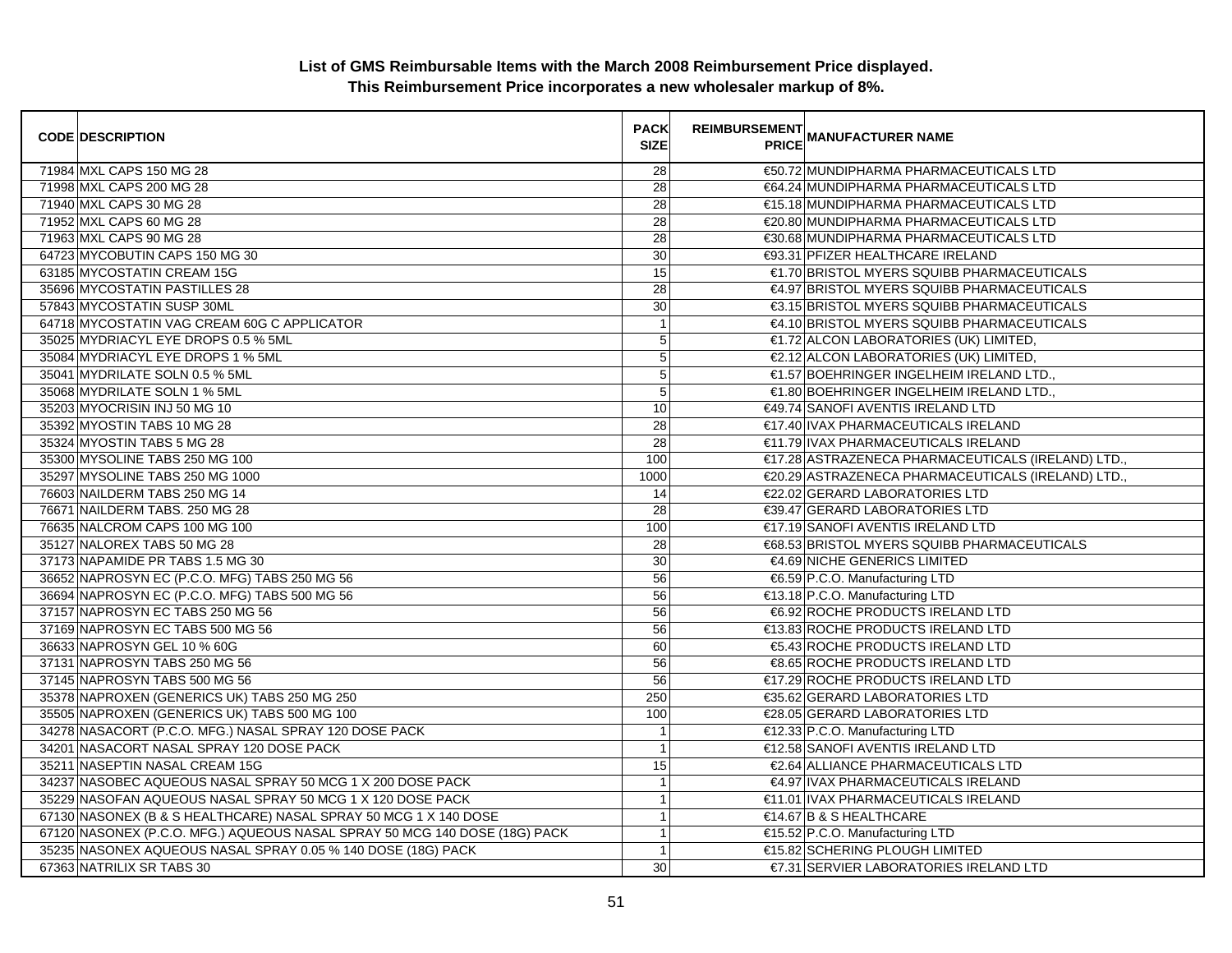| <b>CODE DESCRIPTION</b>                           | <b>PACK</b><br><b>SIZE</b> | <b>REIMBURSEMENT</b><br><b>PRICE MANUFACTURER NAME</b> |
|---------------------------------------------------|----------------------------|--------------------------------------------------------|
| 75531 NAUDICELLE PLAIN CAPS 336                   | 336                        | €34.83 Bio Oil Research LTD                            |
| 35483 NAUDICELLE PLUS CAPS 336                    | 336                        | €34.83 Bio Oil Research LTD                            |
| 35614 NEBIDO SOLN FOR INJ 250 MG/ML 1 X 4 ML      | $\overline{1}$             | €105.67 HE CLISSMANN (SCHERING AG)                     |
| 35653 NEBILET TABS 5 MG 28                        | 28                         | €13.98 A. MENARINI PHAR. IRELAND LTD.                  |
| 35882 NEO CYTAMEN INJ 1000 MCG 1ML 5              | 5                          | €13.25 UCB (PHARMA) IRELAND LIMITED                    |
| 35835 NEOCLARITYN (P.C.O. MFG.) TABS 5 MG 30      | 30                         | €11.07 P.C.O. Manufacturing LTD                        |
| 35712 NEOCLARITYN SYRUP 0.5 MG/ML 100 ML          | 100                        | €10.56 SCHERING PLOUGH LIMITED                         |
| 35705 NEOCLARITYN TABS 5 MG 30                    | 30                         | €11.18 SCHERING PLOUGH LIMITED                         |
| 39403 NEO-MERCAZOLE TABS 20 MG 100                | 100                        | €11.53 ROCHE PRODUCTS IRELAND LTD                      |
| 36080 NEO-MERCAZOLE TABS 5 MG 100                 | 100                        | €3.12 ROCHE PRODUCTS IRELAND LTD                       |
| 28978 NEOTIGASON CAPS 10 MG 60                    | 60                         | €34.78 ROCHE PRODUCTS IRELAND LTD                      |
| 19811 NEOTIGASON CAPS 25 MG 60                    | 60                         | €80.73 ROCHE PRODUCTS IRELAND LTD                      |
| 37915 NEUPRO TRANSDERMAL PATCHES 2 MG/24 HOUR 28  | 28                         | €129.09 SCHWARZ PHARM LIMITED                          |
| 37942 NEUPRO TRANSDERMAL PATCHES 4 MG/24 HOUR 28  | 28                         | €161.69 SCHWARZ PHARM LIMITED                          |
| 37957 NEUPRO TRANSDERMAL PATCHES 6 MG/24 HOUR 28  | 28                         | €189.21 SCHWARZ PHARM LIMITED                          |
| 37998 NEUPRO TRANSDERMAL PATCHES 8 MG/24 HOUR 28  | 28                         | €223.77 SCHWARZ PHARM LIMITED                          |
| 37902 NEUPRO TREATMENT INITIATION PACK 1          | $\mathbf{1}$               | €153.55 SCHWARZ PHARM LIMITED                          |
| 36341 NEURONTIN (B & S HEALTHCARE) CAPS 300 MG 50 | 50                         | €29.22 B & S HEALTHCARE                                |
| 36396 NEURONTIN (B & S HEALTHCARE) CAPS 400 MG 50 | 50                         | €34.15 B & S HEALTHCARE                                |
| 36359 NEURONTIN (P.C.O. MFG.) CAPS 100 MG 90      | 90                         | €23.76 P.C.O. Manufacturing LTD                        |
| 36207 NEURONTIN (P.C.O. MFG.) CAPS 300 MG 50      | 50                         | €30.20 P.C.O. Manufacturing LTD                        |
| 36254 NEURONTIN (P.C.O. MFG.) CAPS 400 MG 50      | 50                         | €34.94 P.C.O. Manufacturing LTD                        |
| 61463 NEURONTIN (P.C.O. MFG.) TABS 300 MG 90      | 90                         | €54.36 P.C.O. Manufacturing LTD                        |
| 36269 NEURONTIN CAPS 100 MG 100                   | 100                        | €26.85 PARKE DAVIS                                     |
| 36390 NEURONTIN CAPS 300 MG 100                   | 100                        | €62.26 PARKE DAVIS                                     |
| 36455 NEURONTIN CAPS 400 MG 100                   | 100                        | €72.05 PARKE DAVIS                                     |
| 44539 NEURONTIN TABS 600 MG 100                   | 100                        | €112.91 PFIZER EFSS                                    |
| 62154 NEURONTIN TABS 800 MG 100                   | 100                        | €137.25 PFIZER EFSS                                    |
| 36772 NEUROSTIL CAPS 100 MG 100                   | 100                        | €21.48 IVAX PHARMACEUTICALS IRELAND                    |
| 36783 NEUROSTIL CAPS 300 MG 100                   | 100                        | €49.81 IVAX PHARMACEUTICALS IRELAND                    |
| 36794 NEUROSTIL CAPS 400 MG 100                   | 100                        | €57.64 IVAX PHARMACEUTICALS IRELAND                    |
| 32267 NEXIUM (B & S HEALTHCARE) TABS 40 MG 28     | 28                         | €43.18 B & S HEALTHCARE                                |
| 61374 NEXIUM (P.C.O. MFG.) TABS 20 MG 28          | 28                         | €28.57 P.C.O. Manufacturing LTD                        |
| 61409 NEXIUM (P.C.O. MFG.) TABS 40 MG 28          | 28                         | €44.09 P.C.O. Manufacturing LTD                        |
| 32216 NEXIUM TABS 20 MG 14                        | 14                         | €14.43 ASTRAZENECA PHARMACEUTICALS (IRELAND) LTD.,     |
| 32227 NEXIUM TABS 20 MG 28                        | $\overline{28}$            | €28.86 ASTRAZENECA PHARMACEUTICALS (IRELAND) LTD.,     |
| 32204 NEXIUM TABS 20 MG 7                         | $\overline{7}$             | €7.21 ASTRAZENECA PHARMACEUTICALS (IRELAND) LTD.,      |
| 32275 NEXIUM TABS 40 MG 28                        | 28                         | €44.53 ASTRAZENECA PHARMACEUTICALS (IRELAND) LTD.,     |
| 32248 NEXIUM TABS 40 MG 7                         | $\overline{7}$             | €11.13 ASTRAZENECA PHARMACEUTICALS (IRELAND) LTD.,     |
| 36592 NIASPAN PROLONGED RELEASE TABS 1000 MG 56   | 56                         | €41.33 MERCK PHARMACEUTICALS                           |
| 36431 NIASPAN PROLONGED RELEASE TABS 375 MG 7     | $\overline{7}$             | €4.53 MERCK PHARMACEUTICALS                            |
| 36569 NIASPAN PROLONGED RELEASE TABS 500 MG 56    | 56                         | €22.94 MERCK PHARMACEUTICALS                           |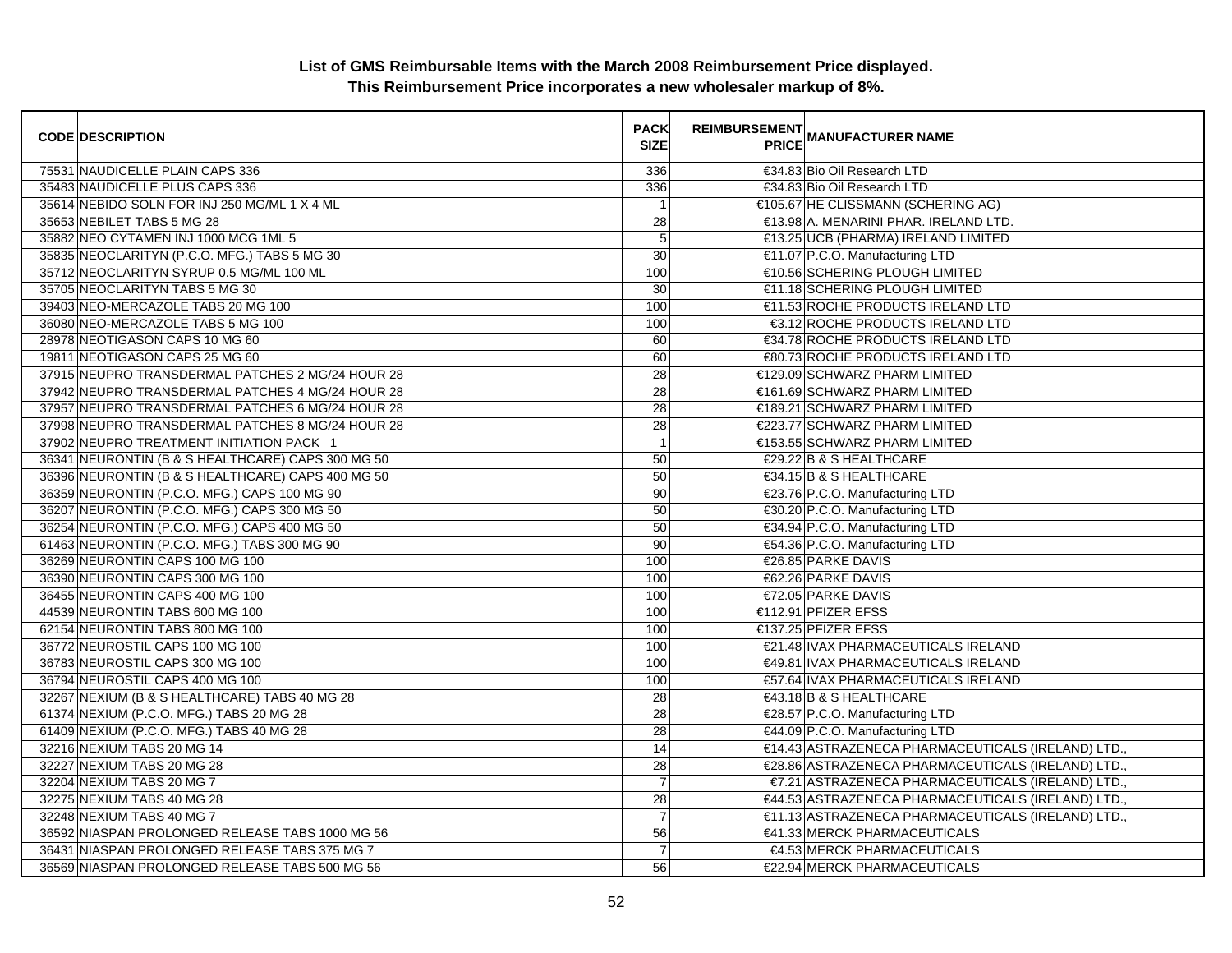| <b>CODE DESCRIPTION</b>                                        | <b>PACK</b><br><b>SIZE</b> | <b>REIMBURSEMENT</b> | __ MANUFACTURER NAME<br> PRICE                     |
|----------------------------------------------------------------|----------------------------|----------------------|----------------------------------------------------|
| 36495 NIASPAN PROLONGED RELEASE TABS 500 MG 7                  | $\overline{7}$             |                      | €6.03 MERCK PHARMACEUTICALS                        |
| 36583 NIASPAN PROLONGED RELEASE TABS 750 MG 56                 | 56                         |                      | €36.34 MERCK PHARMACEUTICALS                       |
| 36547 NIASPAN PROLONGED RELEASE TABS 750 MG 7                  | $\overline{7}$             |                      | <b>€9.05 MERCK PHARMACEUTICALS</b>                 |
| 33864 NICORETTE GUM 2 MG 210                                   | 210                        |                      | €26.90 PFIZER HEALTHCARE IRELAND                   |
| 33873 NICORETTE GUM 4 MG 210                                   | 210                        |                      | €33.20 PFIZER HEALTHCARE IRELAND                   |
| 33890 NICORETTE MICROTAB 2 MG 105                              | 105                        |                      | €16.12 PFIZER HEALTHCARE IRELAND                   |
| 33954 NICORETTE PATCHES 10 MG 7                                | $\overline{7}$             |                      | €11.63 PFIZER HEALTHCARE IRELAND                   |
| 33909 NICORETTE PATCHES 15 MG 14                               | 14                         |                      | €23.26 PFIZER HEALTHCARE IRELAND                   |
| 33912 NICORETTE PATCHES 5 MG 7                                 | $\overline{7}$             |                      | €11.63 PFIZER HEALTHCARE IRELAND                   |
| 36615 NICORETTE REFILL INHALER PACK 10 MG 42 CARTRIDGES        | $\overline{1}$             |                      | €17.65 PFIZER HEALTHCARE IRELAND                   |
| 34101 NICOTINELL GUM 2 MG 12                                   | 12                         |                      | €2.05 NOVARTIS CONSUMER HEALTHCARE                 |
| 34318 NICOTINELL GUM 2 MG 24                                   | 24                         |                      | €3.61 NOVARTIS CONSUMER HEALTHCARE                 |
| 34199 NICOTINELL GUM 2 MG 96                                   | 96                         |                      | €11.60 NOVARTIS CONSUMER HEALTHCARE                |
| 34346 NICOTINELL GUM 4 MG 12                                   | 12                         |                      | €2.19 NOVARTIS CONSUMER HEALTHCARE                 |
| 34427 NICOTINELL GUM 4 MG 24                                   | 24                         |                      | €3.97 NOVARTIS CONSUMER HEALTHCARE                 |
| 34400 NICOTINELL GUM 4 MG 96                                   | 96                         |                      | €14.39 NOVARTIS CONSUMER HEALTHCARE                |
| 34535 NICOTINELL LOZENGE 1 MG 12                               | 12                         |                      | €2.44 NOVARTIS CONSUMER HEALTHCARE                 |
| 34547 NICOTINELL LOZENGE 1 MG 36                               | 36                         |                      | €5.99 NOVARTIS CONSUMER HEALTHCARE                 |
| 34559 NICOTINELL LOZENGE 1 MG 96                               | 96                         |                      | €12.73 NOVARTIS CONSUMER HEALTHCARE                |
| 34602 NICOTINELL TTS 10 PATCHES 7 MG 7                         | $\overline{7}$             |                      | €11.38 NOVARTIS CONSUMER HEALTHCARE                |
| 34648 NICOTINELL TTS 20 2 DAY STARTER PACK 14 MG 1 PACK        | $\mathbf{1}$               |                      | €3.16 NOVARTIS CONSUMER HEALTHCARE                 |
| 34613 NICOTINELL TTS 20 PATCHES 14 MG 7                        | $\overline{7}$             |                      | €11.89 NOVARTIS CONSUMER HEALTHCARE                |
| 34679 NICOTINELL TTS 30 2 DAY STARTER PACK 21 MG 1 PACK        | $\overline{1}$             |                      | €3.52 NOVARTIS CONSUMER HEALTHCARE                 |
| 34636 NICOTINELL TTS 30 PATCHES 21 MG 21                       | 21                         |                      | €29.85 NOVARTIS CONSUMER HEALTHCARE                |
| 34624 NICOTINELL TTS 30 PATCHES 21 MG 7                        | $\overline{7}$             |                      | €12.40 NOVARTIS CONSUMER HEALTHCARE                |
| 36307 NIFED CAPS 10 MG 100                                     | 100                        |                      | €9.14 ROWEX LIMITED,                               |
| 36293 NIFED CAPS 5 MG 100                                      | 100                        |                      | €7.19 ROWEX LIMITED,                               |
| 36348 NIFED RETARD TABS 10 MG 60                               | 60                         |                      | €8.73 ROWEX LIMITED.                               |
| 36323 NIFED RETARD TABS 20 MG 100                              | 100                        |                      | €19.61 ROWEX LIMITED.                              |
| 36714 NIF-TEN CAPS 28                                          | 28                         |                      | €14.00 ASTRAZENECA PHARMACEUTICALS (IRELAND) LTD., |
| 36517 NIMOTOP TABS 30 MG 100                                   | 100                        |                      | €45.63 Bayer (Ireland) LTD                         |
| 30315 NIQUITIN CQ CLEAR PATCHES 14 MG 7 (STEP 2 ONE WEEK KIT)  | $\overline{1}$             |                      | €12.81 GLAXO WELLCOME LIMITED                      |
| 30320 NIQUITIN CQ CLEAR PATCHES 21 MG 14 (STEP 1 TWO WEEK KIT) | $\mathbf{1}$               |                      | €23.09 GLAXO WELLCOME LIMITED                      |
| 30357 NIQUITIN CQ CLEAR PATCHES 21 MG 7 (STEP 1 ONE WEEK KIT)  | $\mathbf{1}$               |                      | €12.81 GLAXO WELLCOME LIMITED                      |
| 30013 NIQUITIN CQ CLEAR PATCHES 7 MG 7 (STEP 3 ONE WEEK KIT)   | $\mathbf{1}$               |                      | €12.81 GLAXO WELLCOME LIMITED                      |
| 35102 NIQUITIN CQ MINT LOZENGE 2 MG 72                         | 72                         |                      | €15.91 GLAXO WELLCOME LIMITED                      |
| 35196 NIQUITIN CQ MINT LOZENGE 4 MG 72                         | 72                         |                      | €15.91 GLAXO WELLCOME LIMITED                      |
| 34869 NIQUITIN CQ PATCH KIT 14 MG 7 (STEP2 ONE WEEK KIT)       | $\overline{1}$             |                      | €12.81 GLAXO WELLCOME LIMITED                      |
| 34850 NIQUITIN CQ PATCH KIT 21 MG 14 (STEP1 TWO WEEK KIT)      | $\mathbf{1}$               |                      | €23.09 GLAXO WELLCOME LIMITED                      |
| 34725 NIQUITIN CQ PATCH KIT 21 MG 7 (STEP 1 ONE WEEK KIT)      | $\mathbf{1}$               |                      | €12.81 GLAXO WELLCOME LIMITED                      |
| 34908 NIQUITIN CQ PATCH KIT 7 MG 7 (STEP 3 ONE WEEK KIT)       | $\mathbf{1}$               |                      | €12.81 GLAXO WELLCOME LIMITED                      |
| 36524 NITOMAN TABS 25 MG 112                                   | 112                        |                      | €142.44 CAMBRIDGE LABS (IRELAND) LTD               |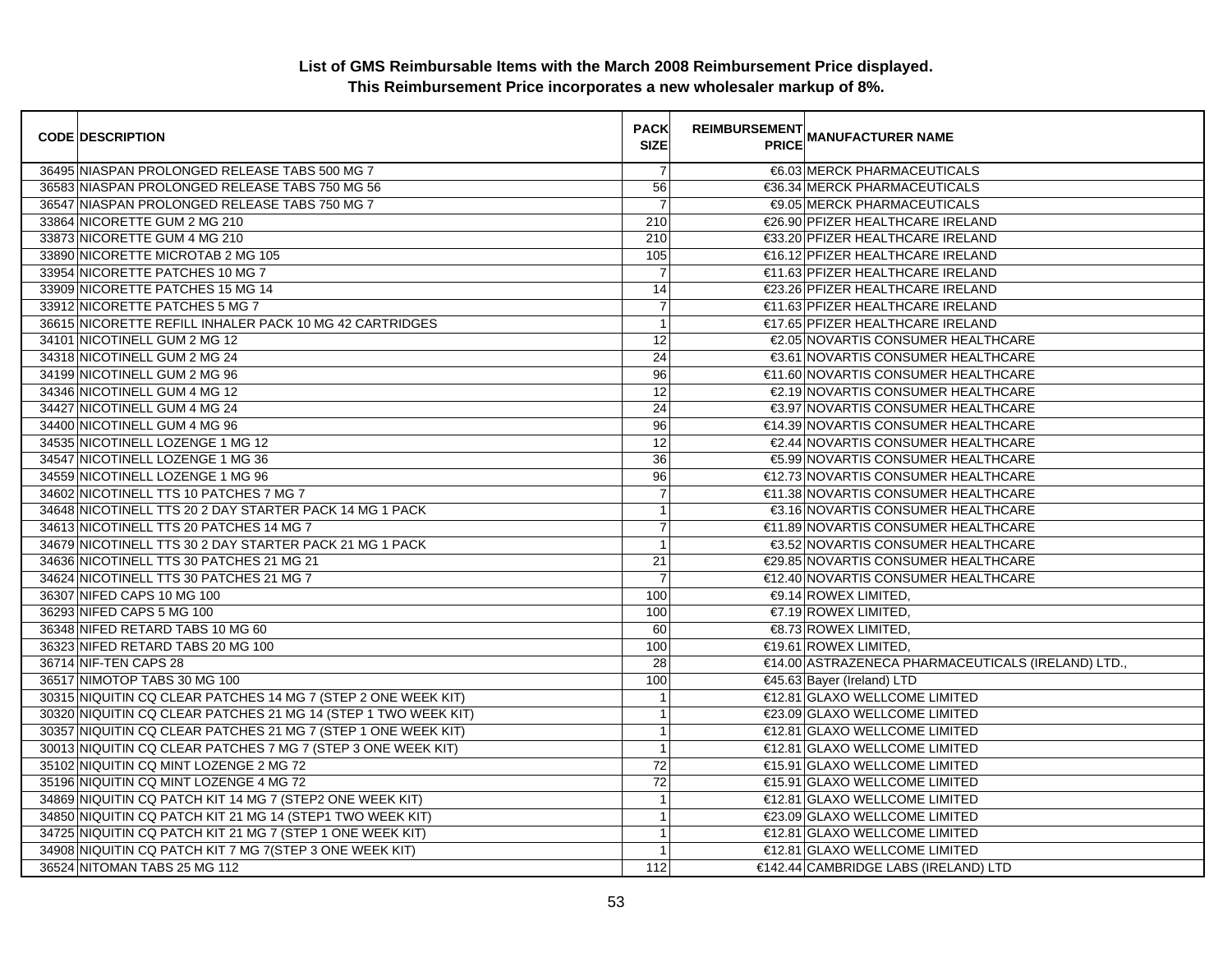| <b>CODE DESCRIPTION</b>                                                       | <b>PACK</b><br><b>SIZE</b> | <b>REIMBURSEMENT</b> | <b>---------</b><br>PRICE MANUFACTURER NAME      |
|-------------------------------------------------------------------------------|----------------------------|----------------------|--------------------------------------------------|
| 76562 NITRAZEPAM (PINEWOOD) TABS 5 MG 500                                     | 500                        |                      | €8.48 PINEWOOD HEALTHCARE GROUP                  |
| 36011 NITRODUR PATCHES 0.1 MG/HR 28                                           | 28                         |                      | €15.17 SCHERING PLOUGH LIMITED                   |
| 40664 NITROLINGUAL PUMP SPRAY 200 DOSE PACK                                   | $\mathbf{1}$               |                      | €5.48 MERCK PHARMACEUTICALS                      |
| 40638 NITROMIN 1% SPRAY 180 DOSE PACK                                         | $\mathbf{1}$               |                      | €3.67 SERVIER LABORATORIES IRELAND LTD           |
| 42496 NIVADIL CAPS 16 MG 28                                                   | 28                         |                      | €17.47 ASTELLAS PHARMA CO LTD.                   |
| 42488 NIVADIL CAPS 8 MG 28                                                    | $\overline{28}$            |                      | €12.31 ASTELLAS PHARMA CO LTD.                   |
| 32283 NIZORAL (B & S HEALTHCARE) SHAMPOO 120ML                                | 120                        |                      | €10.57 B & S HEALTHCARE                          |
| 37022 NIZORAL (P.C.O. MFG) SHAMPOO 20 MG/G 100ML                              | 100                        |                      | €7.26 P.C.O. Manufacturing LTD                   |
| 46094 NIZORAL CREAM 2 % 30G                                                   | 30                         |                      | €4.76 JANSSEN-CILAG LTD                          |
| 76333 NIZORAL SHAMPOO 20 MG/G 120ML                                           | 120                        |                      | €8.78 JANSSEN-CILAG LTD                          |
| 36811 NOCTAMID TABS 0.5 MG 30                                                 | 30                         |                      | €2.67 HE CLISSMANN (SCHERING AG)                 |
| 36854 NOCTAMID TABS 1 MG 100                                                  | 100                        |                      | €12.02 HE CLISSMANN (SCHERING AG)                |
| 36838 NOCTAMID TABS 1 MG 30                                                   | 30                         |                      | €3.80 HE CLISSMANN (SCHERING AG)                 |
| 36730 NOLGEN TABS 10 MG 28                                                    | 28                         |                      | €7.18 Antigen Pharmaceuticals                    |
| 36961 NOLVADEX D (P.C.O. MFG.) TABS 20 MG 30                                  | 30                         |                      | <b>€9.31 P.C.O. Manufacturing LTD</b>            |
| 36927 NOLVADEX D TABS 20 MG 30                                                | $\overline{30}$            |                      | €9.60 ASTRAZENECA PHARMACEUTICALS (IRELAND) LTD. |
| 36950 NORDURINE TABS 0.1 MG 30                                                | 30                         |                      | €21.11 FERRING PHARMACEUTICALS IRELAND LTD       |
| 68601 NORDURINE TABS 0.1 MG 90                                                | 90                         |                      | €63.34 FERRING PHARMACEUTICALS IRELAND LTD       |
| 36982 NORDURINE TABS 0.2 MG 30                                                | 30                         |                      | €42.26 FERRING PHARMACEUTICALS IRELAND LTD       |
| 68618 NORDURINE TABS 0.2 MG 90                                                | 90                         |                      | €126.78 FERRING PHARMACEUTICALS IRELAND LTD      |
| 36728 NORFLOCUX TABS 400 MG 14                                                | 14                         |                      | €6.76 BELLPHARMA LTD                             |
| 62375 NORIDAY TABS 28                                                         | 28                         |                      | €3.39 PHARMACIA IRELAND LIMITED                  |
| 37095 NORIMIN TABS 21                                                         | 21                         |                      | €0.83 PHARMACIA IRELAND LIMITED                  |
| 36978 NORINYL-1 TABS 21                                                       | $\overline{21}$            |                      | €0.79 PHARMACIA IRELAND LIMITED                  |
| 62462 NORLEVO TABS 1.5 MG 1                                                   | $\overline{1}$             |                      | €6.72 HRA PHARMA UK & IRELAND                    |
| 68632 NORMACOL GRANS 500G                                                     | 500                        |                      | €7.10 Norgine LTD                                |
| 35726 NORMACOL SACHETS 7 G 60                                                 | 60                         |                      | €5.96 Norgine LTD                                |
| 36610 NORTEM TABS 10 MG 100                                                   | 100                        |                      | €4.74 IVAX PHARMACEUTICALS IRELAND               |
| 36620 NORTEM TABS 20 MG 100                                                   | 100                        |                      | €7.29 IVAX PHARMACEUTICALS IRELAND               |
| 33645 NORTENOLOL TABS 100 MG 30                                               | 30                         |                      | €6.46 TILLOMED LABS LTD                          |
| 36624 NORTENOLOL TABS 25 MG 30                                                | $\overline{30}$            |                      | €2.92 TILLOMED LABS LTD                          |
| 36636 NORTENOLOL TABS 50 MG 30                                                | 30                         |                      | €4.43 TILLOMED LABS LTD                          |
| 36212 NORZAC CAPS 20 MG 30                                                    | 30                         |                      | €19.46 IVAX PHARMACEUTICALS IRELAND              |
| 15628 NOVOFEM TABS 3 X 28                                                     | 84                         |                      | €20.84 Novo Nordisk Pharm. LTD                   |
| 76436 NOVOLIZER BUDESONIDE 50 METERED DOSE CARTRIDGE PLUS INHALER COMPLETE PA | $\mathbf{1}$               |                      | €20.00 MEDA HEALTH SALES IRELAND LTD             |
| 76573 NOVOLIZER BUDESONIDE CARTRIDGE + INHALER 200 MCG 1 X 100 DOSE           | $\mathbf{1}$               |                      | €20.00 MEDA HEALTH SALES IRELAND LTD             |
| 76621 NOVOLIZER BUDESONIDE REFILL CARTRIDGE 200 MCG 1 X 100 DOSE              | $\mathbf{1}$               |                      | €13.36 MEDA HEALTH SALES IRELAND LTD             |
| 76468 NOVOLIZER SALBUTAMOL CARTRIDGE + INHALER 100 MCG 1 X 200 DOSE           | $\mathbf{1}$               |                      | €8.90 MEDA HEALTH SALES IRELAND LTD              |
| 76471 NOVOLIZER SALBUTAMOL REFILL CARTRIDGE 100 MCG 1 X 200 DOSE              | $\mathbf{1}$               |                      | €6.44 MEDA HEALTH SALES IRELAND LTD              |
| 76140 NOVOMIX 30 FLEXPEN PRE-FILLED PEN 100 IU/ML 5 X 3 ML                    | 5                          |                      | €45.87 Novo Nordisk Pharm. LTD                   |
| 68927 NOVOMIX 30 PENFILL CARTRIDGE 100 IU/ML 5 X 3 ML                         | 5                          |                      | €41.53 Novo Nordisk Pharm. LTD                   |
| 76453 NOVONORM TABS 0.5 MG 120                                                | 120                        |                      | €33.03 Novo Nordisk Pharm. LTD                   |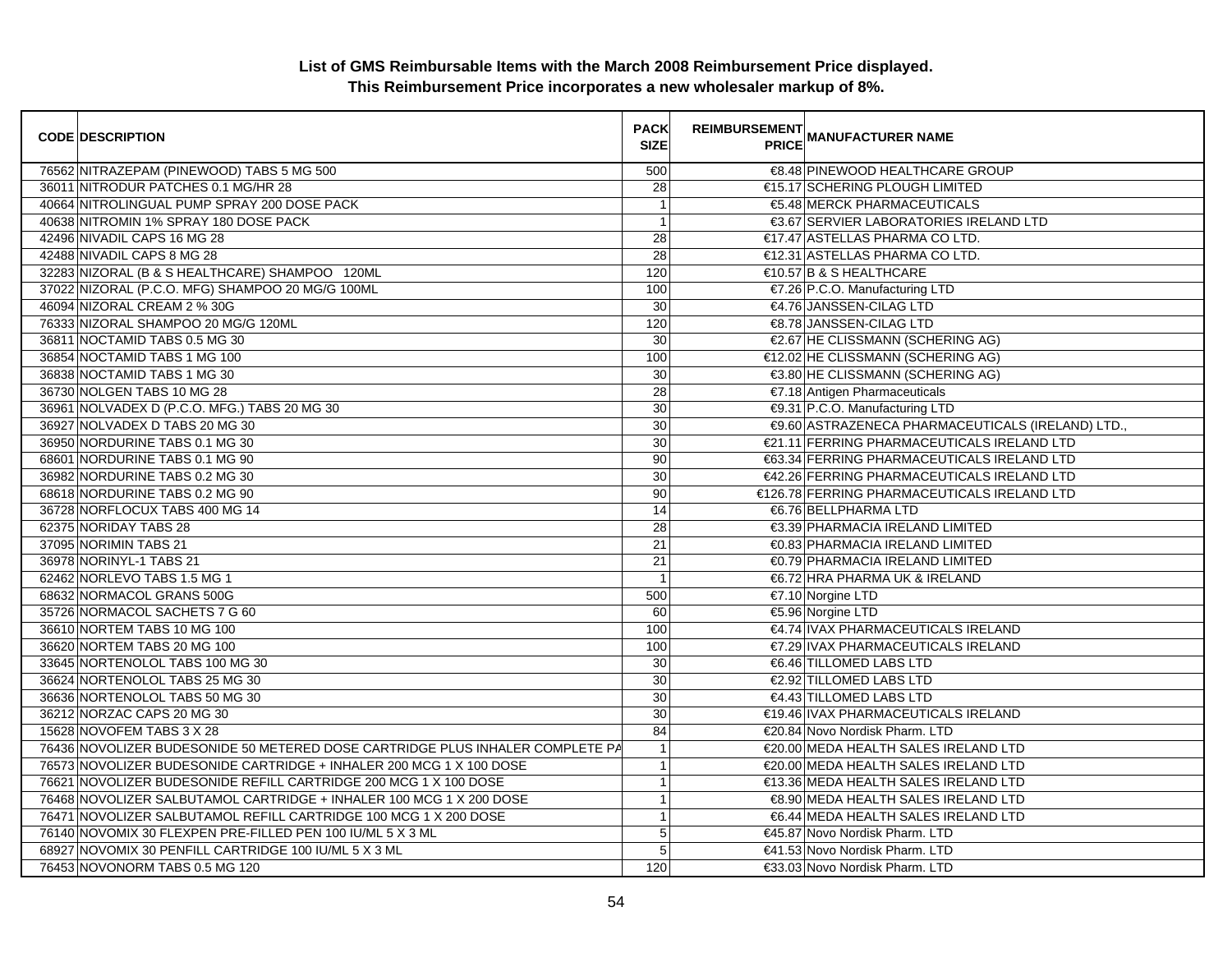| <b>CODE DESCRIPTION</b>                                   | <b>PACK</b><br><b>SIZE</b> | <b>REIMBURSEMENT</b> | <b>---------</b><br>PRICE MANUFACTURER NAME |
|-----------------------------------------------------------|----------------------------|----------------------|---------------------------------------------|
| 76474 NOVONORM TABS 1 MG 120                              | 120                        |                      | €35.72 Novo Nordisk Pharm. LTD              |
| 76497 NOVONORM TABS 2 MG 120                              | 120                        |                      | €38.37 Novo Nordisk Pharm. LTD              |
| 62709 NOVORAPID FLEXPEN PRE-FILLED PEN 100 IU/ML 5 X 3 ML | 5                          |                      | €41.13 Novo Nordisk Pharm. LTD              |
| 63121 NOVORAPID PENFILL CARTRIDGE 100 IU/ML 5 X 3 ML      | 5                          |                      | €39.14 Novo Nordisk Pharm. LTD              |
| 73541 NOVORAPID VIAL 100 IU/ML 1X 10 ML                   | $\overline{1}$             |                      | €24.25 Novo Nordisk Pharm. LTD              |
| 36501 NOZINAN INJ 1ML 10                                  | 10                         |                      | €15.39 SANOFI AVENTIS IRELAND LTD           |
| 37443 NUELIN SA TABS 175 MG 60                            | 60                         |                      | €3.95 MEDA HEALTH SALES IRELAND LTD         |
| 37451 NUELIN SA TABS 250 MG 60                            | 60                         |                      | €5.54 MEDA HEALTH SALES IRELAND LTD         |
| 37335 NU-SEALS (P.C.O. MFG.) ASPIRIN TABS 300 MG 100      | 100                        |                      | €4.03 P.C.O. Manufacturing LTD              |
| 37317 NU-SEALS (P.C.O. MFG.) ASPIRIN TABS 75 MG 56        | 56                         |                      | €3.22 P.C.O. Manufacturing LTD              |
| 37249 NU-SEALS ASPIRIN TABS 300 MG 100                    | 100                        |                      | €5.14 ALLIANCE PHARMACEUTICALS LTD          |
| 37308 NU-SEALS ASPIRIN TABS 75 MG 28                      | 28                         |                      | €2.05 ALLIANCE PHARMACEUTICALS LTD          |
| 77103 NU-SEALS ASPIRIN TABS 75 MG 56                      | 56                         |                      | €4.11 ALLIANCE PHARMACEUTICALS LTD          |
| 70726 NUTRIZYM 10000 CAPS 100                             | 100                        |                      | €16.10 MERCK PHARMACEUTICALS                |
| 70734 NUTRIZYM 22000 CAPS 100                             | 100                        |                      | €33.33 MERCK PHARMACEUTICALS                |
| 36003 NUVARING VAGINAL RING 1                             | $\mathbf{1}$               |                      | €8.64 Organon LABS. LTD                     |
| 36201 NUVARING VAGINAL RING 3                             | $\sqrt{3}$                 |                      | €25.92 Organon LABS. LTD                    |
| 37391 NYOGEL EYE GEL 0.1 % 5ML                            | 5                          |                      | €3.45 NOVARTIS IRELAND LIMITED              |
| 70217 NYTAMEL TABS 10 MG 28                               | $\overline{28}$            |                      | €5.00 CLONMEL HEALTHCARE LTD.               |
| 70135 NYTAMEL TABS 5 MG 28                                | 28                         |                      | €2.49 CLONMEL HEALTHCARE LTD.               |
| 66508 ODRIK CAPS 0.5 MG 28                                | $\overline{28}$            |                      | €8.11 Abbott Laboratories LTD               |
| 66516 ODRIK CAPS 1 MG 28                                  | $\overline{28}$            |                      | €9.95 Abbott Laboratories LTD               |
| 66524 ODRIK CAPS 2 MG 28                                  | 28                         |                      | €11.75 Abbott Laboratories LTD              |
| 37583 OMACOR CAPS 1000 MG 28                              | 28                         |                      | €18.98 SOLVAY HEALTHCARE LIMITED            |
| 37509 OMEPRAZOLE (BENTLEY) CAPS 10 MG 28                  | 28                         |                      | €14.04 JOHNSON BROTHERS LTD                 |
| 37542 OMEPRAZOLE (BENTLEY) CAPS 20 MG 28                  | 28                         |                      | €22.84 JOHNSON BROTHERS LTD                 |
| 37581 OMEPRAZOLE (BENTLEY) CAPS 40 MG 14                  | 14                         |                      | €23.92 JOHNSON BROTHERS LTD                 |
| 37602 OMESAR FILM COATED TABS 10 MG 28                    | 28                         |                      | €15.92 A. MENARINI PHAR. IRELAND LTD.       |
| 37617 OMESAR FILM COATED TABS 20 MG 28                    | 28                         |                      | €19.12 A. MENARINI PHAR. IRELAND LTD.       |
| 37631 OMESAR FILM COATED TABS 40 MG 28                    | 28                         |                      | €24.07 A. MENARINI PHAR. IRELAND LTD.       |
| 37640 OMESAR PLUS TABS 20/12.5 MG 28                      | 28                         |                      | €19.25 A. MENARINI PHAR. IRELAND LTD.       |
| 37648 OMESAR PLUS TABS 20/25 MG 28                        | 28                         |                      | €19.25 A. MENARINI PHAR. IRELAND LTD.       |
| 37599 OMNEXEL (P.C.O. MFG.) TABS 400 MCG 30               | 30                         |                      | €26.90 P.C.O. Manufacturing LTD             |
| 37597 OMNEXEL TABS 400 MCG 30                             | $\overline{30}$            |                      | €27.50 ASTELLAS PHARMA CO LTD.              |
| 37531 OMNIC (P.C.O. MFG.) MR CAPS 0.4 MG 30               | 30                         |                      | €27.59 P.C.O. Manufacturing LTD             |
| 37520 OMSIL MOD. RELEASE CAPS 400 MCG 30                  | 30                         |                      | €21.99 PINEWOOD HEALTHCARE GROUP            |
| 55314 ONDANSETRON (ROWEX) TABS 4 MG 30                    | 30                         |                      | €176.99 ROWEX LIMITED,                      |
| 55327 ONDANSETRON (ROWEX) TABS 8 MG 10                    | 10                         |                      | €87.75 ROWEX LIMITED,                       |
| 55343 ONDANSETRON (ROWEX) TABS 8 MG 30                    | 30                         |                      | €263.21 ROWEX LIMITED,                      |
| 50841 ONDRAN TABS 4 MG 10                                 | 10                         |                      | €61.80 PINEWOOD HEALTHCARE GROUP            |
| 50865 ONDRAN TABS 8 MG 10                                 | 10                         |                      | €90.88 PINEWOOD HEALTHCARE GROUP            |
| 37461 ONE-ALPHA (P.C.O. MFG.) CAPS 0.25 MCG 100           | 100                        |                      | €14.79 P.C.O. Manufacturing LTD             |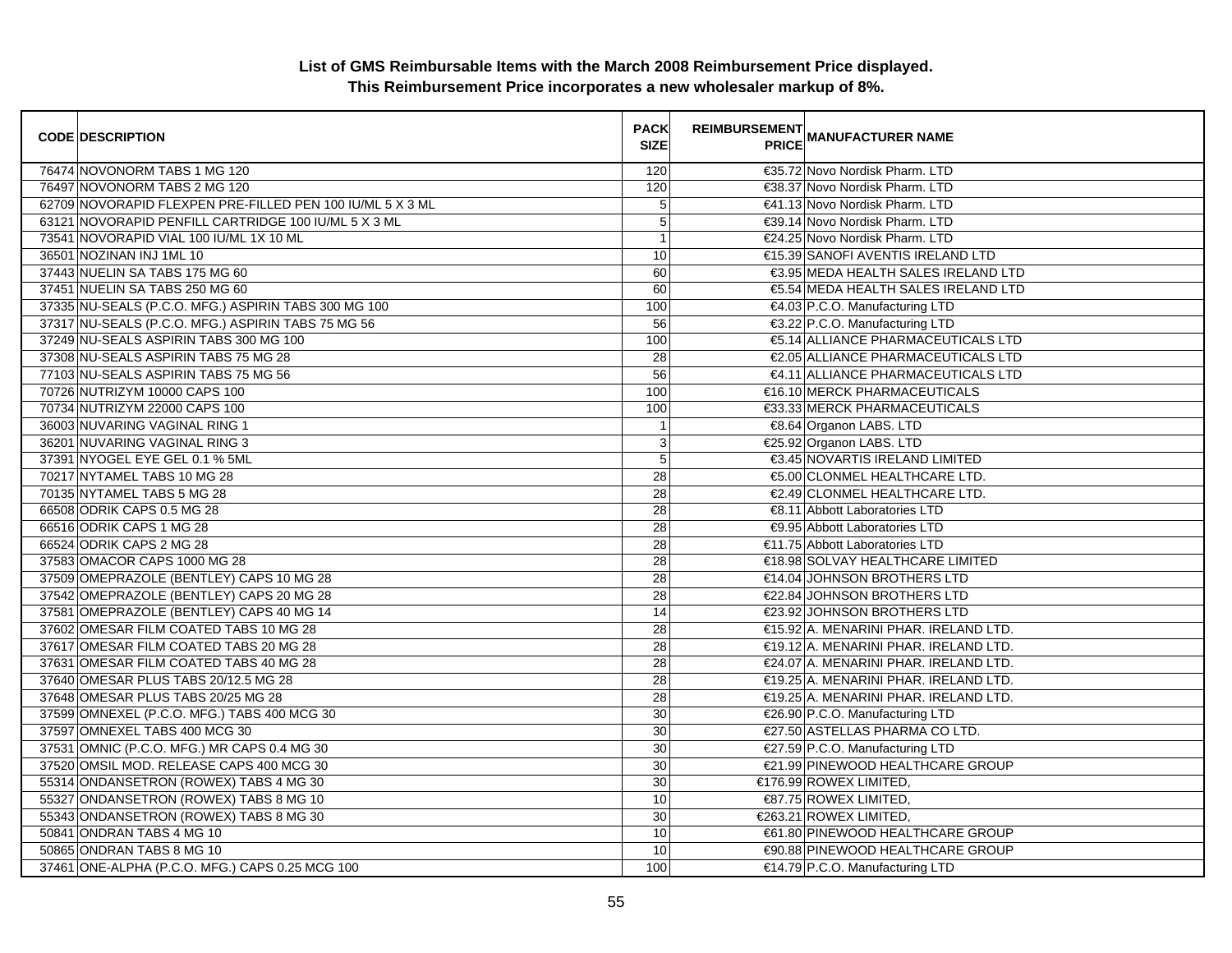| <b>CODE DESCRIPTION</b>                                   | <b>PACK</b><br><b>SIZE</b> | <b>REIMBURSEMENT</b><br><b>PRICE MANUFACTURER NAME</b> |  |
|-----------------------------------------------------------|----------------------------|--------------------------------------------------------|--|
| 37478 ONE-ALPHA (P.C.O. MFG.) CAPS 1 MCG 100              | 100                        | €44.02 P.C.O. Manufacturing LTD                        |  |
| 72517 ONE-ALPHA CAPS 0.25 MCG 30                          | $\overline{30}$            | €4.57 LEO PHARMA                                       |  |
| 72560 ONE-ALPHA CAPS 1 MCG 30                             | 30                         | €13.62 LEO PHARMA                                      |  |
| 72488 ONE-ALPHA DROPS 10ML                                | 10                         | €32.72 LEO PHARMA                                      |  |
| 69324 OPATANOL EYE DROPS DROPS 1 MG/ML 5ML                | 5                          | €12.88 ALCON LABORATORIES (UK) LIMITED,                |  |
| 57528 OPTICROM EYE DROPS 13.5ML PACK                      | $\mathbf{1}$               | €7.00 SANOFI AVENTIS IRELAND LTD                       |  |
| 37796 OPTICROM SR EYE DROPS 5ML                           | 5                          | €8.63 SANOFI AVENTIS IRELAND LTD                       |  |
| 37834 OPTIMINE TABS 1 MG 56                               | 56                         | €5.65 SCHERING PLOUGH LIMITED                          |  |
| 38008 ORAMORPH CONC ORAL SOLN 20 MG/ML 120ML              | 120                        | €30.67 BOEHRINGER INGELHEIM IRELAND LTD.,              |  |
| 37990 ORAMORPH CONC ORAL SOLN 20 MG/ML 30ML               | 30                         | €8.21 BOEHRINGER INGELHEIM IRELAND LTD.,               |  |
| 37966 ORAMORPH ORAL SOLN 10 MG/5ML 100ML                  | 100                        | €3.08 BOEHRINGER INGELHEIM IRELAND LTD.,               |  |
| 37948 ORAMORPH ORAL SOLN 10 MG/5ML 300 ML                 | 300                        | €8.16 BOEHRINGER INGELHEIM IRELAND LTD.,               |  |
| 37982 ORAMORPH ORAL SOLN 10 MG/5ML 500ML                  | 500                        | €12.31 BOEHRINGER INGELHEIM IRELAND LTD.,              |  |
| 66731 ORAMORPH UNIT DOSE VIAL 10 MG/5ML 20                | 20                         | €3.36 BOEHRINGER INGELHEIM IRELAND LTD.,               |  |
| 66777 ORAMORPH UNIT DOSE VIAL 100 MG/5ML 20               | 20                         | €31.57 BOEHRINGER INGELHEIM IRELAND LTD.,              |  |
| 66764 ORAMORPH UNIT DOSE VIAL 30 MG/5ML 20                | 20                         | €9.47 BOEHRINGER INGELHEIM IRELAND LTD.,               |  |
| 91634 ORAMOX MIXT 250 MG/5ML 100ML                        | 100                        | €4.09 Antigen Pharmaceuticals                          |  |
| 66559 ORAP FORTE TABS 4 MG 100                            | 100                        | €39.40 JANSSEN-CILAG LTD                               |  |
| 38107 ORPHENADRINE (ROSEMONT) ORAL SOLN 50 MG/5 ML 150 ML | 150                        | €5.97 ROSEMONT PHARMACEUTICALS LIMITED                 |  |
| 38155 ORPHENADRINE (ROSEMONT) ORAL SOLN 50 MG/5ML 200ML   | 200                        | €7.95 ROSEMONT PHARMACEUTICALS LIMITED                 |  |
| 78869 ORTHO DIAPHRAGM COIL SPRING SIZES 55MM-100MM 1      | $\overline{1}$             | €6.44 JANSSEN-CILAG LTD                                |  |
| 65293 ORTHO NOVIN 1/50 TABS 21                            | 21                         | <b>€0.98 JANSSEN-CILAG LTD</b>                         |  |
| 78891 ORTHO-CREME CONTRACEPTIVE CREAM 70G                 | 70                         | €2.85 JANSSEN-CILAG LTD                                |  |
| 78873 ORTHO-WHITE FLAT SPRING DIAPHRAGM SIZES 55MM-95MM 1 | $\overline{1}$             | <b>€6.39 JANSSEN-CILAG LTD</b>                         |  |
| 82031 ORUDIS CAPS 100 MG 100                              | 100                        | €18.09 SANOFI AVENTIS IRELAND LTD                      |  |
| 38136 ORUDIS CAPS 50 MG 100                               | 100                        | €9.02 SANOFI AVENTIS IRELAND LTD                       |  |
| 38121 ORUGESIC GEL 50G                                    | 50                         | €3.67 SANOFI AVENTIS IRELAND LTD                       |  |
| 38040 ORUVAIL CAPS 200 MG 28                              | 28                         | €21.18 SANOFI AVENTIS IRELAND LTD                      |  |
| 38237 OSTEOEZE TABS 625 MG 60                             | 60                         | €27.50 BELLPHARMA LTD                                  |  |
| 69887 OSTEOFOS D3 SACHETS 30                              | $30\,$                     | €10.29 A. MENARINI PHAR. IRELAND LTD.                  |  |
| 33745 OSTEOMEL ONCE WEEKLY TABS 70 MG 4                   | $\overline{4}$             | €25.90 CLONMEL HEALTHCARE LTD.                         |  |
| 69736 OTOSPORIN EAR DROPS 10ML                            | 10                         | €5.11 GLAXO WELLCOME LIMITED                           |  |
| 66664 OVRANETTE TABS 21                                   | 21                         | <b>€0.77 WYETH PHARMACEUTICALS</b>                     |  |
| 38989 OXIS TURBOHALER INHALER 12 MCG 1 X 60 DOSE          | $\mathbf{1}$               | €27.26 ASTRAZENECA PHARMACEUTICALS (IRELAND) LTD.,     |  |
| 38946 OXIS TURBOHALER INHALER 6 MCG 1 X 60 DOSE           | $\mathbf{1}$               | €21.72 ASTRAZENECA PHARMACEUTICALS (IRELAND) LTD.      |  |
| 59124 OXYCONTIN TABS 10 MG 56                             | 56                         | €21.91 MUNDIPHARMA PHARMACEUTICALS LTD                 |  |
| 59166 OXYCONTIN TABS 20 MG 56                             | 56                         | €43.83 MUNDIPHARMA PHARMACEUTICALS LTD                 |  |
| 59198 OXYCONTIN TABS 40 MG 56                             | 56                         | €86.26 MUNDIPHARMA PHARMACEUTICALS LTD                 |  |
| 59137 OXYCONTIN TABS 80 MG 56                             | 56                         | €158.78 MUNDIPHARMA PHARMACEUTICALS LTD                |  |
| 59182 OXYCONTIN TABS. 5 MG 28                             | 28                         | €13.59 MUNDIPHARMA PHARMACEUTICALS LTD                 |  |
| 38162 OXYNORM CAPS 10 MG 56                               | 56                         | €33.37 MUNDIPHARMA PHARMACEUTICALS LTD                 |  |
| 38174 OXYNORM CAPS 20 MG 56                               | 56                         | €66.73 MUNDIPHARMA PHARMACEUTICALS LTD                 |  |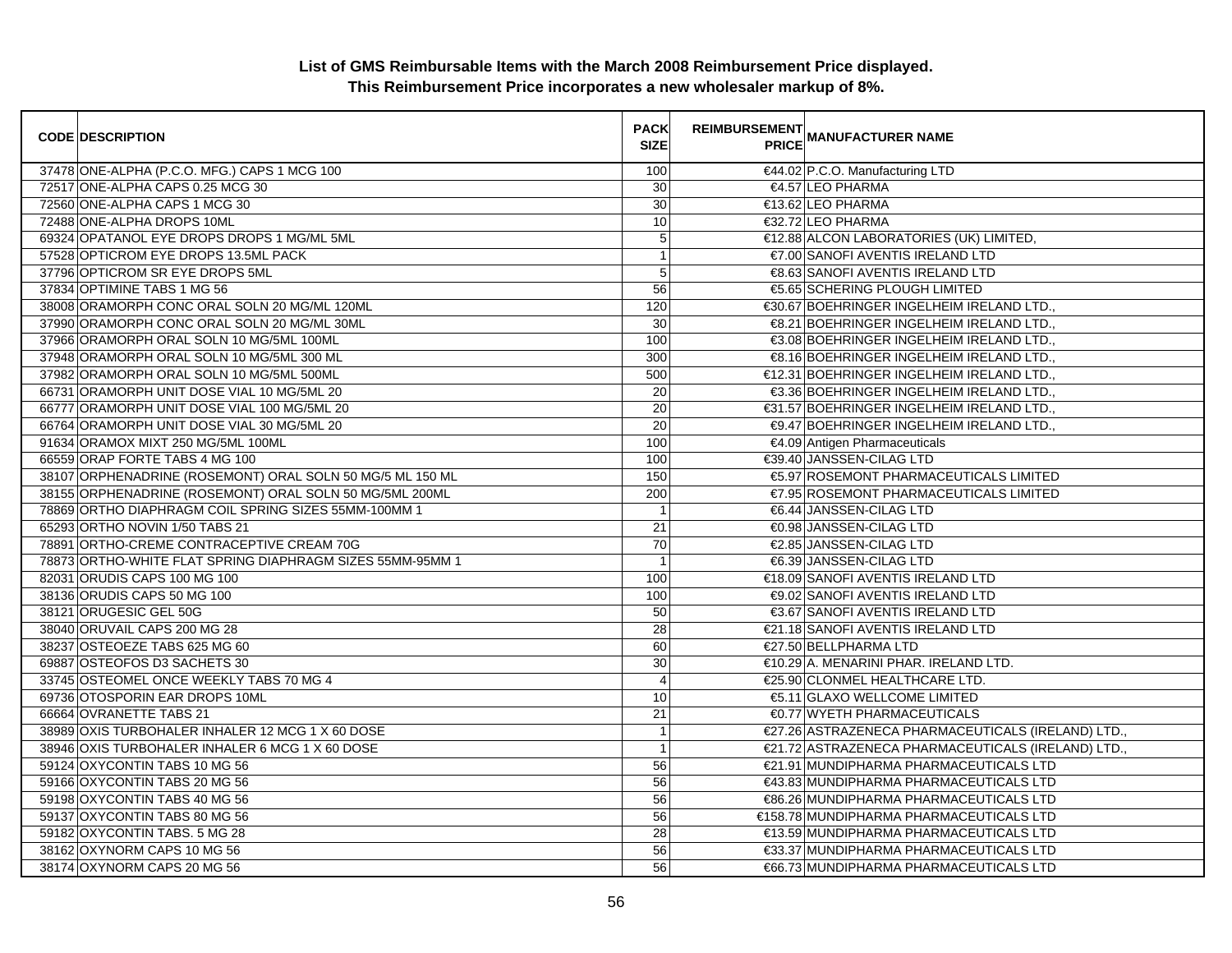| <b>CODE DESCRIPTION</b>                         | <b>PACK</b><br><b>SIZE</b> | <b>REIMBURSEMENT</b> | --------<br>PRICE MANUFACTURER NAME        |
|-------------------------------------------------|----------------------------|----------------------|--------------------------------------------|
| 38149 OXYNORM CAPS 5 MG 56                      | 56                         |                      | €11.97 MUNDIPHARMA PHARMACEUTICALS LTD     |
| 38196 OXYNORM CONC LIQ 10 MG/ML 120ML           | 120                        |                      | €71.45 MUNDIPHARMA PHARMACEUTICALS LTD     |
| 59017 OXYNORM INJ 10 MG./ML. 5 X 1ML            | 5                          |                      | €9.05 MUNDIPHARMA PHARMACEUTICALS LTD      |
| 59073 OXYNORM INJ 10 MG./ML. 5 X 2ML            | 5                          |                      | €18.10 MUNDIPHARMA PHARMACEUTICALS LTD     |
| 37860 OXYTETRACYCLINE (CLONMEL) TABS 250 MG 500 | 500                        |                      | €15.96 CLONMEL HEALTHCARE LTD.             |
| 38350 PALAPRIN FORTE TABS 250                   | 250                        |                      | €7.99 ROCHE PRODUCTS IRELAND LTD           |
| 38385 PALFIUM TABS 5 MG 50                      | 50                         |                      | €8.36 Antigen Pharmaceuticals              |
| 40370 PALLADONE CAPS 1.3 MG 56                  | 56                         |                      | €9.27 MUNDIPHARMA PHARMACEUTICALS LTD      |
| 40381 PALLADONE CAPS 2.6 MG 56                  | 56                         |                      | €18.54 MUNDIPHARMA PHARMACEUTICALS LTD     |
| 40475 PALLADONE-SR CAPS 16 MG 56                | 56                         |                      | €103.06 MUNDIPHARMA PHARMACEUTICALS LTD    |
| 40362 PALLADONE-SR CAPS 2 MG 56                 | 56                         |                      | €26.73 MUNDIPHARMA PHARMACEUTICALS LTD     |
| 40487 PALLADONE-SR CAPS 24 MG 56                | 56                         |                      | €148.42 MUNDIPHARMA PHARMACEUTICALS LTD    |
| 40398 PALLADONE-SR CAPS 4 MG 56                 | 56                         |                      | €28.12 MUNDIPHARMA PHARMACEUTICALS LTD     |
| 40413 PALLADONE-SR CAPS 8 MG 56                 | 56                         |                      | €54.82 MUNDIPHARMA PHARMACEUTICALS LTD     |
| 38911 PARACLEAR JUNIOR TABS 18                  | 18                         |                      | €0.70 ROCHE PRODUCTS IRELAND LTD           |
| 38768 PARACODIN DROPS 1 % 15G                   | 15                         |                      | €3.13 TEOFARMA S.R.L.                      |
| 38784 PARACODIN TABS 10 MG 20                   | 20                         |                      | €3.13 TEOFARMA S.R.L.                      |
| 40878 PARALIEF TABS 500 MG 100                  | 100                        |                      | €1.08 CLONMEL HEALTHCARE LTD.              |
| 40886 PARALIEF TABS 500 MG 1000                 | 1000                       |                      | €8.48 CLONMEL HEALTHCARE LTD.              |
| 40920 PARALIEF TABS 500 MG 250                  | 250                        |                      | €2.71 CLONMEL HEALTHCARE LTD.              |
| 40916 PARALINK SUPPOS 180 MG 10                 | 10                         |                      | €4.77 RICE STEELE MANUFACTURING LTD        |
| 40932 PARALINK SUPPOS 500 MG 10                 | 10                         |                      | €5.81 RICE STEELE MANUFACTURING LTD        |
| 38857 PARAMAX TABS 14                           | 14                         |                      | €1.56 SANOFI SYNTHELABO                    |
| 38903 PARAMOL TABS 100                          | 100                        |                      | €2.65 Galen LTD                            |
| 38881 PARAMOL TABS 500                          | 500                        |                      | €12.57 Galen LTD                           |
| 38925 PARATABS TABS 500 MG 100                  | 100                        |                      | €1.63 PINEWOOD HEALTHCARE GROUP            |
| 38875 PARIET (P.C.O. MFG.) TABS 10 MG 28        | 28                         |                      | €18.79 P.C.O. Manufacturing LTD            |
| 38825 PARIET TABS 10 MG 28                      | 28                         |                      | €18.99 JANSSEN-CILAG LTD                   |
| 38868 PARIET TABS 20 MG 28                      | 28                         |                      | €29.76 JANSSEN-CILAG LTD                   |
| 38865 PARLODEL CAPS 5 MG 100                    | 100                        |                      | €45.19 MEDA HEALTH SALES IRELAND LTD       |
| 38873 PARLODEL TABS 2.5 MG 100                  | 100                        |                      | €23.19 MEDA HEALTH SALES IRELAND LTD       |
| 69175 PARLODEL TABS 2.5 MG 30                   | 30                         |                      | €6.96 MEDA HEALTH SALES IRELAND LTD        |
| 39722 PARNATE TABS 10 MG 28                     | 28                         |                      | €15.97 GOLDSHIELD PHARMACEUTICALS LIMITED. |
| 73045 PAROSER TABS 20 MG 30                     | 30                         |                      | €19.87 PINEWOOD HEALTHCARE GROUP           |
| 40142 PAROVEN CAPS 250 MG 120                   | 120                        |                      | €17.56 NOVARTIS IRELAND LIMITED            |
| 40101 PAROX TABS 20 MG 30                       | 30                         |                      | €19.31 ROWEX LIMITED,                      |
| 40150 PAROX TABS 30 MG 30                       | 30                         |                      | €28.68 ROWEX LIMITED,                      |
| 39425 PAXT FILM COATED TABS 20 MG 30            | 30                         |                      | €19.74 GERARD LABORATORIES LTD             |
| 39492 PAXT FILM COATED TABS 30 MG 30            | 30                         |                      | €29.38 GERARD LABORATORIES LTD             |
| 39454 PENBRITIN INJ 500 MG 10                   | 10                         |                      | €8.56 GLAXO WELLCOME LIMITED               |
| 90565 PENBRITIN PAED DROPS 100 MG/1ML 10ML      | 10                         |                      | €1.04 GLAXO WELLCOME LIMITED               |
| 90107 PENBRITIN SYR 125 MG/5ML 100ML            | 100                        |                      | €1.12 GLAXO WELLCOME LIMITED               |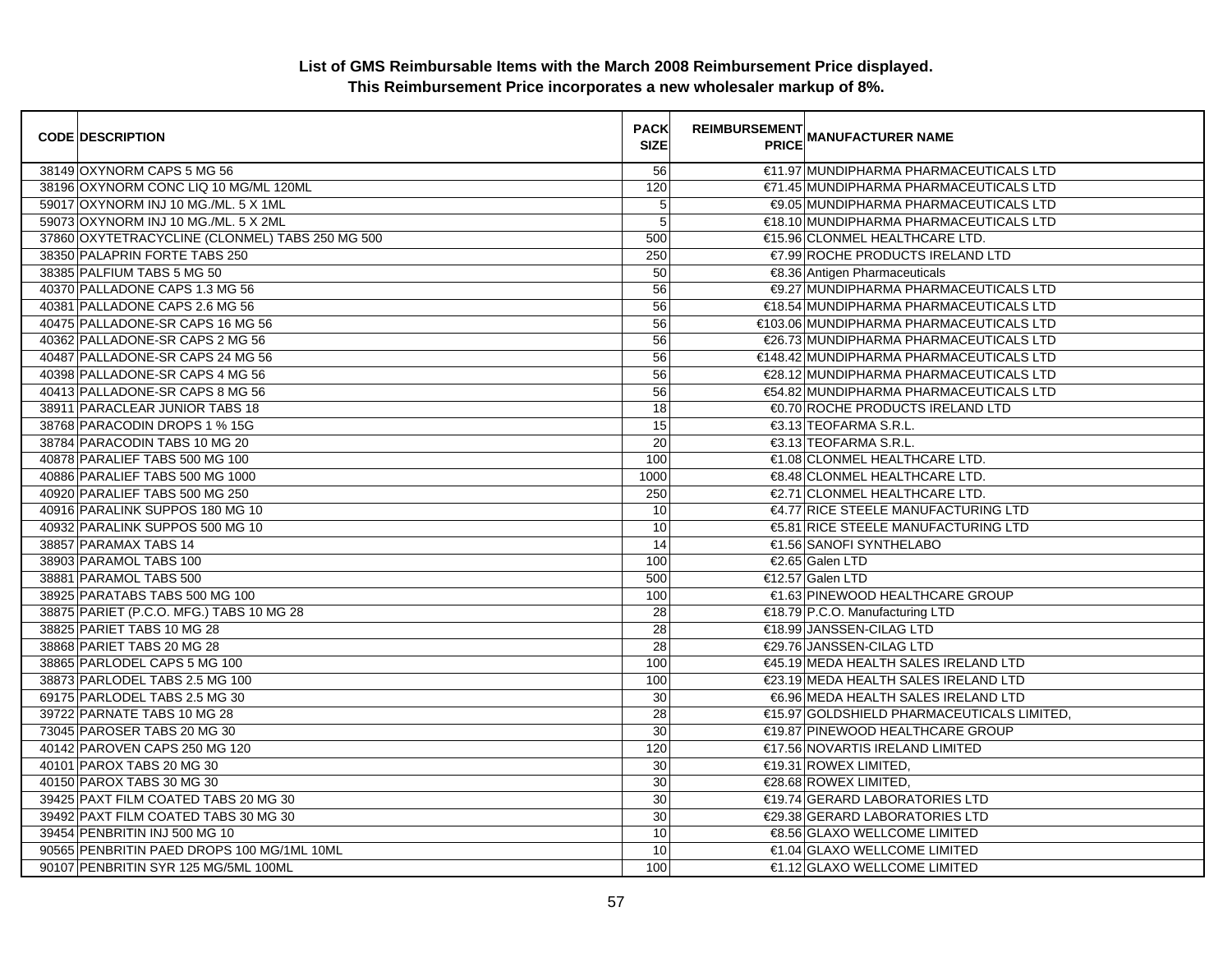| <b>CODE DESCRIPTION</b>                                       | <b>PACK</b><br><b>SIZE</b> | REIMBURSEMENT<br>ANANUFACTURER NAME                  |
|---------------------------------------------------------------|----------------------------|------------------------------------------------------|
| 59560 PENTASA ENEMA 10 MG/ML 100ML 7                          | 7                          | €26.77 FERRING PHARMACEUTICALS IRELAND LTD           |
| 39066 PENTASA SACHETS 1 G 50                                  | 50                         | €50.27 FERRING PHARMACEUTICALS IRELAND LTD           |
| 59080 PENTASA SR TABS 500 MG 100                              | 100                        | €44.42 FERRING PHARMACEUTICALS IRELAND LTD           |
| 39004 PENTASA SUPPOS 1 G 28                                   | 28                         | €54.26 FERRING PHARMACEUTICALS IRELAND LTD           |
| 39438 PEPCID TABS 20 MG 28                                    | 28                         | €17.54 MERCK, SHARP AND DOHME IRL (HUMAN HEALTH) LTD |
| 39527 PEPCID TABS 40 MG 28                                    | 28                         | €33.33 MERCK, SHARP AND DOHME IRL (HUMAN HEALTH) LTD |
| 39507 PERDAMEL TABS 0.5 MG 20                                 | 20                         | €10.53 CLONMEL HEALTHCARE LTD.                       |
| 39511 PERDAMEL TABS 1 MG 20                                   | 20                         | €13.68 CLONMEL HEALTHCARE LTD.                       |
| 39523 PERDAMEL TABS 1 MG 60                                   | 60                         | €41.02 CLONMEL HEALTHCARE LTD.                       |
| 39539 PERDAMEL TABS 2 MG 60                                   | 60                         | €80.95 CLONMEL HEALTHCARE LTD.                       |
| 39542 PERDAMEL TABS 3 MG 60                                   | 60                         | €119.03 CLONMEL HEALTHCARE LTD.                      |
| 39574 PERDAMEL TABS 4 MG 60                                   | 60                         | €157.12 CLONMEL HEALTHCARE LTD.                      |
| 39587 PERDAMEL TABS 6 MG 30                                   | 30                         | €127.16 CLONMEL HEALTHCARE LTD.                      |
| 38466 PERICAM CAPS 10 MG 56                                   | 56                         | €9.33 CLONMEL HEALTHCARE LTD.                        |
| 41173 PERINAL SPRAY 30ML                                      | 30                         | €7.85 Dermal Laboratories LTD                        |
| 36801 PERSANTIN RETARD PERLONGETS 200 MG 60                   | 60                         | €13.82 BOEHRINGER INGELHEIM IRELAND LTD.,            |
| 40479 PERSANTIN TABS 100 MG 84                                | 84                         | €7.85 BOEHRINGER INGELHEIM IRELAND LTD.,             |
| 40460 PERSANTIN TABS 25 MG 84                                 | 84                         | €2.81 BOEHRINGER INGELHEIM IRELAND LTD.,             |
| 56537 PETHIDINE HYD (ANTIGEN) INJ 50 MG/ML 1ML 10             | 10                         | €2.62 Antigen Pharmaceuticals                        |
| 56545 PETHIDINE HYD (ANTIGEN) INJ 50 MG/ML 2ML 10             | 10                         | €3.21 Antigen Pharmaceuticals                        |
| 41904 PEVARYL PDR 1 % 200G AEROSOL                            | $\overline{1}$             | €4.18 JANSSEN-CILAG LTD                              |
| 40576 PHENERGAN INJ 25 MG/ML 1ML 10                           | 10                         | €3.51 SANOFI AVENTIS IRELAND LTD                     |
| 40584 PHENERGAN INJ 25 MG/ML 2ML 10                           | 10                         | €4.29 SANOFI AVENTIS IRELAND LTD                     |
| 40606 PHENERGAN TABS 25 MG 56                                 | 56                         | €1.91 SANOFI AVENTIS IRELAND LTD                     |
| 59110 PHENOBARBITAL TABS 15 MG 250                            | 250                        | €5.37 CLONMEL HEALTHCARE LTD.                        |
| 59145 PHENOBARBITAL TABS 30 MG 250                            | 250                        | €6.22 CLONMEL HEALTHCARE LTD.                        |
| 59153 PHENOBARBITAL TABS 60 MG 250                            | 250                        | €7.07 CLONMEL HEALTHCARE LTD.                        |
| 63330 PHENYTOIN (DAVID BULL LABS) INJ 50 MG/ML 5ML 5          | 5                          | €17.49 MAYNE PHARMA (IRELAND) LTD                    |
| 41537 PHORPAIN GEL 5 % 100G                                   | 100                        | €4.07 GOLDSHIELD PHARMACEUTICALS LIMITED,            |
| 52426 PHOSEX TABS 1000 MG 180                                 | 180                        | €29.47 VITALINE PHARMACEUTICALS LTD.                 |
| 56262 PHYLLOCONTIN (B & S HEALTHCARE) CONTINUS TABS 225 MG 56 | 56                         | $64.11$ B & S HEALTHCARE                             |
| 56296 PHYLLOCONTIN CONTINUS TABS 225 MG 56                    | 56                         | €4.22 MUNDIPHARMA PHARMACEUTICALS LTD                |
| 23914 PILOCARPINE (MARTINDALE) EYE DROPS 2 % 10 ML            | 10                         | €1.76 BOILEAU & BOYD LTD.                            |
| 23928 PILOCARPINE (MARTINDALE) EYE DROPS 4 % 10 ML            | 10                         | €2.35 BOILEAU & BOYD LTD.                            |
| 41422 PILOGEL OPHTH GEL 5G                                    | 5                          | €8.21 ALCON LABORATORIES (UK) LIMITED,               |
| 91316 PINACLAV SUSP 125/31.25 MG/5ML 100ML                    | 100                        | €3.84 PINEWOOD HEALTHCARE GROUP                      |
| 39832 PINACLAV TABS 250/125 MG 100                            | 100                        | €38.19 PINEWOOD HEALTHCARE GROUP                     |
| 75217 PINACLAV TABS 250/125 MG 21                             | 21                         | €8.08 PINEWOOD HEALTHCARE GROUP                      |
| 39825 PINACLAV TABS 500/125 MG 15                             | 15                         | €8.58 PINEWOOD HEALTHCARE GROUP                      |
| 40066 PINACLOR CAPS 250 MG 100                                | 100                        | €34.27 PINEWOOD HEALTHCARE GROUP                     |
| 91013 PINACLOR SUSP 125 MG/5ML 100 ML.                        | 100                        | €4.86 PINEWOOD HEALTHCARE GROUP                      |
| 91027 PINACLOR SUSP 250 MG/5ML 100 ML.                        | 100                        | €8.72 PINEWOOD HEALTHCARE GROUP                      |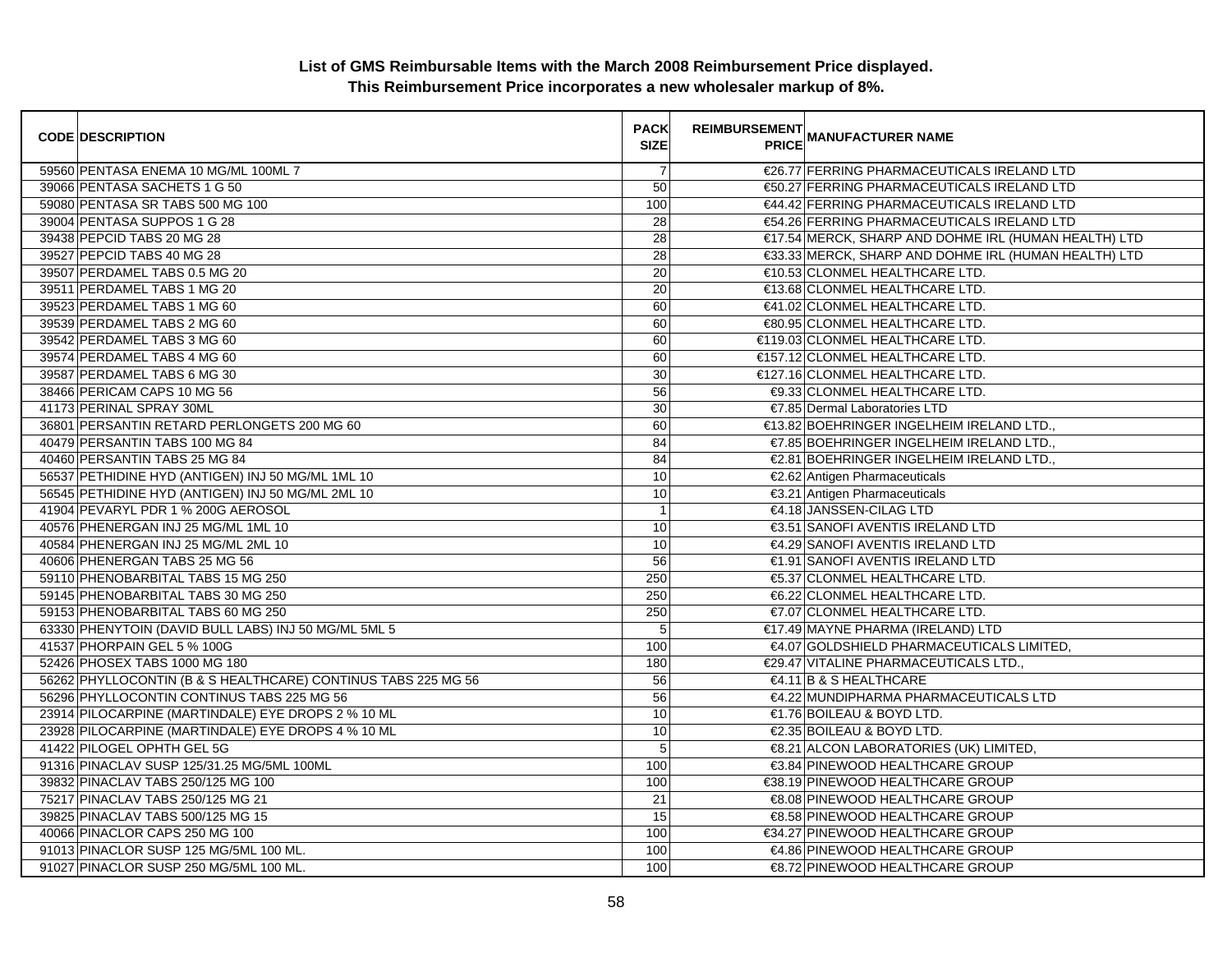| <b>CODE DESCRIPTION</b>                        | <b>PACK</b><br><b>SIZE</b> | <b>REIMBURSEMENT</b> | <b>---------</b><br>PRICE MANUFACTURER NAME        |
|------------------------------------------------|----------------------------|----------------------|----------------------------------------------------|
| 40185 PINAMET TABS 400 MG 60                   | 60                         |                      | €11.94 PINEWOOD HEALTHCARE GROUP                   |
| 39896 PINAMOX CAPS 250 MG 100                  | 100                        |                      | €16.32 PINEWOOD HEALTHCARE GROUP                   |
| 39934 PINAMOX CAPS 250 MG 1000                 | 1000                       |                      | €162.95 PINEWOOD HEALTHCARE GROUP                  |
| 39918 PINAMOX CAPS 250 MG 500                  | 500                        |                      | €81.56 PINEWOOD HEALTHCARE GROUP                   |
| 39926 PINAMOX CAPS 500 MG 100                  | 100                        |                      | €32.61 PINEWOOD HEALTHCARE GROUP                   |
| 39977 PINAMOX CAPS 500 MG 500                  | 500                        |                      | €162.95 PINEWOOD HEALTHCARE GROUP                  |
| 91642 PINAMOX SUSP 125 MG/5ML 100ML            | 100                        |                      | €2.03 PINEWOOD HEALTHCARE GROUP                    |
| 91650 PINAMOX SUSP 250 MG/5ML 100ML            | 100                        |                      | €4.08 PINEWOOD HEALTHCARE GROUP                    |
| 41181 PIPORTIL DEPOT INJ 50 MG/ML 1ML 10       | 10                         |                      | €78.60 RHONE-POULENC RORER IRELAND LTD             |
| 41000 PLAQUENIL TABS 200 MG 60                 | 60                         |                      | €26.32 SANOFI SYNTHELABO                           |
| 40115 PLAVIX (P.C.O. MFG.) TABS 75 MG 28       | $\overline{28}$            |                      | €48.69 P.C.O. Manufacturing LTD                    |
| 41059 PLAVIX TABS 75 MG 28                     | 28                         |                      | €49.18 SANOFI SYNTHELABO                           |
| 40041 PLENDIL TABS 10 MG 28                    | 28                         |                      | €13.78 ASTRAZENECA PHARMACEUTICALS (IRELAND) LTD.  |
| 40054 PLENDIL TABS 2.5 MG 28                   | 28                         |                      | €7.93 ASTRAZENECA PHARMACEUTICALS (IRELAND) LTD.,  |
| 40035 PLENDIL TABS 5 MG 28                     | $\overline{28}$            |                      | €10.25 ASTRAZENECA PHARMACEUTICALS (IRELAND) LTD., |
| 53497 PLESMET SYR 1 LITRE                      | 1000                       |                      | €10.96 Link Pharmaceuticals LTD                    |
| 41440 POLYFAX OINT 20G                         | 20                         |                      | €8.24 GLAXO WELLCOME LIMITED                       |
| 41459 POLYFAX OPHTH OINT 4G                    | $\overline{4}$             |                      | €3.19 GLAXO WELLCOME LIMITED                       |
| 40207 PONALGIC CAPS 250 MG 100                 | 100                        |                      | €5.04 Antigen Pharmaceuticals                      |
| 39691 PONALGIC CAPS 250 MG 500                 | 500                        |                      | €25.71 Antigen Pharmaceuticals                     |
| 40029 PONALGIC TABS 500 MG 100                 | 100                        |                      | €10.05 Antigen Pharmaceuticals                     |
| 39349 PONMEL CAPS 250 MG 100                   | 100                        |                      | €5.66 CLONMEL HEALTHCARE LTD.                      |
| 39357 PONMEL CAPS 250 MG 500                   | 500                        |                      | €28.26 CLONMEL HEALTHCARE LTD.                     |
| 39365 PONMEL TABS 500 MG 100                   | 100                        |                      | €10.17 CLONMEL HEALTHCARE LTD.                     |
| 41580 PONSTAN CAPS 250 MG 100                  | 100                        |                      | €7.57 CHEMIDEX PHARMA LIMITED                      |
| 41572 PONSTAN CAPS 250 MG 500                  | 500                        |                      | €34.04 CHEMIDEX PHARMA LIMITED                     |
| 41548 PONSTAN FORTE TABS 500 MG 100            | 100                        |                      | €13.82 CHEMIDEX PHARMA LIMITED                     |
| 41591 PONSTAN PAED SUSP 125 ML.                | 125                        |                      | €4.22 CHEMIDEX PHARMA LIMITED                      |
| 82422 POTASSIUM CHLORIDE (ANTIGEN) INJ 10ML 10 | 10                         |                      | €3.51 Antigen Pharmaceuticals                      |
| 60508 PRAVAMEL TABS 10 MG 30                   | 30                         |                      | €14.54 CLONMEL HEALTHCARE LTD.                     |
| 60517 PRAVAMEL TABS 20 MG 30                   | 30                         |                      | €27.94 CLONMEL HEALTHCARE LTD.                     |
| 60561 PRAVAMEL TABS 40 MG 30                   | 30                         |                      | €34.92 CLONMEL HEALTHCARE LTD.                     |
| 60607 PRAVAT TABS 10 MG 28                     | 28                         |                      | €16.48 PINEWOOD HEALTHCARE GROUP                   |
| 60649 PRAVAT TABS 20 MG 28                     | 28                         |                      | €31.17 PINEWOOD HEALTHCARE GROUP                   |
| 60672 PRAVAT TABS 40 MG 28                     | $\overline{28}$            |                      | €39.43 PINEWOOD HEALTHCARE GROUP                   |
| 60501 PRAVITIN TABS 10 MG 30                   | 30                         |                      | €16.01 ROWEX LIMITED,                              |
| 60520 PRAVITIN TABS 20 MG 30                   | 30                         |                      | €30.76 ROWEX LIMITED,                              |
| 60557 PRAVITIN TABS 40 MG 30                   | 30                         |                      | €38.45 ROWEX LIMITED.                              |
| 60534 PRAXILENE CAPS 100                       | 100                        |                      | €12.82 MERCK PHARMACEUTICALS                       |
| 60542 PRAXILENE CAPS 500                       | 500                        |                      | €62.52 MERCK PHARMACEUTICALS                       |
| 41890 PRED FORTE EYE DROPS 5ML                 | $\mathbf 5$                |                      | €1.93 ALLERGAN LIMITED                             |
| 41882 PRED MILD EYE DROPS 5ML                  | $\overline{5}$             |                      | €1.72 ALLERGAN LIMITED                             |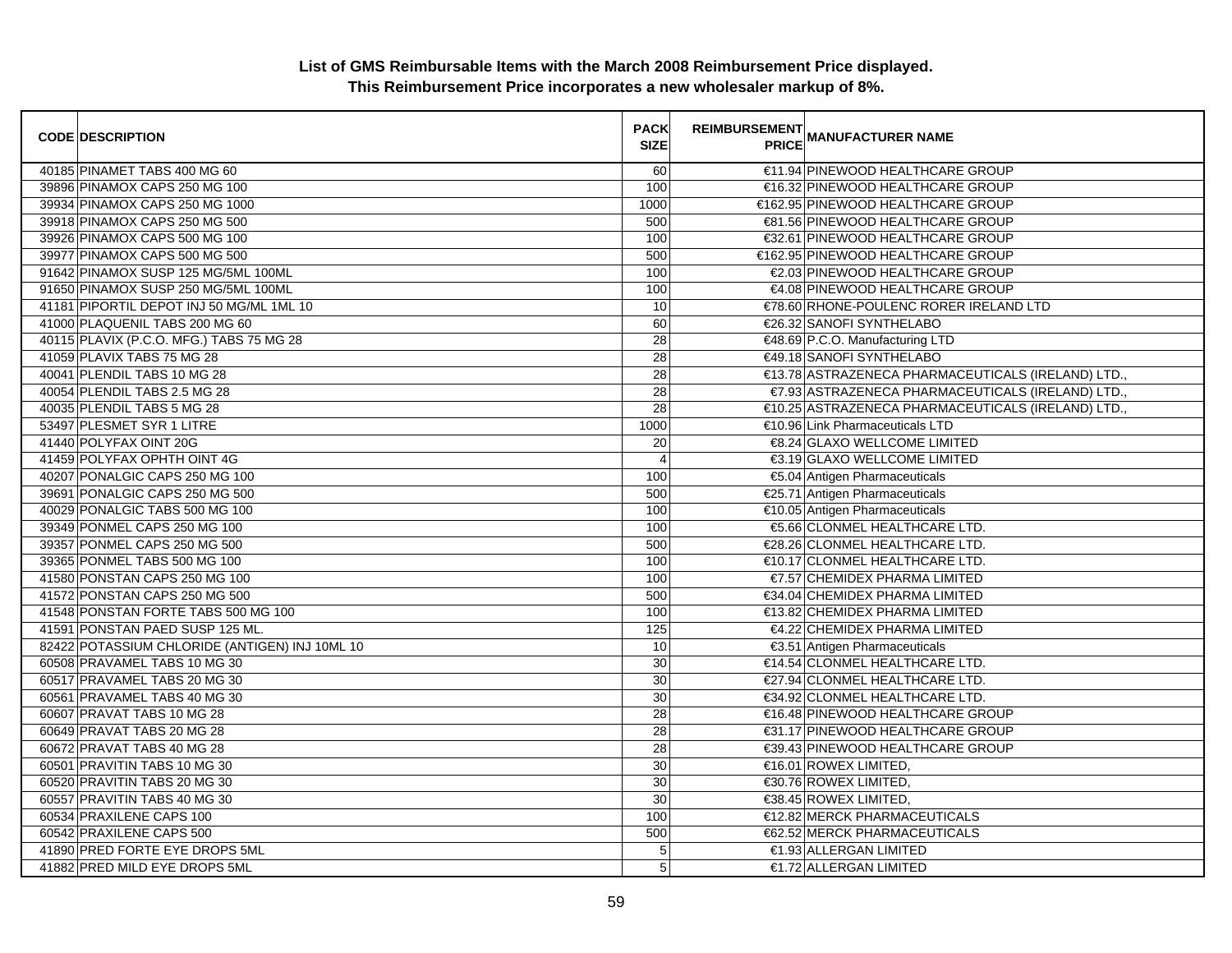| <b>CODE DESCRIPTION</b>                                  | <b>PACK</b><br><b>SIZE</b> | <b>REIMBURSEMENT</b> | <b>---------</b><br>PRICE MANUFACTURER NAME       |
|----------------------------------------------------------|----------------------------|----------------------|---------------------------------------------------|
| 84387 PREDENEMA LONG TUBE 100ML 7                        | $\overline{7}$             |                      | €11.47 FOREST LABORATORIES LTD.,                  |
| 41971 PREDENEMA STANDARD TUBE 100ML 10                   | 10                         |                      | €9.56 FOREST LABORATORIES LTD.,                   |
| 40533 PREDFOAM 25G AEROSOL                               | $\mathbf{1}$               |                      | €8.96 FOREST LABORATORIES LTD.                    |
| 41988 PREDNESOL SOL. TABS 5 MG 20                        | 20                         |                      | €7.20 PHOENIX LABORATORIES LIMITED                |
| 41920 PREDNESOL TABS 5 MG 100                            | 100                        |                      | €7.20 GLAXO WELLCOME LIMITED                      |
| 59382 PREDNISOLONE (CLONMEL) TABS 1 MG 100               | 100                        |                      | €2.55 CLONMEL HEALTHCARE LTD.                     |
| 59358 PREDNISOLONE (CLONMEL) TABS 20 MG 100              | 100                        |                      | €14.14 CLONMEL HEALTHCARE LTD.                    |
| 59412 PREDNISOLONE (CLONMEL) TABS 5 MG 1000              | 1000                       |                      | €19.61 CLONMEL HEALTHCARE LTD.                    |
| 41963 PREDSOL RETENTION ENEMA 7                          | $\overline{7}$             |                      | €6.58 UCB (PHARMA) IRELAND LIMITED                |
| 67827 PREMARIN (P.C.O. MFG.) TABS 0.625 MG 28            | 28                         |                      | €2.58 P.C.O. Manufacturing LTD                    |
| 67813 PREMARIN (P.C.O. MFG.) TABS 0.625 MG 84            | 84                         |                      | €7.74 P.C.O. Manufacturing LTD                    |
| 62063 PREMARIN TABS 0.625 MG 28                          | $\overline{28}$            |                      | €2.69 WYETH PHARMACEUTICALS                       |
| 62071 PREMARIN TABS 1.25 MG 28                           | 28                         |                      | €3.63 WYETH PHARMACEUTICALS                       |
| 42057 PREMIQUE 5 TABS 28                                 | 28                         |                      | €10.41 WYETH PHARMACEUTICALS                      |
| 53773 PREMIQUE CYCLE 10 NEW SINGLE TAB PRESENTATION PACK | $\mathbf{1}$               |                      | €8.00 WYETH PHARMACEUTICALS                       |
| 42048 PREMPAK-C TABS 0.625 MG TREATMENT PACK             | $\mathbf{1}$               |                      | <b>€5.11 WYETH PHARMACEUTICALS</b>                |
| 42099 PREMPAK-C TABS 1.25 MG TREATMENT PACK              | $\mathbf{1}$               |                      | €5.11 WYETH PHARMACEUTICALS                       |
| 42129 PREMPAK-C TRIPLE PACK 0.625 MG                     | $\overline{1}$             |                      | €15.29 WYETH PHARMACEUTICALS                      |
| 42986 PREPULSID SUSP 200ML                               | 200                        |                      | €9.62 JANSSEN-CILAG LTD                           |
| 43028 PREPULSID TABS 10 MG 112                           | 112                        |                      | €45.08 JANSSEN-CILAG LTD                          |
| 42625 PREPULSID TABS 10 MG 120                           | 120                        |                      | €48.84 JANSSEN-CILAG LTD                          |
| 42994 PREPULSID TABS 5 MG 84                             | 84                         |                      | €18.14 JANSSEN-CILAG LTD                          |
| 70920 PRESTIM TABS 100                                   | 100                        |                      | €17.64 VALEANT PHARMACEUTICALS LTD.               |
| 70939 PRESTIM TABS 30                                    | 30                         |                      | €5.28 VALEANT PHARMACEUTICALS LTD.                |
| 68304 PRETERAX ARGININE TABS 2.5/0.625 MG 30             | 30                         |                      | €20.11 SERVIER LABORATORIES IRELAND LTD           |
| 68317 PRETERAX TABS 2 MG 30                              | 30                         |                      | €20.11 SERVIER LABORATORIES IRELAND LTD           |
| 41793 PRIADEL LIQ 150ML                                  | 150                        |                      | €8.43 SANOFI SYNTHELABO                           |
| 42277 PRIADEL TABS 200 MG 100                            | 100                        |                      | €3.20 SANOFI SYNTHELABO                           |
| 42242 PRIADEL TABS 400 MG 100                            | 100                        |                      | €4.71 SANOFI SYNTHELABO                           |
| 92002 PRIMACINE SUSP 125 MG/5ML 100ML                    | 100                        |                      | €2.12 PINEWOOD HEALTHCARE GROUP                   |
| 92010 PRIMACINE SUSP 250 MG/5ML 100ML                    | 100                        |                      | €3.27 PINEWOOD HEALTHCARE GROUP                   |
| 92074 PRIMACINE SUSP 500 MG/5ML 100 ML                   | 100                        |                      | €6.04 PINEWOOD HEALTHCARE GROUP                   |
| 42536 PRIMOLUT N DRAGEES 5 MG 100                        | 100                        |                      | €11.57 HE CLISSMANN (SCHERING AG)                 |
| 42544 PRIMOLUT N DRAGEES 5 MG 30                         | 30                         |                      | €3.47 HE CLISSMANN (SCHERING AG)                  |
| 42633 PRIPSEN DUAL-DOSE SACHET 1                         | $\overline{1}$             |                      | €1.54 SETON HEALTHCARE,                           |
| 42641 PRO-ACTIDIL TABS 10 MG 100                         | 100                        |                      | €2.94 GLAXO WELLCOME LIMITED                      |
| 67350 PROCAINAMIDE DURULES 100                           | 100                        |                      | €9.15 ASTRAZENECA PHARMACEUTICALS (IRELAND) LTD., |
| 42703 PROCORALAN TABS 5 MG 56                            | 56                         |                      | €60.59 SERVIER LABORATORIES IRELAND LTD           |
| 42774 PROCORALAN TABS 7.5 MG 56                          | 56                         |                      | €60.59 SERVIER LABORATORIES IRELAND LTD           |
| 42765 PROCTOFOAM HC 24G AEROSOL                          | $\overline{1}$             |                      | €6.08 MEDA HEALTH SALES IRELAND LTD               |
| 66974 PROCTOSEDYL OINT 30G                               | 30                         |                      | €8.23 SANOFI AVENTIS IRELAND LTD                  |
| 42803 PROCTOSEDYL SUPPOS 12                              | 12                         |                      | €3.72 SANOFI AVENTIS IRELAND LTD                  |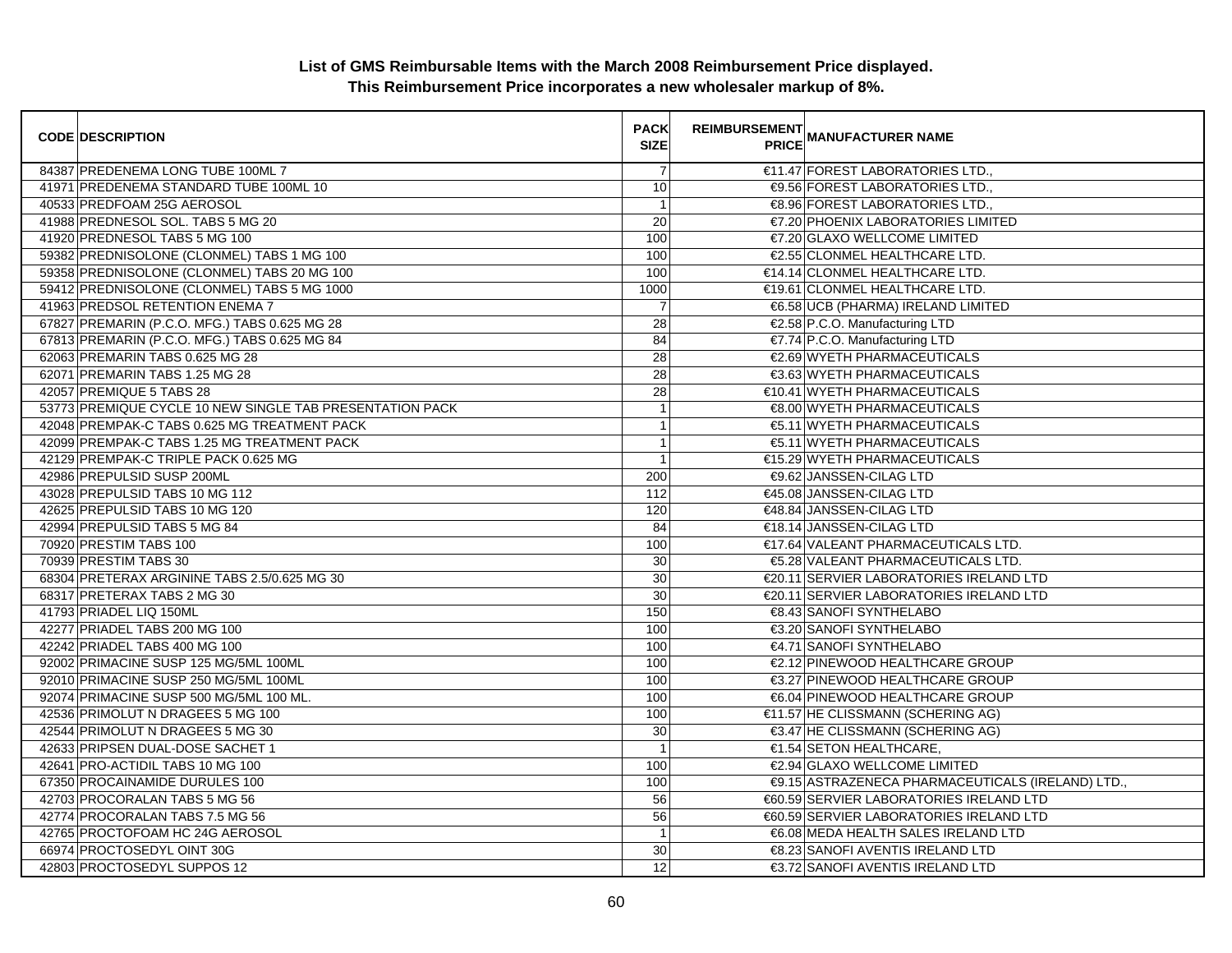| <b>CODE DESCRIPTION</b>                        | <b>PACK</b><br><b>SIZE</b> | REIMBURSEMENT<br>PRICE MANUFACTURER NAME             |
|------------------------------------------------|----------------------------|------------------------------------------------------|
| 43709 PROFLOXIN TABS 250 MG 10                 | 10                         | €6.09 CLONMEL HEALTHCARE LTD.                        |
| 43721 PROFLOXIN TABS 250 MG 20                 | 20                         | €12.15 CLONMEL HEALTHCARE LTD.                       |
| 43757 PROFLOXIN TABS 500 MG 10                 | 10                         | €11.61 CLONMEL HEALTHCARE LTD.                       |
| 43782 PROFLOXIN TABS 500 MG 20                 | $\overline{20}$            | €22.62 CLONMEL HEALTHCARE LTD.                       |
| 41157 PROLOSIN CAPS 400 MCG 30                 | 30                         | €18.32 NICHE GENERICS LIMITED                        |
| 42927 PRONESTYL INJ 100 MG/ML 10ML             | $\overline{1}$             | €2.39 BRISTOL MYERS SQUIBB PHARMACEUTICALS           |
| 43002 PROPINE OPHTH SOLN 0.1 % (3X5ML) 15ML    | 15                         | €12.60 ALLERGAN LIMITED                              |
| 42951 PROPINE OPHTH SOLN 0.1 % 10ML            | 10                         | €6.05 ALLERGAN LIMITED                               |
| 41483 PROPINE OPHTH SOLN 0.1 % 5ML             | $\sqrt{5}$                 | €5.30 ALLERGAN LIMITED                               |
| 42583 PROSCAR (P.C.O. MFG.) TABS 5 MG 14       | 14                         | €15.08 P.C.O. Manufacturing LTD                      |
| 42560 PROSCAR TABS 5 MG 28                     | 28                         | €30.76 MERCK, SHARP AND DOHME IRL (HUMAN HEALTH) LTD |
| 84735 PROSTIGMIN INJ 0.5 MG/ML 1ML 10          | 10                         | €2.06 ROCHE PRODUCTS IRELAND LTD                     |
| 43154 PROTELOS GRANS SACHETS 2 G 2G 28         | $\overline{28}$            | €42.35 SERVIER LABORATORIES IRELAND LTD              |
| 43168 PROTHIADEN CAPS 25 MG 100                | 100                        | €6.15 TEOFARMA S.R.L.                                |
| 65633 PROTHIADEN CAPS 25 MG 500                | 500                        | €29.25 TEOFARMA S.R.L.                               |
| 71269 PROTHIADEN TABS 75 MG 100                | 100                        | €16.38 TEOFARMA S.R.L.                               |
| 74861 PROTHIADEN TABS 75 MG 28                 | 28                         | €4.81 TEOFARMA S.R.L.                                |
| 43528 PROTIUM (B & S HEALTHCARE) TABS 40 MG 28 | 28                         | €35.35 B & S HEALTHCARE                              |
| 43483 PROTIUM (P.C.O. MFG.) TABS 20 MG 28      | 28                         | €19.28 P.C.O. Manufacturing LTD                      |
| 43501 PROTIUM (P.C.O. MFG.) TABS 40 MG 28      | 28                         | €35.72 P.C.O. Manufacturing LTD                      |
| 43222 PROTIUM TABS 20 MG 28                    | $\overline{28}$            | €19.48 NYCOMED PRODUCTS LTD                          |
| 43280 PROTIUM TABS 40 MG 28                    | $\overline{28}$            | €36.08 NYCOMED PRODUCTS LTD                          |
| 55685 PROTOPIC OINT 0.03 % 30G                 | 30                         | €29.74 ASTELLAS PHARMA CO LTD.                       |
| 57375 PROTOPIC OINT 0.03 % 60G                 | 60                         | €56.51 ASTELLAS PHARMA CO LTD.                       |
| 66321 PROTOPIC OINT 0.1 % 30G                  | 30                         | <b>€33.05 ASTELLAS PHARMA CO LTD.</b>                |
| 58726 PROTOPIC OINT 0.1 % 60G                  | 60                         | €62.85 ASTELLAS PHARMA CO LTD.                       |
| 43109 PRO-VENT CAPS 300 MG 100                 | 100                        | €13.14 GLAXO WELLCOME LIMITED                        |
| 43645 PROVERA TABS 10 MG 90                    | 90                         | €29.71 PHARMACIA IRELAND LIMITED                     |
| 43206 PROVERA TABS 100 MG 100                  | 100                        | €51.51 PHARMACIA IRELAND LIMITED                     |
| 43628 PROVERA TABS 2.5 MG 30                   | 30                         | €2.35 PHARMACIA IRELAND LIMITED                      |
| 43470 PROVERA TABS 5 MG 100                    | 100                        | €15.93 PFIZER HEALTHCARE IRELAND                     |
| 43637 PROVERA TABS 5 MG 30                     | 30                         | €4.78 PHARMACIA IRELAND LIMITED                      |
| 44515 PROVIGIL TABS 200 MG 30                  | $\overline{30}$            | €160.01 CEPHALON PHARMA (IRELAND) LIMITED            |
| 43460 PROVIGIL TABS 30                         | 30                         | €81.59 CEPHALON PHARMA (IRELAND) LIMITED             |
| 43229 PROZAC (B & S HEALTHCARE) CAPS 20 MG 30  | $\overline{30}$            | €24.35 B & S HEALTHCARE                              |
| 39099 PROZAC (P.C.O. MFG) CAPS 20 MG 28        | 28                         | €18.11 P.C.O. Manufacturing LTD                      |
| 38458 PROZAC CAPS 20 MG 30                     | 30                         | €19.97 Ely Lilly and Co. LTD                         |
| 43237 PROZAC LIQ 20 MG/5ML 70ML                | 70                         | €23.57 Ely Lilly and Co. LTD                         |
| 28588 PROZAC WEEKLY CAPS 90 MG 4               | $\overline{4}$             | €23.28 Ely Lilly and Co. LTD                         |
| 43150 PROZAMEL CAPS 20 MG 30                   | 30                         | €17.96 CLONMEL HEALTHCARE LTD.                       |
| 39033 PROZATAN CAPS 20 MG 30                   | 30                         | €15.96 UCB (PHARMA) IRELAND LIMITED                  |
| 41846 PROZIT CAPS 20 MG 30                     | 30                         | €19.35 PINEWOOD HEALTHCARE GROUP                     |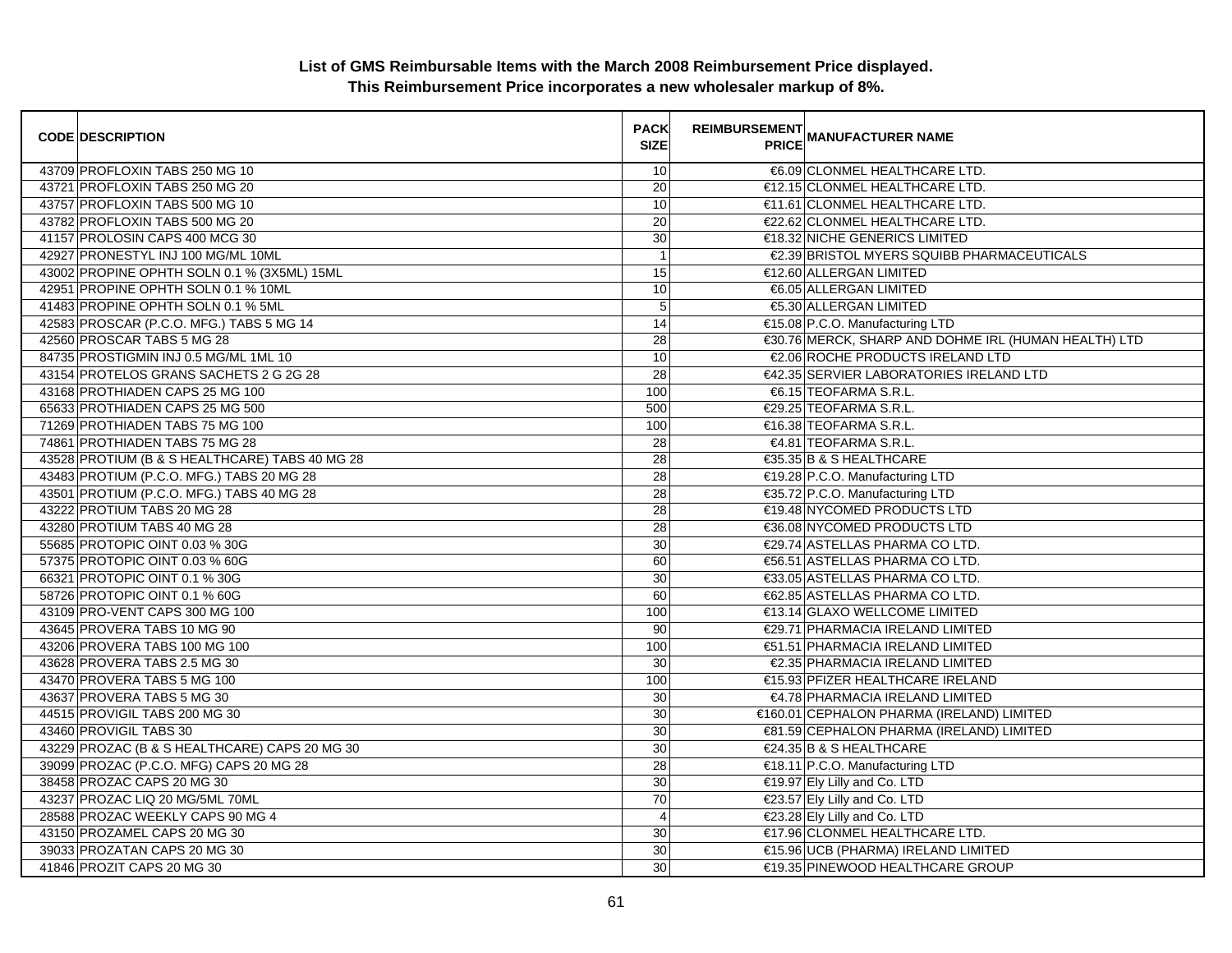| <b>CODE DESCRIPTION</b>                                                   | <b>PACK</b><br><b>SIZE</b> | <b>REIMBURSEMENT</b><br><b>PRICE</b> | <b>MANUFACTURER NAME</b>                           |
|---------------------------------------------------------------------------|----------------------------|--------------------------------------|----------------------------------------------------|
| 76317 PSORIDERM BATH EMULS 200ML                                          | 200                        |                                      | €3.77 Dermal Laboratories LTD                      |
| 76325 PSORIDERM CREAM 225ML                                               | 225                        |                                      | €4.28 Dermal Laboratories LTD                      |
| 43408 PULMICORT (P.C.O. MFG.) TURBOHALER 200 MCG 100 DOSE INHALER         | $\mathbf{1}$               |                                      | €21.39 P.C.O. Manufacturing LTD                    |
| 43491 PULMICORT (P.C.O. MFG.) TURBOHALER 400 MCG 50 DOSE INHALER          | $\overline{1}$             |                                      | €21.61 P.C.O. Manufacturing LTD                    |
| 42201 PULMICORT (P.C.O. MFG.) TURBOHALER INHALER 100 MCG 200 DOSE INHALER | $\overline{1}$             |                                      | €21.33 P.C.O. Manufacturing LTD                    |
| 43575 PULMICORT INHALER COMPLETE PACK AEROSOL 1 X 200 DOSE                | $\mathbf{1}$               |                                      | €23.80 ASTRAZENECA PHARMACEUTICALS (IRELAND) LTD.  |
| 43567 PULMICORT INHALER REFILL PACK AEROSOL 1 X 200 DOSE                  | $\overline{1}$             |                                      | €21.30 ASTRAZENECA PHARMACEUTICALS (IRELAND) LTD., |
| 43362 PULMICORT LS INHALER COMPLETE PACK AEROSOL 1 X 200 DOSE             | $\overline{1}$             |                                      | €8.35 ASTRAZENECA PHARMACEUTICALS (IRELAND) LTD.,  |
| 42285 PULMICORT NEBUHALER PACK                                            | $\overline{1}$             |                                      | €27.26 ASTRAZENECA PHARMACEUTICALS (IRELAND) LTD., |
| 40800 PULMICORT RESPULES 0.5 MG 20                                        | 20                         |                                      | €34.40 ASTRAZENECA PHARMACEUTICALS (IRELAND) LTD.  |
| 40819 PULMICORT RESPULES 1 MG 20                                          | 20                         |                                      | €49.65 ASTRAZENECA PHARMACEUTICALS (IRELAND) LTD., |
| 40991 PULMICORT TURBOHALER 100 MCG 200 DOSE INHALER                       | $\overline{1}$             |                                      | €22.00 ASTRAZENECA PHARMACEUTICALS (IRELAND) LTD., |
| 40746 PULMICORT TURBOHALER 200 MCG 100 DOSE INHALER                       | $\overline{1}$             |                                      | €22.05 ASTRAZENECA PHARMACEUTICALS (IRELAND) LTD.  |
| 40754 PULMICORT TURBOHALER 400 MCG 50 DOSE INHALER                        | $\overline{1}$             |                                      | €22.05 ASTRAZENECA PHARMACEUTICALS (IRELAND) LTD., |
| 42749 PULMOCLASE 500 SYR 500 MG/5ML 125ML                                 | 125                        |                                      | €4.19 UCB (PHARMA) IRELAND LIMITED                 |
| 43401 PULMOCLASE 500 SYR 500 MG/5ML 70ML                                  | 70                         |                                      | €2.68 UCB (PHARMA) IRELAND LIMITED                 |
| 43354 PULMOCLASE PAED SYR 100 MG/5ML 250ML                                | 250                        |                                      | €3.34 UCB (PHARMA) IRELAND LIMITED                 |
| 43338 PURI-NETHOL TABS 50 MG 25                                           | 25                         |                                      | €19.31 GLAXO WELLCOME LIMITED                      |
| 51829 PURINOL TABS 100 MG 100                                             | 100                        |                                      | €10.69 PINEWOOD HEALTHCARE GROUP                   |
| 11347 PURINOL TABS 100 MG 500                                             | 500                        |                                      | €53.43 PINEWOOD HEALTHCARE GROUP                   |
| 11355 PURINOL TABS 300 MG 100                                             | 100                        |                                      | €29.74 PINEWOOD HEALTHCARE GROUP                   |
| 43598 QUELLADA M LIQ 200 ML.                                              | 200                        |                                      | €5.45 Stafford Miller LTD                          |
| 44329 QUESTRAN SACHETS 50                                                 | 50                         |                                      | €26.27 BRISTOL MYERS SQUIBB PHARMACEUTICALS        |
| 43767 QVAR 100 AEROSOL 1 X 200 DOSE                                       | $\overline{1}$             |                                      | €23.86 IVAX PHARMACEUTICALS IRELAND                |
| 43789 QVAR 100 AUTOHALER 1 X 200 DOSE AUTOHALER                           | $\mathbf{1}$               |                                      | €23.86 IVAX PHARMACEUTICALS IRELAND                |
| 43710 QVAR 50 AEROSOL 1 X 200 DOSE                                        | $\overline{1}$             |                                      | €11.17 IVAX PHARMACEUTICALS IRELAND                |
| 43724 QVAR 50 AUTOHALER 1 X 200 DOSE AUTOHALER                            | $\overline{1}$             |                                      | €11.17 IVAX PHARMACEUTICALS IRELAND                |
| 43059 RAMIC CAPS 10 MG 28                                                 | 28                         |                                      | €15.15 PINEWOOD HEALTHCARE GROUP                   |
| 43008 RAMIC CAPS 2.5 MG 28                                                | 28                         |                                      | €7.96 PINEWOOD HEALTHCARE GROUP                    |
| 43025 RAMIC CAPS 5 MG 28                                                  | $\overline{28}$            |                                      | €11.12 PINEWOOD HEALTHCARE GROUP                   |
| 43201 RAMILO TABS 1.25 MG 30                                              | 30                         |                                      | €5.53 ROWEX LIMITED,                               |
| 43255 RAMILO TABS 10 MG 30                                                | 30                         |                                      | €14.83 ROWEX LIMITED,                              |
| 43212 RAMILO TABS 2.5 MG 30                                               | 30                         |                                      | €7.82 ROWEX LIMITED,                               |
| 43230 RAMILO TABS 5 MG 30                                                 | 30                         |                                      | $€10.89$ ROWEX LIMITED,                            |
| 43082 RAMITACE TABS 10 MG 28                                              | 28                         |                                      | €12.24 CLONMEL HEALTHCARE LTD.                     |
| 43065 RAMITACE TABS 2.5 MG 28                                             | $\overline{28}$            |                                      | €6.43 CLONMEL HEALTHCARE LTD.                      |
| 43074 RAMITACE TABS 5 MG 28                                               | 28                         |                                      | €8.99 CLONMEL HEALTHCARE LTD.                      |
| 43051 RANITIC TABS 150 MG 60                                              | 60                         |                                      | €23.47 ROWEX LIMITED,                              |
| 43147 RANITIC TABS 300 MG 30                                              | 30                         |                                      | €22.20 ROWEX LIMITED.                              |
| 43243 RANOPINE TABS 150 MG 60                                             | 60                         |                                      | €21.10 PINEWOOD HEALTHCARE GROUP                   |
| 43298 RANOPINE TABS 300 MG 30                                             | 30                         |                                      | €19.99 PINEWOOD HEALTHCARE GROUP                   |
| 43494 RAPOLYTE SACHETS 25                                                 | 25                         |                                      | €6.10 ERGHA HEALTHCARE LTD                         |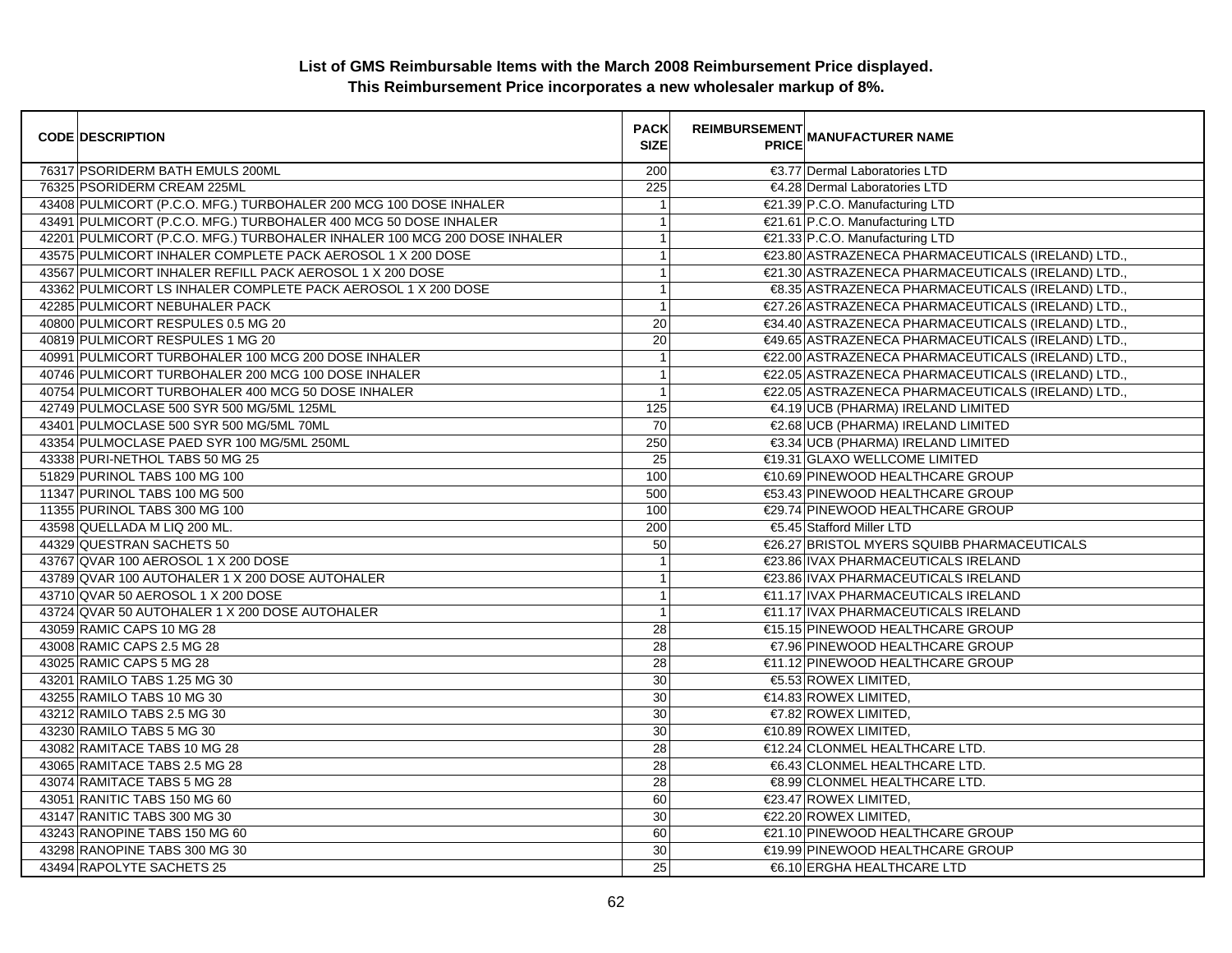| <b>CODE DESCRIPTION</b>                             | <b>PACK</b><br><b>SIZE</b> | <b>REIMBURSEMENT</b> | <b>---------</b><br>PRICE MANUFACTURER NAME        |
|-----------------------------------------------------|----------------------------|----------------------|----------------------------------------------------|
| 68250 RASILEZ TABS 150 MG 28                        | 28                         |                      | €25.44 NOVARTIS IRELAND LIMITED                    |
| 68255 RASILEZ TABS 300 MG 28                        | 28                         |                      | €33.81 NOVARTIS IRELAND LIMITED                    |
| 43323 RAZOLAGER GASTRO-RESISTANT CAPS 15 MG 28      | 28                         |                      | €14.60 GERARD LABORATORIES LTD                     |
| 43386 RAZOLAGER GASTRO-RESISTANT CAPS 30 MG 28      | 28                         |                      | €29.19 GERARD LABORATORIES LTD                     |
| 44312 RECTOGESIC RECTAL OINT 4 MG./G. 30G           | 30                         |                      | €47.54 CLONMEL HEALTHCARE LTD.                     |
| 79081 REDUCTIL CAPS 10 MG 28                        | $\overline{28}$            |                      | €54.31 Abbott Laboratories LTD                     |
| 79097 REDUCTIL CAPS 15 MG 28                        | 28                         |                      | €60.67 Abbott Laboratories LTD                     |
| 43796 REGULAN SACHETS 30                            | 30                         |                      | €2.47 PROCTER & GAMBLE PHARMACEUTICALS UK LTD      |
| 43414 REGURIN TABS 20 MG 60                         | 60                         |                      | €36.14 Galen LTD                                   |
| 44490 REHIDRAT PLAIN/FLAVOUR SACHETS 24             | 24                         |                      | €7.42 PHARMACIA IRELAND LIMITED                    |
| 43652 RELESTAT EYE DROPS SOLN 0.5 MG./ML. 5 ML      | 5                          |                      | €21.30 ALLERGAN LIMITED                            |
| 43672 RELIFEX SUSP 500 MG/5ML 300ML                 | 300                        |                      | €23.68 MEDA HEALTH SALES IRELAND LTD               |
| 43917 RELIFEX TABS 500 MG 56                        | 56                         |                      | €20.11 MEDA HEALTH SALES IRELAND LTD               |
| 68536 RELPAX TABS 20 MG 2                           | $\overline{c}$             |                      | €11.25 PFIZER EFSS                                 |
| 42828 RELPAX TABS 20 MG 6                           | 6                          |                      | €33.76 PFIZER EFSS                                 |
| 37626 RELPAX TABS 40 MG 2                           | $\overline{2}$             |                      | €11.25 PFIZER EFSS                                 |
| 72122 RELPAX TABS 40 MG 6                           | 6                          |                      | €33.76 PFIZER EFSS                                 |
| 43418 REMINYL (P.C.O. MFG.) TABS 12 MG 56           | 56                         |                      | €105.54 P.C.O. Manufacturing LTD                   |
| 43937 REMINYL ORAL SOLN 4 MG/ML 100 ML              | 100                        |                      | €99.00 SHIRE PHARMACEUTICALS LTD                   |
| 43397 REMINYL TABS 12 MG 168                        | 168                        |                      | €323.10 SHIRE PHARMACEUTICALS,                     |
| 43381 REMINYL TABS 12 MG 56                         | 56                         |                      | €107.70 SHIRE PHARMACEUTICALS.                     |
| 43251 REMINYL TABS 4 MG 14                          | 14                         |                      | €17.54 SHIRE PHARMACEUTICALS.                      |
| 43801 REMINYL TABS 4 MG 56                          | 56                         |                      | €70.17 SHIRE PHARMACEUTICALS LTD                   |
| 43327 REMINYL TABS 8 MG 56                          | 56                         |                      | €87.15 SHIRE PHARMACEUTICALS,                      |
| 44229 REMINYL XL CAPS 16 MG 28                      | 28                         |                      | €87.15 SHIRE PHARMACEUTICALS LTD                   |
| 44258 REMINYL XL CAPS 24 MG 28                      | 28                         |                      | €107.70 SHIRE PHARMACEUTICALS LTD                  |
| 44203 REMINYL XL CAPS 8 MG 28                       | 28                         |                      | €70.17 SHIRE PHARMACEUTICALS LTD                   |
| 43926 RENAGEL (P.C.O. MFG.) TABS 800 MG 180         | 180                        |                      | €197.32 P.C.O. Manufacturing LTD                   |
| 43898 RENAGEL TABS 800 MG 180                       | 180                        |                      | €199.30 GENZYME GENERAL THERAPEUTICS               |
| 79043 REQUIP TABS 0.25 MG 210                       | 210                        |                      | €47.00 GLAXO WELLCOME LIMITED                      |
| 79055 REQUIP TABS 1 MG 84                           | 84                         |                      | €55.39 GLAXO WELLCOME LIMITED                      |
| 79063 REQUIP TABS 2 MG 84                           | 84                         |                      | €110.75 GLAXO WELLCOME LIMITED                     |
| 79079 REQUIP TABS 5 MG 84                           | 84                         |                      | €221.52 GLAXO WELLCOME LIMITED                     |
| 43745 RESPRIN SUPPOS 150 MG 10                      | 10                         |                      | €2.72 RICE STEELE MANUFACTURING LTD                |
| 43753 RESPRIN SUPPOS 300 MG 10                      | 10                         |                      | €3.08 RICE STEELE MANUFACTURING LTD                |
| 79268 RESTANDOL CAPS 40 MG 28                       | 28                         |                      | €9.21 Organon LABS. LTD                            |
| 79234 RESTANDOL TESTOCAPS CAPS 40 MG 60             | 60                         |                      | €19.77 Organon LABS. LTD                           |
| 44137 REVIA TABS 50 MG 28                           | 28                         |                      | €67.06 BRISTOL MYERS SQUIBB PHARMACEUTICALS        |
| 68225 RHEUMOX CAPS 300 MG 100                       | 100                        |                      | €17.18 GOLDSHIELD PHARMACEUTICALS LIMITED,         |
| 77593 RHEUMOX TABS 600 MG 100                       | 100                        |                      | €29.85 GOLDSHIELD PHARMACEUTICALS LIMITED,         |
| 44568 RHINOCORT TURBOHALER 100 MCG 200 DOSE INHALER | $\overline{1}$             |                      | €22.00 ASTRAZENECA PHARMACEUTICALS (IRELAND) LTD., |
| 44204 RHINOLAST NASAL SPRAY 20ML                    | 20                         |                      | €14.66 ORION PHARMA (IRELAND) LIMITED              |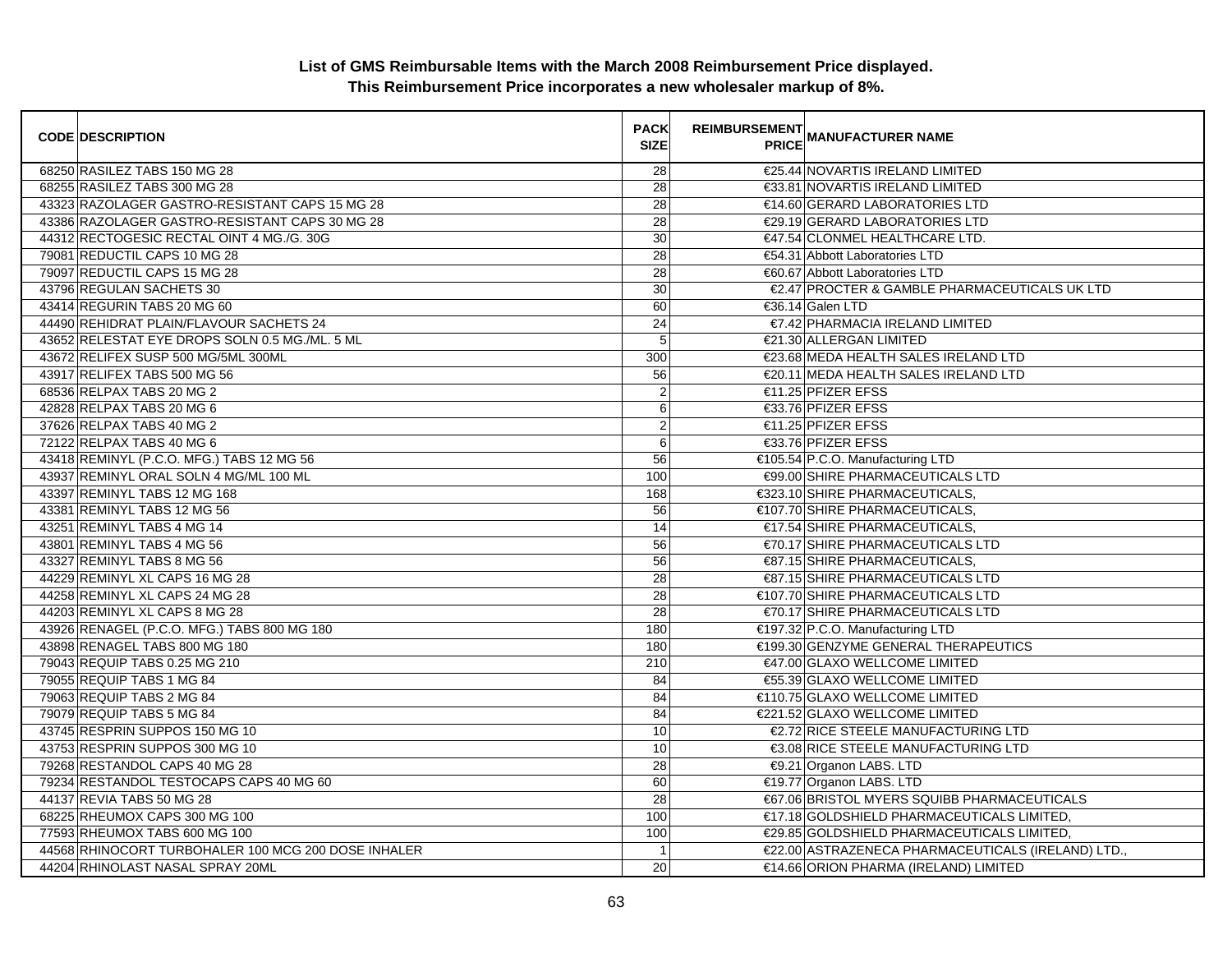| <b>CODE DESCRIPTION</b>                                       | <b>PACK</b><br><b>SIZE</b> | REIMBURSEMENT<br>PRICE MANUFACTURER NAME   |
|---------------------------------------------------------------|----------------------------|--------------------------------------------|
| 42552 RIDAURA TABS 3 MG 60                                    | 60                         | €35.91 GOLDSHIELD PHARMACEUTICALS LIMITED, |
| 43990 RIFADIN CAPS 150 MG 100                                 | 100                        | €23.93 SANOFI AVENTIS IRELAND LTD          |
| 44008 RIFADIN CAPS 300 MG 100                                 | 100                        | €47.87 SANOFI AVENTIS IRELAND LTD          |
| 84077 RIFADIN SYR 100 MG/5ML 120ML                            | 120                        | €4.62 SANOFI AVENTIS IRELAND LTD           |
| 44261 RIFATER TABS 100                                        | 100                        | €27.53 SANOFI AVENTIS IRELAND LTD          |
| 64386 RIFINAH 150 TABS 84                                     | 84                         | €20.76 SANOFI AVENTIS IRELAND LTD          |
| 64394 RIFINAH 300 TABS 56                                     | 56                         | €27.48 SANOFI AVENTIS IRELAND LTD          |
| 44113 RIMACTANE CAPS 300 MG 56                                | 56                         | €24.38 SWEDISH ORPHAN INTERNATIONAL AB     |
| 44962 RIMACTANE INJ 300 MG 1                                  | $\mathbf{1}$               | €7.99 SWEDISH ORPHAN INTERNATIONAL AB      |
| 45004 RIMACTAZID 300 TABS 56                                  | 56                         | €24.98 SWEDISH ORPHAN INTERNATIONAL AB     |
| 44164 RINATEC NASAL PUMP SPRAY 0.03 % 180 DOSE PACK (15ML)    | $\overline{1}$             | €5.30 BOEHRINGER INGELHEIM IRELAND LTD.,   |
| 44362 RISPERDAL (P.C.O. MFG.) TABS 0.5 MG 20                  | $\overline{20}$            | €12.61 P.C.O. Manufacturing LTD            |
| 45290 RISPERDAL (P.C.O. MFG.) TABS 1 MG 20                    | 20                         | €16.22 P.C.O. Manufacturing LTD            |
| 45451 RISPERDAL (P.C.O. MFG.) TABS 1 MG 60                    | 60                         | €48.68 P.C.O. Manufacturing LTD            |
| 45425 RISPERDAL (P.C.O. MFG.) TABS 2 MG 20                    | $\overline{20}$            | €31.98 P.C.O. Manufacturing LTD            |
| 45463 RISPERDAL (P.C.O. MFG.) TABS 2 MG 60                    | 60                         | €95.94 P.C.O. Manufacturing LTD            |
| 45446 RISPERDAL (P.C.O. MFG.) TABS 3 MG 20                    | 20                         | €46.55 P.C.O. Manufacturing LTD            |
| 44199 RISPERDAL (P.C.O. MFG.) TABS 4 MG 20                    | 20                         | €62.07 P.C.O. Manufacturing LTD            |
| 44252 RISPERDAL (P.C.O. MFG.) TABS 6 MG 30                    | $\overline{30}$            | €161.46 P.C.O. Manufacturing LTD           |
| 44090 RISPERDAL CONSTA INJ PDR 37.5 MG 1 INJ. C 2 ML. DILUENT | $\mathbf{1}$               | €187.54 JANSSEN-CILAG LTD                  |
| 44132 RISPERDAL CONSTA PDR INJ. 50 MG 1 INJ. C. 2 ML. DILUENT | $\mathbf{1}$               | €245.01 JANSSEN-CILAG LTD                  |
| 44013 RISPERDAL CONSTA PDR. INJ 25 MG 1 INJ C 2 ML. DILUENT   | $\mathbf{1}$               | €129.90 JANSSEN-CILAG LTD                  |
| 45224 RISPERDAL LIQ 1 MG/ML 100ML                             | 100                        | €68.21 JANSSEN-CILAG LTD                   |
| 44144 RISPERDAL QUICKLET TABS 1 MG 28                         | 28                         | €30.14 JANSSEN-CILAG LTD                   |
| 44169 RISPERDAL QUICKLET TABS 2 MG 28                         | 28                         | €56.80 JANSSEN-CILAG LTD                   |
| 44176 RISPERDAL QUICKLET TABS 3 MG 28                         | 28                         | €79.62 JANSSEN-CILAG LTD                   |
| 44185 RISPERDAL QUICKLET TABS 4 MG 28                         | 28                         | €102.55 JANSSEN-CILAG LTD                  |
| 44226 RISPERDAL TABS 0.5 MG 20                                | 20                         | €12.87 JANSSEN-CILAG LTD                   |
| 44020 RISPERDAL TABS 1 MG 20                                  | 20                         | €16.73 JANSSEN-CILAG LTD                   |
| 44249 RISPERDAL TABS 1 MG 60                                  | 60                         | €50.12 JANSSEN-CILAG LTD                   |
| 44062 RISPERDAL TABS 2 MG 60                                  | 60                         | €98.91 JANSSEN-CILAG LTD                   |
| 44089 RISPERDAL TABS 3 MG 60                                  | 60                         | €145.44 JANSSEN-CILAG LTD                  |
| 44094 RISPERDAL TABS 4 MG 60                                  | 60                         | €191.96 JANSSEN-CILAG LTD                  |
| 45232 RISPERDAL TABS 6 MG 28                                  | 28                         | €155.36 JANSSEN-CILAG LTD                  |
| 45309 RISPEVA TABS 1 MG 20                                    | 20                         | €12.66 IVAX PHARMACEUTICALS IRELAND        |
| 45337 RISPEVA TABS 1 MG 60                                    | 60                         | €37.94 IVAX PHARMACEUTICALS IRELAND        |
| 45351 RISPEVA TABS 2 MG 60                                    | 60                         | €74.88 IVAX PHARMACEUTICALS IRELAND        |
| 45372 RISPEVA TABS 3 MG 60                                    | 60                         | €110.11 IVAX PHARMACEUTICALS IRELAND       |
| 45390 RISPEVA TABS 4 MG 60                                    | 60                         | €145.32 IVAX PHARMACEUTICALS IRELAND       |
| 44036 RISPONE ORAL SOLN 1 MG./1 ML. 100ML                     | 100                        | €55.85 ROWEX LIMITED,                      |
| 44069 RISPONE TABS 0.5 MG 20                                  | 20                         | $€10.57$ ROWEX LIMITED,                    |
| 44064 RISPONE TABS 1 MG 20                                    | 20                         | €13.69 ROWEX LIMITED,                      |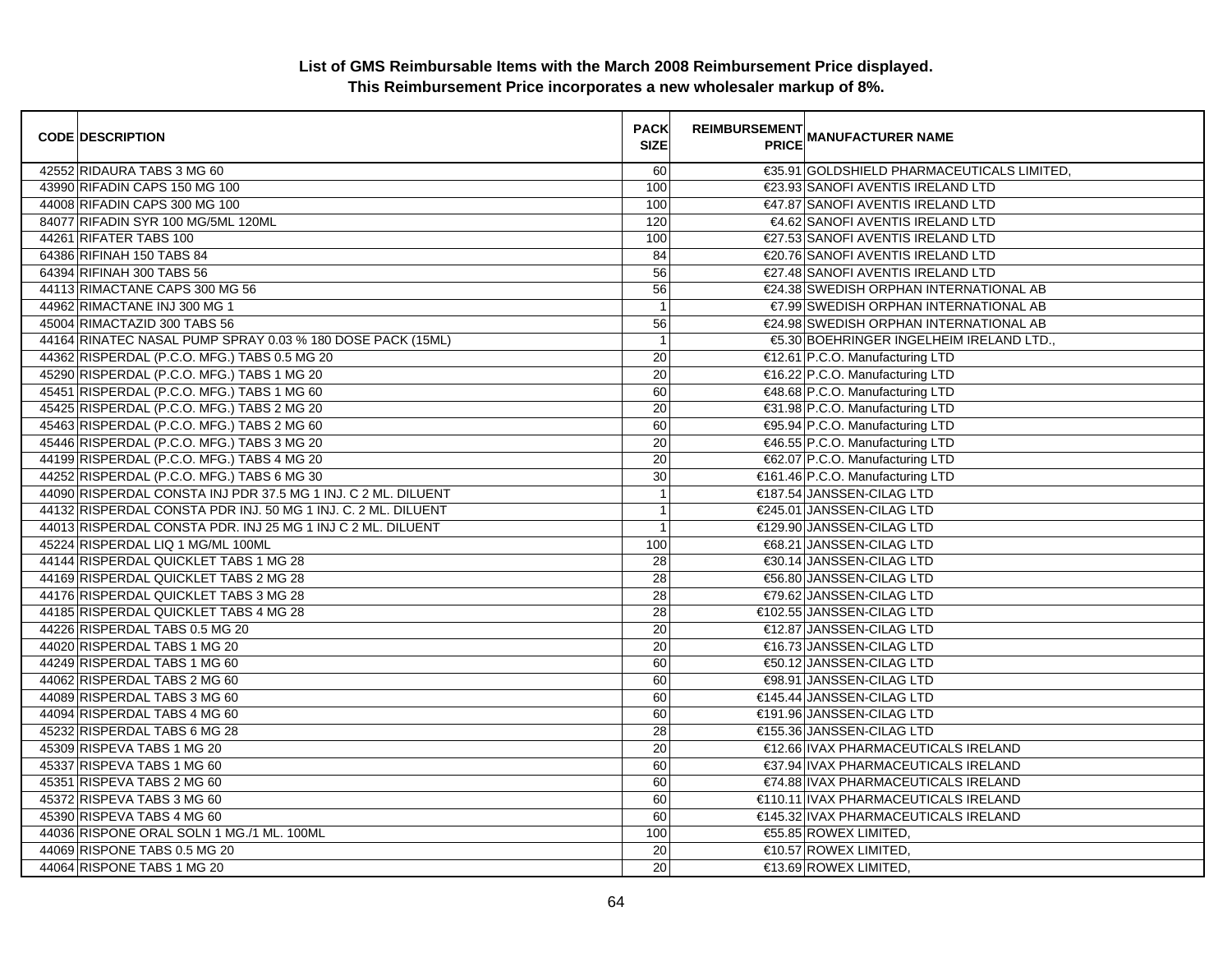| <b>CODE DESCRIPTION</b>                                                        | <b>PACK</b><br><b>SIZE</b> | <b>REIMBURSEMENT</b> | PRICE MANUFACTURER NAME               |
|--------------------------------------------------------------------------------|----------------------------|----------------------|---------------------------------------|
| 44080 RISPONE TABS 1 MG 60                                                     | 60                         |                      | €41.02 ROWEX LIMITED,                 |
| 44025 RISPONE TABS 2 MG 60                                                     | 60                         |                      | €80.95 ROWEX LIMITED,                 |
| 44046 RISPONE TABS 3 MG 60                                                     | 60                         |                      | €119.03 ROWEX LIMITED.                |
| 44085 RISPONE TABS 4 MG 60                                                     | 60                         |                      | €157.12 ROWEX LIMITED.                |
| 44327 RITALIN LA CAPS 20 MG 30                                                 | 30                         |                      | €36.27 NOVARTIS IRELAND LIMITED       |
| 44340 RITALIN LA CAPS 30 MG 30                                                 | 30                         |                      | €49.62 NOVARTIS IRELAND LIMITED       |
| 44345 RITALIN LA CAPS 40 MG 30                                                 | 30                         |                      | €61.59 NOVARTIS IRELAND LIMITED       |
| 44237 RITALIN TABS 10 MG 30                                                    | 30                         |                      | <b>€5.83 NOVARTIS IRELAND LIMITED</b> |
| 44301 RITECHOL TABS 10 MG 28                                                   | 28                         |                      | €15.61 NICHE GENERICS LIMITED         |
| 44336 RITECHOL TABS 20 MG 28                                                   | 28                         |                      | €26.54 NICHE GENERICS LIMITED         |
| 44354 RITECHOL TABS 40 MG 28                                                   | 28                         |                      | €26.54 NICHE GENERICS LIMITED         |
| 64785 RIVOTRIL INJ 1 MG C 1ML DILUENT 10                                       | 10                         |                      | €8.20 ROCHE PRODUCTS IRELAND LTD      |
| 43813 RIVOTRIL INJ 1 MG C. 1 ML. DILUENT                                       | 5                          |                      | €4.10 ROCHE PRODUCTS IRELAND LTD      |
| 64742 RIVOTRIL TABS 0.5 MG 100                                                 | 100                        |                      | €5.53 ROCHE PRODUCTS IRELAND LTD      |
| 64769 RIVOTRIL TABS 2 MG 100                                                   | 100                        |                      | €11.53 ROCHE PRODUCTS IRELAND LTD     |
| 44935 ROACCUTANE CAPS 20 MG 30                                                 | 30                         |                      | €36.89 ROCHE PRODUCTS IRELAND LTD     |
| 44642 ROACCUTANE CAPS 20 MG 60                                                 | 60                         |                      | €73.77 ROCHE PRODUCTS IRELAND LTD     |
| 44926 ROACCUTANE CAPS 5 MG 30                                                  | 30                         |                      | €12.82 ROCHE PRODUCTS IRELAND LTD     |
| 36248 ROACCUTANE CAPS 5 MG 60                                                  | 60                         |                      | €25.62 ROCHE PRODUCTS IRELAND LTD     |
| 79839 ROCALTROL CAPS 0.25 MCG 100                                              | 100                        |                      | €24.55 ROCHE PRODUCTS IRELAND LTD     |
| 79847 ROCALTROL CAPS 0.5 MCG 100                                               | 100                        |                      | €43.91 ROCHE PRODUCTS IRELAND LTD     |
| 57932 ROCEPHIN IM INJ 1 G 1                                                    | $\mathbf{1}$               |                      | €14.42 ROCHE PRODUCTS IRELAND LTD     |
| 57992 ROCEPHIN IM PDR C SOLVENT INJ 1 G 1                                      | $\mathbf{1}$               |                      | €14.41 ROCHE PRODUCTS IRELAND LTD     |
| 57983 ROCEPHIN IV INJ 1 G 1                                                    | $\mathbf{1}$               |                      | €14.41 ROCHE PRODUCTS IRELAND LTD     |
| 57959 ROCEPHIN IV INJ 250 MG 1                                                 | $\overline{1}$             |                      | €5.48 ROCHE PRODUCTS IRELAND LTD      |
| 44423 ROHYPNOL TABS 1 MG 30                                                    | 30                         |                      | €4.35 ROCHE PRODUCTS IRELAND LTD      |
| 55350 ROMAX ONCE WEEKLY TABS 70 MG 4                                           | $\overline{4}$             |                      | €23.31 ROWEX LIMITED,                 |
| 36223 ROMEP CAPS 20 MG 28                                                      | 28                         |                      | €22.93 ROWEX LIMITED,                 |
| 36215 ROMEP CAPS 20 MG 7                                                       | $\overline{7}$             |                      | €5.73 ROWEX LIMITED,                  |
| 69116 ROWACHOL CAPS 50                                                         | 50                         |                      | €5.14 ROWA PHARMACEUTICALS LTD        |
| 58890 ROZEX CREAM 0.75 % 30 G.                                                 | 30                         |                      | €11.76 GALDERMA (UK) LTD.,            |
| 58859 ROZEX GEL 0.75 % 30G                                                     | 30                         |                      | $\in$ 1.76 GALDERMA (UK) LTD.,        |
| 58795 RUSTIN TABS 10 MG 28                                                     | $\overline{28}$            |                      | €12.16 ERGHA HEALTHCARE LTD           |
| 58764 RUSTIN TABS 5 MG 28                                                      | 28                         |                      | €8.14 ERGHA HEALTHCARE LTD            |
| 69671 RYTHMODAN INJ 10 MG/ML 5ML 5                                             | 5                          |                      | €4.44 SANOFI AVENTIS IRELAND LTD      |
| 44709 RYTHMODAN RETARD TABS 250 MG 56                                          | 56                         |                      | €20.65 SANOFI AVENTIS IRELAND LTD     |
| 44768 SABRIL SACHET 500 MG 50                                                  | 50                         |                      | €30.88 SANOFI AVENTIS IRELAND LTD     |
| 44970 SABRIL TABS 500 MG 100                                                   | 100                        |                      | €57.61 SANOFI AVENTIS IRELAND LTD     |
| 44750 SALAGEN TABS 5 MG 84                                                     | 84                         |                      | <b>€58.51 CHIRON UK LIMITED</b>       |
| 45291 SALAMOL (B & S HEALTHCARE) CFC-FREE INHALER AEROSOL 100 MCG 1 X 200 DOSE | $\overline{1}$             |                      | €2.87 B & S HEALTHCARE                |
|                                                                                | $\mathbf{1}$               |                      | €3.03 IVAX PHARMACEUTICALS IRELAND    |
| 44897 SALAMOL EASI-BREATHE CFC-FREE INHALER AEROSOL 100 MCG 1 X 200 DOSE       | 1                          |                      | €8.16 IVAX PHARMACEUTICALS IRELAND    |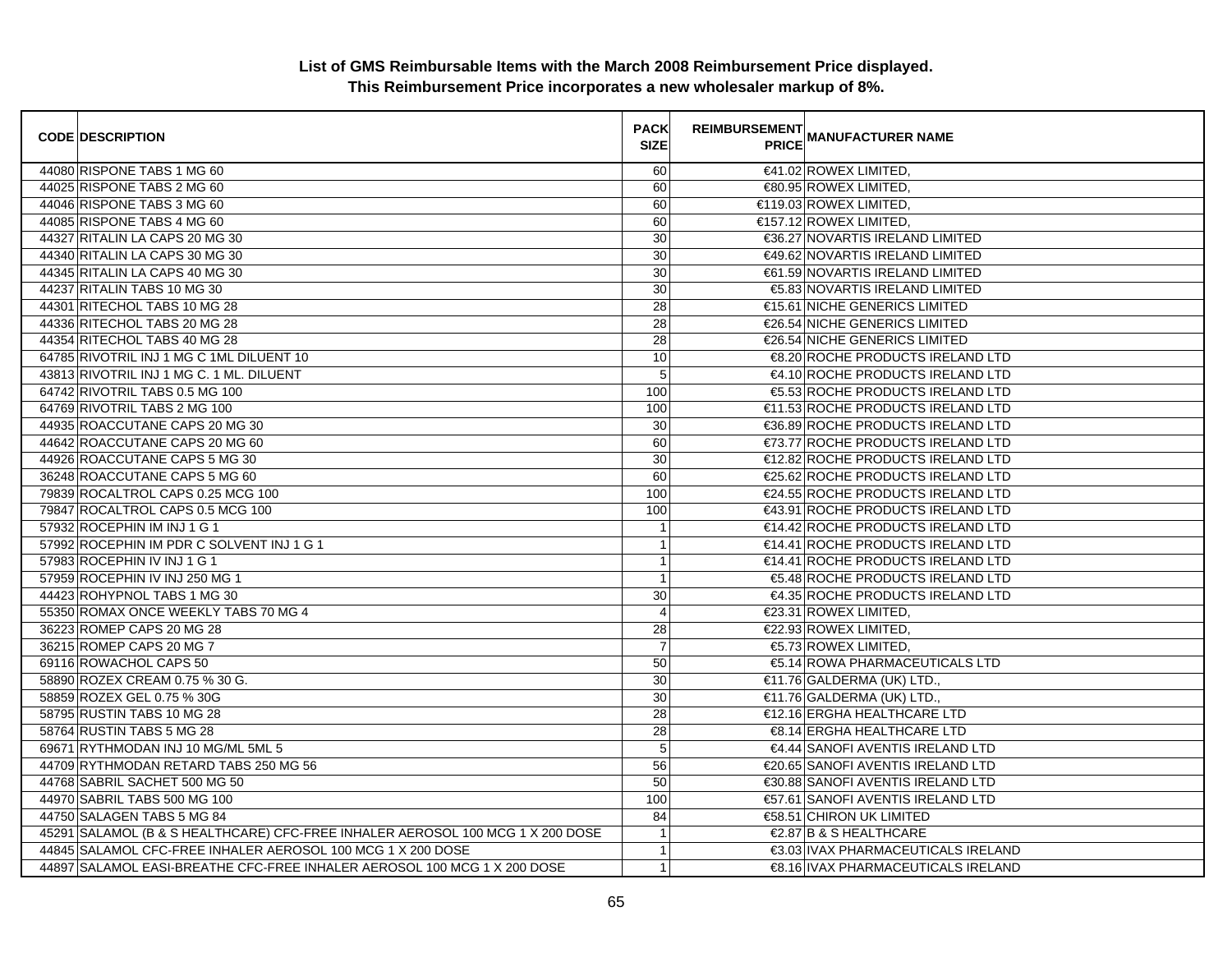| <b>CODE DESCRIPTION</b>                                         | <b>PACK</b><br><b>SIZE</b> | <b>REIMBURSEMENT</b> | <b>CITATION</b><br>PRICE MANUFACTURER NAME |
|-----------------------------------------------------------------|----------------------------|----------------------|--------------------------------------------|
| 44868 SALAMOL EASI-BREATHE INHALER AEROSOL 100 MCG 1 X 200 DOSE | $\overline{1}$             |                      | €8.16 IVAX PHARMACEUTICALS IRELAND         |
| 48379 SALAZOPYRIN EN TABS 500 MG 112                            | 112                        |                      | €14.33 PHARMACIA IRELAND LIMITED           |
| 44857 SALAZOPYRIN SUPPOS 500 MG 10                              | 10                         |                      | €3.70 PHARMACIA IRELAND LIMITED            |
| 79103 SALAZOPYRIN SUSP 250 MG/5ML 500ML                         | 500                        |                      | €19.98 PHARMACIA IRELAND LIMITED           |
| 48080 SALAZOPYRIN TABS 500 MG 112                               | 112                        |                      | €10.16 PHARMACIA IRELAND LIMITED           |
| 44016 SALOFALK ENEMA 7                                          | $\overline{7}$             |                      | €53.42 DR FALK PHARMA UK LTD               |
| 44053 SALOFALK SACHET 1000 MG 50                                | 50                         |                      | €44.87 DR FALK PHARMA UK LTD               |
| 44028 SALOFALK SACHET 500 MG 100                                | 100                        |                      | €44.87 DR FALK PHARMA UK LTD               |
| 44032 SALOFALK SUPPOS 30                                        | 30                         |                      | €23.74 DR FALK PHARMA UK LTD               |
| 44059 SALOFALK TABS 100                                         | 100                        |                      | €22.43 DR FALK PHARMA UK LTD               |
| 44792 SALOMOL INHALER AEROSOL 1 X 200 DOSE                      | $\overline{1}$             |                      | €3.03 IVAX PHARMACEUTICALS IRELAND         |
| 44928 SANOMIGRAN TABS 0.5 MG 60                                 | 60                         |                      | €5.67 NOVARTIS IRELAND LIMITED             |
| 45047 SANOMIGRAN TABS 1.5 MG 28                                 | 28                         |                      | €9.46 NOVARTIS IRELAND LIMITED             |
| 45382 SCHERIPROCT (B & S HEALTHCARE) OINT 30G                   | 30                         |                      | €5.42 B & S HEALTHCARE                     |
| 45187 SCHERIPROCT OINT 10G                                      | 10                         |                      | €1.86 HE CLISSMANN (SCHERING AG)           |
| 45195 SCHERIPROCT OINT 30G                                      | 30                         |                      | €5.54 HE CLISSMANN (SCHERING AG)           |
| 45217 SCHERIPROCT SUPPOS 12                                     | $\overline{12}$            |                      | €2.62 HE CLISSMANN (SCHERING AG)           |
| 85014 SECUROPEN INJ 0.5 G 5                                     | $\overline{5}$             |                      | €10.14 Bayer (Ireland) LTD                 |
| 45509 SELECTOL (P.C.O. MFG.) TABS 200 MG 28                     | $\overline{28}$            |                      | €12.65 P.C.O. Manufacturing LTD            |
| 45562 SELECTOL (P.C.O. MFG.) TABS 400 MG 28                     | $\overline{28}$            |                      | €15.83 P.C.O. Manufacturing LTD            |
| 45500 SELECTOL TABS 200 MG 28                                   | $\overline{28}$            |                      | €13.05 SANOFI AVENTIS IRELAND LTD          |
| 45554 SELECTOL TABS 400 MG 28                                   | $\overline{28}$            |                      | €16.32 SANOFI AVENTIS IRELAND LTD          |
| 45531 SELIPROL TABS 200 MG 28                                   | 28                         |                      | €10.11 GERARD LABORATORIES LTD             |
| 45549 SELIPROL TABS 400 MG 28                                   | 28                         |                      | €13.05 GERARD LABORATORIES LTD             |
| 45777 SEMI-DAONIL TABS 2.5 MG 30                                | 30                         |                      | €2.17 Hoechst (Ireland) LTD                |
| 54062 SEPTRIN ADULT SUSP 100ML                                  | 100                        |                      | €5.48 GLAXO WELLCOME LIMITED               |
| 71846 SEPTRIN FORTE TABS 160/800 MG 100                         | 100                        |                      | €23.22 GLAXO WELLCOME LIMITED              |
| 45705 SEPTRIN PAED SUSP 100ML                                   | 100                        |                      | €2.48 GLAXO WELLCOME LIMITED               |
| 54305 SEPTRIN PAED SUSP 50ML                                    | 50                         |                      | €1.70 GLAXO WELLCOME LIMITED               |
| 45721 SEPTRIN TABS 80/400 MG 100                                | 100                        |                      | €13.91 GLAXO WELLCOME LIMITED              |
| 45677 SERC (P.C.O. MFG.) TABS 8 MG 90                           | 90                         |                      | €8.94 P.C.O. Manufacturing LTD             |
| 45527 SERC TABS 8 MG 120                                        | 120                        |                      | €12.90 SOLVAY HEALTHCARE LIMITED           |
| 56741 SERC-16 (P.C.O. MFG.) TABS 42                             | 42                         |                      | €8.76 P.C.O. Manufacturing LTD             |
| 45594 SERC-16 TABS 84                                           | 84                         |                      | €18.05 SOLVAY HEALTHCARE LIMITED           |
| 78423 SERDOLECT TABS 12 MG 28                                   | 28                         |                      | €100.44 LUNDBECK (IRELAND) LIMITED         |
| 78431 SERDOLECT TABS 16 MG 28                                   | $\overline{28}$            |                      | €115.51 LUNDBECK (IRELAND) LIMITED         |
| 78448 SERDOLECT TABS 20 MG 28                                   | 28                         |                      | €130.13 LUNDBECK (IRELAND) LIMITED         |
| 78407 SERDOLECT TABS 4 MG 30                                    | 30                         |                      | €37.94 LUNDBECK (IRELAND) LIMITED          |
| 45635 SERENACE CAPS 0.5 MG 30                                   | 30                         |                      | €0.77 IVAX PHARMACEUTICALS IRELAND         |
| 72850 SERENACE INJ 10 MG/ML 2ML 10                              | 10                         |                      | €16.22 IVAX PHARMACEUTICALS IRELAND        |
| 46066 SERENACE INJ 5 MG/ML 1ML 10                               | 10                         |                      | €4.70 IVAX PHARMACEUTICALS IRELAND         |
| 45926 SERENACE LIQ 2 MG/ML 100ML                                | 100                        |                      | €7.94 IVAX PHARMACEUTICALS IRELAND         |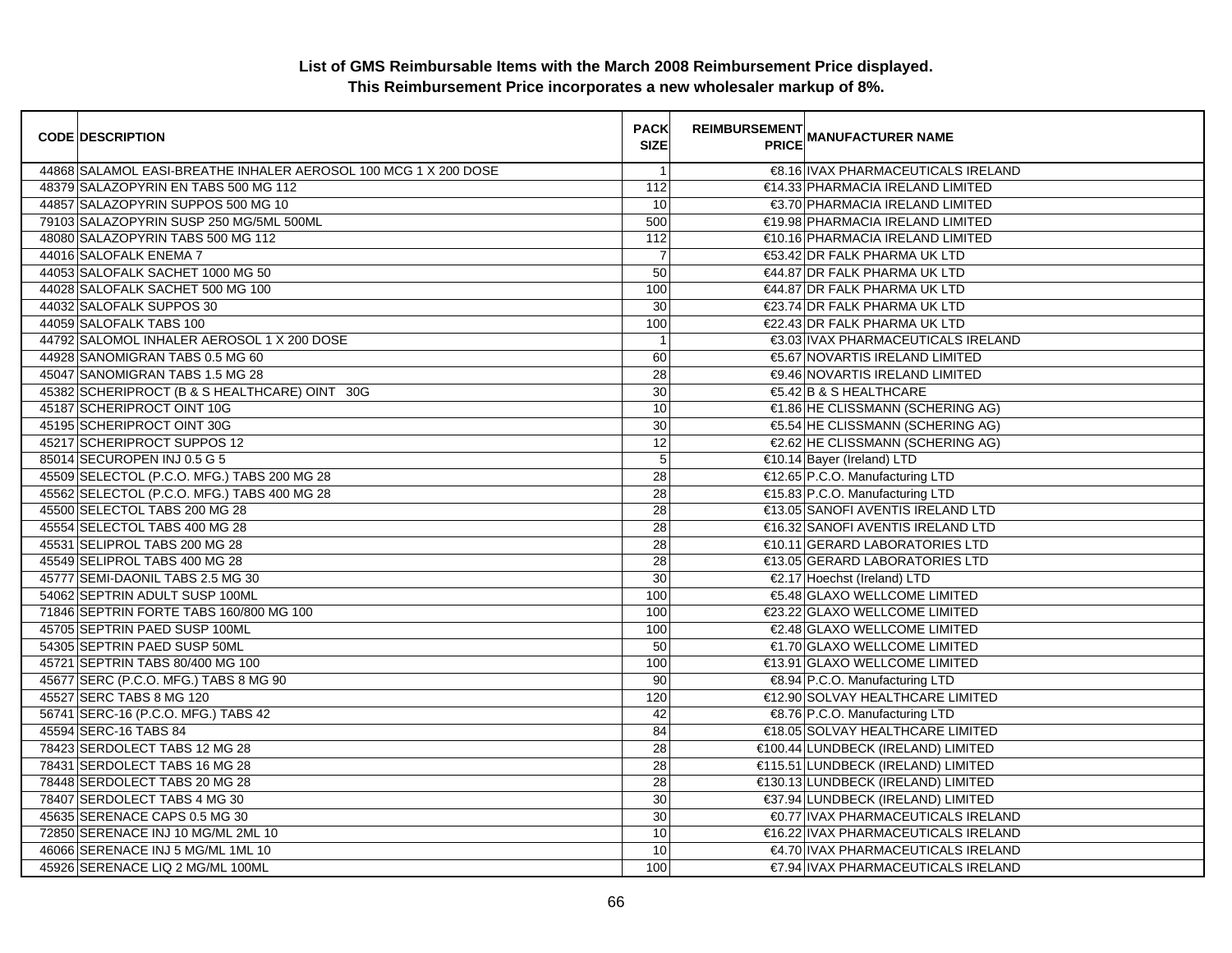| <b>CODE DESCRIPTION</b>                                                    | <b>PACK</b><br><b>SIZE</b> | REIMBURSEMENT<br>PRICE MANUFACTURER NAME            |
|----------------------------------------------------------------------------|----------------------------|-----------------------------------------------------|
| 45934 SERENACE LIQ 2 MG/ML 500ML                                           | 500                        | €39.70 IVAX PHARMACEUTICALS IRELAND                 |
| 45630 SERENACE TABS 1.5 MG 30                                              | 30                         | €1.32 IVAX PHARMACEUTICALS IRELAND                  |
| 45381 SERENACE TABS 10 MG 30                                               | 30                         | €6.09 IVAX PHARMACEUTICALS IRELAND                  |
| 45392 SERENACE TABS 20 MG 30                                               | 30                         | €14.39 IVAX PHARMACEUTICALS IRELAND                 |
| 45328 SERENACE TABS 5 MG 30                                                | 30                         | €3.01 IVAX PHARMACEUTICALS IRELAND                  |
| 45650 SERETIDE (B & S HEALTHCARE) DISKUS 60 BLISTERS 500 MCG COMPLETE PACK | $\mathbf{1}$               | €70.07 B & S HEALTHCARE                             |
| 56603 SERETIDE (P.C.O. MFG.) DISKUS 60 BLISTERS 250 MCG COMPLETE PACK      | $\mathbf{1}$               | €47.31 P.C.O. Manufacturing LTD                     |
| 72871 SERETIDE (P.C.O. MFG.) DISKUS 60 BLISTERS 500 MCG COMPLETE PACK      | $\mathbf{1}$               | €70.60 P.C.O. Manufacturing LTD                     |
| 45622 SERETIDE DISKUS 60 BLISTERS 100 MCG COMPLETE PACK                    | $\mathbf{1}$               | €34.62 GLAXO WELLCOME LIMITED                       |
| 45644 SERETIDE DISKUS 60 BLISTERS 250 MCG COMPLETE PACK                    | $\mathbf{1}$               | €48.28 GLAXO WELLCOME LIMITED                       |
| 45699 SERETIDE DISKUS 60 BLISTERS 500 MCG COMPLETE PACK                    | $\overline{1}$             | €72.05 GLAXO WELLCOME LIMITED                       |
| 60039 SERETIDE EVOHALER 125 MCG 120 DOSE AEROSOL                           | $\mathbf{1}$               | €48.28 GLAXO WELLCOME LIMITED                       |
| 60044 SERETIDE EVOHALER 250 MCG 120 DOSE AEROSOL                           | $\mathbf{1}$               | €72.05 GLAXO WELLCOME LIMITED                       |
| 60025 SERETIDE EVOHALER 50 MCG 120 DOSE AEROSOL                            | $\overline{1}$             | €29.12 GLAXO WELLCOME LIMITED                       |
| 72857 SEREVENT (B & S HEALTHCARE) INHALER AEROSOL 25 MCG 1 X 120 DOSE      | $\mathbf{1}$               | €29.76 B & S HEALTHCARE                             |
| 59937 SEREVENT (P.C.O. MFG.) INHALER AEROSOL 25 MCG. 1 X 120 DOSE          | $\mathbf{1}$               | €30.08 P.C.O. Manufacturing LTD                     |
| 73070 SEREVENT (PRIMECROWN) INHALER AEROSOL 25 MCG 1 X 120 DOSE            | $\mathbf{1}$               | €29.46 PRIMECROWN LTD.                              |
| 72839 SEREVENT DISKUS 50MCG 60 BLISTERS COMPLETE PACK                      | $\mathbf{1}$               | €29.44 GLAXO WELLCOME LIMITED                       |
| 59943 SEREVENT EVOHALER 25 MCG 1 X 120 DOSE                                | $\mathbf{1}$               | €30.38 GLAXO WELLCOME LIMITED                       |
| 59994 SEREVENT INHALER 25MCG AEROSOL 1 X 120 DOSE                          | $\mathbf{1}$               | €30.38 GLAXO WELLCOME LIMITED                       |
| 45882 SERIMEL TABS 100 MG 28                                               | 28                         | €34.45 CLONMEL HEALTHCARE LTD.                      |
| 45827 SERIMEL TABS 50 MG 28                                                | $\overline{28}$            | €18.01 CLONMEL HEALTHCARE LTD.                      |
| 78460 SERLAN TABS 100 MG 28                                                | 28                         | €36.54 ROWEX LIMITED,                               |
| 78435 SERLAN TABS 50 MG 28                                                 | 28                         | $€19.93$ ROWEX LIMITED,                             |
| 45861 SEROPHENE TABS 50 MG 30                                              | $\overline{30}$            | €14.30 Serono Laboratories (UK) LTD                 |
| 35428 SEROQUEL 4 DAY STARTER PACK 10 TABS                                  | $\mathbf{1}$               | €10.84 ASTRAZENECA PHARMACEUTICALS (IRELAND) LTD.,  |
| 45837 SEROQUEL STARTER PACK 1X8 TABS                                       | $\mathbf{1}$               | €9.50 ASTRAZENECA PHARMACEUTICALS (IRELAND) LTD.,   |
| 45815 SEROQUEL TABS 100 MG 60                                              | 60                         | €116.55 ASTRAZENECA PHARMACEUTICALS (IRELAND) LTD., |
| 45826 SEROQUEL TABS 200 MG 60                                              | 60                         | €132.88 ASTRAZENECA PHARMACEUTICALS (IRELAND) LTD., |
| 45804 SEROQUEL TABS 25 MG 60                                               | 60                         | €40.79 ASTRAZENECA PHARMACEUTICALS (IRELAND) LTD.,  |
| 45843 SEROQUEL TABS 300 MG 60                                              | 60                         | €216.04 ASTRAZENECA PHARMACEUTICALS (IRELAND) LTD., |
| 45288 SEROXAT (B & S HEALTHCARE) TABS 20 MG 60                             | 60                         | €24.46 B & S HEALTHCARE                             |
| 45253 SEROXAT (P.C.O. MFG.) TABS 20 MG 28                                  | 28                         | €18.46 P.C.O. Manufacturing LTD                     |
| 45279 SEROXAT (P.C.O. MFG.) TABS 30 MG 30                                  | 30                         | €29.66 P.C.O. Manufacturing LTD                     |
| 45285 SEROXAT LIQ 20 MG/10ML 150 ML.                                       | 150                        | €25.92 GLAXO WELLCOME LIMITED                       |
| 45601 SEROXAT TABS 10 MG 28                                                | $\overline{28}$            | €18.75 GLAXO WELLCOME LIMITED                       |
| 45241 SEROXAT TABS 20 MG 30                                                | 30                         | €19.97 GLAXO WELLCOME LIMITED                       |
| 45268 SEROXAT TABS 30 MG 30                                                | 30                         | €29.95 GLAXO WELLCOME LIMITED                       |
| 50281 SERTRANICHE TABS 100 MG 28                                           | $\overline{28}$            | €36.40 NICHE GENERICS LIMITED                       |
| 50203 SERTRANICHE TABS 50 MG 28                                            | 28                         | €19.79 NICHE GENERICS LIMITED                       |
| 45683 SEVREDOL TABS 10 MG 56                                               | 56                         | €8.29 MUNDIPHARMA PHARMACEUTICALS LTD               |
| 45748 SEVREDOL TABS 20 MG 56                                               | 56                         | €16.59 MUNDIPHARMA PHARMACEUTICALS LTD              |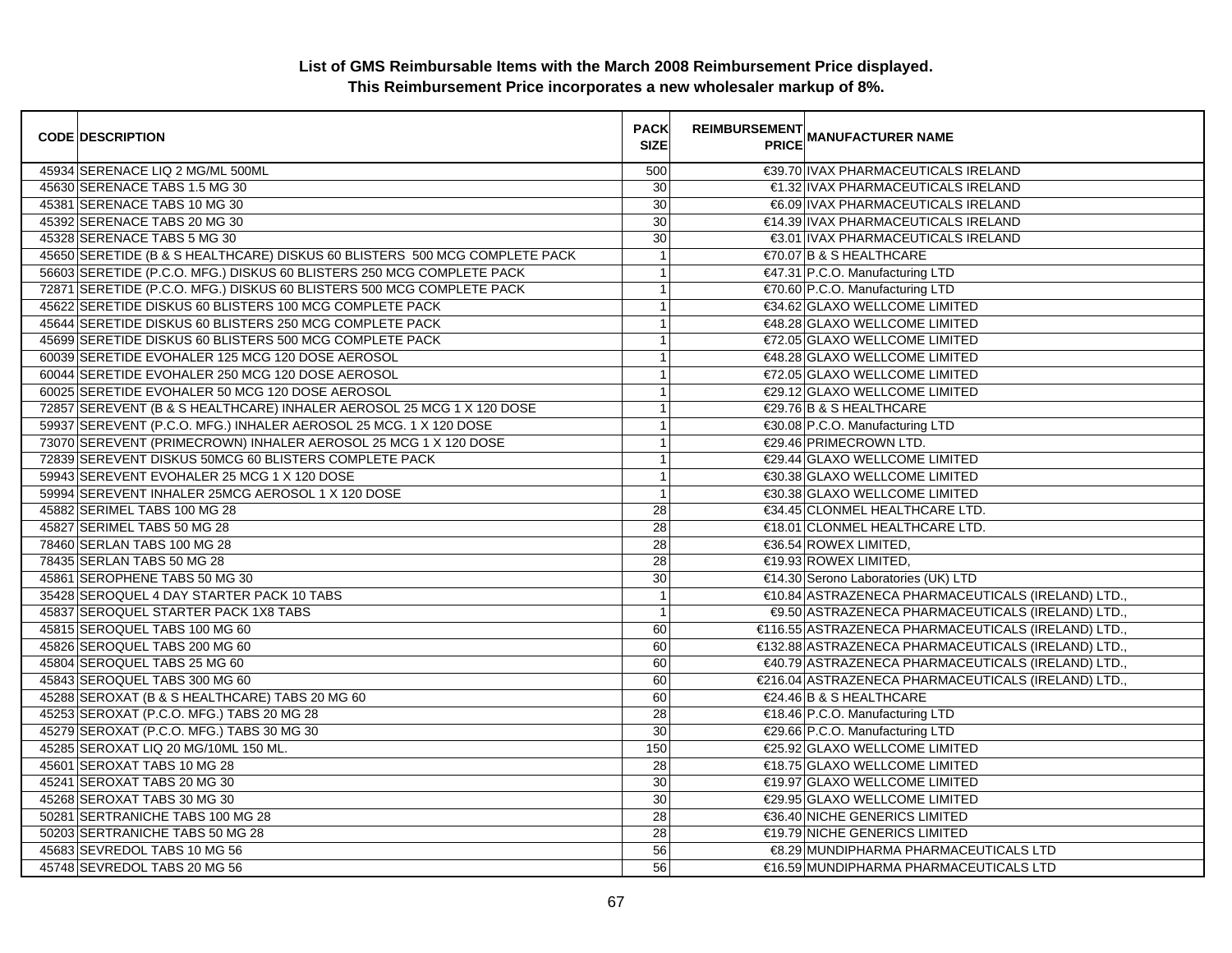| <b>CODE DESCRIPTION</b>                        | <b>PACK</b><br><b>SIZE</b> | <b>REIMBURSEMENT</b> | <b>---------</b><br>PRICE MANUFACTURER NAME          |
|------------------------------------------------|----------------------------|----------------------|------------------------------------------------------|
| 68549 SEVREDOL TABS 50 MG 56                   | 56                         |                      | €36.90 MUNDIPHARMA PHARMACEUTICALS LTD               |
| 45985 SIBELIUM CAPS 5 MG 20                    | 20                         |                      | €11.24 JANSSEN-CILAG LTD                             |
| 45913 SILKIS OINT 3 MCG./G. 100 G.             | 100                        |                      | €24.67 GALDERMA (UK) LTD.                            |
| 76369 SIMATOR TABS 10 MG 28                    | 28                         |                      | €15.93 PINEWOOD HEALTHCARE GROUP                     |
| 76516 SIMATOR TABS 20 MG 28                    | 28                         |                      | €26.96 PINEWOOD HEALTHCARE GROUP                     |
| 76664 SIMATOR TABS 40 MG 28                    | 28                         |                      | €26.96 PINEWOOD HEALTHCARE GROUP                     |
| 76727 SIMATOR TABS 80 MG 28                    | 28                         |                      | €26.96 PINEWOOD HEALTHCARE GROUP                     |
| 76627 SIMTAN CAPS 10 MG 28                     | $\overline{28}$            |                      | €15.66 CLONMEL HEALTHCARE LTD.                       |
| 76602 SIMTAN CAPS 20 MG 28                     | 28                         |                      | €26.60 CLONMEL HEALTHCARE LTD.                       |
| 76680 SIMTAN CAPS 40 MG 28                     | 28                         |                      | €26.60 CLONMEL HEALTHCARE LTD.                       |
| 76418 SIMTAN CAPS 5 MG 28                      | 28                         |                      | €13.06 CLONMEL HEALTHCARE LTD.                       |
| 76506 SIMVACUX TABS 10 MG 30                   | 30                         |                      | €17.71 BELLPHARMA LTD                                |
| 76532 SIMVACUX TABS 20 MG 30                   | 30                         |                      | €30.09 BELLPHARMA LTD                                |
| 76592 SIMVACUX TABS 40 MG 30                   | 30                         |                      | €30.09 BELLPHARMA LTD                                |
| 76307 SIMVASTATIN (BENTLEY) TABS 10 MG 28      | 28                         |                      | €13.26 JOHNSON BROTHERS LTD                          |
| 76321 SIMVASTATIN (BENTLEY) TABS 20 MG 28      | 28                         |                      | €22.55 JOHNSON BROTHERS LTD                          |
| 76346 SIMVASTATIN (BENTLEY) TABS 40 MG 28      | $\overline{28}$            |                      | €22.55 JOHNSON BROTHERS LTD                          |
| 76365 SIMVASTATIN (BENTLEY) TABS 80 MG 28      | 28                         |                      | €22.55 JOHNSON BROTHERS LTD                          |
| 76311 SIMVASTATIN (IVAX) TABS 10 MG 28         | $\overline{28}$            |                      | €15.61 IVAX PHARMACEUTICALS IRELAND                  |
| 76339 SIMVASTATIN (IVAX) TABS 20 MG 28         | 28                         |                      | €26.54 IVAX PHARMACEUTICALS IRELAND                  |
| 76380 SIMVASTATIN (IVAX) TABS 40 MG 28         | $\overline{28}$            |                      | €26.54 IVAX PHARMACEUTICALS IRELAND                  |
| 76302 SIMZOR TABS 10 MG 30                     | 30                         |                      | €17.58 GERARD LABORATORIES LTD                       |
| 76358 SIMZOR TABS 20 MG 30                     | 30                         |                      | €29.89 GERARD LABORATORIES LTD                       |
| 76390 SIMZOR TABS 40 MG 30                     | 30                         |                      | €29.89 GERARD LABORATORIES LTD                       |
| 61623 SINEMET CR (IMBAT LTD) TABS 30           | 30                         |                      | $€14.02$ IMBAT LTD.                                  |
| 46159 SINEMET CR TABS 60                       | 60                         |                      | €28.60 BRISTOL MYERS SQUIBB PHARMACEUTICALS          |
| 46242 SINEMET PLUS (B & S HEALTHCARE) TABS 100 | 100                        |                      | €14.03 B & S HEALTHCARE                              |
| 61601 SINEMET-110 (IMBAT LTD) TABS 100         | 100                        |                      | €10.56 IMBAT LTD.                                    |
| 46163 SINEMET-110 TABS 90                      | 90                         |                      | <b>€9.71 BRISTOL MYERS SQUIBB PHARMACEUTICALS</b>    |
| 61650 SINEMET-275 (P.C.O. MFG.) TABS 30        | 30                         |                      | €6.44 P.C.O. Manufacturing LTD                       |
| 46175 SINEMET-275 TABS 90                      | 90                         |                      | €20.31 BRISTOL MYERS SQUIBB PHARMACEUTICALS          |
| 46111 SINEMET-62.5 TABS 90                     | 90                         |                      | €9.29 BRISTOL MYERS SQUIBB PHARMACEUTICALS           |
| 61674 SINEMET-PLUS (IMBAT LTD) TABS 100        | 100                        |                      | €15.60 IMBAT LTD.                                    |
| 46299 SINEMET-PLUS TABS 90                     | 90                         |                      | €14.33 BRISTOL MYERS SQUIBB PHARMACEUTICALS          |
| 73091 SINGULAIR (P.C.O. MFG.) TABS 10 MG 28    | 28                         |                      | €34.51 P.C.O. Manufacturing LTD                      |
| 46542 SINGULAIR GRANS PAED SACHETS 4 MG 28     | $\overline{28}$            |                      | €35.58 MERCK, SHARP AND DOHME IRL (HUMAN HEALTH) LTD |
| 46285 SINGULAIR PAED. CHEWABLE TABS 4 MG 28    | 28                         |                      | €35.58 MERCK, SHARP AND DOHME IRL (HUMAN HEALTH) LTD |
| 46237 SINGULAIR PAED. CHEWABLE TABS 5 MG 28    | 28                         |                      | €35.58 MERCK, SHARP AND DOHME IRL (HUMAN HEALTH) LTD |
| 46334 SINGULAIR TABS 10 MG 28                  | $\overline{28}$            |                      | €35.58 MERCK, SHARP AND DOHME IRL (HUMAN HEALTH) LTD |
| 46307 SIVATIN TABS 10 MG 30                    | 30                         |                      | €17.67 ROWEX LIMITED,                                |
| 46492 SIVATIN TABS 20 MG 30                    | 30                         |                      | €30.03 ROWEX LIMITED.                                |
| 46368 SIVATIN TABS 40 MG 30                    | 30                         |                      | €30.03 ROWEX LIMITED.                                |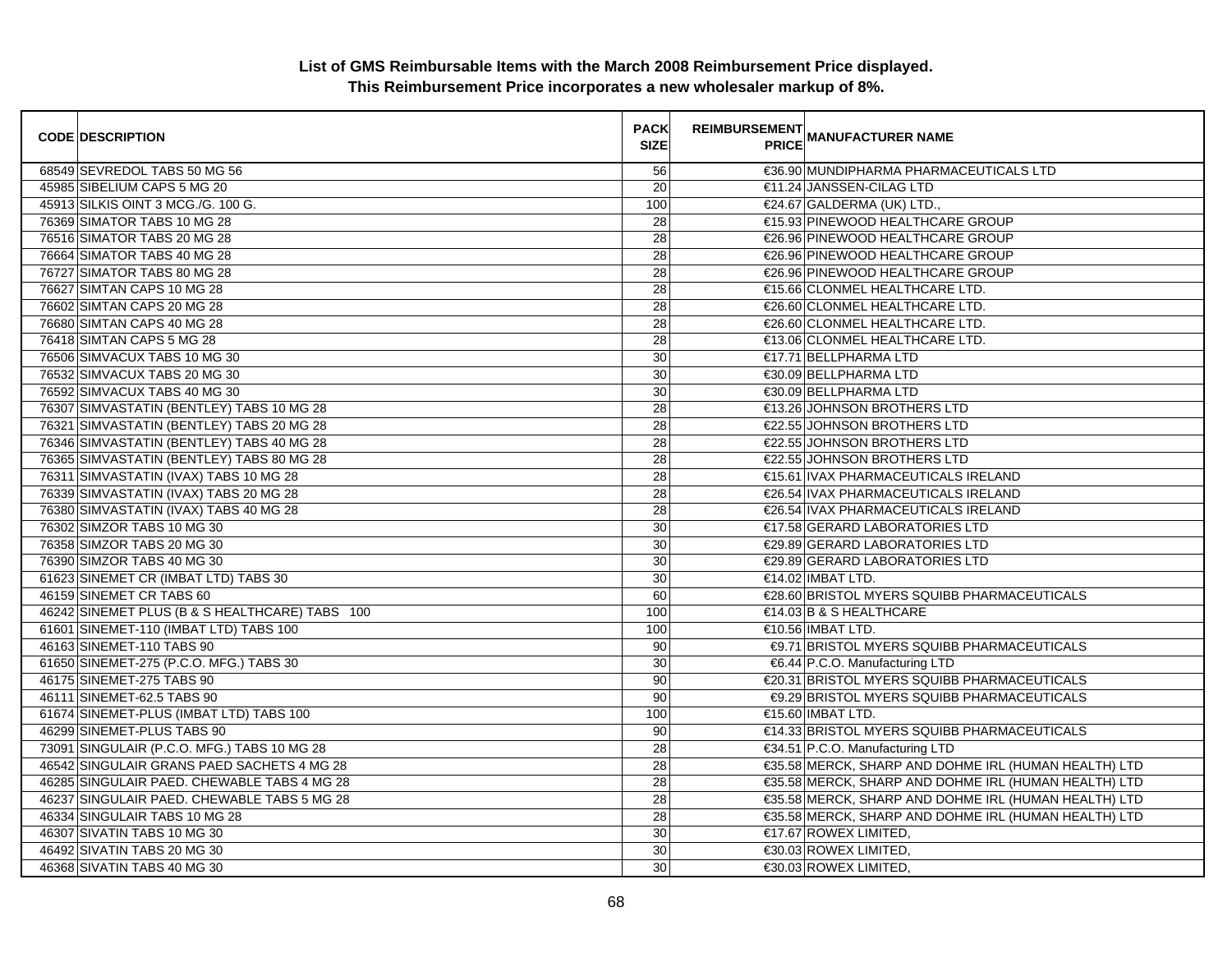| <b>CODE DESCRIPTION</b>                           | <b>PACK</b><br><b>SIZE</b> | <b>REIMBURSEMENT</b> | <b>PRICE MANUFACTURER NAME</b>                |
|---------------------------------------------------|----------------------------|----------------------|-----------------------------------------------|
| 46314 SIVATIN TABS 80 MG 30                       | 30                         |                      | €26.96 ROWEX LIMITED,                         |
| 46830 SKINOREN GEL 15 % 30 G.                     | 30                         |                      | €8.75 HE CLISSMANN (SCHERING AG)              |
| 37503 SLO-PHYLLIN CAPS 125 MG 56                  | 56                         |                      | €3.20 SANOFI AVENTIS IRELAND LTD              |
| 71335 SLO-PHYLLIN CAPS 250 MG 56                  | 56                         |                      | €3.97 SANOFI AVENTIS IRELAND LTD              |
| 71302 SLO-PHYLLIN CAPS 60 MG 56                   | 56                         |                      | €2.53 SANOFI AVENTIS IRELAND LTD              |
| 46388 SLOW-K TABS 600 MG 500                      | 500                        |                      | €3.21 NOVARTIS IRELAND LIMITED                |
| 46310 SNO TEARS 10ML                              | 10                         |                      | €1.38 CHAUVIN PHARMACEUTICALS LIMITED         |
| 45853 SODIUM CHLORIDE (ANTIGEN) INJ 0.9 % 10ML 10 | 10                         |                      | €2.54 Antigen Pharmaceuticals                 |
| 82929 SODIUM CHLORIDE (ANTIGEN) INJ 0.9 % 10ML 20 | $\overline{20}$            |                      | €5.10 Antigen Pharmaceuticals                 |
| 83550 SODIUM CHLORIDE (ANTIGEN) INJ 0.9 % 50ML    | $\overline{1}$             |                      | €1.78 Antigen Pharmaceuticals                 |
| 82910 SODIUM CHLORIDE (ANTIGEN) INJ 0.9 % 5ML 20  | 20                         |                      | €4.24 Antigen Pharmaceuticals                 |
| 46396 SOFRADEX EYE/EAR DROPS 10ML                 | 10                         |                      | €5.24 SANOFI AVENTIS IRELAND LTD              |
| 46523 SOFRADEX EYE/EAR OINT 5G                    | 5                          |                      | €4.62 SANOFI AVENTIS IRELAND LTD              |
| 46570 SOFRAMYCIN EYE DROPS 10ML                   | $10$                       |                      | €4.71 SANOFI AVENTIS IRELAND LTD              |
| 46566 SOFRAMYCIN EYE OINT 5G                      | $\sqrt{5}$                 |                      | €1.52 SANOFI AVENTIS IRELAND LTD              |
| 46604 SOFRA-TULLE DRESSING 10CM X 10CM 10 PIECES  | 10                         |                      | €2.95 SANOFI AVENTIS IRELAND LTD              |
| 46551 SOLARAZE (B & S HEALTHCARE) GEL 3 % 25G     | $\overline{25}$            |                      | €21.50 B & S HEALTHCARE                       |
| 46815 SOLARAZE GEL 3 % 25 G.                      | 25                         |                      | €21.95 SHIRE PHARMACEUTICALS LTD              |
| 46708 SOLIAN TABS 100 MG 60                       | 60                         |                      | €43.33 SANOFI SYNTHELABO                      |
| 46724 SOLIAN TABS 200 MG 60                       | 60                         |                      | €79.20 SANOFI SYNTHELABO                      |
| 46857 SOLIAN TABS 400 MG 60                       | 60                         |                      | €173.32 SANOFI SYNTHELABO                     |
| 46655 SOLIAN TABS 50 MG 60                        | 60                         |                      | €21.70 SANOFI SYNTHELABO                      |
| 46736 SOLPADEINE CAPS 24                          | 24                         |                      | €1.93 GLAXO WELLCOME LIMITED                  |
| 47029 SOLPADEINE SOL. TABS 60                     | 60                         |                      | €7.44 SMITHKLINE BEECHAM CONSUMER HEALTHCARE. |
| 47082 SOLPADOL CAPLETS 100                        | 100                        |                      | €10.07 SANOFI SYNTHELABO                      |
| 46626 SOLPADOL EFF TABS 100                       | 100                        |                      | €12.48 SANOFI SYNTHELABO                      |
| 46607 SOLTAMOX ORAL SOLN. 10 MG/5 ML 150 ML       | 150                        |                      | €41.41 ROSEMONT PHARMACEUTICALS LIMITED       |
| 46612 SOLU-CORTEF INJ 100 MG 10                   | 10                         |                      | €5.66 PHARMACIA IRELAND LIMITED               |
| 46701 SOLU-MEDRONE INJ 125 MG C 2ML DILUENT       | $\overline{1}$             |                      | €4.89 PHARMACIA IRELAND LIMITED               |
| 46671 SOLU-MEDRONE INJ 40 MG C 1ML DILUENT        | $\mathbf{1}$               |                      | €1.63 PHARMACIA IRELAND LIMITED               |
| 46738 SOLVAZINC TABS. EFF. 125 MG 90              | 90                         |                      | €16.75 KOGEN LTD,                             |
| 79667 SONATA CAPS 10 MG 14                        | 14                         |                      | €5.09 MEDA HEALTH SALES IRELAND LTD           |
| 79601 SONATA CAPS 5 MG 14                         | 14                         |                      | €3.54 MEDA HEALTH SALES IRELAND LTD           |
| 72075 SOPROL TABS 10 MG 28                        | 28                         |                      | €8.86 HELSINN BIREX PHARMACEUTICALS LTD       |
| 72062 SOPROL TABS 5 MG 28                         | $\overline{28}$            |                      | €7.81 HELSINN BIREX PHARMACEUTICALS LTD       |
| 72058 SORMON TABS 60 MG 28                        | 28                         |                      | €11.06 GERARD LABORATORIES LTD                |
| 46302 SOTACOR TABS 160 MG 28                      | 28                         |                      | €7.00 BRISTOL MYERS SQUIBB PHARMACEUTICALS    |
| 46713 SOTACOR TABS 80 MG 28                       | 28                         |                      | €3.54 BRISTOL MYERS SQUIBB PHARMACEUTICALS    |
| 62458 SOTOGER TABS 160 MG 28                      | $\overline{28}$            |                      | €6.99 GERARD LABORATORIES LTD                 |
| 62446 SOTOGER TABS 80 MG 28                       | 28                         |                      | €3.53 GERARD LABORATORIES LTD                 |
| 46796 SPASMONAL CAPS 60 MG 100                    | 100                        |                      | €13.87 Norgine LTD                            |
| 10413 SPASMONAL FIBRE GRANS 500G                  | 500                        |                      | €15.65 Norgine LTD                            |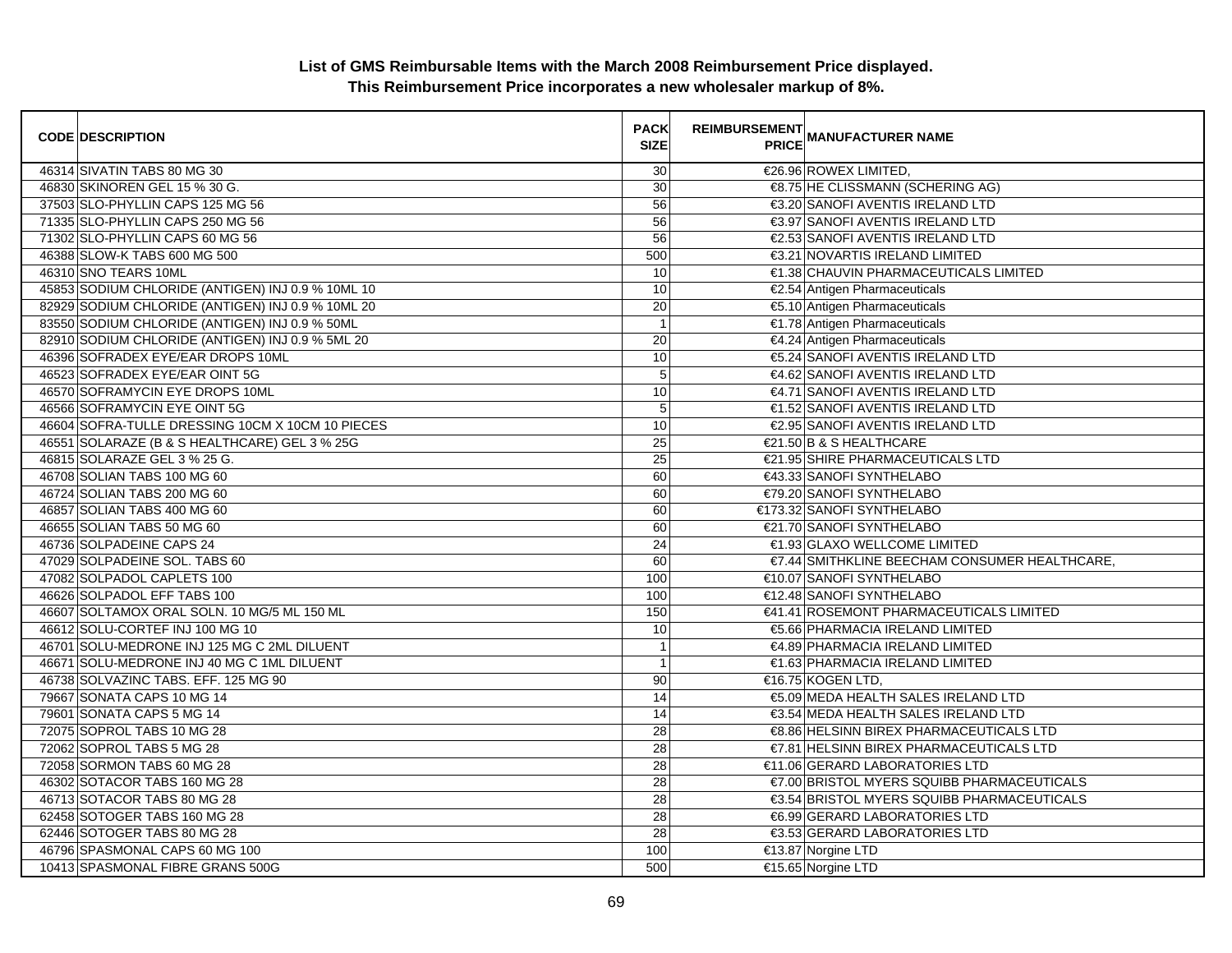| <b>CODE DESCRIPTION</b>                                                          | <b>PACK</b><br><b>SIZE</b> | <b>REIMBURSEMENT</b><br><b>PRICE MANUFACTURER NAME</b> |
|----------------------------------------------------------------------------------|----------------------------|--------------------------------------------------------|
| 46823 SPASMONAL FORTE CAPS 120 MG 60                                             | 60                         | €16.64 Norgine LTD                                     |
| 58405 SPIRIVA COMBOPACK 18 MCG 1 HANDIHALER/30 CAPS                              | $\overline{1}$             | €45.95 BOEHRINGER INGELHEIM IRELAND LTD.,              |
| 46913 SPIRIVA REFILL CAPS 18 MCG 30                                              | 30                         | €43.58 BOEHRINGER INGELHEIM IRELAND LTD.,              |
| 49712 SPIRIVA RESPIMAT CARTRIDGE PLUS INHALER SOLN FOR INHAL 2.5 MCG 1 X 0.4 ML. | $\overline{1}$             | €52.69 BOEHRINGER INGELHEIM IRELAND LTD.               |
| 61434 SPORANOX (P.C.O. MFG.) CAPS 100 MG 15                                      | 15                         | €27.27 P.C.O. Manufacturing LTD                        |
| 61441 SPORANOX CAPS 100 MG 15                                                    | 15                         | €28.12 JANSSEN-CILAG LTD                               |
| 61425 SPORANOX CAPS 100 MG 4                                                     | $\overline{4}$             | €7.51 JANSSEN-CILAG LTD                                |
| 61480 SPORANOX LIQ 10 MG/1ML 150 ML.                                             | 150                        | €64.59 JANSSEN-CILAG LTD                               |
| 45762 STALEVO TABS 100/25/200 MG 100                                             | 100                        | €111.24 ORION PHARMA (IRELAND) LIMITED                 |
| 45794 STALEVO TABS 150/37.5/200 MG 100                                           | 100                        | €111.24 ORION PHARMA (IRELAND) LIMITED                 |
| 45730 STALEVO TABS 50/12.5/20 MG 100                                             | 100                        | €111.24 ORION PHARMA (IRELAND) LIMITED                 |
| 62038 STARLIX TABS 120 MG 84                                                     | 84                         | €30.54 NOVARTIS IRELAND LIMITED                        |
| 62094 STARLIX TABS 180 MG 84                                                     | 84                         | €30.54 NOVARTIS IRELAND LIMITED                        |
| 62022 STARLIX TABS 60 MG 84                                                      | 84                         | €28.58 NOVARTIS IRELAND LIMITED                        |
| 46906 STELAZINE SPANSULES 10 MG 30                                               | 30                         | €3.40 GOLDSHIELD PHARMACEUTICALS LIMITED,              |
| 46922 STELAZINE SPANSULES 15 MG 30                                               | 30                         | €5.05 GOLDSHIELD PHARMACEUTICALS LIMITED,              |
| 46892 STELAZINE SPANSULES 2 MG 60                                                | 60                         | €5.14 GOLDSHIELD PHARMACEUTICALS LIMITED,              |
| 46981 STELAZINE SYR 1 MG/5ML 200ML                                               | 200                        | €2.08 GOLDSHIELD PHARMACEUTICALS LIMITED,              |
| 46944 STELAZINE TABS 1 MG 112                                                    | 112                        | €2.97 GOLDSHIELD PHARMACEUTICALS LIMITED,              |
| 46957 STELAZINE TABS 5 MG 112                                                    | 112                        | €4.23 GOLDSHIELD PHARMACEUTICALS LIMITED,              |
| 61875 STEMETIL INJ 12.5 MG/ML 1ML 10                                             | 10                         | €4.35 SANOFI AVENTIS IRELAND LTD                       |
| 61131 STEMETIL INJ 12.5 MG/ML 2ML 10                                             | 10                         | €5.49 SANOFI AVENTIS IRELAND LTD                       |
| 47538 STEMETIL SUPPOS 25 MG 10                                                   | 10                         | €7.34 SANOFI AVENTIS IRELAND LTD                       |
| 47465 STEMETIL SUPPOS 5 MG 10                                                    | 10                         | €5.58 SANOFI AVENTIS IRELAND LTD                       |
| 61123 STEMETIL TABS 25 MG 56                                                     | 56                         | €6.97 SANOFI AVENTIS IRELAND LTD                       |
| 47090 STEMETIL TABS 5 MG 250                                                     | 250                        | €11.98 SANOFI AVENTIS IRELAND LTD                      |
| 45039 STERI-NEB CROMOGEN NEBULES 10 MG/ML 2ML 60                                 | 60                         | €14.91 IVAX PHARMACEUTICALS IRELAND                    |
| 45080 STERI-NEB IPRATROPIUM NEBULES 250 MCG/ML 20 X 1 ML.                        | 20                         | €6.08 IVAX PHARMACEUTICALS IRELAND                     |
| 45112 STERI-NEB IPRATROPIUM NEBULES 250 MCG/ML 20 X 2 ML.                        | 20                         | €7.33 IVAX PHARMACEUTICALS IRELAND                     |
| 44725 STERI-NEB SALINE NEBULES 0.9 % 20 X 2.5 ML.                                | 20                         | €4.27 IVAX PHARMACEUTICALS IRELAND                     |
| 44717 STERI-NEB SALOMOL NEBULES 2.5 MG/2.5ML 20                                  | $\overline{20}$            | €3.25 IVAX PHARMACEUTICALS IRELAND                     |
| 44733 STERI-NEB SALOMOL NEBULES 5 MG/2.5ML 20                                    | 20                         | €6.56 IVAX PHARMACEUTICALS IRELAND                     |
| 45497 STESOLID RECTAL TUBES 10 MG 5                                              | 5                          | €7.48 DUMEX LTD                                        |
| 45489 STESOLID RECTAL TUBES 5 MG 5                                               | 5                          | €5.97 DUMEX LTD                                        |
| 50377 STIEMYCIN SOLN 50ML PACK                                                   | $\mathbf{1}$               | €11.28 STIEFEL LABORATORIES (IRELAND) LTD              |
| 65421 STIEPROX SHAMPOO 1.5 % 100ML                                               | 100                        | €9.15 STIEFEL LABORATORIES (IRELAND) LTD               |
| 62741 STILNOCT TABS 10 MG 28                                                     | 28                         | €6.25 SANOFI SYNTHELABO                                |
| 61188 STILNOCT TABS 5 MG 28                                                      | 28                         | €3.12 SANOFI SYNTHELABO                                |
| 47229 STRATTERA CAPS 10 MG 28                                                    | 28                         | €85.90 Ely Lilly and Co. LTD                           |
| 47211 STRATTERA CAPS 10 MG 7                                                     | $\overline{7}$             | €21.86 Ely Lilly and Co. LTD                           |
| 47236 STRATTERA CAPS 18 MG 28                                                    | 28                         | €85.90 Ely Lilly and Co. LTD                           |
| 47263 STRATTERA CAPS 25 MG 28                                                    | 28                         | €85.90 Ely Lilly and Co. LTD                           |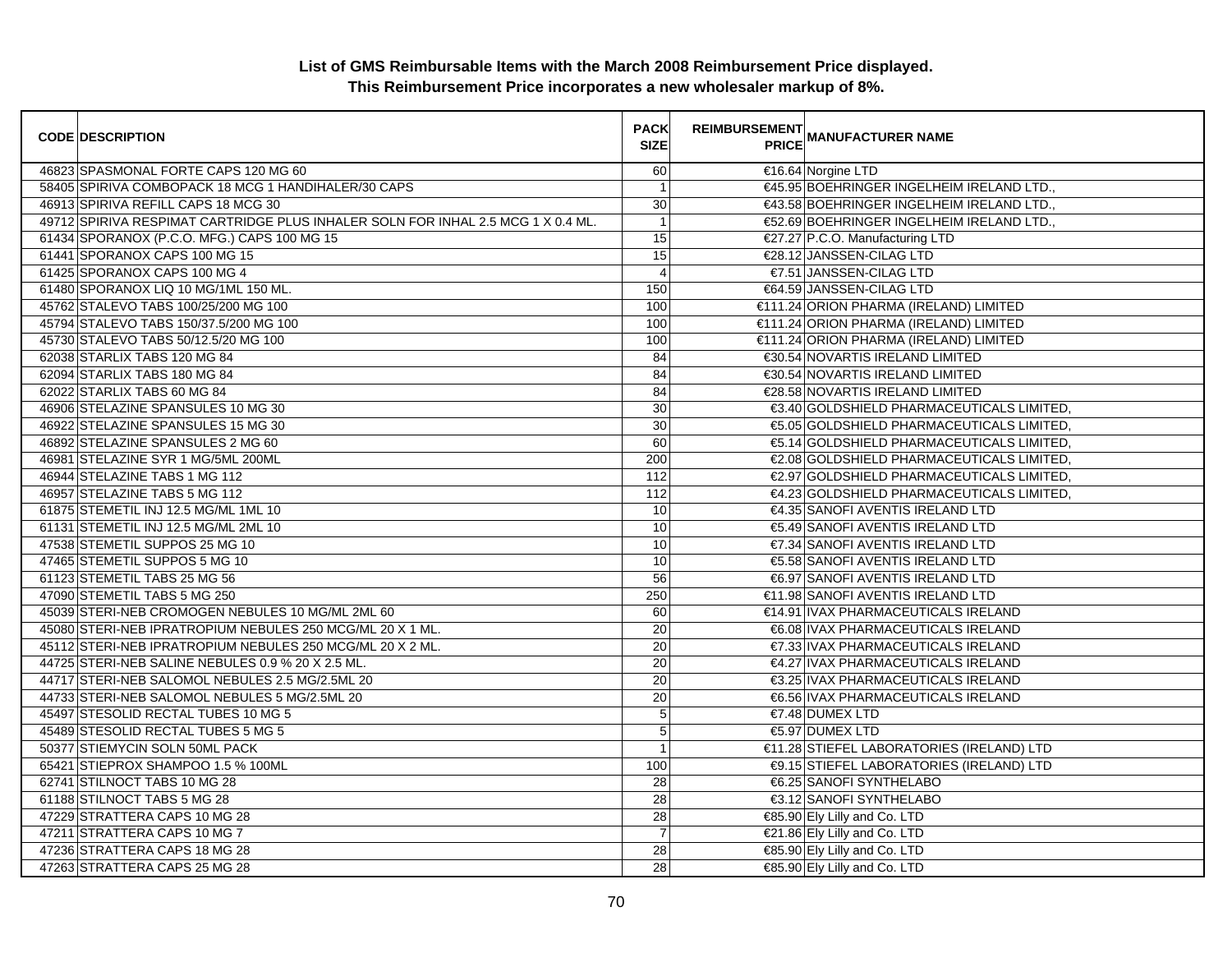| <b>CODE DESCRIPTION</b>                                     | <b>PACK</b><br><b>SIZE</b> | <b>REIMBURSEMENT</b> | <b>PRICE MANUFACTURER NAME</b>                     |
|-------------------------------------------------------------|----------------------------|----------------------|----------------------------------------------------|
| 47245 STRATTERA CAPS 25 MG 7                                | $\overline{7}$             |                      | €21.86 Ely Lilly and Co. LTD                       |
| 47288 STRATTERA CAPS 40 MG 28                               | $\overline{28}$            |                      | €85.90 Ely Lilly and Co. LTD                       |
| 47297 STRATTERA CAPS 60 MG 28                               | 28                         |                      | €85.90 Ely Lilly and Co. LTD                       |
| 47201 STRIANT SR TABS 30 MG 60                              | 60                         |                      | €62.78 ARDANA BIOSCIENCE LIMITED                   |
| 47368 STUGERON TABS 25 MG 50                                | 50                         |                      | €4.44 JANSSEN-CILAG LTD                            |
| 47562 SULTRIN CREAM 78G C APPLICATOR PACK                   | $\overline{1}$             |                      | €4.36 JANSSEN-CILAG LTD                            |
| 47570 SULTRIN VAG TABS 20                                   | 20                         |                      | €3.68 JANSSEN-CILAG LTD                            |
| 68350 SUMALIEVE TABS 100 MG 2                               | $\overline{2}$             |                      | €13.39 CLONMEL HEALTHCARE LTD.                     |
| 68365 SUMALIEVE TABS 100 MG 6                               | 6                          |                      | €40.19 CLONMEL HEALTHCARE LTD.                     |
| 68326 SUMALIEVE TABS 50 MG 2                                | $\overline{2}$             |                      | €7.04 CLONMEL HEALTHCARE LTD.                      |
| 68334 SUMALIEVE TABS 50 MG 6                                | 6                          |                      | €21.11 CLONMEL HEALTHCARE LTD.                     |
| 68361 SUMATRAN TABS 100 MG 2                                | $\overline{2}$             |                      | €13.39 ROWEX LIMITED,                              |
| 68374 SUMATRAN TABS 100 MG 6                                | 6                          |                      | €40.19 ROWEX LIMITED,                              |
| 68345 SUMATRAN TABS 50 MG 2                                 | $\overline{\mathbf{c}}$    |                      | €7.59 ROWEX LIMITED,                               |
| 68359 SUMATRAN TABS 50 MG 6                                 | 6                          |                      | €22.78 ROWEX LIMITED,                              |
| 68396 SUMATRIPTAN (NICHE GENERICS) TABS 100 MG. 6           | 6                          |                      | €37.64 NICHE GENERICS LIMITED                      |
| 68390 SUMATRIPTAN (NICHE GENERICS) TABS 50 MG. 6            | 6                          |                      | €21.11 NICHE GENERICS LIMITED                      |
| 47503 SUPLASYN SOLN. FOR INJ. PRE-FILLED SYR 20 MG./2 ML. 1 | $\mathbf{1}$               |                      | €54.76 PREMIER MEDICAL LTD.,                       |
| 91793 SUPRAX PAED, PDR, FOR ORAL SUSP, 100 MG/5 ML 100 ML   | 100                        |                      | €18.08 SANOFI AVENTIS IRELAND LTD                  |
| 91769 SUPRAX PAED. PDR. FOR ORAL SUSP. 100 MG/5 ML 50 ML    | 50                         |                      | €10.08 SANOFI AVENTIS IRELAND LTD                  |
| 47544 SUPRAX TABS 200 MG 7                                  | $\overline{7}$             |                      | €12.28 SANOFI AVENTIS IRELAND LTD                  |
| 47872 SUPRECUR NASAL SPRAY 10G VIAL 2                       | $\overline{2}$             |                      | €98.05 Hoechst (Ireland) LTD                       |
| 47252 SURGAM SA CAPS 300 MG 56                              | 56                         |                      | €19.23 SANOFI AVENTIS IRELAND LTD                  |
| 47317 SURGAM TABS 300 MG 56                                 | 56                         |                      | €19.23 SANOFI AVENTIS IRELAND LTD                  |
| 46108 SURMONTIL CAPS 50 MG 28                               | 28                         |                      | €6.21 SANOFI AVENTIS IRELAND LTD                   |
| 47651 SURMONTIL TABS 25 MG 50                               | 50                         |                      | €5.53 SANOFI AVENTIS IRELAND LTD                   |
| 47287 SUSCARD BUCCAL TABS 2 MG 100                          | 100                        |                      | €18.53 FOREST LABORATORIES LTD.,                   |
| 47309 SUSCARD BUCCAL TABS 3 MG 100                          | 100                        |                      | €25.97 FOREST LABORATORIES LTD.,                   |
| 57673 SUSCARD BUCCAL TABS 5 MG 100                          | 100                        |                      | €36.42 FOREST LABORATORIES LTD.,                   |
| 47581 SUSTAC TABS 2.6 MG 90                                 | 90                         |                      | €6.74 FOREST LABORATORIES LTD.,                    |
| 47595 SUSTAC TABS 6.4 MG 90                                 | 90                         |                      | <b>€9.71 FOREST LABORATORIES LTD.,</b>             |
| 36903 SYMBICORT TURBOHALER INHALER 100/6 MCG 120 DOSE       | $\mathbf{1}$               |                      | €48.72 ASTRAZENECA PHARMACEUTICALS (IRELAND) LTD., |
| 47910 SYMBICORT TURBOHALER INHALER 200/6 MCG 1 X 120 DOSE   | $\mathbf{1}$               |                      | €50.11 ASTRAZENECA PHARMACEUTICALS (IRELAND) LTD., |
| 47865 SYMBICORT TURBOHALER INHALER 400/12 MCG 1 X 60 DOSE   | $\mathbf{1}$               |                      | €50.11 ASTRAZENECA PHARMACEUTICALS (IRELAND) LTD., |
| 47787 SYMMETREL CAPS 100 MG 56                              | 56                         |                      | €11.98 NOVARTIS IRELAND LIMITED                    |
| 48108 SYNTOMETRINE INJ 1ML 5                                | 5                          |                      | €1.20 NOVARTIS IRELAND LIMITED                     |
| 48425 TAGAMET (PRIMECROWN) TABS 400 MG 60                   | 60                         |                      | €18.78 PRIMECROWN LTD.                             |
| 48305 TAGAMET INJ 100 MG/ML 2ML 20                          | 20                         |                      | €7.56 GLAXO WELLCOME LIMITED                       |
| 48461 TAGAMET TABS 200 MG 120                               | 120                        |                      | €22.82 GLAXO WELLCOME LIMITED                      |
| 48496 TAGAMET TABS 400 MG 60                                | 60                         |                      | €23.95 GLAXO WELLCOME LIMITED                      |
| 49093 TAMBOCOR TABS 100 MG 60                               | 60                         |                      | €25.19 MEDA HEALTH SALES IRELAND LTD               |
| 49077 TAMBOCOR TABS 50 MG 60                                | 60                         |                      | €22.91 MEDA HEALTH SALES IRELAND LTD               |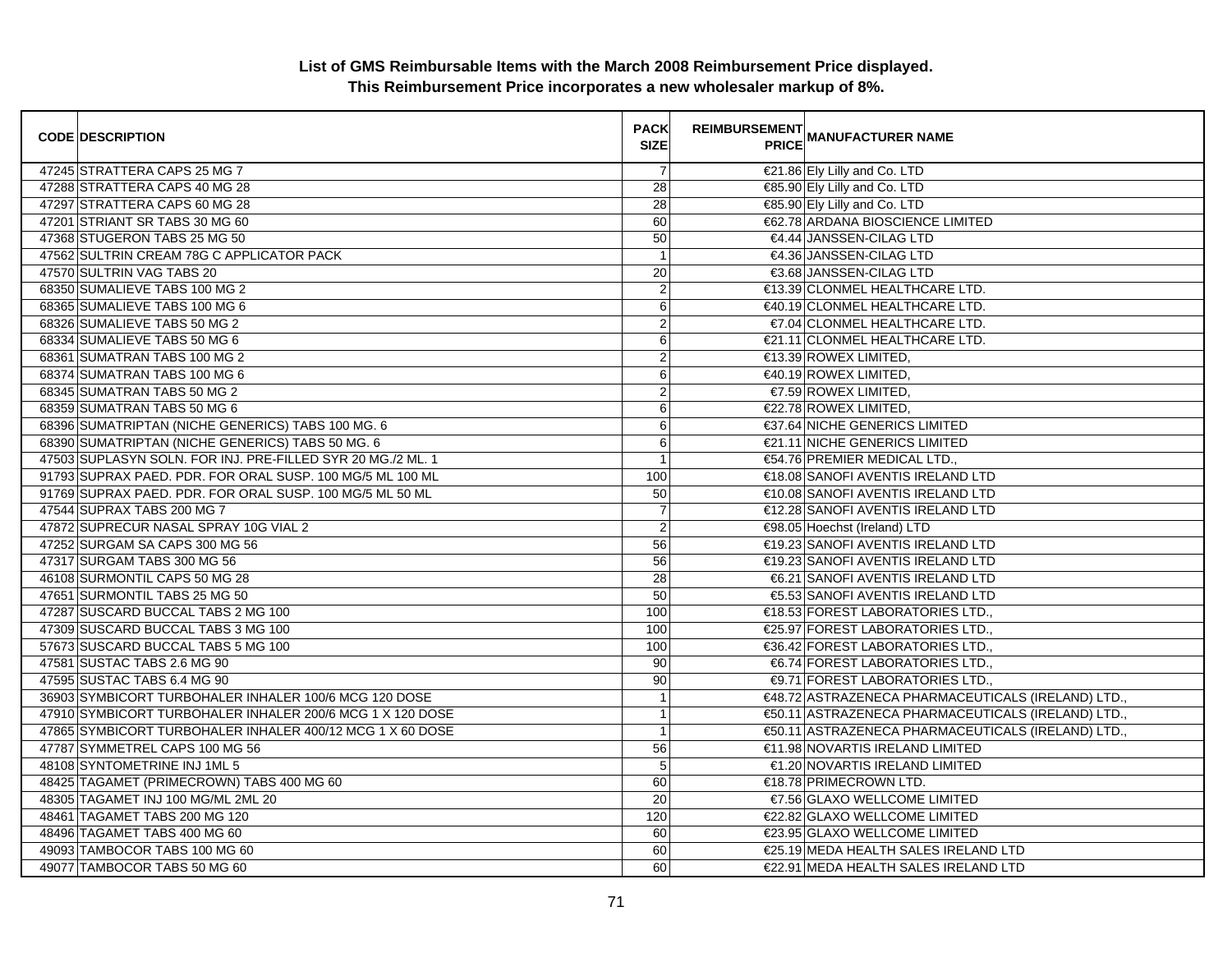| <b>CODE DESCRIPTION</b>                                    | <b>PACK</b><br><b>SIZE</b> | <b>REIMBURSEMENT</b> | <b>---------</b><br>PRICE MANUFACTURER NAME       |
|------------------------------------------------------------|----------------------------|----------------------|---------------------------------------------------|
| 46594 TAMIFLU CAPS 75 MG 10                                | 10                         |                      | €22.55 ROCHE PRODUCTS IRELAND LTD                 |
| 91082 TAMIFLU ORAL SUSP 12 MG/ML 52 ML                     | 52                         |                      | €22.55 ROCHE PRODUCTS IRELAND LTD                 |
| 46849 TAMNIC CAPS 400 MCG 30                               | 30                         |                      | €16.71 CLONMEL HEALTHCARE LTD.                    |
| 50334 TAMOX TABS 10 MG 30                                  | 30                         |                      | €6.57 ROWEX LIMITED.                              |
| 50342 TAMOX TABS 20 MG 30                                  | 30                         |                      | €9.13 ROWEX LIMITED,                              |
| 48631 TAMOXIFEN (GENERICS UK) TABS 10 MG 30                | 30                         |                      | €6.76 GERARD LABORATORIES LTD                     |
| 48658 TAMOXIFEN (GENERICS UK) TABS 20 MG 30                | 30                         |                      | <b>€9.56 GERARD LABORATORIES LTD</b>              |
| 50175 TAMSU MOD. RELEASE CAPS 400 MCG 30                   | 30                         |                      | €21.97 ROWEX LIMITED,                             |
| 50348 TAMSULOSIN (GERARD LABS) CAPS 400 MCG 30             | 30                         |                      | €18.52 GERARD LABORATORIES LTD                    |
| 49352 TARGOCID INJ 200 MG C DILUENT                        | $\overline{1}$             |                      | €33.46 SANOFI AVENTIS IRELAND LTD                 |
| 49379 TARGOCID INJ 400 MG C DILUENT                        | $\overline{1}$             |                      | €66.91 SANOFI AVENTIS IRELAND LTD                 |
| 49581 TARIVID TABS 200 MG 20                               | 20                         |                      | €14.82 Hoechst (Ireland) LTD                      |
| 49675 TASMAR TABS 100 MG 100                               | 100                        |                      | €125.46 VALEANT PHARMACEUTICALS LTD               |
| 56911 TAVANIC TABS 250 MG 10                               | 10                         |                      | €23.63 Hoechst (Ireland) LTD                      |
| 56938 TAVANIC TABS 500 MG 10                               | 10                         |                      | €34.25 Hoechst (Ireland) LTD                      |
| 48541 TAZAMEL TABS 30 MG 28                                | 28                         |                      | €25.00 CLONMEL HEALTHCARE LTD.                    |
| 77984 TEARS NATURALE 15ML                                  | 15                         |                      | €2.20 ALCON LABORATORIES (UK) LIMITED             |
| 48727 TEGRETOL (B & S HEALTHCARE) LIQUID 100 MG/5 ML 150ML | 150                        |                      | €3.84 B & S HEALTHCARE                            |
| 67482 TEGRETOL LIQ 100 MG/5ML 300ML                        | 300                        |                      | €7.86 NOVARTIS IRELAND LIMITED                    |
| 48706 TEGRETOL RETARD TABS 200 MG 50                       | 50                         |                      | €5.14 NOVARTIS IRELAND LIMITED                    |
| 48999 TEGRETOL RETARD TABS 400 MG 50                       | 50                         |                      | €10.12 NOVARTIS IRELAND LIMITED                   |
| 48761 TEGRETOL SUPPOS 125 MG 5                             | 5                          |                      | €7.61 NOVARTIS IRELAND LIMITED                    |
| 48773 TEGRETOL SUPPOS 250 MG 5                             | 5                          |                      | <b>€9.88 NOVARTIS IRELAND LIMITED</b>             |
| 24295 TEGRETOL TABS 100 MG 100                             | 100                        |                      | €4.49 NOVARTIS IRELAND LIMITED                    |
| 48739 TEGRETOL TABS 200 MG 100                             | 100                        |                      | <b>€8.31 NOVARTIS IRELAND LIMITED</b>             |
| 48172 TEGRETOL TABS 400 MG 50                              | 50                         |                      | €8.18 NOVARTIS IRELAND LIMITED                    |
| 48143 TEGRETOL TABS 400 MG 56                              | 56                         |                      | <b>€9.15 NOVARTIS IRELAND LIMITED</b>             |
| 48222 TELFAST TABS 120 MG 30                               | 30                         |                      | €10.10 SANOFI AVENTIS IRELAND LTD                 |
| 48233 TELFAST TABS 180 MG 30                               | 30                         |                      | €13.13 SANOFI AVENTIS IRELAND LTD                 |
| 48577 TEMGESIC INJ 1ML 5                                   | 5                          |                      | €3.41 RECKITTS IRELAND LTD                        |
| 79855 TEMGESIC SUBLINGUAL TABS 50                          | 50                         |                      | €7.60 RECKITTS IRELAND LTD                        |
| 48712 TENORET 50 TABS 28                                   | 28                         |                      | €6.11 ASTRAZENECA PHARMACEUTICALS (IRELAND) LTD.  |
| 48852 TENORETIC (P.C.O.MFG) TABS 28                        | 28                         |                      | €8.25 P.C.O. Manufacturing LTD                    |
| 75396 TENORETIC TABS 28                                    | 28                         |                      | €8.68 ASTRAZENECA PHARMACEUTICALS (IRELAND) LTD., |
| 56790 TENORMIN (P.C.O. MFG) TABS 50 MG 28                  | $\overline{28}$            |                      | €5.41 P.C.O. Manufacturing LTD                    |
| 56878 TENORMIN (P.C.O. MFG.) TABS 100 MG 30                | 30                         |                      | €7.37 P.C.O. Manufacturing LTD                    |
| 69299 TENORMIN TABS 100 MG 28                              | 28                         |                      | €7.17 ASTRAZENECA PHARMACEUTICALS (IRELAND) LTD., |
| 69264 TENORMIN TABS 25 MG 28                               | 28                         |                      | €4.36 ASTRAZENECA PHARMACEUTICALS (IRELAND) LTD.  |
| 48879 TENORMIN-50 TABS 28                                  | 28                         |                      | €5.64 ASTRAZENECA PHARMACEUTICALS (IRELAND) LTD., |
| 48986 TENOX TABS 10 MG 100                                 | 100                        |                      | €5.54 ORION PHARMA (IRELAND) LIMITED              |
| 48974 TENOX TABS 10 MG 30                                  | 30                         |                      | €1.93 ORION PHARMA (IRELAND) LIMITED              |
| 48526 TENOX TABS 20 MG 100                                 | 100                        |                      | €12.38 ORION PHARMA (IRELAND) LIMITED             |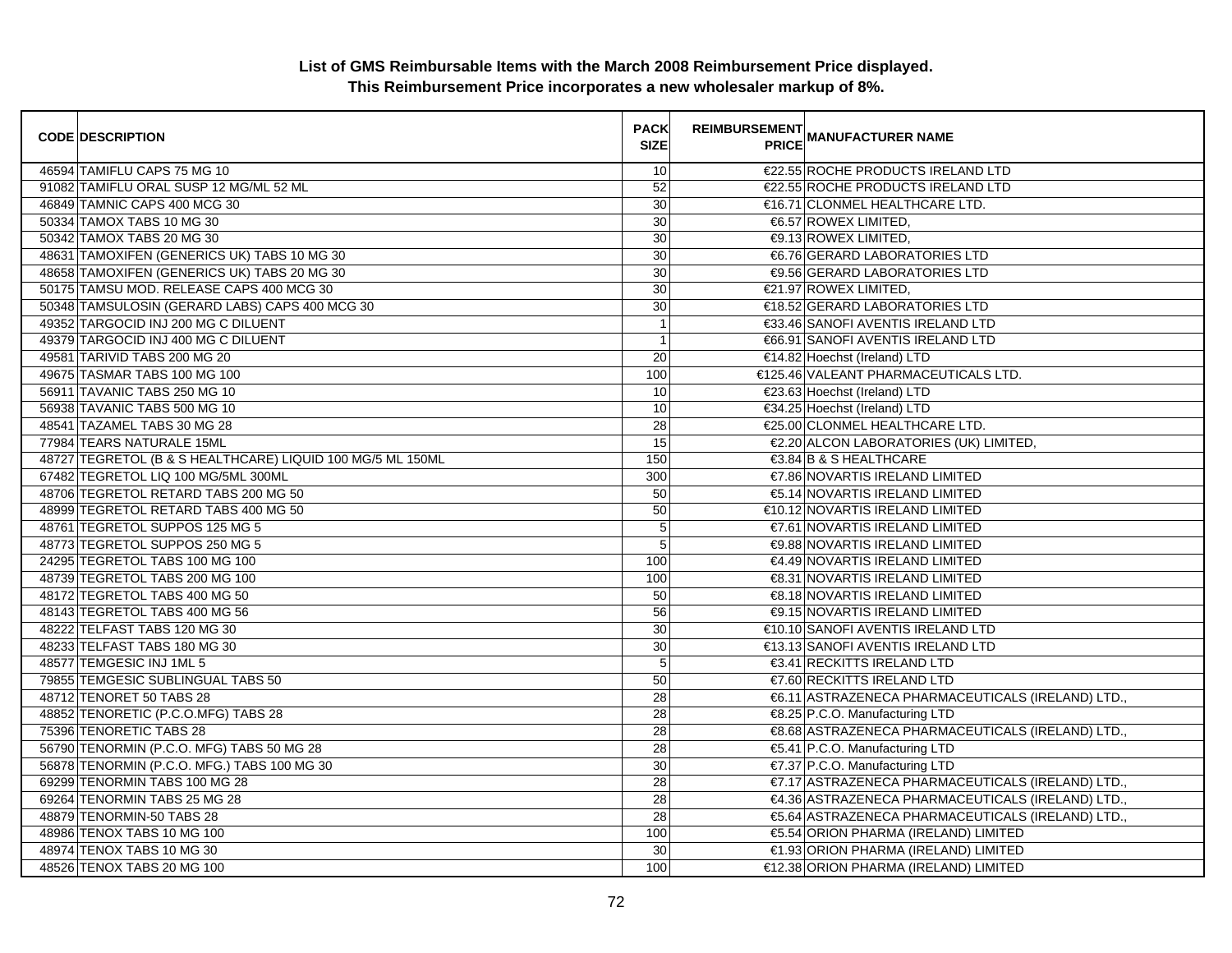| <b>CODE DESCRIPTION</b>                                 | <b>PACK</b><br><b>SIZE</b> | <b>REIMBURSEMENT</b> | <b>PRICE MANUFACTURER NAME</b>                       |
|---------------------------------------------------------|----------------------------|----------------------|------------------------------------------------------|
| 56928 TENOX TABS 20 MG 500                              | 500                        |                      | €36.76 ORION PHARMA (IRELAND) LIMITED                |
| 48801 TENSOPRIL TABS 12.5 MG 56                         | 56                         |                      | €8.63 IVAX PHARMACEUTICALS IRELAND                   |
| 48813 TENSOPRIL TABS 25 MG 56                           | 56                         |                      | €9.84 IVAX PHARMACEUTICALS IRELAND                   |
| 48828 TENSOPRIL TABS 50 MG 56                           | 56                         |                      | €16.76 IVAX PHARMACEUTICALS IRELAND                  |
| 48836 TEOPTIC EYE DROPS 1 % 5ML                         | $\mathbf 5$                |                      | €5.91 NOVARTIS IRELAND LIMITED                       |
| 48860 TEOPTIC EYE DROPS 2 % 5ML                         | 5                          |                      | €6.52 NOVARTIS IRELAND LIMITED                       |
| 49031 TERNAF TABS 125 MG 14                             | 14                         |                      | €13.55 ROWEX LIMITED,                                |
| 49048 TERNAF TABS 250 MG 14                             | 14                         |                      | €20.43 ROWEX LIMITED,                                |
| 49069 TERNAF TABS 250 MG 28                             | 28                         |                      | €39.43 ROWEX LIMITED,                                |
| 48917 TERRA-CORTRIL EAR SUSP 5ML                        | 5                          |                      | €2.67 PFIZER EFSS                                    |
| 49107 TERTROXIN TABS 20 MCG 100                         | 100                        |                      | €14.87 GOLDSHIELD PHARMACEUTICALS LIMITED.           |
| 49131 TESTIM GEL 50 MG 30                               | 30                         |                      | €45.74 Ipsen Biotech                                 |
| 49129 TESTOGEL GEL SACHETS 50 MG/5 G 30                 | 30                         |                      | €44.46 HE CLISSMANN (SCHERING AG)                    |
| 46884 TETRABID CAPS 250 MG 100                          | 100                        |                      | €10.80 Organon LABS. LTD                             |
| 59922 TETRACYCLINE (CLONMEL) CAPS 250 MG 500            | 500                        |                      | €17.49 CLONMEL HEALTHCARE LTD.                       |
| 78357 TETRALYSAL 300 CAPS 28                            | 28                         |                      | €8.51 GALDERMA (UK) LTD.,                            |
| 49413 TEVANATE ONCE WEEKLY TABS 70 MG 4                 | 4                          |                      | €22.43 IVAX PHARMACEUTICALS IRELAND                  |
| 49548 TEVAX TABS 10 MG 30                               | 30                         |                      | €17.64 IVAX PHARMACEUTICALS IRELAND                  |
| 49472 TEVETEN (P.C.O. MFG.) TABS 400 MG 28              | $\overline{28}$            |                      | €12.71 P.C.O. Manufacturing LTD                      |
| 49461 TEVETEN (P.C.O. MFG.) TABS 600 MG 28              | 28                         |                      | €19.06 P.C.O. Manufacturing LTD                      |
| 49457 TEVETEN PLUS TABS 600/12.5 MG 28                  | $\overline{28}$            |                      | €20.17 SOLVAY HEALTHCARE LIMITED                     |
| 49468 TEVETEN TABS 400 MG 56                            | 56                         |                      | €25.94 SOLVAY HEALTHCARE LIMITED                     |
| 49420 TEVETEN TABS 600 MG 28                            | 28                         |                      | €19.45 SOLVAY HEALTHCARE LIMITED                     |
| 84115 THIO TEPA INJ 15 MG                               | $\overline{1}$             |                      | €6.00 WYETH PHARMACEUTICALS                          |
| 49747 TILADE INHALER C FISONAIR AEROSOL 2 X56 DOSE PACK | $\mathbf{1}$               |                      | €23.25 SANOFI AVENTIS IRELAND LTD                    |
| 49611 TILADE INHALER C SYNCRONER AEROSOL 1 X 112 DOSE   | $\mathbf{1}$               |                      | €20.52 SANOFI AVENTIS IRELAND LTD                    |
| 73129 TILAVIST EYE DROPS 5ML                            | $\sqrt{5}$                 |                      | €8.63 SANOFI AVENTIS IRELAND LTD                     |
| 49019 TILDIEM LA CAPS 200 MG 28                         | 28                         |                      | €12.82 SANOFI SYNTHELABO                             |
| 49024 TILDIEM LA CAPS 300 MG 28                         | 28                         |                      | €13.99 SANOFI SYNTHELABO                             |
| 49573 TILDIEM RETARD TABS 120 MG 56                     | 56                         |                      | €16.41 SANOFI SYNTHELABO                             |
| 49565 TILDIEM RETARD TABS 90 MG 56                      | 56                         |                      | €14.75 SANOFI SYNTHELABO                             |
| 46216 TILDIEM TABS 60 MG 90                             | 90                         |                      | €16.72 SANOFI SYNTHELABO                             |
| 49638 TIMODINE CREAM 30G                                | $\overline{30}$            |                      | €3.02 RECKITTS IRELAND LTD                           |
| 74349 TIMOPTOL OPHTH SOLN 0.25 % 5ML                    | $\mathbf 5$                |                      | €5.05 MERCK, SHARP AND DOHME IRL (HUMAN HEALTH) LTD  |
| 74357 TIMOPTOL OPHTH SOLN 0.5 % 5ML                     | 5                          |                      | €5.05 MERCK, SHARP AND DOHME IRL (HUMAN HEALTH) LTD  |
| 49623 TIMOPTOL OPHTH SOLN UNIT DOSE VIAL 0.5 % 30       | $\overline{30}$            |                      | €13.35 MERCK, SHARP AND DOHME IRL (HUMAN HEALTH) LTD |
| 53583 TIMOPTOL-LA OPHTH SOLN 0.25 % 2.5ML PACK          | $\mathbf{1}$               |                      | €5.05 MERCK, SHARP AND DOHME IRL (HUMAN HEALTH) LTD  |
| 53593 TIMOPTOL-LA OPHTH SOLN 0.5 % 2.5ML PACK           | $\overline{1}$             |                      | €5.05 MERCK, SHARP AND DOHME IRL (HUMAN HEALTH) LTD  |
| 74845 TINADERM M CREAM 20G                              | $\overline{20}$            |                      | €2.30 SCHERING PLOUGH LIMITED                        |
| 11363 TIPURIC TABS 100 MG 100                           | 100                        |                      | €11.60 CLONMEL HEALTHCARE LTD.                       |
| 11398 TIPURIC TABS 300 MG 100                           | 100                        |                      | €30.53 CLONMEL HEALTHCARE LTD.                       |
| 50008 TOBRALEX OPHTH SOLN 0.3 % 5ML                     | 5                          |                      | €1.77 ALCON LABORATORIES (UK) LIMITED,               |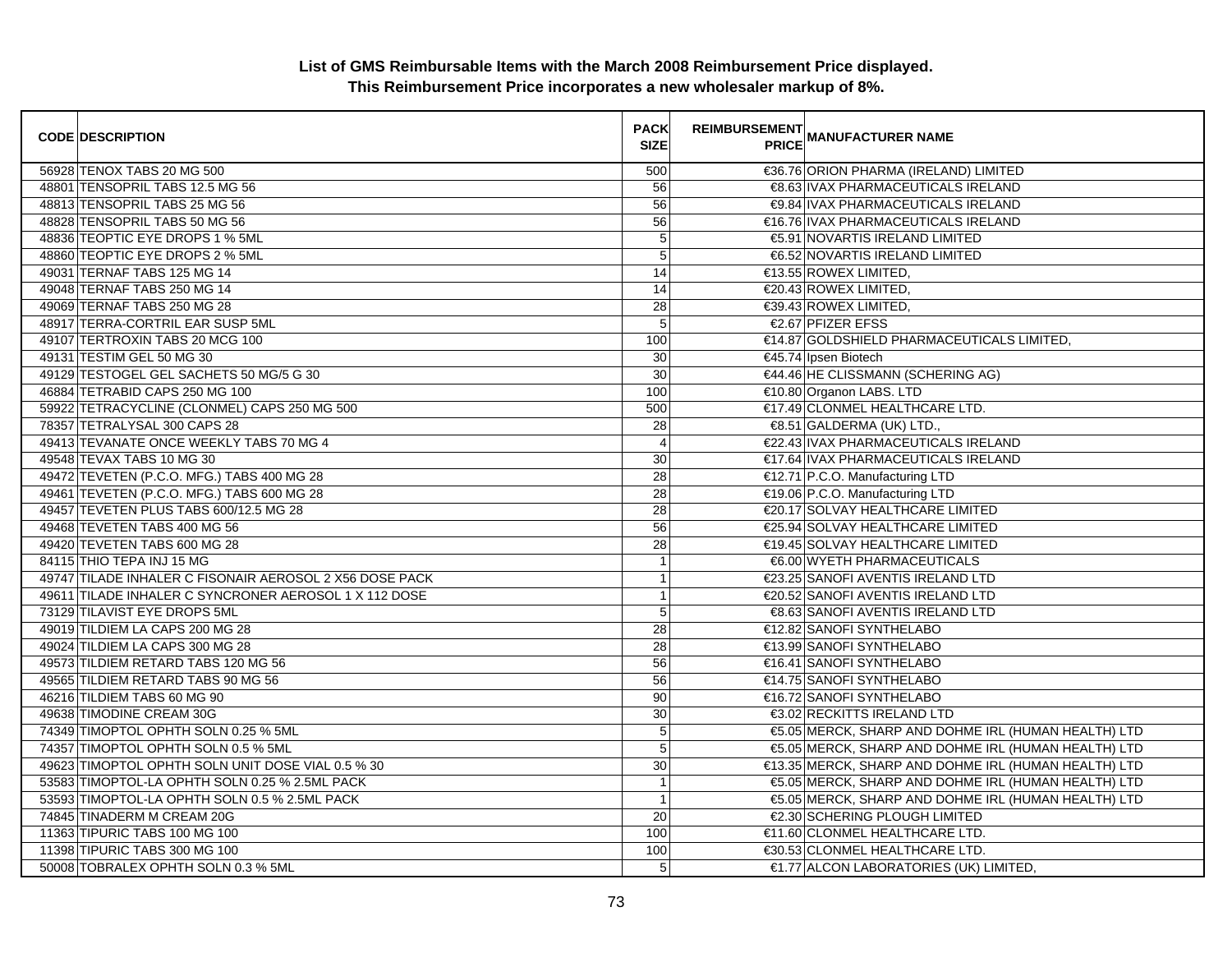| <b>CODE DESCRIPTION</b>                          | <b>PACK</b><br><b>SIZE</b> | <b>REIMBURSEMENT</b> | PRICE MANUFACTURER NAME                       |
|--------------------------------------------------|----------------------------|----------------------|-----------------------------------------------|
| 48283 TOFRANIL TABS 25 MG 84                     | 84                         |                      | €3.36 NOVARTIS IRELAND LIMITED                |
| 49670 TOLECTIN CAPS 200 MG 90                    | 90                         |                      | €19.44 JANSSEN-CILAG LTD                      |
| 49794 TOLECTIN CAPS 400 MG 90                    | 90                         |                      | €29.18 JANSSEN-CILAG LTD                      |
| 69947 TOPAMAX SPRINKLE CAPS 15 MG 60             | 60                         |                      | €24.24 JANSSEN-CILAG LTD                      |
| 69959 TOPAMAX SPRINKLE CAPS 25 MG 60             | 60                         |                      | €36.34 JANSSEN-CILAG LTD                      |
| 69926 TOPAMAX TABS 100 MG 60                     | 60                         |                      | €84.08 JANSSEN-CILAG LTD                      |
| 69938 TOPAMAX TABS 200 MG 60                     | 60                         |                      | €158.06 JANSSEN-CILAG LTD                     |
| 69902 TOPAMAX TABS 25 MG 60                      | 60                         |                      | €28.67 JANSSEN-CILAG LTD                      |
| 69914 TOPAMAX TABS 50 MG 60                      | 60                         |                      | €47.11 JANSSEN-CILAG LTD                      |
| 91960 TOPICYCLINE SOLN 70 ML PACK                | $\overline{1}$             |                      | €9.97 PROCTER & GAMBLE PHARMACEUTICALS UK LTD |
| 77399 TOPISOLON 15G                              | 15                         |                      | €2.82 Hoechst (Ireland) LTD                   |
| 67784 TOPISOLON 30G                              | 30                         |                      | €5.27 Hoechst (Ireland) LTD                   |
| 73020 TOSTRAN GEL 2 % 60 G                       | 60                         |                      | €42.65 CLONMEL HEALTHCARE LTD.                |
| 12248 TRADOL CAPS 50 MG 100                      | 100                        |                      | €15.03 ROWEX LIMITED,                         |
| 69993 TRADOL EFF TABS 50 MG 50                   | 50                         |                      | $€10.20$ ROWEX LIMITED,                       |
| 23817 TRADOL INJ 50 MG/ML 2MLX5                  | $\overline{5}$             |                      | €4.67 ROWEX LIMITED,                          |
| 69988 TRADOL INJ 50 MG/ML 5 1ML                  | 5                          |                      | €2.33 ROWEX LIMITED,                          |
| 65802 TRADOL SR TABS 100 MG 60                   | 60                         |                      | €18.80 ROWEX LIMITED,                         |
| 65819 TRADOL SR TABS 150 MG 60                   | 60                         |                      | €28.21 ROWEX LIMITED.                         |
| 65897 TRADOL SR TABS 200 MG 60                   | 60                         |                      | €37.61 ROWEX LIMITED,                         |
| 65854 TRAMAKE TABS 100 MG 60                     | 60                         |                      | €18.41 Galen LTD                              |
| 65875 TRAMAKE TABS 50 MG 100                     | 100                        |                      | €15.34 Galen LTD                              |
| 49766 TRAMAPINE CAPS CAPS 50 MG 100              | 100                        |                      | €14.60 PINEWOOD HEALTHCARE GROUP              |
| 65831 TRAMAPINE PROLONGED RELEASE TABS 100 MG 60 | 60                         |                      | €18.48 PINEWOOD HEALTHCARE GROUP              |
| 69825 TRANDATE INJ 5 MG/ML 20ML 5                | 5                          |                      | €17.72 UCB (PHARMA) IRELAND LIMITED           |
| 69795 TRANDATE TABS 100 MG 250                   | 250                        |                      | €26.09 UCB (PHARMA) IRELAND LIMITED           |
| 69787 TRANDATE TABS 100 MG 50                    | 50                         |                      | €5.48 UCB (PHARMA) IRELAND LIMITED            |
| 69833 TRANDATE TABS 100 MG 56                    | 56                         |                      | €6.12 UCB (PHARMA) IRELAND LIMITED            |
| 69817 TRANDATE TABS 200 MG 250                   | 250                        |                      | €41.33 UCB (PHARMA) IRELAND LIMITED           |
| 69809 TRANDATE TABS 200 MG 50                    | 50                         |                      | €8.83 UCB (PHARMA) IRELAND LIMITED            |
| 69841 TRANDATE TABS 200 MG 56                    | 56                         |                      | €9.89 UCB (PHARMA) IRELAND LIMITED            |
| 51544 TRANSIDERM-NITRO 10 PATCHES 28             | 28                         |                      | €20.71 NOVARTIS IRELAND LIMITED               |
| 50040 TRANSIDERM-NITRO 15 PATCHES 30             | 30                         |                      | €21.54 NOVARTIS IRELAND LIMITED               |
| 51261 TRANSIDERM-NITRO 5 PATCHES 28              | 28                         |                      | €18.86 NOVARTIS IRELAND LIMITED               |
| 42461 TRANSTEC TRANSDERMAL PATCHES 35 MCG./H 4   | 4                          |                      | €42.91 MUNDIPHARMA PHARMACEUTICALS LTD        |
| 42719 TRANSTEC TRANSDERMAL PATCHES 35 MCG/H 5    | $\overline{5}$             |                      | €43.72 MUNDIPHARMA PHARMACEUTICALS LTD        |
| 42473 TRANSTEC TRANSDERMAL PATCHES 52.5 MCG./H 4 | $\overline{\mathbf{4}}$    |                      | €64.37 MUNDIPHARMA PHARMACEUTICALS LTD        |
| 32134 TRANSTEC TRANSDERMAL PATCHES 52.5 MCG/H 5  | 5                          |                      | €65.59 MUNDIPHARMA PHARMACEUTICALS LTD        |
| 42484 TRANSTEC TRANSDERMAL PATCHES 70 MCG./H 4   | 4                          |                      | €85.82 MUNDIPHARMA PHARMACEUTICALS LTD        |
| 38436 TRANSTEC TRANSDERMAL PATCHES 70 MCG/H 5    | 5                          |                      | €85.59 MUNDIPHARMA PHARMACEUTICALS LTD        |
| 48950 TRANTALOL TABS 100 MG 30                   | 30                         |                      | €6.13 PINEWOOD HEALTHCARE GROUP               |
| 48902 TRANTALOL TABS 25 MG 30                    | 30                         |                      | €2.79 PINEWOOD HEALTHCARE GROUP               |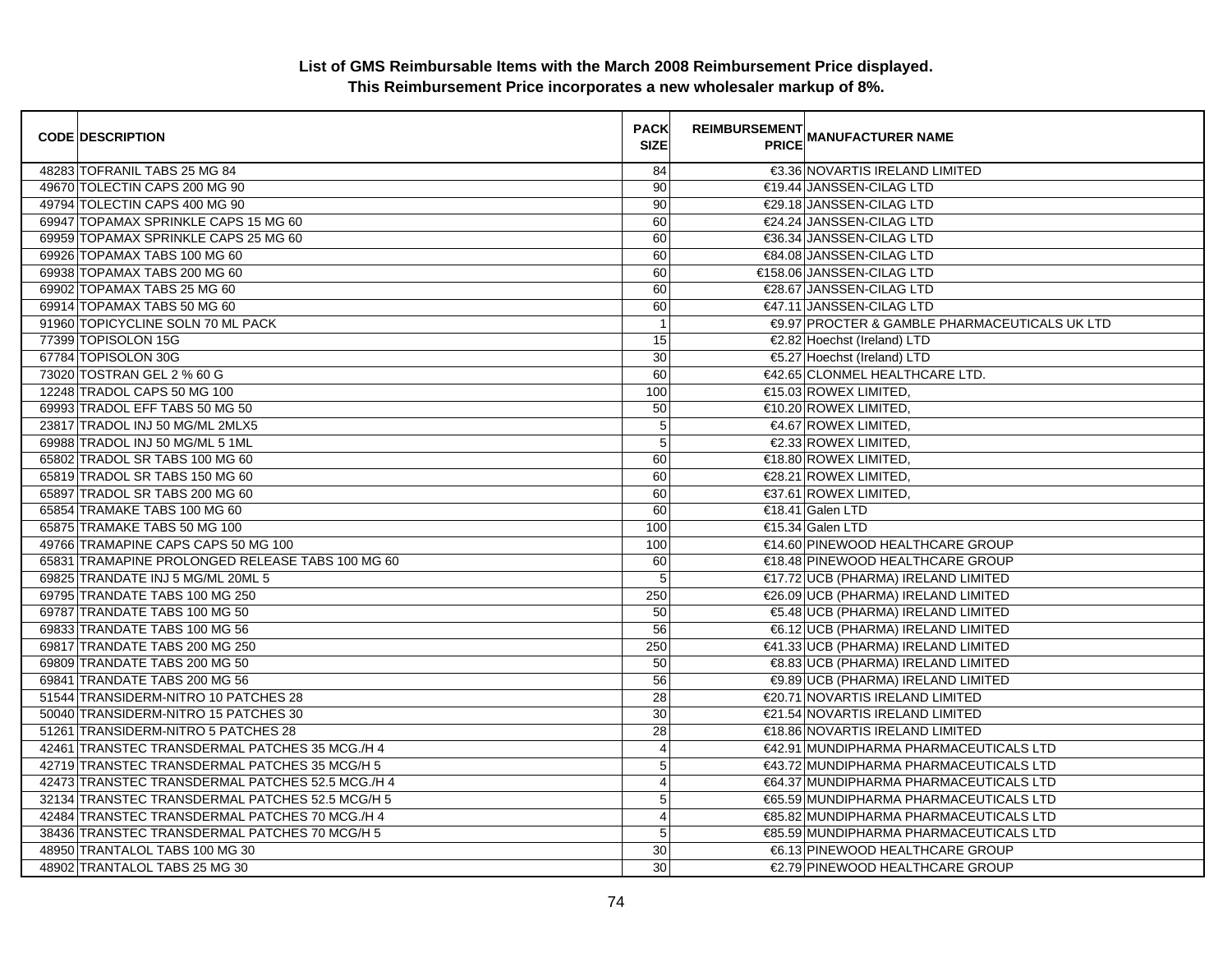| <b>CODE DESCRIPTION</b>                           | <b>PACK</b><br><b>SIZE</b> | REIMBURSEMENT<br>PRICE MANUFACTURER NAME   |
|---------------------------------------------------|----------------------------|--------------------------------------------|
| 48947 TRANTALOL TABS 50 MG 30                     | 30                         | €4.27 PINEWOOD HEALTHCARE GROUP            |
| 48887 TRANXENE CAPS 7.5 MG 100                    | 100                        | €14.66 BOEHRINGER INGELHEIM IRELAND LTD.,  |
| 54231 TRAVATAN EYE DROPS 0.004 % 1X2.5 ML. PACK   | $\mathbf{1}$               | €17.59 ALCON LABORATORIES (UK) LIMITED,    |
| 78751 TRAVOCORT CREAM 15G                         | 15                         | €3.21 HE CLISSMANN (SCHERING AG)           |
| 78778 TRAVOGEN CREAM 20G                          | 20                         | €2.35 HE CLISSMANN (SCHERING AG)           |
| 50210 TRAXAM 100G FOAM 100G AEROSOL               | $\mathbf{1}$               | €12.44 GOLDSHIELD PHARMACEUTICALS LIMITED, |
| 50407 TRAXAM GEL 100G                             | 100                        | €11.03 GOLDSHIELD PHARMACEUTICALS LIMITED. |
| 50697 TRENTAL TABS 400 MG 100                     | 100                        | €22.29 Hoechst (Ireland) LTD               |
| 66427 TREOSULFAN CAPS 250 MG 100                  | 100                        | €46.59 LEO PHARMA                          |
| 53636 TRIALIX TABS 28                             | 28                         | €17.14 Hoechst (Ireland) LTD               |
| 50117 TRIAPIN TABS 2.5/2.5 MG 28                  | $\overline{28}$            | €24.01 SANOFI AVENTIS IRELAND LTD          |
| 50134 TRIAPIN TABS 5/5 MG 28                      | 28                         | €30.49 SANOFI AVENTIS IRELAND LTD          |
| 50121 TRIAZOLAM (GENERICS UK) TABS 0.25 MG 30     | 30                         | €2.29 GERARD LABORATORIES LTD              |
| 50272 TRIDESTRA TABS 91                           | 91                         | €28.86 ORION PHARMA (IRELAND) LIMITED      |
| 44625 TRILEPTAL ORAL SUSP 60 MG/ML 250 ML.        | 250                        | €39.42 NOVARTIS IRELAND LIMITED            |
| 49812 TRILEPTAL TABS 150 MG 50                    | 50                         | €9.56 NOVARTIS IRELAND LIMITED             |
| 49833 TRILEPTAL TABS 300 MG 50                    | 50                         | €19.88 NOVARTIS IRELAND LIMITED            |
| 49886 TRILEPTAL TABS 600 MG 50                    | $\overline{50}$            | €39.64 NOVARTIS IRELAND LIMITED            |
| 49301 TRIMETHOPRIM (ATHLONE LABS) TABS 100 MG 100 | 100                        | €6.83 Athlone Laboratories LTD             |
| 49328 TRIMETHOPRIM (ATHLONE LABS) TABS 200 MG 100 | 100                        | €13.18 Athlone Laboratories LTD            |
| 50075 TRI-MINULET TABS 63                         | 63                         | €10.20 WYETH PHARMACEUTICALS               |
| 50431 TRINORDIOL TABS 63                          | 63                         | €4.06 WYETH PHARMACEUTICALS                |
| 49697 TRINOVUM ED TABS 28                         | 28                         | €1.24 JANSSEN-CILAG LTD                    |
| 49700 TRINOVUM ED TABS 84                         | 84                         | €3.72 JANSSEN-CILAG LTD                    |
| 48313 TRINOVUM TABS 21                            | 21                         | €1.16 JANSSEN-CILAG LTD                    |
| 48844 TRISEQUENS TABS 28                          | 28                         | €4.96 Novo Nordisk Pharm. LTD              |
| 48113 TRITACE (P.C.O. MFG.) TABS 1.25 MG 30       | 30                         | €5.96 P.C.O. Manufacturing LTD             |
| 48138 TRITACE (P.C.O. MFG.) TABS 2.5 MG 30        | 30                         | €8.42 P.C.O. Manufacturing LTD             |
| 48152 TRITACE (P.C.O. MFG.) TABS 5 MG 30          | 30                         | €11.86 P.C.O. Manufacturing LTD            |
| 48038 TRITACE CAPS 1.25 MG 28                     | $\overline{28}$            | €6.81 Hoechst (Ireland) LTD                |
| 48075 TRITACE CAPS 10 MG 28                       | 28                         | €16.30 SANOFI AVENTIS IRELAND LTD          |
| 48046 TRITACE CAPS 2.5 MG 28                      | 28                         | €9.03 Hoechst (Ireland) LTD                |
| 48054 TRITACE CAPS 5 MG 28                        | 28                         | €12.27 Hoechst (Ireland) LTD               |
| 48017 TRITACE TABS 1.25 MG 28                     | 28                         | €5.72 SANOFI AVENTIS IRELAND LTD           |
| 48061 TRITACE TABS 10 MG 28                       | 28                         | €15.38 SANOFI AVENTIS IRELAND LTD          |
| 48023 TRITACE TABS 2.5 MG 28                      | $\overline{28}$            | <b>€8.11 SANOFI AVENTIS IRELAND LTD</b>    |
| 48042 TRITACE TABS 5 MG 28                        | 28                         | €11.30 SANOFI AVENTIS IRELAND LTD          |
| 49891 TROSYL NAIL SOLN 12ML                       | 12                         | €32.28 PFIZER EFSS                         |
| 47848 TRUOXIN TABS 250 MG 10                      | 10                         | €7.50 HELSINN BIREX PHARMACEUTICALS LTD    |
| 47833 TRUOXIN TABS 250 MG 20                      | 20                         | €15.02 HELSINN BIREX PHARMACEUTICALS LTD   |
| 52730 TRUOXIN TABS 500 MG 10                      | 10                         | €13.99 HELSINN BIREX PHARMACEUTICALS LTD   |
| 19924 TRUOXIN TABS 500 MG 20                      | 20                         | €27.96 HELSINN BIREX PHARMACEUTICALS LTD   |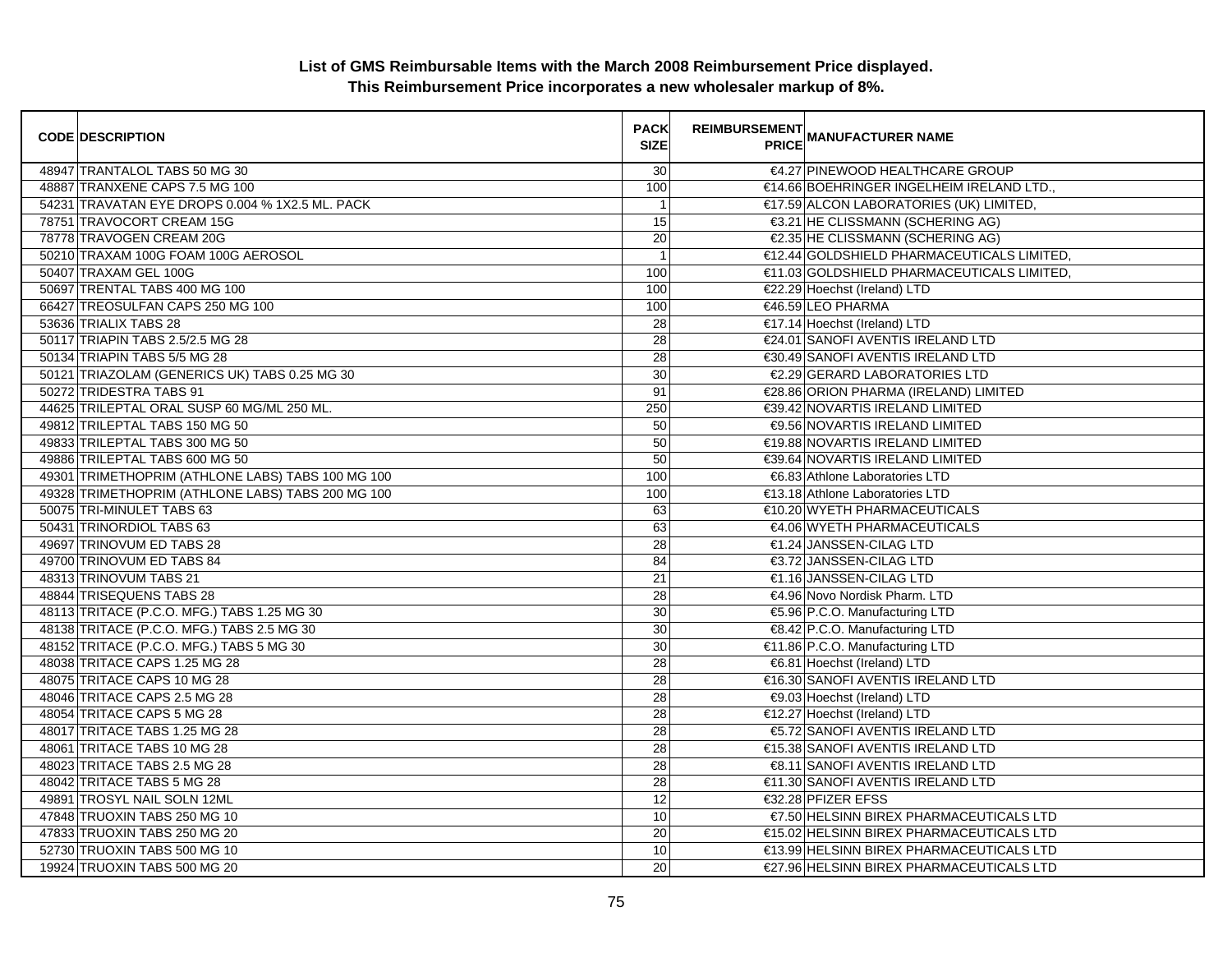| <b>CODE DESCRIPTION</b>                                                    | <b>PACK</b><br><b>SIZE</b> | <b>REIMBURSEMENT</b><br><b>PRICE MANUFACTURER NAME</b> |
|----------------------------------------------------------------------------|----------------------------|--------------------------------------------------------|
| 57555 TRUSOPT EYE DROPS 2 % 5ML                                            | $5\phantom{.0}$            | €10.91 MERCK, SHARP AND DOHME IRL (HUMAN HEALTH) LTD   |
| 57503 TRUSOPT PRESERVATIVE-FREE SINGLE DOSE EYE DROPS SOLN 2 % 0.2.ML X 60 | 60                         | €33.51 MERCK, SHARP AND DOHME IRL (HUMAN HEALTH) LTD   |
| 50555 TYLEX CAPS 100                                                       | 100                        | €10.34 SCHWARZ PHARM LIMITED                           |
| 50589 TYLEX CAPS 24                                                        | 24                         | €2.48 SCHWARZ PHARM LIMITED                            |
| 55330 TYLEX EFF TABS 90                                                    | 90                         | €10.13 SCHWARZ PHARM LIMITED                           |
| 65480 UCERAX SYR. 10 MG/5 ML. 1 X 200 ML.                                  | 200                        | €2.97 UCB (PHARMA) IRELAND LIMITED                     |
| 65407 UCERAX TABS 25 MG 25                                                 | 25                         | €1.41 UCB (PHARMA) IRELAND LIMITED                     |
| 51046 ULCID CAPS 20 MG 28                                                  | 28                         | €27.40 ASTELLAS PHARMA CO LTD.                         |
| 51007 ULCID CAPS 20 MG 7                                                   | $\overline{7}$             | €6.86 ASTELLAS PHARMA CO LTD.                          |
| 51039 ULTRAPROCT OINT 30G                                                  | 30                         | €5.72 HE CLISSMANN (SCHERING AG)                       |
| 48747 UNIPHYLLIN CONTINUS TABS 200 MG 56                                   | 56                         | €4.50 MUNDIPHARMA PHARMACEUTICALS LTD                  |
| 54852 UNIPHYLLIN CONTINUS TABS 300 MG 56                                   | 56                         | €6.89 MUNDIPHARMA PHARMACEUTICALS LTD                  |
| 49026 UNIPHYLLIN CONTINUS TABS 400 MG 56                                   | 56                         | €9.42 MUNDIPHARMA PHARMACEUTICALS LTD                  |
| 58595 URISPAS TABS 200 MG 250                                              | 250                        | €34.61 SHIRE PHARMACEUTICALS LTD                       |
| 58590 URISPAS TABS 200 MG 90                                               | 90                         | €12.45 SHIRE PHARMACEUTICALS LTD                       |
| 48569 URSOFALK CAPS 250 MG 100                                             | 100                        | €57.26 DR FALK PHARMA UK LTD                           |
| 58491 UTROGESTAN CAPS 100 MG 30                                            | 30                         | €6.53 Hoechst (Ireland) LTD                            |
| 51381 VAGIFEM TABS 15                                                      | 15                         | €14.48 Novo Nordisk Pharm. LTD                         |
| 51233 VALIUM INJ 5 MG/ML 2ML 10                                            | 10                         | €3.59 ROCHE PRODUCTS IRELAND LTD                       |
| 51365 VALIUM TABS 10 MG 100                                                | 100                        | €6.12 ROCHE PRODUCTS IRELAND LTD                       |
| 51322 VALIUM TABS 2 MG 100                                                 | 100                        | €1.60 ROCHE PRODUCTS IRELAND LTD                       |
| 51349 VALIUM TABS 5 MG 100                                                 | 100                        | €2.40 ROCHE PRODUCTS IRELAND LTD                       |
| 51403 VALLERGAN TABS 10 MG 28                                              | 28                         | €1.32 SANOFI AVENTIS IRELAND LTD                       |
| 51462 VALOID INJ 50 MG/ML 1ML 5                                            | $5\phantom{.0}$            | €4.84 AMDIPHARM PLC                                    |
| 51497 VALOID TABS 50 MG 100                                                | 100                        | €9.89 AMDIPHARM PLC                                    |
| 58840 VALPROAT PROLONGED RELEASE TABS 300 MG 100                           | 100                        | €10.69 ROWEX LIMITED,                                  |
| 58845 VALPROAT PROLONGED RELEASE TABS 500 MG 100                           | 100                        | €17.83 ROWEX LIMITED,                                  |
| 58813 VALTREX (P.C.O. MFG.) TABS 500 MG 42                                 | 42                         | €112.24 P.C.O. Manufacturing LTD                       |
| 51800 VALTREX TABS 500 MG 10                                               | 10                         | €27.56 GLAXO WELLCOME LIMITED                          |
| 51865 VALTREX TABS 500 MG 30                                               | 30                         | €82.66 GLAXO WELLCOME LIMITED                          |
| 51842 VALTREX TABS 500 MG 42                                               | 42                         | €115.71 GLAXO WELLCOME LIMITED                         |
| 52248 VANCOMYCIN HCL. (DAVID BULL LABS.) INJ 500 MG 1                      | $\overline{1}$             | €11.42 MAYNE PHARMA (IRELAND) LTD                      |
| 51904 VANIQA CREAM 11.5 % 30 G.                                            | 30                         | €32.16 SHIRE PHARMACEUTICALS LTD                       |
| 51985 VARIDASE TOPICAL COMBI-PACK 1                                        | $\overline{1}$             | €10.53 WYETH PHARMACEUTICALS                           |
| 51063 VASCACE TABS 0.5 MG 28                                               | 28                         | €5.42 ROCHE PRODUCTS IRELAND LTD                       |
| 51071 VASCACE TABS 1 MG 28                                                 | 28                         | €8.76 ROCHE PRODUCTS IRELAND LTD                       |
| 51101 VASCACE TABS 2.5 MG 28                                               | 28                         | €14.10 ROCHE PRODUCTS IRELAND LTD                      |
| 51012 VASCACE TABS 5 MG 28                                                 | 28                         | €20.29 ROCHE PRODUCTS IRELAND LTD                      |
| 51209 VASOFED CAPS 10 MG 100                                               | 100                        | €12.82 Antigen Pharmaceuticals                         |
| 54917 VASOGEN CREAM 100G                                                   | 100                        | €1.30 FOREST LABORATORIES LTD.,                        |
| 54909 VASOGEN CREAM 50G                                                    | 50                         | €0.77 FOREST LABORATORIES LTD.,                        |
| 55829 VASTAREL TABS 20 MG 90                                               | 90                         | €13.74 SERVIER LABORATORIES IRELAND LTD                |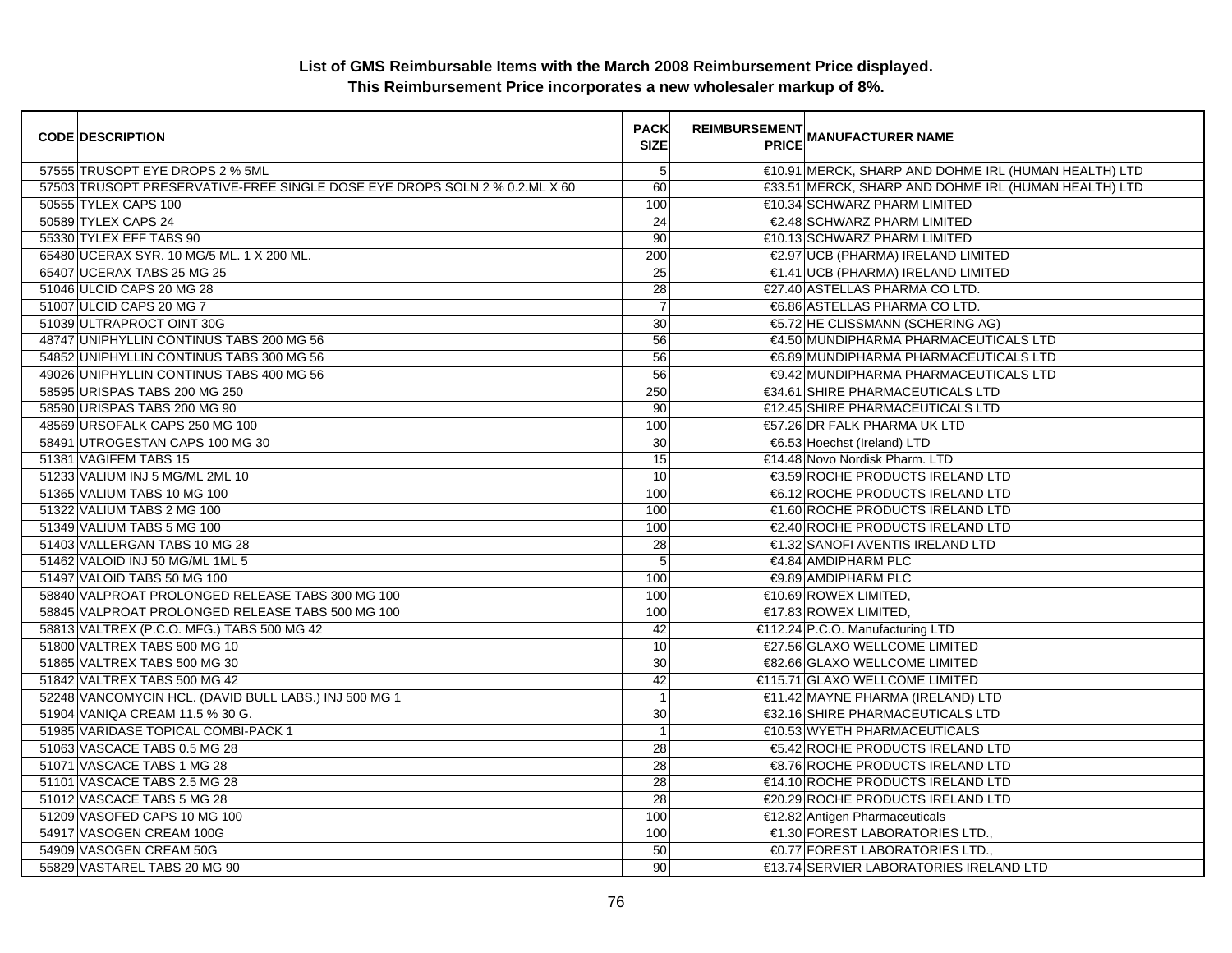| <b>CODE DESCRIPTION</b>                                         | <b>PACK</b><br><b>SIZE</b> | REIMBURSEMENT<br>PRICE MANUFACTURER NAME    |
|-----------------------------------------------------------------|----------------------------|---------------------------------------------|
| 55018 VECTARION TABS 50 MG 30                                   | 30                         | €17.59 SERVIER LABORATORIES IRELAND LTD     |
| 57258 VELOSEF CAPS 250 MG 100                                   | 100                        | €21.47 BRISTOL MYERS SQUIBB PHARMACEUTICALS |
| 57231 VELOSEF CAPS 250 MG 20                                    | 20                         | €4.46 BRISTOL MYERS SQUIBB PHARMACEUTICALS  |
| 78719 VELOSEF CAPS 500 MG 100                                   | 100                        | €42.40 BRISTOL MYERS SQUIBB PHARMACEUTICALS |
| 57266 VELOSEF CAPS 500 MG 20                                    | 20                         | €8.80 BRISTOL MYERS SQUIBB PHARMACEUTICALS  |
| 60100 VELOSEF INJ 1 G                                           | $\mathbf{1}$               | €2.45 BRISTOL MYERS SQUIBB PHARMACEUTICALS  |
| 60097 VELOSEF INJ 500 MG 5                                      | 5                          | €6.25 BRISTOL MYERS SQUIBB PHARMACEUTICALS  |
| 90484 VELOSEF SYR 250 MG/5ML 100ML                              | 100                        | €5.30 BRISTOL MYERS SQUIBB PHARMACEUTICALS  |
| 52232 VENTAMOL CFC FREE INHALER 100 MCG 1X200 DOSE AEROSOL      | $\mathbf{1}$               | €3.03 PINEWOOD HEALTHCARE GROUP             |
| 74413 VENTOLIN (B & S HEALTHCARE) EVOHALER 100 MCG 1 X 200 DOSE | $\mathbf{1}$               | €3.15 B & S HEALTHCARE                      |
| 74472 VENTOLIN (B & S HEALTHCARE) NEBULES 2.5 MG./2.5 ML 20     | 20                         | €4.54 B & S HEALTHCARE                      |
| 63516 VENTOLIN (P.C.O. MFG.) EVOHALER 100 MCG 1 x 200 DOSE      | $\mathbf{1}$               | €3.18 P.C.O. Manufacturing LTD              |
| 52008 VENTOLIN (PRIMECROWN) EVOHALER 100 MCG 1 X 200 DOSE       | $\mathbf{1}$               | €3.12 PRIMECROWN LTD.                       |
| 52074 VENTOLIN 100 EVOHALER 100 MCG 200 DOSE AEROSOL            | $\overline{1}$             | €3.27 GLAXO WELLCOME LIMITED                |
| 52027 VENTOLIN 200 INHALER AEROSOL 1 X 100 DOSE                 | $\mathbf{1}$               | €3.27 GLAXO WELLCOME LIMITED                |
| 52221 VENTOLIN DISKUS 200MCG 60 BLISTERS COMPLETE PACK          | $\mathbf{1}$               | €6.65 GLAXO WELLCOME LIMITED                |
| 68152 VENTOLIN INJ 0.5 MG/ML 1ML 5                              | 5                          | €2.67 GLAXO WELLCOME LIMITED                |
| 55778 VENTOLIN NEBULES 2.5 MG/2.5ML 20                          | $\overline{20}$            | €3.74 GLAXO WELLCOME LIMITED                |
| 52060 VENTOLIN NEBULES 5 MG/2.5ML 20                            | 20                         | €8.89 GLAXO WELLCOME LIMITED                |
| 63584 VENTOLIN RESP SOLN 0.5 % 20ML                             | 20                         | €3.39 GLAXO WELLCOME LIMITED                |
| 68160 VENTOLIN SOLN FOR IV INFUSION 1 MG/ML 5ML AMP 10          | 10                         | €38.63 GLAXO WELLCOME LIMITED               |
| 53899 VENTOLIN SYR 2 MG/5ML 150ML                               | 150                        | €0.92 GLAXO WELLCOME LIMITED                |
| 52051 VENTOLIN TABS 2 MG 100                                    | 100                        | €1.47 GLAXO WELLCOME LIMITED                |
| 52043 VENTOLIN TABS 2 MG 500                                    | 500                        | €7.01 GLAXO WELLCOME LIMITED                |
| 57576 VENTOLIN TABS 4 MG 100                                    | 100                        | €2.82 GLAXO WELLCOME LIMITED                |
| 57584 VENTOLIN TABS 4 MG 500                                    | 500                        | €13.44 GLAXO WELLCOME LIMITED               |
| 59978 VERAMIL TABS 120 MG 100                                   | 100                        | €15.37 ORION PHARMA (IRELAND) LIMITED       |
| 49522 VERAMIL TABS 40 MG 100                                    | 100                        | €6.87 ORION PHARMA (IRELAND) LIMITED        |
| 49557 VERAMIL TABS 80 MG 100                                    | 100                        | €11.52 ORION PHARMA (IRELAND) LIMITED       |
| 45272 VERAP PROLONGED RELEASE TABS 120 MG 30                    | 30                         | €5.86 ROWEX LIMITED,                        |
| 63628 VERAP PROLONGED RELEASE TABS 240 MG 30                    | 30                         | €11.72 ROWEX LIMITED,                       |
| 53465 VERISOP TABS 120 MG 100                                   | 100                        | €14.08 GERARD LABORATORIES LTD              |
| 53449 VERISOP TABS 40 MG 100                                    | 100                        | €4.69 GERARD LABORATORIES LTD               |
| 53457 VERISOP TABS 80 MG 100                                    | 100                        | <b>€9.40 GERARD LABORATORIES LTD</b>        |
| 73942 VERMOX (P.C.O. MFG.) TABS 100 MG 6                        | 6                          | €1.89 P.C.O. Manufacturing LTD              |
| 73938 VERMOX SUSP 20 MG/ML 30ML                                 | 30                         | €2.28 JANSSEN-CILAG LTD                     |
| 64033 VERMOX TABS 100 MG 6                                      | 6                          | €1.98 JANSSEN-CILAG LTD                     |
| 52326 VERTIGON TABS 16 MG 84                                    | 84                         | €18.04 GERARD LABORATORIES LTD              |
| 52319 VERTIGON TABS 8 MG 120                                    | 120                        | €12.88 GERARD LABORATORIES LTD              |
| 51951 VESITIRIM TABS 10 MG 30                                   | 30                         | €56.18 ASTELLAS PHARMA CO LTD.              |
| 51930 VESITIRIM TABS 5 MG 30                                    | 30                         | €43.21 ASTELLAS PHARMA CO LTD.              |
| 64068 VEXOL OPTHALMIC SUSP 1 % 5ML                              | $\overline{5}$             | €5.93 ALCON LABORATORIES (UK) LIMITED,      |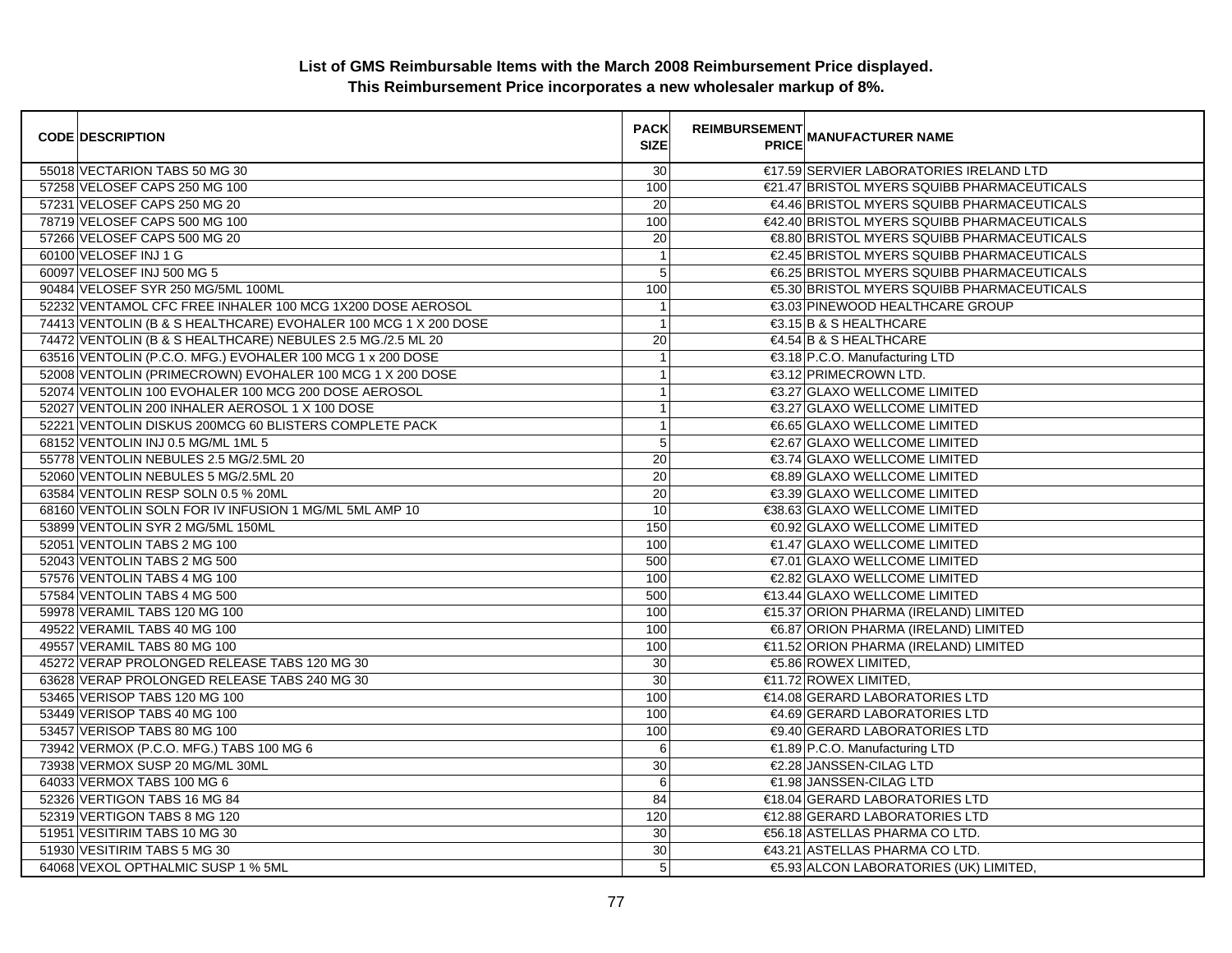| <b>CODE DESCRIPTION</b>                            | <b>PACK</b><br><b>SIZE</b> | <b>REIMBURSEMENT</b> | <b>PRICE MANUFACTURER NAME</b>          |
|----------------------------------------------------|----------------------------|----------------------|-----------------------------------------|
| 51756 VIAGRA TABS 100 MG 4                         | $\overline{4}$             |                      | €32.01 PFIZER EFSS                      |
| 51730 VIAGRA TABS 25 MG 4                          | $\overline{4}$             |                      | €22.60 PFIZER EFSS                      |
| 51744 VIAGRA TABS 50 MG 4                          | $\overline{4}$             |                      | €26.35 PFIZER EFSS                      |
| 51780 VIBRAMYCIN CAPS 100 MG 8                     | 8                          |                      | €4.32 PFIZER EFSS                       |
| 55786 VIBRAMYCIN CAPS 50 MG 28                     | 28                         |                      | €7.99 PFIZER EFSS                       |
| 52175 VIDISIC GEL 10G                              | 10                         |                      | €3.16 Pharma Global LTD                 |
| 33451 VIDISIC SINGLE DOSE UNIT EYE GEL 0.6 ML X 30 | 30                         |                      | €9.15 Pharma Global LTD                 |
| 52256 VIOFORM-HYDROCORTISONE CREAM 30G             | 30                         |                      | €1.98 NOVARTIS CONSUMER HEALTHCARE      |
| 62391 VIOFORM-HYDROCORTISONE OINT 30G              | 30                         |                      | €1.98 NOVARTIS CONSUMER HEALTHCARE      |
| 71323 VIRIDAL 10 DUO CONTINUATION PACK 1           | $\overline{1}$             |                      | €23.23 SCHWARZ PHARM LIMITED            |
| 71364 VIRIDAL 10 INJ PACK                          | 1                          |                      | €8.91 SCHWARZ PHARM LIMITED             |
| 71347 VIRIDAL 20 DUO CONTINUATION PACK 1           | $\mathbf{1}$               |                      | €27.91 SCHWARZ PHARM LIMITED            |
| 71378 VIRIDAL 20 INJ PACK                          | $\mathbf{1}$               |                      | €11.50 SCHWARZ PHARM LIMITED            |
| 71309 VIRIDAL 40 DUO CONTINUATION PACK 1           | $\overline{1}$             |                      | €38.10 SCHWARZ PHARM LIMITED            |
| 71352 VIRIDAL 5 INJ PACK                           | $\overline{1}$             |                      | €7.80 SCHWARZ PHARM LIMITED             |
| 73636 VISCLAIR TABS 100 MG 100                     | 100                        |                      | €19.80 SINCLAIR PHARMACEUTICALS LIMITED |
| 56195 VISCOLEX SYR 250 MG/5ML 100ML                | 100                        |                      | €1.50 PINEWOOD HEALTHCARE GROUP         |
| 55069 VISCOLEX SYR 250 MG/5ML 250ML                | 250                        |                      | €3.76 PINEWOOD HEALTHCARE GROUP         |
| 76759 VISKALDIX TABS 28                            | 28                         |                      | €7.34 NOVARTIS IRELAND LIMITED          |
| 54395 VISKEN TABS 5 MG 50                          | 50                         |                      | €4.78 NOVARTIS IRELAND LIMITED          |
| 53570 VISTA-METHASONE N DROPS 10ML                 | 10                         |                      | €1.44 Richard Daniel and Son LTD        |
| 53562 VISTA-METHASONE N DROPS 5ML                  | 5                          |                      | €0.95 Richard Daniel and Son LTD        |
| 53290 VIVIDRIN EYE DROPS 13.5ML PACK               | $\overline{1}$             |                      | €6.32 Pharma Global LTD                 |
| 53201 VIVIDRIN NASAL SPRAY 15ML                    | $\overline{1}$             |                      | €4.68 Pharma Global LTD                 |
| 53245 VIVIDRIN SDU DROPS 2 % 0.5ML X 20            | 20                         |                      | €6.27 Pharma Global LTD                 |
| 54056 VOLOGEN INJ 25 MG/ML 3ML 5                   | 5                          |                      | €3.12 Antigen Pharmaceuticals           |
| 53148 VOLOGEN RETARD CAPS 100 MG 28                | 28                         |                      | €11.07 Antigen Pharmaceuticals          |
| 53082 VOLOGEN TABS 25 MG 84                        | 84                         |                      | €6.29 Antigen Pharmaceuticals           |
| 53090 VOLOGEN TABS 50 MG 84                        | 84                         |                      | €12.09 Antigen Pharmaceuticals          |
| 52499 VOLTAROL (P.C.O. MFG.) RETARD TABS 75 MG 20  | 20                         |                      | €7.72 P.C.O. Manufacturing LTD          |
| 52434 VOLTAROL EMULGEL 50G                         | 50                         |                      | €3.70 NOVARTIS CONSUMER HEALTHCARE      |
| 52302 VOLTAROL INJ 25 MG/ML 3ML 10                 | 10                         |                      | €7.45 NOVARTIS IRELAND LIMITED          |
| 52372 VOLTAROL OPHTHA EYE DROPS 5ML                | $\sqrt{5}$                 |                      | €5.82 CIBA VISION OPHTHALMICS LIMITED   |
| 55743 VOLTAROL PAED SUPPOS 12.5 MG 10              | 10                         |                      | €0.73 NOVARTIS IRELAND LIMITED          |
| 52455 VOLTAROL RETARD (P.C.O. MFG.) TABS 100 MG 10 | 10                         |                      | €5.29 P.C.O. Manufacturing LTD          |
| 54704 VOLTAROL RETARD TABS 100 MG 28               | 28                         |                      | €15.62 NOVARTIS IRELAND LIMITED         |
| 52431 VOLTAROL RETARD TABS 100 MG 30               | 30                         |                      | €16.73 NOVARTIS IRELAND LIMITED         |
| 55261 VOLTAROL RETARD TABS 75 MG 30                | 30                         |                      | €12.19 NOVARTIS IRELAND LIMITED         |
| 77496 VOLTAROL SUPPOS 100 MG 10                    | 10                         |                      | €3.07 NOVARTIS IRELAND LIMITED          |
| 55283 VOLTAROL TABS 25 MG 100                      | 100                        |                      | €7.16 NOVARTIS IRELAND LIMITED          |
| 55204 VOLTAROL TABS 25 MG 84                       | 84                         |                      | <b>€9.33 NOVARTIS IRELAND LIMITED</b>   |
| 55279 VOLTAROL TABS 50 MG 50                       | 50                         |                      | €8.61 NOVARTIS IRELAND LIMITED          |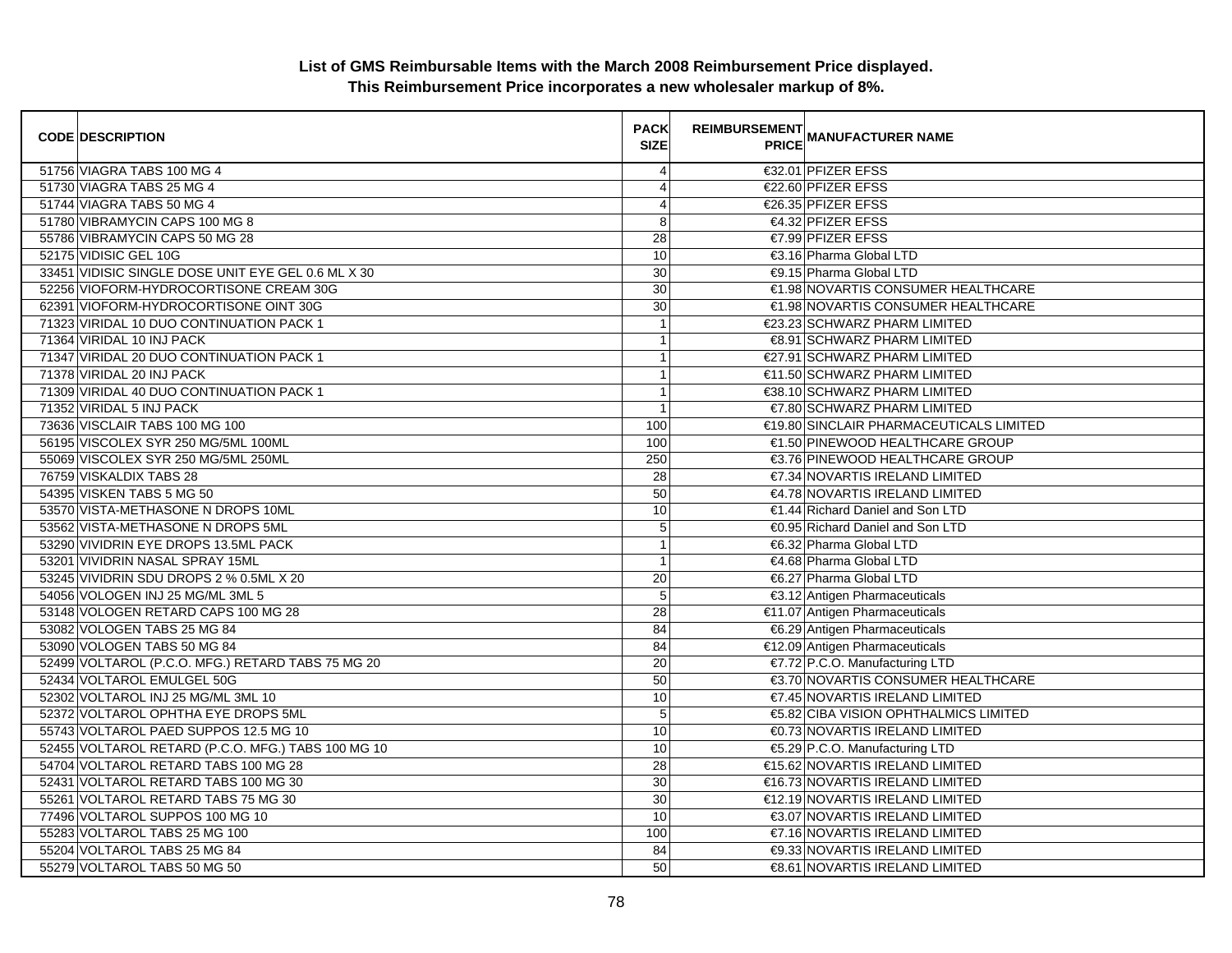| <b>CODE DESCRIPTION</b>                      | <b>PACK</b><br><b>SIZE</b> | <b>REIMBURSEMENT</b> | <b>---------</b><br>PRICE MANUFACTURER NAME       |
|----------------------------------------------|----------------------------|----------------------|---------------------------------------------------|
| 52401 VOLUMATIC SPACER DEVICE 1              | $\overline{1}$             |                      | €3.34 GLAXO WELLCOME LIMITED                      |
| 61721 WARFANT TABS 1 MG 100                  | 100                        |                      | €3.79 Antigen Pharmaceuticals                     |
| 61753 WARFANT TABS 1 MG 28                   | 28                         |                      | €1.17 GOLDSHIELD PHARMACEUTICALS LIMITED,         |
| 61736 WARFANT TABS 3 MG 100                  | 100                        |                      | €6.18 Antigen Pharmaceuticals                     |
| 61759 WARFANT TABS 3 MG 28                   | 28                         |                      | €1.90 GOLDSHIELD PHARMACEUTICALS LIMITED,         |
| 61748 WARFANT TABS 5 MG 100                  | 100                        |                      | €8.74 Antigen Pharmaceuticals                     |
| 61765 WARFANT TABS 5 MG 28                   | 28                         |                      | €2.69 GOLDSHIELD PHARMACEUTICALS LIMITED,         |
| 61777 WARTICON CREAM 0.15 % 5G               | $\overline{5}$             |                      | €23.92 STIEFEL LABORATORIES (IRELAND) LTD         |
| 53908 XALACOM DROPS 1 X 2.5 ML               | $\overline{1}$             |                      | €24.81 PHARMACIA IRELAND LIMITED                  |
| 53473 XALATAN EYE DROPS 50 MCG/ML 2.5ML PACK | 1                          |                      | €18.48 PHARMACIA IRELAND LIMITED                  |
| 53929 XANAX TABS 0.25 MG 100                 | 100                        |                      | €4.69 PHARMACIA IRELAND LIMITED                   |
| 53996 XANAX TABS 0.5 MG 100                  | 100                        |                      | €9.00 PHARMACIA IRELAND LIMITED                   |
| 54003 XANAX TABS 1 MG 100                    | 100                        |                      | €18.77 PHARMACIA IRELAND LIMITED                  |
| 53263 XANOMEL TABS 150 MG 60                 | 60                         |                      | €23.47 CLONMEL HEALTHCARE LTD.                    |
| 53948 XATGER TABS 10 MG 30                   | 30                         |                      | €24.19 GERARD LABORATORIES LTD                    |
| 52708 XATRAL (P.C.O. MFG.) TABS 2.5 MG 30    | $\overline{30}$            |                      | €10.83 P.C.O. Manufacturing LTD                   |
| 53406 XATRAL TABS 2.5 MG 60                  | 60                         |                      | €22.32 SANOFI SYNTHELABO                          |
| 52751 XATRAL XL (P.C.O. MFG.) TABS 10 MG 30  | 30                         |                      | €28.46 P.C.O. Manufacturing LTD                   |
| 52613 XATRAL XL TABS 10 MG 30                | 30                         |                      | €28.74 SANOFI SYNTHELABO                          |
| 53395 XENICAL (P.C.O. MFG.) CAPS 120 MG 84   | 84                         |                      | €59.80 P.C.O. Manufacturing LTD                   |
| 53316 XENICAL CAPS 120 MG 84                 | 84                         |                      | €60.40 ROCHE PRODUCTS IRELAND LTD                 |
| 68500 XYLOCAINE INJ 1 % plain 20ml 5         | 5                          |                      | €4.33 ASTRAZENECA PHARMACEUTICALS (IRELAND) LTD., |
| 66818 XYLOPROCT OINT 30G                     | 30                         |                      | €4.36 ASTRAZENECA PHARMACEUTICALS (IRELAND) LTD., |
| 66805 XYLOPROCT OINT. 20 G.                  | $\overline{20}$            |                      | €2.91 ASTRAZENECA PHARMACEUTICALS (IRELAND) LTD., |
| 52718 XYMEL CAPS 50 MG 100                   | 100                        |                      | €14.69 CLONMEL HEALTHCARE LTD.                    |
| 52720 XYMEL TABS 100 MG 60                   | 60                         |                      | €19.16 CLONMEL HEALTHCARE LTD.                    |
| 53974 XYZAL ORAL DROPS 5 MG/ML 20 ML         | 20                         |                      | €19.25 UCB (PHARMA) IRELAND LIMITED               |
| 74725 XYZAL ORAL SOLN 0.5 MG/ML 200ML        | 200                        |                      | €18.19 UCB (PHARMA) IRELAND LIMITED               |
| 53968 XYZAL TABS 5 MG 30                     | 30                         |                      | €10.84 UCB (PHARMA) IRELAND LIMITED               |
| 53010 YASMIN TABS 21                         | 21                         |                      | €6.08 HE CLISSMANN (SCHERING AG)                  |
| 52988 YASMIN TABS 63                         | 63                         |                      | €18.24 HE CLISSMANN (SCHERING AG)                 |
| 52992 YASMINELLE TABS 21                     | 21                         |                      | €7.02 HE CLISSMANN (SCHERING AG)                  |
| 53174 YASMINELLE TABS 63                     | 63                         |                      | €21.06 HE CLISSMANN (SCHERING AG)                 |
| 53085 YENTREVE CAPS 20 MG 28                 | 28                         |                      | €21.15 Ely Lilly and Co. LTD                      |
| 53004 YENTREVE CAPS 20 MG 56                 | 56                         |                      | €43.16 Ely Lilly and Co. LTD                      |
| 53027 YENTREVE CAPS 40 MG 56                 | 56                         |                      | €43.16 Ely Lilly and Co. LTD                      |
| 52723 ZACIN CREAM 0.025 % 45G                | 45                         |                      | €17.52 CEPHALON PHARMA (IRELAND) LIMITED          |
| 63281 ZADITEN EYE DROPS 0.25 MG/ML 5 ML      | 5                          |                      | €10.57 NOVARTIS IRELAND LIMITED                   |
| 63214 ZADITEN ORAL SOLN 1 MG/5ML 300ML       | 300                        |                      | €11.75 NOVARTIS IRELAND LIMITED                   |
| 77402 ZADITEN TABS 1 MG 60                   | 60                         |                      | €10.71 NOVARTIS IRELAND LIMITED                   |
| 63852 ZAMADOL CAPS 50 MG 100                 | 100                        |                      | €13.13 MEDA HEALTH SALES IRELAND LTD              |
| 55252 ZAMADOL SR CAPS 100 MG 60              | 60                         |                      | €20.93 MEDA HEALTH SALES IRELAND LTD              |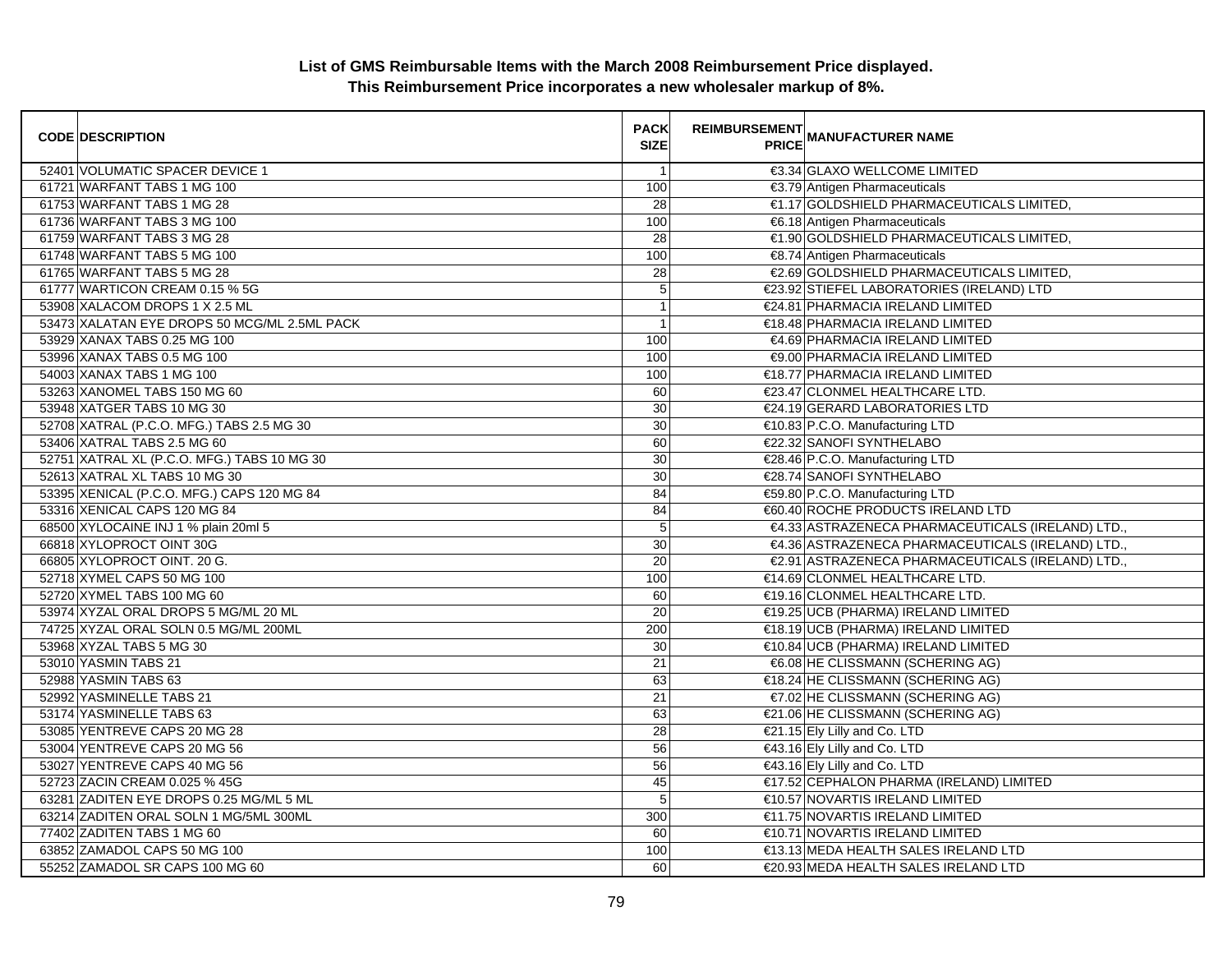| <b>CODE DESCRIPTION</b>                   | <b>PACK</b><br><b>SIZE</b> | <b>REIMBURSEMENT</b> | <b>PRICE MANUFACTURER NAME</b>                     |
|-------------------------------------------|----------------------------|----------------------|----------------------------------------------------|
| 55280 ZAMADOL SR CAPS 150 MG 60           | 60                         |                      | €31.41 MEDA HEALTH SALES IRELAND LTD               |
| 55293 ZAMADOL SR CAPS 200 MG 60           | 60                         |                      | €41.86 MEDA HEALTH SALES IRELAND LTD               |
| 55205 ZAMADOL SR CAPS 50 MG 60            | 60                         |                      | €10.98 MEDA HEALTH SALES IRELAND LTD               |
| 54431 ZANAFLEX (P.C.O. MFG.) TABS 2 MG 30 | 30                         |                      | €23.23 P.C.O. Manufacturing LTD                    |
| 54449 ZANAFLEX (P.C.O. MFG.) TABS 4 MG 30 | 30                         |                      | €29.04 P.C.O. Manufacturing LTD                    |
| 54410 ZANAFLEX TABS 2 MG 120              | 120                        |                      | €95.77 CEPHALON PHARMA (IRELAND) LIMITED           |
| 54424 ZANAFLEX TABS 4 MG 120              | 120                        |                      | €119.74 CEPHALON PHARMA (IRELAND) LIMITED          |
| 63866 ZANDINE TABS 150 MG 60              | 60                         |                      | €29.82 GLAXO WELLCOME LIMITED                      |
| 63879 ZANDINE TABS 300 MG 30              | 30                         |                      | €27.49 GLAXO WELLCOME LIMITED                      |
| 63804 ZANIDIP TABS 20 MG 28               | 28                         |                      | €19.28 RECORDATI PHARMACEUTICALS LTD               |
| 55849 ZANIDIP TABS. 10 MG 28              | 28                         |                      | €11.80 RECORDATI PHARMACEUTICALS LTD               |
| 55248 ZANTAC (P.C.O. MFG.) TABS 150 MG 60 | 60                         |                      | €28.38 P.C.O. Manufacturing LTD                    |
| 55257 ZANTAC (P.C.O. MFG.) TABS 300 MG 10 | 10                         |                      | €8.73 P.C.O. Manufacturing LTD                     |
| 54479 ZANTAC (PRIMECROWN) TABS 150 MG 60  | 60                         |                      | €25.19 PRIMECROWN LTD.                             |
| 55769 ZANTAC (PRIMECROWN) TABS 300 MG 30  | 30                         |                      | €24.13 PRIMECROWN LTD.                             |
| 54453 ZANTAC EFF TABS 150 MG 30           | 30                         |                      | €20.28 GLAXO WELLCOME LIMITED                      |
| 55689 ZANTAC SYR 300ML                    | 300                        |                      | €28.47 GLAXO WELLCOME LIMITED                      |
| 54437 ZANTAC TABS 150 MG 60               | 60                         |                      | €29.80 GLAXO WELLCOME LIMITED                      |
| 55751 ZANTAC TABS 300 MG 30               | 30                         |                      | €27.49 GLAXO WELLCOME LIMITED                      |
| 52850 ZARONTIN SYR 250 MG/5ML 200 ML.     | 200                        |                      | €4.68 PARKE DAVIS                                  |
| 52140 ZEPHOLIN SR CAPS 100 MG 56          | 56                         |                      | €2.32 ASTELLAS PHARMA CO LTD.                      |
| 52159 ZEPHOLIN SR CAPS 200 MG 56          | 56                         |                      | €4.59 ASTELLAS PHARMA CO LTD.                      |
| 52167 ZEPHOLIN SR CAPS 350 MG 56          | 56                         |                      | €8.35 ASTELLAS PHARMA CO LTD.                      |
| 53811 ZESGER PLUS TABS 20/12.5 MG 28      | 28                         |                      | €14.29 GERARD LABORATORIES LTD                     |
| 75558 ZESGER TABS 10 MG 28                | 28                         |                      | €10.92 GERARD LABORATORIES LTD                     |
| 52335 ZESGER TABS 2.5 MG 28               | 28                         |                      | €6.33 GERARD LABORATORIES LTD                      |
| 58249 ZESGER TABS 20 MG 28                | 28                         |                      | €12.75 GERARD LABORATORIES LTD                     |
| 23947 ZESGER TABS 5 MG 28                 | 28                         |                      | <b>€9.08 GERARD LABORATORIES LTD</b>               |
| 53689 ZESTAN TABS 10 MG 28                | 28                         |                      | €10.38 CLONMEL HEALTHCARE LTD.                     |
| 52287 ZESTAN TABS 2.5 MG 28               | 28                         |                      | €6.02 CLONMEL HEALTHCARE LTD.                      |
| 53814 ZESTAN TABS 20 MG 28                | 28                         |                      | €12.12 CLONMEL HEALTHCARE LTD.                     |
| 52690 ZESTAN TABS 5 MG 28                 | 28                         |                      | €8.63 CLONMEL HEALTHCARE LTD.                      |
| 52270 ZESTORETIC 10 TABS 28               | 28                         |                      | €12.47 ASTRAZENECA PHARMACEUTICALS (IRELAND) LTD., |
| 52299 ZESTORETIC 20 TABS 28               | $\overline{28}$            |                      | €14.30 ASTRAZENECA PHARMACEUTICALS (IRELAND) LTD., |
| 58447 ZESTRIL (P.C.O. MFG.) TABS 10 MG 28 | 28                         |                      | €12.09 P.C.O. Manufacturing LTD                    |
| 53851 ZESTRIL (P.C.O. MFG.) TABS 10 MG 30 | 30                         |                      | €12.96 P.C.O. Manufacturing LTD                    |
| 58452 ZESTRIL (P.C.O. MFG.) TABS 20 MG 28 | 28                         |                      | €13.87 P.C.O. Manufacturing LTD                    |
| 53826 ZESTRIL (P.C.O. MFG.) TABS 20 MG 30 | 30                         |                      | €14.85 P.C.O. Manufacturing LTD                    |
| 58418 ZESTRIL (P.C.O. MFG.) TABS 5 MG 28  | $\overline{28}$            |                      | €9.81 P.C.O. Manufacturing LTD                     |
| 53867 ZESTRIL (P.C.O. MFG.) TABS 5 MG 30  | 30                         |                      | €10.50 P.C.O. Manufacturing LTD                    |
| 58363 ZESTRIL (PRIMECROWN) TABS 20 MG 28  | 28                         |                      | €13.87 PRIMECROWN LTD.                             |
| 58301 ZESTRIL (PRIMECROWN) TABS 5 MG 28   | 28                         |                      | €9.59 PRIMECROWN LTD.                              |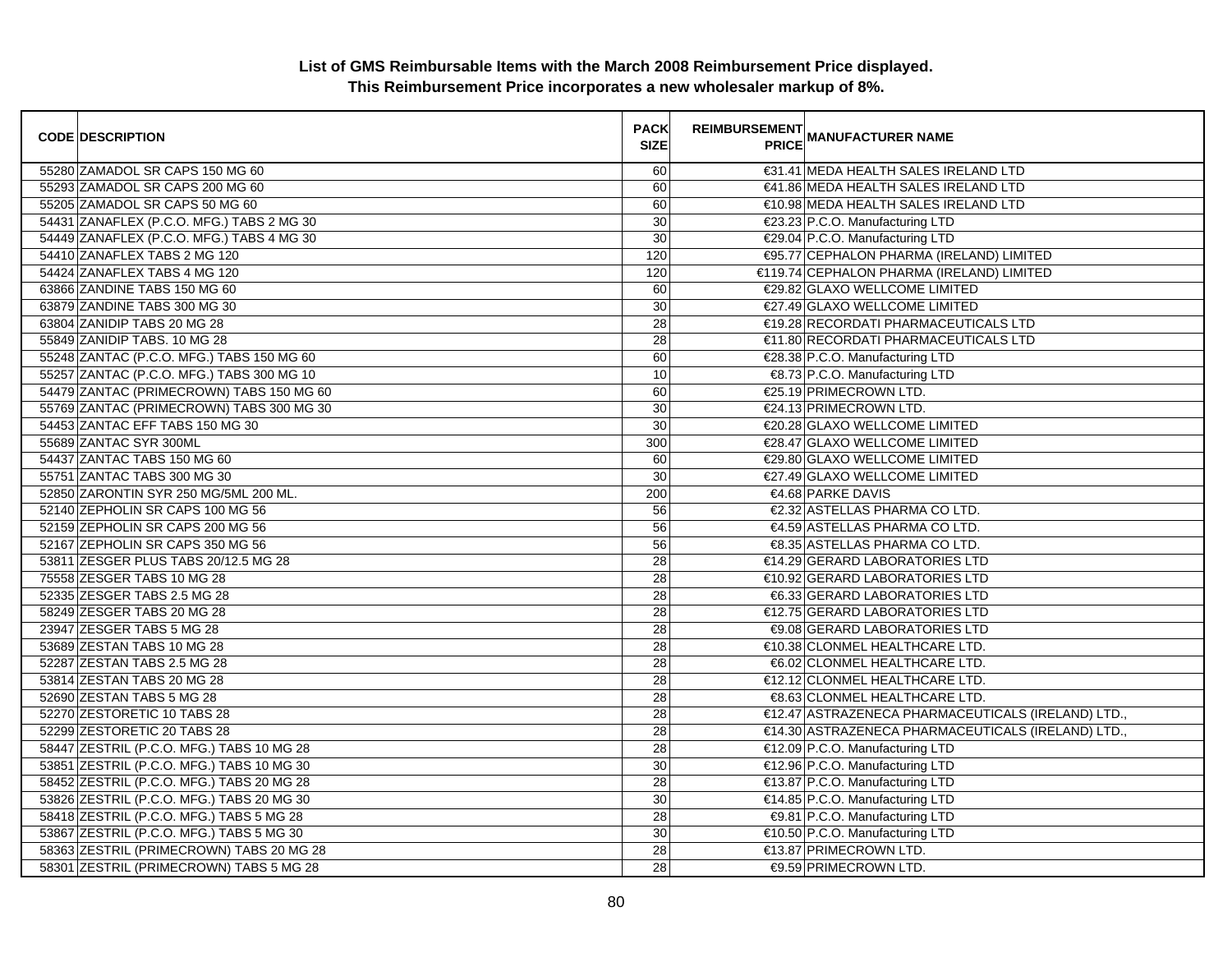| <b>CODE DESCRIPTION</b>                                           | <b>PACK</b><br><b>SIZE</b> | <b>REIMBURSEMENT</b> | _________<br>PRICE MANUFACTURER NAME               |
|-------------------------------------------------------------------|----------------------------|----------------------|----------------------------------------------------|
| 58335 ZESTRIL (PRIMECROWN) TABS 5 MG 60                           | 60                         |                      | €20.56 PRIMECROWN LTD.                             |
| 52388 ZESTRIL TABS 10 MG 28                                       | 28                         |                      | €12.47 ASTRAZENECA PHARMACEUTICALS (IRELAND) LTD., |
| 53833 ZESTRIL TABS 2.5 MG 28                                      | 28                         |                      | €7.16 ASTRAZENECA PHARMACEUTICALS (IRELAND) LTD.,  |
| 52396 ZESTRIL TABS 20 MG 28                                       | 28                         |                      | €14.30 ASTRAZENECA PHARMACEUTICALS (IRELAND) LTD., |
| 52361 ZESTRIL TABS 5 MG 28                                        | 28                         |                      | €10.10 ASTRAZENECA PHARMACEUTICALS (IRELAND) LTD., |
| 62950 ZIBOR SOLN. FOR INJ. PRE-FILLED SYR 2,500 IU/0.2ML 0.2ML 10 | 10                         |                      | €27.12 HELSINN BIREX PHARMACEUTICALS LTD           |
| 62970 ZIBOR SOLN. FOR INJ. PRE-FILLED SYR 25,000 IU/ML 0.3ML 10   | 10                         |                      | €105.90 HELSINN BIREX PHARMACEUTICALS LTD          |
| 62975 ZIBOR SOLN. FOR INJ. PRE-FILLED SYR 25,000 IU/ML 0.4 ML.10  | 10                         |                      | €141.53 HELSINN BIREX PHARMACEUTICALS LTD          |
| 62965 ZIBOR SOLN. FOR INJ. PRE-FILLED SYR 25,000 IU/ML. 0.2ML 10  | 10                         |                      | €80.48 HELSINN BIREX PHARMACEUTICALS LTD           |
| 62955 ZIBOR SOLN. FOR INJ. PRE-FILLED SYR 3,500 IU/0.2ML 0.2ML 10 | 10                         |                      | €42.18 HELSINN BIREX PHARMACEUTICALS LTD           |
| 59834 ZILEZE TABS 3.75 MG 28                                      | 28                         |                      | €5.65 PINEWOOD HEALTHCARE GROUP                    |
| 59829 ZILEZE TABS 7.5 MG 28                                       | 28                         |                      | €7.69 PINEWOOD HEALTHCARE GROUP                    |
| 52911 ZIMOCLONE TABS 7.5 MG 28                                    | 28                         |                      | €7.81 GERARD LABORATORIES LTD                      |
| 52934 ZIMOVANE (B & S HEALTHCARE) TABS 7.5 MG 28                  | 28                         |                      | <b>€9.87 B &amp; S HEALTHCARE</b>                  |
| 52984 ZIMOVANE (P.C.O MFG) TABS 7.5 MG 30                         | 30                         |                      | €8.32 P.C.O. Manufacturing LTD                     |
| 52833 ZIMOVANE TABS 7.5 MG 28                                     | 28                         |                      | €8.16 MEDA HEALTH SALES IRELAND LTD                |
| 82384 ZINACEF INJ 250 MG 5                                        | $5\phantom{.0}$            |                      | €5.53 GLAXO WELLCOME LIMITED                       |
| 55735 ZINACEF INJ 750 MG 5                                        | $5\phantom{.0}$            |                      | €16.56 GLAXO WELLCOME LIMITED                      |
| 59816 ZINDACLIN GEL 1 % 30 G.                                     | 30                         |                      | €10.26 ASTELLAS PHARMA CO LTD.                     |
| 91995 ZINERYT LOT 30ML                                            | 30                         |                      | €10.37 ASTELLAS PHARMA CO LTD.                     |
| 92142 ZINERYT LOT 90ML                                            | 90                         |                      | €25.25 ASTELLAS PHARMA CO LTD.                     |
| 91871 ZINNAT SUSP 125 MG/5ML 70ML                                 | 70                         |                      | €9.07 GLAXO WELLCOME LIMITED                       |
| 91886 ZINNAT SUSP 250 MG/5ML 70ML                                 | 70                         |                      | €16.32 GLAXO WELLCOME LIMITED                      |
| 59862 ZINNAT TABS 125 MG 14                                       | 14                         |                      | €7.86 GLAXO WELLCOME LIMITED                       |
| 59870 ZINNAT TABS 250 MG 14                                       | 14                         |                      | €12.61 GLAXO WELLCOME LIMITED                      |
| 59896 ZINNAT TABS 500 MG 14                                       | 14                         |                      | €23.97 GLAXO WELLCOME LIMITED                      |
| 52999 ZIRPINE TABS 10 MG 30                                       | 30                         |                      | €7.71 PINEWOOD HEALTHCARE GROUP                    |
| 52768 ZIRTEK ORAL SOLN 1 MG/ML 200 ML                             | 200                        |                      | €9.44 UCB (PHARMA) IRELAND LIMITED                 |
| 52760 ZIRTEK TABS 10 MG 30                                        | 30                         |                      | €8.11 UCB (PHARMA) IRELAND LIMITED                 |
| 52713 ZIRTENE TABS 10 MG 30                                       | 30                         |                      | €7.23 GERARD LABORATORIES LTD                      |
| 62564 ZISMIRT TABS 30 MG 28                                       | 28                         |                      | €24.97 GERARD LABORATORIES LTD                     |
| 62541 ZISPIN SOLTAB TABS 15 MG 30                                 | 30                         |                      | €15.64 Organon LABS. LTD                           |
| 62503 ZISPIN SOLTAB TABS 30 MG 30                                 | 30                         |                      | €31.26 Organon LABS. LTD                           |
| 62576 ZISPIN SOLTAB TABS 45 MG 30                                 | 30                         |                      | €46.88 Organon LABS. LTD                           |
| 62555 ZISPIN TABS 30 MG 28                                        | 28                         |                      | €25.65 Organon LABS. LTD                           |
| 51938 ZITHROMAX (P.C.O. MFG.) CAPS 250 MG 6                       | $\,6$                      |                      | €16.90 P.C.O. Manufacturing LTD                    |
| 59900 ZITHROMAX CAPS 250 MG 4                                     | $\overline{4}$             |                      | €10.17 PFIZER EFSS                                 |
| 59919 ZITHROMAX CAPS 250 MG 6                                     | 6                          |                      | €17.42 PFIZER EFSS                                 |
| 91953 ZITHROMAX SUSP 200 MG/ 5ML 22.5ML PACK                      | $\mathbf{1}$               |                      | <b>€9.32 PFIZER EFSS</b>                           |
| 91979 ZITHROMAX SUSP 200 MG/5ML 15ML                              | 15                         |                      | €6.21 PFIZER EFSS                                  |
| 52126 ZOCOR (P.C.O. MFG) TABS 10 MG 28                            | 28                         |                      | €17.59 P.C.O. Manufacturing LTD                    |
| 52138 ZOCOR (P.C.O. MFG) TABS 20 MG 28                            | 28                         |                      | €29.89 P.C.O. Manufacturing LTD                    |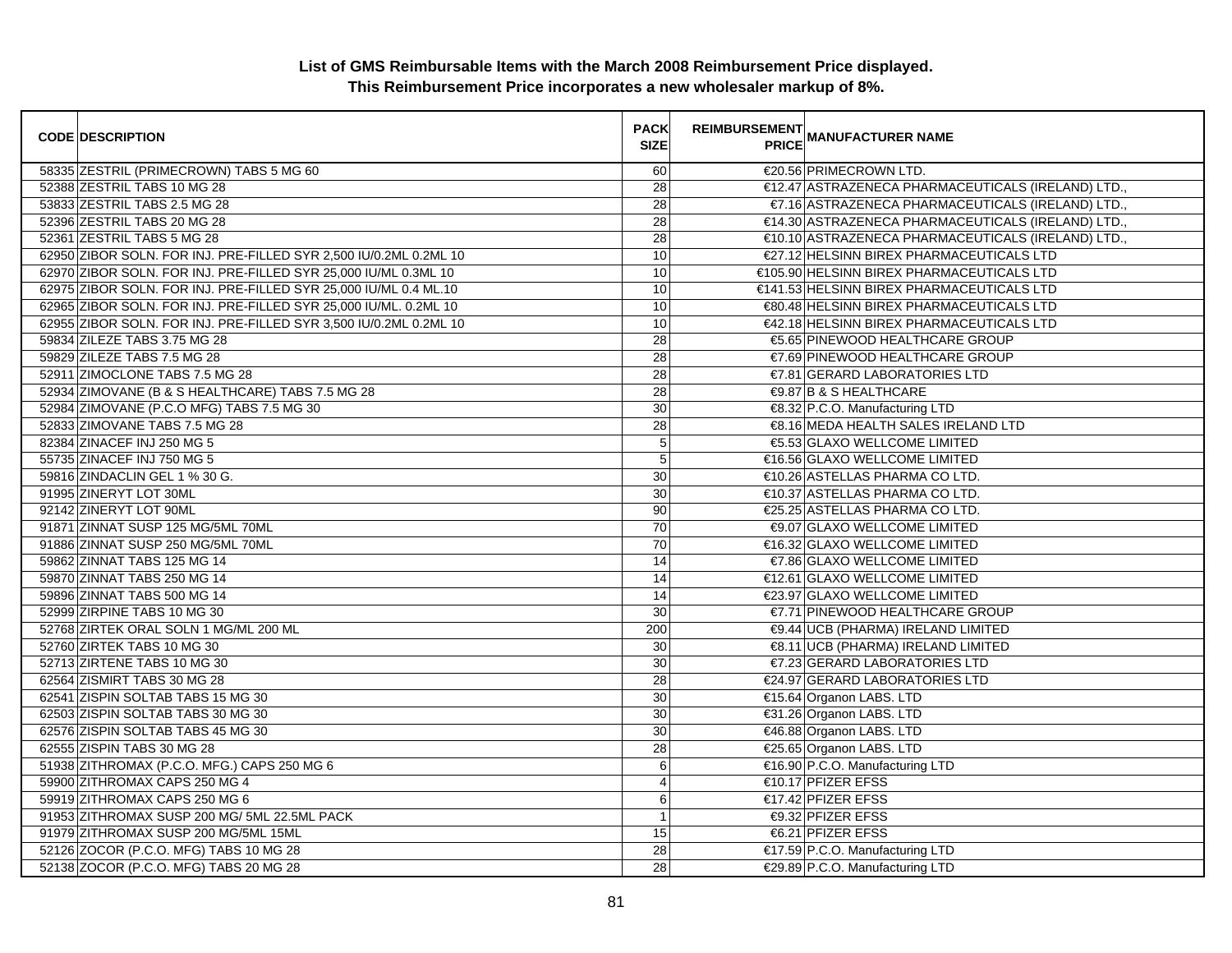| <b>CODE DESCRIPTION</b>                          | <b>PACK</b><br><b>SIZE</b> | <b>REIMBURSEMENT</b><br><b>PRICE</b> | <b>MANUFACTURER NAME</b>                             |
|--------------------------------------------------|----------------------------|--------------------------------------|------------------------------------------------------|
| 52183 ZOCOR TABS 10 MG 28                        | 28                         |                                      | €18.33 MERCK, SHARP AND DOHME IRL (HUMAN HEALTH) LTD |
| 52191 ZOCOR TABS 20 MG 28                        | 28                         |                                      | €31.15 MERCK, SHARP AND DOHME IRL (HUMAN HEALTH) LTD |
| 52092 ZOCOR TABS 40 MG 28                        | 28                         |                                      | €31.15 MERCK, SHARP AND DOHME IRL (HUMAN HEALTH) LTD |
| 52114 ZOCOR TABS 80 MG 28                        | 28                         |                                      | €31.15 MERCK, SHARP AND DOHME IRL (HUMAN HEALTH) LTD |
| 53965 ZOFENIL TABS. 30 MG 28                     | 28                         |                                      | €15.14 A. MENARINI PHAR. IRELAND LTD.                |
| 53972 ZOFENIL TABS. 7.5 MG 12                    | 12                         |                                      | €3.14 A. MENARINI PHAR. IRELAND LTD.                 |
| 53108 ZOFRAN (P.C.O. MFG.) TABS 4 MG 10          | 10                         |                                      | €60.24 P.C.O. Manufacturing LTD                      |
| 53247 ZOFRAN (P.C.O. MFG.) TABS 4 MG 15          | 15                         |                                      | €90.36 P.C.O. Manufacturing LTD                      |
| 53123 ZOFRAN (P.C.O. MFG.) TABS 8 MG 10          | 10                         |                                      | €89.58 P.C.O. Manufacturing LTD                      |
| 53259 ZOFRAN (P.C.O. MFG.) TABS 8 MG 15          | 15                         |                                      | €134.37 P.C.O. Manufacturing LTD                     |
| 53219 ZOFRAN SUPPOS 16 MG 1                      | $\overline{1}$             |                                      | €21.01 GLAXO WELLCOME LIMITED                        |
| 53186 ZOFRAN SYR 50 ML.                          | 50                         |                                      | €57.50 GLAXO WELLCOME LIMITED                        |
| 53163 ZOFRAN TABS 4 MG 30                        | 30                         |                                      | €186.31 GLAXO WELLCOME LIMITED                       |
| 53171 ZOFRAN TABS 8 MG 10                        | 10                         |                                      | €92.37 GLAXO WELLCOME LIMITED                        |
| 53155 ZOFRAN TABS 8 MG 30                        | 30                         |                                      | €277.06 GLAXO WELLCOME LIMITED                       |
| 53939 ZOFRAN ZYDIS TABS 4 MG 10                  | 10                         |                                      | €54.79 GLAXO WELLCOME LIMITED                        |
| 53981 ZOFRAN ZYDIS TABS 8 MG 10                  | 10                         |                                      | €109.57 GLAXO WELLCOME LIMITED                       |
| 57938 ZOLDEM TABS 10 MG 28                       | 28                         |                                      | €6.24 GERARD LABORATORIES LTD                        |
| 52631 ZOLNOD TABS 10 MG 30                       | 30                         |                                      | €6.36 ROWEX LIMITED,                                 |
| 57903 ZOMEL CAPS 15 MG 28                        | 28                         |                                      | €12.57 CLONMEL HEALTHCARE LTD.                       |
| 57921 ZOMEL CAPS 30 MG 28                        | 28                         |                                      | €24.99 CLONMEL HEALTHCARE LTD.                       |
| 58037 ZOMIG (B & S HEALTHCARE) TABS 2.5 MG 6     | 6                          |                                      | €31.41 B & S HEALTHCARE                              |
| 58026 ZOMIG RAPIMELT (P.C.O. MFG.) TABS 2.5 MG 6 | $\,6\,$                    |                                      | €30.65 P.C.O. Manufacturing LTD                      |
| 57947 ZOMIG RAPIMELT DISP TABS 2.5 MG 2          | $\overline{2}$             |                                      | €10.54 ASTRAZENECA PHARMACEUTICALS (IRELAND) LTD.,   |
| 58020 ZOMIG RAPIMELT DISP TABS 2.5 MG 6          | 6                          |                                      | €31.60 ASTRAZENECA PHARMACEUTICALS (IRELAND) LTD.,   |
| 57900 ZOMIG TABS 2.5 MG 3                        | $\ensuremath{\mathsf{3}}$  |                                      | €15.79 ASTRAZENECA PHARMACEUTICALS (IRELAND) LTD.,   |
| 57974 ZOMIG TABS 2.5 MG 6                        | 6                          |                                      | €31.60 ASTRAZENECA PHARMACEUTICALS (IRELAND) LTD.,   |
| 53461 ZONEGRAN CAPS 100 MG 56                    | 56                         |                                      | €83.80 EISAI LTD.                                    |
| 53407 ZONEGRAN CAPS 25 MG 14                     | 14                         |                                      | €11.83 EISAI LTD.                                    |
| 53429 ZONEGRAN CAPS 50 MG 56                     | 56                         |                                      | €62.72 EISAI LTD.                                    |
| 57915 ZOPITAN TABS 3.75 MG 28                    | 28                         |                                      | €5.71 CLONMEL HEALTHCARE LTD.                        |
| 57966 ZOPITAN TABS 7.5 MG 28                     | 28                         |                                      | €7.03 CLONMEL HEALTHCARE LTD.                        |
| 53300 ZORAC GEL 0.05 % 30G                       | 30                         |                                      | €16.80 ALLERGAN LIMITED                              |
| 53339 ZORAC GEL 0.05 % 60G                       | 60                         |                                      | €34.44 ALLERGAN LIMITED                              |
| 53354 ZORAC GEL 0.1 % 30G                        | 30                         |                                      | €17.74 ALLERGAN LIMITED                              |
| 53387 ZORAC GEL 0.1 % 60G                        | 60                         |                                      | €36.32 ALLERGAN LIMITED                              |
| 53721 ZORCLONE TABS 7.5 MG 28                    | 28                         |                                      | €7.81 IVAX PHARMACEUTICALS IRELAND                   |
| 68322 ZOSTRUM SOLN 5ML                           | $5\overline{5}$            |                                      | €8.82 GALDERMA (UK) LTD.,                            |
| 54025 ZOTON (IMBAT LTD) CAPS 15 MG 14            | 14                         |                                      | €8.55 IMBAT LTD.                                     |
| 54047 ZOTON (IMBAT LTD) CAPS 30 MG 14            | 14                         |                                      | €16.74 IMBAT LTD.                                    |
| 53801 ZOTON (P.C.O. MFG.) FASTAB TABS 15 MG 28   | 28                         |                                      | €19.53 P.C.O. Manufacturing LTD                      |
| 53840 ZOTON (P.C.O. MFG.) FASTAB TABS 30 MG 28   | 28                         |                                      | €38.79 P.C.O. Manufacturing LTD                      |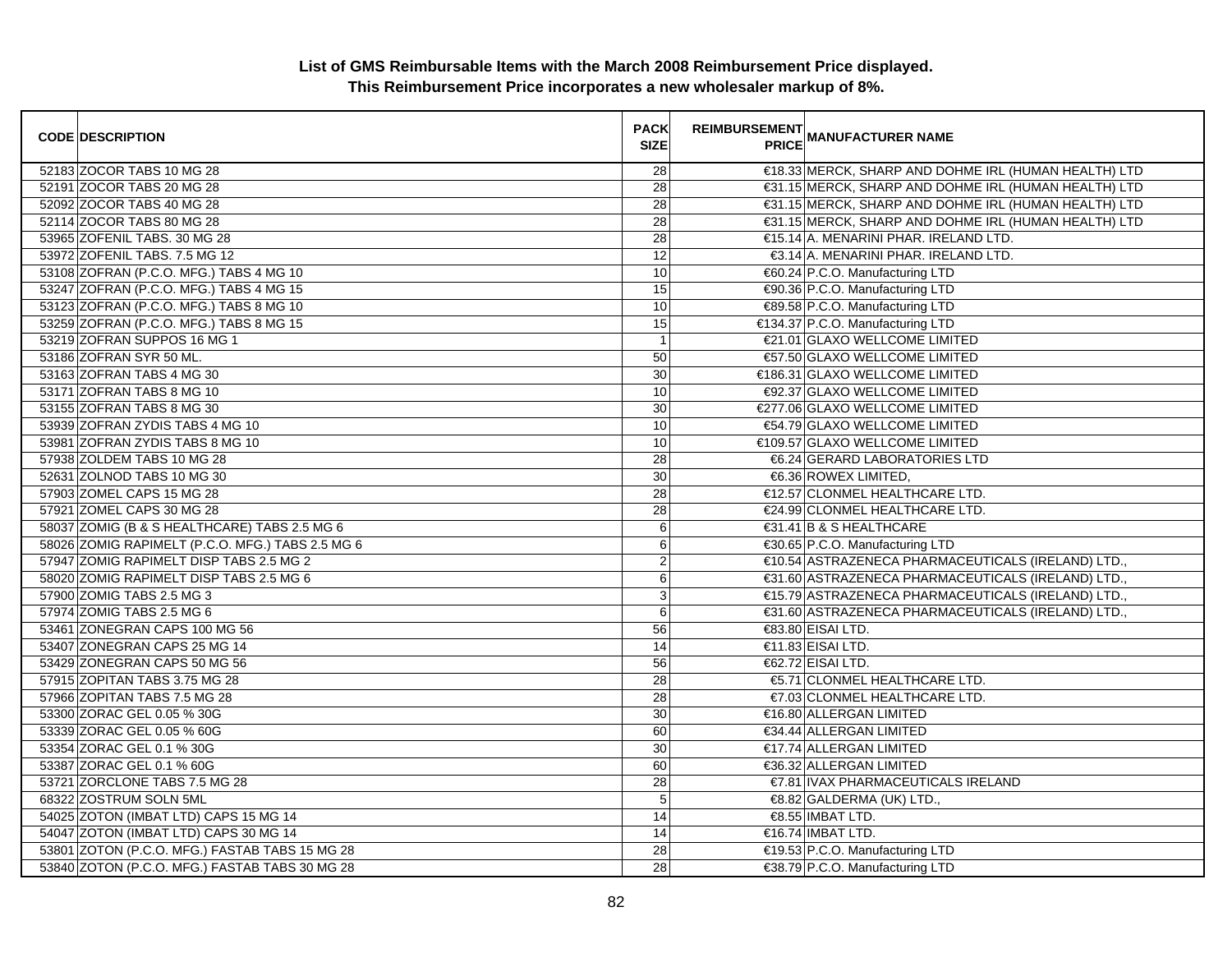| <b>CODE DESCRIPTION</b>                                     | <b>PACK</b><br><b>SIZE</b> | <b>REIMBURSEMENT</b><br><b>PRICE</b> | <b>MANUFACTURER NAME</b>           |
|-------------------------------------------------------------|----------------------------|--------------------------------------|------------------------------------|
| 53784 ZOTON (P.C.O.MFG) CAPS 15 MG 28                       | 28                         |                                      | €17.29 P.C.O. Manufacturing LTD    |
| 53795 ZOTON (P.C.O.MFG) CAPS 30 MG 28                       | 28                         |                                      | €31.05 P.C.O. Manufacturing LTD    |
| 70904 ZOTON FASTAB TABS 15 MG 28                            | 28                         |                                      | €19.72 WYETH PHARMACEUTICALS       |
| 70951 ZOTON FASTAB TABS 30 MG 14                            | 14                         |                                      | €21.36 WYETH PHARMACEUTICALS       |
| 70986 ZOTON FASTAB TABS 30 MG 28                            | 28                         |                                      | €39.19 WYETH PHARMACEUTICALS       |
| 53725 ZOTROLE GASTRO-RESISTANT CAPS 15 MG 28                | 28                         |                                      | €14.69 PINEWOOD HEALTHCARE GROUP   |
| 53781 ZOTROLE GASTRO-RESISTANT CAPS 30 MG 28                | 28                         |                                      | €29.27 PINEWOOD HEALTHCARE GROUP   |
| 53098 ZOVIRAX (B & S HEALTHCARE) OPHTH. OINT 1 X 4.5G       | $\overline{1}$             |                                      | €13.10 B & S HEALTHCARE            |
| 53099 ZOVIRAX (B & S HEALTHCARE) TABS 200 MG 25             | 25                         |                                      | €32.19 B & S HEALTHCARE            |
| 55792 ZOVIRAX (P.C.O.MFG) CREAM 2G                          | $\overline{\mathbf{c}}$    |                                      | €3.73 P.C.O. Manufacturing LTD     |
| 55727 ZOVIRAX CREAM 10G                                     | 10                         |                                      | €19.27 GLAXO WELLCOME LIMITED      |
| 55719 ZOVIRAX CREAM 2G                                      | $\overline{c}$             |                                      | €3.84 GLAXO WELLCOME LIMITED       |
| 55832 ZOVIRAX DISP TABS 200 MG 25                           | $\overline{25}$            |                                      | €36.24 GLAXO WELLCOME LIMITED      |
| 52868 ZOVIRAX DISP TABS 800 MG 35                           | 35                         |                                      | €140.79 GLAXO WELLCOME LIMITED     |
| 55850 ZOVIRAX DOUBLE STRENGTH SUSP 100 ML                   | 100                        |                                      | €33.29 GLAXO WELLCOME LIMITED      |
| 52628 ZOVIRAX OPHTH OINT 4.5G PACK                          | $\overline{1}$             |                                      | €13.54 GLAXO WELLCOME LIMITED      |
| 54798 ZOVIRAX SUSP 200 MG/5ML 125ML                         | 125                        |                                      | €36.00 GLAXO WELLCOME LIMITED      |
| 54190 ZYBAN (B & S HEALTHCARE) TABS 150 MG 60               | 60                         |                                      | €63.16 B & S HEALTHCARE            |
| 54172 ZYBAN (P.C.O. MFG.) PROLONGED RELEASE TABS 150 MG 100 | 100                        |                                      | €105.54 P.C.O. Manufacturing LTD   |
| 56054 ZYBAN PROLONGED RELEASE TABS 150 MG 100               | 100                        |                                      | €107.37 GLAXO WELLCOME LIMITED     |
| 54210 ZYDOL (B & S HEALTHCARE) CAPS 50 MG 100               | 100                        |                                      | €21.07 B & S HEALTHCARE            |
| 54194 ZYDOL CAPS 50 MG 100                                  | 100                        |                                      | €17.28 GRUNENTHAL PHARMA LTD       |
| 54208 ZYDOL INJ 50 MG/ML 2ML 5                              | 5                          |                                      | €6.74 GRUNENTHAL PHARMA LTD        |
| 54283 ZYDOL SR PROLONGED RELEASE TABS 50 MG 60              | 60                         |                                      | €10.37 GRUNENTHAL PHARMA LTD       |
| 54252 ZYDOL SR TABS 100 MG 60                               | 60                         |                                      | €23.50 GRUNENTHAL PHARMA LTD       |
| 54265 ZYDOL SR TABS 150 MG 60                               | 60                         |                                      | €35.26 GRUNENTHAL PHARMA LTD       |
| 54277 ZYDOL SR TABS 200 MG 60                               | 60                         |                                      | €47.01 GRUNENTHAL PHARMA LTD       |
| 54220 ZYDOL XL TABS 150 MG 30                               | 30                         |                                      | €19.02 B & S HEALTHCARE            |
| 56774 ZYLORIC (P.C.O. MFG) TABS 100 MG 25                   | 25                         |                                      | €2.55 P.C.O. Manufacturing LTD     |
| 56718 ZYLORIC (P.C.O. MFG.) TABS 300 MG 30                  | 30                         |                                      | €8.50 P.C.O. Manufacturing LTD     |
| 52884 ZYLORIC TABS 100 MG 100                               | 100                        |                                      | €10.72 GLAXO WELLCOME LIMITED      |
| 55700 ZYLORIC TABS 300 MG 28                                | 28                         |                                      | €8.35 GLAXO WELLCOME LIMITED       |
| 56066 ZYNOR TABS 10 MG 30                                   | 30                         |                                      | €8.11 IVAX PHARMACEUTICALS IRELAND |
| 71798 ZYPREXA (P.C.O. MFG.) TABS 10 MG 28                   | 28                         |                                      | €124.49 P.C.O. Manufacturing LTD   |
| 71509 ZYPREXA (P.C.O. MFG.) TABS 2.5 MG 28                  | 28                         |                                      | €44.13 P.C.O. Manufacturing LTD    |
| 71620 ZYPREXA (P.C.O. MFG.) TABS 5 MG 28                    | 28                         |                                      | €62.24 P.C.O. Manufacturing LTD    |
| 71666 ZYPREXA (P.C.O. MFG.) TABS 7.5 MG 56                  | 56                         |                                      | €186.73 P.C.O. Manufacturing LTD   |
| 56095 ZYPREXA (P.C.O. MFG.) VELOTABS 10 MG 28               | 28                         |                                      | €149.40 P.C.O. Manufacturing LTD   |
| 56073 ZYPREXA (P.C.O. MFG.) VELOTABS 5 MG 28                | 28                         |                                      | €74.69 P.C.O. Manufacturing LTD    |
| 56082 ZYPREXA PDR. FOR SOLN. FOR INJ. POWDER 1              | $\overline{1}$             |                                      | €5.40 Ely Lilly and Co. LTD        |
| 56024 ZYPREXA TABS 10 MG 28                                 | 28                         |                                      | €127.03 Ely Lilly and Co. LTD      |
| 56036 ZYPREXA TABS 10 MG 56                                 | 56                         |                                      | €254.19 Ely Lilly and Co. LTD      |